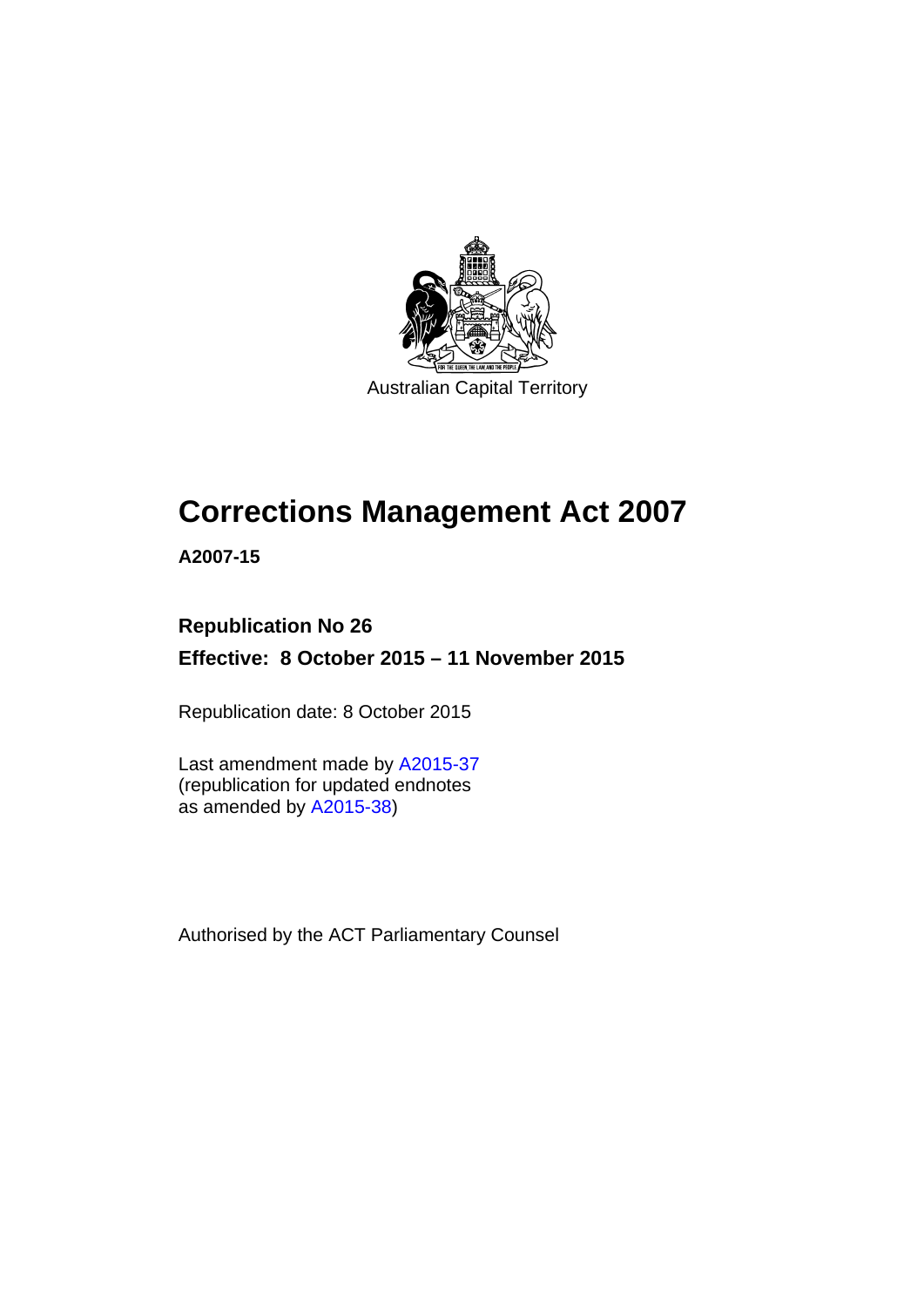### **About this republication**

#### **The republished law**

This is a republication of the *Corrections Management Act 2007* (including any amendment made under the *[Legislation Act 2001](http://www.legislation.act.gov.au/a/2001-14)*, part 11.3 (Editorial changes)) as in force on 8 October 2015*.* It also includes any commencement, amendment, repeal or expiry affecting this republished law to 8 October 2015.

The legislation history and amendment history of the republished law are set out in endnotes 3 and 4.

#### **Kinds of republications**

The Parliamentary Counsel's Office prepares 2 kinds of republications of ACT laws (see the ACT legislation register at [www.legislation.act.gov.au](http://www.legislation.act.gov.au/)):

- authorised republications to which the *[Legislation Act 2001](http://www.legislation.act.gov.au/a/2001-14)* applies
- unauthorised republications.

The status of this republication appears on the bottom of each page.

#### **Editorial changes**

The *[Legislation Act 2001](http://www.legislation.act.gov.au/a/2001-14)*, part 11.3 authorises the Parliamentary Counsel to make editorial amendments and other changes of a formal nature when preparing a law for republication. Editorial changes do not change the effect of the law, but have effect as if they had been made by an Act commencing on the republication date (see *[Legislation Act 2001](http://www.legislation.act.gov.au/a/2001-14)*, s 115 and s 117). The changes are made if the Parliamentary Counsel considers they are desirable to bring the law into line, or more closely into line, with current legislative drafting practice.

This republication does not include amendments made under part 11.3 (see endnote 1).

#### **Uncommenced provisions and amendments**

If a provision of the republished law has not commenced, the symbol  $\mathbf{U}$  appears immediately before the provision heading. Any uncommenced amendments that affect this republished law are accessible on the ACT legislation register [\(www.legislation.act.gov.au\)](http://www.legislation.act.gov.au/). For more information, see the home page for this law on the register.

#### **Modifications**

If a provision of the republished law is affected by a current modification, the symbol  $\mathbf{M}$ appears immediately before the provision heading. The text of the modifying provision appears in the endnotes. For the legal status of modifications, see the *[Legislation Act 2001](http://www.legislation.act.gov.au/a/2001-14)*, section 95.

#### **Penalties**

At the republication date, the value of a penalty unit for an offence against this law is \$150 for an individual and \$750 for a corporation (see *[Legislation Act 2001](http://www.legislation.act.gov.au/a/2001-14)*, s 133).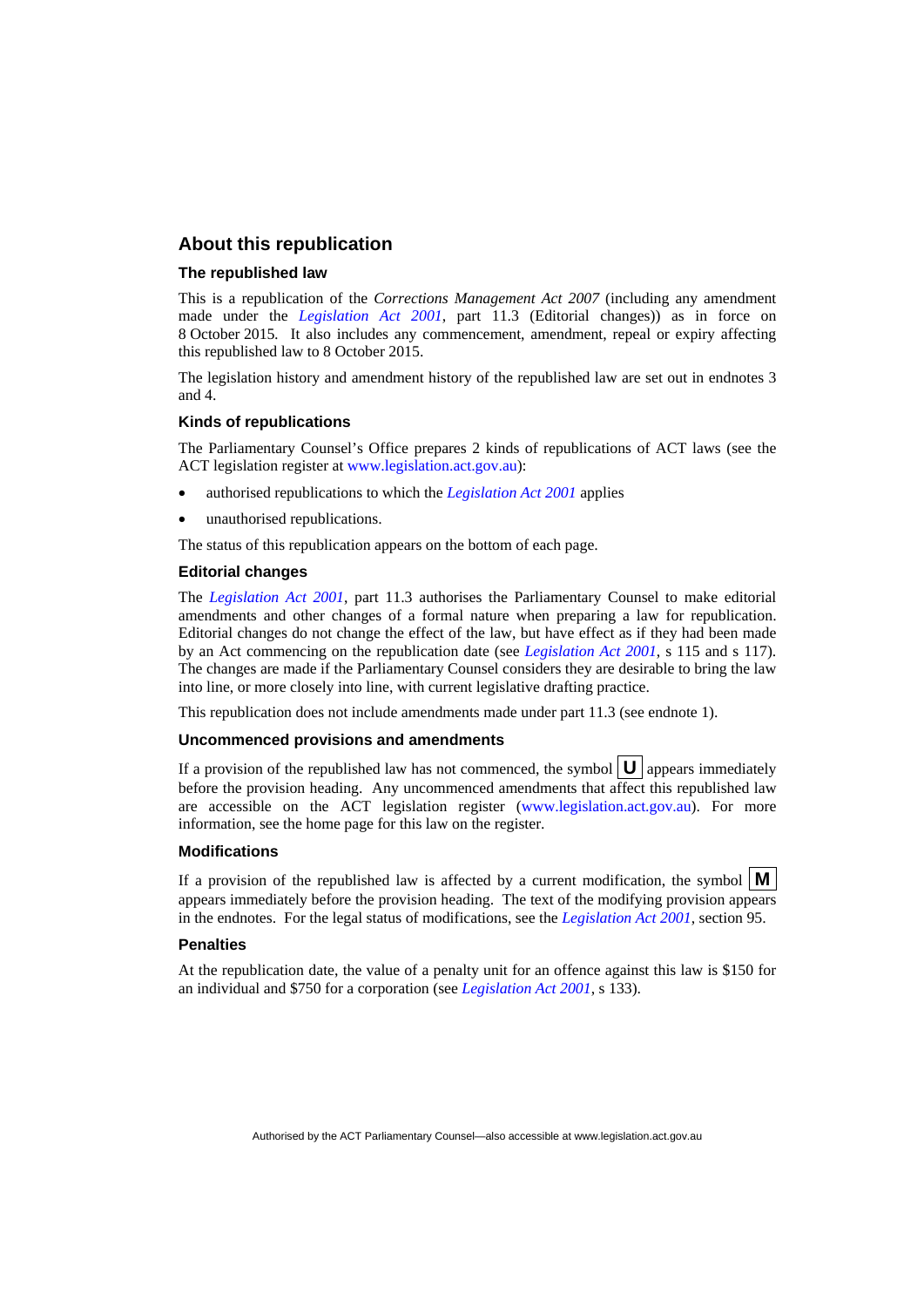

# **Corrections Management Act 2007**

# **Contents**

|                  |                                                       | Page       |
|------------------|-------------------------------------------------------|------------|
| Preamble         |                                                       | 2          |
|                  |                                                       |            |
| <b>Chapter 1</b> | <b>Preliminary</b>                                    |            |
| 1                | Name of Act                                           | 3          |
| 3                | Dictionary                                            | 3          |
| 4                | <b>Notes</b>                                          | 3          |
| 5                | Offences against Act-application of Criminal Code etc | 4          |
| 6                | Application of Act-detainees                          | 4          |
|                  |                                                       |            |
| <b>Chapter 2</b> | <b>Objects and principles</b>                         |            |
| 7                | Main objects of Act                                   | 6          |
| 8                | Management of correctional services                   | 6          |
| 9                | Treatment of detainees generally                      |            |
| 10               | Treatment of remandees                                |            |
|                  |                                                       |            |
| R <sub>26</sub>  | Corrections Management Act 2007                       | contents 1 |
| 08/10/15         | Effective: 08/10/15-11/11/15                          |            |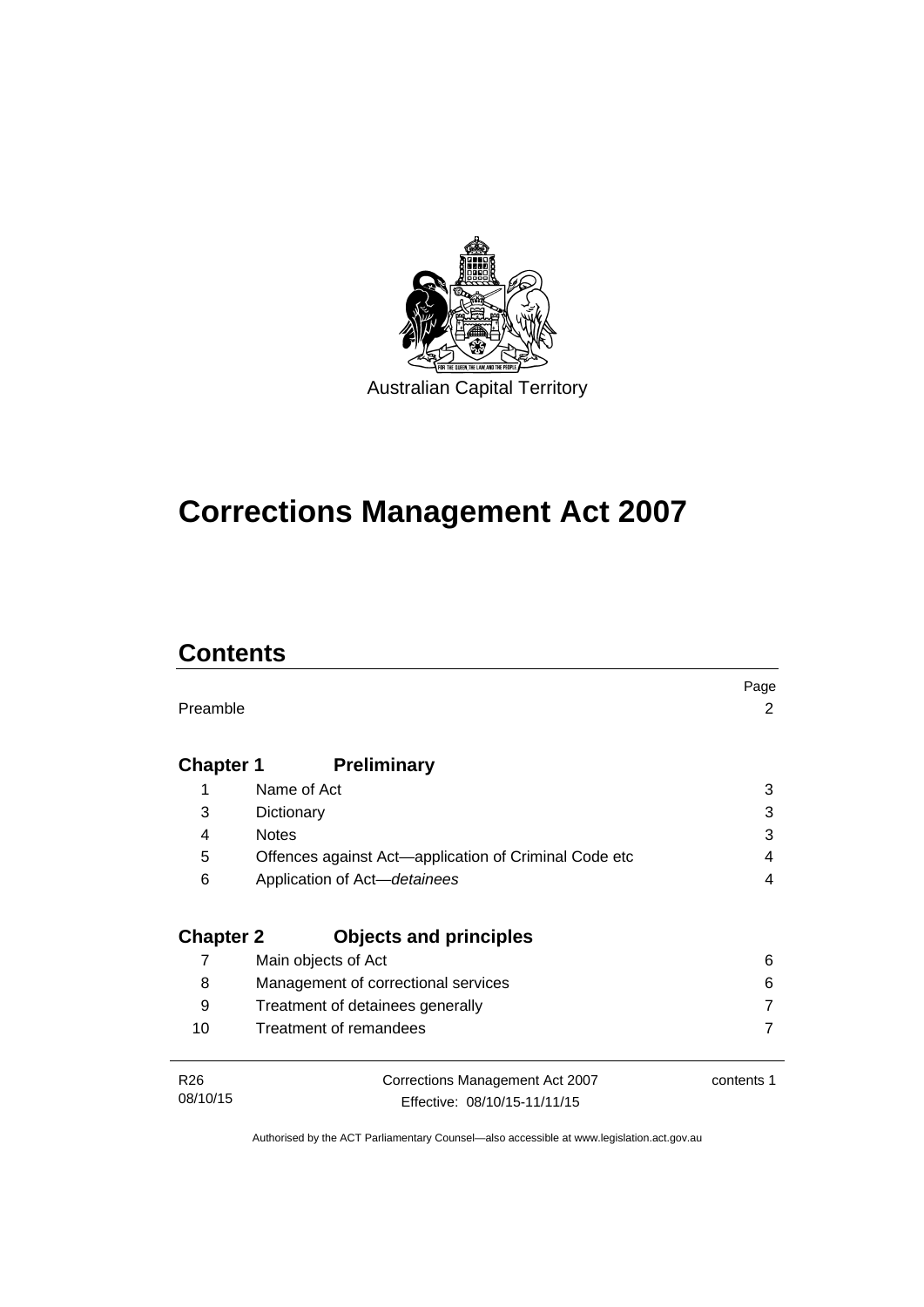|      |                                                | Page |
|------|------------------------------------------------|------|
|      | Treatment of certain detainees                 |      |
| - 12 | Correctional centres—minimum living conditions |      |

# **Chapter 3 [Administration](#page-23-0)**

| <b>Part 3.1</b>  | Administration-general                                                 |                 |
|------------------|------------------------------------------------------------------------|-----------------|
| 13               | Ministerial directions to director-general                             | 10              |
| 14               | Corrections policies and operating procedures                          | 10              |
| 15               | Exclusions from notified corrections policies and operating procedures | 11              |
| 16               | Director-general directions                                            | 12              |
| 17               | Director-general delegations                                           | 13              |
| 18               | Chief police officer delegations                                       | 13              |
| <b>Part 3.2</b>  | <b>Corrections officers</b>                                            |                 |
| 19               | Corrections officers-appointment                                       | 14              |
| 20               | Corrections officers-functions                                         | 14              |
| 21               | Doctors-health service appointments                                    | 15              |
| 22               | Health practitioners-non-therapeutic functions                         | 15              |
| 23               | Identity cards                                                         | 15              |
| <b>Part 3.3</b>  | <b>Correctional centres</b>                                            |                 |
| 24               | Correctional centres-declaration                                       | 17              |
| 25               | Correctional centres-arrangements with NSW                             | 17              |
| <b>Part 3.4</b>  | <b>Administration-special provisions</b>                               |                 |
| 26               | Declaration of emergency                                               | 19              |
| 27               | <b>Emergency powers</b>                                                | 20              |
| 28               | Arrangements with police                                               | 20              |
| <b>Chapter 4</b> | Detention in police and court cells etc                                |                 |
| 29               | Definitions-ch 4                                                       | 21              |
| 30               | Detention in police cells                                              | 21              |
| 31               | Detention in police cells-search powers etc                            | 22              |
| 31A              | Detention in police cells—additional provisions for young detainees    | 23              |
| contents 2       | Corrections Management Act 2007                                        | R <sub>26</sub> |
|                  | Effective: 08/10/15-11/11/15                                           | 08/10/15        |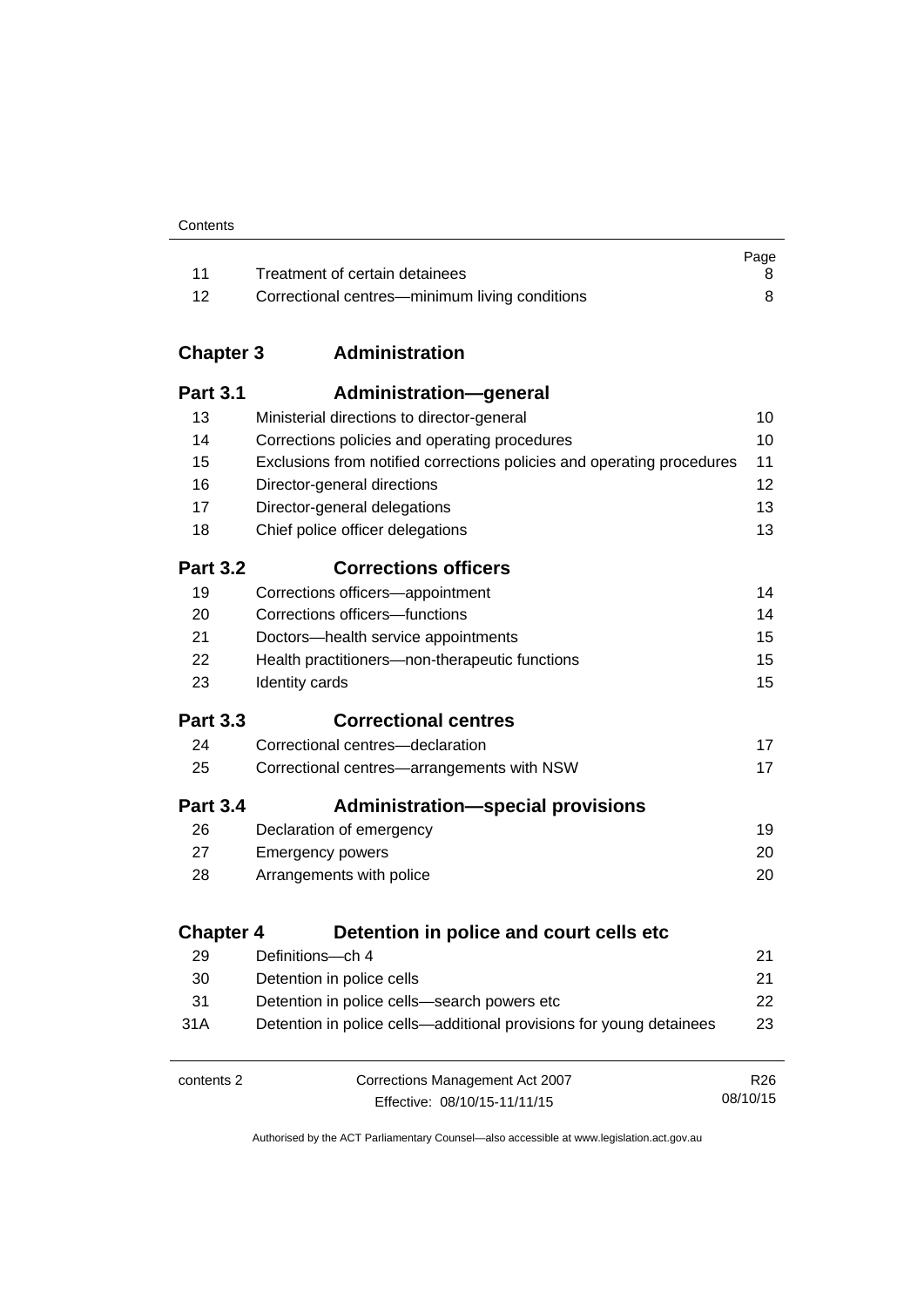|                                                                    | Page |
|--------------------------------------------------------------------|------|
| Other police powers not limited                                    | 24   |
| Detention in court cells                                           | 24   |
| Detention in court cells—additional provisions for young detainees | 25   |
| Detainees accommodated away from correctional centre               | 26.  |
|                                                                    |      |

# **Chapter 5 [Escorting detainees](#page-41-0)**

| 35 | Escort officer functions etc                      | 28. |
|----|---------------------------------------------------|-----|
| 36 | Escorting arrested person to court etc.           | 28. |
| 37 | Custody etc during proceedings                    | 29. |
| 38 | Executing warrants of imprisonment or remand etc. | 29  |
| 39 | Other powers not limited                          | 30  |

# **Chapter 6 [Living conditions at correctional centres](#page-44-0)**

| 40 | Food and drink                                     | 31 |
|----|----------------------------------------------------|----|
| 41 | Clothing                                           | 32 |
| 42 | Personal hygiene                                   | 32 |
| 43 | Sleeping areas                                     | 33 |
| 44 | Treatment of convicted and non-convicted detainees | 33 |
| 45 | Access to open air and exercise                    | 34 |
| 46 | Communication with family and others               | 35 |
| 47 | Telephone calls                                    | 36 |
| 48 | Mail                                               | 37 |
| 49 | Visits by family members etc                       | 39 |
| 50 | Contact with accredited people                     | 40 |
| 51 | Visits-protected communications                    | 41 |
| 52 | News and educational services                      | 41 |
| 53 | Health care                                        | 42 |
| 54 | Transfers to health facilities                     | 43 |
| 55 | Religious, spiritual and cultural needs            | 44 |
|    |                                                    |    |

# **Chapter 7 [Inspection of correctional centres](#page-59-0)**

| 56              | Independent inspections                                          | 46         |
|-----------------|------------------------------------------------------------------|------------|
| 57              | Official visitors—meaning of entitled person and visitable place | 46         |
|                 |                                                                  |            |
| R <sub>26</sub> | Corrections Management Act 2007                                  | contents 3 |
| 08/10/15        | Effective: 08/10/15-11/11/15                                     |            |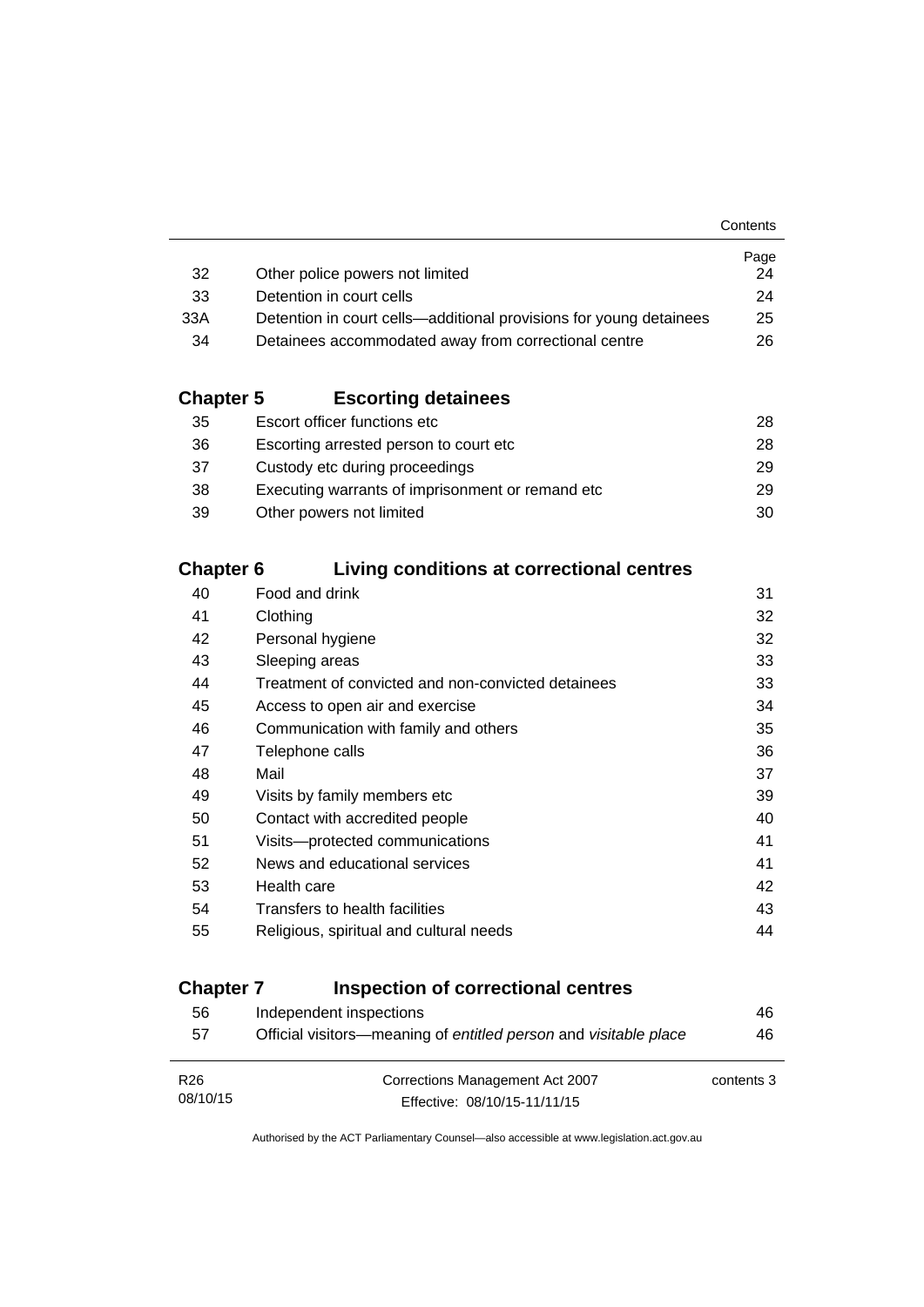| Contents |
|----------|
|----------|

| 62               | Relationship with other inspection laws            | Page<br>47 |
|------------------|----------------------------------------------------|------------|
| <b>Chapter 8</b> | <b>Admission to correctional centres</b>           |            |
| 63               | Meaning of <i>admission</i> to correctional centre | 49         |
| 64               | Authority for detention                            | 49         |
| 65               | Identification of detainees                        | 50         |
| 66               | Information about entitlements and obligations     | 51         |
| 67               | Initial assessment                                 | 53         |
| 68               | Health assessment                                  | 53         |
| 69               | Alcohol and drug tests on admission                | 54         |
| 70               | Strip search on admission                          | 54         |
| 71               | Property of detainees                              | 54         |
| 72               | Security classification                            | 55         |
| 73               | Case management plan                               | 56         |
| 74               | Entries in register of detainees                   | 56         |

# **Chapter 9 [Management and security](#page-70-0)**

| <b>Part 9.1</b> | <b>Management and security-general</b>                                   |    |
|-----------------|--------------------------------------------------------------------------|----|
| 75              | Compliance with director-general's directions                            | 57 |
| 76              | Register of detainees                                                    | 57 |
| 77              | Health reports                                                           | 58 |
| 78              | Case management plans-scope etc                                          | 60 |
| 79              | Transgender and intersex detainees—sexual identity                       | 62 |
| 80              | Security classification-basis etc                                        | 63 |
| 81              | Prohibited things                                                        | 64 |
| 82              | Possession of prohibited things                                          | 64 |
| 83              | Work by detainees                                                        | 65 |
| 84              | Trust accounts for detainees                                             | 65 |
| 85              | Prohibited areas                                                         | 65 |
| 86              | Nonsmoking areas                                                         | 66 |
| 87              | Management and security-corrections policies and operating<br>procedures | 66 |

| contents 4 | Corrections Management Act 2007 | R26      |
|------------|---------------------------------|----------|
|            | Effective: 08/10/15-11/11/15    | 08/10/15 |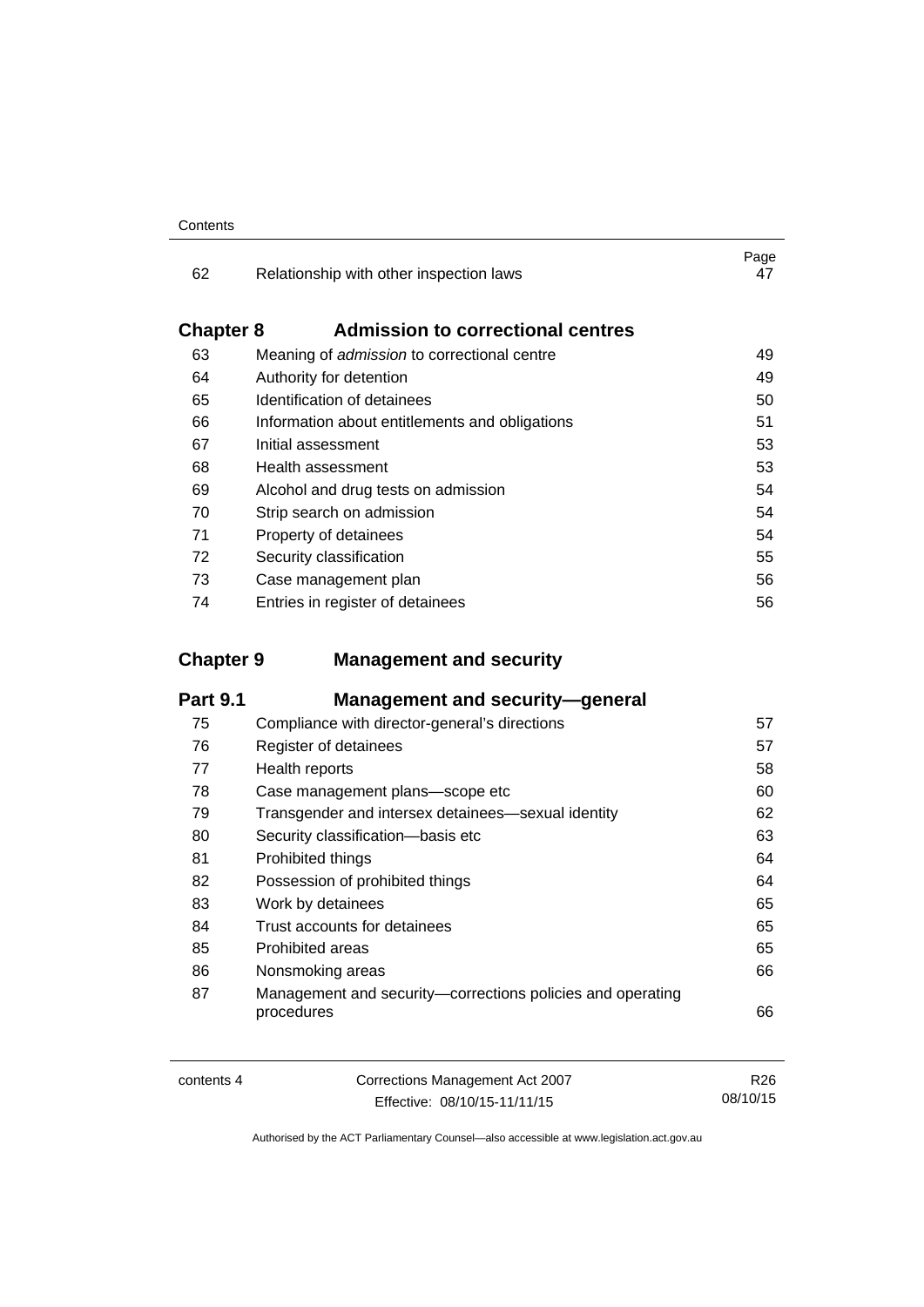| Page<br>67<br>67 |
|------------------|
|                  |
|                  |
|                  |
|                  |
| 67               |
| 68               |
| 70               |
| 71               |
| 72               |
| 72               |
| 72               |
| 73               |
| 74               |
|                  |
| 75               |
| 75               |
| 76               |
| 76               |
| 76               |
| 77               |
| 79               |
| 79               |
|                  |
|                  |
| 80               |
| 81               |
| 81               |
| 82               |
|                  |
| 82               |
| 83               |
|                  |
| 84               |
| contents 5       |
|                  |
|                  |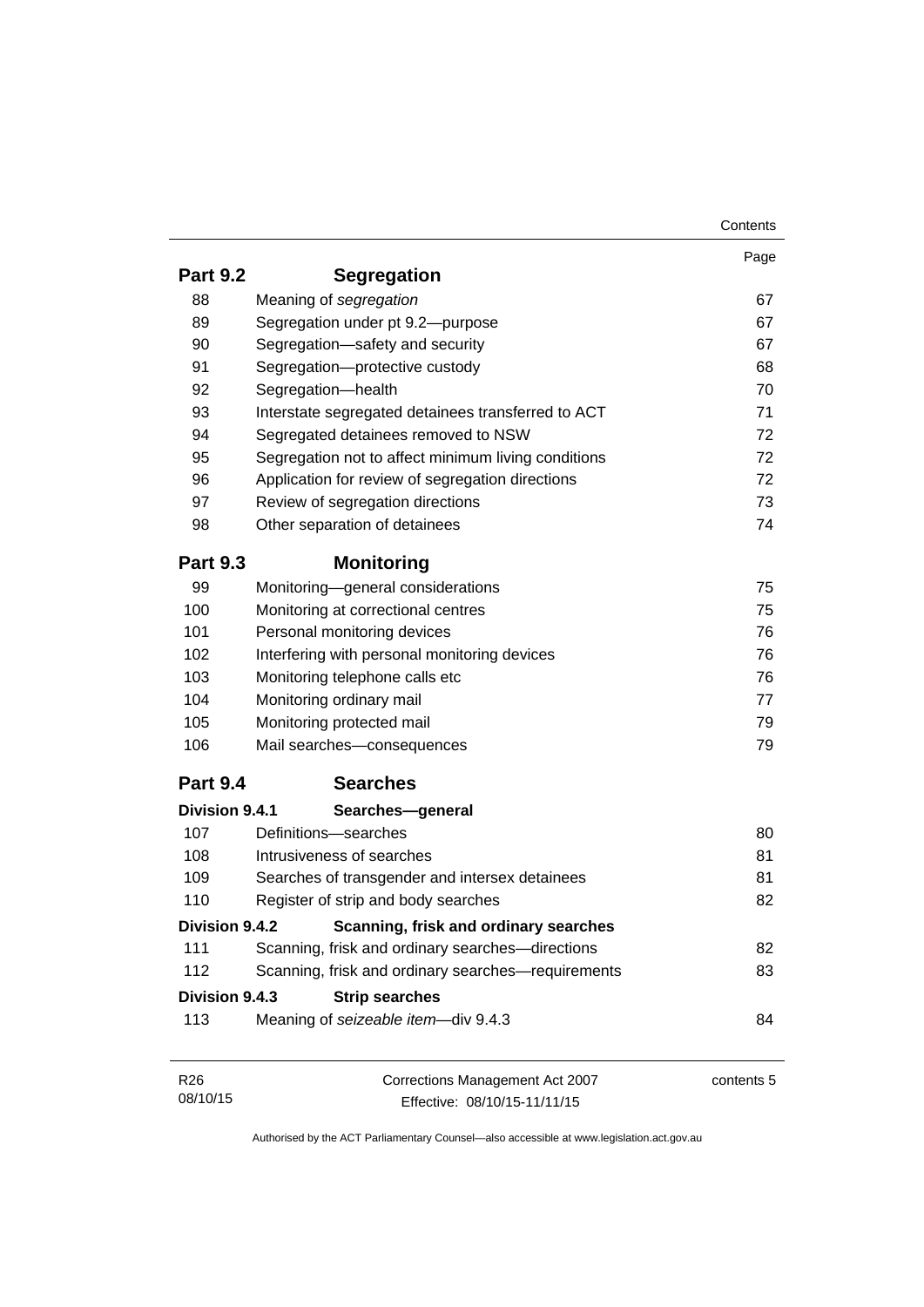|                 |                                                                  | Page            |
|-----------------|------------------------------------------------------------------|-----------------|
| 113A            | Strip searches—when may be conducted                             | 84              |
| 113B            | Strip searches-on suspicion                                      | 84              |
| 113C            | Strip searches-where prudent                                     | 85              |
| 114             | Strip searches-presence of corrections officers                  | 86              |
| 115             | Strip searches-general rules                                     | 86              |
| Division 9.4.4  | <b>Body searches</b>                                             |                 |
| 116             | Body searches-directions                                         | 87              |
| 117             | Body searches-presence of nurse and corrections officers         | 88              |
| 118             | Body searches—assistance from corrections officer                | 88              |
| 119             | Body searches-rules about detainee's clothing                    | 89              |
| 120             | Body searches-rules about touching detainee                      | 89              |
| 121             | Body searches-seizing things                                     | 89              |
| Division 9.4.5  | Searches of premises and property                                |                 |
| 122             | Searches-premises and property                                   | 90              |
| 123             | Searches of detainee cells-legally privileged material           | 91              |
| 124             | Searches of detainee cells-suspected legally privileged material | 91              |
| Division 9.4.6  | Searches-miscellaneous                                           |                 |
| 125             | Searches-use of corrections dogs                                 | 92              |
| 126             | Searches-use of force                                            | 93              |
| <b>Part 9.5</b> | <b>Seizing property</b>                                          |                 |
| 127             | Seizing mail etc                                                 | 94              |
| 128             | Seizing property-general                                         | 95              |
| 129             | Receipt for seizure                                              | 95              |
| 130             | Forfeiture of things seized                                      | 96              |
| 131             | Return of things seized but not forfeited                        | 97              |
| <b>Part 9.6</b> | <b>Alcohol and drug testing</b>                                  |                 |
| Division 9.6.1  | General                                                          |                 |
| 132             | Definitions-drug and test sample                                 | 99              |
| 133             | When test sample positive                                        | 99              |
| Division 9.6.2  | Alcohol and drug testing-detainees                               |                 |
| 134             | Alcohol and drug testing of detainees                            | 101             |
| 135             | Effect of positive test sample from detainee                     | 101             |
| contents 6      | Corrections Management Act 2007                                  | R <sub>26</sub> |
|                 | Effective: 08/10/15-11/11/15                                     | 08/10/15        |
|                 |                                                                  |                 |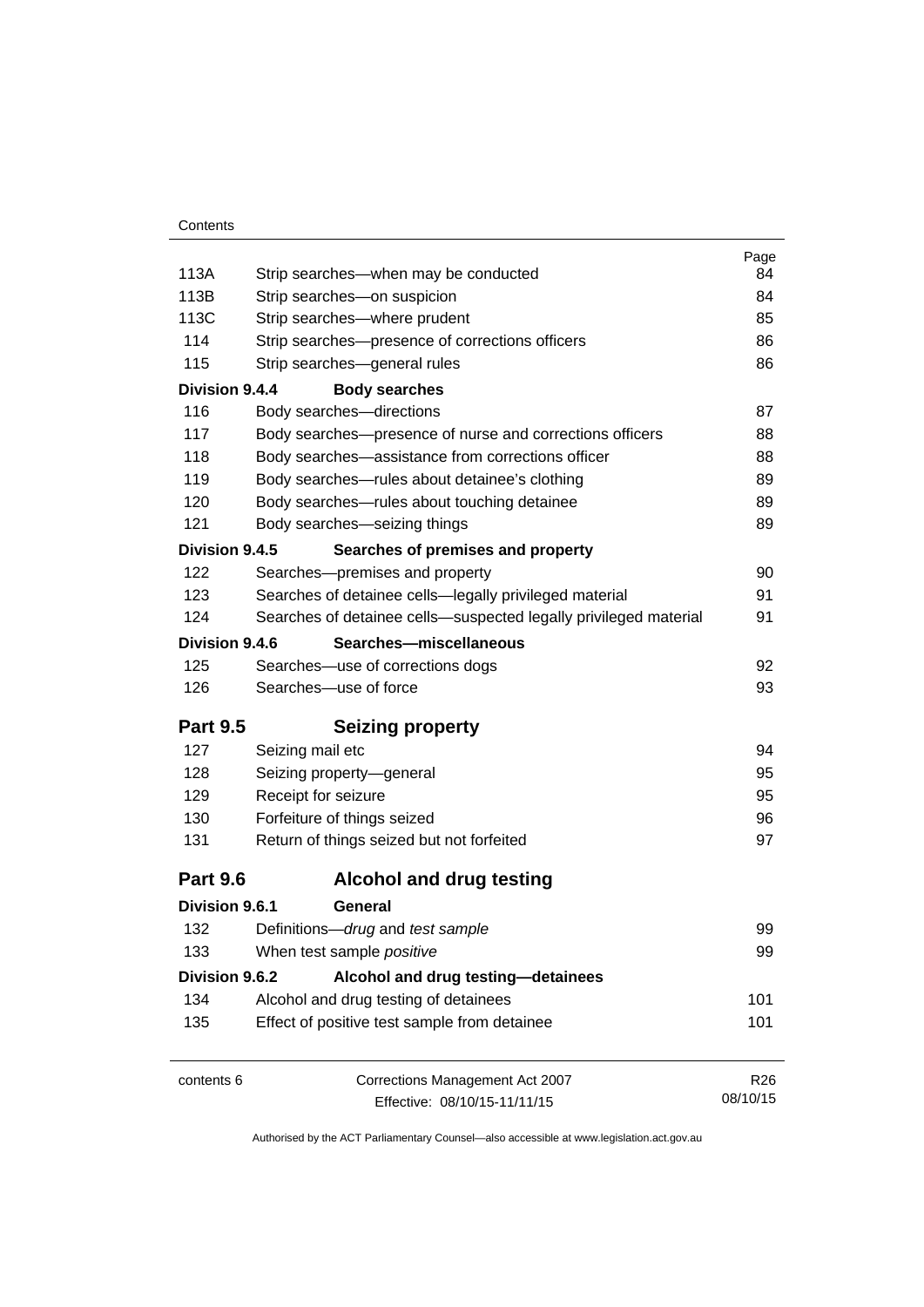|                   |                                                         | Contents   |
|-------------------|---------------------------------------------------------|------------|
| Division 9.6.3    |                                                         | Page       |
|                   | Alcohol and drug testing-corrections officers etc       |            |
| 136               | Alcohol and drug testing of corrections officers etc    | 102        |
| <b>Part 9.7</b>   | Use of force                                            |            |
| 137               | Managing use of force                                   | 103        |
| 138               | Authorised use of force                                 | 103        |
| 139               | Application of force                                    | 104        |
| 140               | Use of restraints or weapons                            | 104        |
| 141               | Medical examination after use of force                  | 106        |
| 142               | Reporting use of force                                  | 106        |
| <b>Part 9.8</b>   | <b>Access to correctional centres</b>                   |            |
| 143               | Visiting conditions                                     | 107        |
| 144               | Notice of visiting conditions                           | 107        |
| 145               | Taking prohibited things etc into correctional centre   | 108        |
| 146               | Directions to visitors                                  | 108        |
| 147               | Searches of visitors                                    | 109        |
| 148               | Directions to leave correctional centre etc             | 109        |
| 149               | Removing people from correctional centre                | 110        |
| <b>Chapter 10</b> | <b>Discipline</b>                                       |            |
| <b>Part 10.1</b>  | <b>General</b>                                          |            |
| 150               | Application-ch 10                                       | 111        |
| 151               | Definitions-discipline                                  | 111        |
| 152               | Meaning of disciplinary breach                          | 112        |
| 153               | Meaning of <i>investigator</i>                          | 114        |
| 154               | Meaning of privilege                                    | 115        |
| 155               | Overlapping disciplinary breaches and criminal offences | 115        |
| <b>Part 10.2</b>  | <b>Disciplinary investigations</b>                      |            |
| Division 10.2.1   | <b>Investigation of disciplinary breaches</b>           |            |
| 156               | Report etc by corrections officer                       | 117        |
| 157               | Investigation by investigator                           | 118        |
| 158               | Action by presiding officer                             | 118        |
| R <sub>26</sub>   | Corrections Management Act 2007                         | contents 7 |
| 08/10/15          | Effective: 08/10/15-11/11/15                            |            |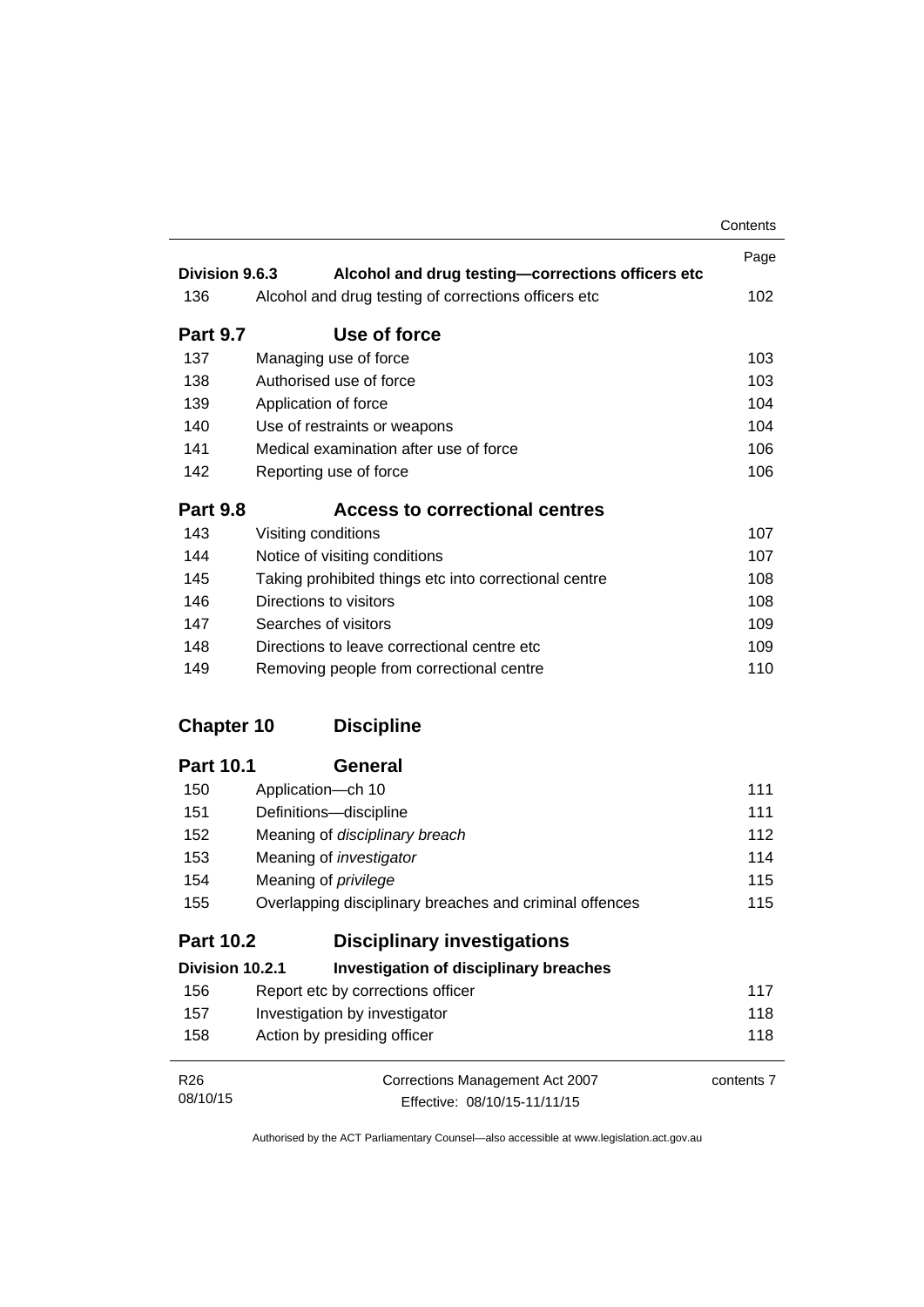#### **Contents**

| 159              | Disciplinary charge                                            | Page<br>120     |
|------------------|----------------------------------------------------------------|-----------------|
| Division 10.2.2  | <b>Investigative segregation</b>                               |                 |
| 160              | Director-general directions-investigative segregation          | 120             |
| 161              | Grounds for investigative segregation                          | 121             |
| 162              | Notice of investigative segregation                            | 121             |
| 163              | Duration of investigative segregation                          | 121             |
| 164              | Application for review of investigative segregation directions | 122             |
| 165              | Review of investigative segregation directions                 | 123             |
| <b>Part 10.3</b> | <b>Disciplinary action and review</b>                          |                 |
| Division 10.3.1  | Disciplinary action-with accused's consent                     |                 |
| 167              | Disciplinary breach admitted by accused                        | 125             |
| 168              | Presiding officer's powers--breach admitted by accused         | 126             |
| Division 10.3.2  | Internal disciplinary inquiry                                  |                 |
| 170              | Disciplinary inquiry into charge                               | 126             |
| 171              | Presiding officer's powers after internal inquiry              | 127             |
| Division 10.3.3  | Internal review of inquiry decision                            |                 |
| 173              | Application for review of inquiry decision                     | 128             |
| 175              | Review of inquiry decision                                     | 129             |
| 176              | Director-general's powers after further inquiry                | 129             |
| Division 10.3.4  | <b>External review of inquiry decisions</b>                    |                 |
| 177              | Appointment of adjudicator                                     | 130             |
| 178              | Application for review by adjudicator                          | 130             |
| 179              | Review by adjudicator                                          | 131             |
| 180              | Adjudicator's powers after review                              | 132             |
| Division 10.3.5  | <b>Disciplinary action</b>                                     |                 |
| 181              | Application-div 10.3.5                                         | 132             |
| 182              | Meaning of relevant presiding officer-div 10.3.5               | 133             |
| 183              | Disciplinary action by relevant presiding officer              | 133             |
| 184              | Administrative penalties                                       | 134             |
| 185              | Reparation                                                     | 134             |
| 186              | Maximum administrative penalties                               | 135             |
| 187              | Separate confinement conditions                                | 135             |
| 188              | Privileges and entitlements-impact of discipline               | 135             |
| contents 8       | Corrections Management Act 2007                                | R <sub>26</sub> |
|                  | Effective: 08/10/15-11/11/15                                   | 08/10/15        |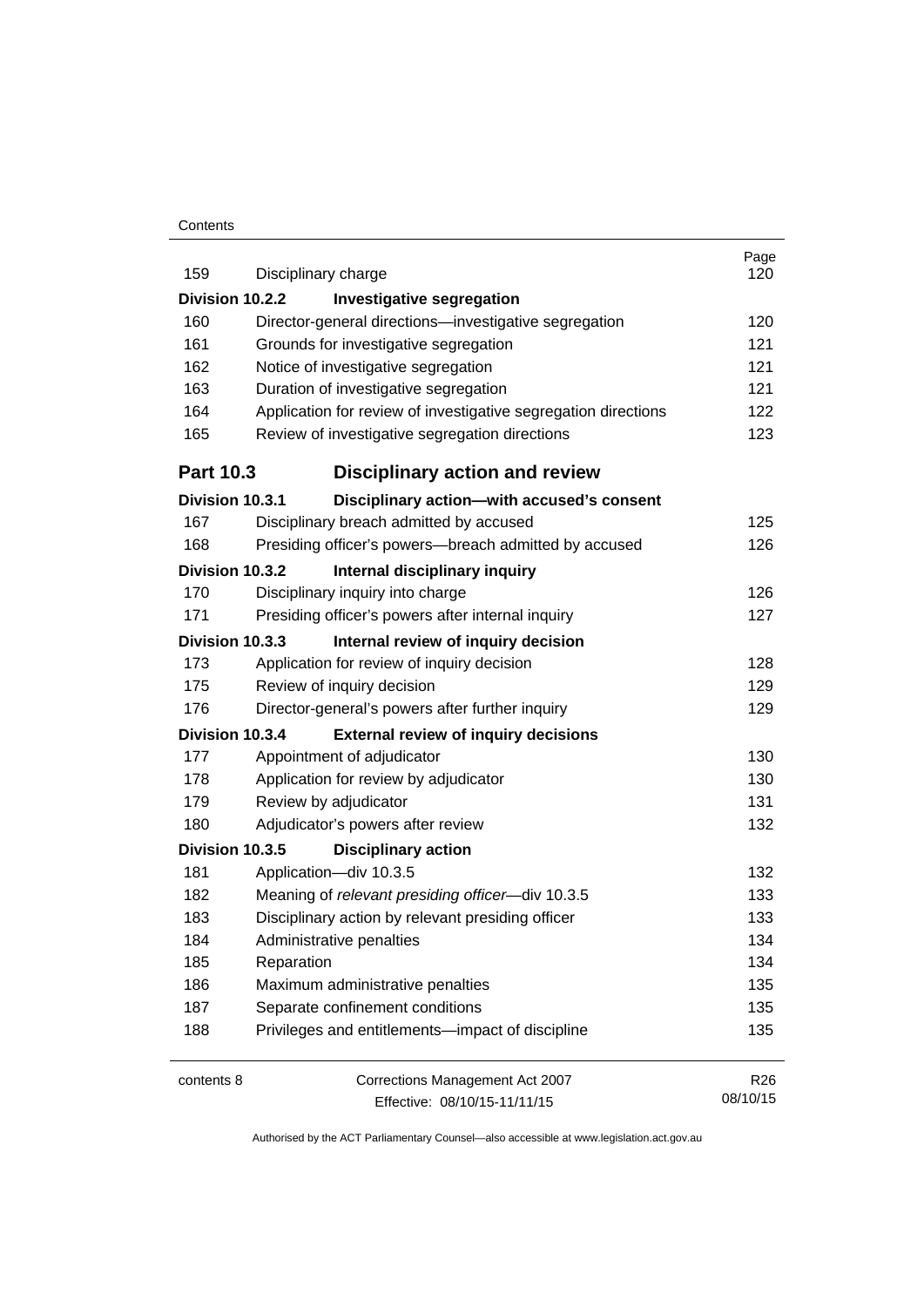|                   |                                           |                                                              | Contents    |
|-------------------|-------------------------------------------|--------------------------------------------------------------|-------------|
| 189               |                                           | Record of disciplinary action                                | Page<br>136 |
| <b>Chapter 11</b> |                                           | <b>Disciplinary inquiries</b>                                |             |
| <b>Part 11.1</b>  |                                           | <b>Conduct of disciplinary inquiries-general</b>             |             |
| 190               |                                           | Application-ch 11                                            | 137         |
| 191               |                                           | Meaning of presiding officer-ch 11                           | 137         |
| <b>Part 11.2</b>  |                                           | <b>Disciplinary inquiry procedures</b>                       |             |
| 192               |                                           | Nature of disciplinary inquiries                             | 138         |
| 193               |                                           | Application of Criminal Code, ch 7                           | 138         |
| 194               |                                           | Notice of disciplinary inquiry etc                           | 138         |
| 195               |                                           | Conduct of disciplinary inquiries                            | 139         |
| 196               |                                           | Presiding officer may require official reports               | 140         |
| 197               |                                           | Presiding officer may require information and documents      | 140         |
| 198               | Possession of inquiry documents etc       |                                                              | 141         |
| 199               |                                           | Record of inquiry                                            | 141         |
| <b>Part 11.3</b>  |                                           | <b>Disciplinary hearing procedures</b>                       |             |
| 200               |                                           | Notice of disciplinary hearing                               | 142         |
| 201               | Appearance at disciplinary hearing        |                                                              | 142         |
| 202               | Rights of accused at disciplinary hearing |                                                              | 143         |
| 203               |                                           | Appearance at disciplinary hearing—audiovisual or audio link | 144         |
| <b>Chapter 12</b> |                                           | <b>Full-time detainees-leave</b>                             |             |
| <b>Part 12.1</b>  |                                           | <b>Local leave</b>                                           |             |
| 204               |                                           | Local leave directions                                       | 146         |
| 205               |                                           | Local leave permits                                          | 147         |
| <b>Part 12.2</b>  |                                           | <b>Interstate leave</b>                                      |             |
| Division 12.2.1   |                                           | General                                                      |             |
| 206               |                                           | Definitions-pt 12.2                                          | 148         |
| 207               |                                           | Declaration of corresponding leave laws                      | 148         |
| R <sub>26</sub>   |                                           | Corrections Management Act 2007                              | contents 9  |
| 08/10/15          |                                           | Effective: 08/10/15-11/11/15                                 |             |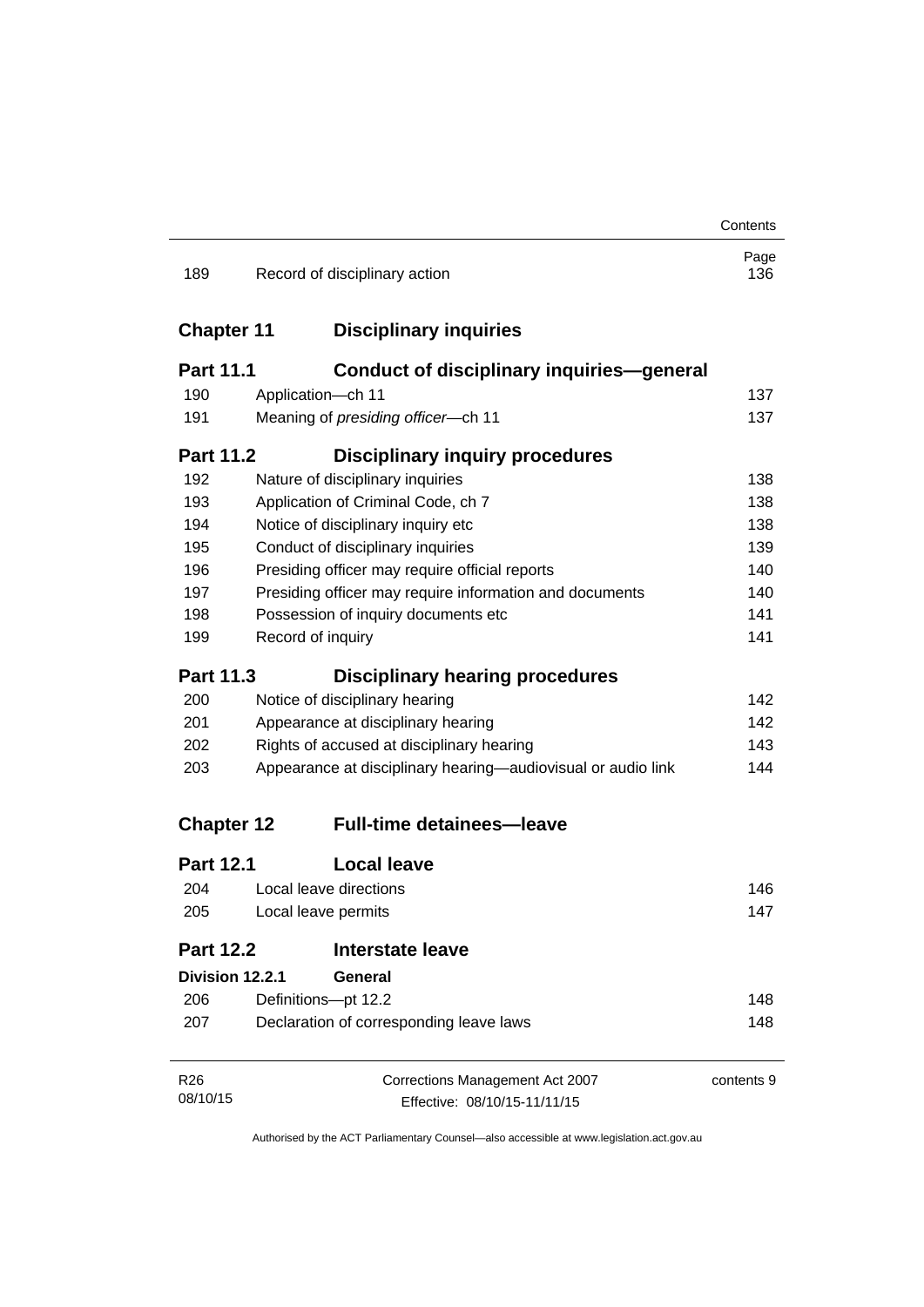#### **Contents**

|                 |                                                                        | Page |
|-----------------|------------------------------------------------------------------------|------|
| Division 12.2.2 | <b>ACT permits for interstate leave</b>                                |      |
| 208             | Interstate leave permits                                               | 149  |
| 209             | Effect of ACT permit for interstate leave                              | 151  |
| 210             | Notice to participating States                                         | 151  |
| 211             | Powers of escort officers                                              | 152  |
| 212             | Liability for damage etc                                               | 152  |
| Division 12.2.3 | Interstate leave under corresponding leave laws                        |      |
| 213             | Effect in ACT of interstate leave permit under corresponding leave law | 152  |
| 214             | Powers of interstate escort officers                                   | 153  |
| 215             | Escape of interstate detainee                                          | 153  |
| 216             | Return of escaped interstate detainee                                  | 154  |
|                 |                                                                        |      |

# **Chapter 13 [Miscellaneous](#page-168-0)**

| 217  | Lawful temporary absence from correctional centre           | 155 |
|------|-------------------------------------------------------------|-----|
| 217A | Power of court to bring detainee before it—civil proceeding | 155 |
| 218  | Detainee's work-no employment contract etc                  | 156 |
| 219  | Detainee's work—work health and safety                      | 156 |
| 220  | Personal injury management-detainees etc                    | 156 |
| 221  | Random testing of detainees—statistical purposes            | 157 |
| 222  | Confidentiality                                             | 158 |
| 223  | Protection from liability                                   | 160 |
| 224  | Corrections dogs                                            | 161 |
| 225  | Declaration of corresponding corrections law                | 161 |
| 226  | Evidentiary certificates                                    | 161 |
| 227  | Determination of fees                                       | 163 |
| 228  | Approved forms                                              | 163 |
| 229  | Regulation-making power                                     | 163 |
|      |                                                             |     |

# **[Dictionary](#page-179-0)** [166](#page-179-0)

R26

#### **[Endnotes](#page-186-0)**

| About the endnotes | 173. |
|--------------------|------|
| Abbreviation key   | 173  |

| contents 10 |  |
|-------------|--|
|-------------|--|

Corrections Management Act 2007 Effective: 08/10/15-11/11/15 08/10/15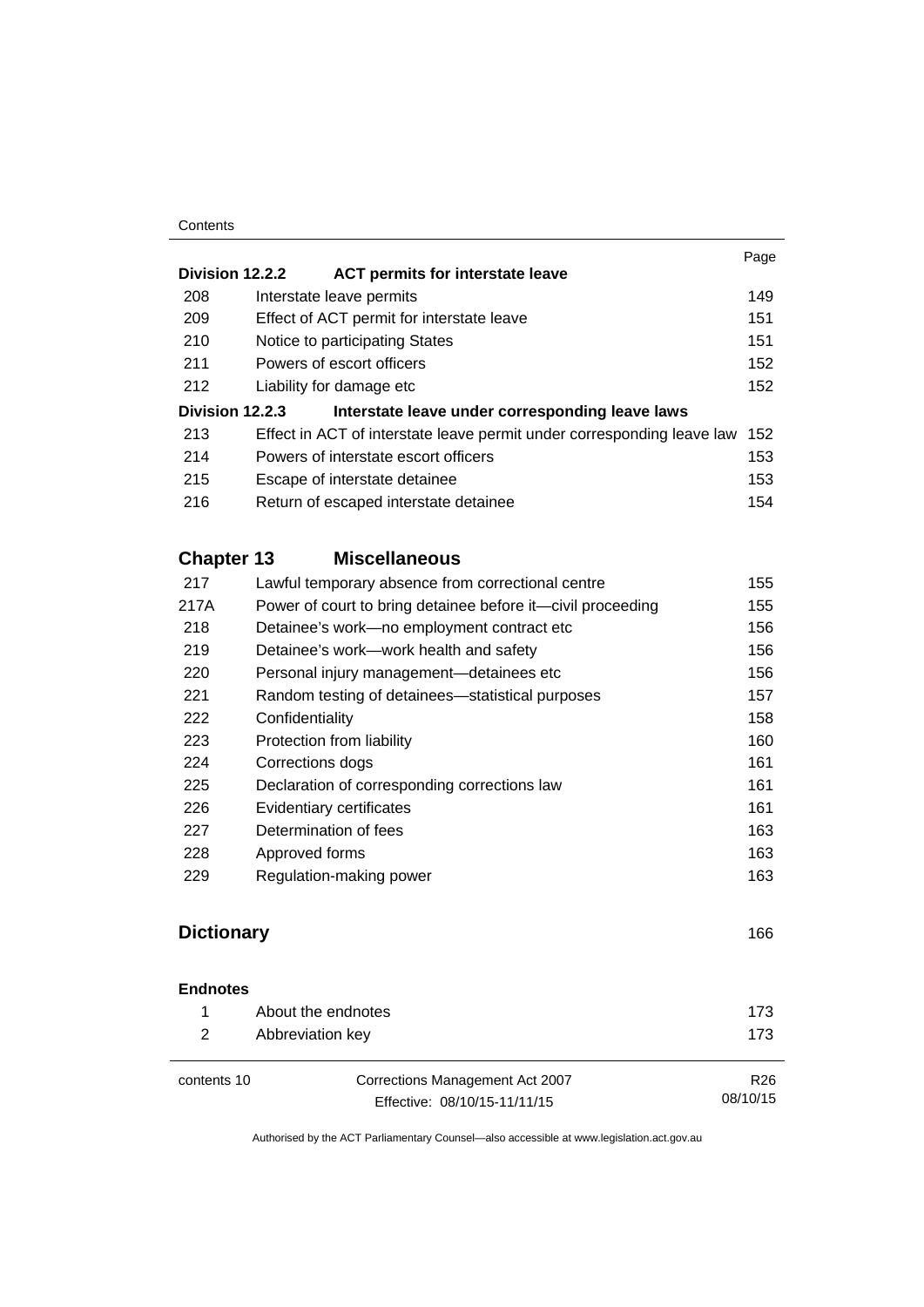|   |                                               | Contents |
|---|-----------------------------------------------|----------|
|   |                                               | Page     |
| 3 | Legislation history                           | 174      |
| 4 | Amendment history                             | 179      |
| 5 | Earlier republications                        | 191      |
| 6 | Expired transitional or validating provisions | 194      |

R26 08/10/15 Corrections Management Act 2007 Effective: 08/10/15-11/11/15

contents 11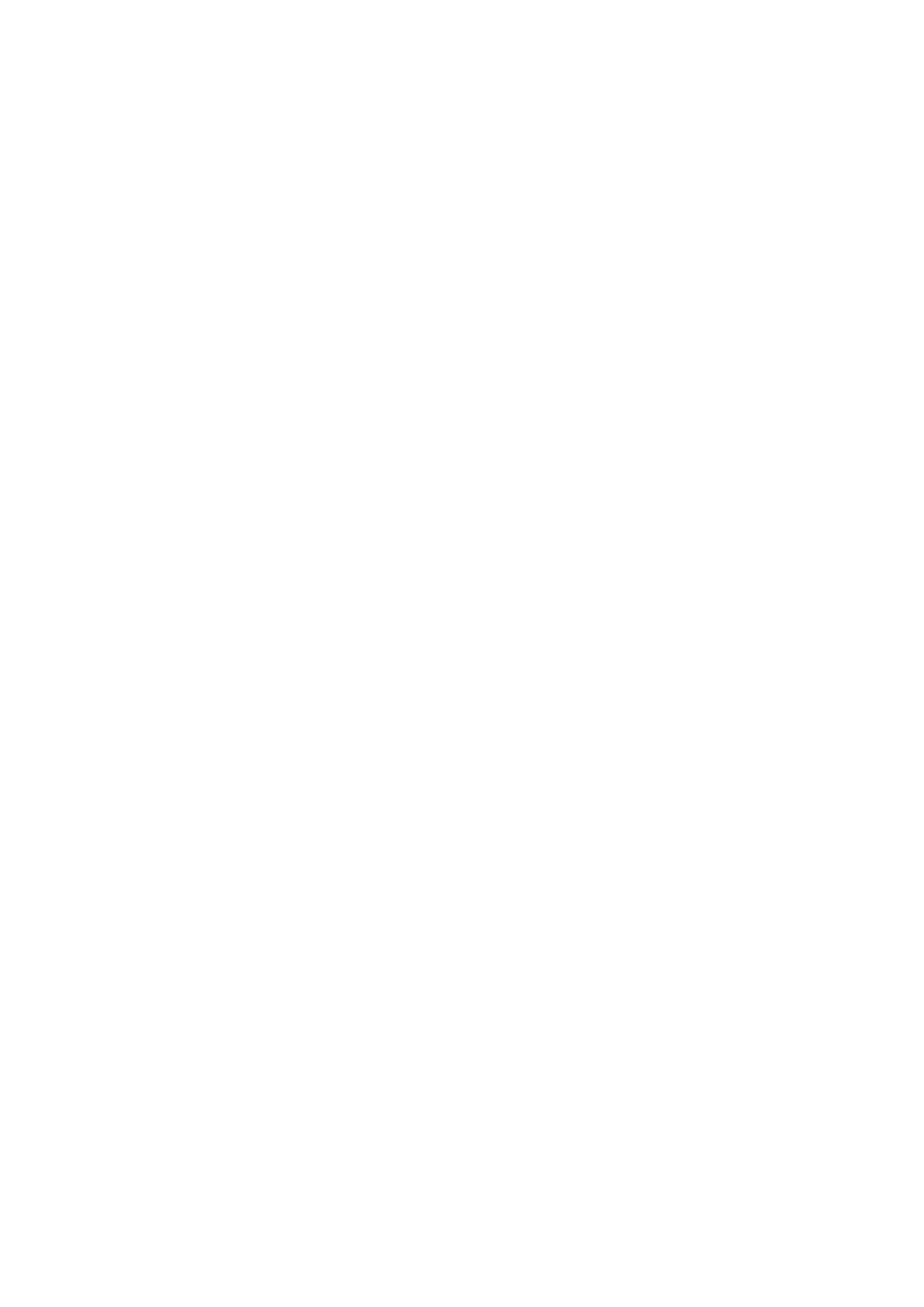

# **Corrections Management Act 2007**

An Act relating to correctional services, and for other purposes

R26 08/10/15

֖֚֚֚֬

Corrections Management Act 2007 Effective: 08/10/15-11/11/15

page 1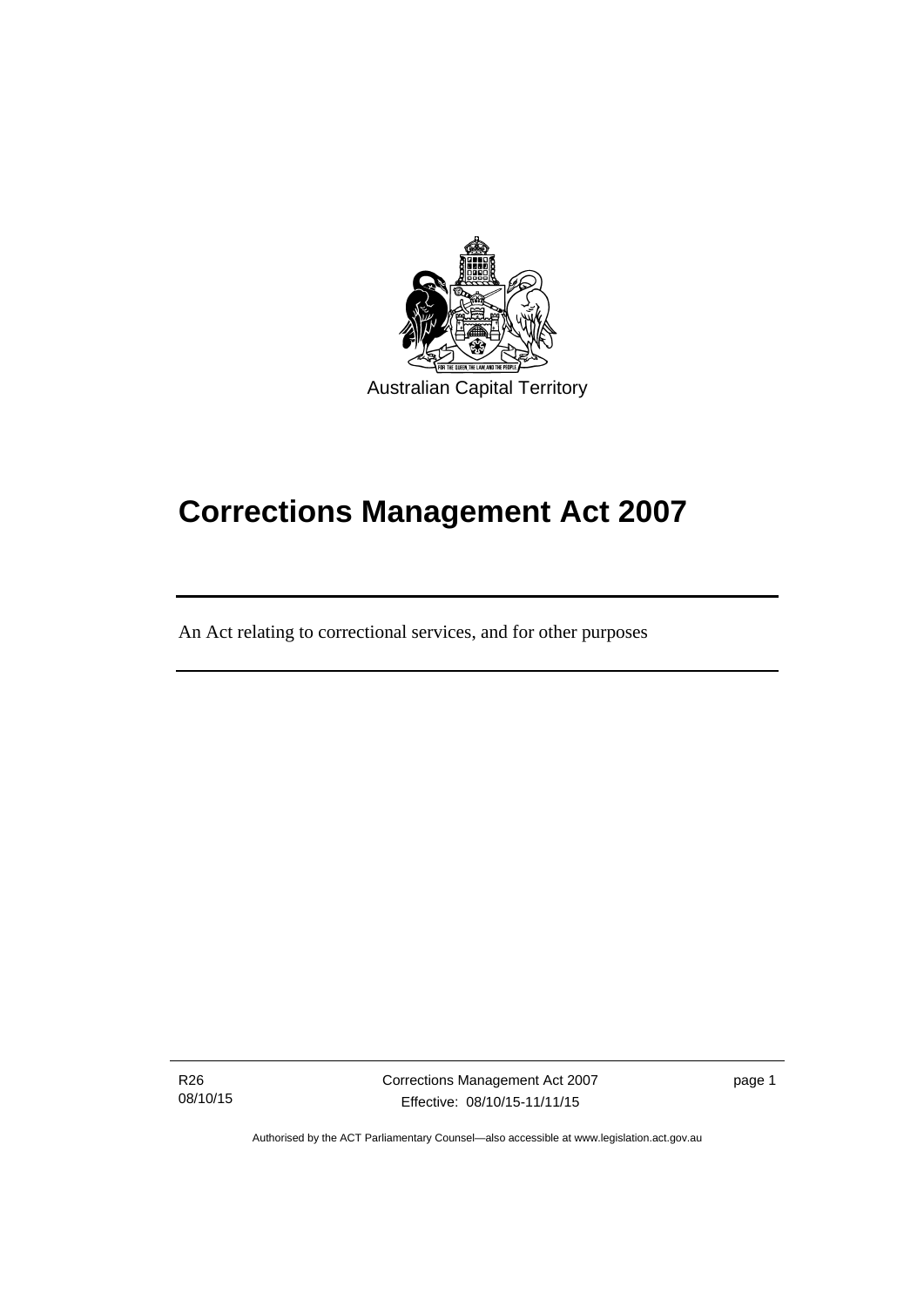#### <span id="page-15-0"></span>**Preamble**

- 1 The inherent dignity of all human beings, whatever their personal or social status, is one of the fundamental values of a just and democratic society.
- 2 The criminal justice system should respect and protect all human rights in accordance with the *[Human Rights Act 2004](http://www.legislation.act.gov.au/a/2004-5)* and international law.
- 3 Sentences are imposed on offenders as punishment, not for punishment.
- 4 The management of imprisoned offenders, and people remanded or otherwise detained in lawful custody, should contribute to the maintenance of a safe, just and democratic society, particularly as follows:
	- (a) by ensuring justice, security and good order at correctional centres;
	- (b) by ensuring that harm suffered by victims of offenders, and their need for protection, are considered appropriately in making decisions about the management of offenders;
	- (c) by promoting the rehabilitation of imprisoned offenders and their reintegration into society;
	- (d) by ensuring that imprisoned offenders and people remanded or otherwise detained in lawful custody are treated in a decent, humane and just way.

The Legislative Assembly for the Australian Capital Territory therefore enacts as follows: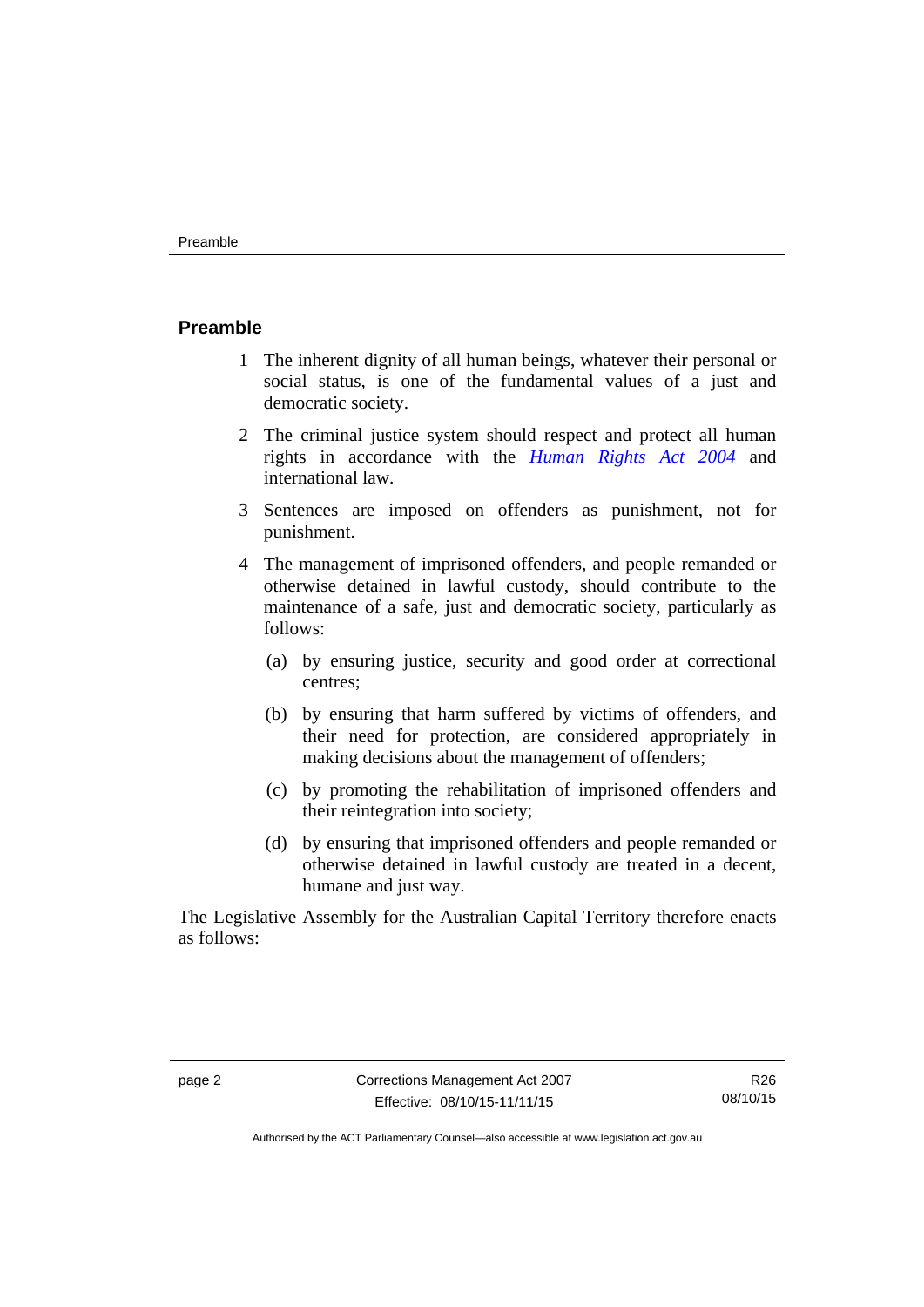# <span id="page-16-0"></span>**Chapter 1 Preliminary**

# <span id="page-16-1"></span>**1 Name of Act**

This Act is the *Corrections Management Act 2007*.

# <span id="page-16-2"></span>**3 Dictionary**

The dictionary at the end of this Act is part of this Act.

*Note 1* The dictionary at the end of this Act defines certain terms used in this Act, and includes references (*signpost definitions*) to other terms defined elsewhere.

> For example, the signpost definition '*detainee*—see section 6.' means that the term '*detainee*' is defined in that section and the definition applies to this Act.

*Note 2* A definition in the dictionary (including a signpost definition) applies to the entire Act unless the definition, or another provision of the Act, provides otherwise or the contrary intention otherwise appears (see [Legislation Act,](http://www.legislation.act.gov.au/a/2001-14) s 155 and s 156 (1)).

### <span id="page-16-3"></span>**4 Notes**

A note included in this Act is explanatory and is not part of this Act.

*Note* See the [Legislation Act,](http://www.legislation.act.gov.au/a/2001-14) s 127 (1), (4) and (5) for the legal status of notes.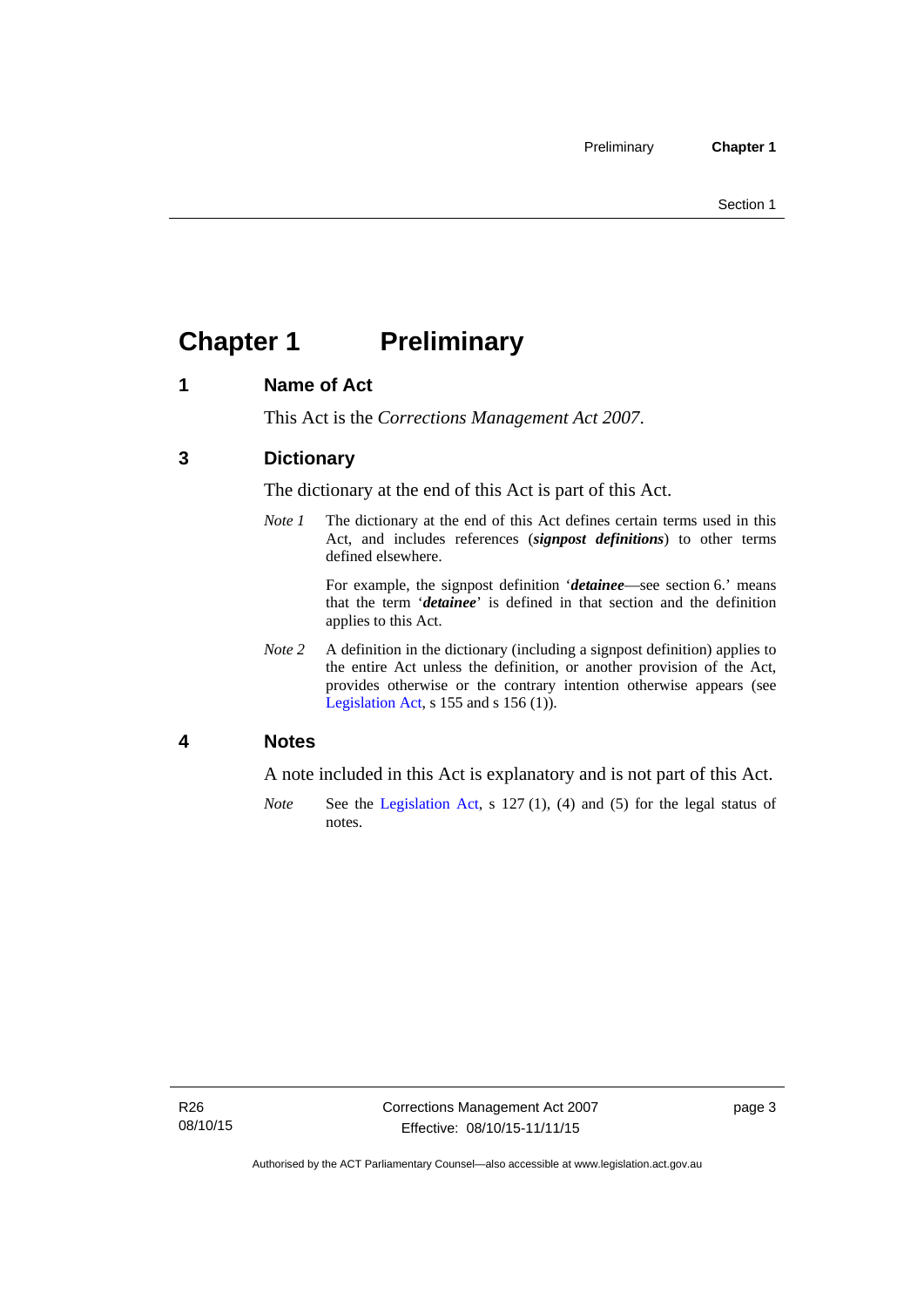### <span id="page-17-0"></span>**5 Offences against Act—application of Criminal Code etc**

Other legislation applies in relation to offences against this Act.

*Note 1 Criminal Code* The [Criminal Code](http://www.legislation.act.gov.au/a/2002-51), ch 2 applies to all offences against this Act (see Code, pt 2.1).

> The chapter sets out the general principles of criminal responsibility (including burdens of proof and general defences), and defines terms used for offences to which the Code applies (eg *conduct*, *intention*, *recklessness* and *strict liability*).

*Note 2 Penalty units* 

The [Legislation Act,](http://www.legislation.act.gov.au/a/2001-14) s 133 deals with the meaning of offence penalties that are expressed in penalty units.

# <span id="page-17-1"></span>**6 Application of Act—***detainees*

- (1) This Act applies to each of the following (each of whom is a *detainee*):
	- (a) an offender while the offender is required to be imprisoned under full-time detention because of a committal order for the *[Crimes \(Sentence Administration\) Act 2005](http://www.legislation.act.gov.au/a/2005-59)*, part 3.1;
	- (b) an offender under a sentence of imprisonment while the offender is required to perform periodic detention in a detention period under the *[Crimes \(Sentence Administration\)](http://www.legislation.act.gov.au/a/2005-59)  [Act 2005](http://www.legislation.act.gov.au/a/2005-59),* part 5.3;
	- (c) a person while the person is remanded in custody because of an order for remand for the *[Crimes \(Sentence Administration\)](http://www.legislation.act.gov.au/a/2005-59)  [Act 2005](http://www.legislation.act.gov.au/a/2005-59)*, part 3.2;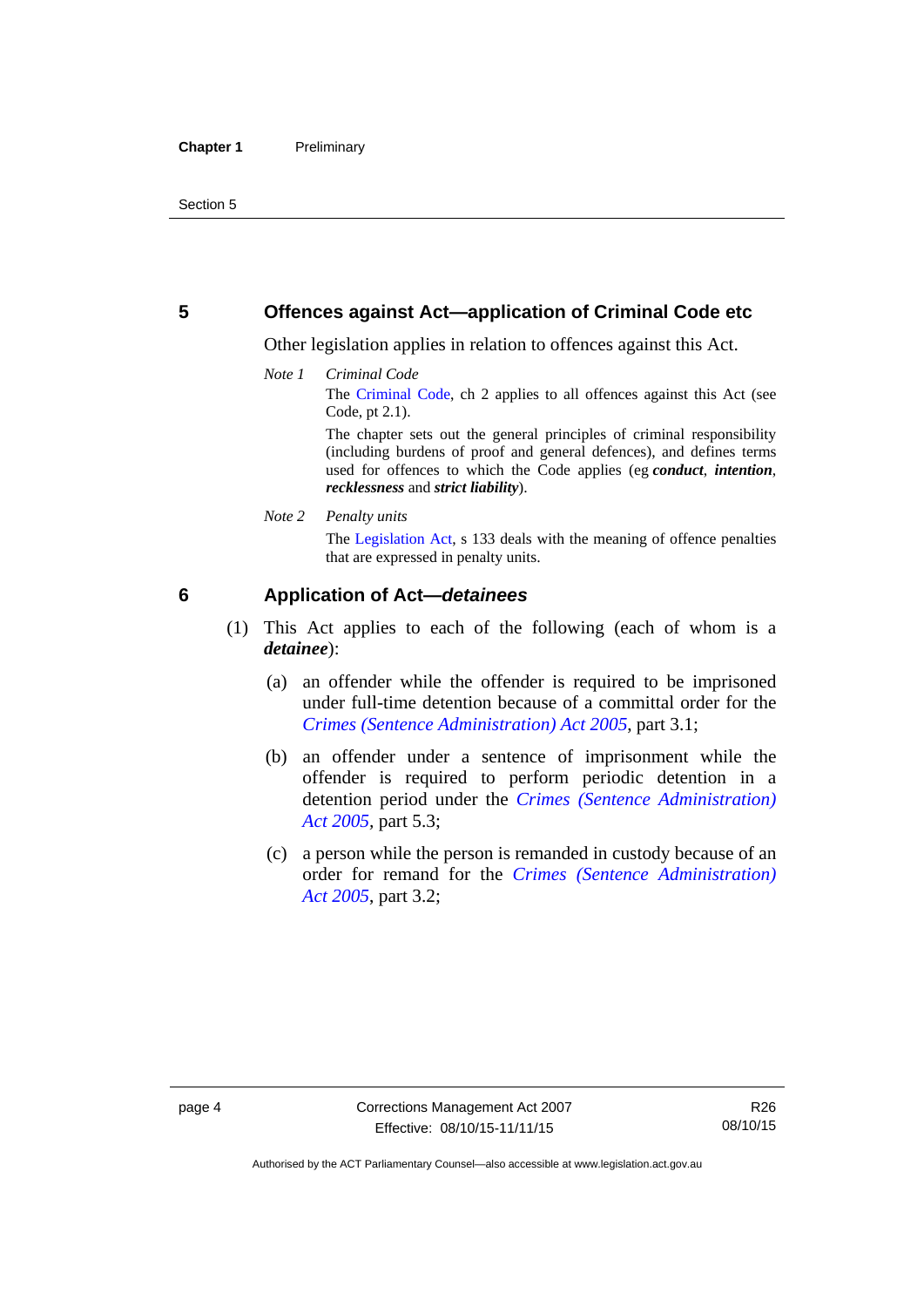(d) anyone else while the person is required to be held in custody or detention under a territory law or a law of the Commonwealth, a State or another Territory.

#### **Examples—par (d)**

- 1 a person held on a warrant issued under the *[Royal Commissions](http://www.legislation.act.gov.au/a/1991-1)  [Act 1991](http://www.legislation.act.gov.au/a/1991-1)*, section 35 (Apprehension of witnesses failing to appear)
- 2 a person in immigration detention under the *[Migration Act 1958](http://www.comlaw.gov.au/Series/C2004A07412)* (Cwlth)
- 3 an interstate detainee on leave in the ACT held in custody overnight
- *Note* An example is part of the Act, is not exhaustive and may extend, but does not limit, the meaning of the provision in which it appears (see [Legislation Act,](http://www.legislation.act.gov.au/a/2001-14) s 126 and s 132).
- (2) However, the application of this Act is subject to the *[Crimes](http://www.legislation.act.gov.au/a/2005-59)  [\(Sentence Administration\) Act 2005](http://www.legislation.act.gov.au/a/2005-59)*, part 4.3 (Full-time detention in NSW).
- (3) Also, this Act (other than chapter 4 (Detention in police and court cells)) does not apply to a person detained under the *[Children and](http://www.legislation.act.gov.au/a/2008-19)  [Young People Act 2008](http://www.legislation.act.gov.au/a/2008-19)*.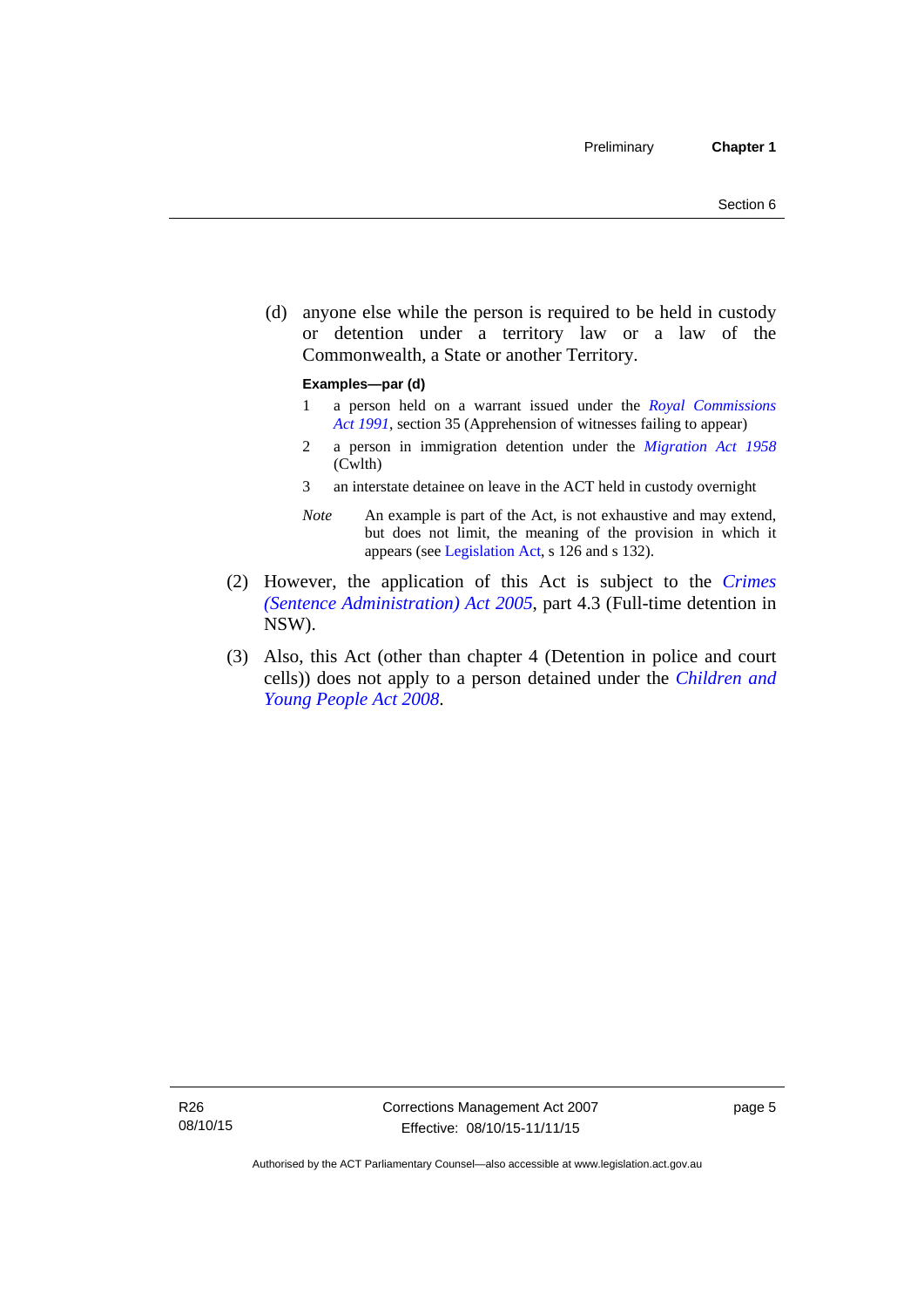Section 7

# <span id="page-19-0"></span>**Chapter 2 Objects and principles**

### <span id="page-19-1"></span>**7 Main objects of Act**

The main objects of this Act are to promote public safety and the maintenance of a just society, particularly by—

- (a) ensuring the secure detention of detainees at correctional centres; and
- (b) ensuring justice, security and good order at correctional centres; and
- (c) ensuring that detainees are treated in a decent, humane and just way; and
- (d) promoting the rehabilitation of offenders and their reintegration into society.

### <span id="page-19-2"></span>**8 Management of correctional services**

Correctional services must be managed so as to achieve the main objects of this Act, particularly by—

- (a) ensuring that public safety is the paramount consideration in decision-making about the management of detainees; and
- (b) ensuring respect for the humanity of everyone involved in correctional services, including detainees, corrections officers and other people who work at or visit correctional centres; and
- (c) ensuring behaviour by corrections officers that recognises and respects the inherent dignity of detainees as individuals; and
- (d) ensuring that harm suffered by victims, and their need for protection, are considered appropriately in decision-making about the management of detainees.

Authorised by the ACT Parliamentary Counsel—also accessible at www.legislation.act.gov.au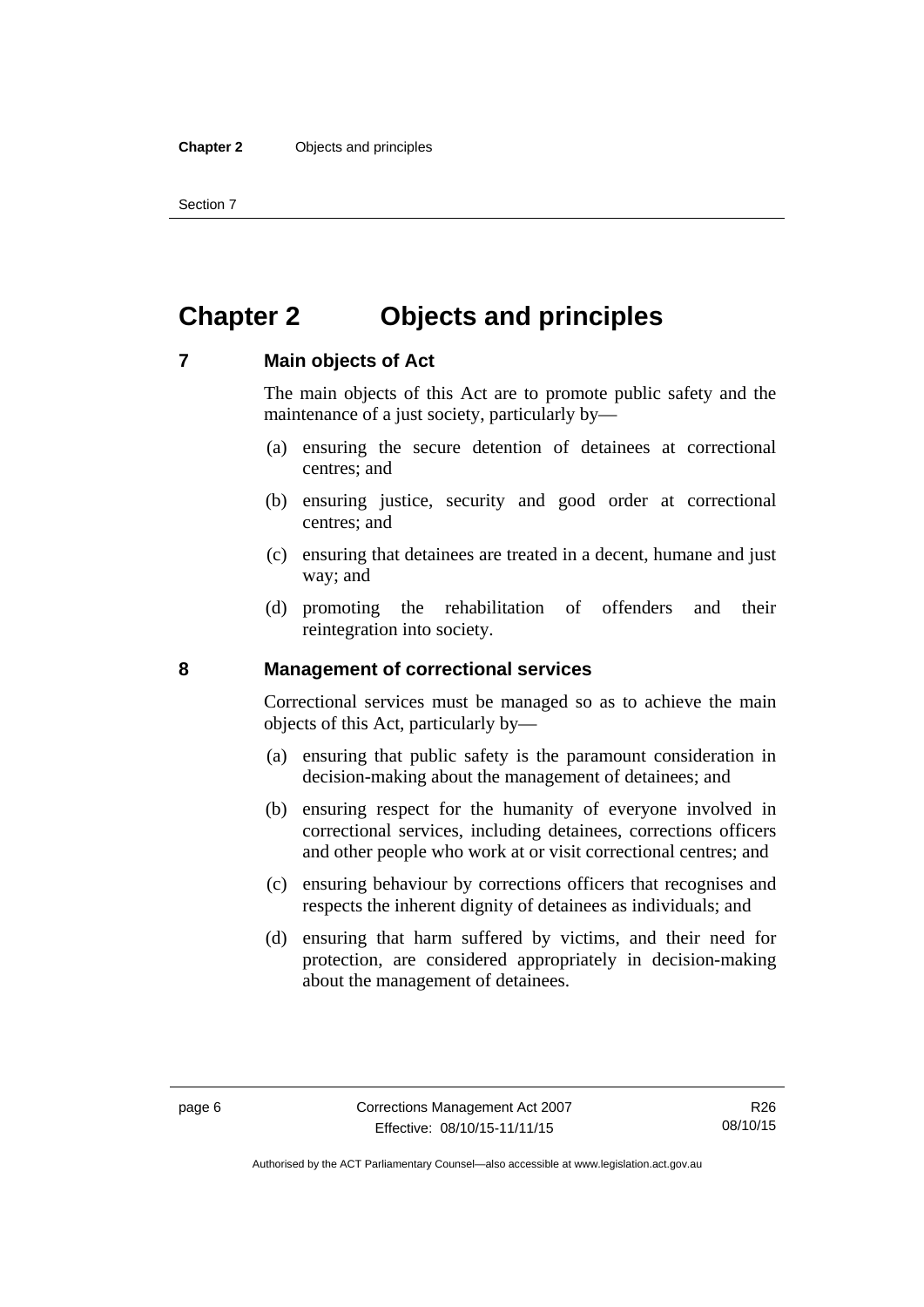# <span id="page-20-0"></span>**9 Treatment of detainees generally**

Functions under this Act in relation to a detainee must be exercised as follows:

- (a) to respect and protect the detainee's human rights;
- (b) to ensure the detainee's decent, humane and just treatment;
- (c) to preclude torture or cruel, inhuman or degrading treatment;
- (d) to ensure the detainee is not subject to further punishment (in addition to deprivation of liberty) only because of the conditions of detention;
- (e) to ensure the detainee's conditions in detention comply with section 12 (Correctional centres—minimum living conditions);
- (f) if the detainee is an offender—to promote, as far as practicable, the detainee's rehabilitation and reintegration into society.

### <span id="page-20-1"></span>**10 Treatment of remandees**

- (1) Functions under this Act in relation to a detainee who is a remandee must also be exercised to recognise and respect that—
	- (a) the remandee must be presumed innocent of any offence for which the remandee is remanded; and
	- (b) the detention is not imposed as punishment of the remandee.
- (2) Subsection (1) does not apply if the remandee—
	- (a) has been convicted or found guilty of the offence for which the remandee is detained; or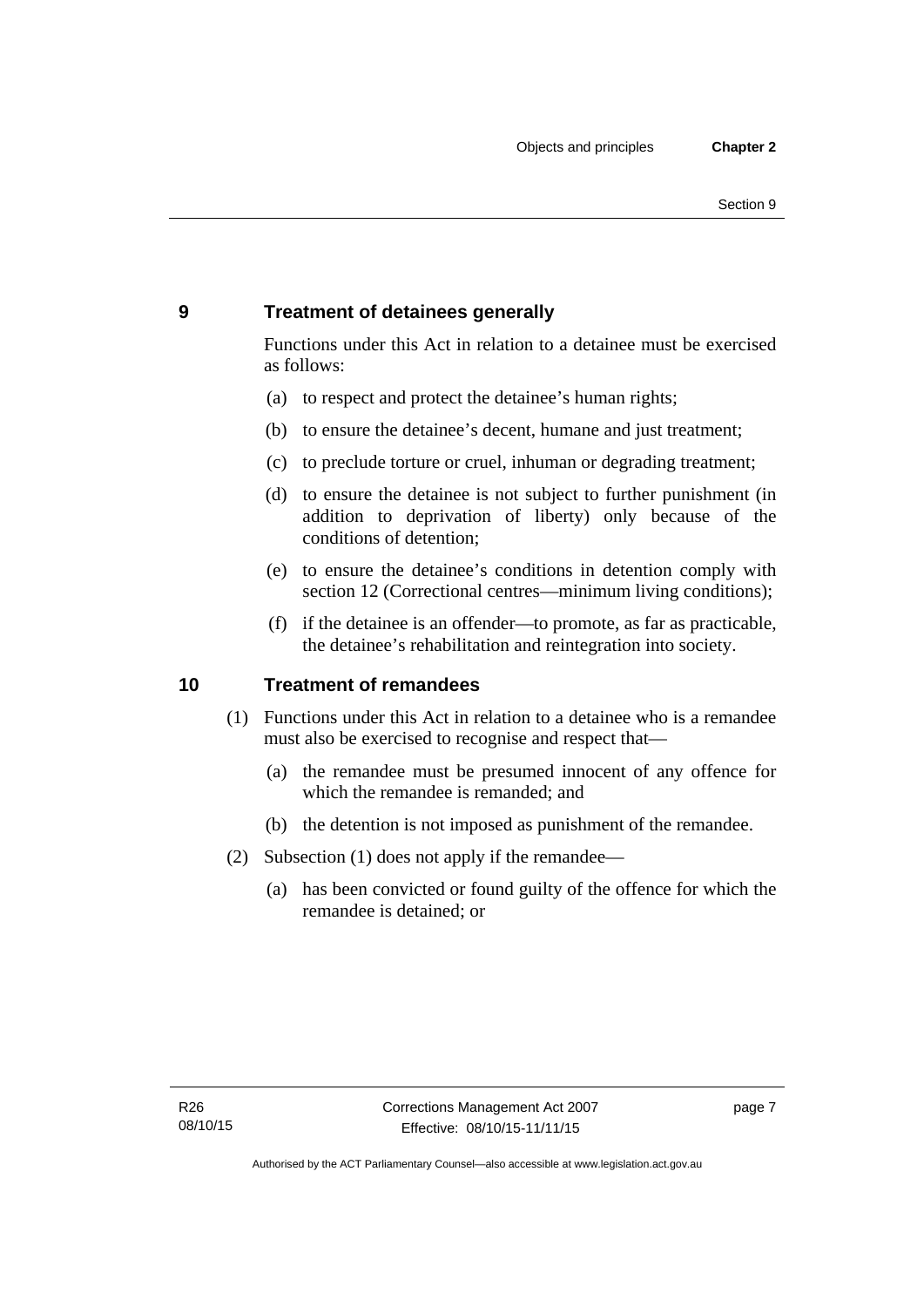(b) is under a sentence of imprisonment in relation to another offence.

#### **Examples—par (a)**

- 1 a convicted person remanded in custody for sentencing
- 2 a paroled offender remanded in custody during an adjournment of a hearing by the sentence administration board
- *Note* An example is part of the Act, is not exhaustive and may extend, but does not limit, the meaning of the provision in which it appears (see [Legislation Act,](http://www.legislation.act.gov.au/a/2001-14) s 126 and s 132).

### <span id="page-21-0"></span>**11 Treatment of certain detainees**

- (1) This section applies to a person (other than a sentenced offender or remandee) while the person is required to be held in custody or detention under a territory law or a law of the Commonwealth, a State or another Territory.
- (2) Functions under this Act in relation to the person must be exercised to recognise and respect the purpose for which the person is held in custody or detention.
- (3) This Act applies in relation to the person as a full-time detainee, with any changes prescribed by regulation.

### <span id="page-21-1"></span>**12 Correctional centres—minimum living conditions**

- (1) To protect the human rights of detainees at correctional centres, the director-general must ensure, as far as practicable, that conditions at correctional centres meet at least the following minimum standards:
	- (a) detainees must have access to sufficient food and drink to avoid hunger and poor nourishment;
	- (b) detainees must have access to sufficient suitable clothing that does not degrade or humiliate detainees;
	- (c) detainees must have access to suitable facilities for personal hygiene;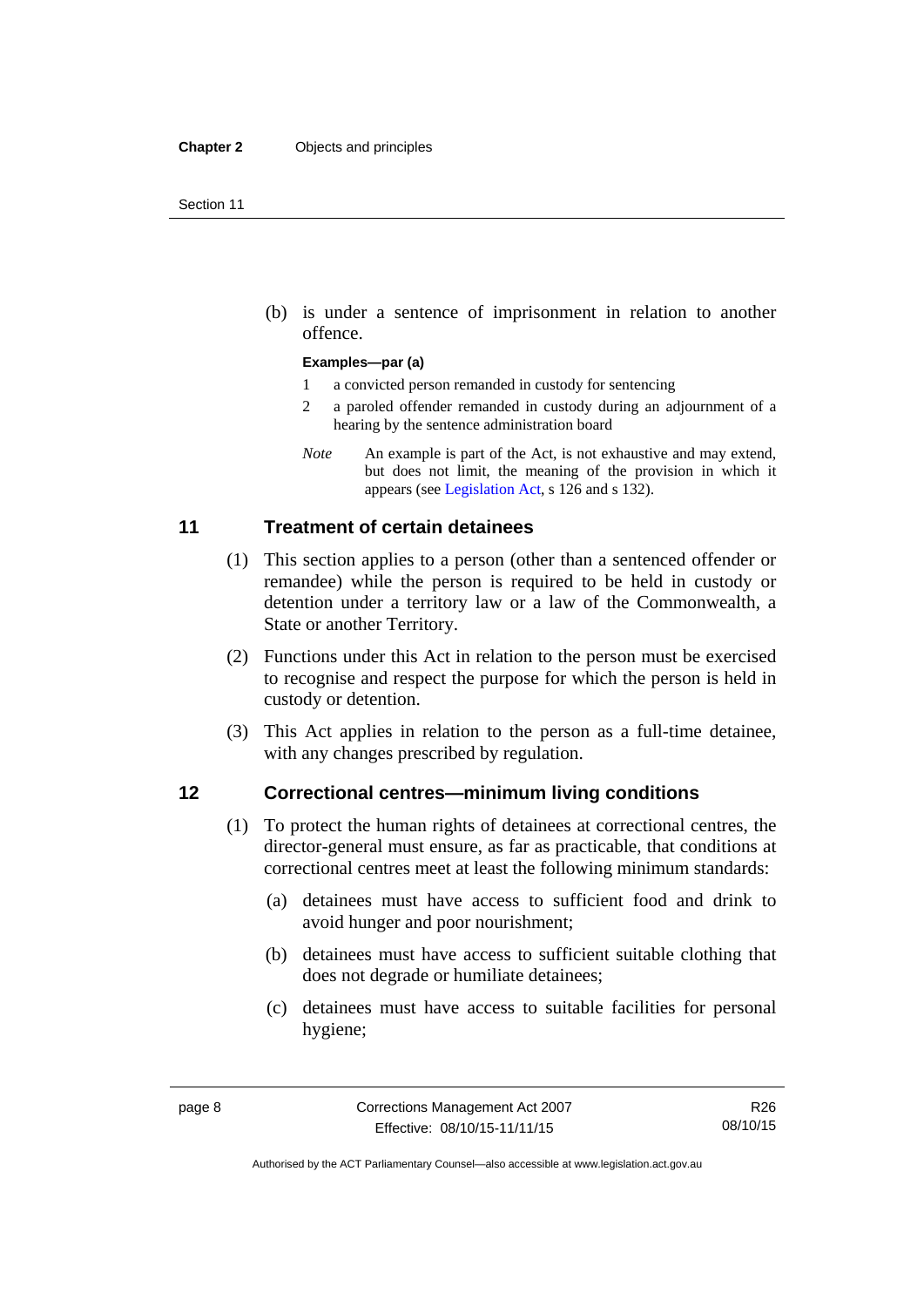- (d) detainees must have suitable accommodation and bedding for sleeping in reasonable privacy and comfort;
- (e) detainees must have reasonable access to the open air and exercise;
- (f) detainees must have reasonable access to telephone, mail and other facilities for communicating with people in the community;
- (g) detainees must have reasonable opportunities to receive visits from family members, accredited people and others;
	- *Note Family member* and *accredited person* are defined in the dictionary.
- (h) detainees must have reasonable opportunities to communicate with their lawyers;
- (i) detainees must have reasonable access to news and education services and facilities to maintain contact with society;
- (j) detainees must have access to suitable health services and health facilities;
- (k) detainees must have reasonable opportunities for religious, spiritual and cultural observances.

#### **Example—par (k)**

observances and practices relating to religious or spiritual beliefs, including indigenous spiritual beliefs

- *Note* An example is part of the Act, is not exhaustive and may extend, but does not limit, the meaning of the provision in which it appears (see [Legislation Act,](http://www.legislation.act.gov.au/a/2001-14) s 126 and s 132).
- (2) Chapter 6 (Living conditions at correctional centres) applies in relation to correctional centres.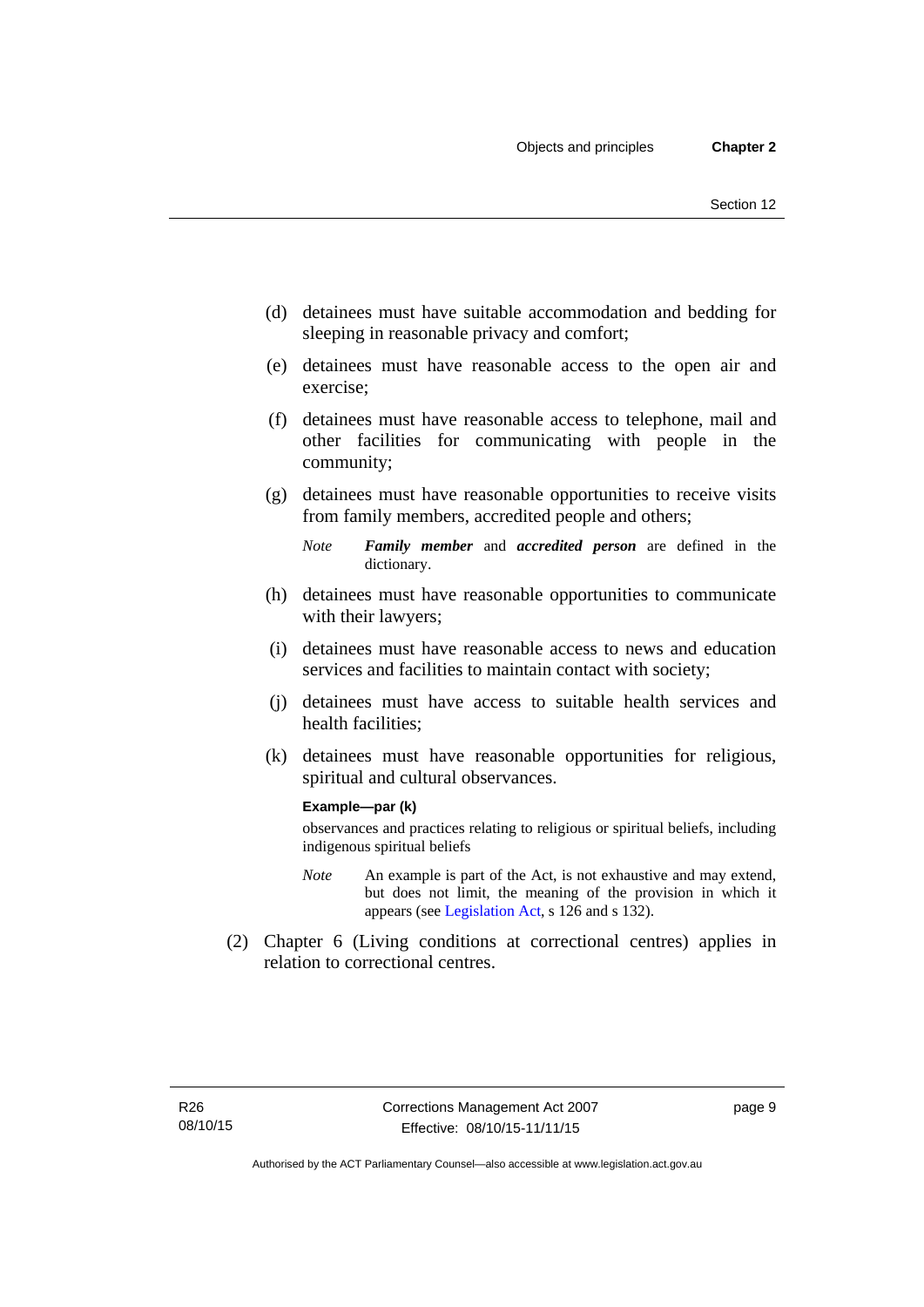**Chapter 3** Administration<br> **Part 3.1** Administration Administration—general

Section 13

# <span id="page-23-0"></span>**Chapter 3 Administration**

# <span id="page-23-1"></span>**Part 3.1 Administration—general**

# <span id="page-23-2"></span>**13 Ministerial directions to director-general**

 (1) The Minister may give written directions to the director-general about the exercise of functions under this Act.

#### **Example of direction**

a direction to make corrections policies or operating procedures to ensure that functions are exercised in accordance with a particular decision of the Supreme Court or a particular finding of a board of inquiry or royal commission

- *Note* An example is part of the Act, is not exhaustive and may extend, but does not limit, the meaning of the provision in which it appears (see [Legislation Act,](http://www.legislation.act.gov.au/a/2001-14) s 126 and s 132).
- (2) The director-general must comply with a direction under this section.
- (3) A direction is a notifiable instrument.

*Note* A notifiable instrument must be notified under the [Legislation Act](http://www.legislation.act.gov.au/a/2001-14).

# <span id="page-23-3"></span>**14 Corrections policies and operating procedures**

- (1) The director-general may make corrections policies and operating procedures, consistent with this Act, to facilitate the effective and efficient management of correctional services.
- (2) Each corrections policy or operating procedure is a notifiable instrument.
	- *Note 1* A notifiable instrument must be notified under the [Legislation Act](http://www.legislation.act.gov.au/a/2001-14).
	- *Note* 2 The amendment or repeal of a corrections policy or operating procedure is also a notifiable instrument. See the [Legislation Act,](http://www.legislation.act.gov.au/a/2001-14) section 46 (Power to make instrument includes power to amend or repeal).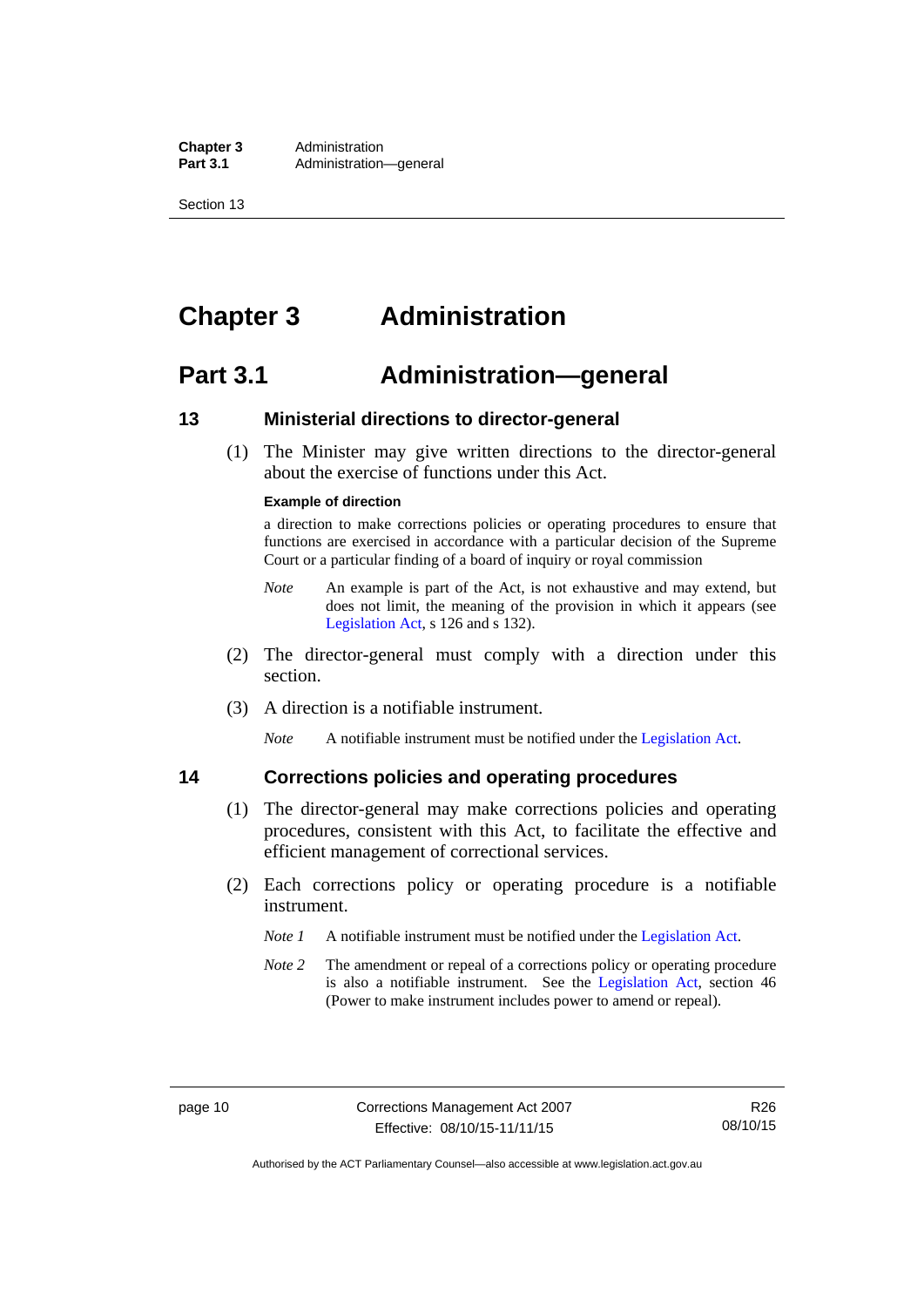- (3) Each corrections policy or operating procedure—
	- (a) must be available for inspection by anyone at each correctional centre; and
	- (b) may be made available for inspection at any other place decided by the director-general.

# <span id="page-24-0"></span>**15 Exclusions from notified corrections policies and operating procedures**

- (1) The director-general may exclude from a corrections policy or operating procedure notified or available for inspection in accordance with section 14 any matter that the director-general believes, on reasonable grounds, would be likely to disclose—
	- (a) information that may endanger public safety or undermine justice, security or good order at a correctional centre; or
	- (b) anything prescribed by regulation.
- (2) If subsection (1) applies to a corrections policy or operating procedure—
	- (a) the policy or procedure must contain a statement about the effect of this section; and
	- (b) the excluded matter must be available for inspection, on request, by any of the following:
		- (i) a judge or magistrate;
		- (ii) a member of the Legislative Assembly;
		- (iii) an official visitor;
		- (iv) the human rights commissioner;
		- (v) the public advocate;
		- (vi) the ombudsman;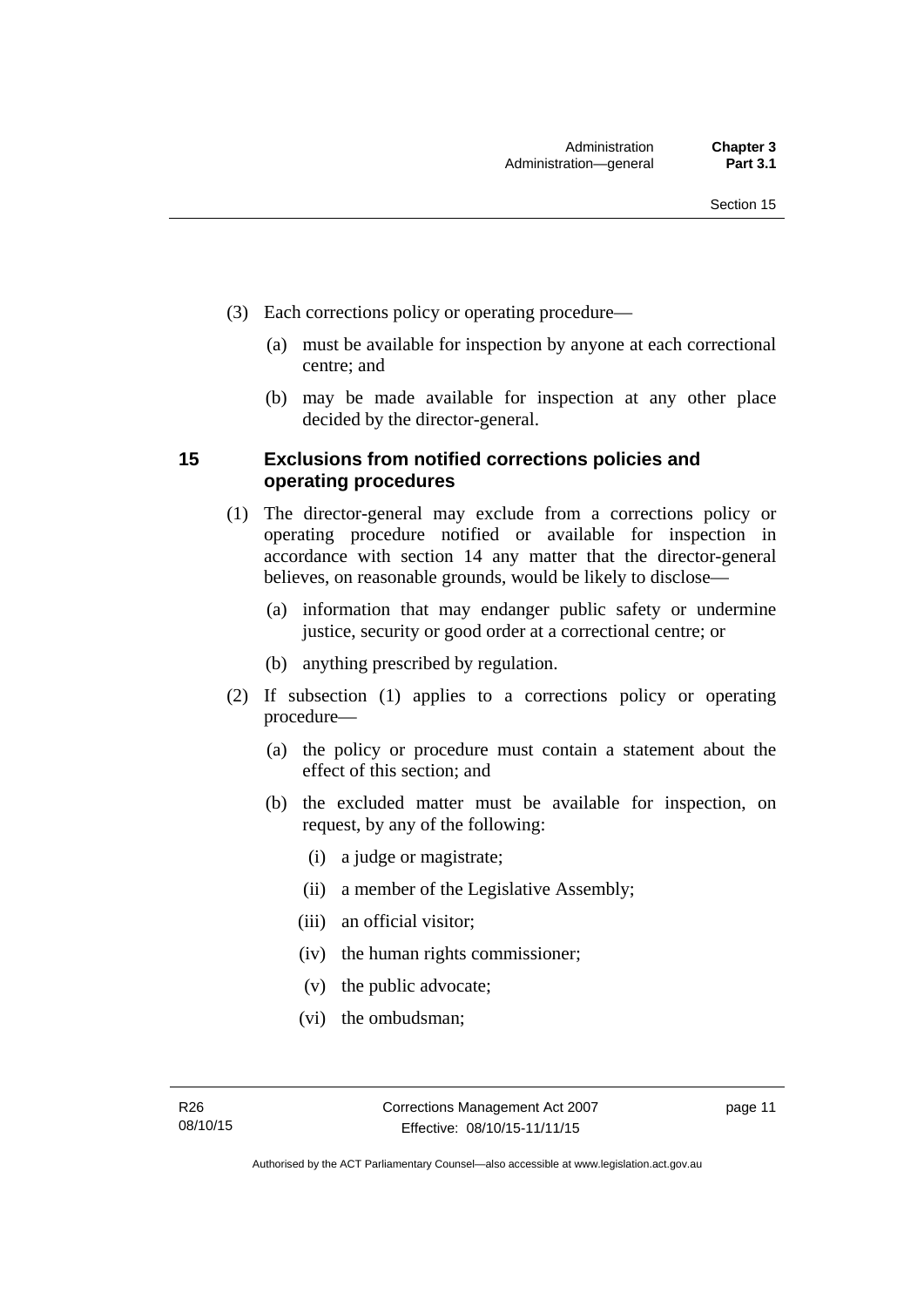**Chapter 3** Administration<br> **Part 3.1** Administration Administration—general

Section 16

- (vii) anyone else prescribed by regulation.
- *Note* Territory laws apply to a delegate of a person in the exercise of a delegation as if the delegate were the person who appointed the delegate (see [Legislation Act,](http://www.legislation.act.gov.au/a/2001-14) s 239 (2)).

### <span id="page-25-0"></span>**16 Director-general directions**

- (1) The director-general may give directions in relation to a detainee.
- (2) Without limiting subsection (1), the director-general may give a direction that the director-general considers necessary and reasonable in relation to any of the following:
	- (a) the welfare or safety of the detainee or anyone else;
	- (b) security or good order at a correctional centre;
	- (c) ensuring compliance with any requirement under this Act or another territory law.
- (3) A direction may be given orally or in writing and may apply to a particular detainee or 2 or more detainees.
- (4) A direction by the director-general under this Act, or anything done under the direction, is not invalid because of a defect or irregularity in or in relation to the direction.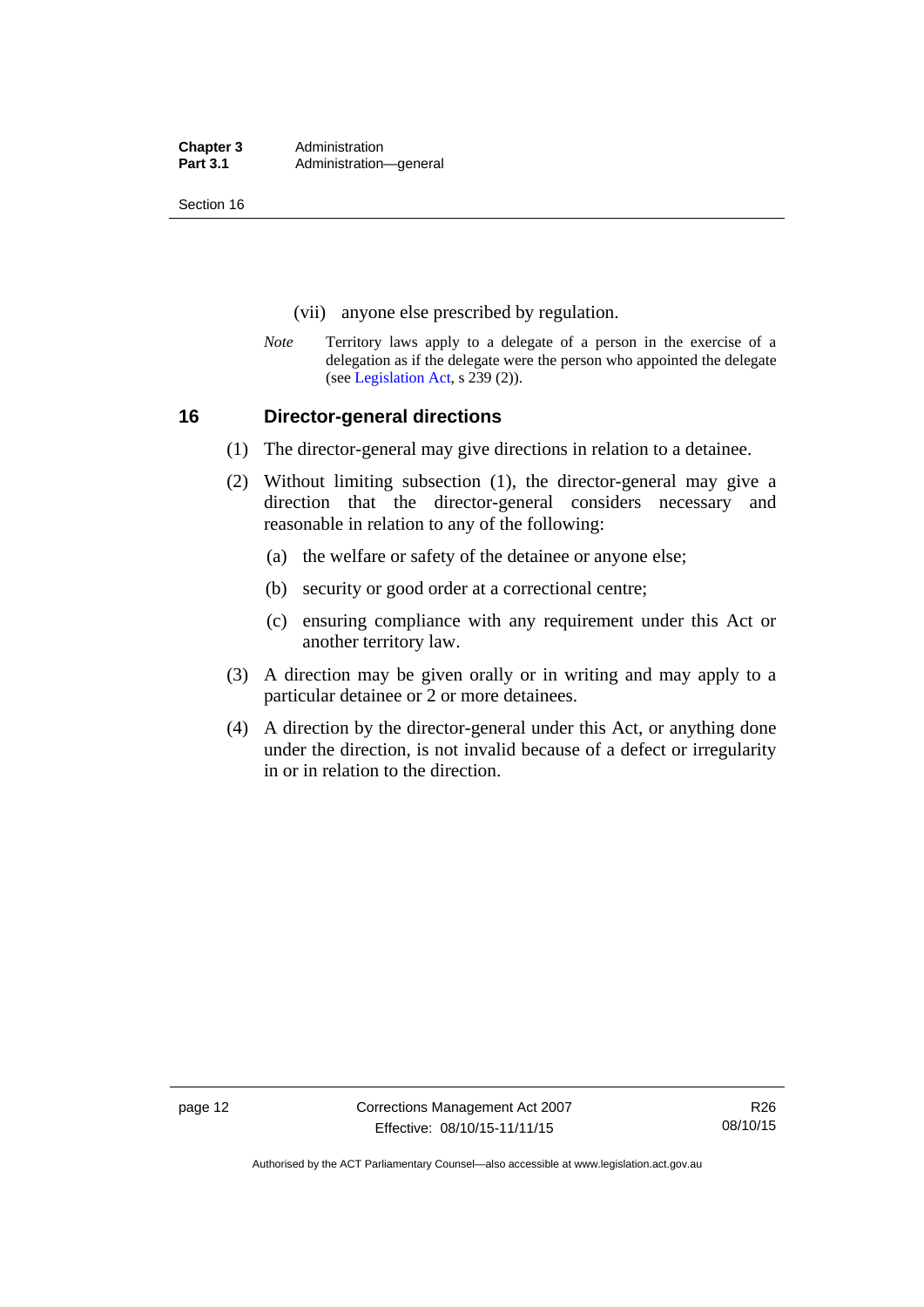# <span id="page-26-0"></span>**17 Director-general delegations**

- (1) The director-general may delegate any of the director-general's functions under this Act to a corrections officer.
- (2) This section does not limit the director-general's power to delegate a function under any other territory law.

#### **Examples of delegation**

- 1 a delegation for directions to be given to detainees at a correctional centre by the corrections officer in charge of the centre
- 2 a delegation for functions under chapter 10 (Discipline) to be exercised by a corrections officer at a correctional centre
- *Note 1* An example is part of the Act, is not exhaustive and may extend, but does not limit, the meaning of the provision in which it appears (see [Legislation Act,](http://www.legislation.act.gov.au/a/2001-14) s 126 and s 132).
- *Note* 2 For the making of delegations and the exercise of delegated functions, see the [Legislation Act,](http://www.legislation.act.gov.au/a/2001-14) pt 19.4.
- *Note 3* The *[Public Sector Management Act 1994](http://www.legislation.act.gov.au/a/1994-37)*, s 36C also provides for a director-general to delegate, and sub-delegate, powers given to the director-general under a territory law.

### <span id="page-26-1"></span>**18 Chief police officer delegations**

- (1) The chief police officer may delegate any of the chief police officer's functions under this Act to a police officer.
- (2) This section does not limit the chief police officer's power to delegate a function under any other territory law.

#### **Example of delegation**

a delegation for giving directions under section 30 (Detention in police cells).

- *Note 1* An example is part of the Act, is not exhaustive and may extend, but does not limit, the meaning of the provision in which it appears (see [Legislation Act,](http://www.legislation.act.gov.au/a/2001-14) s 126 and s 132).
- *Note* 2 For the making of delegations and the exercise of delegated functions, see the [Legislation Act,](http://www.legislation.act.gov.au/a/2001-14) pt 19.4.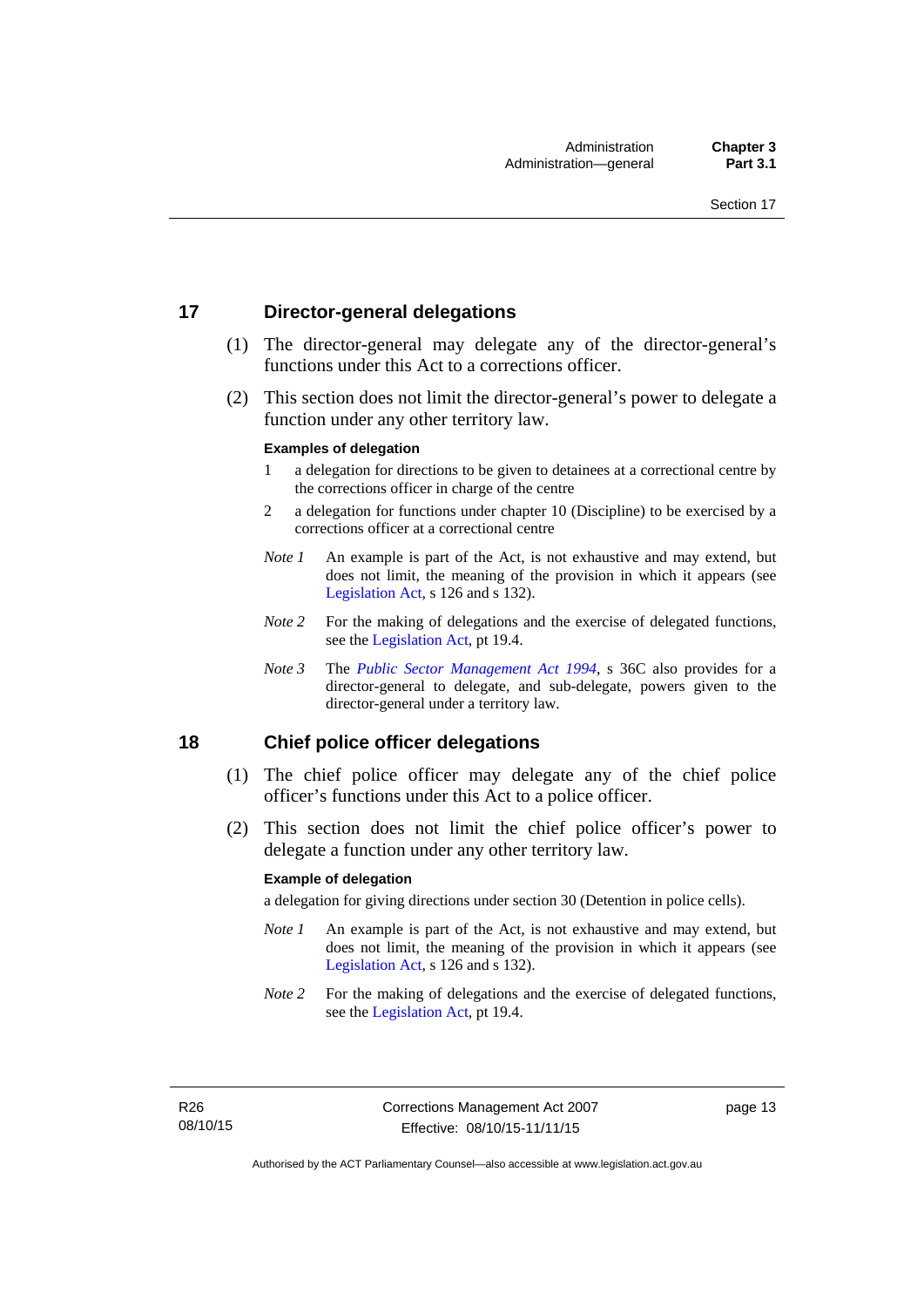**Chapter 3** Administration<br>**Part 3.2** Corrections of **Corrections officers** 

Section 19

# <span id="page-27-0"></span>**Part 3.2 Corrections officers**

### <span id="page-27-1"></span>**19 Corrections officers—appointment**

- (1) The director-general may appoint a public servant, or anyone else, as a corrections officer for this Act.
	- *Note 1* For the making of appointments (including acting appointments), see the [Legislation Act,](http://www.legislation.act.gov.au/a/2001-14) pt 19.3.
	- *Note* 2 In particular, a person may be appointed for a particular provision of a law (see [Legislation Act,](http://www.legislation.act.gov.au/a/2001-14) s 7 (3)) and an appointment may be made by naming a person or nominating the occupant of a position (see s 207).
	- *Note 3* A reference to an Act includes a reference to the statutory instruments made or in force under the Act, including any regulation and corrections policy and operating procedure (see [Legislation Act,](http://www.legislation.act.gov.au/a/2001-14) s 104).
- (2) The director-general may make an appointment under this section only if satisfied that the appointee has appropriate qualifications or experience to exercise the functions of a corrections officer.

### <span id="page-27-2"></span>**20 Corrections officers—functions**

- (1) A corrections officer—
	- (a) has the functions given to the officer under this Act or any other territory law; and
	- (b) is subject to the directions of the director-general in the exercise of the functions.
- (2) The functions of a corrections officer may be limited by—
	- (a) the instrument appointing the officer; or
	- (b) written notice given to the officer by the director-general; or
	- (c) a regulation.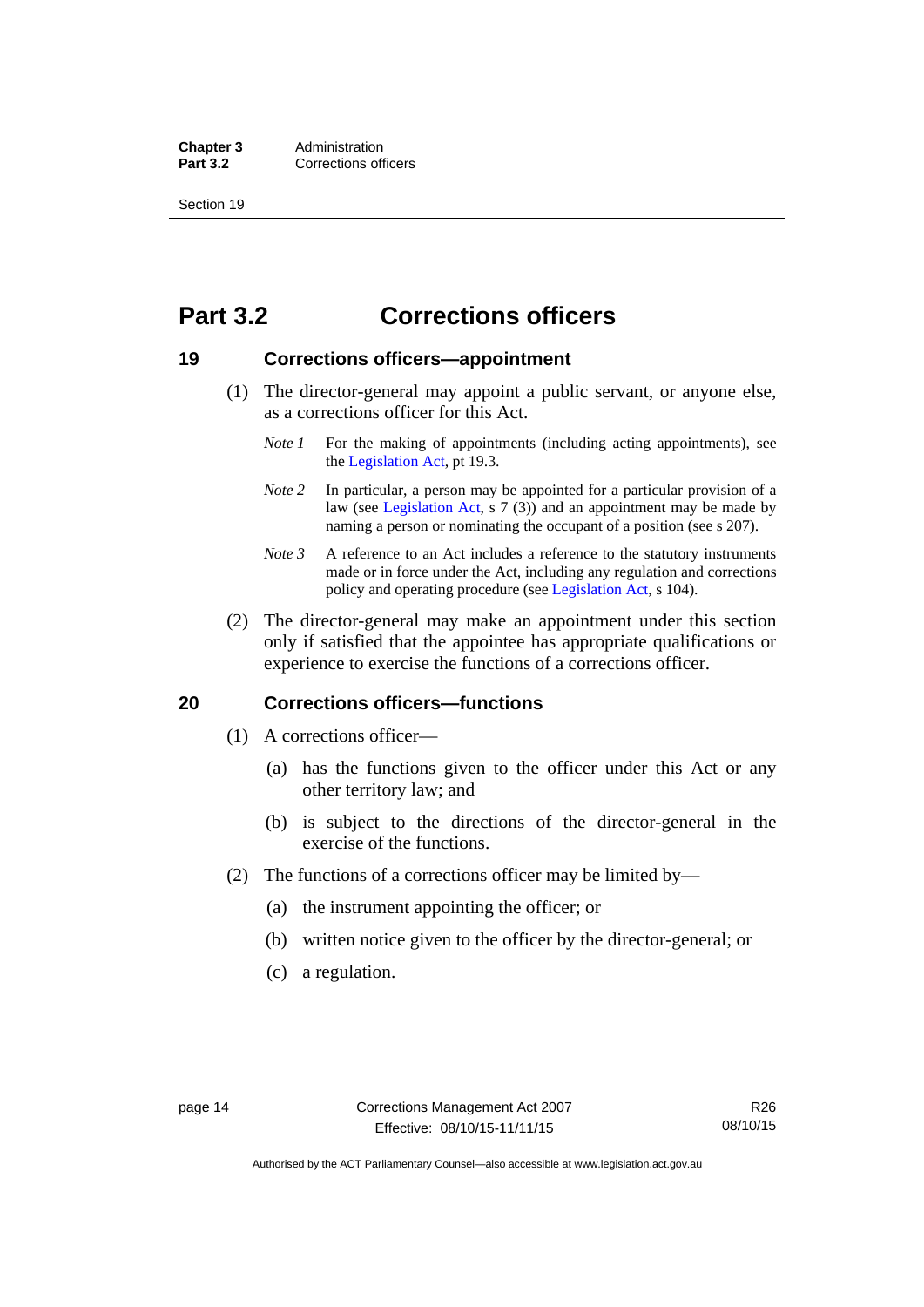### <span id="page-28-0"></span>**21 Doctors—health service appointments**

- (1) The director-general responsible for the administration of the *[Public](http://www.legislation.act.gov.au/a/1997-69)  [Health Act 1997](http://www.legislation.act.gov.au/a/1997-69)* must appoint a doctor for each correctional centre.
- (2) The doctor's functions are—
	- (a) to provide health services to detainees; and
	- (b) to protect the health of detainees (including preventing the spread of disease at correctional centres).
- (3) A doctor appointed for a correctional centre must be available to provide health services at the centre at least once each week.
- (4) The doctor may give written directions to the director-general for subsection (2) (b).
- (5) The director-general must ensure that each direction under subsection (4) is complied with unless the director-general believes, on reasonable grounds, that compliance would undermine security or good order at the correctional centre.

### <span id="page-28-1"></span>**22 Health practitioners—non-therapeutic functions**

- (1) The director-general must appoint a health practitioner to exercise non-therapeutic functions at each correctional centre.
	- *Note Health practitioner* includes a doctor and nurse registered under the *[Health Practitioner Regulation National Law \(ACT\)](http://www.legislation.act.gov.au/a/db_39269/default.asp)*.
- (2) In this section:

*non-therapeutic function* does not include a health service or other function mentioned in section 21.

### <span id="page-28-2"></span>**23 Identity cards**

- (1) This section applies in relation to a person appointed under any of the following:
	- (a) section 19 (Corrections officers—appointment);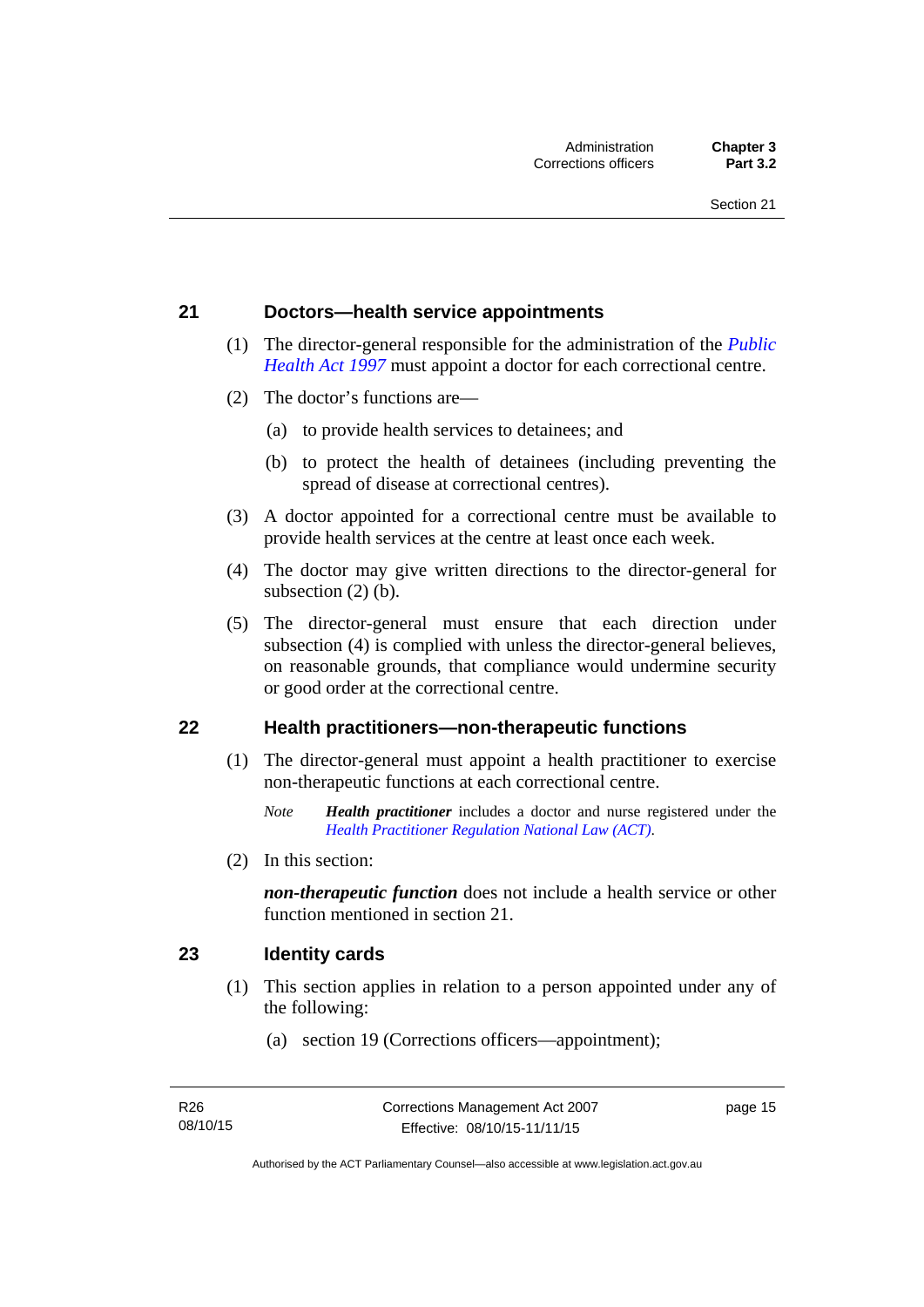Section 23

- (b) section 21 (Doctors—health service appointments);
- (c) section 22 (Health practitioners—non-therapeutic functions).
- (2) The director-general must give each person an identity card stating the person's name and the position to which the person is appointed.
- (3) The identity card must show—
	- (a) a recent photograph of the person; and
	- (b) the card's date of issue and expiry; and
	- (c) anything else prescribed by regulation.
- (4) A person commits an offence if the person—
	- (a) stops being a person to whom this section applies; and
	- (b) does not return the person's identity card to the director-general no later than 7 days after the day the person stops being a corrections officer.

Maximum penalty: 1 penalty unit.

(5) An offence against this section is a strict liability offence.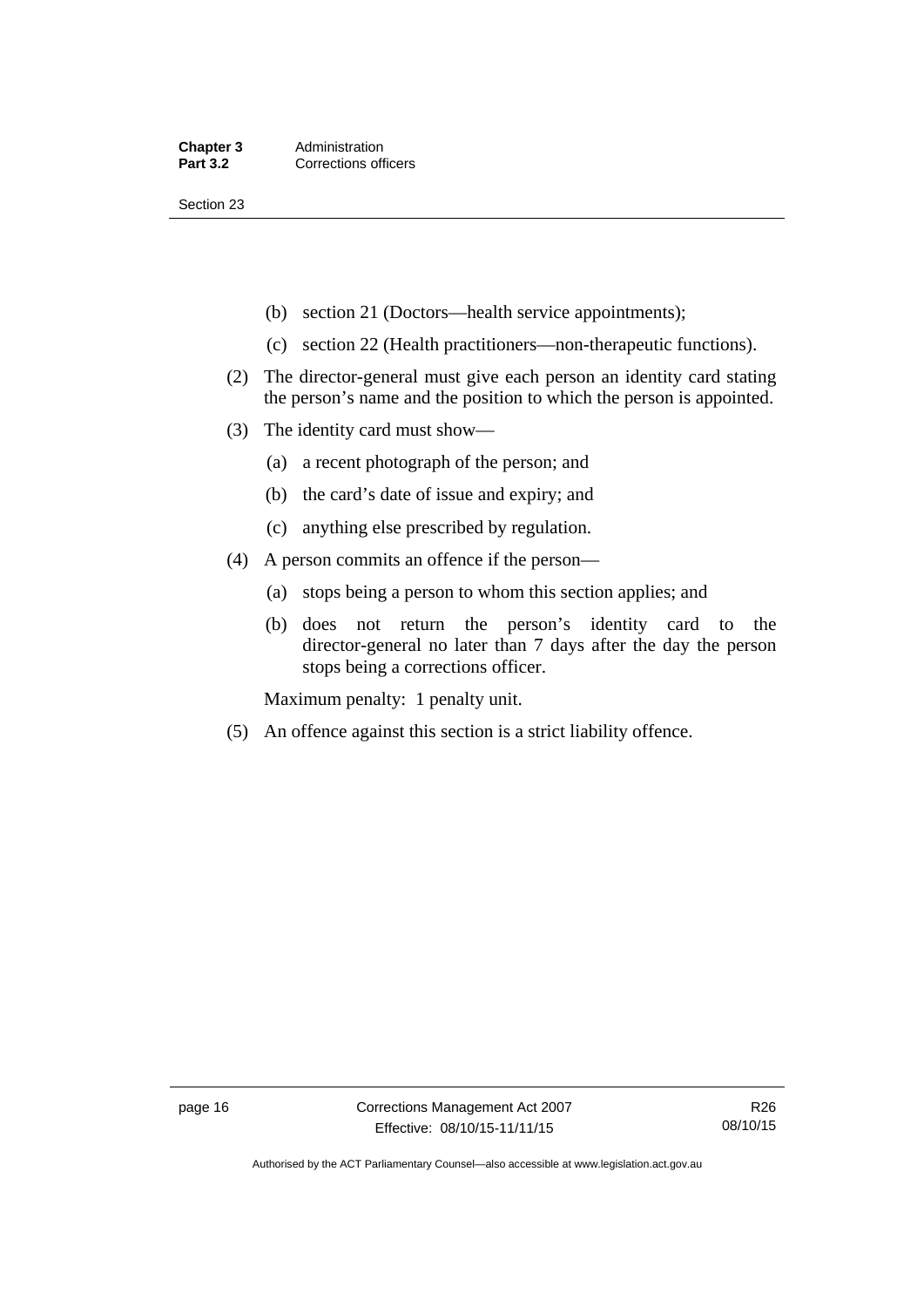# <span id="page-30-0"></span>**Part 3.3 Correctional centres**

# <span id="page-30-1"></span>**24 Correctional centres—declaration**

- (1) The Minister may declare a place to be a correctional centre.
- (2) A declaration is a notifiable instrument.

#### **Examples of declarations**

- 1 the declaration of a place, including a buffer zone surrounding a secure perimeter, to be a correctional centre
- 2 a declaration of a place to be a correctional centre for full-time detention, or for a stated time and purpose, eg a temporary correctional centre for remandees
- *Note 1* An example is part of the Act, is not exhaustive and may extend, but does not limit, the meaning of the provision in which it appears (see [Legislation Act,](http://www.legislation.act.gov.au/a/2001-14) s 126 and s 132).
- *Note 2* A notifiable instrument must be notified under the [Legislation Act](http://www.legislation.act.gov.au/a/2001-14).
- *Note 3* The power to make an instrument includes power to make different provisions in relation to different matters or different classes of matters, and provisions that apply differently by reference to stated exceptions or factors (see [Legislation Act](http://www.legislation.act.gov.au/a/2001-14), s 48).

# <span id="page-30-2"></span>**25 Correctional centres—arrangements with NSW**

- (1) The Chief Minister may make arrangements with the Governor of New South Wales in relation to keeping full-time detainees at a NSW correctional centre.
- (2) The arrangements may include provision for—
	- (a) the exercise by NSW officers of functions in relation to full-time detainees kept at a NSW correctional centre; and
	- (b) reports by NSW officers about the exercise of those functions.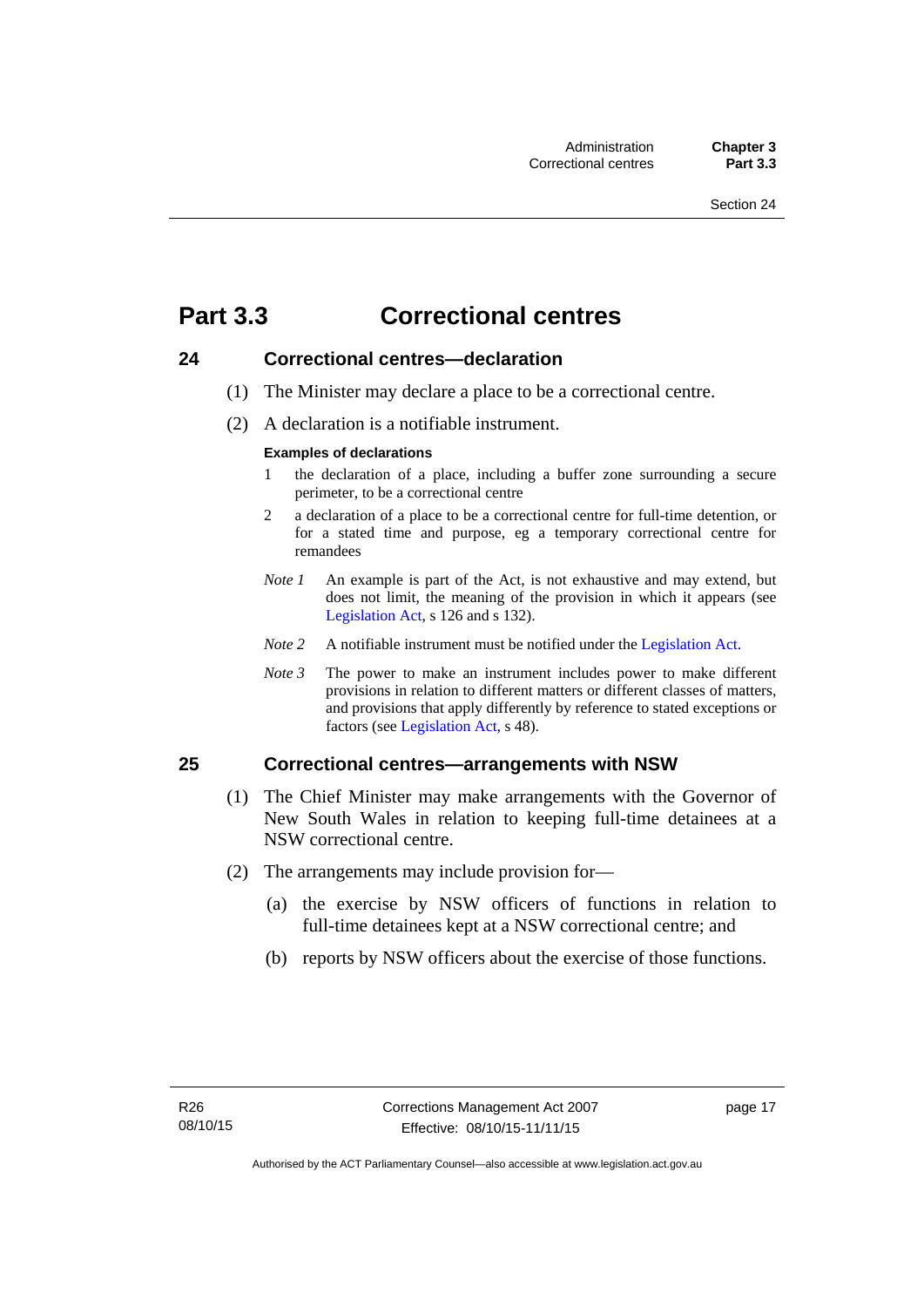| Chapter 3       | Administration       |
|-----------------|----------------------|
| <b>Part 3.3</b> | Correctional centres |

Section 25

(3) In this section:

*NSW officer* means an officer or other person having authority under the *[Crimes \(Administration of Sentences\) Act 1999](http://www.legislation.nsw.gov.au/maintop/view/inforce/act+93+1999+cd+0+N)* (NSW) to exercise a function in relation to a full-time detainee.

*Note* The *[Crimes \(Sentence Administration\) Act 2005](http://www.legislation.act.gov.au/a/2005-59)*, pt 4.3 (Full-time detention in NSW) provides for the removal of full-time detainees to NSW correctional centres.

page 18 Corrections Management Act 2007 Effective: 08/10/15-11/11/15

R26 08/10/15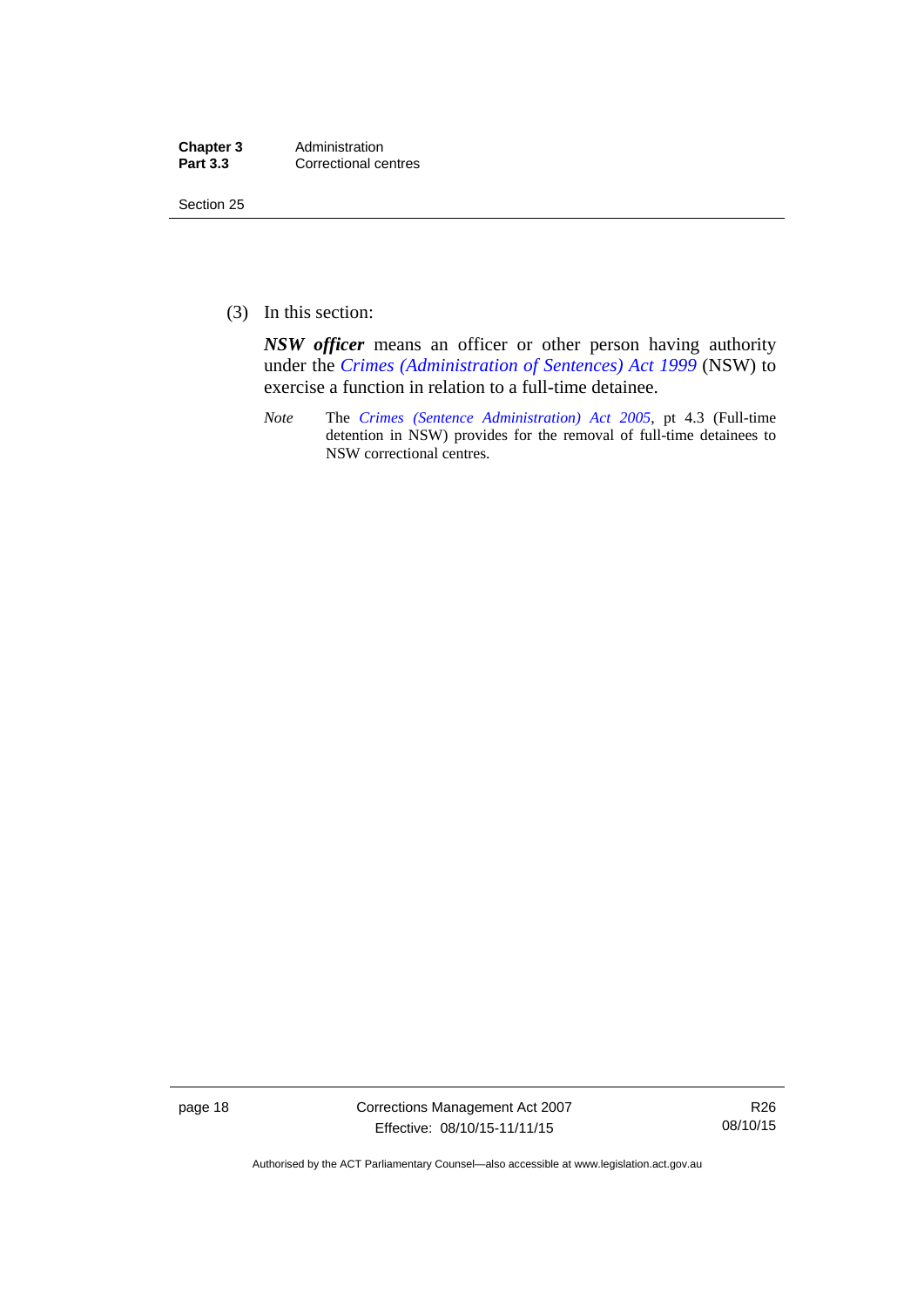# <span id="page-32-0"></span>**Part 3.4 Administration—special provisions**

### <span id="page-32-1"></span>**26 Declaration of emergency**

- (1) This section applies if the director-general believes, on reasonable grounds, that an emergency (including an imminent emergency) exists in relation to a correctional centre that threatens or is likely to threaten—
	- (a) security or good order at the centre; or
	- (b) the safety of anyone at the centre or elsewhere.
- (2) The director-general may declare that an emergency exists in relation to the correctional centre for a stated period of not more than—
	- (a) 3 days; or
	- (b) if another period is prescribed by regulation—the period prescribed.
- (3) To remove any doubt, the director-general may make declarations for 2 or more consecutive periods in relation to the same emergency.
- (4) A declaration commences when it is made, unless it provides for a later commencement.
- (5) A declaration—
	- (a) is a notifiable instrument; and
	- (b) must be notified under the [Legislation Act](http://www.legislation.act.gov.au/a/2001-14) no later than the day after the day it is made.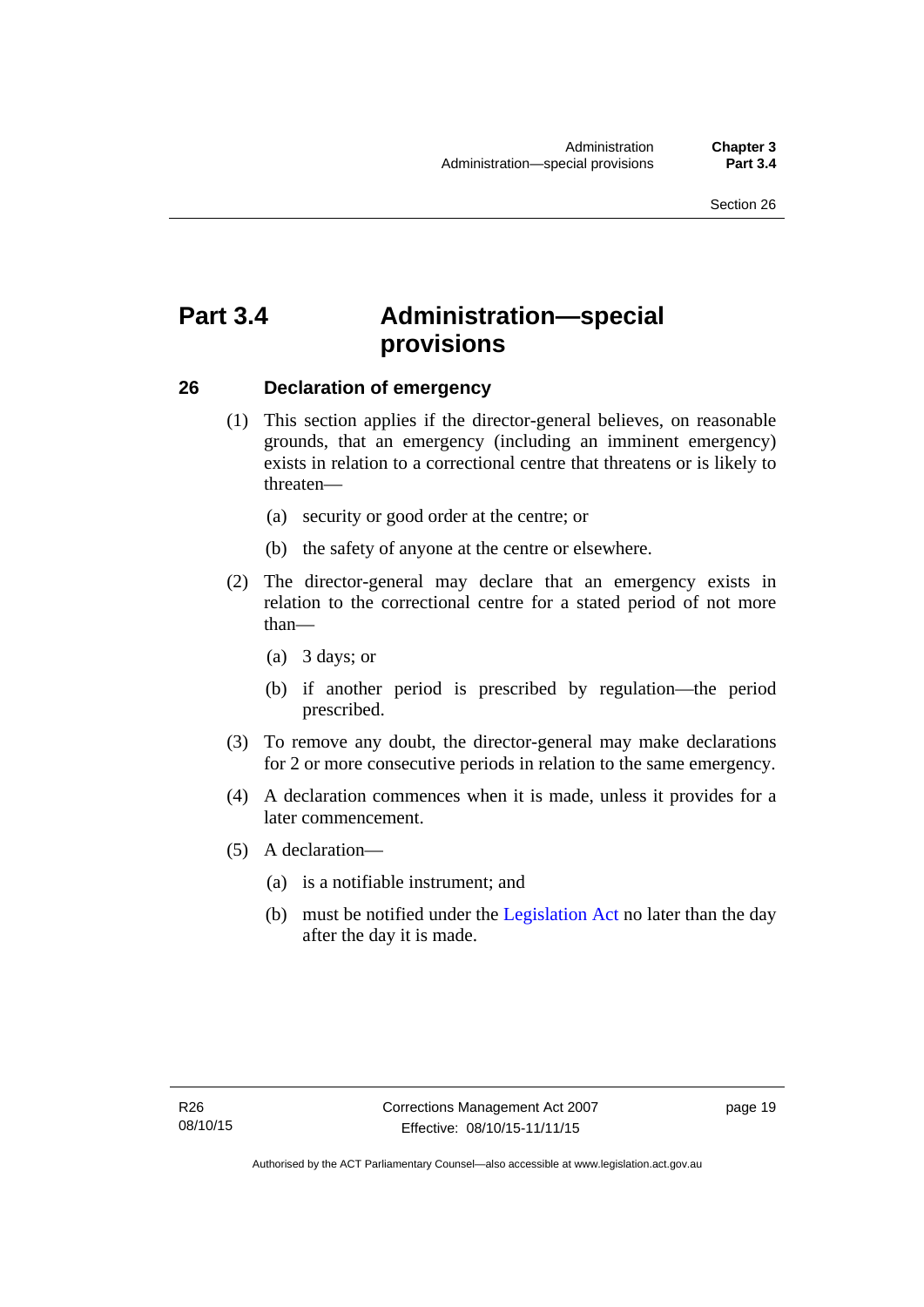Section 27

# <span id="page-33-0"></span>**27 Emergency powers**

- (1) While an emergency is declared under section 26 in relation to a correctional centre, the director-general may do 1 or more of the following:
	- (a) restrict any work or activity at the centre;
	- (b) restrict access in, or to or from, the centre or any part of the centre;
	- (c) restrict communications between a detainee and anyone else;
	- (d) authorise a police officer or public servant to exercise any function exercisable by a corrections officer under this Act in accordance with any direction by the director-general.
- (2) The director-general must ensure that action taken under this section is necessary and reasonable in the circumstances.

### <span id="page-33-1"></span>**28 Arrangements with police**

- (1) The director-general may make arrangements with the chief police officer for police assistance in relation to the administration of the following Acts:
	- (a) the *[Crimes \(Sentencing\) Act 2005](http://www.legislation.act.gov.au/a/2005-58)*;
	- (b) the *[Crimes \(Sentence Administration\) Act 2005](http://www.legislation.act.gov.au/a/2005-59)*;
	- (c) this Act.
- (2) Subject to any arrangement under this section, the chief police officer must comply, as far as practicable, with any request by the director-general for police assistance mentioned in subsection (1).
- (3) A police officer providing assistance under this section may exercise any function exercisable by a corrections officer under an Act mentioned in subsection (1) in accordance with any direction by the director-general.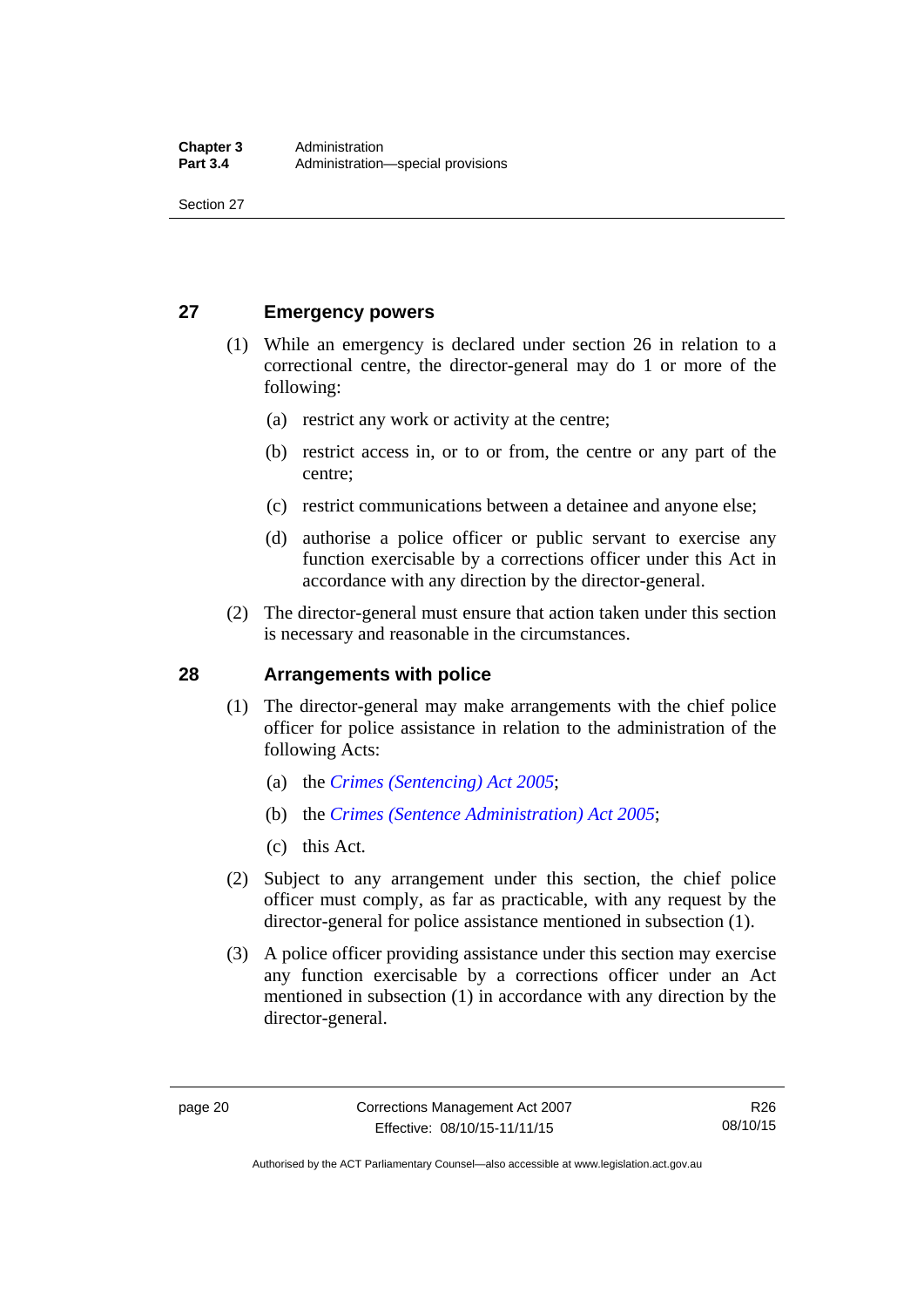# <span id="page-34-0"></span>**Chapter 4 Detention in police and court cells etc**

## <span id="page-34-1"></span>**29 Definitions—ch 4**

(1) In this chapter:

*court cell* means a cell (however described) for the detention of a person at a court.

### *director-general* means—

- (a) for a detainee (other than a young detainee)—the director-general responsible for this Act; and
- (b) for a young detainee—the director-general responsible for the *[Children and Young People Act 2008](http://www.legislation.act.gov.au/a/2008-19)*.

*police cell* means a cell (however described) for the detention of a person at a police station.

*young detainee*—see the *[Children and Young People Act 2008](http://www.legislation.act.gov.au/a/2008-19)*, section 95.

- (2) In this chapter—
	- (a) a reference to a *correctional centre* is, in relation to the custody or detention of a young detainee, a reference to a detention place under the *[Children and Young People](http://www.legislation.act.gov.au/a/2008-19)  [Act 2008](http://www.legislation.act.gov.au/a/2008-19)*; and
	- (b) a reference to a *corrections officer* is, in relation to the custody or detention of a young detainee, a reference to a youth detention officer under the *[Children and Young People](http://www.legislation.act.gov.au/a/2008-19)  [Act 2008](http://www.legislation.act.gov.au/a/2008-19)*.

### <span id="page-34-2"></span>**30 Detention in police cells**

(1) A person lawfully required to be in police custody may, for the purposes of the custody, be detained at a police cell.

| R26      | Corrections Management Act 2007 | page 21 |
|----------|---------------------------------|---------|
| 08/10/15 | Effective: 08/10/15-11/11/15    |         |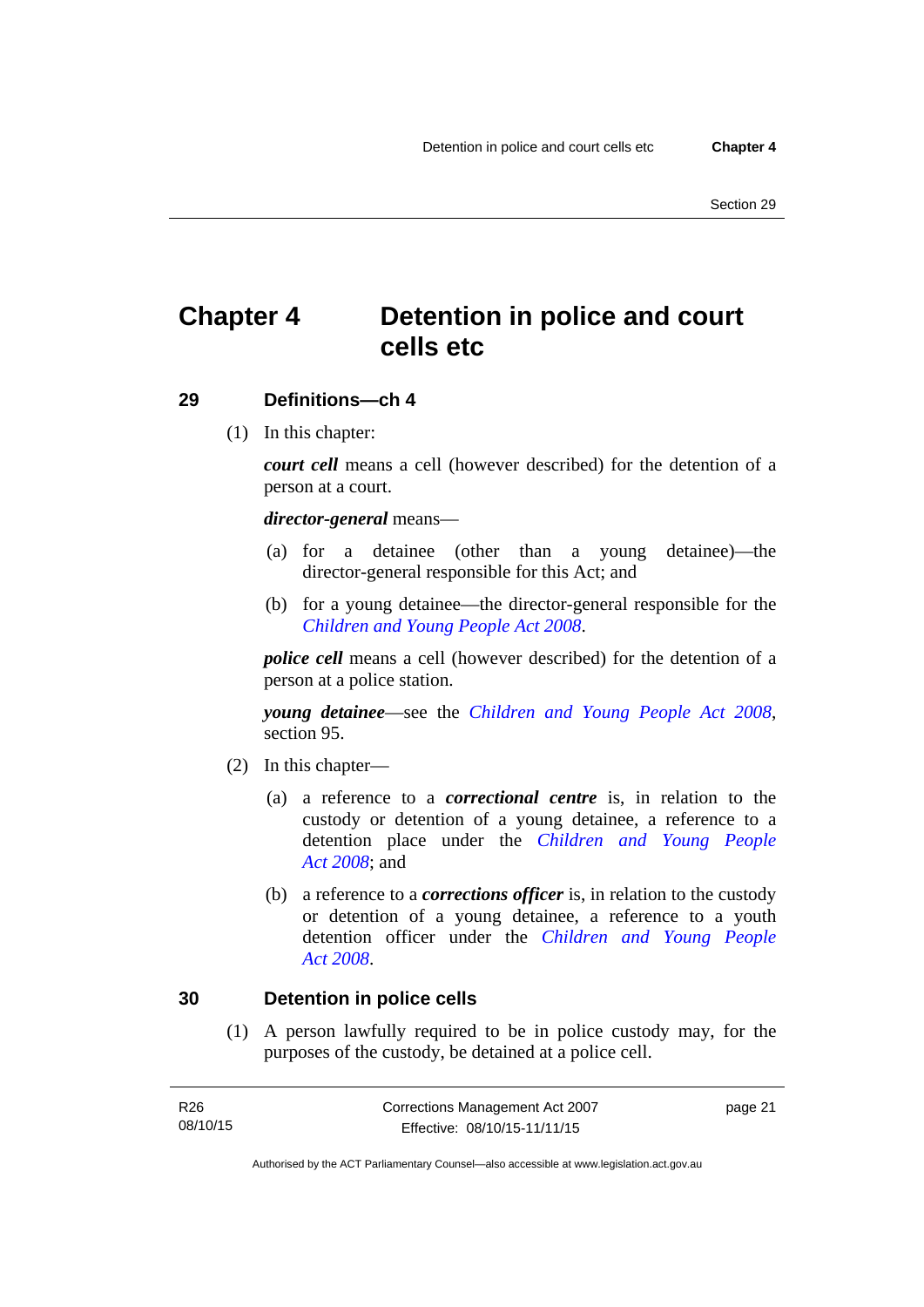- (2) However, a person lawfully required to be in police custody must not be detained continuously at a police cell for a period longer than the following period (the *allowed period*):
	- (a) for a detainee (other than a young detainee)—36 hours;
	- (b) for a young detainee—12 hours.
- (3) If a person is lawfully required to remain in police custody for a period longer than the allowed period, the chief police officer may direct that the person be transferred to the custody of the director-general for the purposes of the police custody.
- (4) The direction by the chief police officer—
	- (a) authorises the director-general to have custody of the person under the direction; and
	- (b) requires the director-general to do the following:
		- (i) take the person into custody;
		- (ii) arrange for the person's admission to a correctional centre;
		- (iii) keep the person in custody under full-time detention under the direction;
		- (iv) provide for police access to the person;
		- (v) return the person to the custody of the chief police officer as required by the direction.
- (5) To remove any doubt, the person is also taken to remain in police custody while in custody under subsection (4).

### <span id="page-35-0"></span>**31 Detention in police cells—search powers etc**

(1) The chief police officer may direct a police officer to conduct a scanning search, frisk search, ordinary search or strip search of a person detained at a police cell.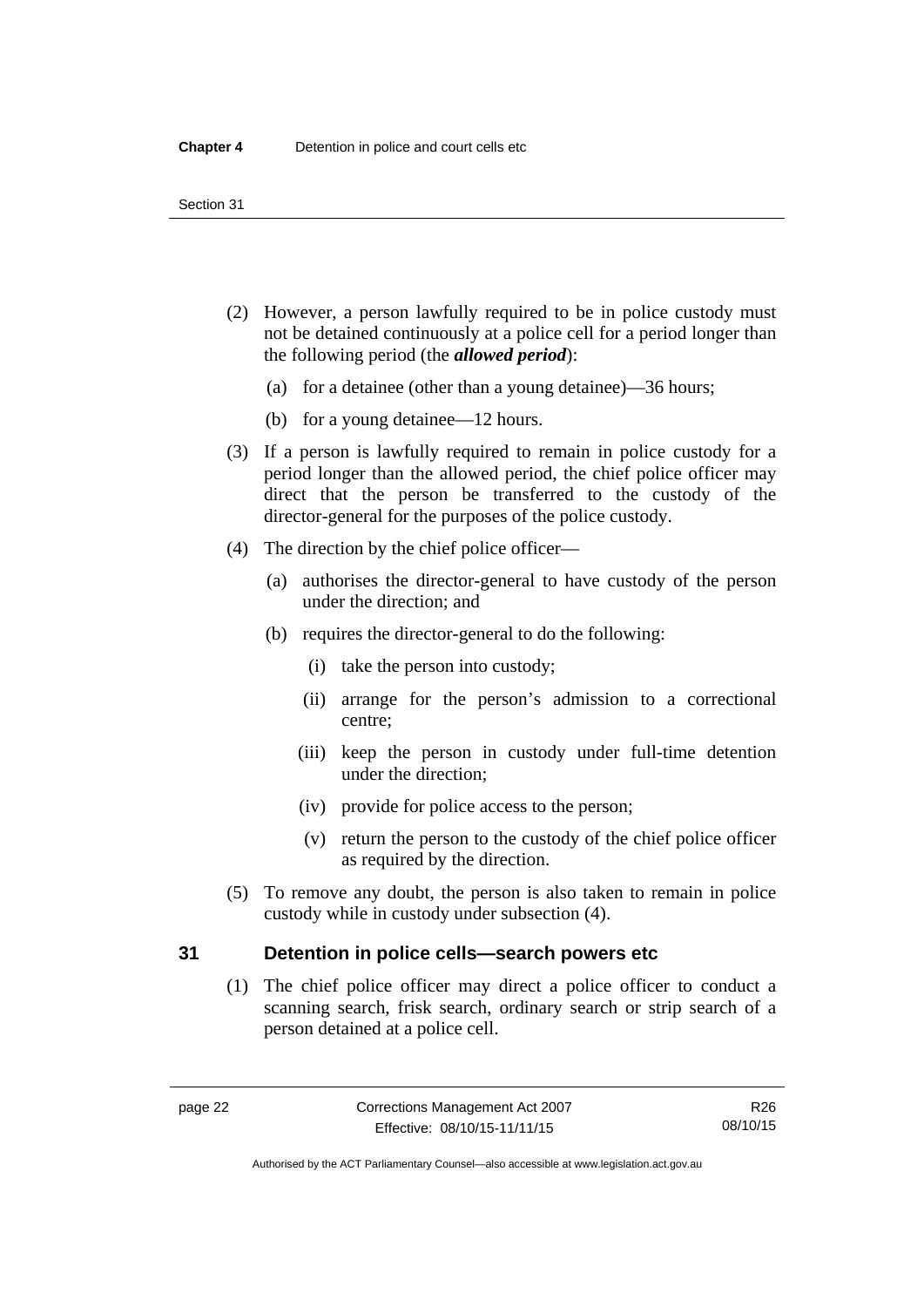- (2) For the application of this section to a detainee (other than a young detainee), part 9.4 (Searches) and part 9.5 (Seizing property) apply as if the direction, search or seizure occurred under the relevant part in relation to a detainee at a correctional centre.
- (3) For the application of this section to a young detainee, the following provisions of the *[Children and Young People Act 2008](http://www.legislation.act.gov.au/a/2008-19)* apply as if the direction, search or seizure occurred under the relevant part in relation to a young detainee at a detention place:
	- (a) part 7.1 (Preliminary—ch 7);
	- (b) part 7.2 (Searches generally);
	- (c) part 7.3 (Scanning, frisking and ordinary searches);
	- (d) part 7.4 (Strip searches—young detainees);
	- (e) part 7.9 (Seizing property).

# **31A Detention in police cells—additional provisions for young detainees**

- (1) This section applies if a young detainee is detained at a police cell under section 30.
- (2) The chief police officer must ensure that the young detainee—
	- (a) is kept separate from adult detainees; and
	- (b) has prompt access to medical and legal assistance; and
	- (c) is told, in language and a way he or she can readily understand, about the reason for the detention and the procedures that apply; and
	- (d) is able to contact and be contacted by each of the following:
		- (i) a commissioner exercising functions under the *[Human](http://www.legislation.act.gov.au/a/2005-40)  [Rights Commission Act 2005](http://www.legislation.act.gov.au/a/2005-40)*;
		- (ii) the public advocate;

page 23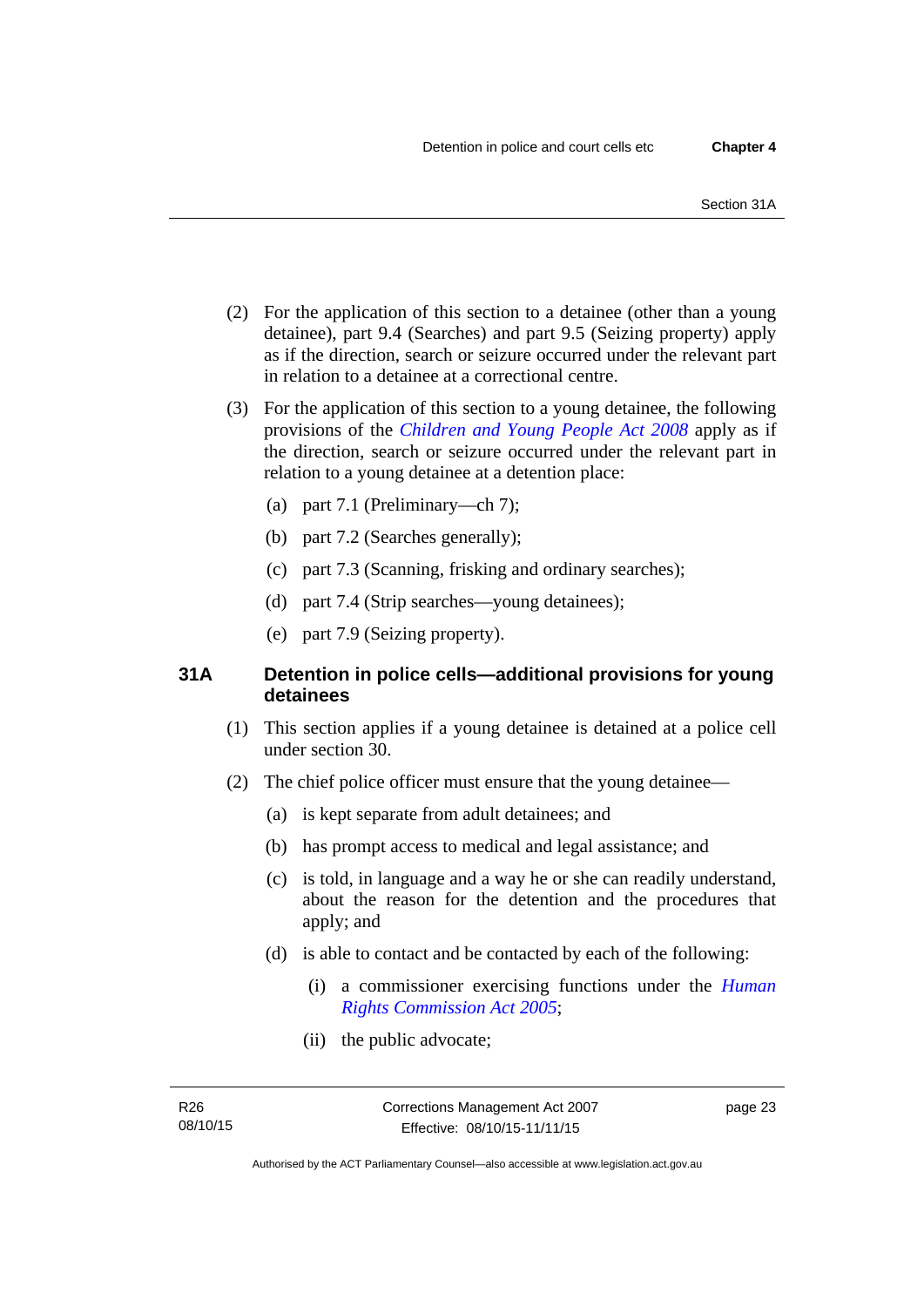Section 32

### (iii) the ombudsman.

*Note* The *[Crimes Act 1914](http://www.comlaw.gov.au/Series/C2004A07391)* (Cwlth), pt 1C contains provisions about investigation of offences (including about periods of arrest and obligations of investigating officials) that apply to offences against ACT laws punishable by imprisonment for longer than 12 months.

In particular, that Act, s 23Q provides that a person who is under arrest or a protected suspect must be treated with humanity and with respect for human dignity, and must not be subjected to cruel, inhuman or degrading treatment.

# **32 Other police powers not limited**

To remove any doubt, section 30 and section 31 are additional to, and do not limit, any other provision relating to a police function under a territory law or a law of the Commonwealth, a State or another Territory.

### **33 Detention in court cells**

- (1) This section applies to a person who is—
	- (a) in the director-general's custody but not admitted as a detainee at a correctional centre; and
	- (b) required to attend a court.
- (2) The director-general may direct that the person be detained at a court cell in the custody of a corrections officer for the purposes of the person's attendance at the court.
	- *Note* If the person is a young offender who is under 18 years old, he or she must not be placed in a room with an adult who is under detention (see *[Children and Young People Act 2008](http://www.legislation.act.gov.au/a/2008-19)*, s 100).
- (3) However, the person must not be detained continuously at a court cell for a period longer than the following period (the *allowed period*):
	- (a) for a detainee (other than a young detainee)—36 hours;
	- (b) for a young detainee—12 hours.

R26 08/10/15

Authorised by the ACT Parliamentary Counsel—also accessible at www.legislation.act.gov.au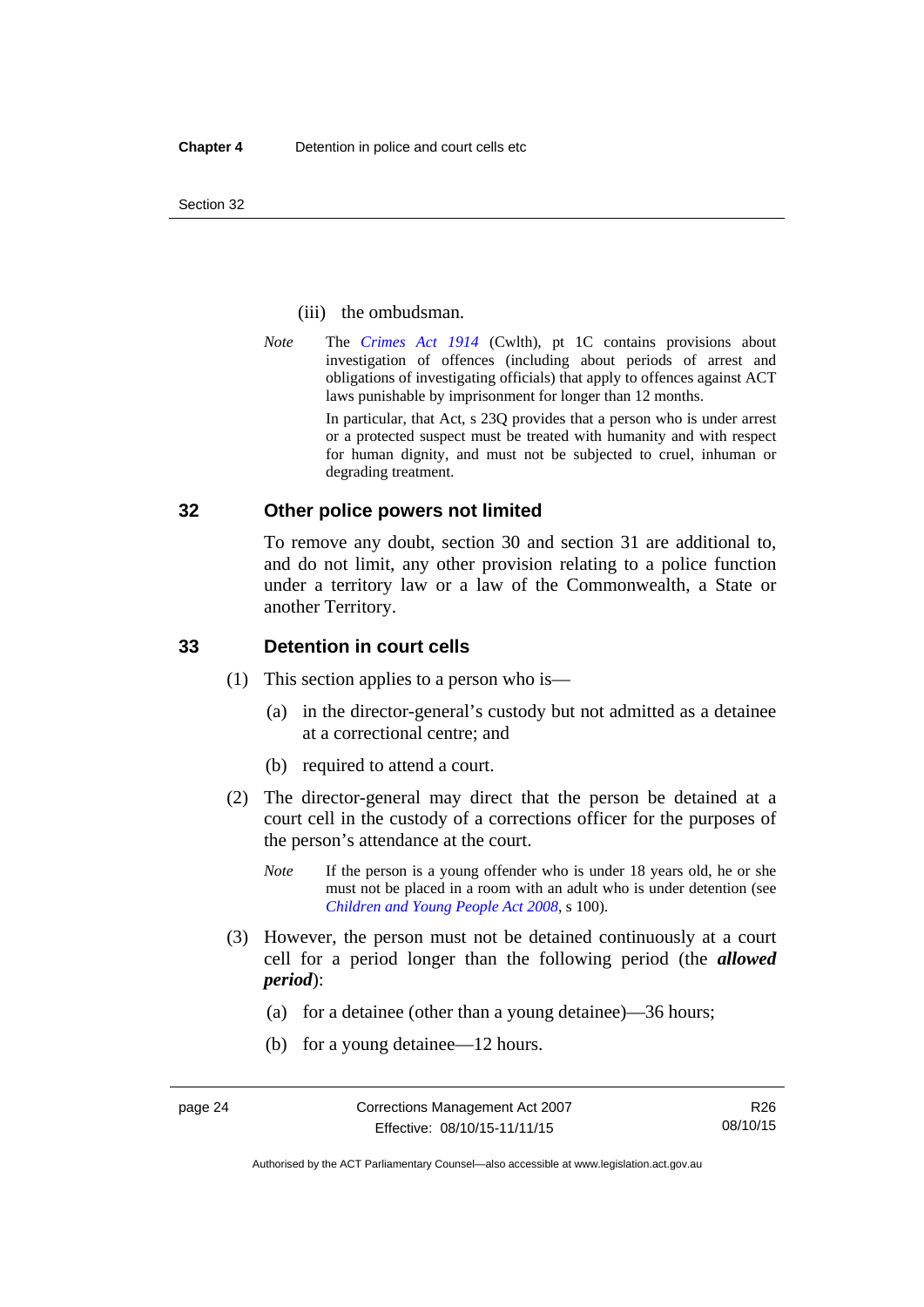- (4) If the person is required to remain in detention for a period longer than the allowed period for the court attendance, the director-general must—
	- (a) arrange for the person's admission to a correctional centre; and
	- (b) keep the person in custody under full-time detention for the attendance; and
	- (c) take the person to the court as required by the court.
- (5) While detained at a court cell under this section—
	- (a) a detainee (other than a young detainee) is taken to be a detainee for all purposes under this Act; and
	- (b) a young detainee is taken to be a young detainee for all purposes under the *[Children and Young People Act 2008](http://www.legislation.act.gov.au/a/2008-19)*.

# **33A Detention in court cells—additional provisions for young detainees**

- (1) This section applies if a young detainee is detained at a court cell under section 33.
- (2) The director-general must ensure that the young detainee—
	- (a) is kept separate from adult detainees; and
	- (b) has prompt access to medical and legal assistance; and
	- (c) is told, in language and a way he or she can readily understand, about the reason for the detention and the procedures that apply; and
	- (d) is able to contact and be contacted by each of the following:
		- (i) a commissioner exercising functions under the *[Human](http://www.legislation.act.gov.au/a/2005-40)  [Rights Commission Act 2005](http://www.legislation.act.gov.au/a/2005-40)*;
		- (ii) the public advocate;
		- (iii) the ombudsman.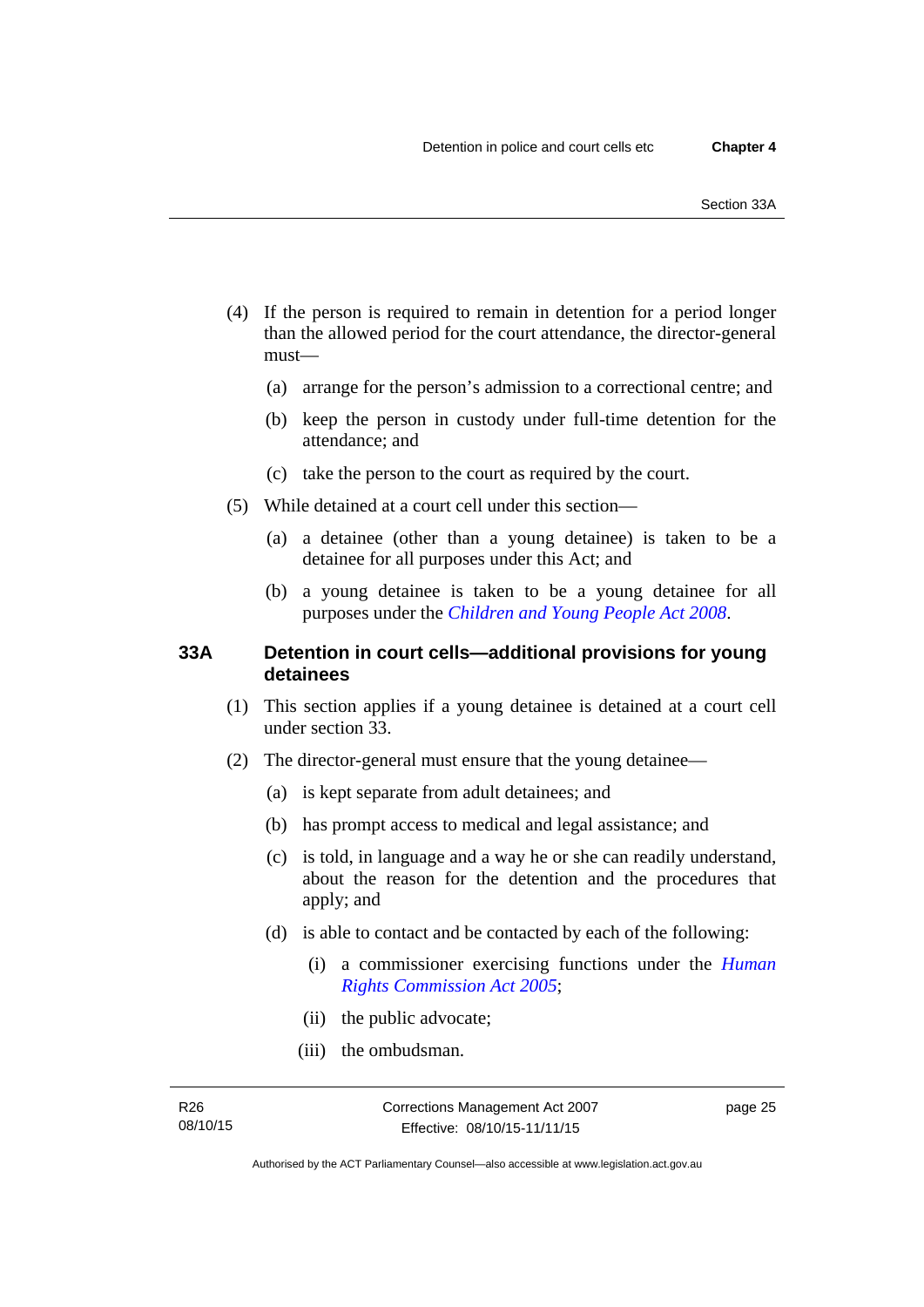# **34 Detainees accommodated away from correctional centre**

 (1) This section applies if the director-general believes, on reasonable grounds, that circumstances exist in relation to a correctional centre that make it necessary or prudent for a detainee admitted at the centre to be accommodated temporarily away from the centre.

#### **Examples**

- 1 where a correctional centre cannot properly accommodate any more detainees
- 2 where there is an outbreak of disease or violent behaviour at a correctional centre
- 3 where a detainee is being transferred to or from a correctional centre or other place and needs accommodation in transit
- *Note* An example is part of the Act, is not exhaustive and may extend, but does not limit, the meaning of the provision in which it appears (see [Legislation Act,](http://www.legislation.act.gov.au/a/2001-14) s 126 and s 132).
- (2) The director-general may declare that this section applies in relation to the correctional centre for a stated period.
- (3) A declaration is a notifiable instrument.

*Note* A notifiable instrument must be notified under the [Legislation Act](http://www.legislation.act.gov.au/a/2001-14).

- (4) The director-general may direct that, while a declaration is in force in relation to a correctional centre, a detainee at the centre be detained—
	- (a) at a police cell in the custody of a police officer; or
	- (b) at a court cell in the custody of a corrections officer.
- (5) The period of detention at a police cell or court cell is not limited by section 30 or section 33.
- (6) To remove any doubt, while detained under this section—
	- (a) a detainee (other than a young detainee) remains a detainee for all purposes under this Act; and

Authorised by the ACT Parliamentary Counsel—also accessible at www.legislation.act.gov.au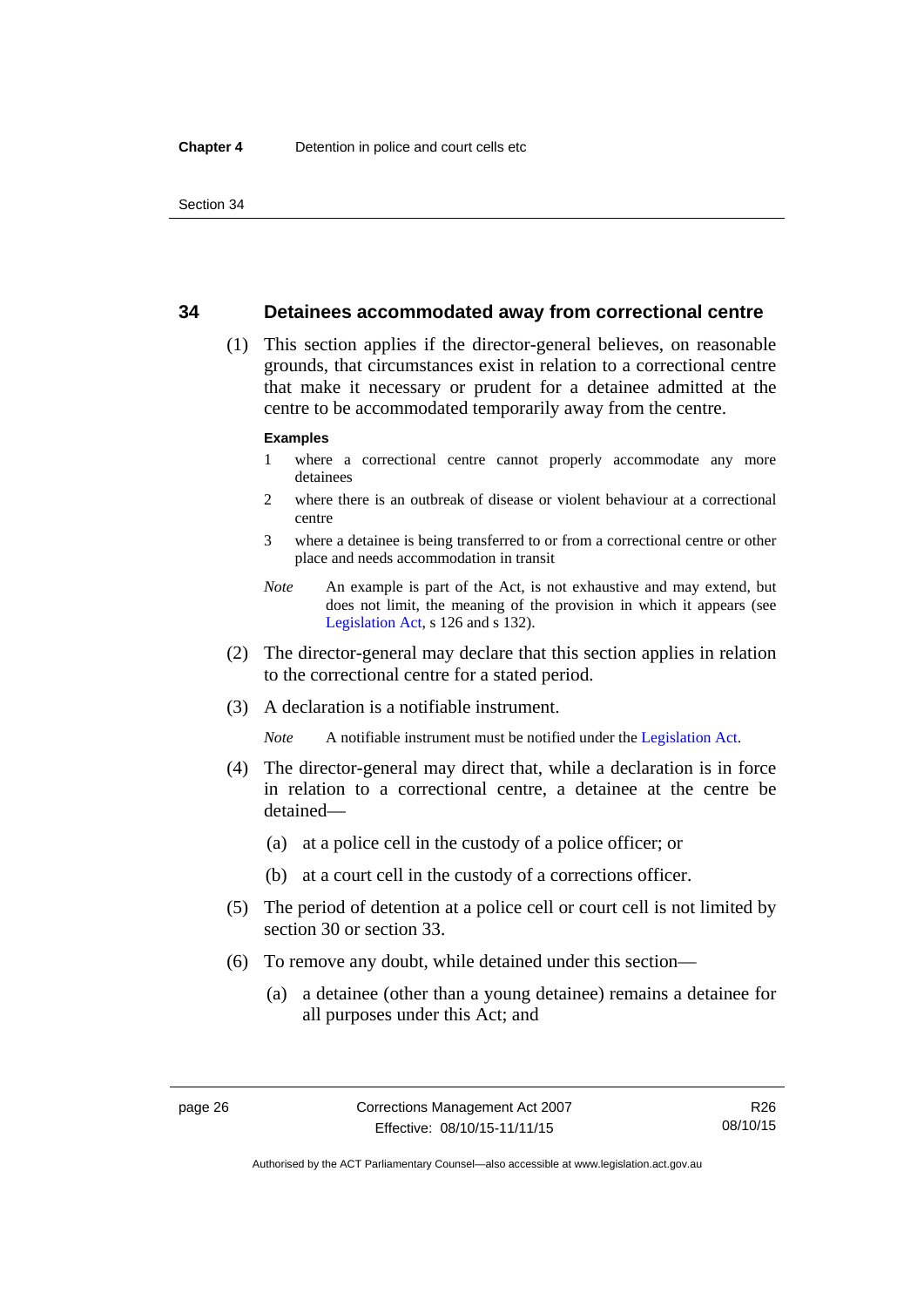(b) a young detainee remains a young detainee for all purposes under the *[Children and Young People Act 2008](http://www.legislation.act.gov.au/a/2008-19)*.

R26 08/10/15

Authorised by the ACT Parliamentary Counsel—also accessible at www.legislation.act.gov.au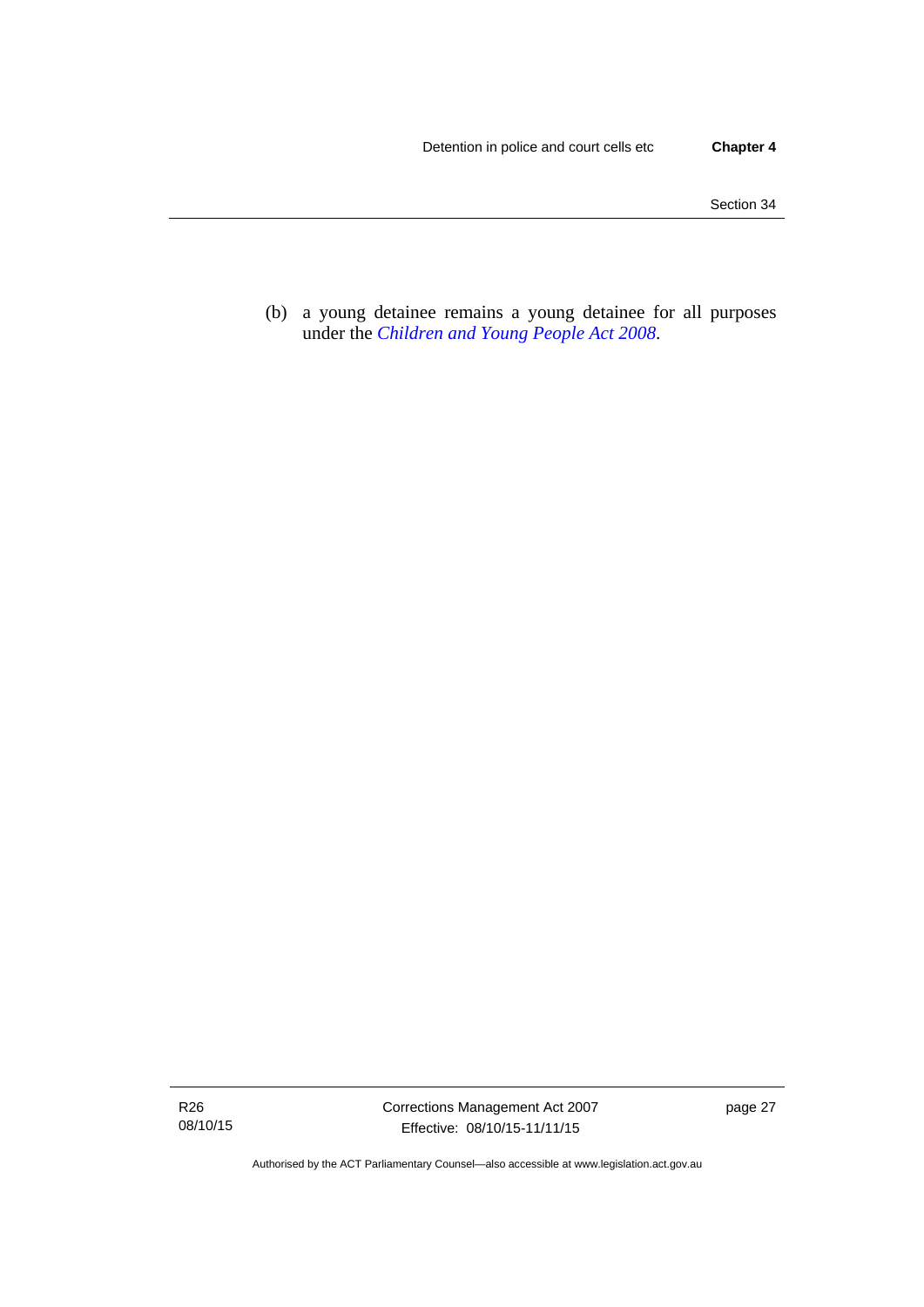#### **Chapter 5** Escorting detainees

Section 35

# **Chapter 5 Escorting detainees**

# **35 Escort officer functions etc**

- (1) This section applies if, under a law in force in the ACT, a person required to be held in the director-general's custody is to be escorted anywhere by an escort officer.
- (2) To remove any doubt—
	- (a) the escort officer is authorised to have custody of the person for the purpose of escorting the person; and
	- (b) the person is also taken to be in the director-general's custody; and
	- (c) a corrections officer acting as the escort officer may, for the purpose of escorting the person, exercise any function under this Act that the officer may exercise in relation to a detainee admitted at a correctional centre.

#### **Examples of functions—par (c)**

- 1 functions given to the officer under section 20 (Corrections officers functions) or delegated to the officer by the director-general (for example, giving directions to detainees)
- 2 the officer's functions under part 9.4 (Searches) or part 9.7 (Use of force)
- *Note* An example is part of the Act, is not exhaustive and may extend, but does not limit, the meaning of the provision in which it appears (see [Legislation Act,](http://www.legislation.act.gov.au/a/2001-14) s 126 and s 132).

# **36 Escorting arrested person to court etc**

- (1) This section applies if a person arrested by a police officer—
	- (a) has not been released on bail; and
	- (b) is in police custody; and
	- (c) is required by law to be brought before a court or tribunal.

R26 08/10/15

Authorised by the ACT Parliamentary Counsel—also accessible at www.legislation.act.gov.au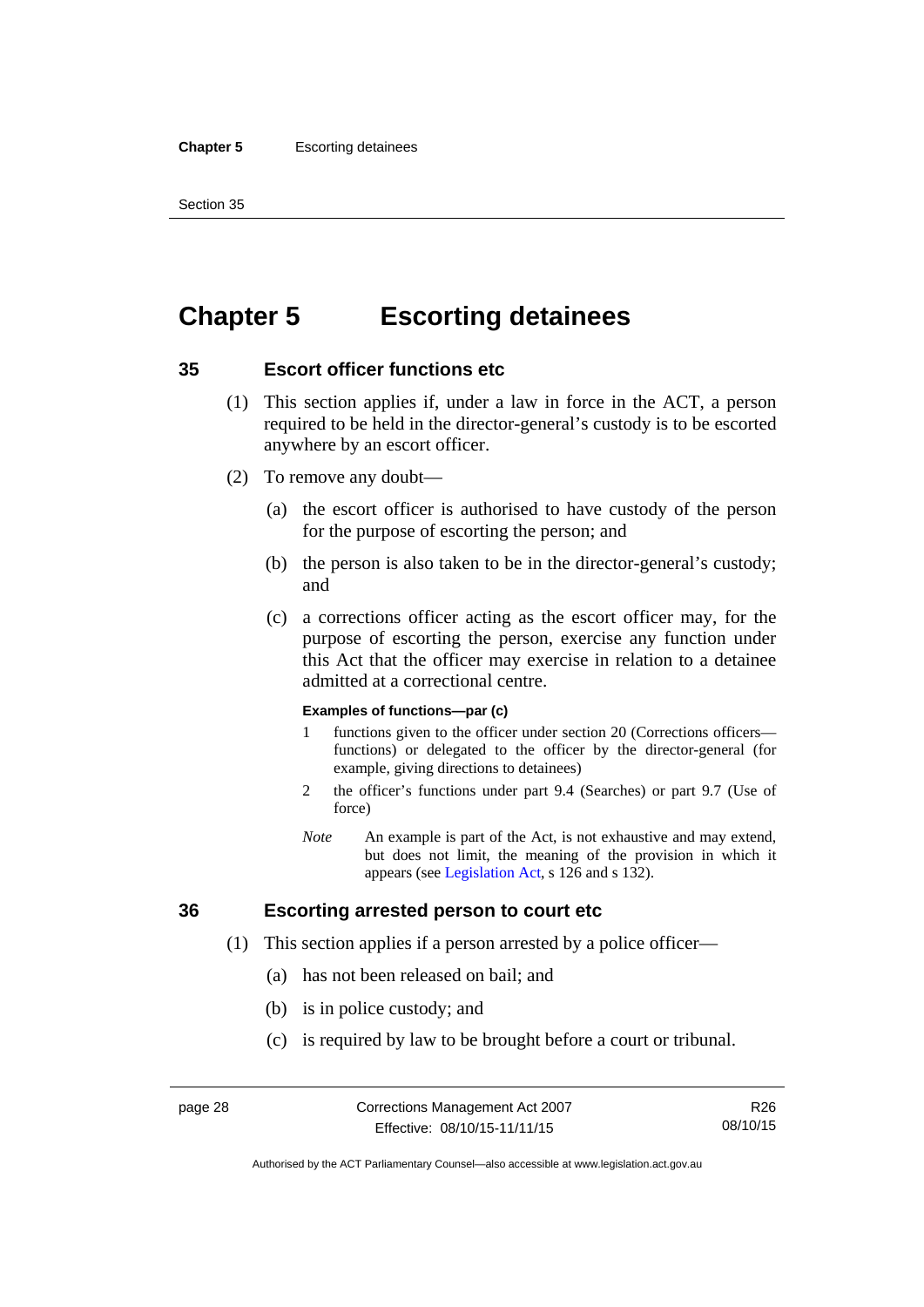- (2) A police officer may request an escort officer to bring the person before the court or tribunal.
- (3) The escort officer must bring the person before the court or tribunal and, for that purpose, may—
	- (a) take the person into custody; and
	- (b) arrange for the person to be detained under this Act until the person is brought before the court or tribunal.

# **37 Custody etc during proceedings**

Subject to any order or direction of a court, an escort officer who is required to bring a person before a court must, as far as practicable—

- (a) ensure the safe custody and welfare of the person for the purposes of the proceeding; and
- (b) ensure that the person does not obstruct or hinder the proceeding.

# **38 Executing warrants of imprisonment or remand etc**

- (1) The director-general may make escort officers available to attend on a court or tribunal—
	- (a) to take a person into custody; or
	- (b) to arrange for a person to be kept in custody; or
	- (c) to transfer or otherwise deal with a person.
- (2) An order or direction of the court addressed to all escort officers—
	- (a) is taken to be addressed to each escort officers; and
	- (b) may be executed by any escort officers.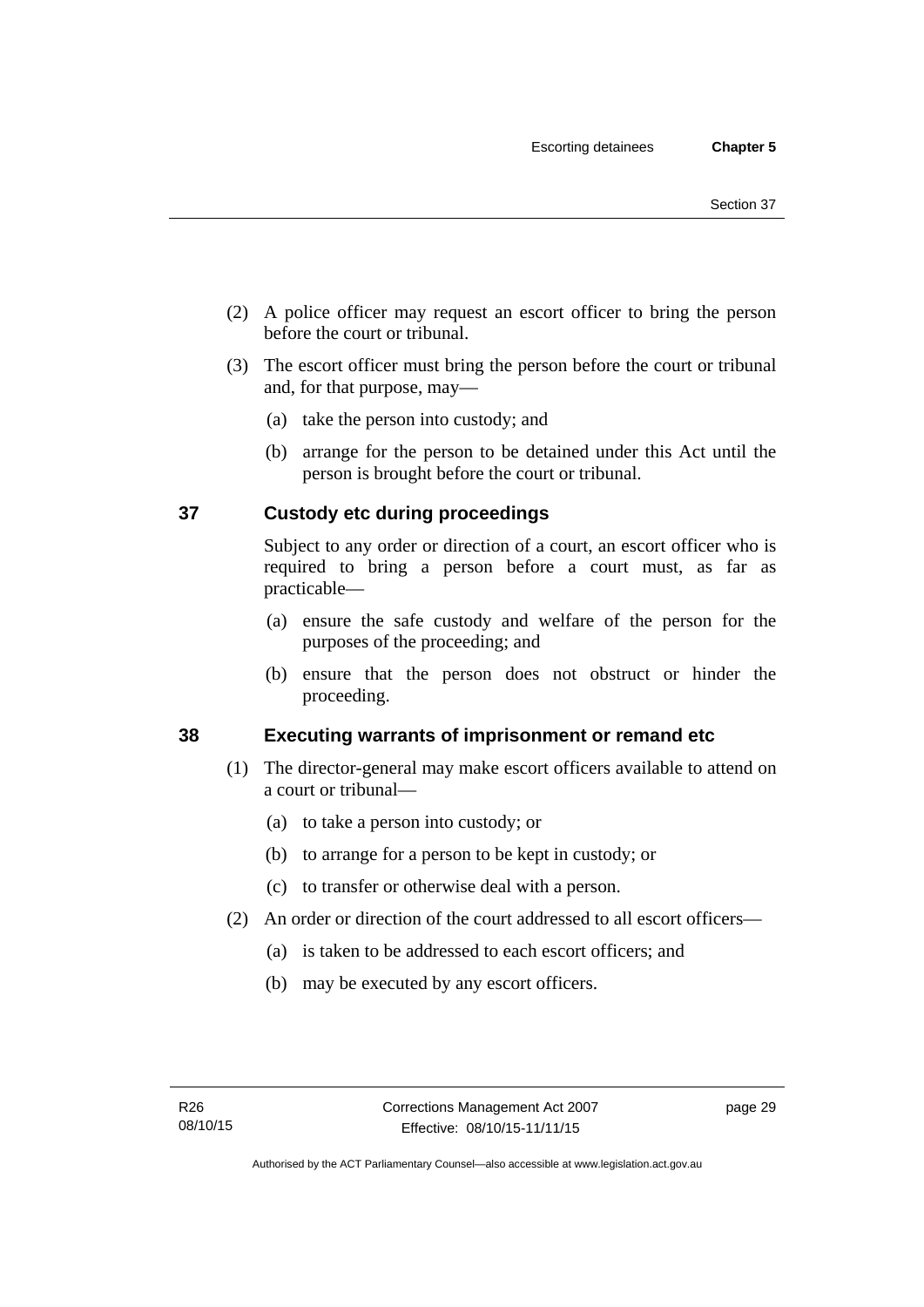#### **Chapter 5** Escorting detainees

Section 39

# **39 Other powers not limited**

To remove any doubt, this chapter is additional to, and does not limit, any other provision relating to the escorting of detainees under a territory law or a law of the Commonwealth, a State or another territory.

#### **Examples of other provisions**

- 1 The *[Crimes \(Sentence Administration\) Act 2005](http://www.legislation.act.gov.au/a/2005-59)*, part 3.3 (Committal miscellaneous)—
	- section 20 (Directions to escort officers)
	- section 21 (Orders to bring offender or remandee before court etc).
- 2 A law of a State relating to the escort of prisoners through the ACT.
- *Note* An example is part of the Act, is not exhaustive and may extend, but does not limit, the meaning of the provision in which it appears (see [Legislation Act,](http://www.legislation.act.gov.au/a/2001-14) s 126 and s 132).

page 30 Corrections Management Act 2007 Effective: 08/10/15-11/11/15

R26 08/10/15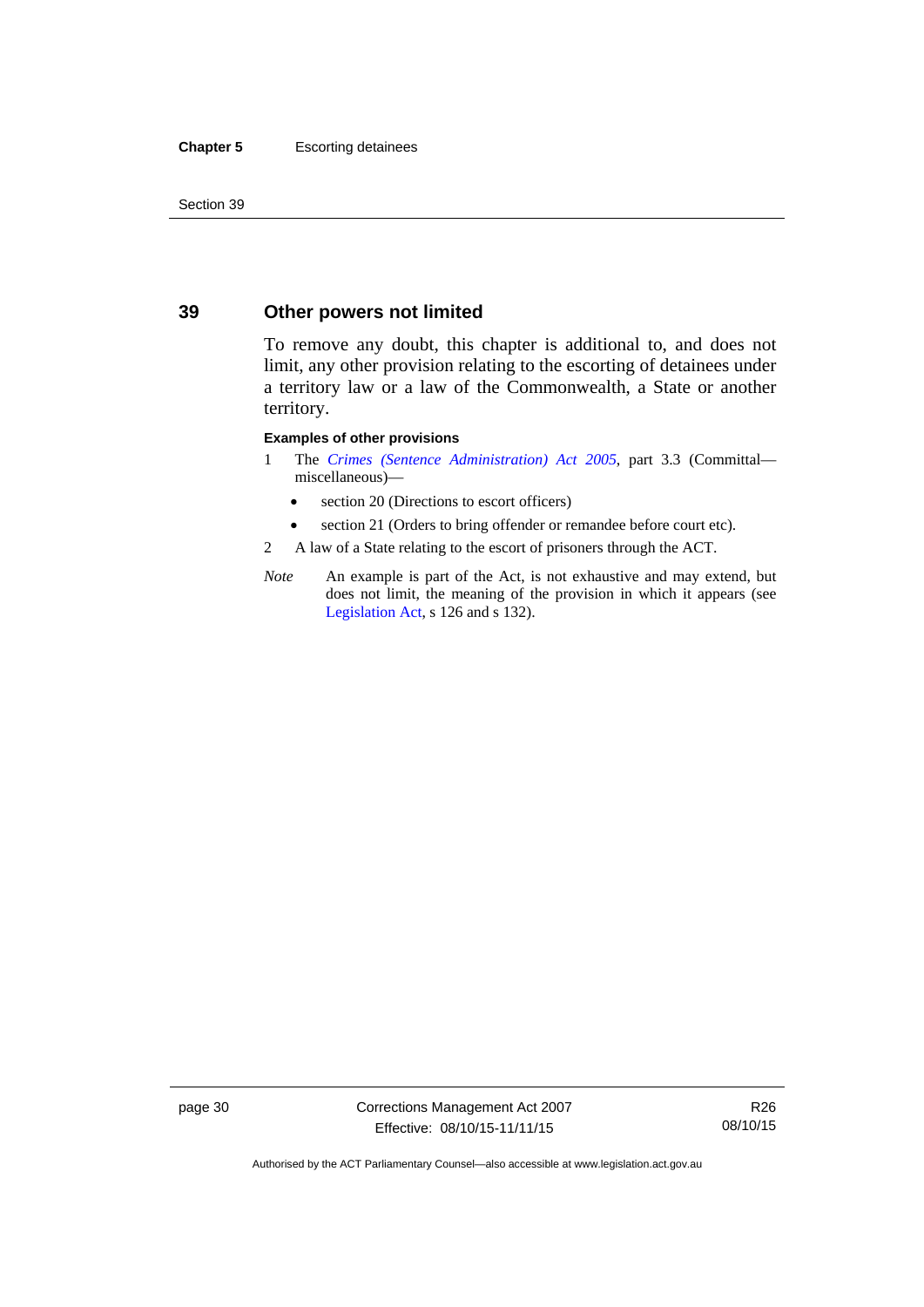# **Chapter 6 Living conditions at correctional centres**

#### *Note to ch 6*

Anything expressed in this chapter to be an entitlement for ch 10 (Discipline) is not affected by anything that happens under that chapter. See s 154 (Meaning of *privilege*) and s 188 (Privileges and entitlements—impact of discipline).

### **40 Food and drink**

- (1) The director-general must ensure that—
	- (a) sufficient nutritional food and drink are provided for detainees to avoid hunger and poor nourishment; and
	- (b) meals are provided for detainees at times consistent with the cultural norms of Australia; and
	- (c) clean drinking water is provided to meet the needs of detainees.
- (2) The director-general must also ensure, as far as practicable, that allowance is made for the religious, spiritual and cultural needs of detainees in relation to the provision of food and drink.
- (3) If a doctor, other than a doctor appointed under section 22 (Health practitioners—non-therapeutic functions), prescribes a particular diet for a detainee, the director-general must ensure that reasonable steps are taken to provide the detainee with the diet.
- (4) For chapter 10 (Discipline), subsections (1), (2) and (3) are taken to provide an entitlement for each detainee in relation to food and drink.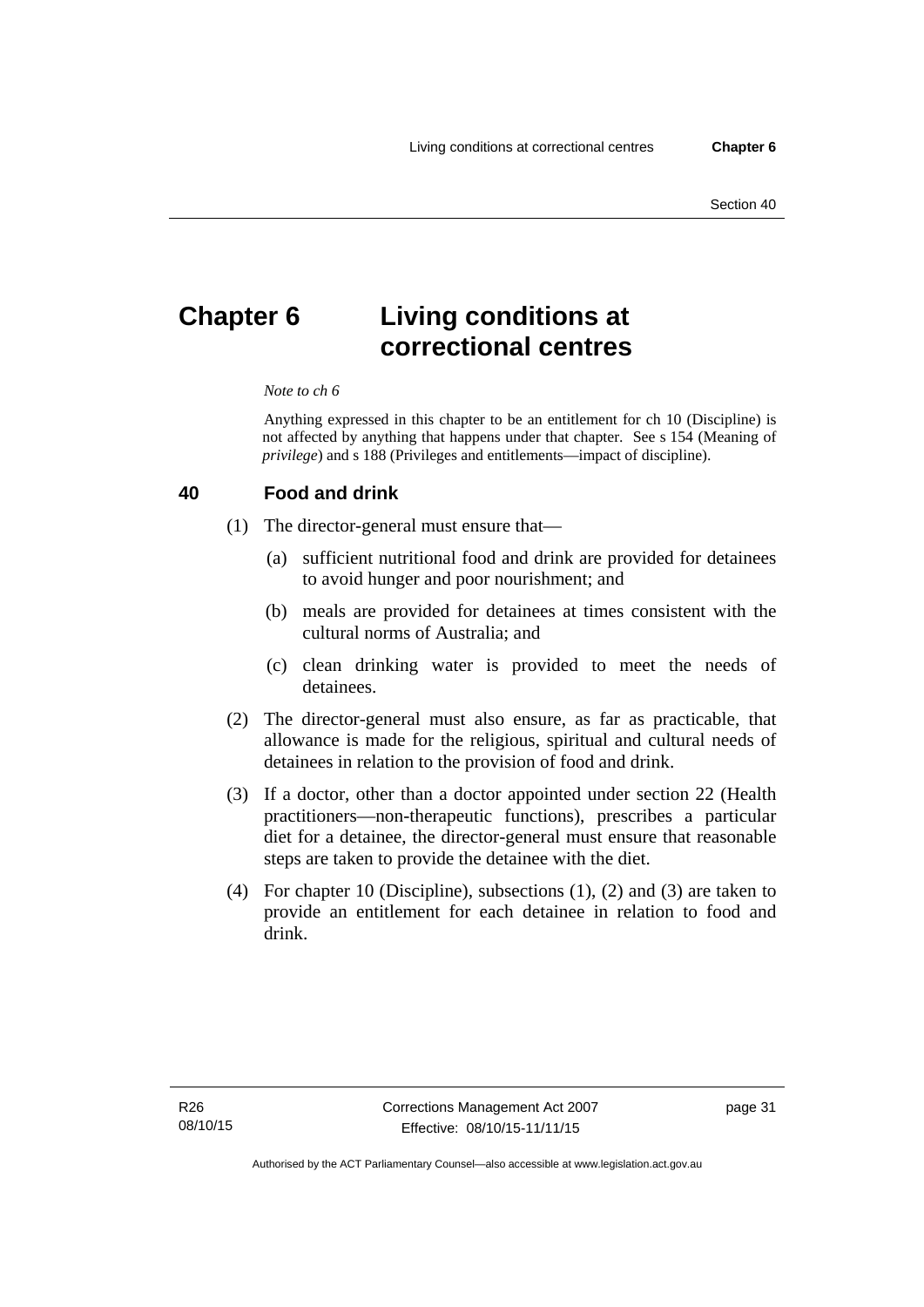- (5) Without limiting section 14 (Corrections policies and operating procedures), a corrections policy or operating procedure may include provision for any of the following:
	- (a) the nutritional standards to be met by food and drink for detainees;
	- (b) the provision of nutritional advice about food and drink provided to detainees;
	- (c) the appointment of a nutritionist.
- (6) For chapter 10 (Discipline), a detainee's entitlement in relation to food and drink includes anything expressed to be an entitlement in a corrections policy or operating procedure made for subsection (5).

# **41 Clothing**

- (1) The director-general must ensure that—
	- (a) sufficient, suitable clothing is provided for detainees; and
	- (b) any particular clothing, including a uniform, issued to detainees is not likely to degrade or humiliate detainees.
- (2) The director-general must also ensure, as far as practicable, that clothing provided for detainees is clean and hygienic.
- (3) For chapter 10 (Discipline), this section is taken to provide an entitlement for each detainee in relation to clothing.

# <span id="page-45-0"></span>**42 Personal hygiene**

- (1) The director-general must ensure that—
	- (a) toilet facilities and washing or showering facilities are available to detainees; and
	- (b) the facilities are clean, hygienic and private enough to ensure the dignity and self-respect of detainees.

Authorised by the ACT Parliamentary Counsel—also accessible at www.legislation.act.gov.au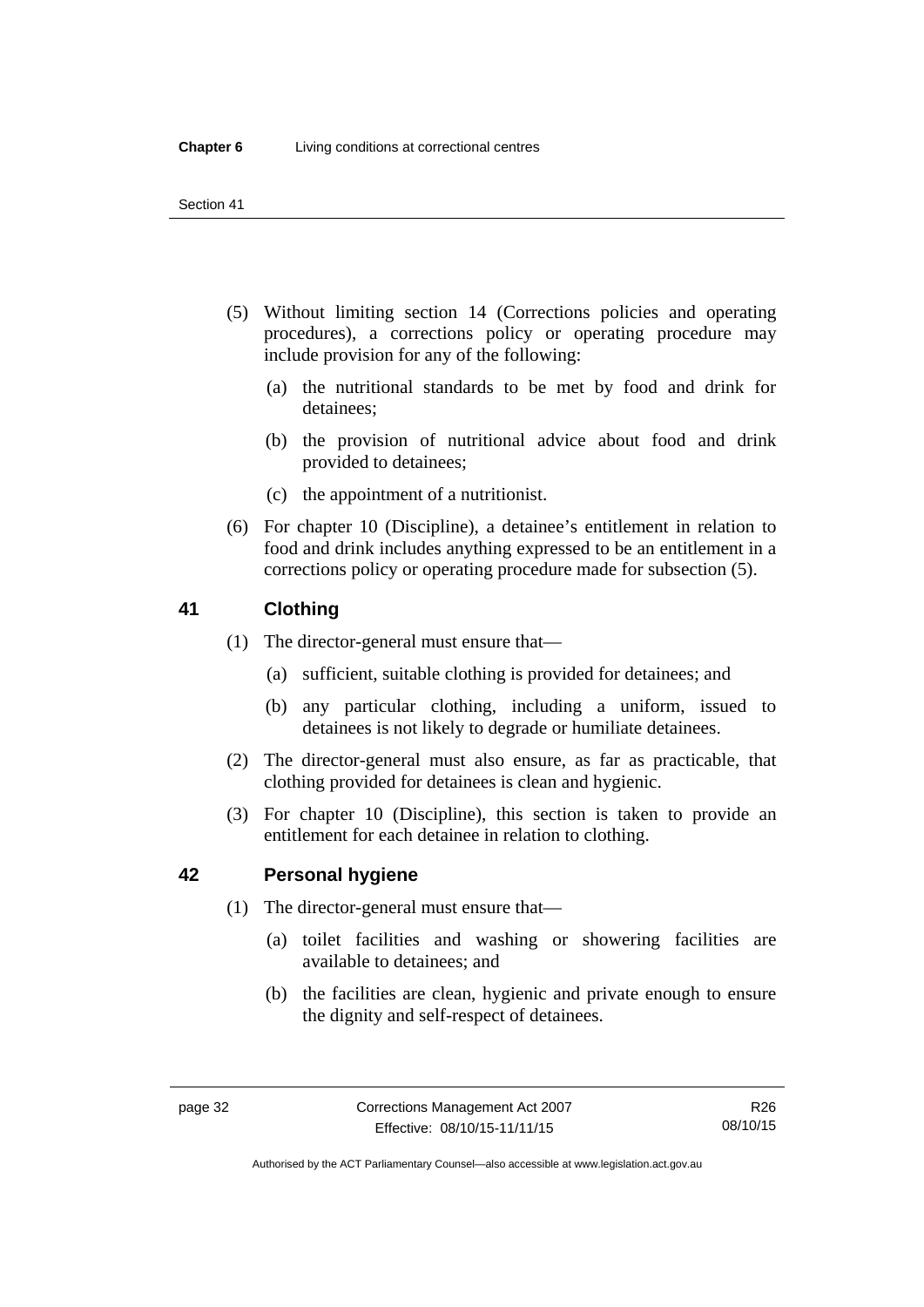(2) For chapter 10 (Discipline), this section is taken to provide an entitlement for each detainee in relation to personal hygiene.

# **43 Sleeping areas**

- (1) The director-general must ensure that—
	- (a) detainees have sleeping places, with bed and bedding, suitable for reasonable privacy and comfort; and
	- (b) sleeping places, including beds and bedding, are clean and hygienic.
- (2) For chapter 10 (Discipline), this section is taken to provide an entitlement for each detainee in relation to sleeping areas.

# <span id="page-46-0"></span>**44 Treatment of convicted and non-convicted detainees**

(1) Without limiting section 14 (Corrections policies and operating procedures), the director-general must make a corrections policy or operating procedure providing for different treatment of convicted detainees and non-convicted detainees.

### **Example**

a corrections policy or operating procedure, in accordance with the following rules of the United Nations *[Standard Minimum Rules for the Treatment of](http://www2.ohchr.org/english/law/treatmentprisoners.htm)  [Prisoners](http://www2.ohchr.org/english/law/treatmentprisoners.htm)*, for non-convicted detainees to be able to—

- procure food at own expense (r 87)
- be offered work but not be obliged to work (r 89)
- procure reading and writing material at own expense (r 90)
- visit and be treated by own doctor at own expense (r 91)
- *Note* An example is part of the Act, is not exhaustive and may extend, but does not limit, the meaning of the provision in which it appears (see [Legislation Act,](http://www.legislation.act.gov.au/a/2001-14) s 126 and s 132).
- (2) The director-general must also ensure that convicted detainees are accommodated separately from non-convicted detainees.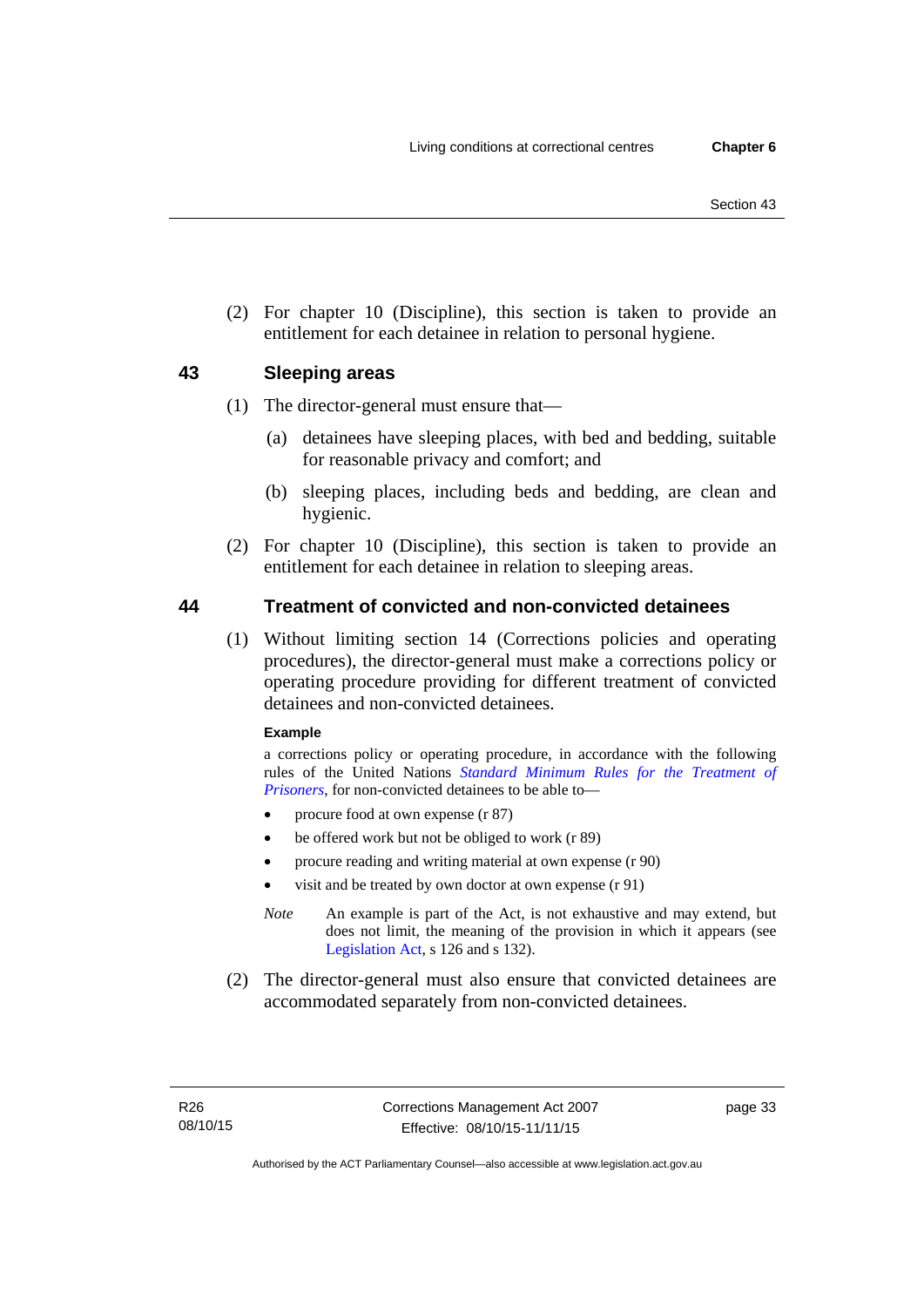- (3) For chapter 10 (Discipline)—
	- (a) a detainee's entitlement in relation to treatment in detention includes anything expressed to be an entitlement in a corrections policy or operating procedure made for subsection (1); and
	- (b) subsection (2) is taken to provide an entitlement for each detainee in relation to accommodation.
- (4) However, the director-general may give directions for different accommodation of a non-convicted detainee if the director-general suspects, on reasonable grounds, that is necessary to ensure the safety of the detainee or anyone else.

#### **Example**

Remandee J has served various sentences for violence offences, has an aggressive personality and enjoys bullying other people. The director-general suspects that other remandees detained with J are highly vulnerable in comparison with J. The director-general decides that J should be accommodated with convicted offenders.

- *Note* An example is part of the Act, is not exhaustive and may extend, but does not limit, the meaning of the provision in which it appears (see [Legislation Act,](http://www.legislation.act.gov.au/a/2001-14) s 126 and s 132).
- (5) In this section:

*convicted detainee* means a detainee whose detention is because of the detainee's conviction of an offence.

# **45 Access to open air and exercise**

- (1) The director-general must ensure, as far as practicable, that detainees—
	- (a) have access to the open air for at least 1 hour each day; and
	- (b) can exercise for at least 1 hour each day.
- (2) The standards under subsection (1) may both be satisfied during the same hour on any day.

Authorised by the ACT Parliamentary Counsel—also accessible at www.legislation.act.gov.au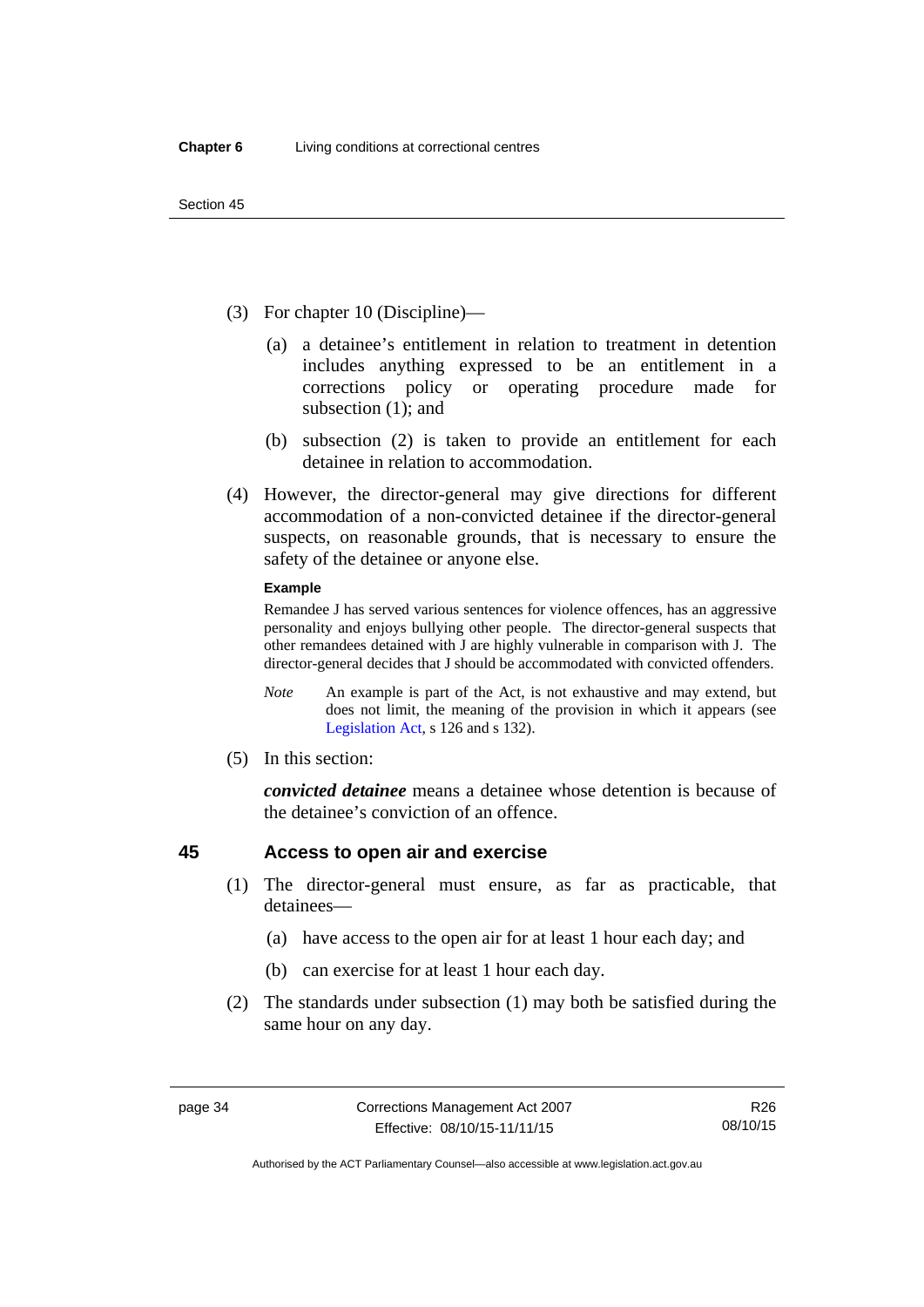(3) For chapter 10 (Discipline), this section is taken to provide an entitlement for each detainee in relation to access to the open air and exercise.

# **46 Communication with family and others**

- (1) The director-general must ensure, as far as practicable, that adequate opportunities are provided for detainees to be able to remain in contact with family members, friends, associates and others by telephone calls, mail and visits.
- (2) For subsection (1), the director-general must have regard, in addition to any other relevant matter, to whether the detainee's detention is for a reason other than the conviction of an offence.
- (3) The director-general must also ensure that the overall treatment of a detainee, including any segregation or disciplinary action, does not unreasonably deprive the detainee generally of all communication with other people.
- (4) In particular, the director-general must ensure that the overall treatment of a detainee does not deprive the detainee generally of all communication with any of the following:
	- (a) the courts;
	- (b) accredited people;
	- (c) a doctor of the detainee's choice for health services;
	- (d) family members;
	- (e) other people with whom the detainee may communicate under this Act.
- (5) For chapter 10 (Discipline), subsections (1) to (4) are taken to provide an entitlement for each detainee in relation to communication generally with other people.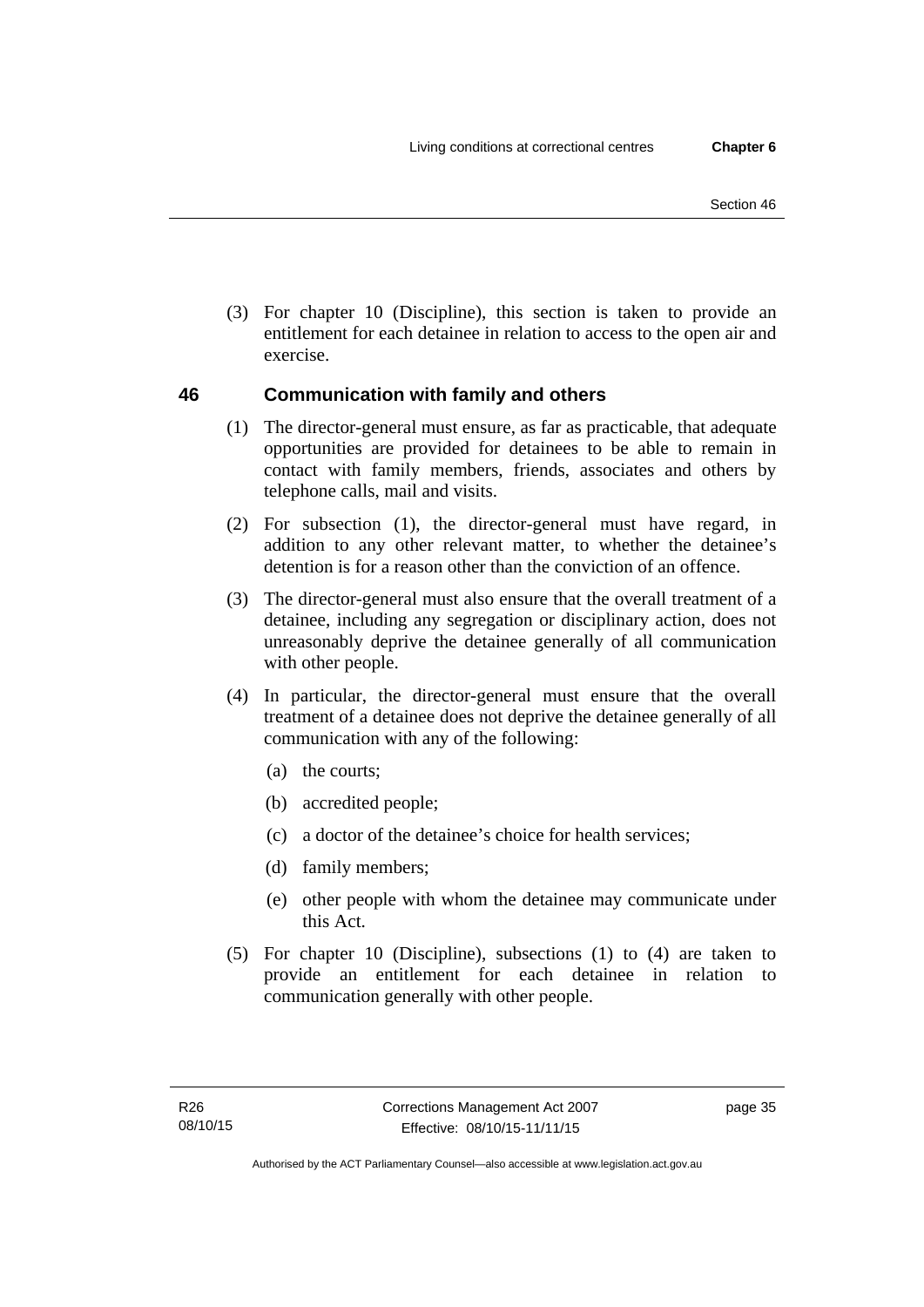- (6) However, this section is subject to the following:
	- (a) section 47 (Telephone calls);
	- (b) section 48 (Mail);
	- (c) section 49 (Visits by family members etc);
	- (d) section 50 (Contact with accredited people).

# **47 Telephone calls**

- (1) The director-general must ensure that each correctional centre has telephone facilities for detainees to make and receive telephone calls.
- (2) A detainee may make at least—
	- (a) 1 telephone call on admission to a correctional centre; and
	- (b) 1 telephone call each week to a family member.

*Note Family member* is defined in the dictionary.

- (3) A detainee may also make and receive further telephone calls for necessary contact with a family member, friend or someone else.
- (4) A detainee who makes a telephone call mentioned in subsection (2) or (3) must pay for the call if the director-general believes, on reasonable grounds, that is appropriate.

#### **Example**

if the detainee can afford to pay for the call

- *Note* An example is part of the Act, is not exhaustive and may extend, but does not limit, the meaning of the provision in which it appears (see [Legislation Act,](http://www.legislation.act.gov.au/a/2001-14) s 126 and s 132).
- (5) For chapter 10 (Discipline), subsections (2) and (3) are taken to provide entitlements for each detainee in relation to telephone calls.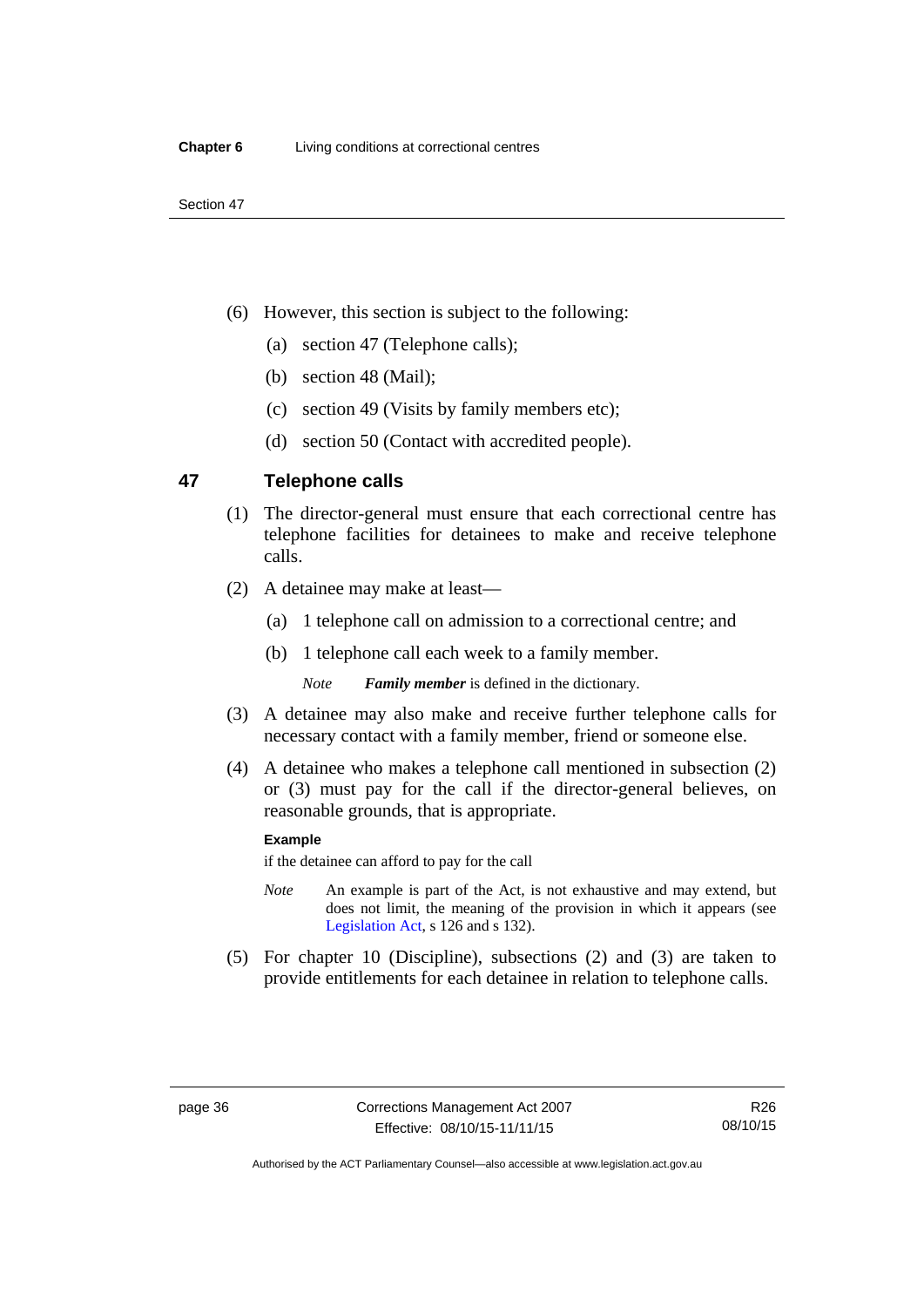- (6) However, the director-general may give directions denying or limiting the use of a telephone by a detainee for a call mentioned in subsection (2) or (3) if the director-general suspects, on reasonable grounds, that the call may—
	- (a) undermine security or good order at a correctional centre; or
	- (b) revictimise a victim; or
	- (c) circumvent any process for investigating complaints or reviewing decisions under this Act; or
	- (d) have the purpose of causing community distress.

### **Example—par (d)**

Mr F was imprisoned for intentionally inflicting grievous bodily harm against his former wife. He had been convicted previously of domestic violence offences. He believes he has a right to assault his former wife and advocates the matter is private. Mr F believes that organisations that support victims of domestic violence are a social evil. He begins to use telephone calls to his brother to organise him into inciting violence against organisations advocating women's rights. Following complaints from the organisations, the director-general denies phone calls between Mr F and his brother.

- (7) Also, subsections (2) and (3) are subject to—
	- (a) section 103 (Monitoring telephone calls etc); and
	- (b) any operating procedure mentioned in subsection (8).
- (8) An operating procedure may include provision regulating the following in relation to detainees' telephone calls:
	- (a) the times for making or receiving calls;
	- (b) the frequency and length of calls;
	- (c) arrangements for payment for the cost of calls made.

### **48 Mail**

(1) The director-general must ensure, as far as practicable, that detainees can send and receive as much mail as they wish.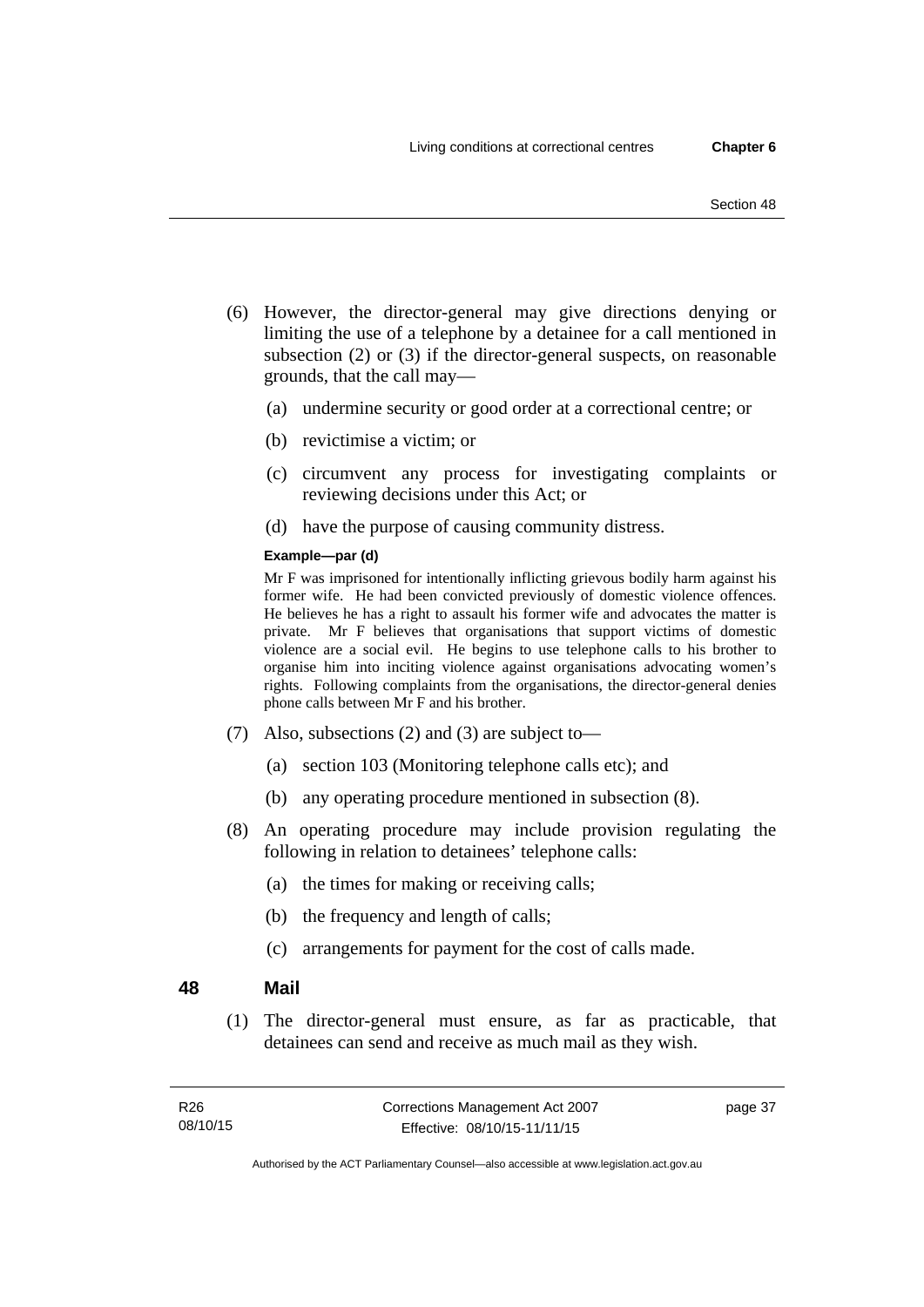- (2) However, a detainee may send mail to, and receive mail from, a person only if the person is nominated by the detainee by written notice given to the director-general.
- (3) A detainee who sends mail must pay for the cost of any writing and other material, and postage, for the mail if the director-general believes, on reasonable grounds, that is appropriate.

#### **Example**

if the detainee can afford to pay for the material and postage

- *Note* An example is part of the Act, is not exhaustive and may extend, but does not limit, the meaning of the provision in which it appears (see [Legislation Act,](http://www.legislation.act.gov.au/a/2001-14) s 126 and s 132).
- (4) For chapter 10 (Discipline), subsection (2) is taken to provide an entitlement for each detainee in relation to mail.
- (5) However, the director-general may give directions denying or limiting the sending or receiving of an item of mail by a detainee if the director-general suspects, on reasonable grounds, that it may—
	- (a) undermine security or good order at a correctional centre; or
	- (b) revictimise a victim; or
	- (c) circumvent any process for investigating complaints or reviewing decisions under this Act; or
	- (d) have the purpose of causing community distress.

#### **Example—par (d)**

AW was convicted of murdering her parents with a view to obtaining an inheritance. The W family are well known in the community and family members had actively campaigned for a higher sentence for AW. AW began writing inflammatory letters to her relatives and friends of her parents. Having received complaints about the letters from family members, the director-general denies AW from sending further letters to family members who had complained about the letters.

- (6) Also, subsections (1) and (2) are subject to—
	- (a) section 104 (Monitoring ordinary mail); and

R26 08/10/15

Authorised by the ACT Parliamentary Counsel—also accessible at www.legislation.act.gov.au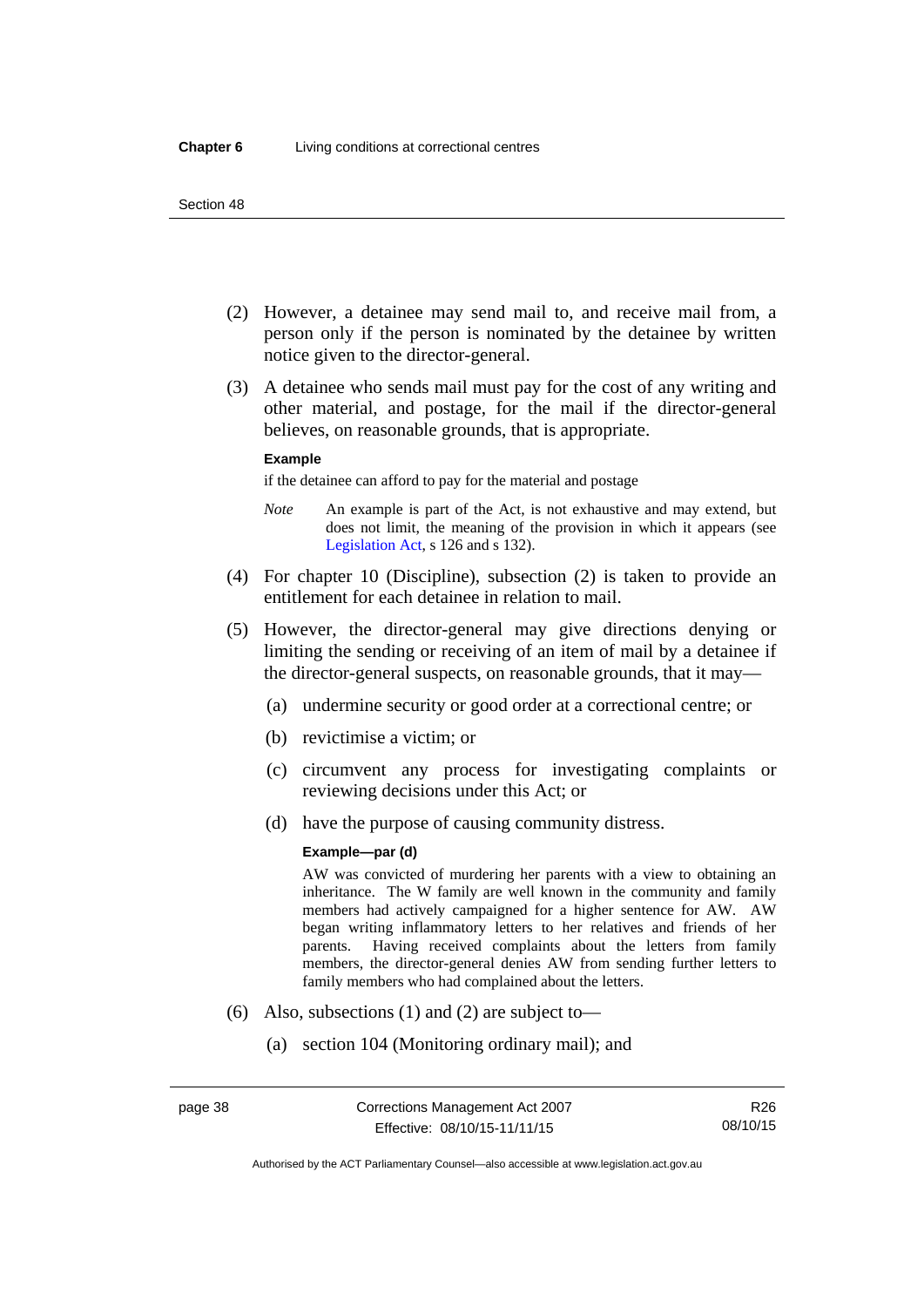- (b) section 105 (Monitoring protected mail); and
- (c) any operating procedure mentioned in subsection (7).
- (7) An operating procedure may include provision regulating the following in relation to detainees' mail:
	- (a) the way mail is sent or received;
	- (b) the provision of writing and other material for sending mail;
	- (c) arrangements for payment for the cost of the material and postage.

# **49 Visits by family members etc**

(1) The director-general must ensure that each correctional centre has suitable facilities for detainees to receive visits from family members and other people.

#### **Example of non-family member visitor**

a person who is a long-term friend or a friend who normally lives with the detainee

- *Note* An example is part of the Act, is not exhaustive and may extend, but does not limit, the meaning of the provision in which it appears (see [Legislation Act,](http://www.legislation.act.gov.au/a/2001-14) s 126 and s 132).
- (2) A detainee may have at least 1 visit, of at least 30 minutes, each week by a family member.

*Note Family member* is defined in the dictionary.

- (3) For chapter 10 (Discipline), subsection (2) is taken to provide an entitlement for each detainee in relation to visits by family members.
- (4) However, the director-general may give directions denying or limiting a visit mentioned in subsection (1) if the director-general suspects, on reasonable grounds, that the visit may—
	- (a) undermine security or good order at a correctional centre; or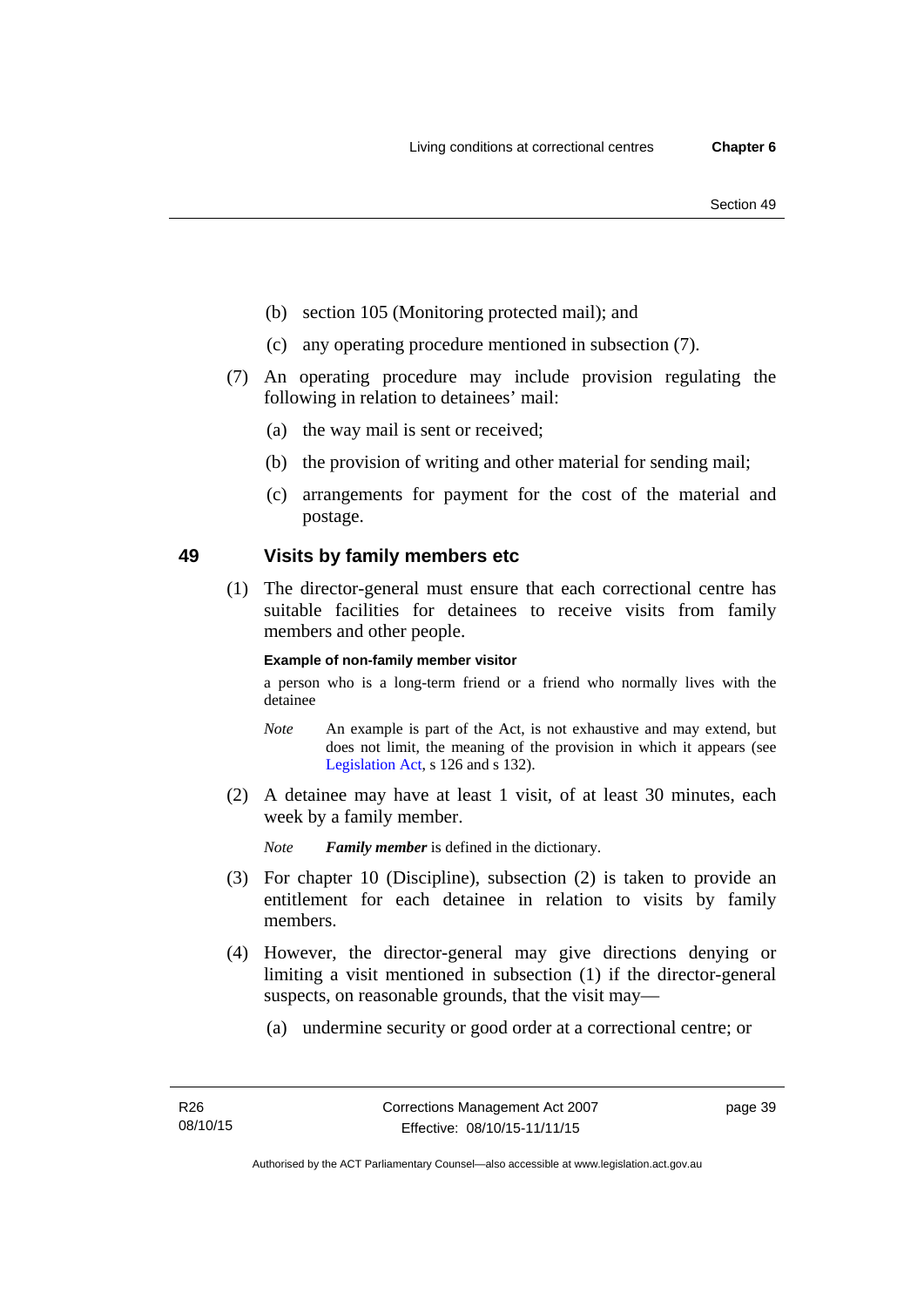- (b) revictimise a victim; or
- (c) circumvent any process for investigating complaints or reviewing decisions under this Act; or
- (d) have the purpose of causing community distress.

#### **Example—par (d)**

Mr J is convicted of numerous serious sexual offences against young girls. He begins to write letters to various public figures, including journalists, stating that his crimes were motivated by a love for the children and that he intends to change his name to that of one of his victims. He makes arrangements for a visit by a journalist for a story about why he wants to change his name. The director-general may deny the visit on the ground that it may cause community distress.

(5) Also, this section is subject to section 143 (Visiting conditions).

# **50 Contact with accredited people**

(1) The director-general must ensure that a detainee has adequate opportunities for contact with an accredited person, whether by telephone or mail or by a visit by an accredited person.

*Note Accredited person* is defined in the dictionary.

- (2) For chapter 10 (Discipline), subsection (1) is taken to provide an entitlement for each detainee in relation to contact with an accredited person.
- (3) However, the director-general may give directions denying or limiting a detainee's contact with an accredited person if the director-general suspects, on reasonable grounds, that the contact may—
	- (a) undermine security or good order at a correctional centre; or
	- (b) circumvent any process for investigating complaints or reviewing decisions under this Act.
- (4) Also, this section is subject to section 143 (Visiting conditions).

R26 08/10/15

Authorised by the ACT Parliamentary Counsel—also accessible at www.legislation.act.gov.au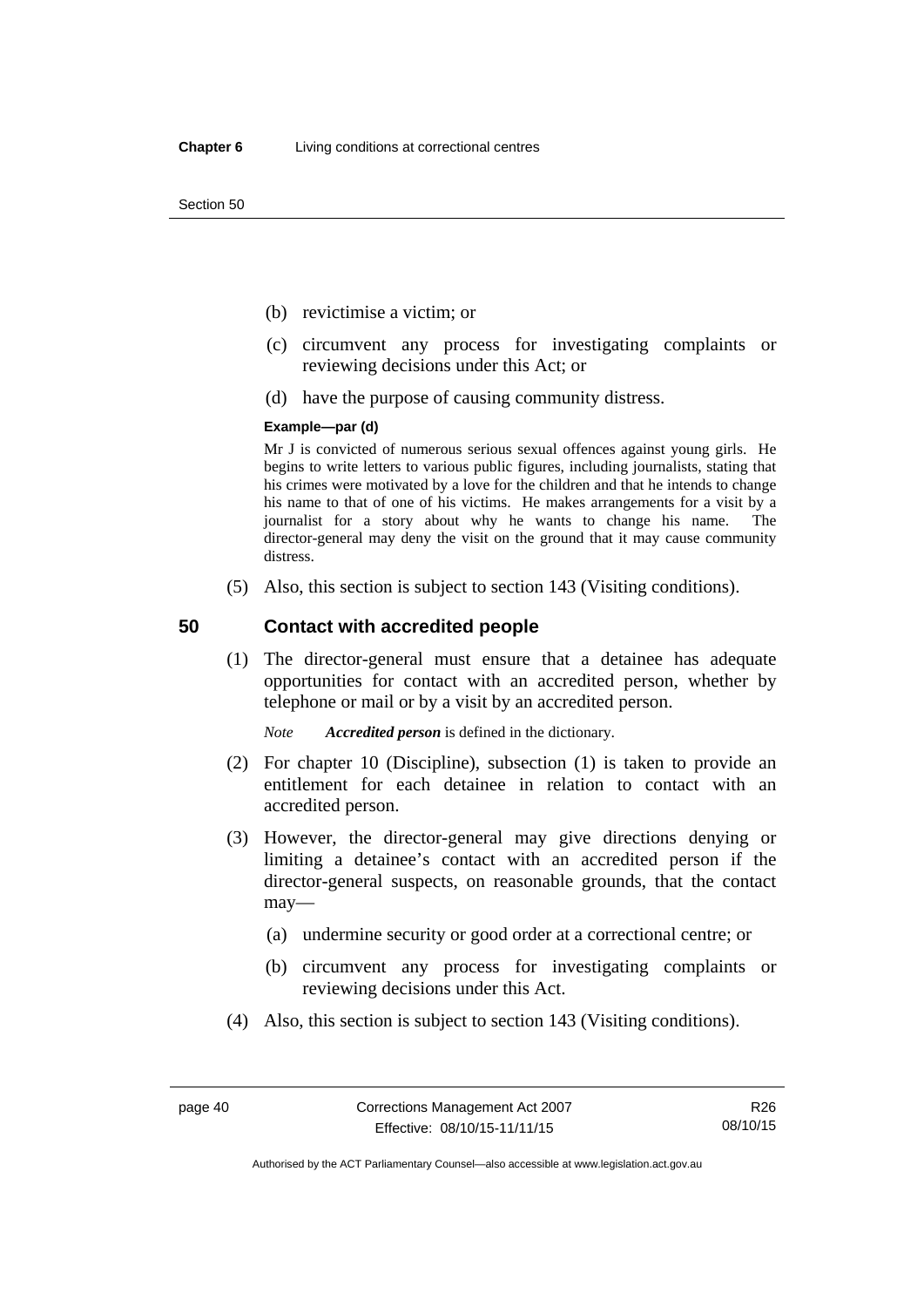# **51 Visits—protected communications**

The director-general must not listen to, or record, a communication at a visit between a detainee and any of the following people:

- (a) a lawyer representing the detainee;
- (b) an official visitor;
- (c) the human rights commissioner;
- (d) the public advocate;
- (e) the ombudsman;
- (f) a person prescribed by regulation.
- *Note 1* Electronic communications between a detainee and a person mentioned in this section must not be monitored, see s 103.
- *Note 2* For restrictions on monitoring mail between a detainee and a person mentioned in this section, see s 105.

# **52 News and educational services**

- (1) The director-general must ensure, as far as practicable, that detainees have reasonable access to—
	- (a) newspapers, radio and television broadcasts and other mass media (including the internet) for news and information; and
	- (b) a library or library service.
- (2) The director-general may, as part of a detainee's case management plan, approve a detainee participating in academic, vocational or cultural education or training if satisfied it would benefit the detainee in any of the following ways:
	- (a) by providing the detainee with suitable vocational skills;
	- (b) by promoting the detainee's rehabilitation or reintegration into society;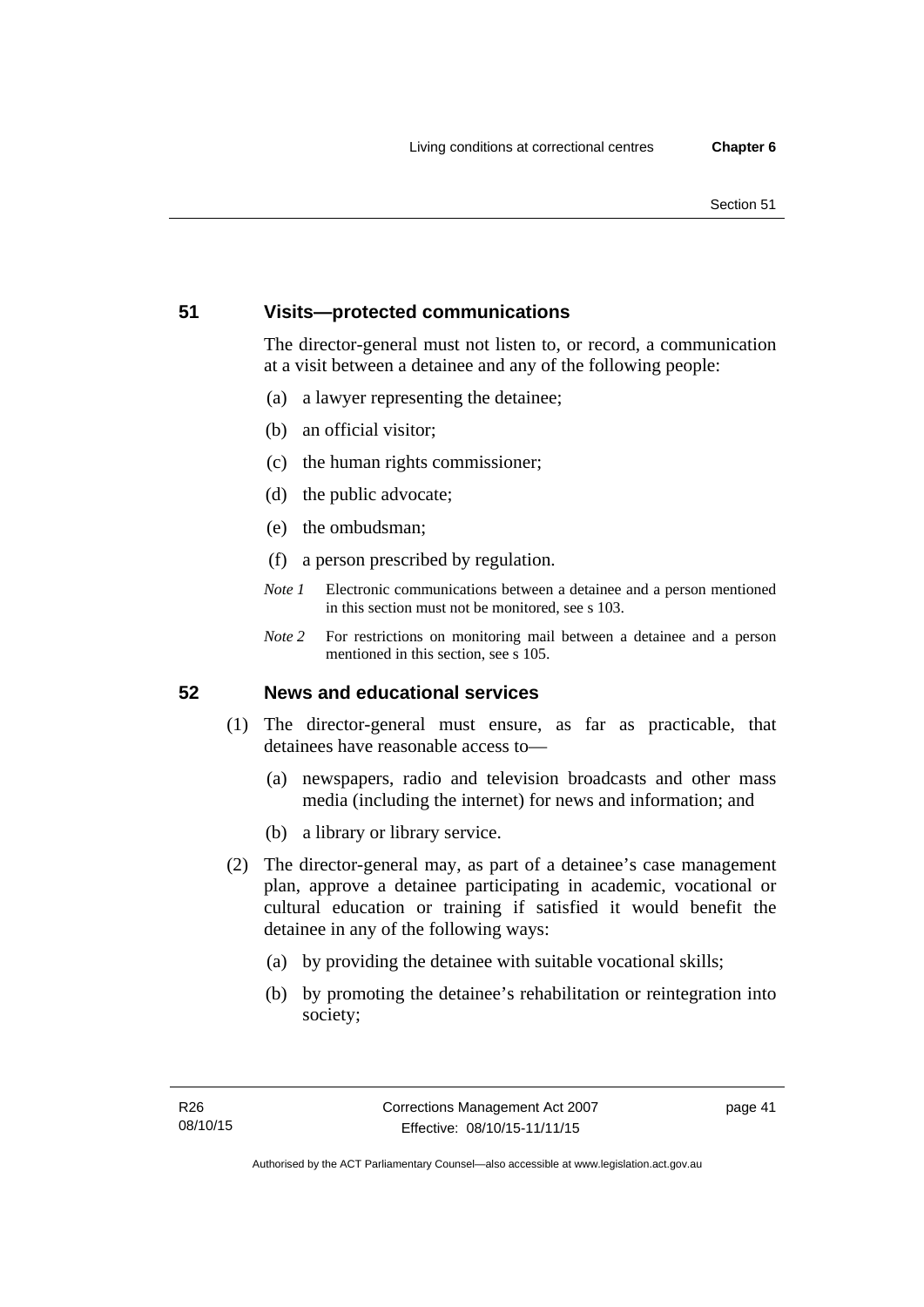- (c) by contributing satisfactorily to the detainee's personal development.
- (3) For chapter 10 (Discipline), participation in education or training approved under subsection (2) is taken to be an entitlement for the detainee.

### **53 Health care**

- (1) The director-general must ensure that—
	- (a) detainees have a standard of health care equivalent to that available to other people in the ACT; and
	- (b) arrangements are made to ensure the provision of appropriate health services for detainees; and
	- (c) conditions in detention promote the health and wellbeing of detainees; and
	- (d) as far as practicable, detainees are not exposed to risks of infection.
- (2) In particular, the director-general must ensure that detainees have access to—
	- (a) regular health checks; and
	- (b) timely treatment where necessary, particularly in urgent circumstances; and
	- (c) hospital care where necessary; and
	- (d) as far as practicable—
		- (i) specialist health services from health practitioners; and
		- (ii) necessary health care programs, including rehabilitation programs.
- (3) For chapter 10 (Discipline), subsections (1) and (2) are taken to provide an entitlement for each detainee in relation to health care.

Authorised by the ACT Parliamentary Counsel—also accessible at www.legislation.act.gov.au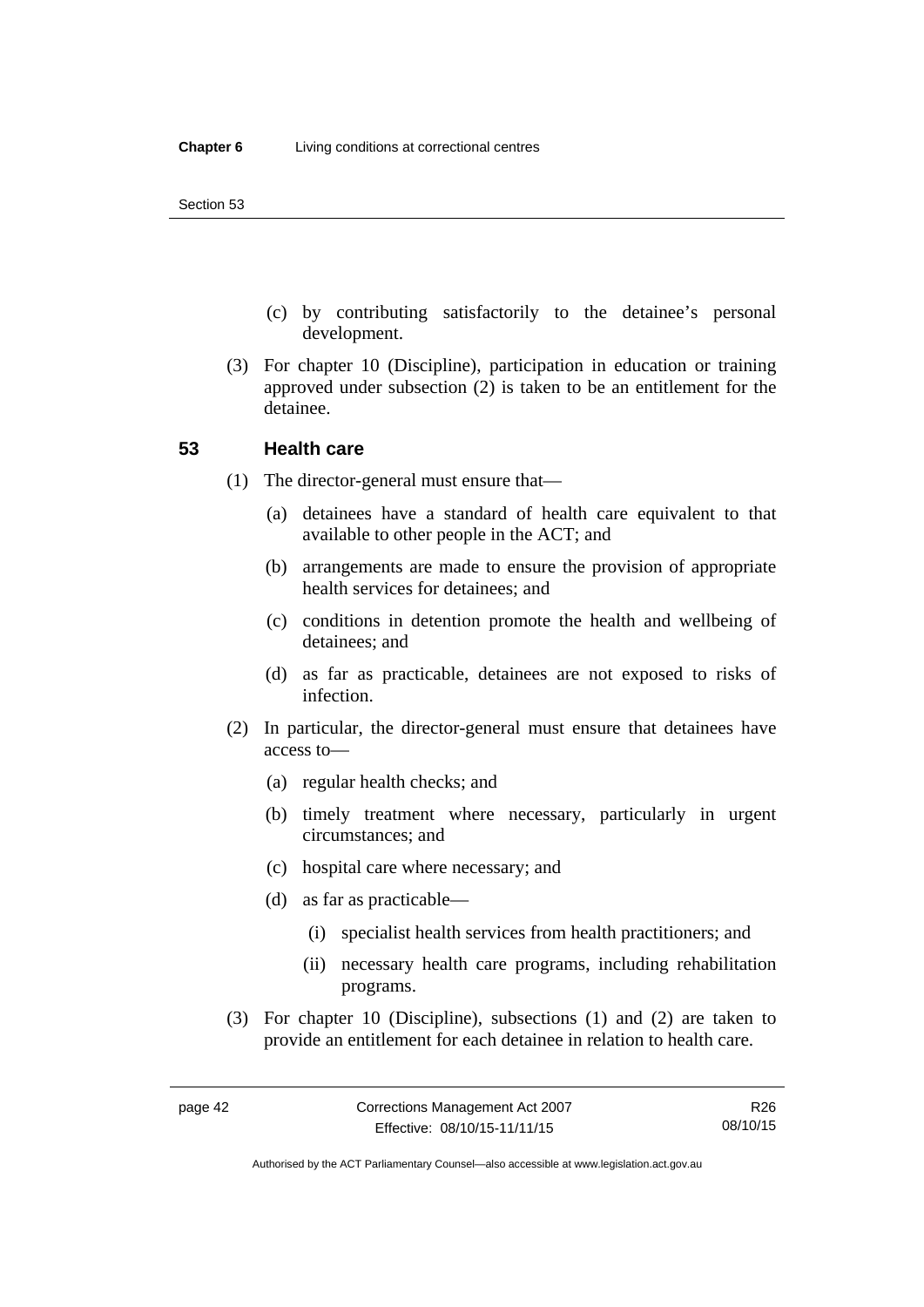- (4) A regulation may make provision in relation to health services for detainees, including provision about the following:
	- (a) the appointment of health practitioners for this Act;
	- (b) the provision of health service clinics for detainees;
	- (c) appointments for detainees with health practitioners;
	- (d) rehabilitation for detainees who suffer personal injury arising out of or in the course of their detention;
	- (e) security arrangements for detainees visiting health practitioners or health facilities, particularly outside correctional centres.
- (5) For chapter 10 (Discipline), a detainee's entitlement in relation to health care includes anything expressed to be an entitlement in a regulation made for subsection (4).

# **54 Transfers to health facilities**

(1) The director-general may direct that a detainee be transferred to a health facility at a correctional centre, or outside a correctional centre, if the director-general believes, on reasonable grounds, that is necessary or desirable for the detainee to receive health services at the facility.

*Note Health facility* is defined in the dictionary.

- (2) The director-general must have regard to the advice of a doctor appointed under section 21 (Doctors—health service appointments) when considering whether to make a direction under subsection  $(1)$ .
- (3) The director-general may direct an escort officer to escort the detainee to or from the health facility, or while at the facility.
- (4) The detainee may be discharged from the health facility only if—
	- (a) the health practitioner in charge of the detainee's care approves the discharge; or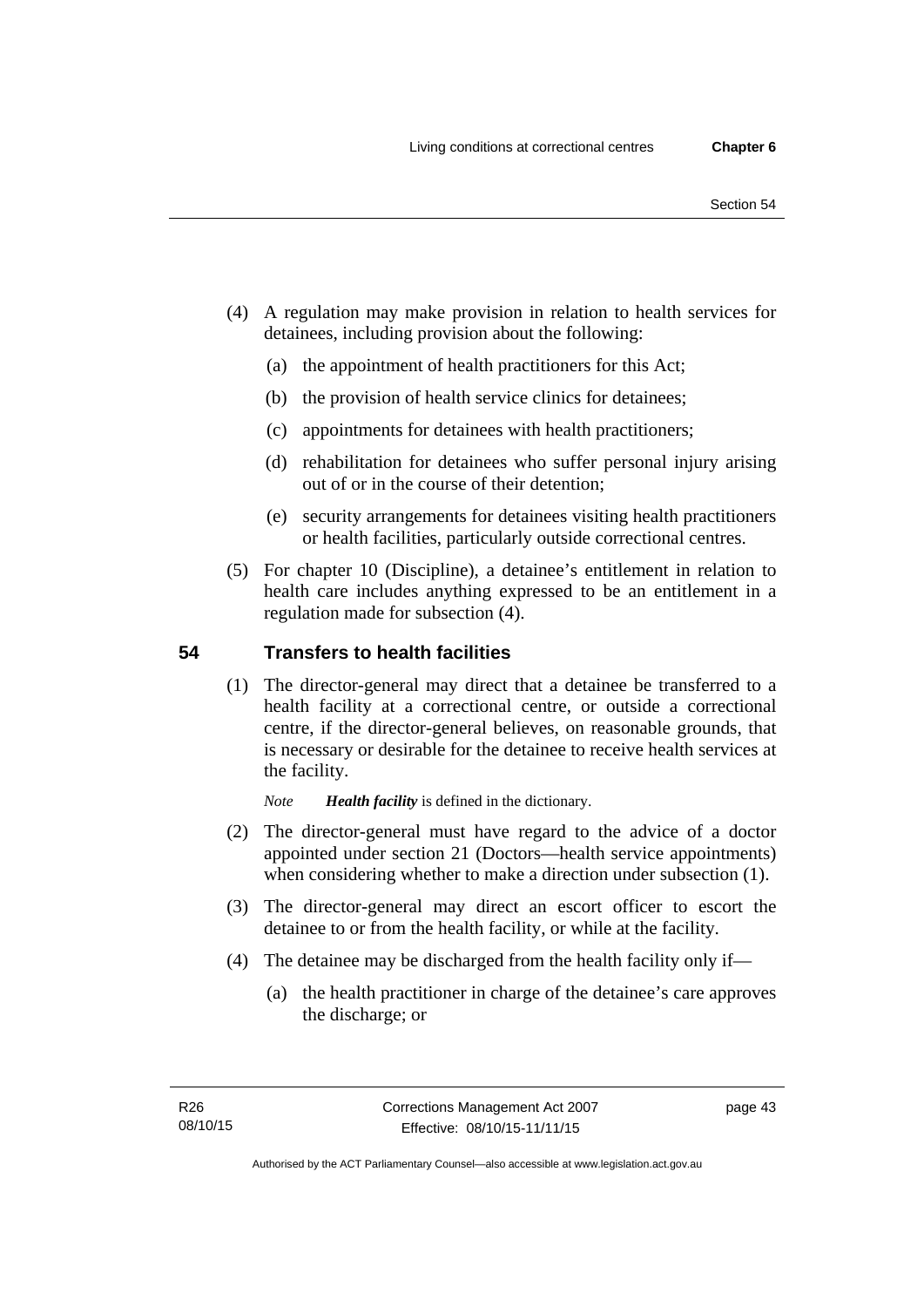(b) the director-general directs that the detainee be removed from the facility.

#### **Example of direction for removal of detainee from health facility**

where the detainee is a danger to the safety of people at the facility

- *Note* An example is part of the Act, is not exhaustive and may extend, but does not limit, the meaning of the provision in which it appears (see [Legislation Act,](http://www.legislation.act.gov.au/a/2001-14) s 126 and s 132).
- (5) The director-general may give a direction for ensuring that a detainee discharged from a health facility under this section is returned to a correctional centre stated in the direction.
- (6) For chapter 10 (Discipline), this section is taken to provide an entitlement for each detainee in relation to health care.

# **55 Religious, spiritual and cultural needs**

(1) The director-general must ensure, as far as practicable, that provision is made at correctional centres for the religious, spiritual and cultural needs of detainees.

#### **Examples of religious, spiritual or cultural needs**

- 1 observances and practices relating to religious or spiritual beliefs, including indigenous spiritual beliefs
- 2 observances or practices arising because a person belongs to a particular culture
- *Note* An example is part of the Act, is not exhaustive and may extend, but does not limit, the meaning of the provision in which it appears (see [Legislation Act,](http://www.legislation.act.gov.au/a/2001-14) s 126 and s 132).
- (2) In particular, the director-general must ensure, as far as practicable, that detainees have reasonable access to—
	- (a) ministers of religion and other people with standing in a particular culture whom detainees wish to see for religious, spiritual or cultural purposes; and
	- (b) religious services at the correctional centre; and

Authorised by the ACT Parliamentary Counsel—also accessible at www.legislation.act.gov.au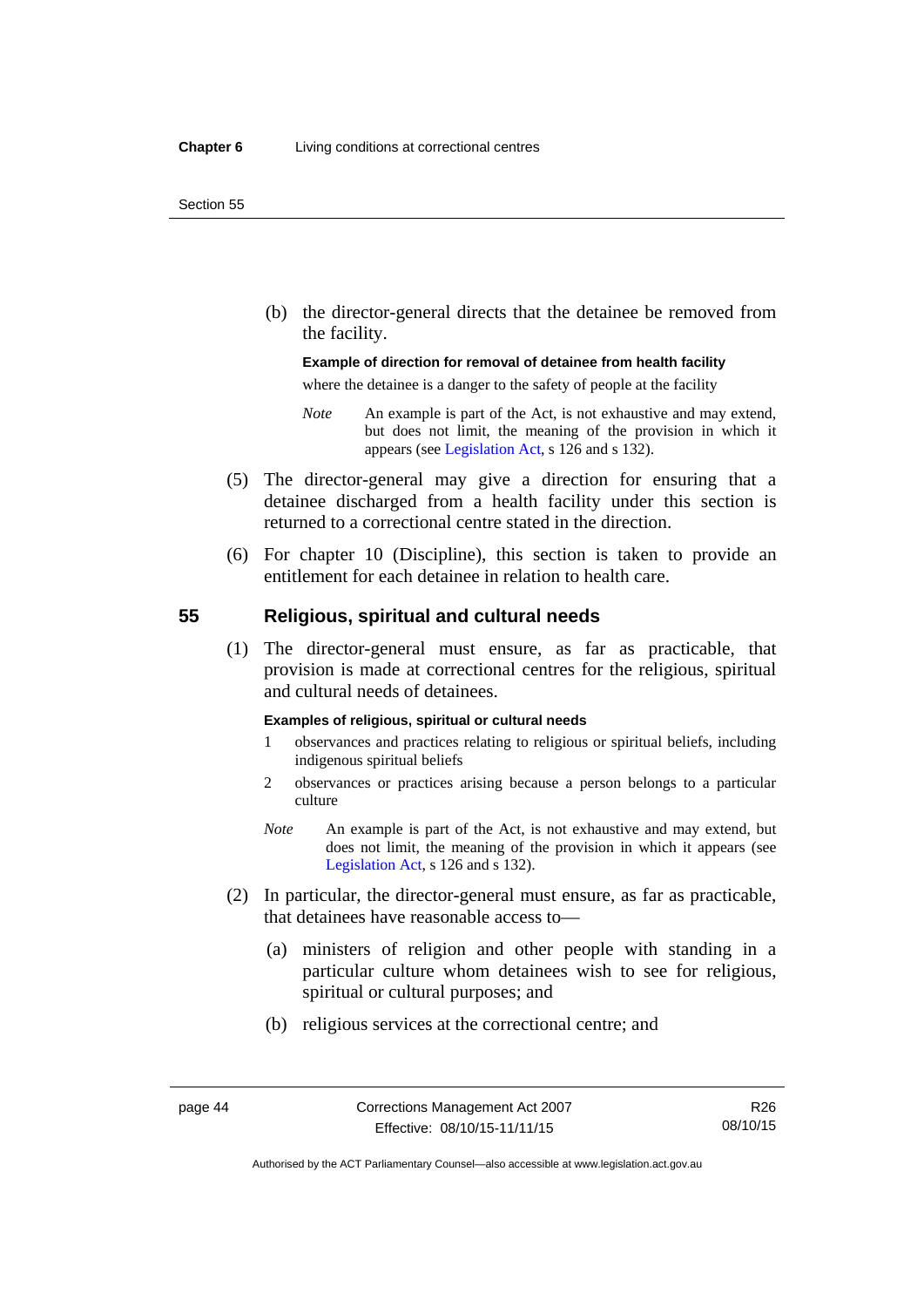- (c) books and other articles associated with their religious, spiritual or cultural practices.
- (3) However, the director-general may give directions denying or limiting a detainee's access under subsection (1) or (2) if the director-general suspects, on reasonable grounds, that it may—
	- (a) undermine security or good order at a correctional centre; or
	- (b) revictimise a victim; or
	- (c) circumvent any process for investigating complaints or reviewing decisions under this Act; or
	- (d) cause community distress.
- (4) A detainee must not be required to receive a visit from anyone representing a particular religion, spiritual belief or culture, or attend any related service or practice, if the detainee does not wish to do so.
- (5) For chapter 10 (Discipline), subsections (1) and (2) are taken to provide an entitlement for each detainee in relation to religious observance.
- (6) In this section:

*minister of religion* means—

- (a) a person registered under the *[Marriage Act 1961](http://www.comlaw.gov.au/Series/C2004A07402)* (Cwlth), part 4.1 (Authorised celebrants); or
- (b) a person prescribed by regulation.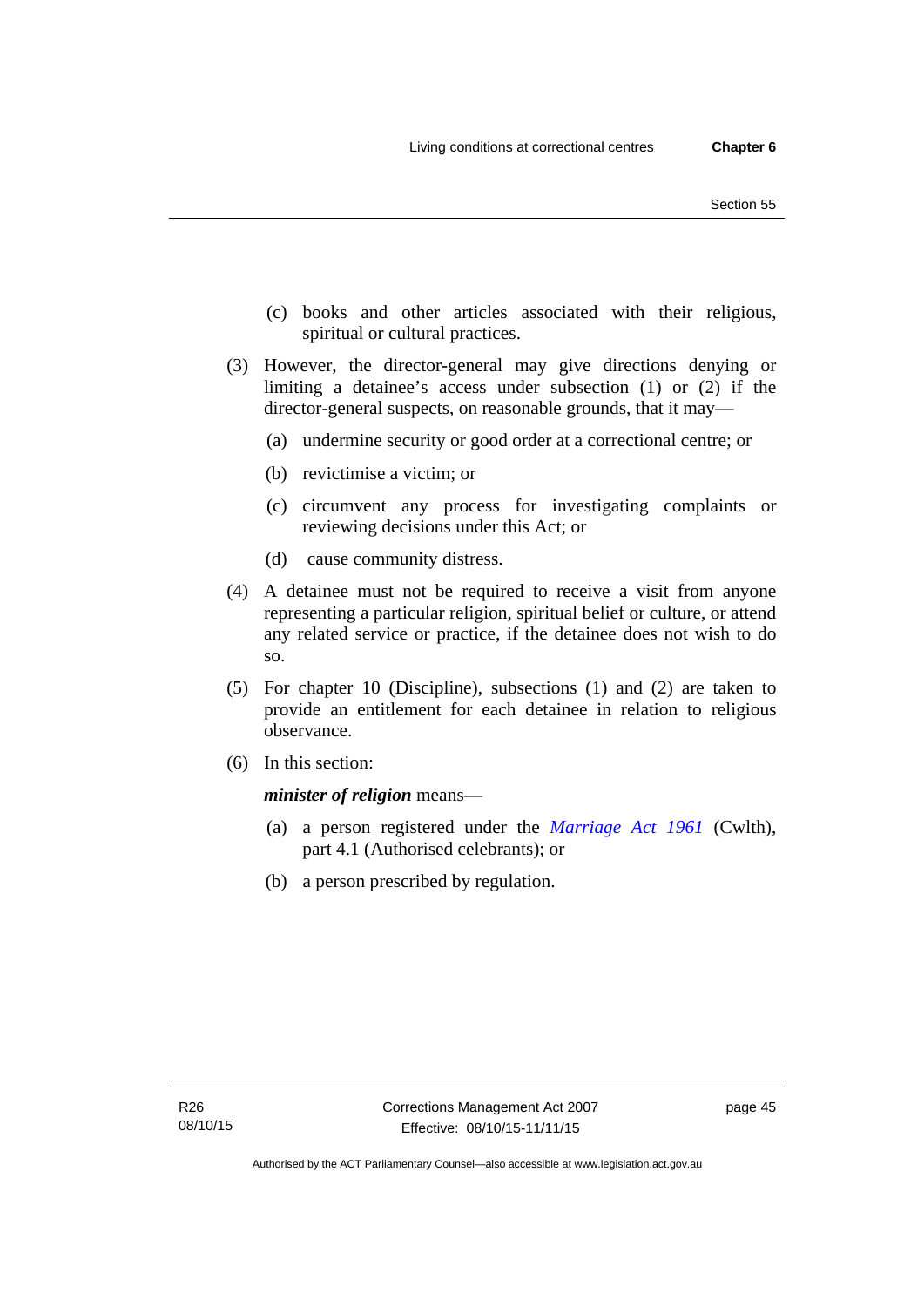Section 56

# **Chapter 7 Inspection of correctional centres**

### **56 Independent inspections**

- (1) This section applies to each of the following:
	- (a) a judge;
	- (b) a magistrate;
	- (c) a member of the Legislative Assembly;
	- (d) the human rights commissioner;
	- (e) the ombudsman.
- (2) A person mentioned in subsection (1) may, at any reasonable time, enter and inspect—
	- (a) a correctional centre; or
	- (b) a place outside a correctional centre where a detainee is, or has been, directed to work or participate in an activity.

#### **Example of time that would not be reasonable**

a time that would hinder a search at a correctional centre

*Note* An example is part of the Act, is not exhaustive and may extend, but does not limit, the meaning of the provision in which it appears (see [Legislation Act,](http://www.legislation.act.gov.au/a/2001-14) s 126 and s 132).

# **57 Official visitors—meaning of** *entitled person* **and** *visitable place*

In this Act:

#### *entitled person* means—

- (a) a detainee at a correctional centre; or
- (b) a person prescribed by regulation.

Authorised by the ACT Parliamentary Counsel—also accessible at www.legislation.act.gov.au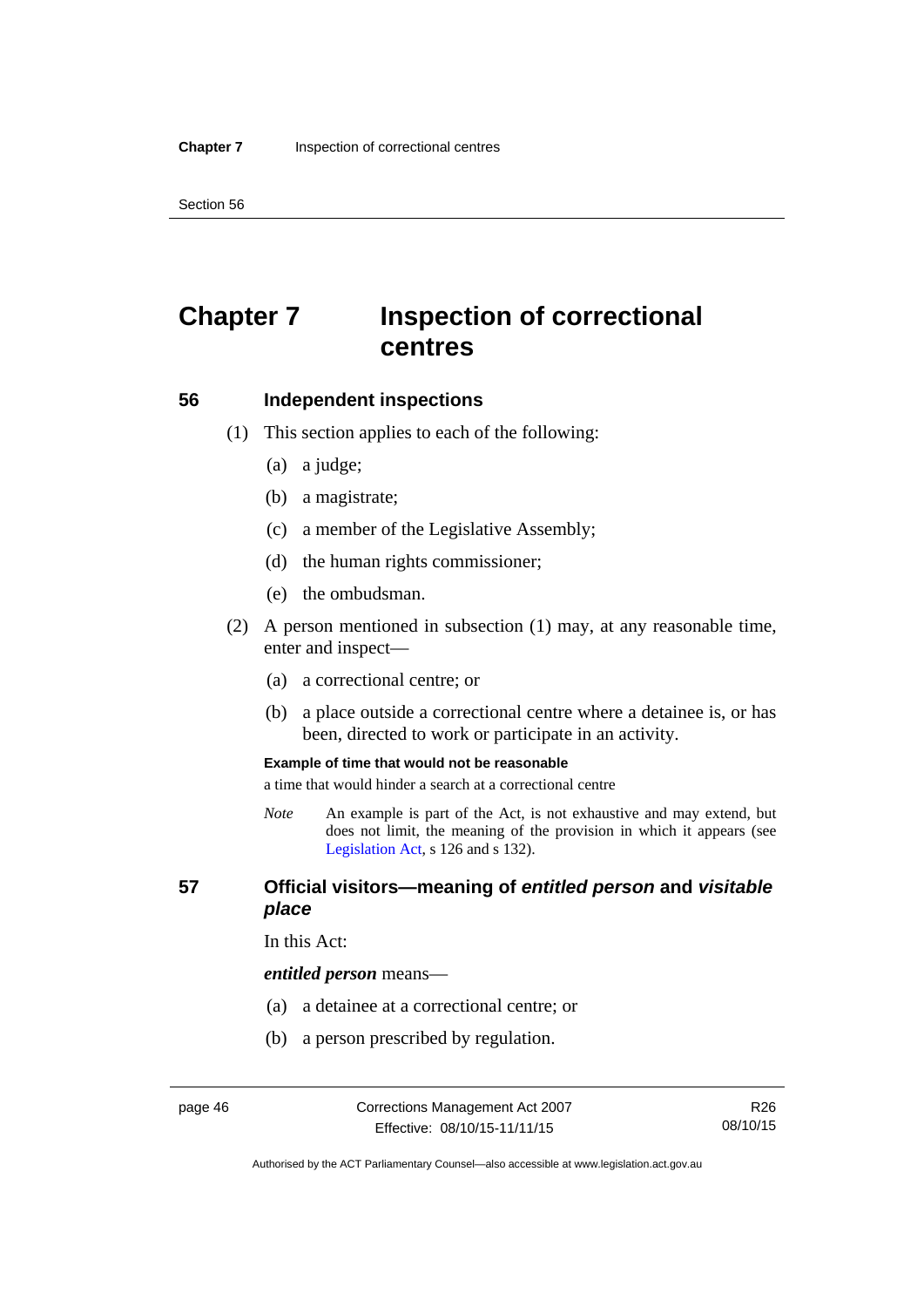# *visitable place* means—

- (a) a correctional centre; or
- (b) a place outside a correctional centre if a detainee is, or has been, directed to work or participate in an activity at the place.
- *Note* At least 2 official visitors (including a visitor who is an Aboriginal or Torres Strait Islander person) must be appointed for this Act under the *[Official Visitor Act 2012](http://www.legislation.act.gov.au/a/2012-33/default.asp)* (the *OV Act*).

The [OV Act sets out the fun](#page-45-0)ctions of official visitors which includes visiting visitable places, handling complaints from entitled people and reporting on those matters.

This part defines what is an *entitled person* and a *visitable place* for the OV Act.

# **[62 Relationship with other inspection laws](#page-46-0)**

- [\(1](#page-46-0)) This Act must be construed and administered in a way that is consistent with an inspection law unless the contrary intention appears from this Act or that law.
- (2) This Act is taken to be consistent with an inspection law to the extent that it is capable of operating concurrently with that law.
- (3) The director-general may make arrangements with a person responsible for the exercise of functions under an inspection law to ensure, as far as practicable, the safety of an inspector (however described) or anyone else affected by the exercise of the function in relation to a detainee or correctional centre.
- (4) A person exercising a function under an inspection law in relation to a detainee or correctional centre must exercise the function in accordance with any direction by the director-general in relation to—
	- (a) the safety of anyone at the correctional centre; or
	- (b) security or good order at a correctional centre.

page 47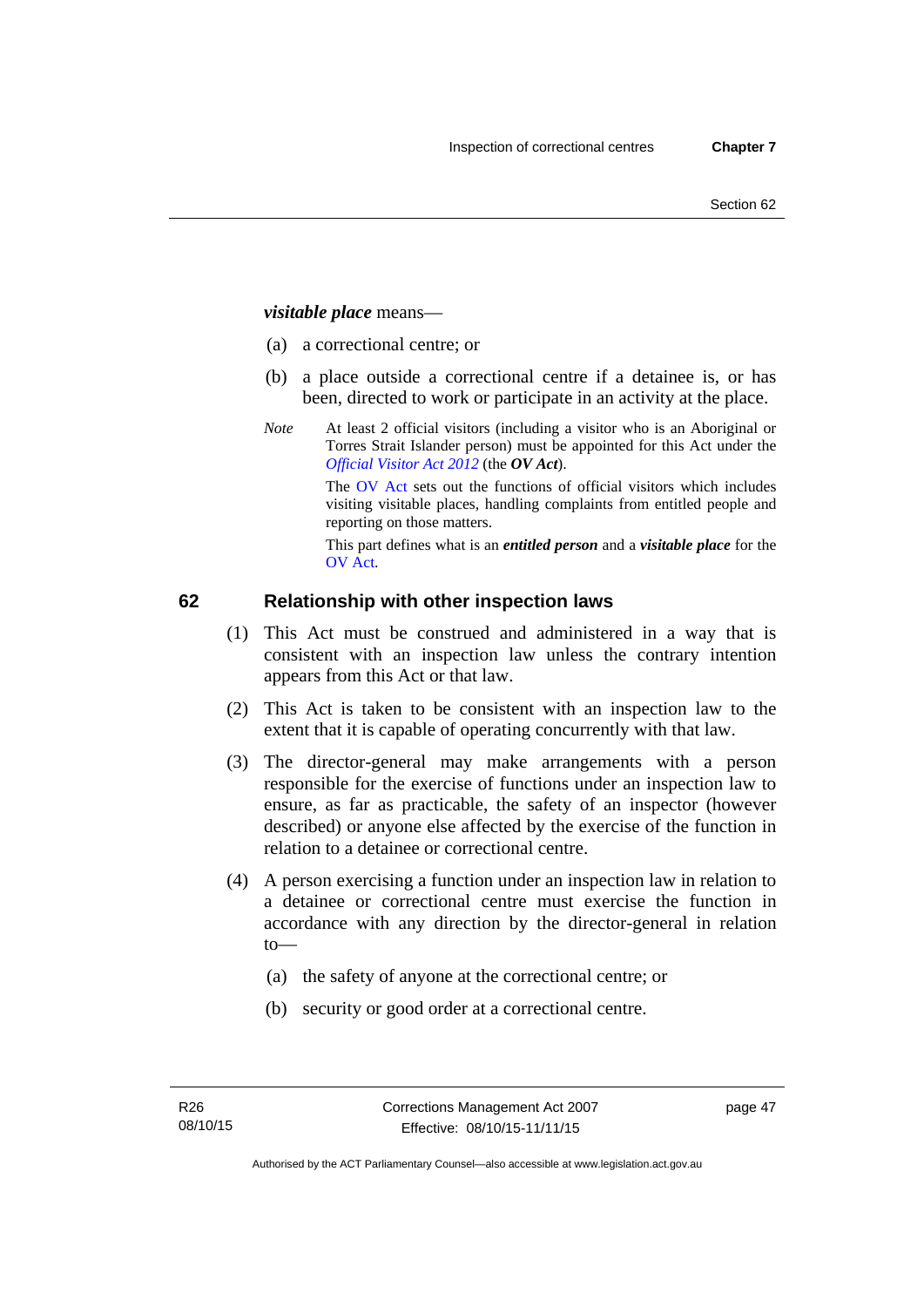(5) In this section:

*inspection law* means an Act that provides for the entry and inspection of premises, or the search of people or premises.

#### **Examples of inspection laws**

- *[Crimes Act 1900](http://www.legislation.act.gov.au/a/1900-40)*
- *[Emergencies Act 2004](http://www.legislation.act.gov.au/a/2004-28)*
- *[Food Act 2001](http://www.legislation.act.gov.au/a/2001-66)*
- *[Public Health Act 1997](http://www.legislation.act.gov.au/a/1997-69)*
- *Note* An example is part of the Act, is not exhaustive and may extend, but does not limit, the meaning of the provision in which it appears (see [Legislation Act,](http://www.legislation.act.gov.au/a/2001-14) s 126 and s 132).

page 48 Corrections Management Act 2007 Effective: 08/10/15-11/11/15

R26 08/10/15

Authorised by the ACT Parliamentary Counsel—also accessible at www.legislation.act.gov.au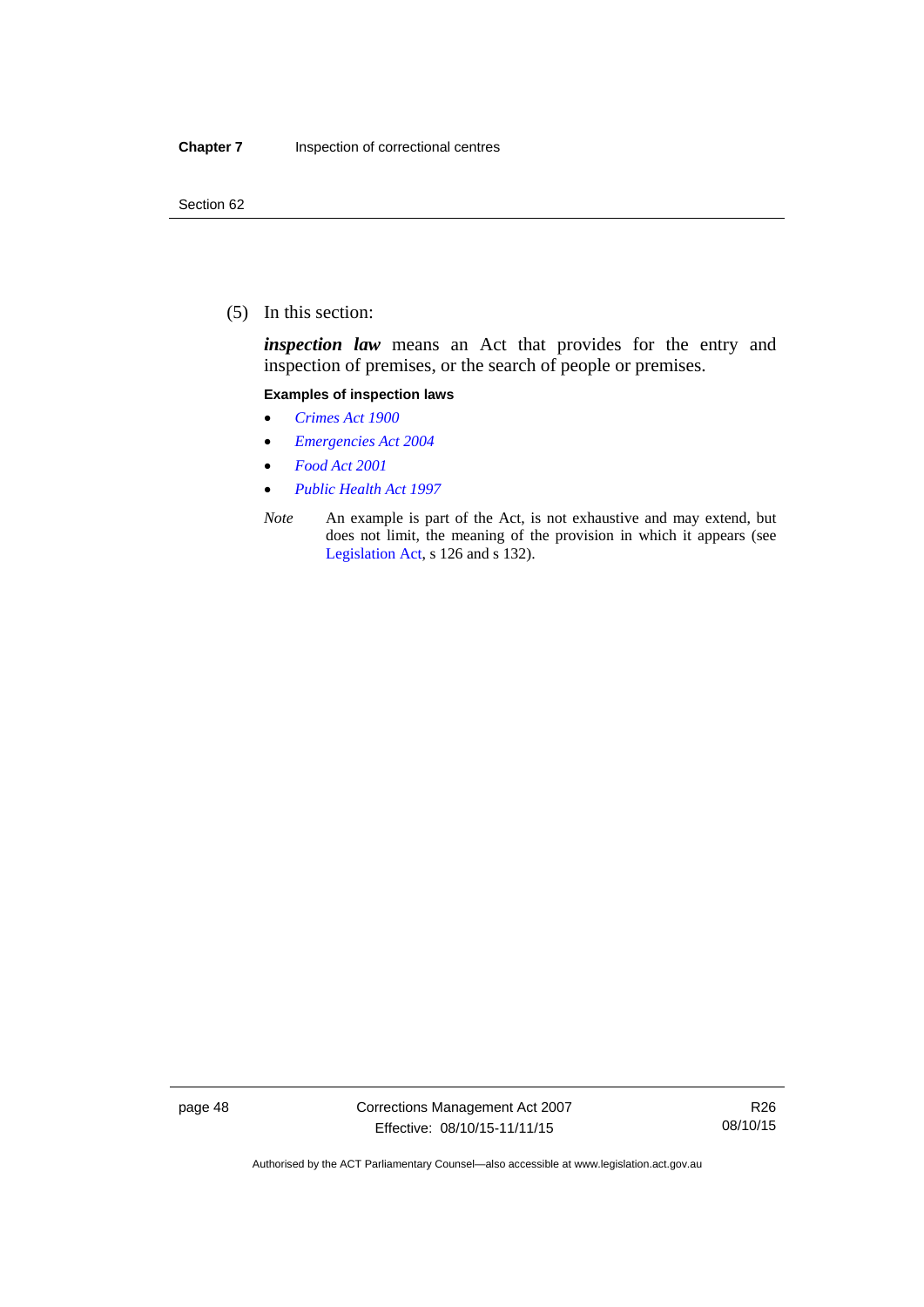# **Chapter 8 Admission to correctional centres**

# **63 Meaning of** *admission* **to correctional centre**

In this Act:

*admission,* of a detainee to a correctional centre, means—

- (a) admission of the detainee to the centre for detention; and
- (b) for a detainee reporting to the centre to perform periodic detention—includes the first, but not the second or subsequent, time the detainee reports to the centre to perform periodic detention.

#### **64 Authority for detention**

- (1) A person must not be admitted to, or detained at, a correctional centre unless the detention is—
	- (a) authorised by a warrant under the *[Crimes \(Sentence](http://www.legislation.act.gov.au/a/2005-59)  [Administration\) Act 2005](http://www.legislation.act.gov.au/a/2005-59)*, section 12 (Warrant for imprisonment); or
	- (b) authorised by a warrant under the *[Crimes \(Sentence](http://www.legislation.act.gov.au/a/2005-59)  [Administration\) Act 2005](http://www.legislation.act.gov.au/a/2005-59)*, section 17 (Warrant for remand); or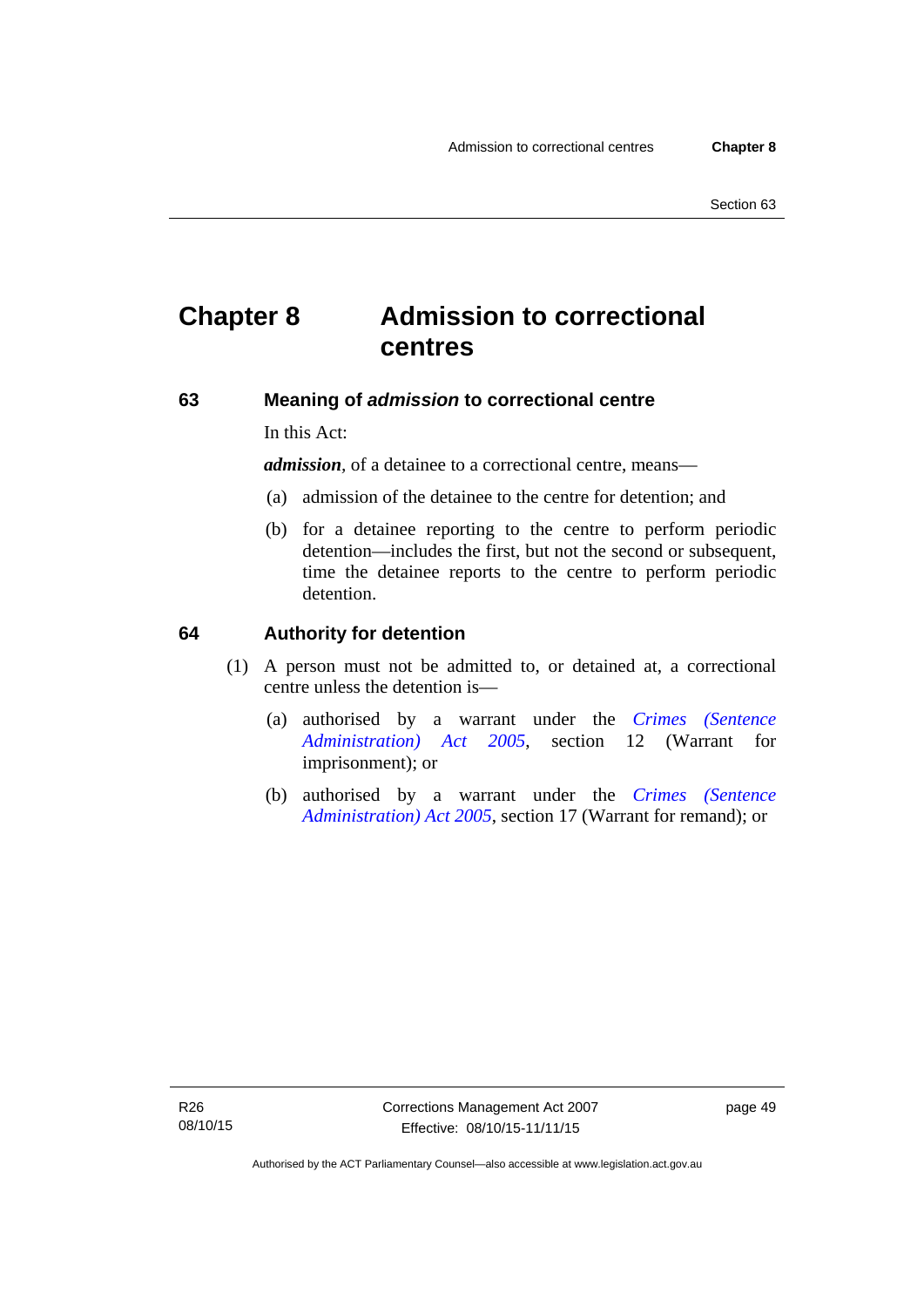#### Section 65

 (c) otherwise authorised, whether by a warrant or other authority (however named), under a territory law or a law of the Commonwealth, a State or another Territory.

#### **Examples—par (c)**

- 1 an accused person who is refused bail by an authorised person under the *[Bail Act 1992](http://www.legislation.act.gov.au/a/1992-8)*
- 2 a person held on a warrant issued under the *[Royal Commissions](http://www.legislation.act.gov.au/a/1991-1)  [Act 1991](http://www.legislation.act.gov.au/a/1991-1)*, section 35 (Apprehension of witnesses failing to appear)
- 3 a person in immigration detention under the *[Migration Act 1958](http://www.comlaw.gov.au/Series/C2004A07412)* (Cwlth)
- 4 an interstate detainee on leave in the ACT held in custody overnight
- *Note* An example is part of the Act, is not exhaustive and may extend, but does not limit, the meaning of the provision in which it appears (see [Legislation Act,](http://www.legislation.act.gov.au/a/2001-14) s 126 and s 132).
- (2) Before the person is admitted to the correctional centre, the director-general must be given the warrant or evidence of other authority for the detention.
- (3) The validity of a person's detention at a correctional centre is not affected by a defect or irregularity in or in relation to the warrant or the evidence of other authority for the detention.

### **65 Identification of detainees**

- (1) For the identification of a detainee admitted to a correctional centre, the director-general may direct that 1 or more of the following be taken of, or from, the detainee:
	- (a) prints of the detainee's hands, fingers, feet or toes;
	- (b) a photograph or video recording;
	- (c) a measurement;
	- (d) a cast or impression;
	- (e) a buccal swab or saliva sample;
	- (f) a blood sample;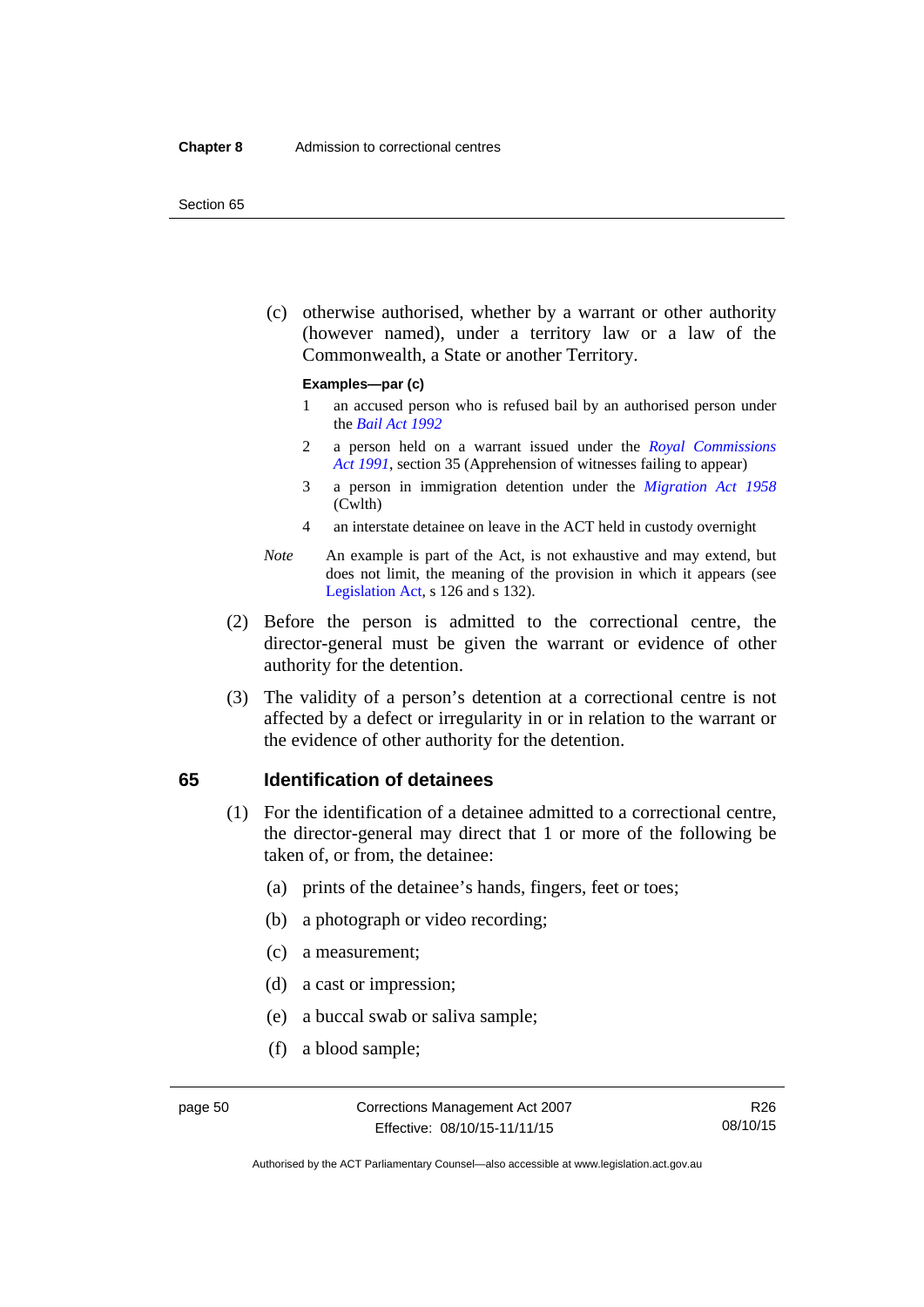- (g) anything else prescribed by regulation.
- (2) Anything taken of, or from, a detainee under subsection (1) must be destroyed if—
	- (a) the detainee is found not guilty of any offence to which the detention relates, other than on the ground of unsoundness of mind; or
	- (b) proceedings for any offence to which the detention relates are discontinued or dismissed.
- (3) However, subsection (2) does not apply if, for any part of the period of detention in relation to an offence, the detainee was also being detained for another offence—
	- (a) of which the detainee has been convicted; or
	- (b) for which a proceeding (including any appeal proceeding) is still pending.
- (4) A blood sample under this section may only be taken by a health practitioner appointed under section 22 (Health practitioners non-therapeutic functions).
	- *Note* The *[Crimes \(Forensic Procedures\) Act 2000](http://www.legislation.act.gov.au/a/2000-61)* includes provision for carrying out forensic procedures on people in custody. See particularly pt 2.7 (Carrying out of certain forensic procedures after conviction of serious offenders).

# **66 Information about entitlements and obligations**

- (1) As soon as practicable after a detainee is admitted to a correctional centre, the director-general must ensure that reasonable steps are taken to explain the following to the detainee:
	- (a) the detainee's entitlements and obligations under this Act;
	- (b) the case management plan arrangements;
	- (c) the role of official visitors;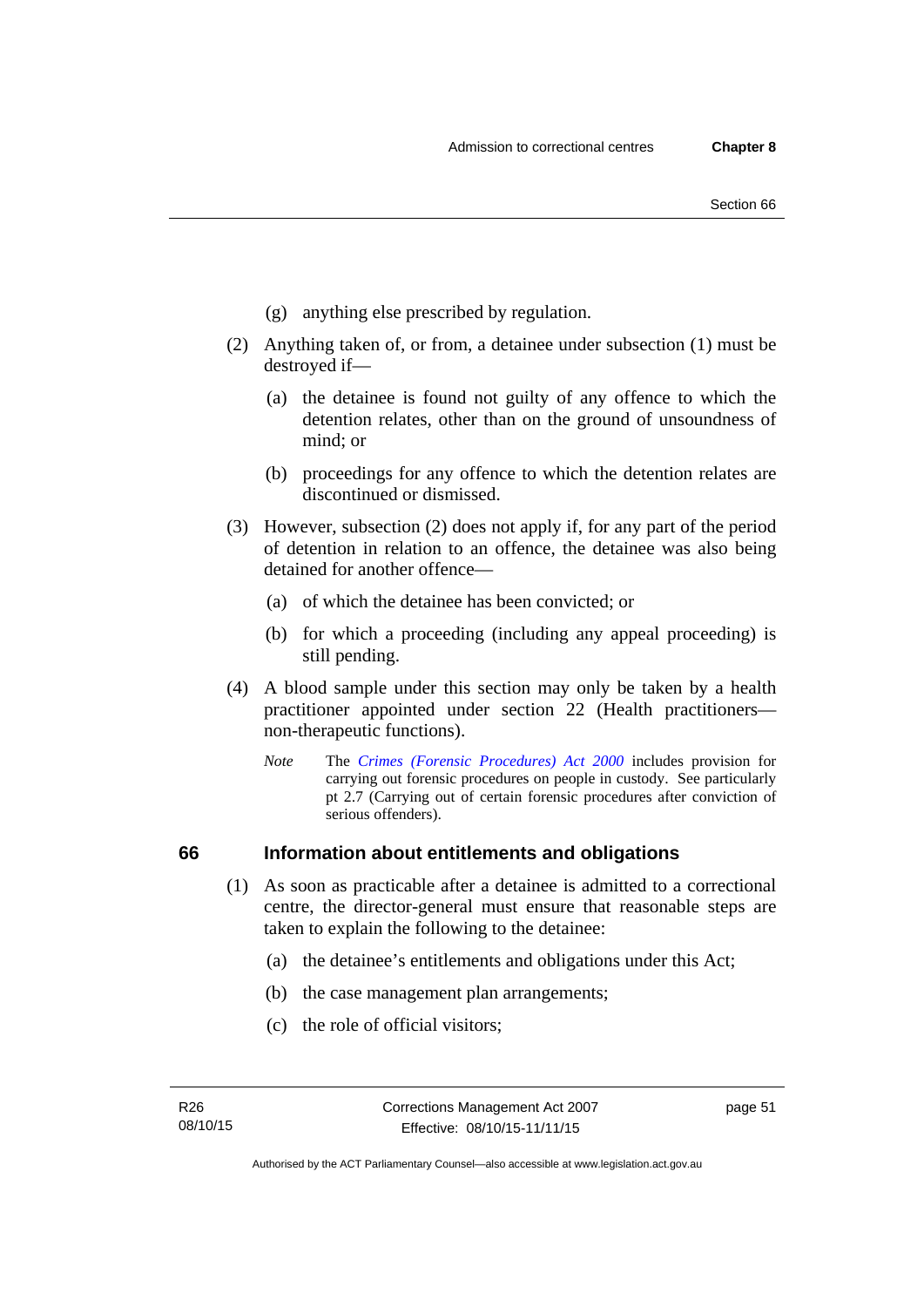- (d) the procedures for seeking information and making complaints;
- (e) if the detainee is a national of a foreign country—the right to have a diplomatic or consular representative of the country told about the detention;
- (f) anything else prescribed by regulation;
- (g) anything else the director-general considers necessary or desirable.

#### **Examples—par (g)**

- 1 corrections policies and operating procedures relevant to the detainee
- 2 the scope and effect of the director-general's directions
- 3 for a transgender or intersex detainee—the effect of section 79 in relation to choice of sexual identity
- 4 the health services, work and activities available to detainees
- 5 for an offender—the role of the sentence administration board
- *Note* An example is part of the Act, is not exhaustive and may extend, but does not limit, the meaning of the provision in which it appears (see [Legislation Act,](http://www.legislation.act.gov.au/a/2001-14) s 126 and s 132).
- (2) The explanation under subsection (1)—
	- (a) may be in general terms; and
	- (b) as far as practicable, must be in language the detainee can readily understand.

#### **Example—par (a)**

a written statement or checklist used by corrections officers to give detainees a general summary of the things mentioned in subsection (1)

*Note* An example is part of the Act, is not exhaustive and may extend, but does not limit, the meaning of the provision in which it appears (see [Legislation Act,](http://www.legislation.act.gov.au/a/2001-14) s 126 and s 132).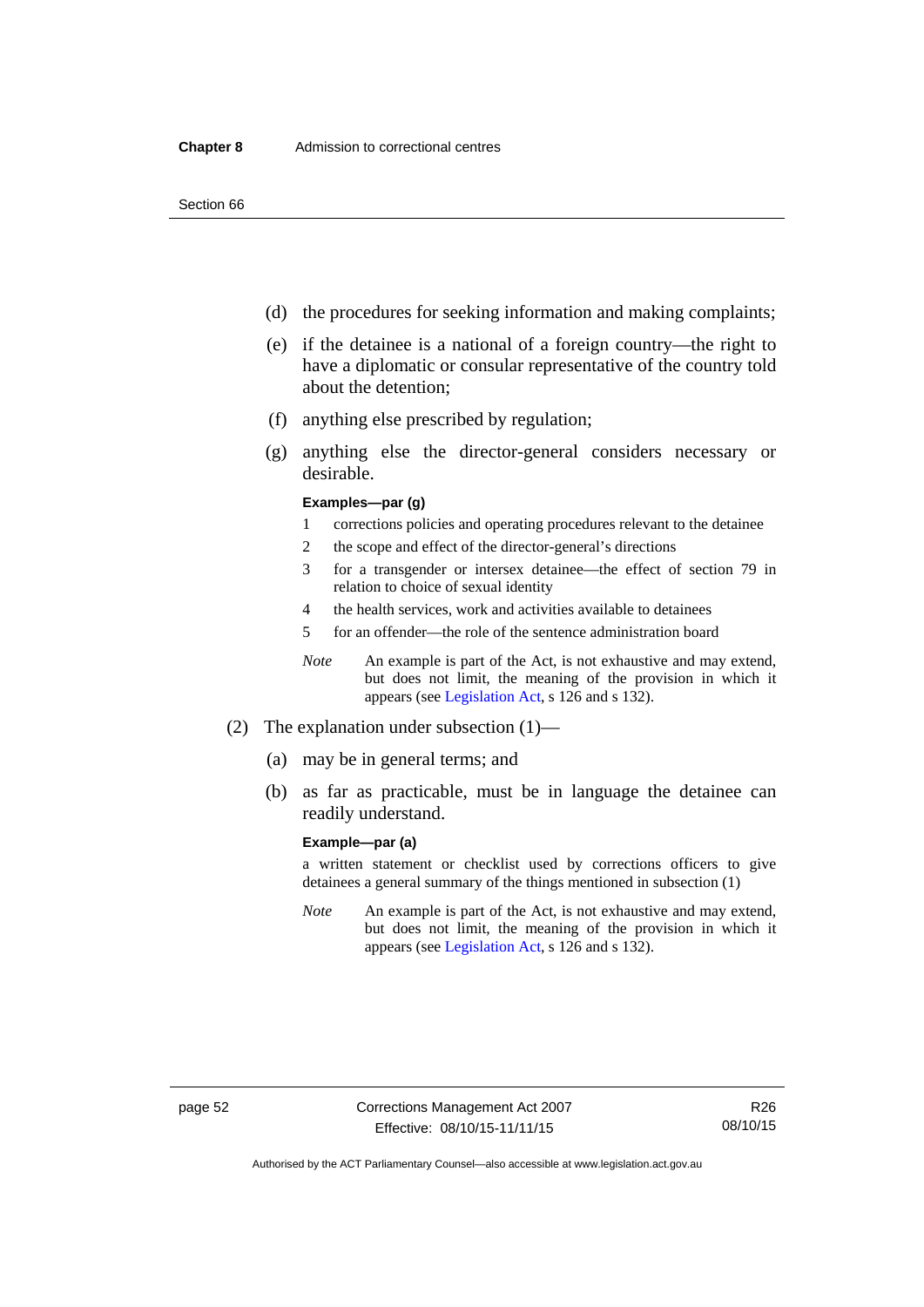- (3) The director-general must arrange for the assistance of an interpreter in complying with subsection (1) or (2) if the director-general believes, on reasonable grounds, that the detainee is unable, because of inadequate knowledge of the English language or a disability, to communicate with reasonable fluency in English.
- (4) Without limiting subsection (3), the assistance of the interpreter may be provided by telephone.
- (5) The director-general must also ensure that copies of the following are available for inspection by detainees at each correctional centre:
	- (a) this Act;
	- (b) corrections policies and operating procedures available under section 14.
- (6) The director-general must tell a diplomatic or consular representative of a foreign country about the detention of a national of that country, if asked by the detainee.

# **67 Initial assessment**

- (1) The director-general must ensure that—
	- (a) each detainee admitted to a correctional centre is assessed as soon as practicable to identify any immediate physical or mental health, or safety or security, risks and needs; and
	- (b) any risks and needs identified by the assessment are addressed.
- (2) In particular, the director-general must ensure that any ongoing risks and needs are addressed in the detainee's case management plan.

# **68 Health assessment**

(1) The assessment under section 67 of a detainee's physical and mental health needs and risks must be made within 24 hours after the detainee's admission.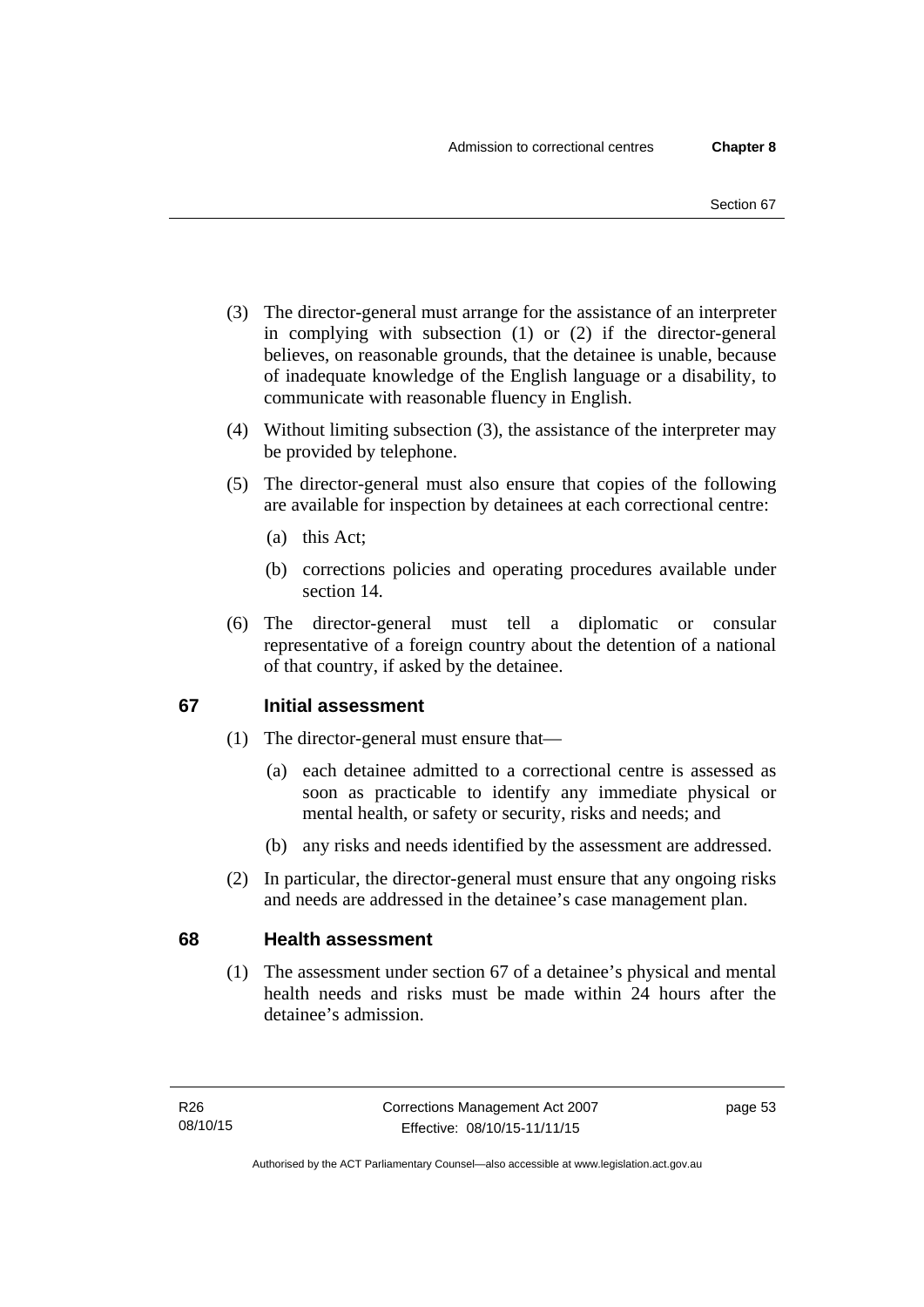- (2) The health assessment must involve—
	- (a) an initial assessment by a nurse and a review of the nurse's assessment by a doctor appointed under section 21 (Doctors health service appointments); or
	- (b) an assessment by a doctor appointed under section 21 (Doctors—health service appointments).
- (3) The health assessment must include an assessment of the detainee's risk of self-harm.
	- *Note 1* The detainee's case management plan must also address the detainee's health condition, any risk of self-harm and any treatment regime (see s 78).
	- *Note 2* The *[Mental Health \(Treatment and Care\) Act 1994](http://www.legislation.act.gov.au/a/1994-44)* also includes provision for assessment orders, and emergency detention and care, under that Act.

# **69 Alcohol and drug tests on admission**

- (1) For an assessment under section 67, the director-general may direct the detainee, orally or in writing, to provide a test sample.
- (2) Division 9.6.2 (Alcohol and drug testing—detainees) applies in relation to the direction and any sample given under the direction.

# **70 Strip search on admission**

- (1) For an assessment under section 67, the director-general may direct the detainee, orally or in writing, to submit to a strip search.
- (2) Part 9.4 (Searches) and part 9.5 (Seizing property) apply in relation to the direction and any strip search conducted under the direction.

# **71 Property of detainees**

(1) The director-general may allow a detainee's property to be brought into a correctional centre.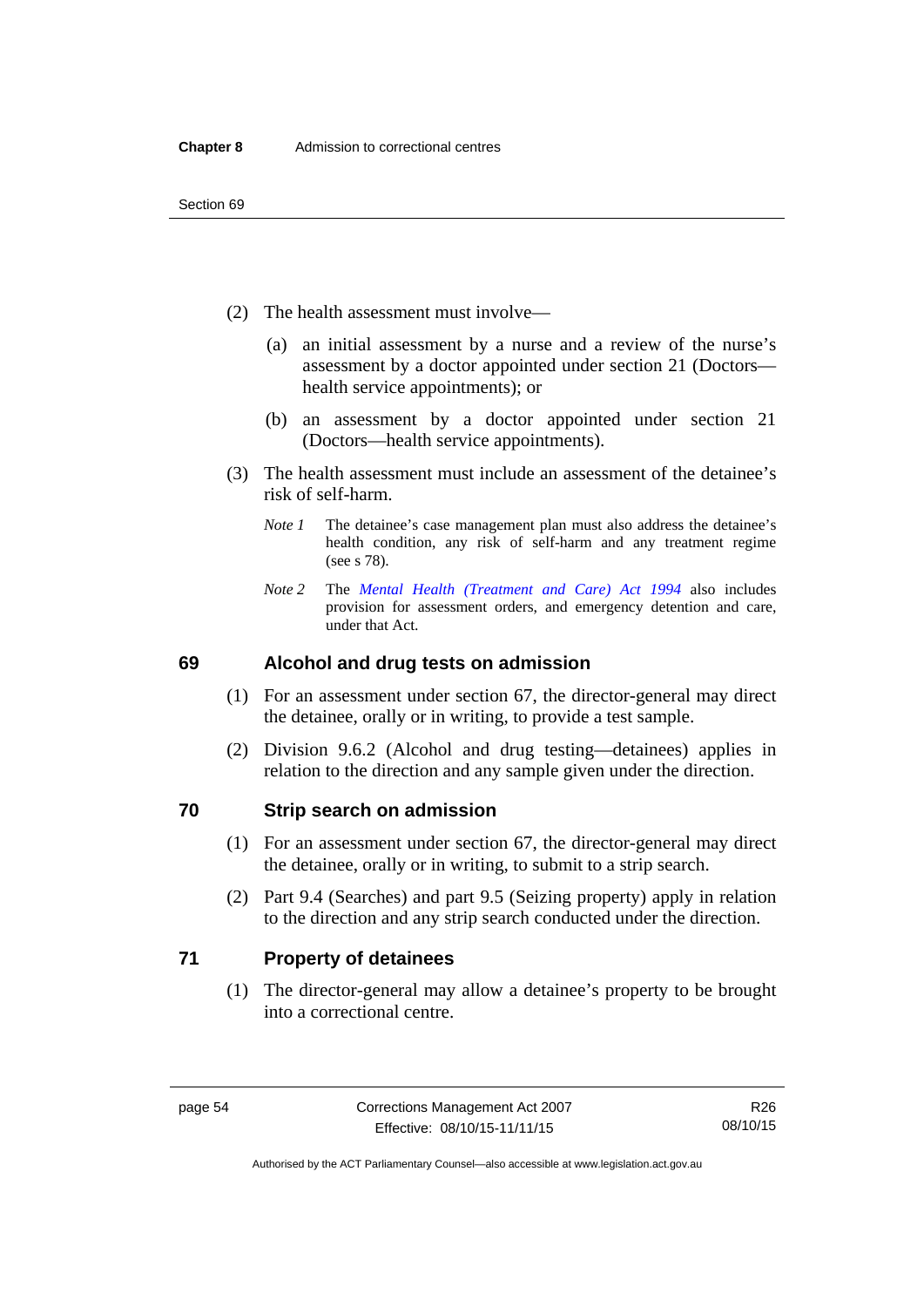- (2) However, the director-general may give directions imposing conditions in relation to the detainee's property brought into a correctional centre, including conditions in relation to—
	- (a) the nature, amount and location of property that may be held by a detainee at the centre; and
	- (b) the use of the property.
- (3) The director-general must ensure that the register of detainees includes details of the property each detainee has at a correctional centre.
- (4) Without limiting section 14 (Corrections policies and operating procedures), a corrections policy or operating procedure may make provision in relation to detainee's property, including provision in relation to the following:
	- (a) the taking and storage of the property;
	- (b) access to, and use of, the property;
	- (c) transfer of the property;
	- (d) compensation for loss or damage;
	- (e) return of the property to the detainee.
- (5) In this section:

*detainee's property* does not include a prohibited thing.

*Note* Pt 9.5 (Seizing property) provides generally for the seizure, forfeiture and return of property.

# **72 Security classification**

The director-general must arrange a security classification for a detainee as soon as practicable after the detainee's admission to a correctional centre.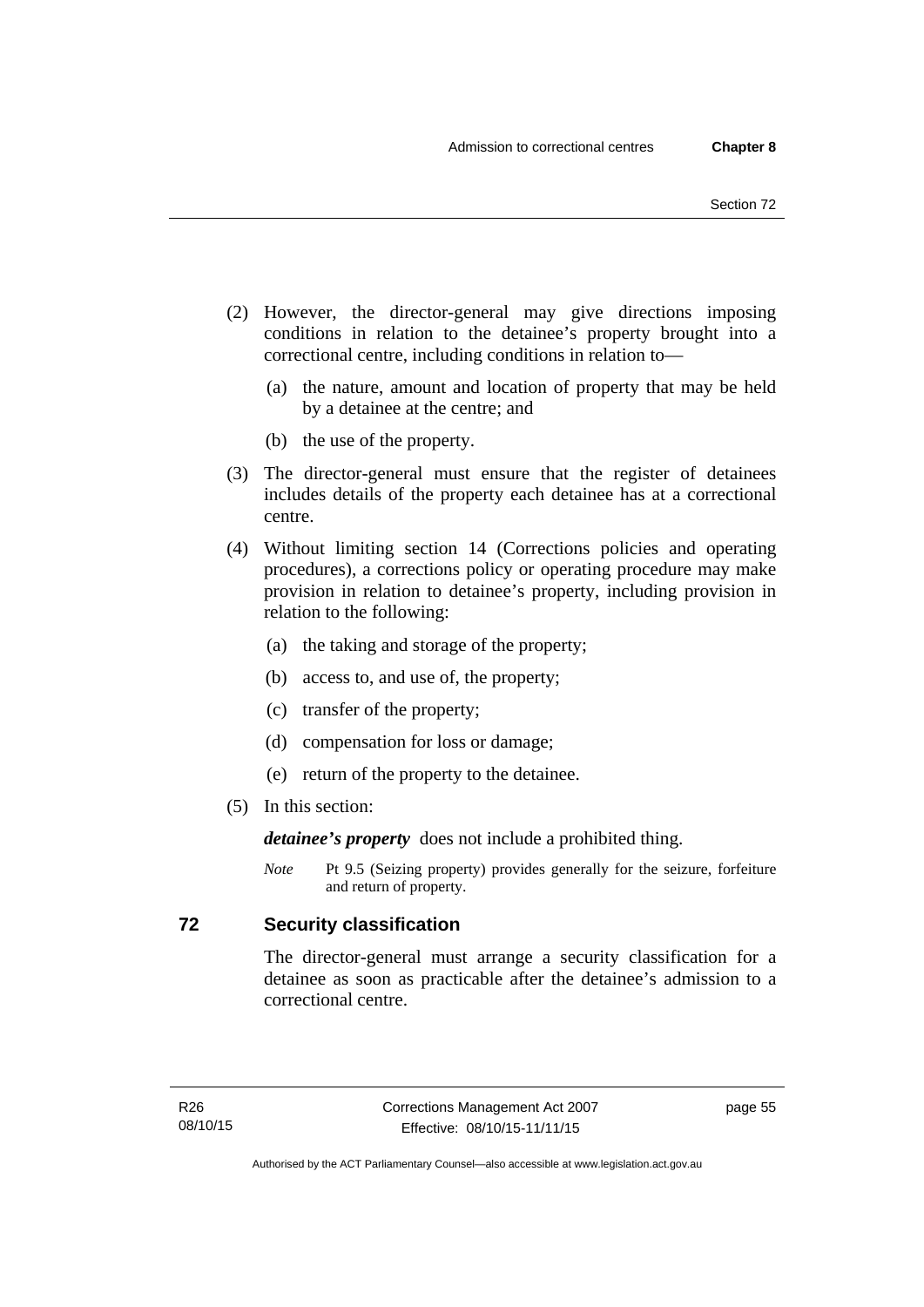Section 73

# **73 Case management plan**

The director-general must arrange for a case management plan to be prepared for a detainee as soon as practicable after the detainee's admission to a correctional centre.

# **74 Entries in register of detainees**

The director-general must ensure that details of each detainee admitted to a correctional centre are entered in the register of detainees on the detainee's admission to the centre.

*Note* The director-general must keep a register of detainees at a correctional centre (see s 76).

page 56 Corrections Management Act 2007 Effective: 08/10/15-11/11/15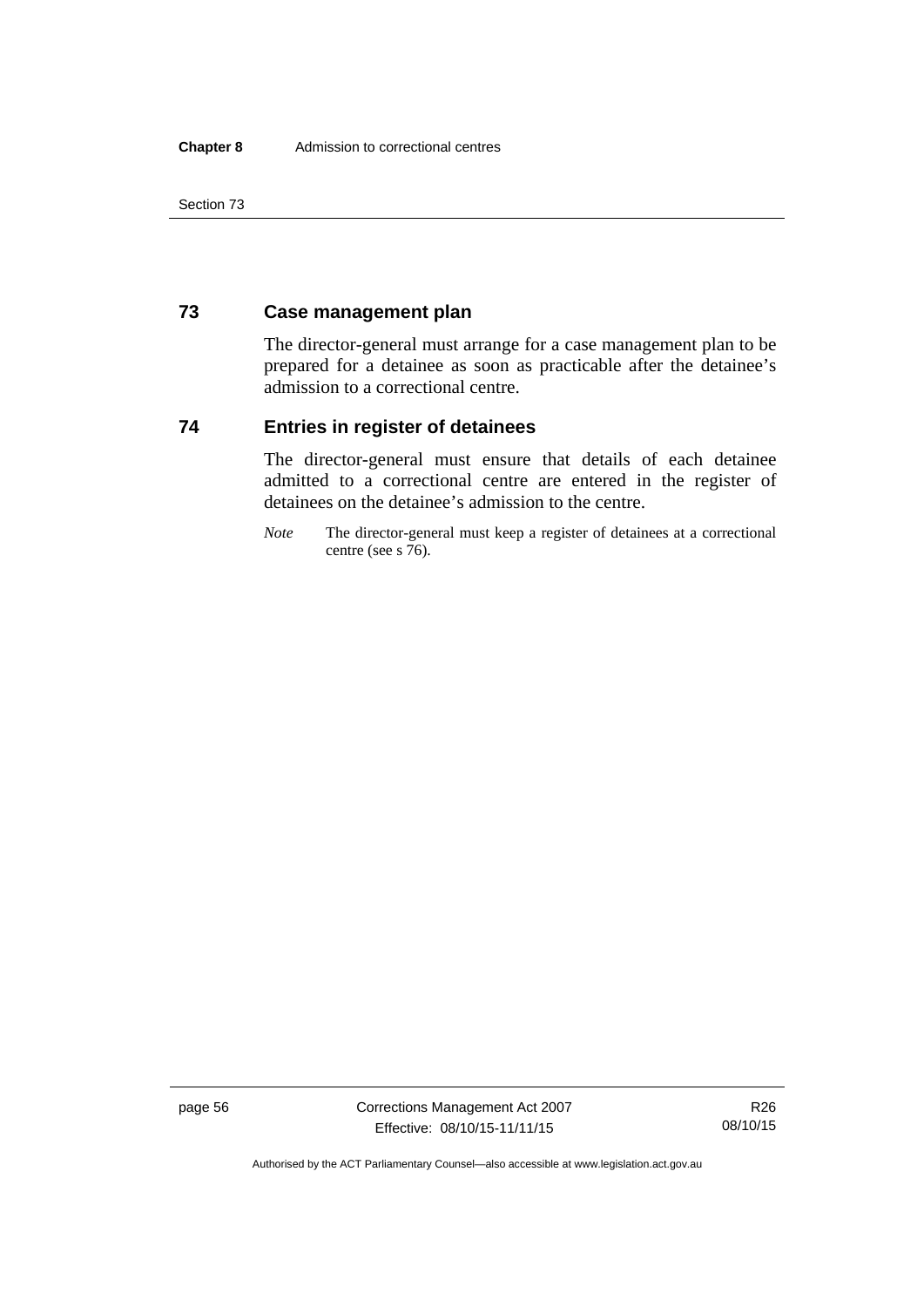# **Chapter 9 Management and security**

# **Part 9.1 Management and security general**

# **75 Compliance with director-general's directions**

A detainee must comply with any direction given under this Act to the detainee by the director-general.

*Note* Under s 17, the director-general may delegate any of the director-general's functions, including the giving of directions, to a corrections officer.

# **76 Register of detainees**

- (1) The director-general must keep a register containing details of each detainee at a correctional centre.
- (2) The register must include details of the following for each detainee:
	- (a) full name;
	- (b) authority for detention;
	- (c) period of authorised detention;
	- (d) for a detainee under a sentence of imprisonment—
		- (i) the sentence, including any periodic detention period or other element of a combination sentence; and
		- (ii) any nonparole period;
	- (e) current place of detention;
	- (f) security classification;
	- (g) case management plan;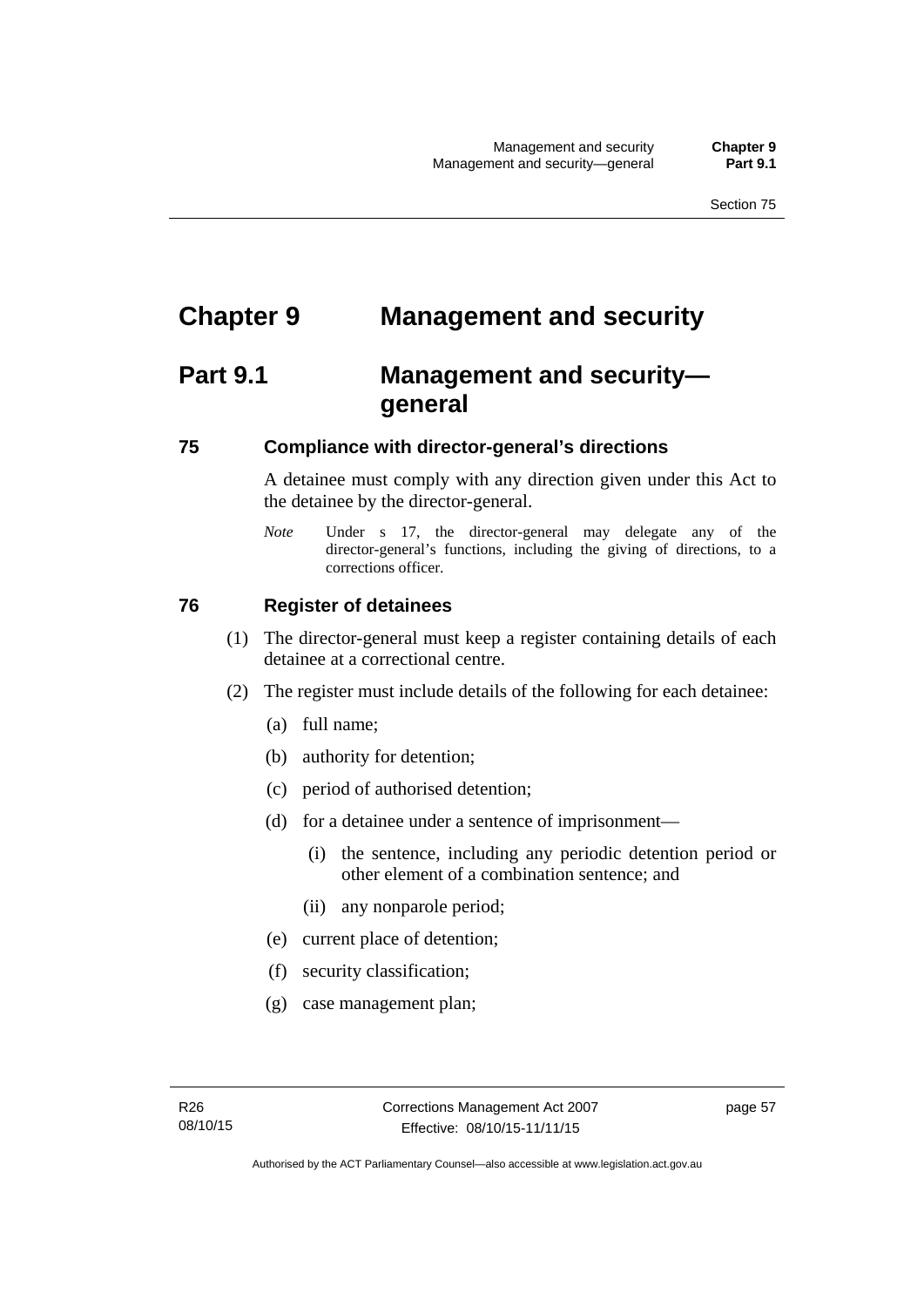Section 77

- (h) sex, including that chosen under section 79 (Transgender and intersex detainees—sexual identity);
- (i) any known condition of the detainee that requires, or is likely to require, a health service;
- (j) anything taken under section 65 (Identification of detainees);
- (k) anything else the director-general considers necessary or appropriate for the proper management of the detainee.

#### **Examples—par (i)**

- 1 nutritional or health needs
- 2 need for spectacles, contact lens, crutches, prosthesis or other artificial aids
- 3 language or literacy difficulties
- *Note* An example is part of the Act, is not exhaustive and may extend, but does not limit, the meaning of the provision in which it appears (see [Legislation Act,](http://www.legislation.act.gov.au/a/2001-14) s 126 and s 132).
- (3) The register must be available for inspection under chapter 7 (Inspection of correctional centres).
- (4) In this section:

*combination sentence*—see the *[Crimes \(Sentencing\) Act 2005](http://www.legislation.act.gov.au/a/2005-58)*, dictionary.

# **77 Health reports**

- (1) For this Act, the director-general may ask a relevant director-general for a written report about a detainee's health.
- (2) The relevant director-general must comply with the request as soon as practicable.
- (3) The relevant director-general's report must include personal health information about the detainee that is in a health record—
	- (a) in the relevant director-general's custody; or

Authorised by the ACT Parliamentary Counsel—also accessible at www.legislation.act.gov.au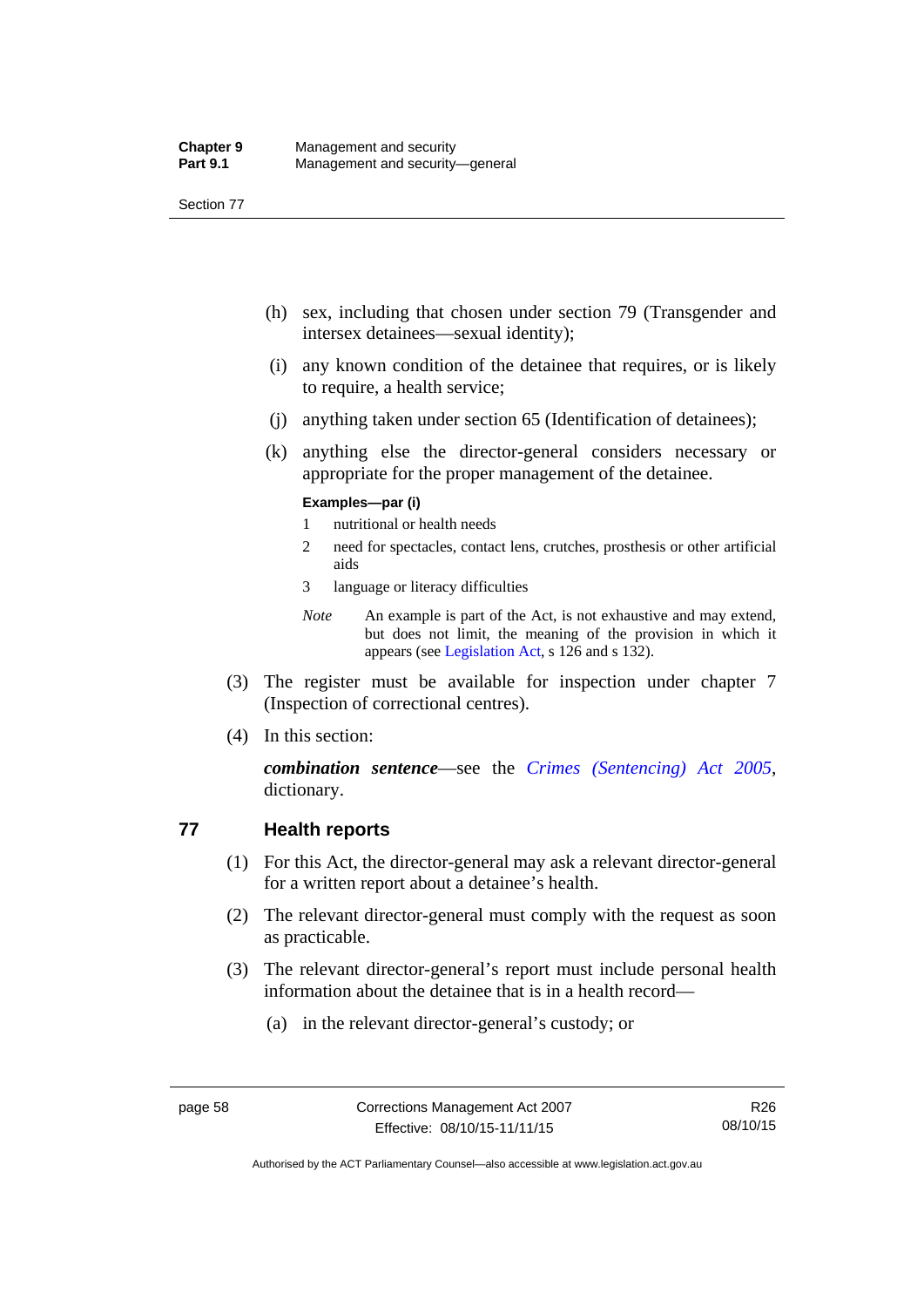- (b) to which the relevant director-general has access through any arrangement with another director-general.
- (4) The director-general must ensure that a doctor appointed under section 21 (Doctors—health service appointments) assesses the report from a relevant director-general and includes a statement of the detainee's condition (the *health schedule*) in the detainee's case management plan.
- (5) The health schedule must include a summary of—
	- (a) the detainee's condition and health risks, including any likelihood of the condition resulting in a medical emergency or the onset of significant health problems and any associated symptoms; and
	- (b) a treatment regime for the detainee

#### **Examples—s (5)**

- 1 Detainee D has diabetes. The health schedule for D explains the type of diabetes, the treatment required, any likely medical emergency or significant health problem and the associated symptoms, such as hypoglycaemia.
- 2 Detainee P has epilepsy. The health schedule for P explains the type of epilepsy, the treatment required, the symptoms and consequences of any failure to maintain the treatment regime.
- *Note* An example is part of the Act, is not exhaustive and may extend, but does not limit, the meaning of the provision in which it appears (see [Legislation Act,](http://www.legislation.act.gov.au/a/2001-14) s 126 and s 132).
- (6) Without limiting section 14 (Corrections policies and operating procedures), a corrections policy or operating procedure may include provision in relation to the health schedule, including provision in relation to any of the following:
	- (a) the content of the schedule and, in particular, any statement about the detainee's health risks and treatment regime;
	- (b) the people who may access the health schedule and the circumstances for access.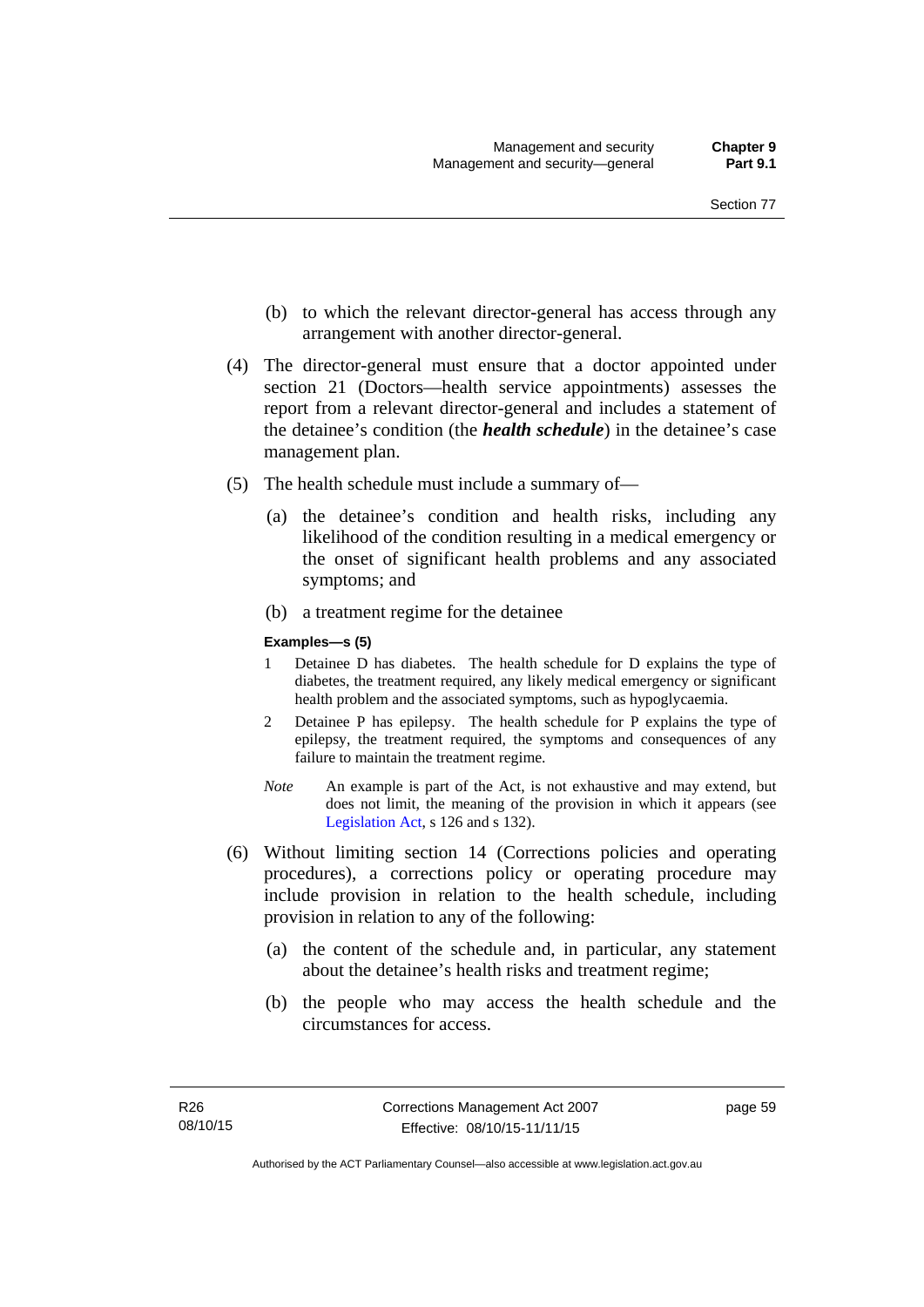- (7) The director-general must ensure that the relevant director-general's report and the health schedule is available only to people authorised by the director-general.
- (8) In this section:

*health record*—see the *[Health Records \(Privacy and Access\)](http://www.legislation.act.gov.au/a/1997-125)  [Act 1997](http://www.legislation.act.gov.au/a/1997-125)*, dictionary.

*personal health information*—see the *[Health Records \(Privacy and](http://www.legislation.act.gov.au/a/1997-125)  [Access\) Act 1997](http://www.legislation.act.gov.au/a/1997-125)*, dictionary.

*relevant director-general* means a director-general whose administrative unit is responsible for any provision of the following Acts:

- (a) the *[Children and Young People Act 2008](http://www.legislation.act.gov.au/a/2008-19)*;
- (b) the *[Disability Services Act 1991](http://www.legislation.act.gov.au/a/1991-98)*;
- (c) the *[Health Act 1993](http://www.legislation.act.gov.au/a/1993-13)*;
- (d) the *[Mental Health \(Treatment and Care\) Act 1994](http://www.legislation.act.gov.au/a/1994-44)*.
- *Note* Compliance with a request under this section does not involve a contravention of a privacy principle under the *[Health Records \(Privacy](http://www.legislation.act.gov.au/a/1997-125)  [and Access\) Act 1997](http://www.legislation.act.gov.au/a/1997-125)* (see that Act, s 5 (The privacy principles))*.*

### **78 Case management plans—scope etc**

- (1) The director-general—
	- (a) must maintain an individual management plan for each detainee, other than a remandee; and
	- (b) may maintain an individual management plan for a detainee who is a remandee.
- (2) A case management plan for a detainee must—
	- (a) outline work and activities for the detainee; and

Authorised by the ACT Parliamentary Counsel—also accessible at www.legislation.act.gov.au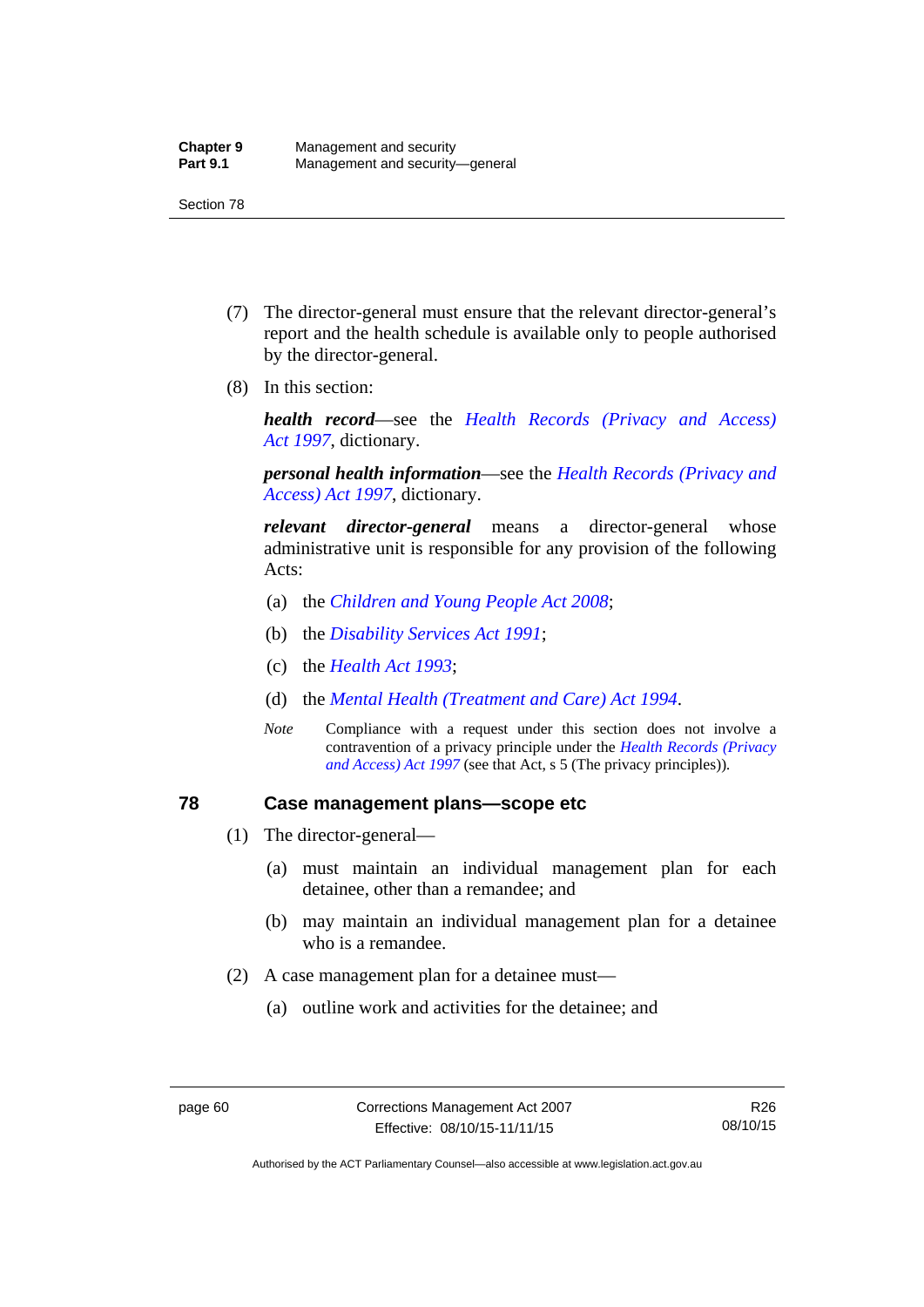- (b) be based on an assessment of the needs, capacities and disposition of the detainee; and
- (c) be consistent with the resources available to the director-general to manage the detainee; and
- (d) if the detainee is an offender—outline how the detainee is to be prepared for lawful release and reintegration into society at the earliest possible time.
- (3) A case management plan may deal with any matter relating to a detainee, including the following:
	- (a) provision for the safe, secure and humane treatment of the detainee;
	- (b) for a detainee at risk of self-harm—an outline of the risk and strategies for managing the risk;
	- (c) the welfare of the detainee, including the detainee's participation in work or activities, and other constructive use of time in detention;
	- (d) details of any academic, vocational or cultural education or training for the detainee approved under section 52 (News and educational services);
	- (e) the detainee's health condition and risks, and any associated treatment regime;
	- (f) for a detainee with a physical, mental or educational disability—strategies for extra assistance to minimise any disadvantage suffered by the detainee because of the disability, particularly in relation to suitability for work and release from detention;
	- (g) for a detainee serving a sentence of imprisonment by full-time detention—requirements for the detainee to be—
		- (i) told the detainee's release date under the sentence; and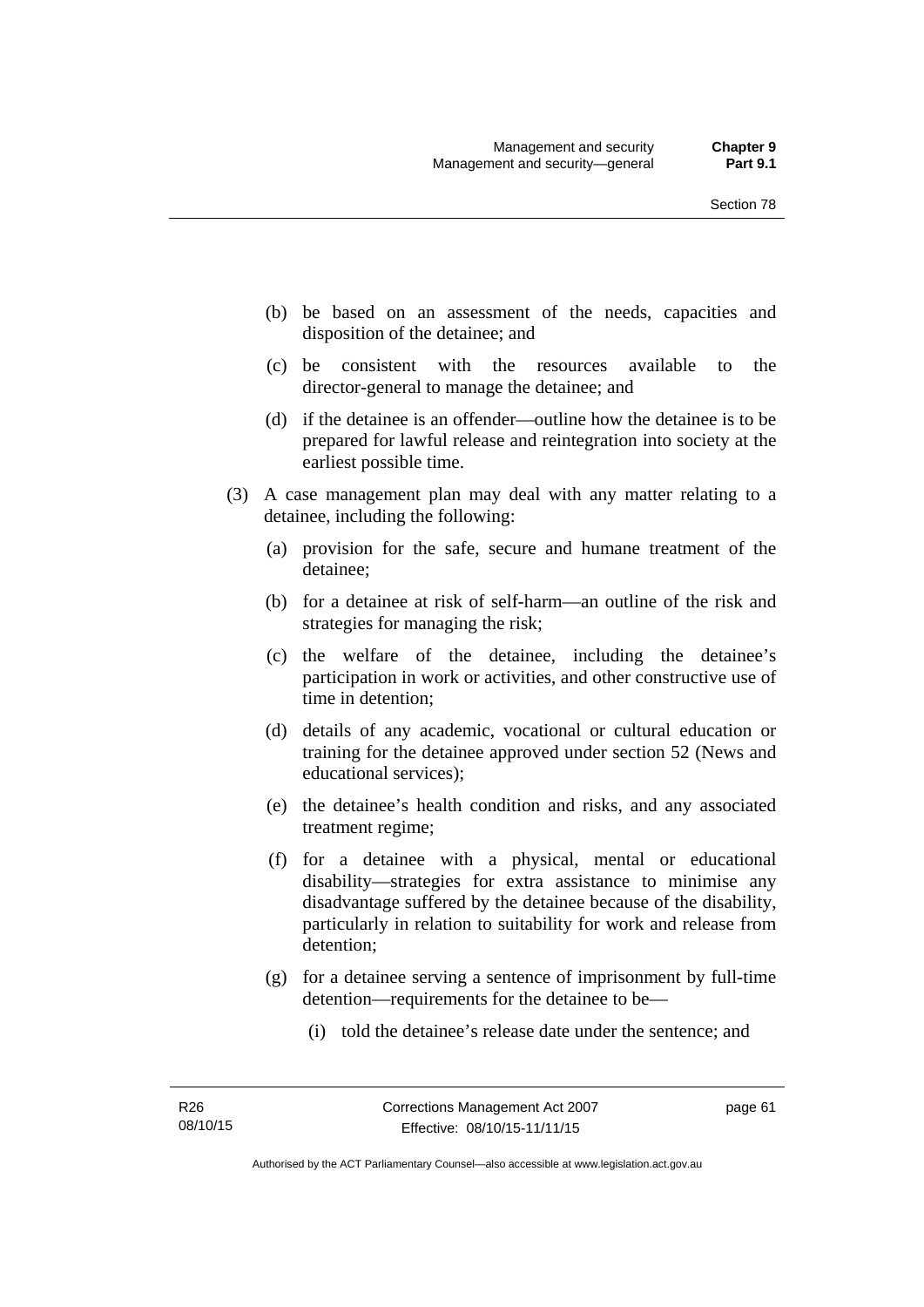- (ii) given necessary assistance in applying for parole;
- (h) anything else prescribed by regulation or directed by the director-general.

### **79 Transgender and intersex detainees—sexual identity**

- (1) This section applies to a transgender or intersex detainee.
- (2) For this Act, the sex of the detainee is taken to be—
	- (a) the sex chosen under subsection (3); or
	- (b) if subsection (4) applies—the sex chosen with approval under subsection (4).
- (3) On admission to a correctional centre—
	- (a) the detainee may tell the director-general the sex the detainee chooses to be identified with; or
	- (b) if the detainee fails to make a choice under paragraph (a)—the director-general may choose the sex the detainee is to be identified with having regard to the report obtained under subsection (5).

*Note Fail* includes refuse, see the [Legislation Act,](http://www.legislation.act.gov.au/a/2001-14) dict, pt 1.

- (4) The director-general may, on application by the detainee, approve a change in the sex the detainee chooses to be identified with, having regard to the report obtained under subsection (5).
- (5) Before making a decision under subsection (3) or (4), the director-general must obtain a report by a doctor appointed under section 22 (Health practitioners—non-therapeutic functions) about the detainee's sexual identity.
- (6) The director-general must—
	- (a) give the detainee written notice of a decision by the director-general under subsection (3) or (4); and

Authorised by the ACT Parliamentary Counsel—also accessible at www.legislation.act.gov.au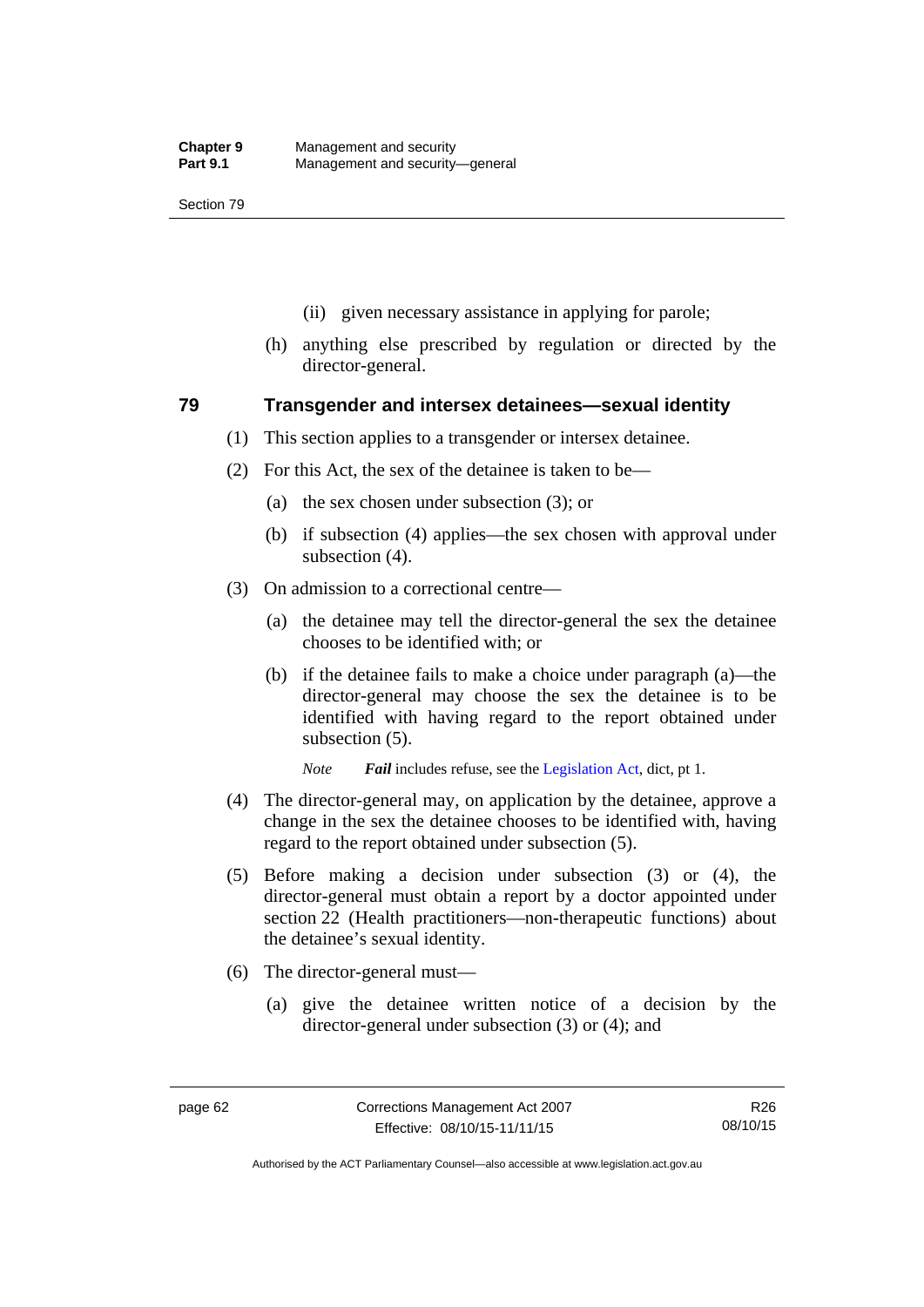(b) must ensure that the detainee's sex chosen under this section is entered in the register of detainees.

#### **Examples of effect of this section**

The conduct of searches of the detainee, and the allocation of accommodation and sanitary facilities for the detainee, would be on the basis that the detainee was a person of the chosen sex.

*Note* An example is part of the Act, is not exhaustive and may extend, but does not limit, the meaning of the provision in which it appears (see [Legislation Act,](http://www.legislation.act.gov.au/a/2001-14) s 126 and s 132).

### **80 Security classification—basis etc**

- (1) The director-general must—
	- (a) give each detainee a security classification; and
	- (b) review the classification at least annually or otherwise as prescribed by regulation.
- (2) When deciding a detainee's security classification, the director-general must consider the following:
	- (a) the reason for the detention, including the nature of any offence for which the detainee is detained;
	- (b) the risks posed by the detainee if the detainee were to escape;
	- (c) the risk of the detainee escaping;
	- (d) the risks posed by the detainee while at a correctional centre;
	- (e) the risks to the detainee of being accommodated with particular detainees or in particular areas at a correctional centre;
	- (f) any matter prescribed by regulation.
- (3) The director-general may consider anything else the director-general considers relevant.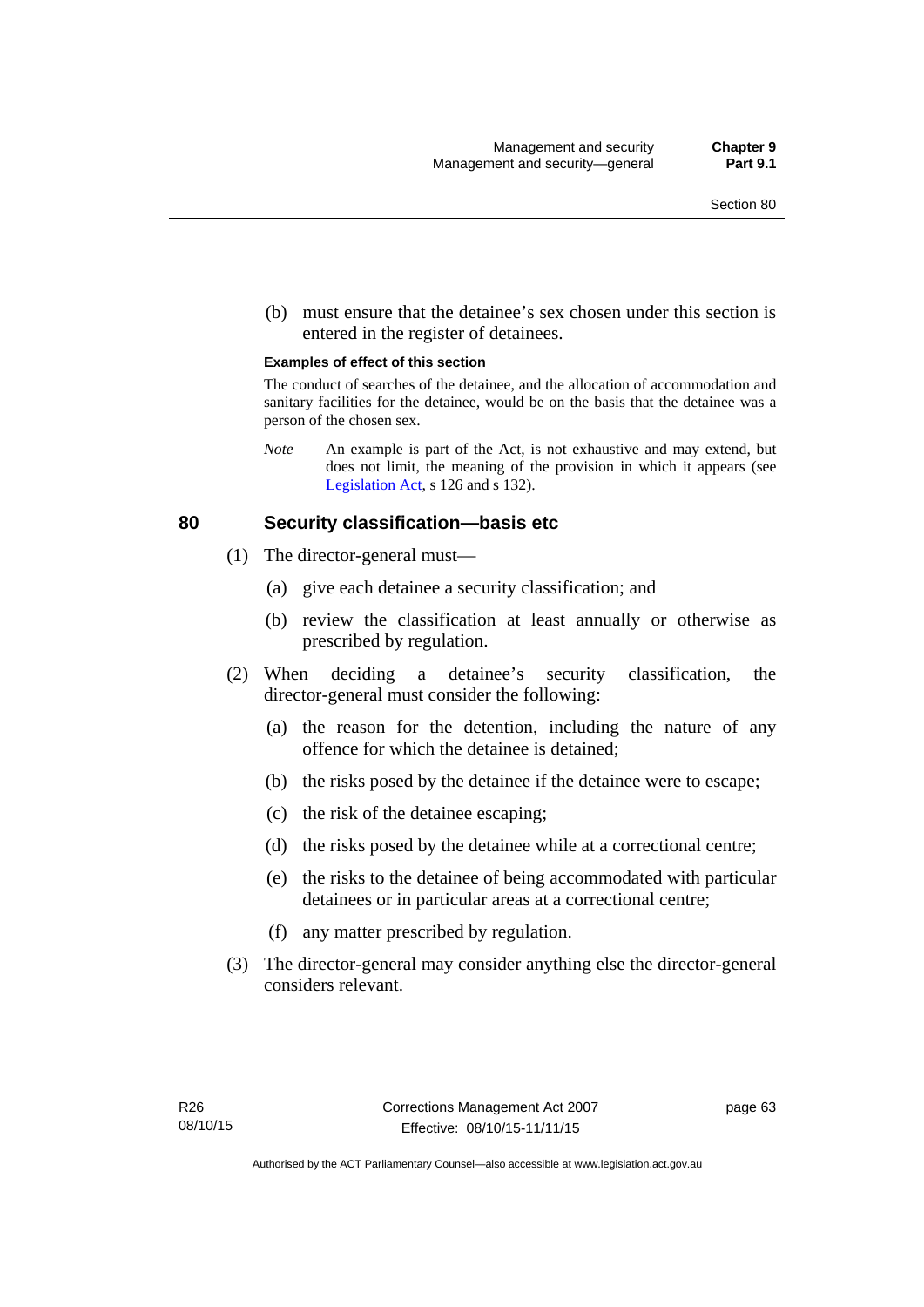| <b>Chapter 9</b> | Management and security         |
|------------------|---------------------------------|
| <b>Part 9.1</b>  | Management and security-general |

 (4) The security measures to which a detainee is subject under a security classification must be the minimum necessary to ensure secure detention of the detainee.

### **81 Prohibited things**

- (1) The director-general may declare a thing to be a prohibited thing.
- (2) A declaration is a notifiable instrument.

#### **Examples of prohibited things**

- 1 a weapon or something crafted as a weapon
- 2 an explosive
- 3 alcohol
- 4 a controlled drug under the [Criminal Code](http://www.legislation.act.gov.au/a/2002-51)
- 5 a mobile phone
- *Note 1* The power to make an instrument includes power to make different provisions in relation to different matters or different classes of matters, and provisions that apply differently by reference to stated exceptions or factors (see [Legislation Act](http://www.legislation.act.gov.au/a/2001-14), s 48.)
- *Note 2* A notifiable instrument must be notified under the [Legislation Act](http://www.legislation.act.gov.au/a/2001-14).
- *Note 3* An example is part of the Act, is not exhaustive and may extend, but does not limit, the meaning of the provision in which it appears (see [Legislation Act,](http://www.legislation.act.gov.au/a/2001-14) s 126 and s 132).

### **82 Possession of prohibited things**

 (1) A detainee commits an offence if the detainee possesses a prohibited thing.

Maximum penalty: 50 penalty units, imprisonment for 6 months or both.

 (2) Subsection (1) does not apply if the director-general approves the detainee's possession of the thing.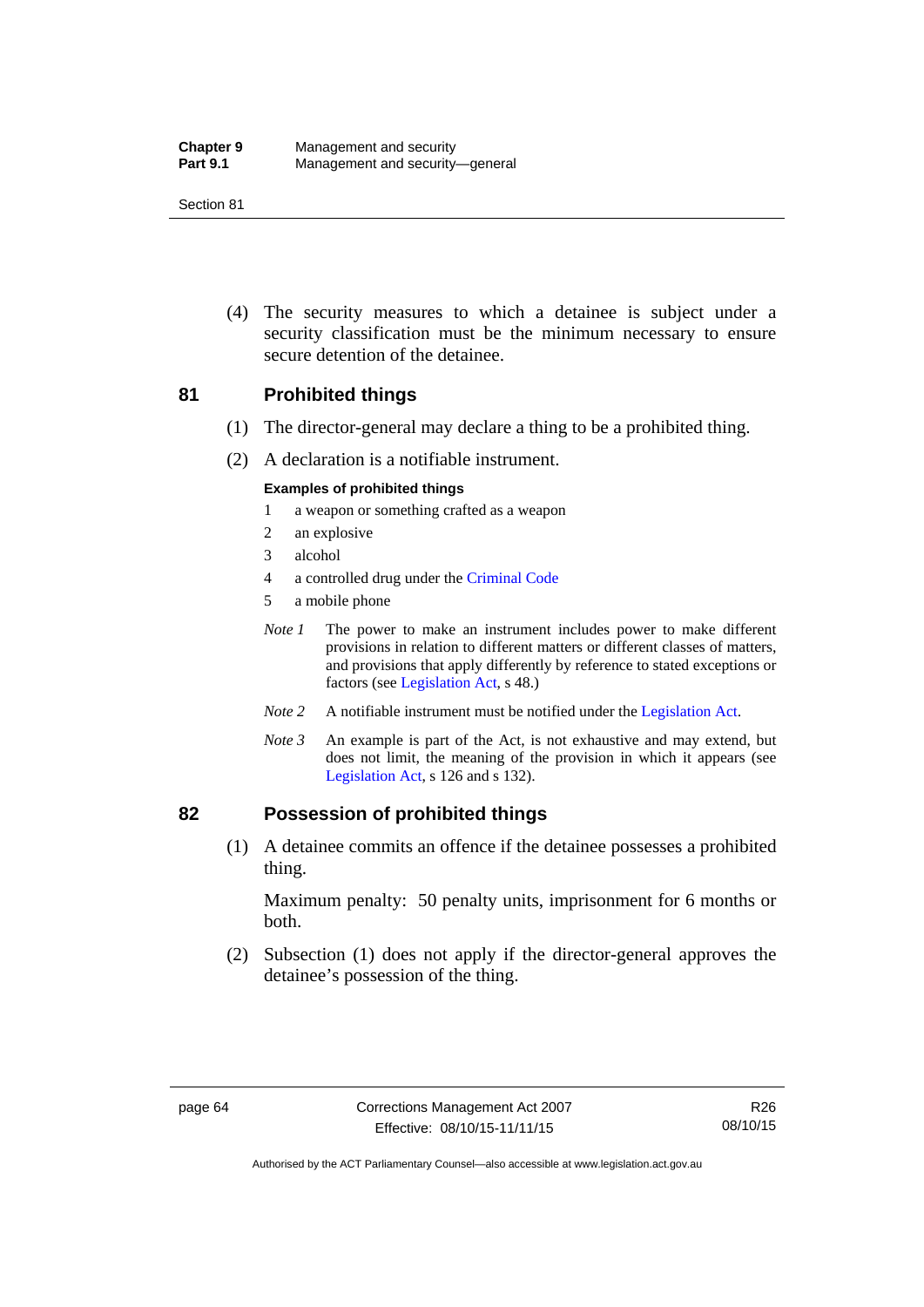### **83 Work by detainees**

A regulation may make provision in relation to work by detainees, including provision in relation to any of the following:

- (a) the kind of work that may be done by detainees;
- (b) the places where detainees may work, including places outside a correctional centre;
- (c) any payment or other return to which detainees are entitled for work done;
- (d) accounting for any payment or other return credited to detainees for work done.

### **84 Trust accounts for detainees**

- (1) The director-general must ensure that money belonging to a detainee is held for the detainee in a trust account.
- (2) The director-general may deduct amounts from the amount held in trust for a detainee the amount for payment of any financial penalty or reparation that must be paid as disciplinary action against the detainee.
- (3) A regulation may make provision in relation to the operation or maintenance of trust accounts.

### **85 Prohibited areas**

- (1) The director-general may define an area at a correctional centre where detainees are prohibited (a *prohibited area*).
- (2) The director-general must take reasonable steps to bring each prohibited area to the attention of detainees, corrections officers and other people who work at or visit the centre.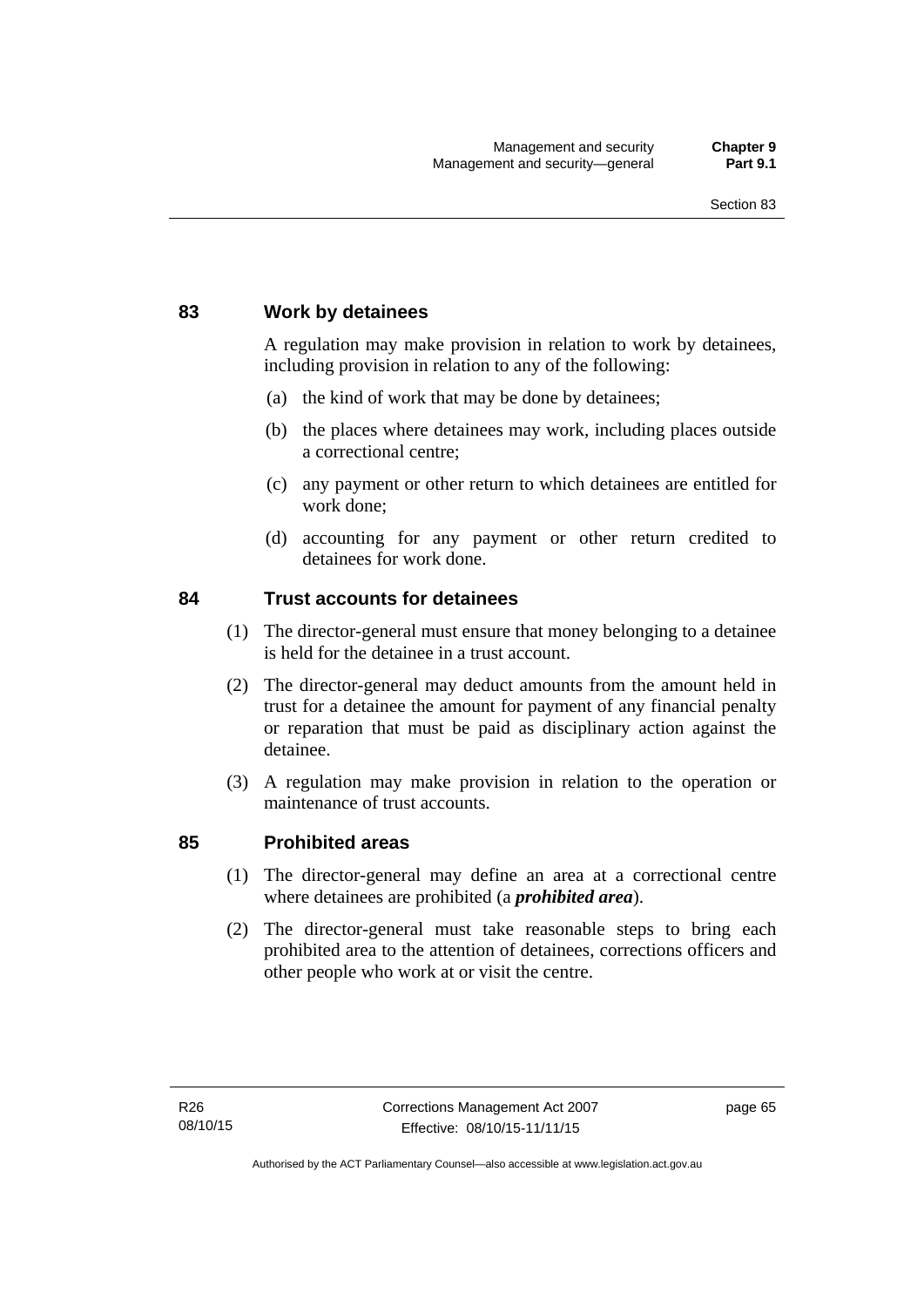(3) Without limiting subsection (1), the director-general must ensure that notices or signs are prominently displayed at or near each prohibited area indicating that it is an area where detainees are prohibited.

### **86 Nonsmoking areas**

- (1) The director-general may define an area at a correctional centre as an area in which smoking is prohibited (a *nonsmoking area*).
- (2) The director-general must take reasonable steps to bring each non-smoking area to the attention of detainees, corrections officers and other people who work at or visit the centre.
- (3) Without limiting subsection (1), the director-general must ensure that notices or signs are prominently displayed at or near each nonsmoking area indicating that smoking is prohibited in the area.
- (4) The *[Smoke-Free Public Places Act 2003](http://www.legislation.act.gov.au/a/2003-51)* does not apply to a correctional centre.

### **87 Management and security—corrections policies and operating procedures**

- (1) Without limiting section 14 (Corrections policies and operating procedures), a corrections policy or operating procedure may include provision for any other matter in relation to the management or security of detainees.
- (2) The director-general must ensure that a corrections policy or operating procedure makes provision in relation to each the following:
	- (a) a detainee giving birth;
	- (b) a marriage, civil union or civil partnership of a detainee;
	- (c) the death of a detainee.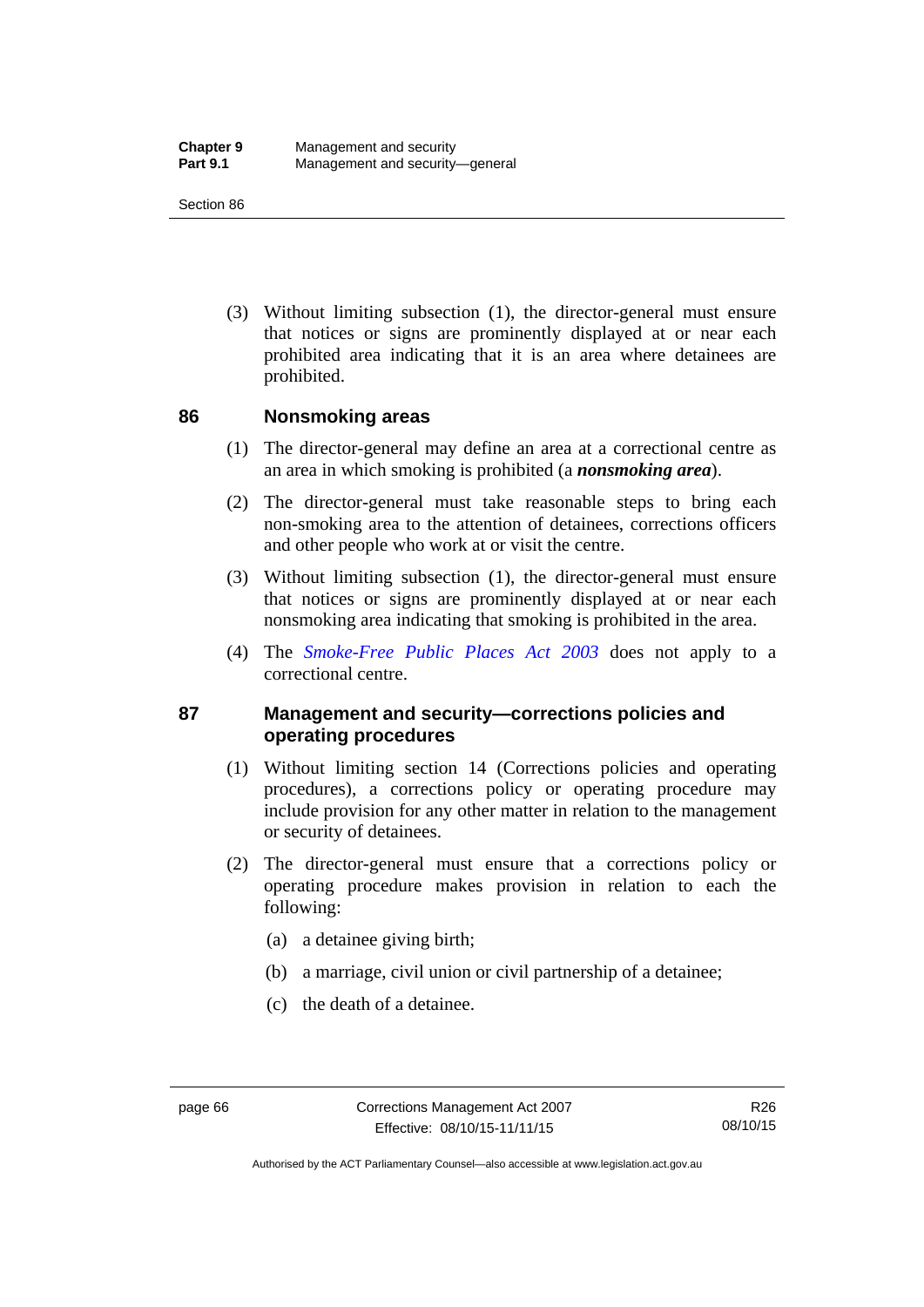# **Part 9.2 Segregation**

### **88 Meaning of** *segregation*

In this Act:

*segregation*, of a detainee—

- (a) means the restriction or denial of the detainee's opportunity—
	- (i) to go into, or be in, a particular part of a correctional centre; or
	- (ii) to associate with other detainees; and
- (b) includes separate confinement.

### **89 Segregation under pt 9.2—purpose**

To remove any doubt, segregation under this part must not be used for punishment or disciplinary purposes.

### **90 Segregation—safety and security**

- (1) The director-general may direct that a detainee be segregated from other detainees if the director-general believes, on reasonable grounds, that the segregation is necessary or prudent to protect—
	- (a) the safety of anyone else at a correctional centre; or
	- (b) security or good order at a correctional centre.
- (2) When making a direction under this section, the director-general must also have regard to any relevant, known cultural consideration and the likely impact of segregation on the health and wellbeing of the detainee.
- (3) The director-general must give the detainee prompt notice of the direction, why it was given, when it takes effect and the provisions for its duration and review under this part.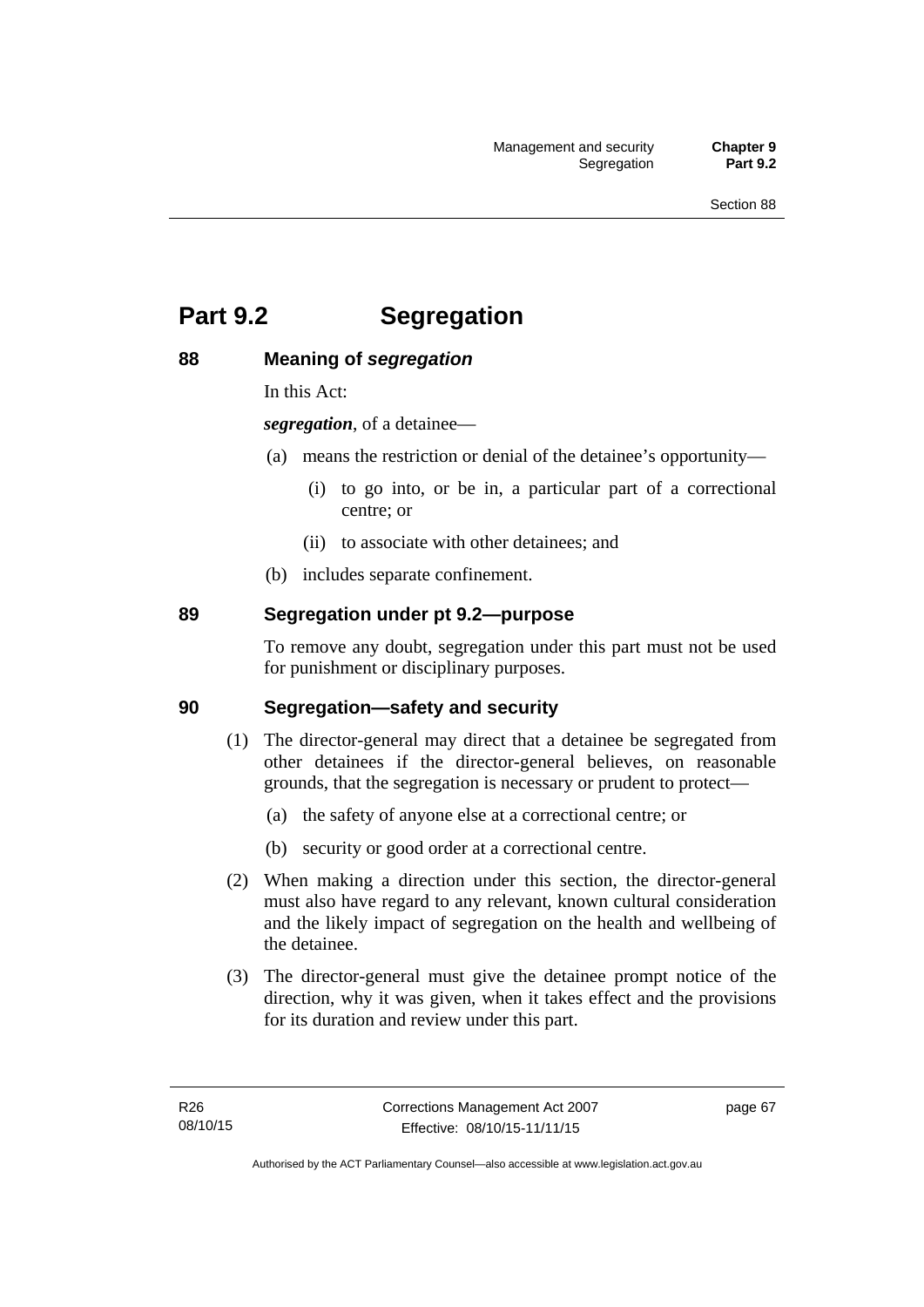- (4) The director-general must revoke the direction if the director-general believes, on reasonable grounds, that the protection mentioned in subsection (1) is no longer necessary or prudent.
- (5) The director-general—
	- (a) may review the direction at any time, on the director-general's own initiative or on request by the detainee; and
	- (b) if the detainee is to be transferred to another correctional centre for longer than 1 day—must review the direction before the transfer; and
	- (c) must review the direction at least once every 21 days while it remains in force.
- (6) After reviewing the direction, the director-general may—
	- (a) confirm the direction; or
	- (b) make a further direction under subsection (1); or
	- (c) revoke the direction under subsection (4).
- (7) To remove any doubt, the director-general may make more than 1 further direction under this section.
- (8) Subject to this section and section 94 (Segregated detainees removed to NSW), a direction ends at the end of—
	- (a) 28 days after the day it is given; or
	- (b) if subsection (6) (b) applies—90 days after the day the further direction, or latest further direction, is given.

### **91 Segregation—protective custody**

(1) The director-general may direct that a detainee be segregated from other detainees if the director-general believes, on reasonable grounds, that the segregation is necessary or prudent to protect the safety of the detainee.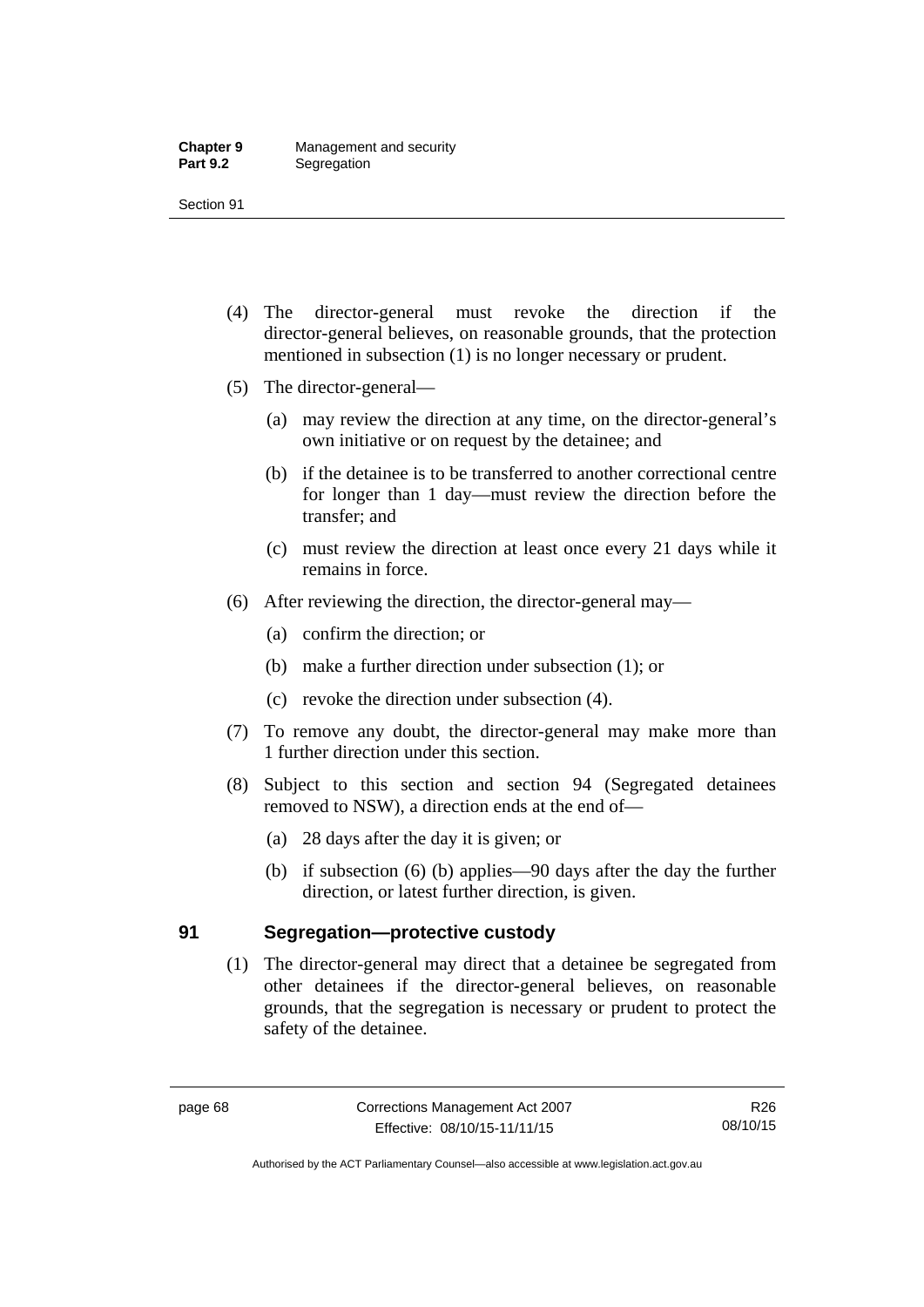- (2) The director-general may give the direction at any time, on the director-general's own initiative or on request by the detainee.
- (3) The director-general must give the detainee prompt notice of the direction, why it was given, when it takes effect and the provisions for its duration and review under this part.
- (4) The director-general must revoke the direction if the director-general believes, on reasonable grounds, that the protection mentioned in subsection (1) is no longer necessary or prudent.
- (5) The director-general—
	- (a) may review the direction at any time, on the director-general's own initiative or on request by the detainee; and
	- (b) if the detainee is to be transferred to another correctional centre for longer than 1 day—must review the direction before the transfer; and
	- (c) must review the direction at least once every 21 days while it remains in force.
- (6) After reviewing the direction, the director-general may—
	- (a) confirm the direction; or
	- (b) make a further direction under subsection (1); or
	- (c) revoke the direction under subsection (4).
- (7) To remove any doubt, the director-general may make more than 1 further direction under this section.
- (8) Subject to this section and section 94 (Segregated detainees removed to NSW), a direction ends—
	- (a) 28 days after the day it is given; or
	- (b) if subsection (6) (b) applies—90 days after the day the further direction, or latest further direction, is given.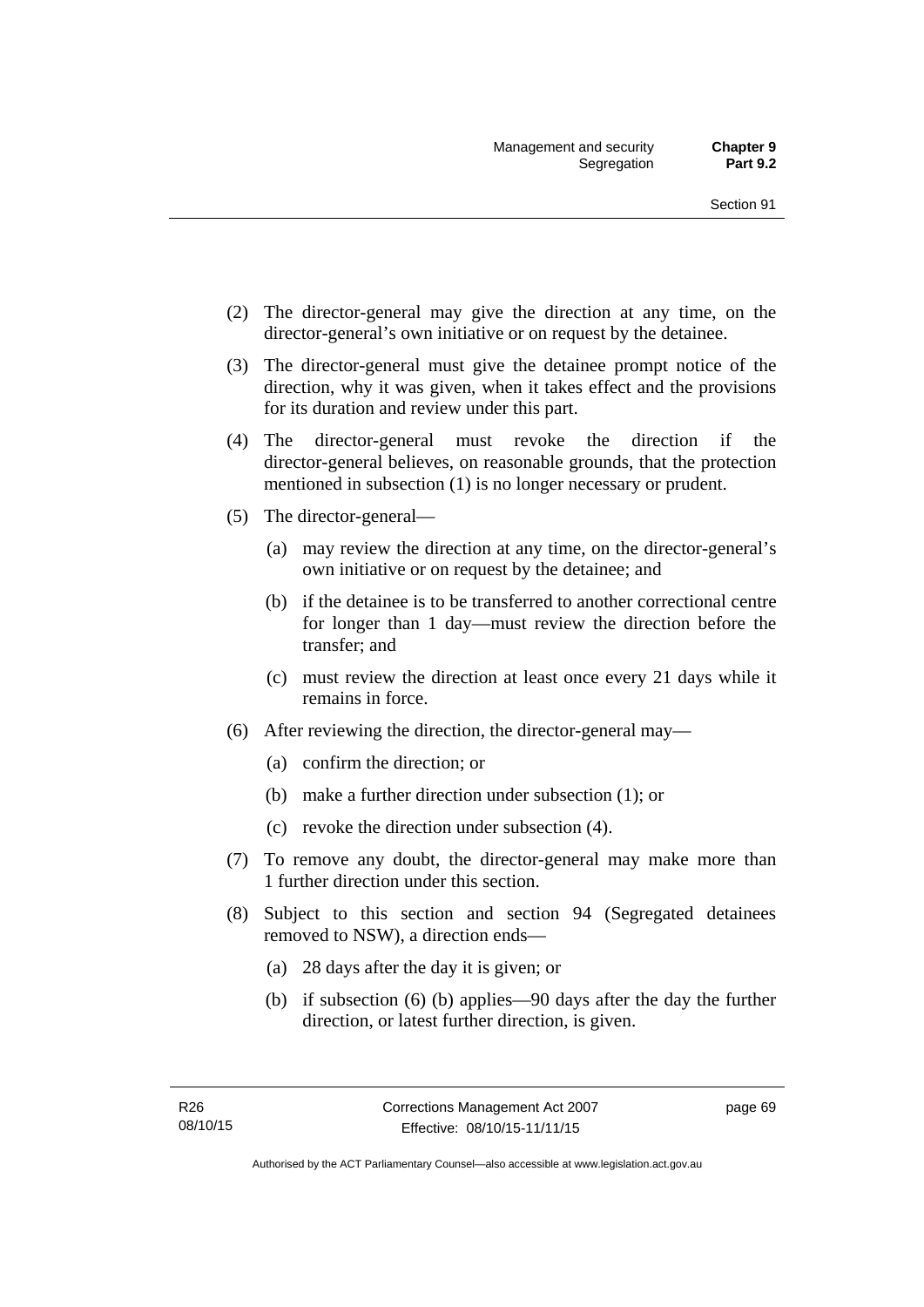### **92 Segregation—health**

- (1) The director-general may direct that a detainee be segregated from other detainees if the director-general believes, on reasonable grounds, that the segregation is necessary or prudent—
	- (a) to assess the detainee's physical or mental health; or
	- (b) to protect anyone (including the detainee) from harm because of the detainee's physical or mental health; or
	- (c) to prevent the spread of disease.
- (2) The director-general must give the detainee prompt notice of the direction, why it was given, when it takes effect and the provisions for its duration and review under this part.
- (3) The director-general must revoke the direction if the director-general believes, on reasonable grounds, that the direction is no longer necessary or prudent.
- (4) The director-general—
	- (a) may review the direction at any time, on the director-general's own initiative or on request by the detainee; and
	- (b) must review the direction on request by a doctor appointed under section 21 (Doctors—health service appointments); and
	- (c) if the detainee is to be transferred to another correctional centre for longer than 1 day—must review the direction before the transfer; and
	- (d) must review the direction at least once every 21 days while it remains in force.
- (5) After reviewing the direction, the director-general may—
	- (a) confirm the direction; or
	- (b) make a further direction under subsection (1); or
	- (c) revoke the direction under subsection (3).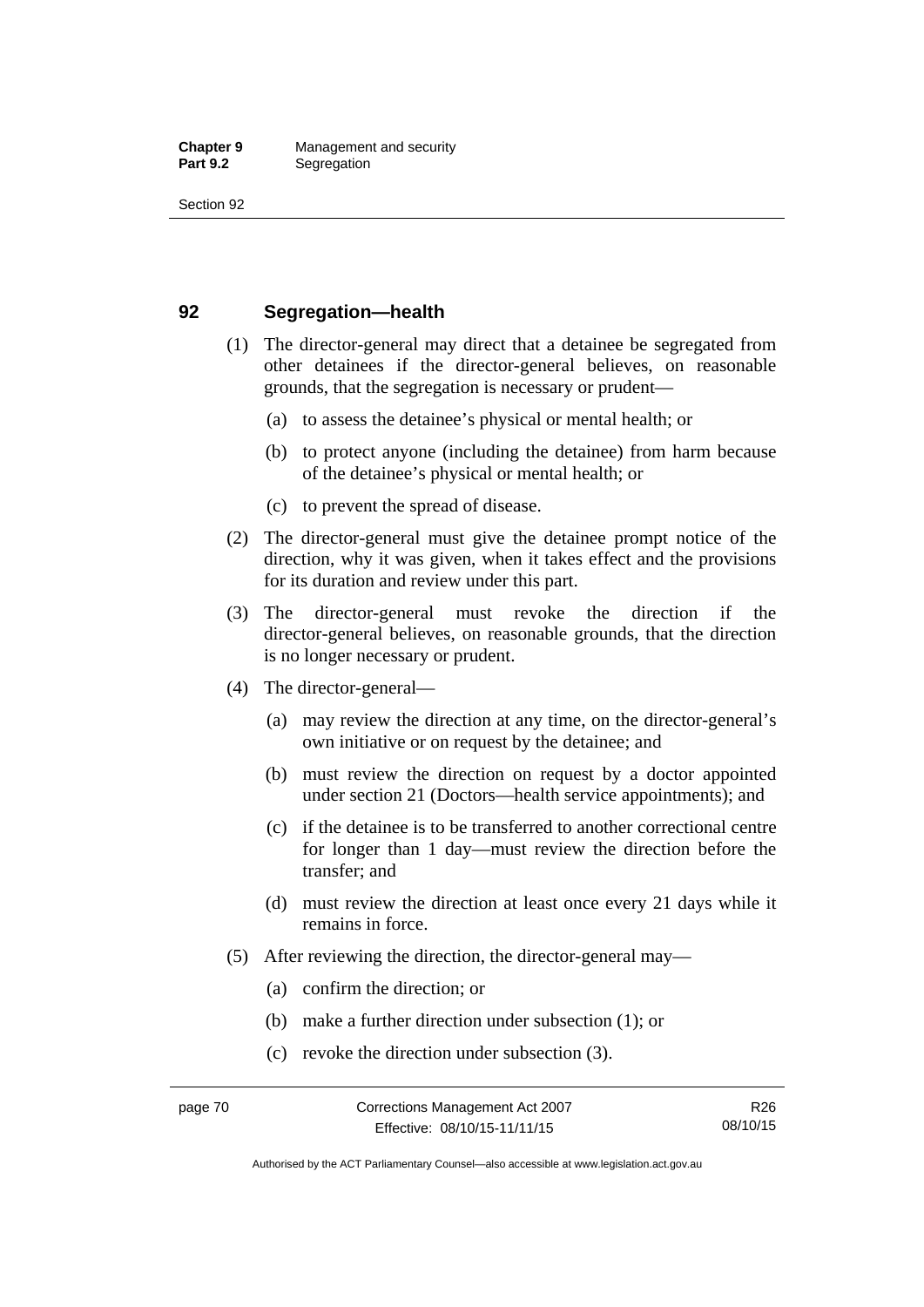- (6) To remove any doubt, the director-general may make more than 1 further direction under this section.
- (7) When acting under subsection (1), (3) or (4), the director-general must have regard to any advice given by a doctor appointed under section 21 (Doctors—health service appointments) in relation to the segregation of the detainee.

### **93 Interstate segregated detainees transferred to ACT**

- (1) This part applies if—
	- (a) an interstate segregation direction applies to a detainee; and
	- (b) the detainee is transferred (however described) into custody at a correctional centre in the ACT.
- (2) Despite the transfer, the interstate direction—
	- (a) continues to apply in relation to the detainee—
		- (i) as if it were a direction under this part; and
		- (ii) with any necessary changes, and any change prescribed by regulation; and
	- (b) subject to this part, ends 3 days after the day the detainee is taken into custody at the correctional centre in the ACT.
- (3) In this section:

*interstate segregation direction* means a direction or order (however described) that—

- (a) corresponds substantially to a direction under this part; and
- (b) is in force under a law of the Commonwealth, a State or another Territory that is declared by regulation to be a corresponding law for this section.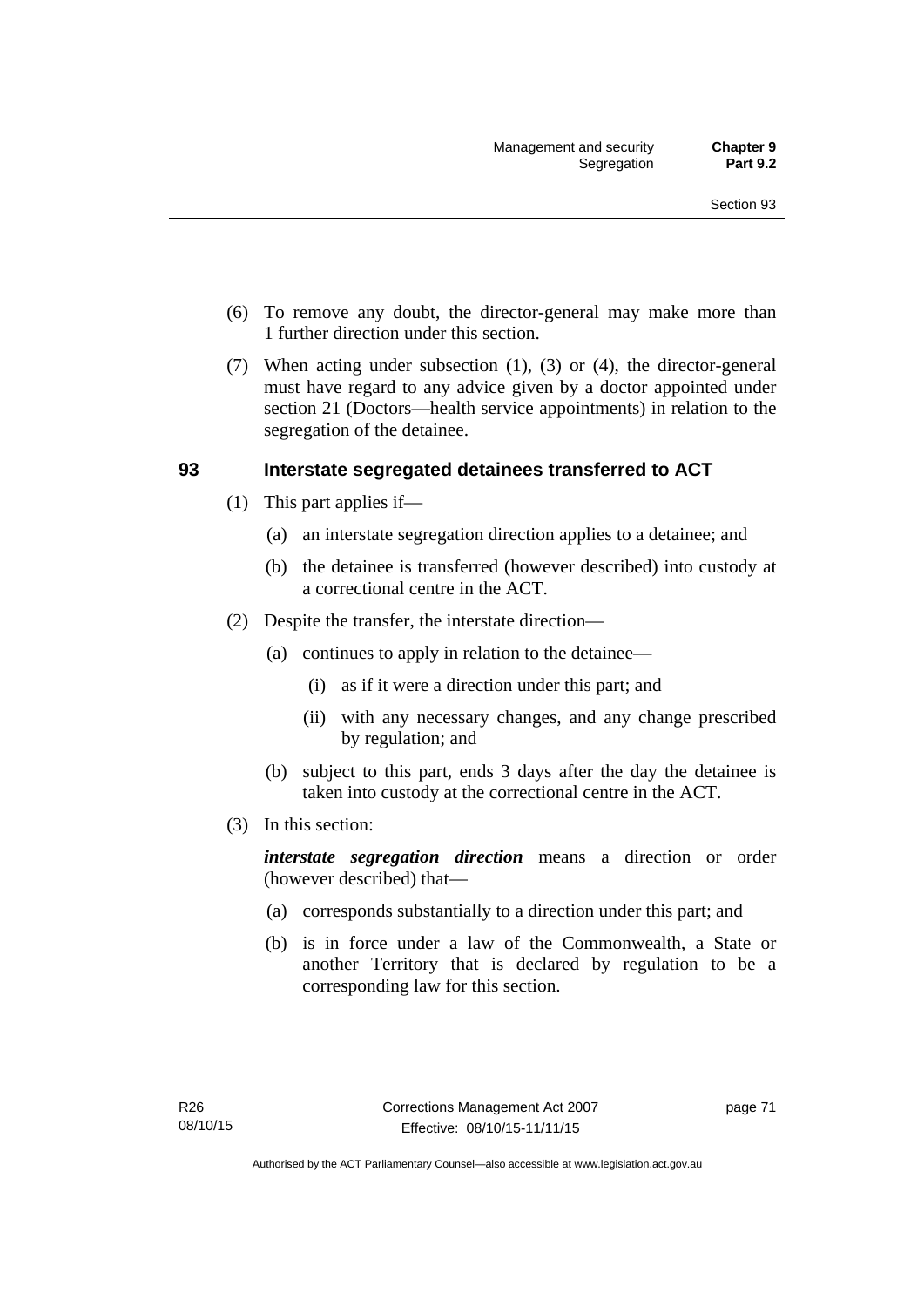### **94 Segregated detainees removed to NSW**

- (1) This section applies if both of the following apply to a detainee:
	- (a) a direction under the *[Crimes \(Sentence Administration\)](http://www.legislation.act.gov.au/a/2005-59)  [Act 2005](http://www.legislation.act.gov.au/a/2005-59)*, section 26 (Full-time detention in ACT or NSW) that the detainee be removed to a NSW correctional centre;
	- (b) a direction (the *ACT direction*)—
		- (i) under this part; or
		- (ii) under chapter 10 (Discipline) for investigative segregation.
- (2) Despite the detainee's removal to a NSW correctional centre, the ACT direction—
	- (a) continues to apply in relation to the detainee, with any necessary changes, and any change prescribed by regulation; and
	- (b) subject to this part, ends 3 days after the day the detainee is taken into custody at the NSW correctional centre.

### **95 Segregation not to affect minimum living conditions**

- (1) The segregation of a detainee under this part does not affect the standards applying to the detainee under section 12 (Correctional centres—minimum living conditions).
- (2) However, subsection (1) does not prevent the application of the standards in a way that is necessary and reasonable for the purpose of the segregation.

### **96 Application for review of segregation directions**

- (1) A detainee may apply to an adjudicator for a review of the director-general's directions under any of the following sections:
	- (a) section 90 (Segregation—safety and security);

Authorised by the ACT Parliamentary Counsel—also accessible at www.legislation.act.gov.au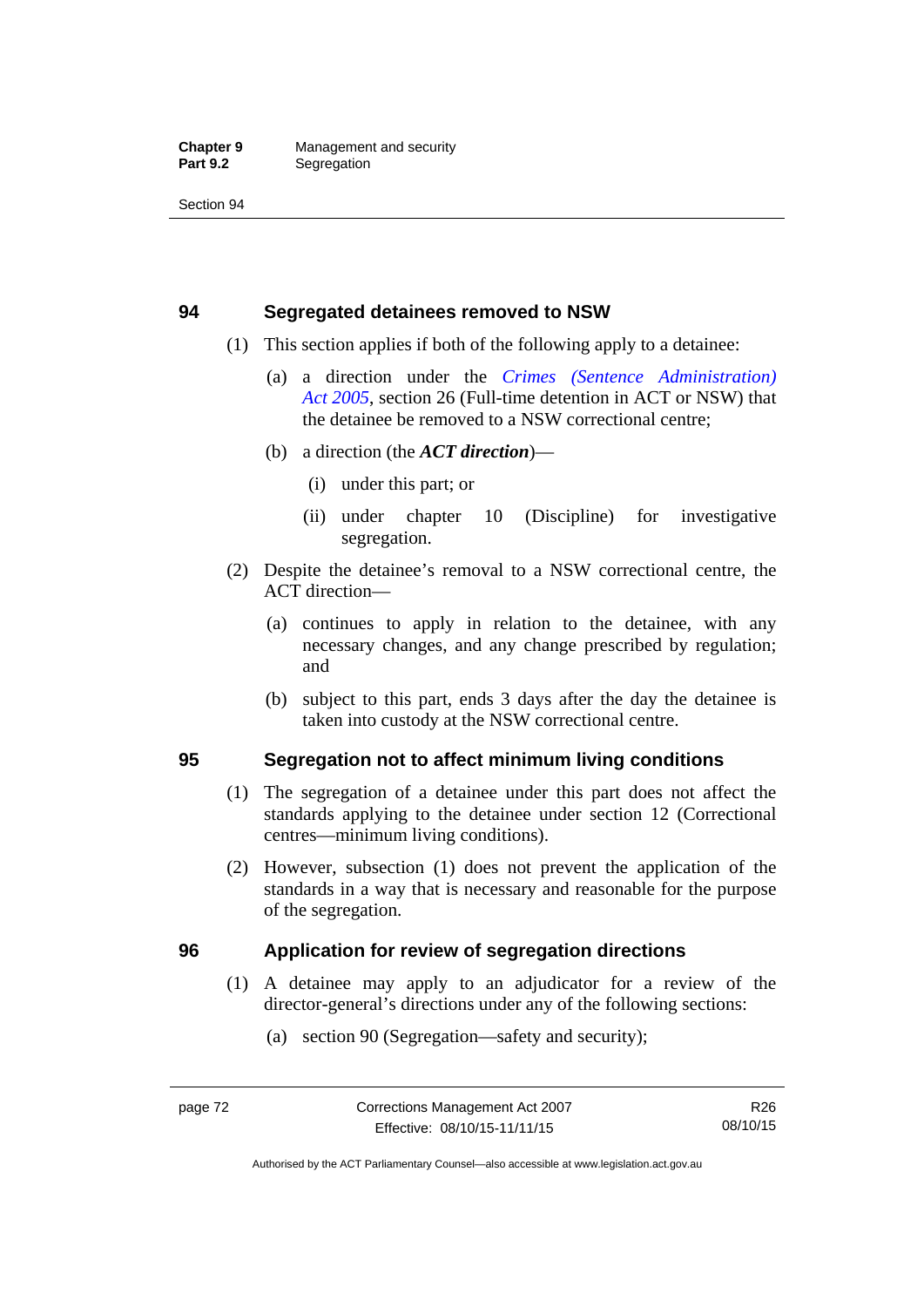- (b) section 91 (Segregation—protective custody);
- (c) section 92 (Segregation—health).
- (2) The application must be made no later than 7 days after the day the director-general gives the detainee notice of the direction.
	- *Note* If a form is approved under s 228 for an application under this section, the form must be used.
- (3) Subject to any decision by the adjudicator under section 97, the application does not affect the segregation of the detainee under the direction under review.

### **97 Review of segregation directions**

- (1) On application under section 96, an adjudicator may—
	- (a) conduct an inquiry to review the director-general's direction; or
	- (b) refuse to review the director-general's direction.
- (2) Chapter 11 (Disciplinary inquiries) applies, with any changes prescribed by regulation, in relation to the inquiry as if it were an inquiry under that chapter.
- (3) After completing an inquiry under this section, the adjudicator may—
	- (a) confirm the direction under review; or
	- (b) give any direction the director-general may make under the section authorising the direction under review, either by—
		- (i) amending the direction under review; or
		- (ii) setting aside the direction under review and making a direction in substitution for the direction set aside.
- (4) The adjudicator must give the detainee prompt written notice of the adjudicator's decision under this section.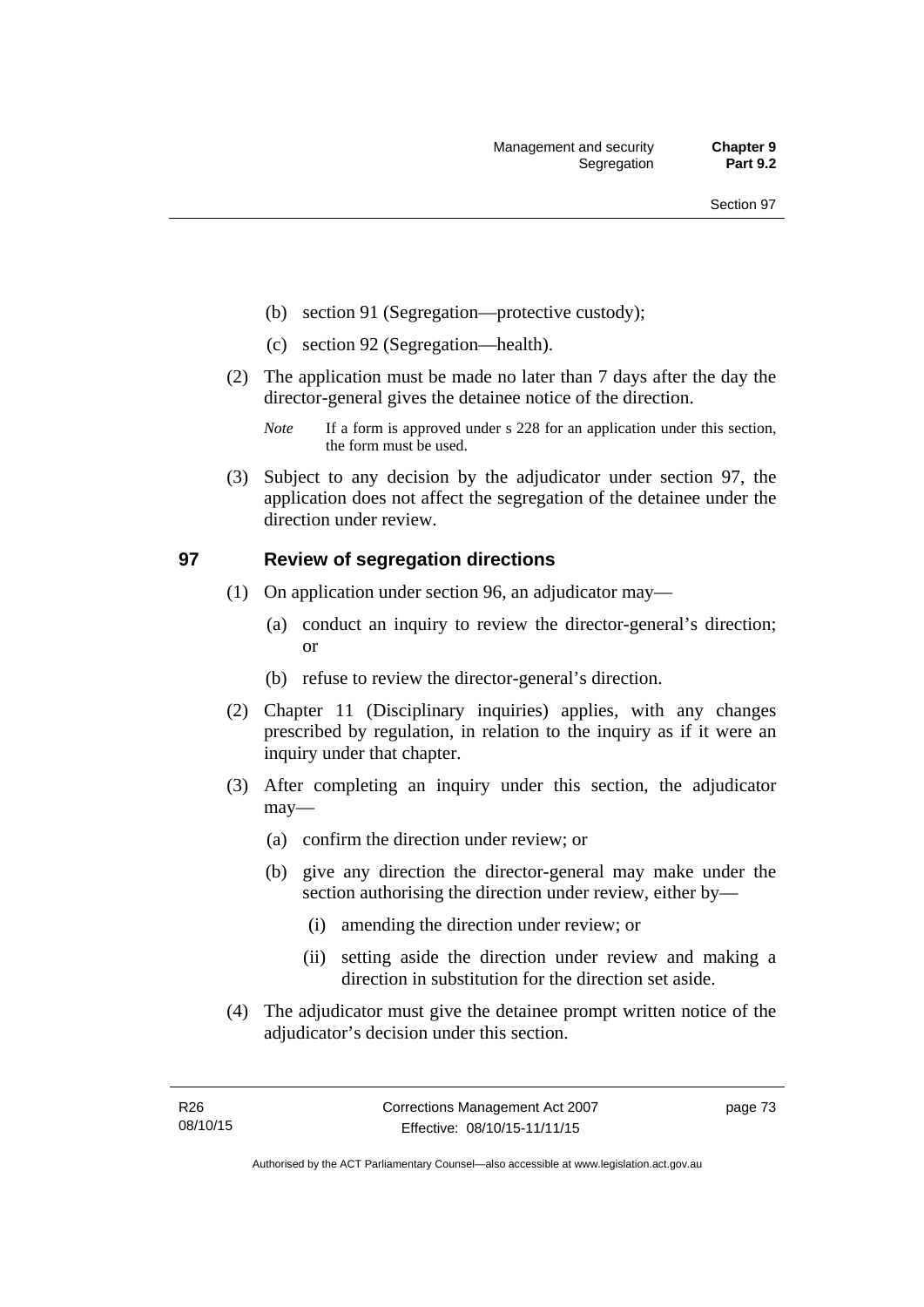| <b>Chapter 9</b> | Management and security |
|------------------|-------------------------|
| <b>Part 9.2</b>  | Segregation             |

- (5) If the adjudicator refuses to review the director-general's direction, the notice must include the reasons for the refusal.
	- *Note* Under the *[Administrative Decisions \(Judicial Review\) Act 1989](http://www.legislation.act.gov.au/a/alt_a1989-33co)*, a person aggrieved by an administrative decision made under an enactment may apply to the Supreme Court for a review of the decision. Subject to any order of the court, the making of the application does not affect the operation of the decision or prevent its implementation (see that Act, s 16).

### **98 Other separation of detainees**

- (1) The director-general must provide separate accommodation for males and females.
- (2) Without limiting section 14 (Corrections policies and operating procedures), the director-general may make a corrections policy or operating procedure in relation to the management of detainees, including provision in relation to the separation of detainees in relation to any of the following:
	- (a) the cultural background or vulnerability of detainees;
	- (b) accommodation or use of facilities;
	- (c) participation in work or other activities.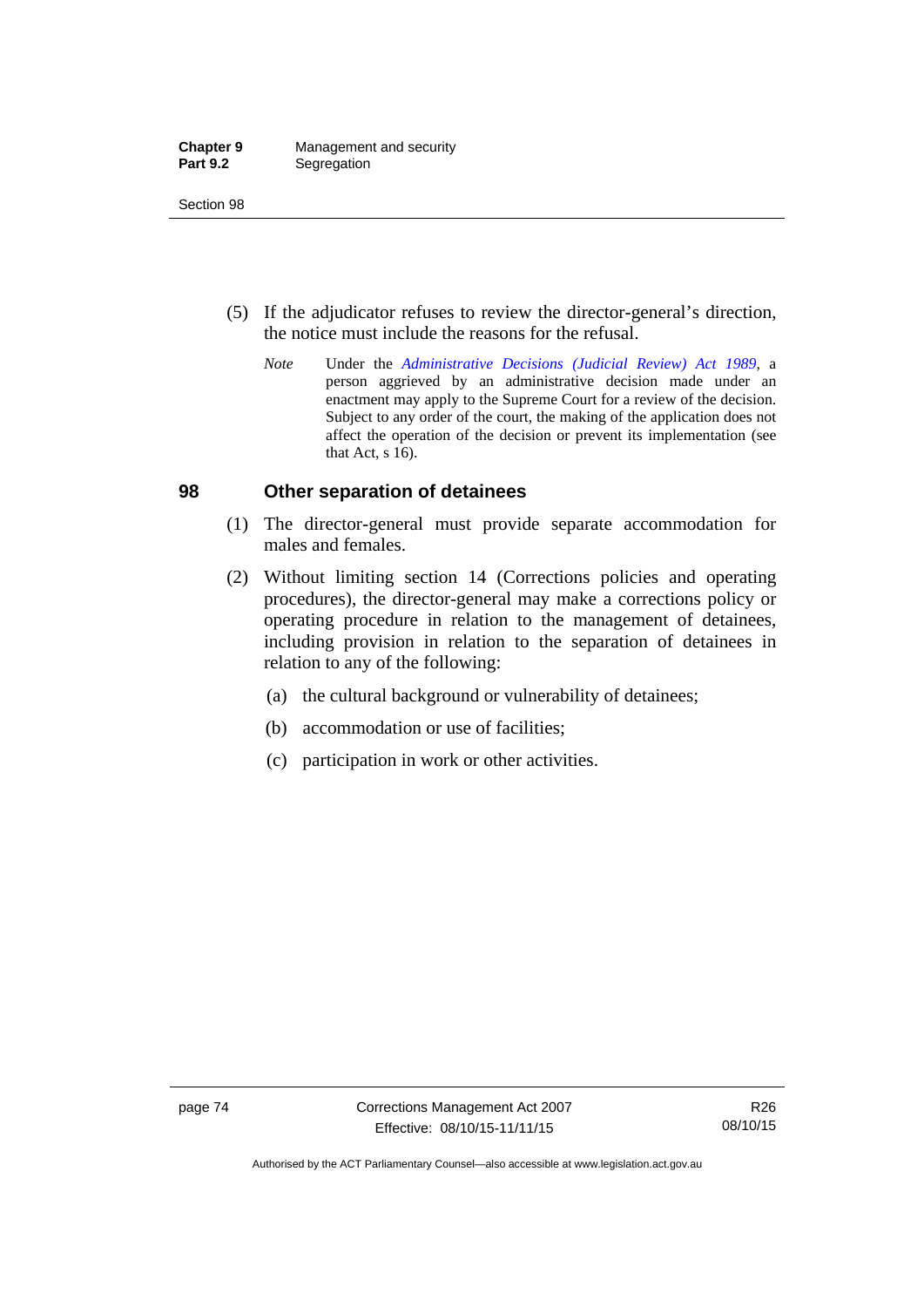# **Part 9.3 Monitoring**

### **99 Monitoring—general considerations**

In exercising a function under this part, the director-general must ensure that the following are balanced appropriately:

- (a) the need to protect the safety of detainees, corrections officers, other people who work at or visit correctional centres, and the community;
- (b) the need for security and good order at correctional centres;
- (c) the benefits of detainees maintaining contact with the community outside correctional centres;
- (d) the need to protect the privacy of detainees;
- (e) the need to prevent intimidation and corruption at correctional centres, and the commission of offences;
- (f) the need to detect prohibited things entering, at, or leaving correctional centres;
- (g) anything else the director-general considers, on reasonable grounds, to be relevant.

### **100 Monitoring at correctional centres**

The director-general may arrange for any part of a correctional centre to be monitored for any activity, including the movement of anyone at the centre.

#### **Examples of monitoring**

direct viewing, closed-circuit television coverage and the use of other devices for detecting movement

*Note* An example is part of the Act, is not exhaustive and may extend, but does not limit, the meaning of the provision in which it appears (see [Legislation Act,](http://www.legislation.act.gov.au/a/2001-14) s 126 and s 132).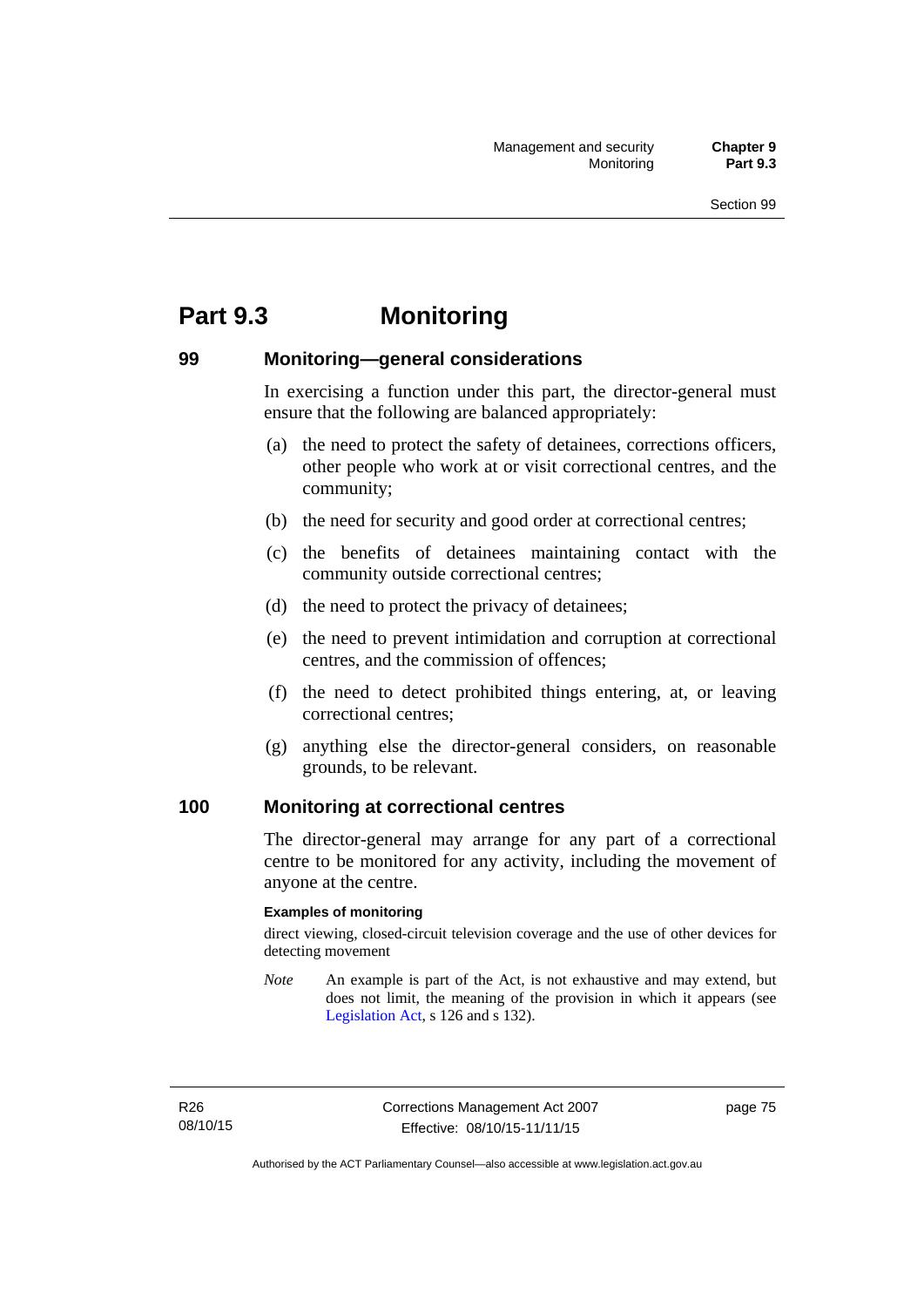#### **Chapter 9** Management and security<br>**Part 9.3** Monitoring **Monitoring**

Section 101

### **101 Personal monitoring devices**

- (1) The director-general may, orally or in writing, direct a person at a correctional centre to wear a device (a *personal monitoring device*) that allows the person's location at the centre to be monitored.
- (2) To remove any doubt, a direction under this section may be given to any of the following:
	- (a) a detainee;
	- (b) a corrections officer;
	- (c) anyone working at or visiting a correctional centre.

### **102 Interfering with personal monitoring devices**

 (1) A person commits an offence if the person interferes with a personal monitoring device.

Maximum penalty: 50 penalty units, imprisonment for 6 months or both.

- (2) It does not matter whether the interference is by the person directed to wear the device or someone else.
- (3) Subsection (1) does not apply if the interference is authorised by the director-general.
- (4) In this section:

*interfere*, with a personal monitoring device, includes damage, cause to malfunction, disable and remove but does not include the effect of normal wear and tear associated with wearing the device.

### **103 Monitoring telephone calls etc**

(1) This section applies in relation to an electronic communication with a detainee, other than a protected electronic communication.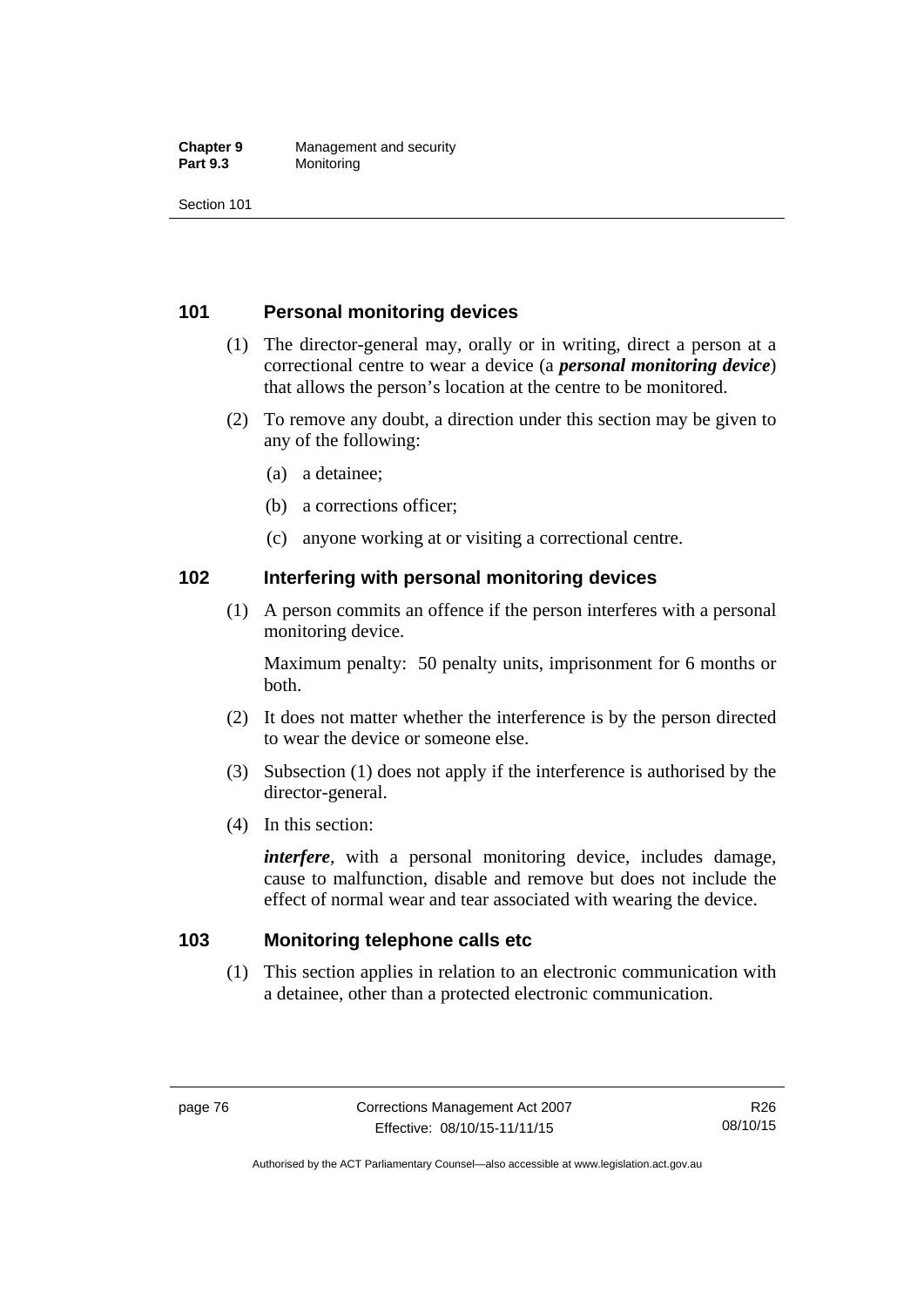- (2) The director-general may do either or both of the following in relation to the communication:
	- (a) monitor the communication;
	- (b) record the communication.
- (3) The director-general must tell the parties to the communication that the communication might be monitored and recorded.
- (4) If the communication reveals information about the commission of an offence, the director-general must give the information to the chief police officer.
- (5) In this section:

*electronic communication* means communication by—

- (a) telephone, email or fax; or
- (b) any other electronic means.

*protected electronic communication* means an electronic communication between a detainee and any of the following:

- (a) a lawyer representing the detainee;
- (b) an official visitor;
- (c) the human rights commissioner;
- (d) the public advocate;
- (e) the ombudsman;
- (f) a person prescribed by regulation.

### **104 Monitoring ordinary mail**

(1) The director-general may open and search a detainee's ordinary mail.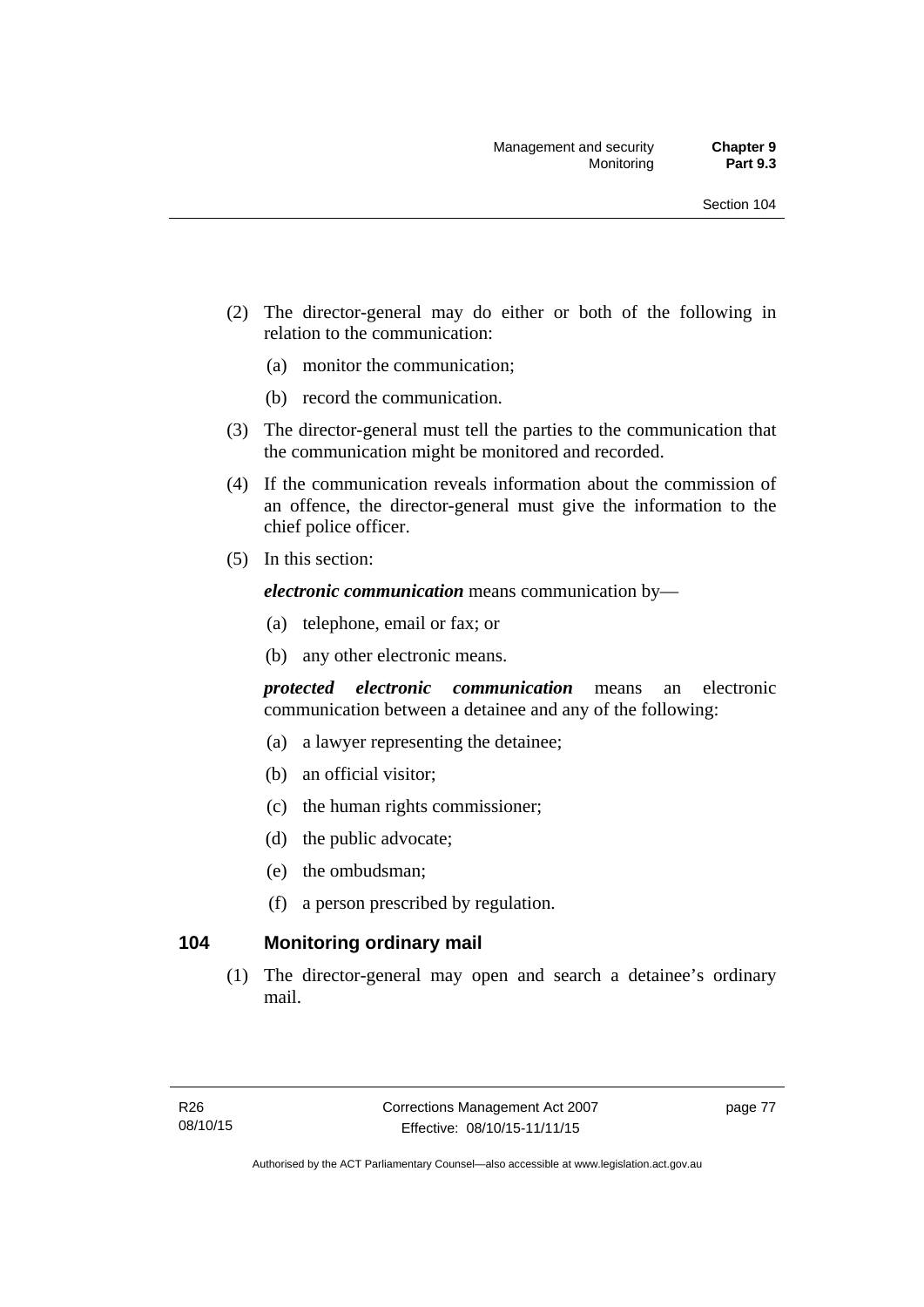#### **Chapter 9** Management and security<br>**Part 9.3** Monitoring **Monitoring**

Section 104

- (2) The director-general may read a detainee's ordinary mail only if the director-general suspects, on reasonable grounds, that the mail may—
	- (a) undermine security or good order at a correctional centre; or
	- (b) revictimise a victim; or
	- (c) circumvent any process for investigating complaints or reviewing decisions under this Act.
- (3) However, and without limiting section 14 (Corrections policies and operating procedures), the director-general may make a corrections policy or operating procedure in relation to reading a random selection of detainees' ordinary mail.
- (4) In this section:

*ordinary mail* means mail other than protected mail.

*protected mail* means mail between a detainee and any of the following:

- (a) a lawyer representing the detainee;
- (b) an official visitor;
- (c) the human rights commissioner;
- (d) the public advocate;
- (e) the ombudsman;
- (f) a person prescribed by regulation.

*search* includes search—

- (a) with any device using electronic or other technology; and
- (b) by physical means; and
- (c) with the assistance of a corrections dog.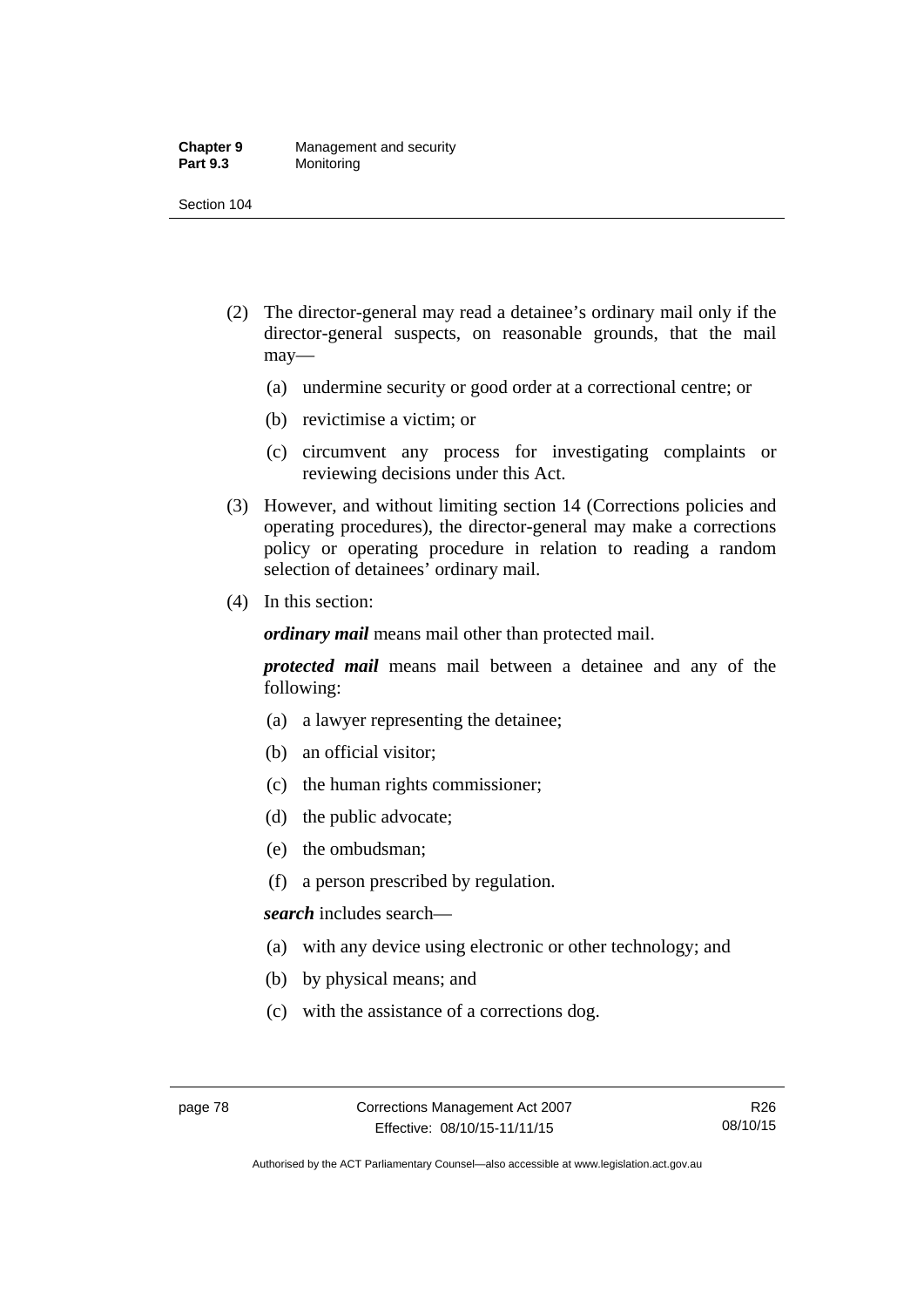### **105 Monitoring protected mail**

- (1) The director-general may open and search a detainee's protected mail in the detainee's presence if the director-general suspects, on reasonable grounds, that the mail contains—
	- (a) something that may physically harm the addressee; or
	- (b) a prohibited thing.
- (2) However, the director-general must not read a detainee's protected mail without the detainee's written consent.
- (3) In this section:

*search*—see section 104 (4).

### **106 Mail searches—consequences**

- (1) Subject to section 127 (Seizing mail etc), a detainee's mail, once searched, must be delivered to the addressee as soon as practicable.
- (2) If a search of a detainee's mail reveals information about the commission of an offence, the director-general must give the information to the chief police officer.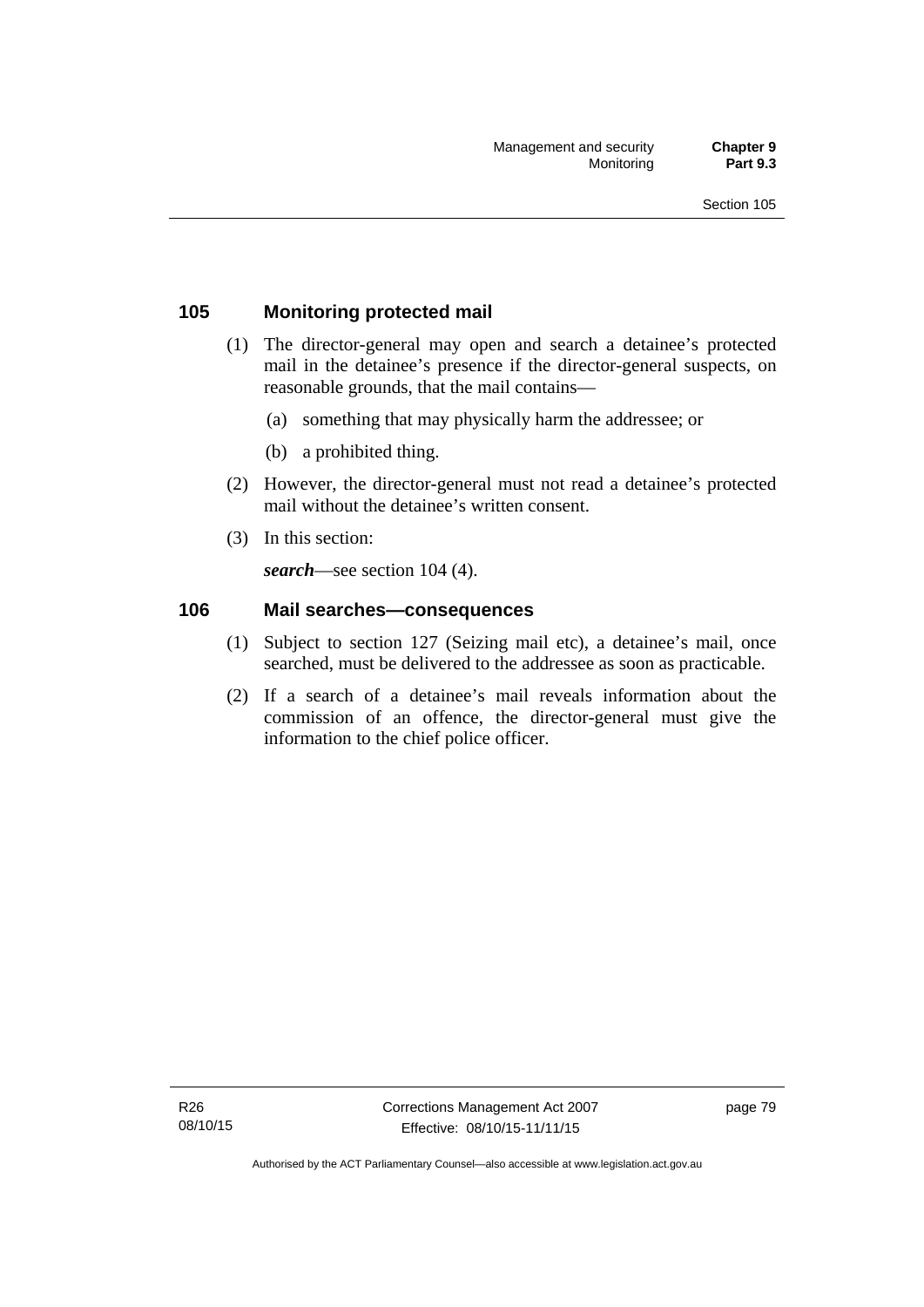**Chapter 9** Management and security<br>**Part 9.4** Searches **Part 9.4 Searches**<br>**Division 9.4.1** Searches Searches—general Section 107

# **Part 9.4 Searches**

### **Division 9.4.1 Searches—general**

#### **107 Definitions—searches**

In this Act:

*body search*, of a detainee, means a search of the detainee's body, including an examination of any orifice or cavity of the detainee's body.

*frisk search* means—

- (a) a search of a person conducted by quickly running the hands over the person's outer garments; and
- (b) an examination of anything worn or carried by the person that is conveniently and voluntarily removed by the person.

*ordinary search* means a search of a person, or of articles in a person's possession, that may include—

- (a) requiring the person to remove the person's overcoat, coat or jacket and any gloves, shoes or hat; and
- (b) an examination of those items.

*scanning search* means a search of a person by electronic or other means that does not require the person to remove the person's clothing or to be touched by someone else.

#### **Examples of scanning searches**

- 1 passing a portable electronic or other device over a person
- 2 requiring a person to pass by or through an electronic or other device
- *Note* An example is part of the Act, is not exhaustive and may extend, but does not limit, the meaning of the provision in which it appears (see [Legislation Act,](http://www.legislation.act.gov.au/a/2001-14) s 126 and s 132).

Authorised by the ACT Parliamentary Counsel—also accessible at www.legislation.act.gov.au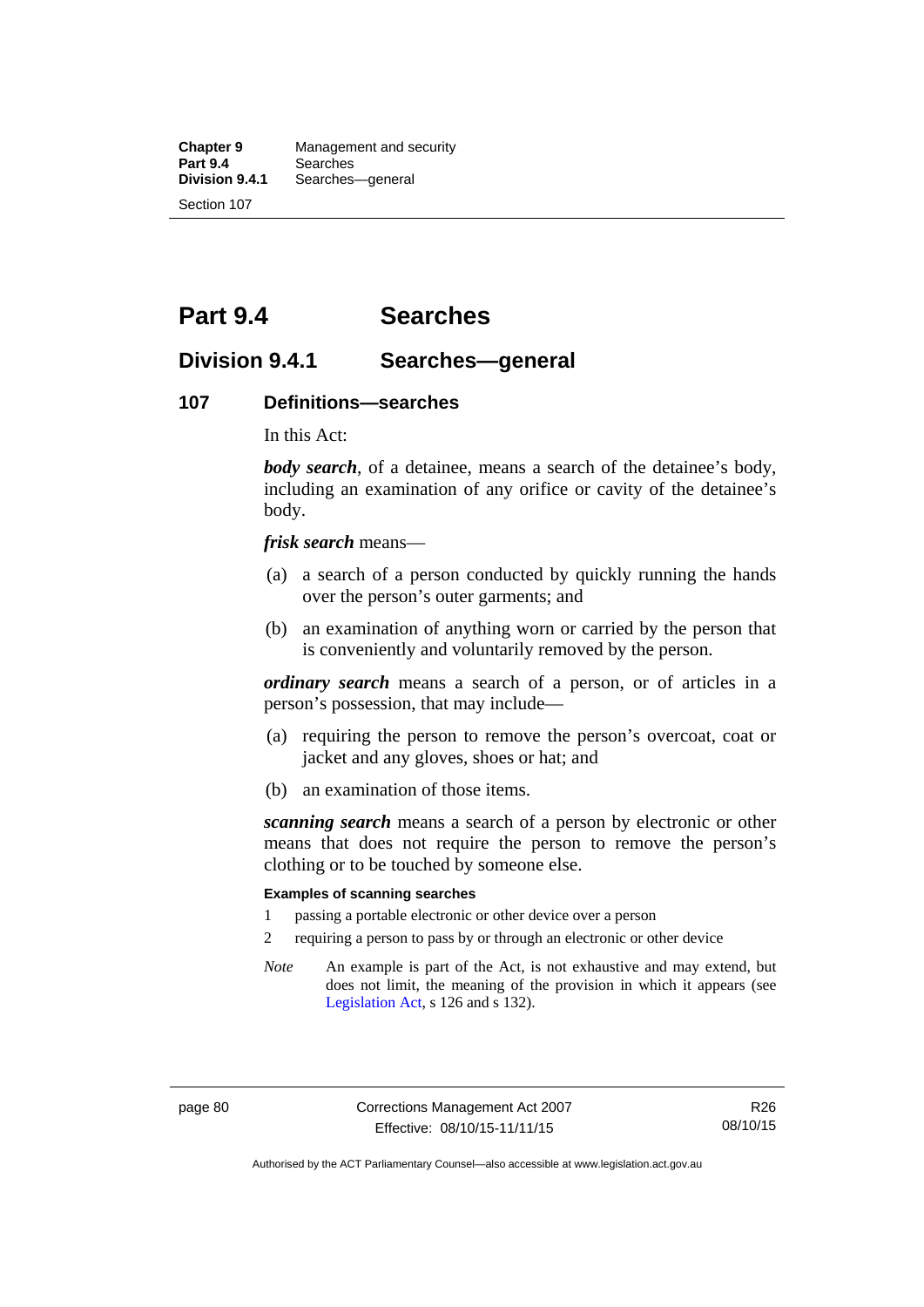*strip search*, of a detainee, means a search of the detainee, or of articles in the detainee's possession, that may include—

- (a) requiring the detainee to remove all of the detainee's clothing; and
- (b) an examination of the detainee's body (but not the detainee's body orifices or cavities) and of that clothing.

### **108 Intrusiveness of searches**

The person conducting a search of a person under this part must ensure, as far as practicable, that—

- (a) the search is the least intrusive kind of search that is reasonable and necessary in the circumstances; and
- (b) the search is conducted in the least intrusive way that is reasonable and necessary in the circumstances.

#### **Example**

searching for a prohibited thing by a frisk search (rather than an ordinary search) with the assistance of a corrections dog

*Note* An example is part of the Act, is not exhaustive and may extend, but does not limit, the meaning of the provision in which it appears (see [Legislation Act,](http://www.legislation.act.gov.au/a/2001-14) s 126 and s 132).

### **109 Searches of transgender and intersex detainees**

- (1) This section applies if a transgender or intersex detainee is to be subjected to a search under this part.
- (2) To remove any doubt, the detainee's sex is taken to be that entered for the detainee in the register of detainees.
	- *Note* For the meaning of *transgender person* and *intersex person*, see the [Legislation Act,](http://www.legislation.act.gov.au/a/2001-14) s 169A and s 169B.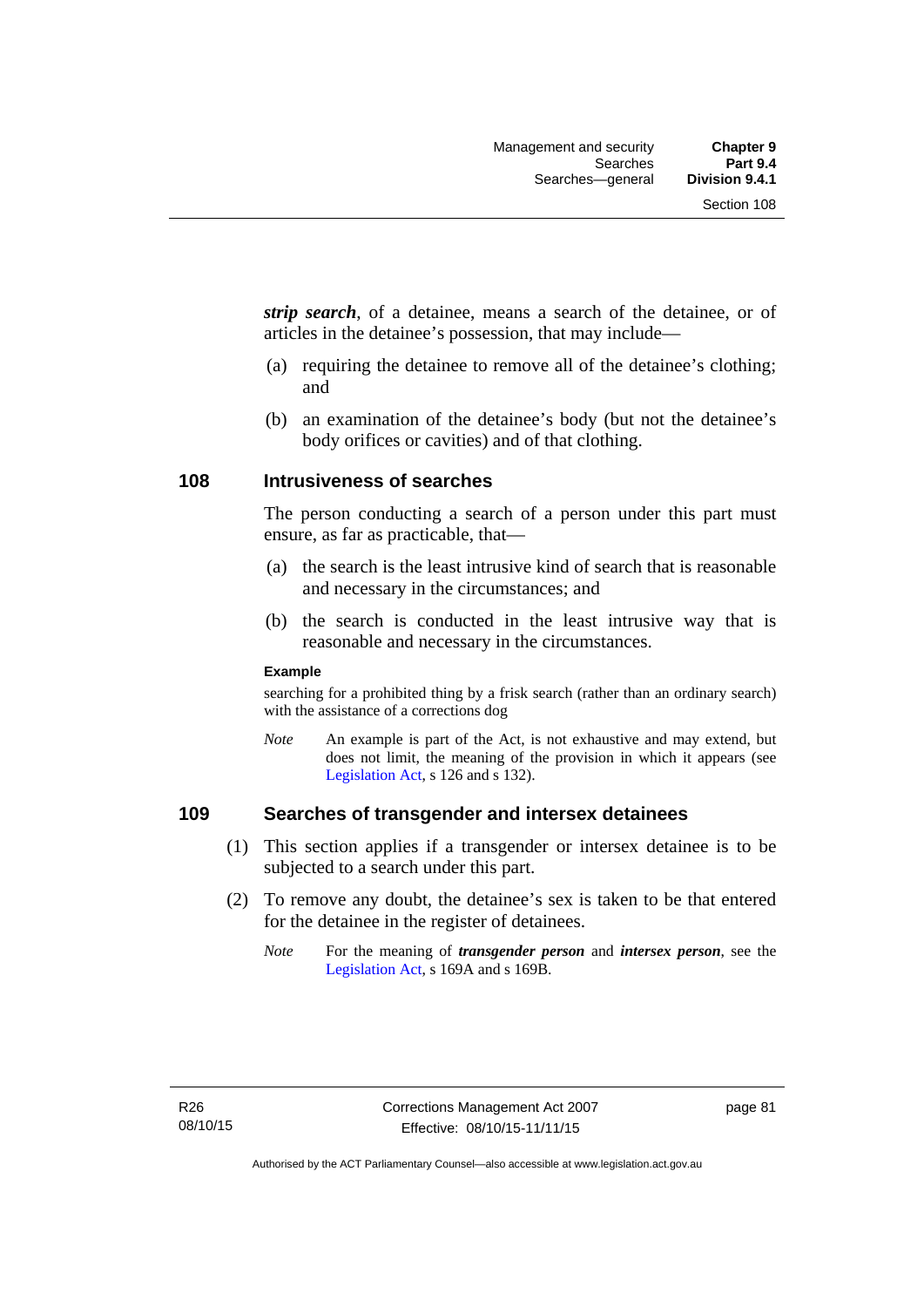### **110 Register of strip and body searches**

- (1) This section applies in relation to—
	- (a) a strip search of a detainee; and
	- (b) a body search of a detainee.
- (2) The director-general must keep a register containing the following details in relation to each search:
	- (a) the name of the detainee searched;
	- (b) the reason for the search;
	- (c) when the search was conducted;
	- (d) the name of each person present at any time during the search;
	- (e) details of anything seized during the search;
	- (f) anything else prescribed by regulation.
- (3) The register may contain anything else the director-general considers relevant.
- (4) The register must be available for inspection under chapter 7 (Inspection of correctional centres).

## **Division 9.4.2 Scanning, frisk and ordinary searches**

### **111 Scanning, frisk and ordinary searches—directions**

- (1) The director-general may, at any time, direct a corrections officer to conduct a scanning search, frisk search or ordinary search of a detainee, another corrections officer or anyone else working at or visiting a correctional centre if the director-general believes, on reasonable grounds, that it is prudent to conduct the search to protect—
	- (a) the safety of anyone at a correctional centre; or

Authorised by the ACT Parliamentary Counsel—also accessible at www.legislation.act.gov.au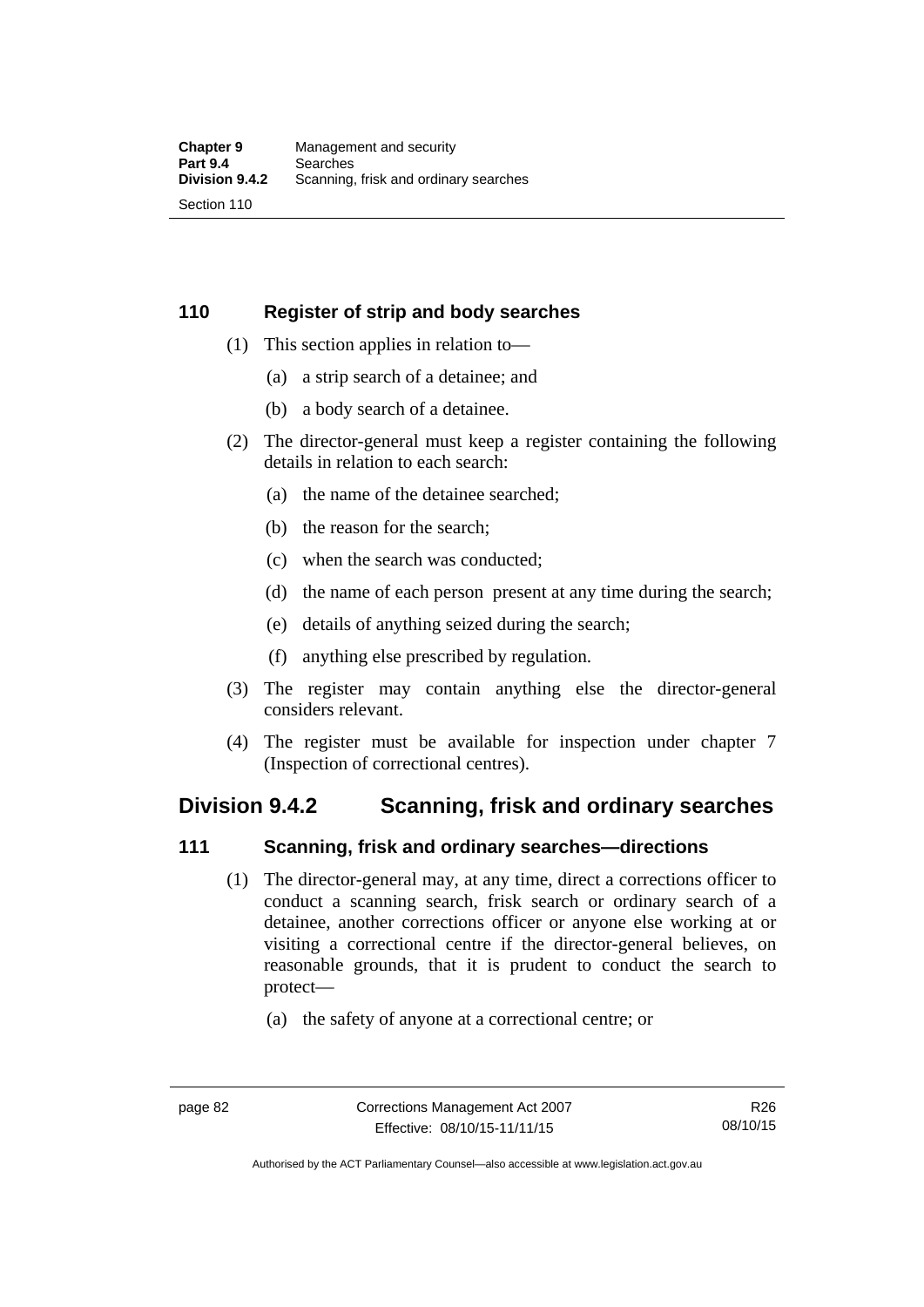#### (b) security or good order at a correctional centre.

#### **Examples of other people working at correctional centre**

counsellors, psychologists, maintenance workers and volunteers

#### **Examples of searches**

- 1 searching a detainee returning to a correctional centre after performing community service
- 2 searching a corrections officer reporting for work
- 3 searching a person engaged to provide an educational program at a correctional centre when the person arrives at, or returns to, the centre
- 4 searching a detainee returning to the detainee's accommodation at a correctional centre after working in another part of the centre
- *Note* An example is part of the Act, is not exhaustive and may extend, but does not limit, the meaning of the provision in which it appears (see [Legislation Act,](http://www.legislation.act.gov.au/a/2001-14) s 126 and s 132).
- (2) Also, a corrections officer may conduct a scanning search, frisk search or ordinary search of a detainee if the officer suspects, on reasonable grounds, that the detainee is carrying—
	- (a) a prohibited thing; or
	- (b) anything else that creates, or is likely to create, a risk to—
		- (i) the personal safety of the detainee or anyone else; or
		- (ii) security or good order at a correctional centre.
	- *Note* Section 126 provides for the use of force to carry out searches under this part.

### **112 Scanning, frisk and ordinary searches—requirements**

- (1) A corrections officer may conduct a scanning search, frisk search or ordinary search of a person under section 111 only if—
	- (a) the person is of the same sex as the officer; or
	- (b) if that is not the case—another person of the same sex as the person to be searched is present while the search is conducted.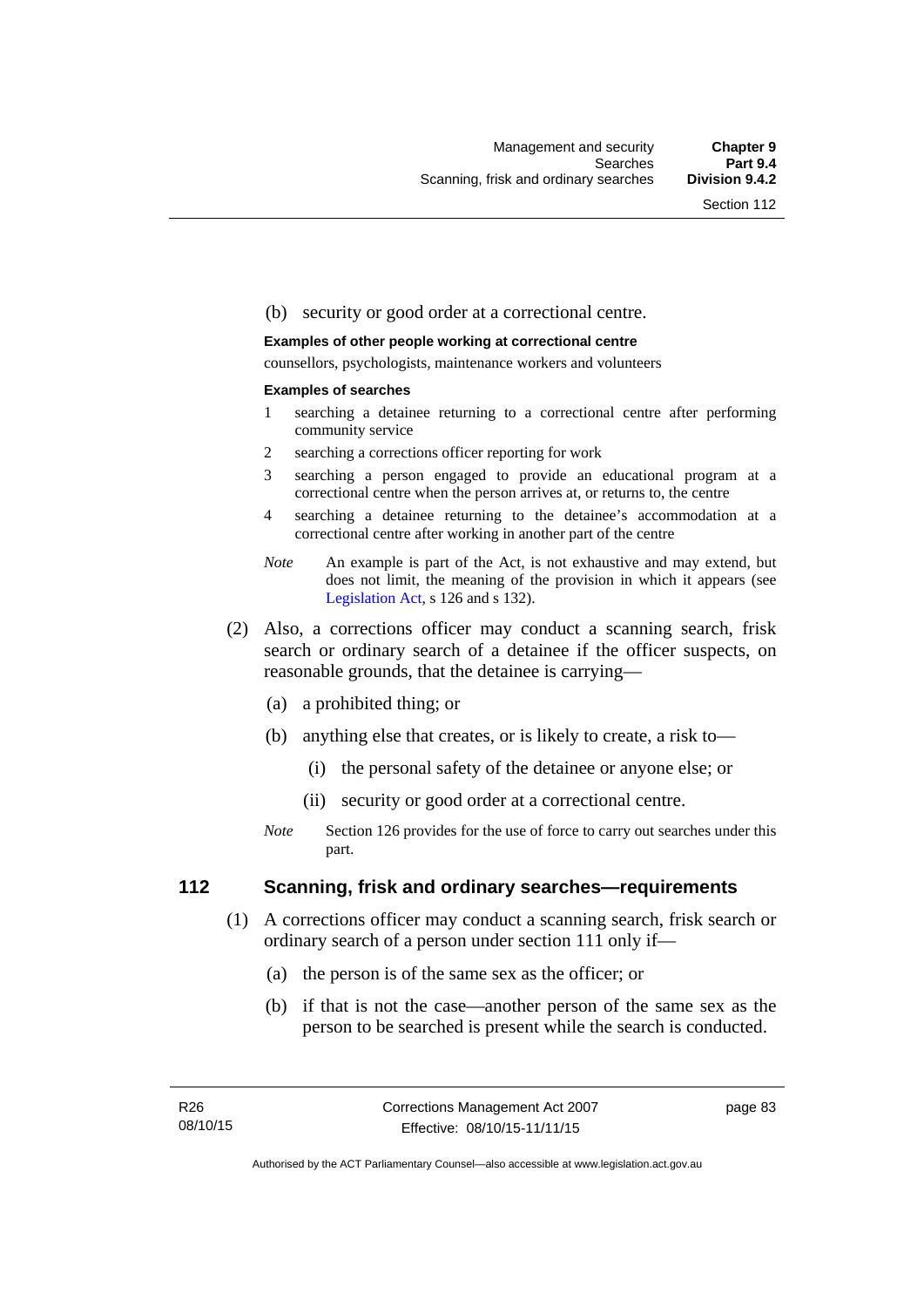(2) The other person mentioned in subsection (1) must not be a detainee.

# **Division 9.4.3 Strip searches**

### **113 Meaning of** *seizeable item***—div 9.4.3**

In this division:

*seizeable item* means anything that—

- (a) is a prohibited thing; or
- (b) may be used by the detainee in a way that may involve—
	- (i) intimidating anyone else; or
	- (ii) an offence or disciplinary breach; or
	- (iii) a risk to the personal safety of anyone else; or
	- (iv) a risk to security or good order at a correctional centre.

### **113A Strip searches—when may be conducted**

- (1) A detainee may be strip searched only if the director-general gives a direction in accordance with section 113B or section 113C.
	- *Note* Section 126 provides for the use of force to carry out searches under this part.
- (2) To remove any doubt, a strip search of a detainee may be conducted immediately after any scanning search, frisk search or ordinary search of the detainee.

### **113B Strip searches—on suspicion**

The director-general may direct a corrections officer to strip search a detainee if the director-general suspects on reasonable grounds that the detainee has a seizeable item concealed on the detainee.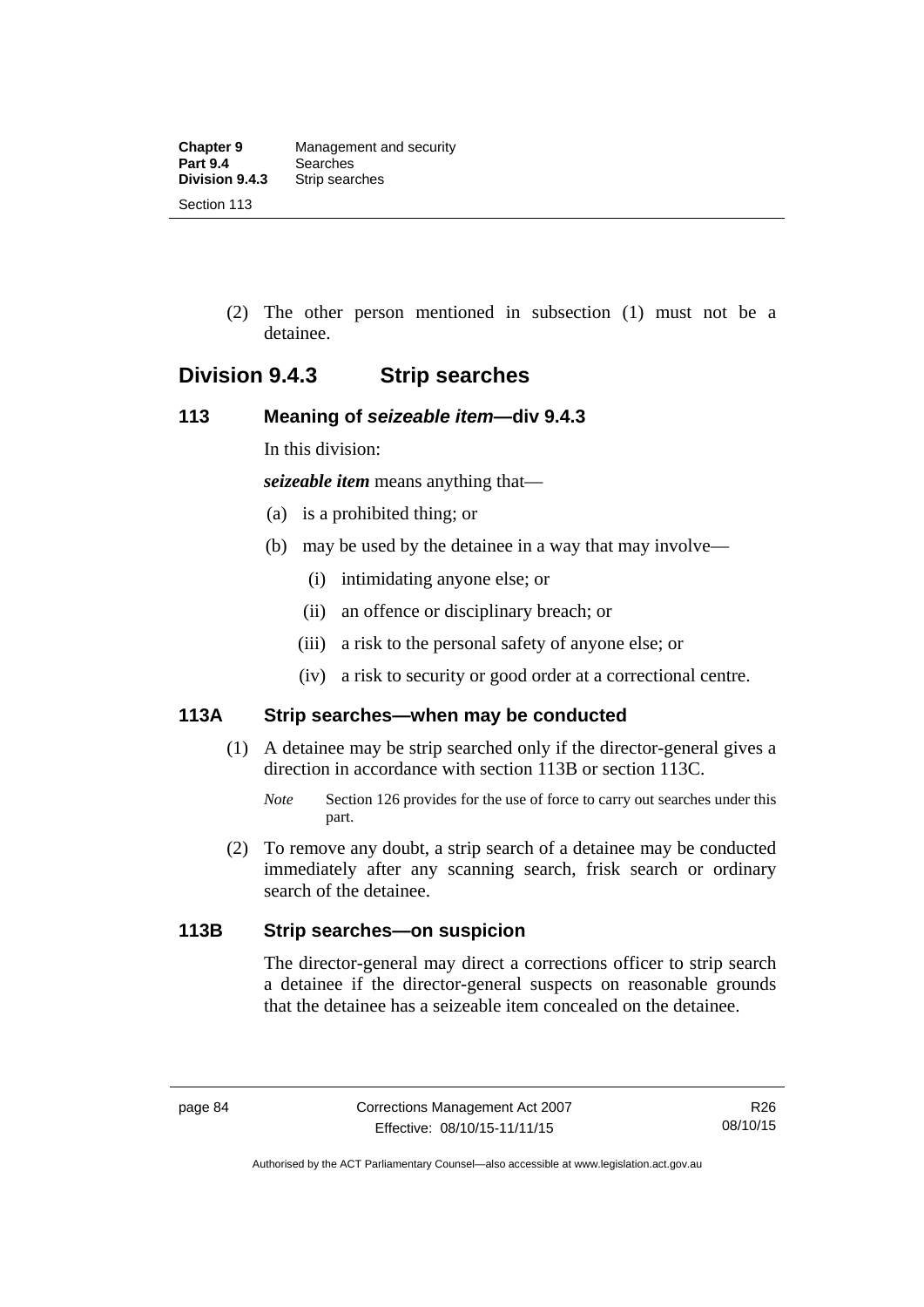### **113C Strip searches—where prudent**

- (1) The director-general may direct a corrections officer to strip search a detainee at a correctional centre if—
	- (a) the director-general believes on reasonable grounds that it is prudent to search the detainee for a seizeable item that may be concealed on or in the detainee because the detainee—
		- (i) has recently not been under the control or immediate supervision of a corrections officer for a period; and
		- (ii) during the period, may have had an opportunity to obtain a seizeable item; and
	- (b) a scanning search may assist in detecting the item but—
		- (i) the means of conducting the search is not available at the correctional centre; or
		- (ii) if the means of conducting the search is available—the scanning search is not likely to detect more than a limited range of seizeable items; or
		- (iii) the search could only be carried out using force that would be likely to make it ineffectual; and
	- (c) a frisk search or ordinary search is not likely to detect more than a limited range of seizeable items.

### **Example—par (a) (ii)**

the detainee has had a personal contact visit by someone who is not an accredited person

#### **Example—par (b) (ii)**

a metal detector

*Note* An example is part of the Act, is not exhaustive and may extend, but does not limit, the meaning of the provision in which it appears (see [Legislation Act,](http://www.legislation.act.gov.au/a/2001-14) s 126 and s 132).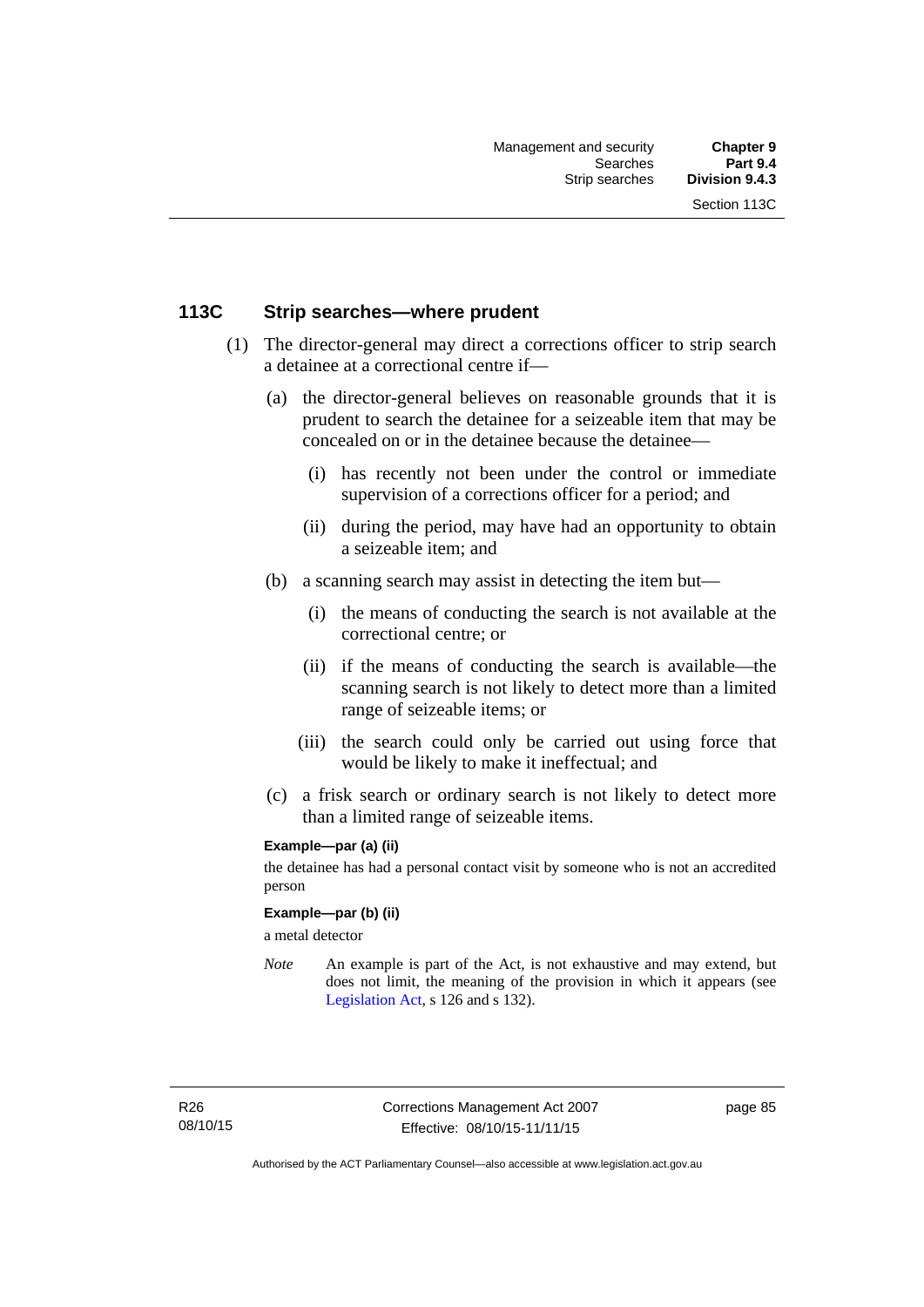(2) Without limiting section 14 (Corrections policies and operating procedures), the director-general must make a corrections policy or operating procedure in relation to strip searches under this section.

### **114 Strip searches—presence of corrections officers**

- (1) A strip search of a detainee must be done—
	- (a) by a corrections officer of the same sex as the detainee; and
	- (b) in the presence of 1 or more other corrections officers each of whom must be of the same sex as the detainee.
- (2) However, the number of corrections officers present during the search must be no more than necessary and reasonable to ensure the search is carried out as safely and effectively as possible.
- (3) The corrections officer conducting the search may direct another corrections officer present to provide assistance that the conducting officer believes, on reasonable grounds, is necessary and reasonable for the search.
- (4) A corrections officer may give directions to the detainee for the conduct of the search in accordance with this section.

#### **Examples**

directions that the detainee raise 1 or both arms, raise any long hair or turn in a particular direction

*Note* An example is part of the Act, is not exhaustive and may extend, but does not limit, the meaning of the provision in which it appears (see [Legislation Act,](http://www.legislation.act.gov.au/a/2001-14) s 126 and s 132).

### **115 Strip searches—general rules**

- (1) A strip search must be conducted in a private area or an area that provides reasonable privacy for the detainee being searched.
- (2) The search must not be conducted—
	- (a) in the presence of someone of the opposite sex to the detainee; or

Authorised by the ACT Parliamentary Counsel—also accessible at www.legislation.act.gov.au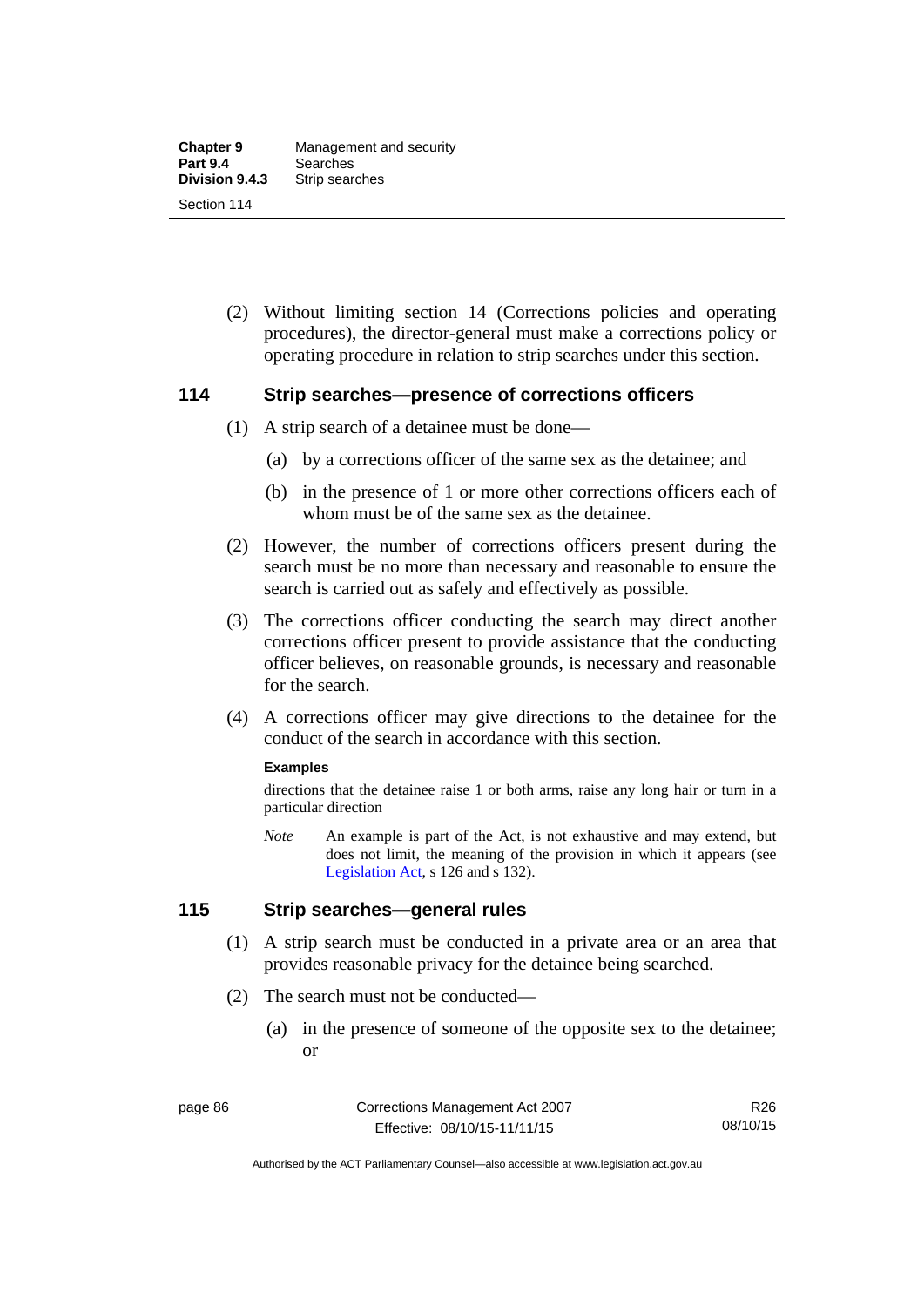- (b) in the presence or sight of someone else whose presence is not necessary for the search or the safety of everyone present.
- (3) The search must not involve—
	- (a) the removal from the detainee of more clothes than is necessary and reasonable to conduct the search; or
	- (b) the removal from the detainee of more clothes at any time than is necessary and reasonable to conduct the search; or
	- (c) without limiting paragraph (b), both the upper and lower parts of the person's body being uncovered at the same time.
- (4) Subject to section 126 (Searches—use of force), the search must not involve any touching of the detainee's body by a corrections officer.
- (5) Each corrections officer present during the search must ensure, as far as practicable, that—
	- (a) the search is done in a way that minimises embarrassment for the detainee; and
	- (b) the search is done quickly; and
	- (c) the detainee is allowed to dress in private immediately after the search is finished.
- (6) If clothing from a detainee is seized during a strip search, the director-general must ensure that the detainee is left with, or given, appropriate clothing to wear.

## **Division 9.4.4 Body searches**

### **116 Body searches—directions**

The director-general may direct a doctor appointed under section 22 (Health practitioners—non-therapeutic functions) to conduct a body search of a detainee if the director-general suspects, on reasonable grounds, that the detainee—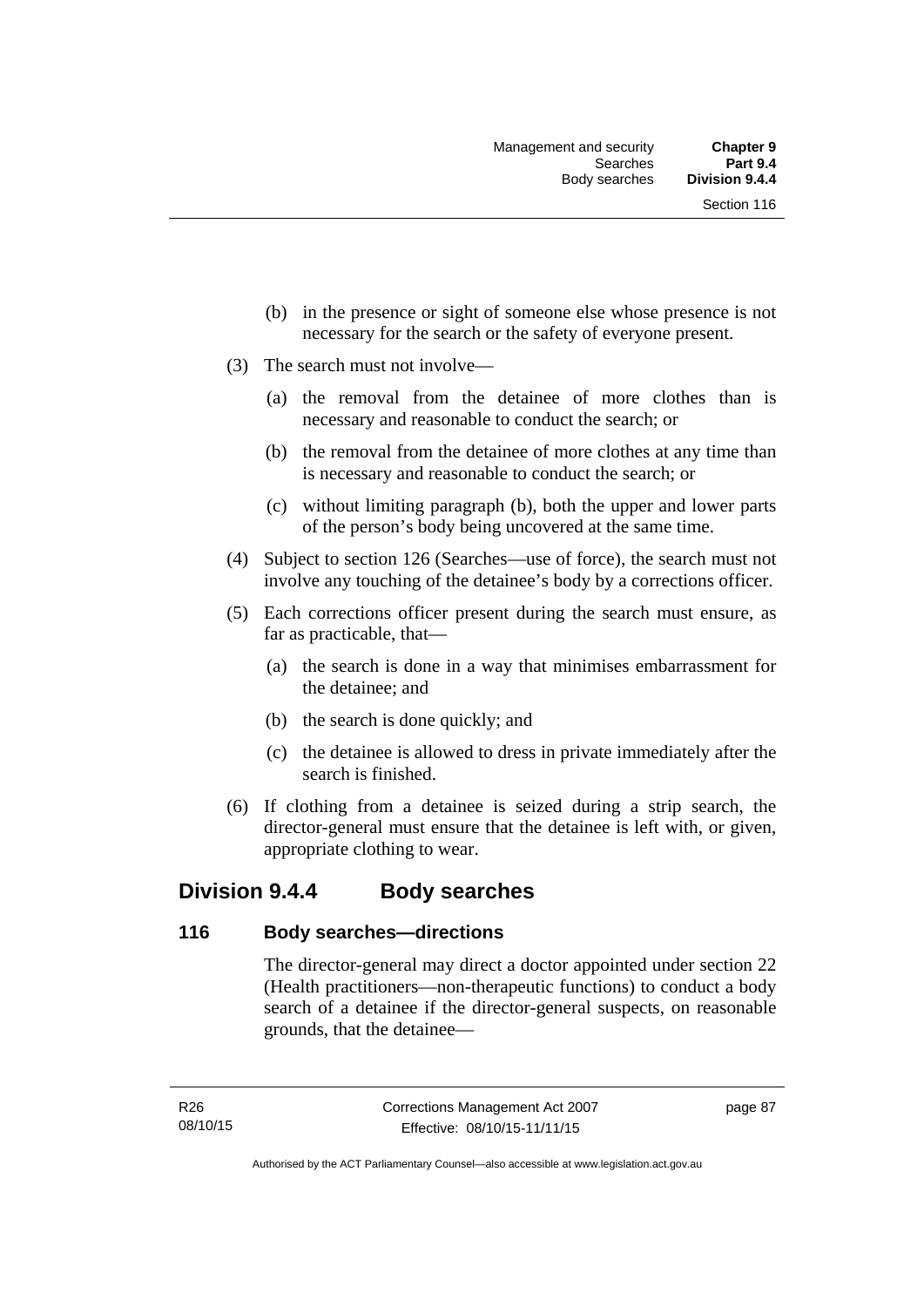- (a) has ingested or inserted something in the detainee's body that may jeopardise the detainee's health or wellbeing; or
- (b) has a prohibited thing concealed in or on the detainee's body that may be used in a way that may pose a risk to the security or good order at a correctional centre; or
- (c) has evidence of the commission of an offence or disciplinary breach concealed in or on the detainee.

### **117 Body searches—presence of nurse and corrections officers**

- (1) A nurse appointed under section 22 (Health practitioners non-therapeutic functions) must be present during the body search of a detainee.
- (2) If the doctor conducting the body search is not of the same sex as the detainee, the nurse must be of the same sex as the detainee.
- (3) The director-general may direct 1 or more corrections officers to be present during the search, each of whom must be of the same sex as the detainee.
- (4) However, the number of corrections officers present during the search must be no more than is necessary and reasonable to ensure the search is carried out as safely and effectively as possible.
- (5) A body search must be conducted in a private area or an area that provides reasonable privacy for the detainee being searched.

### **118 Body searches—assistance from corrections officer**

- (1) This section applies if the doctor conducting a body search of a detainee asks the director-general for assistance that the doctor believes, on reasonable grounds, is necessary and reasonable for the search.
- (2) The director-general may direct a corrections officer (the *assistant*) to assist in the conduct of the search.

Authorised by the ACT Parliamentary Counsel—also accessible at www.legislation.act.gov.au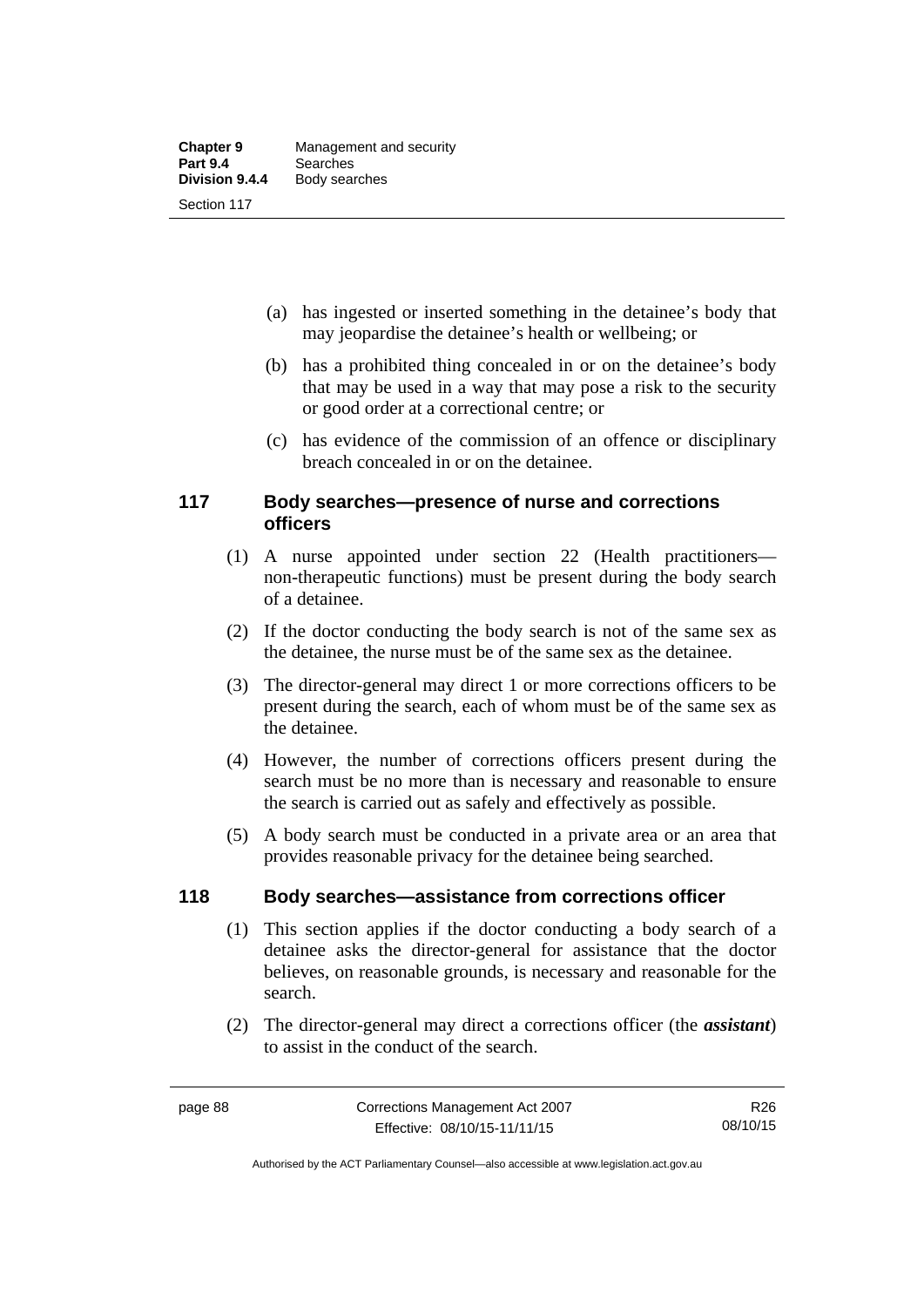(3) However, the assistant must be of the same sex as the detainee.

*Note* Section 126 provides for the use of force to assist at a body search.

### **119 Body searches—rules about detainee's clothing**

- (1) A body search of a detainee must not involve—
	- (a) the removal of more clothes than is necessary and reasonable to conduct the search; or
	- (b) the removal of more clothes at any time than is necessary and reasonable to conduct the search; or
	- (c) without limiting paragraph (b), both the upper and lower parts of the person's body being uncovered at the same time.
- (2) A detainee who has been body searched must be allowed to dress in private immediately after the search is finished.
- (3) If clothing from a detainee is seized during a body search, the director-general must ensure that the detainee is left with, or given, appropriate clothing to wear.

### **120 Body searches—rules about touching detainee**

The doctor conducting the body search of a detainee, and the nurse present at the search, may, for the search, touch the detainee and examine the detainee's orifices and cavities, but only if the doctor or nurse is of the same sex as the detainee.

### **121 Body searches—seizing things**

- (1) The doctor conducting a body search of a detainee may seize anything discovered during the search if—
	- (a) seizing the thing would not be likely to cause injury to the detainee; and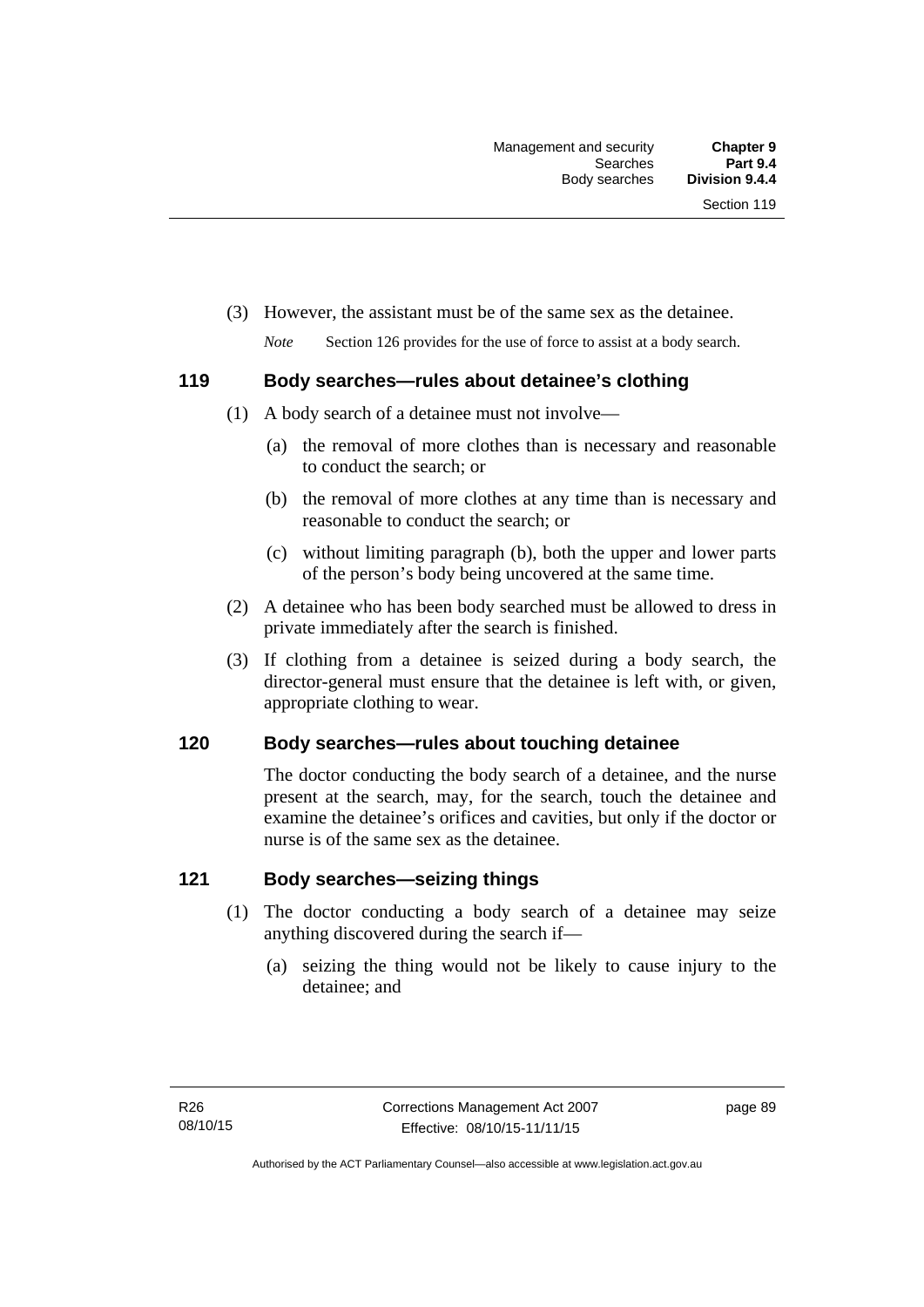- (b) the doctor believes, on reasonable grounds, that the thing may be evidence of the commission of an offence or disciplinary breach by the detainee.
- (2) The doctor must give the thing seized to a corrections officer as soon as practicable.

# **Division 9.4.5 Searches of premises and property**

### **122 Searches—premises and property**

- (1) The director-general may, at any time, direct a corrections officer to search—
	- (a) any part of a correctional centre; or
	- (b) anything at a correctional centre, including anything in the possession of anyone at a correctional centre; or
	- (c) any vehicle used for transporting a detainee.

### **Examples of searches under this section**

a search of any of the following for a prohibited thing:

- any area or building or part of a building (including a cell) at a correctional centre
- any storage area, including an area used by detainees or corrections officers, at a correctional centre
- any vehicle, machinery or equipment at a correctional centre
- *Note* An example is part of the Act, is not exhaustive and may extend, but does not limit, the meaning of the provision in which it appears (see [Legislation Act,](http://www.legislation.act.gov.au/a/2001-14) s 126 and s 132).
- (2) However, this section does not authorise—
	- (a) a search of anyone at a correctional centre; or
	- (b) any clothing being worn by anyone at a correctional centre at the time of the search.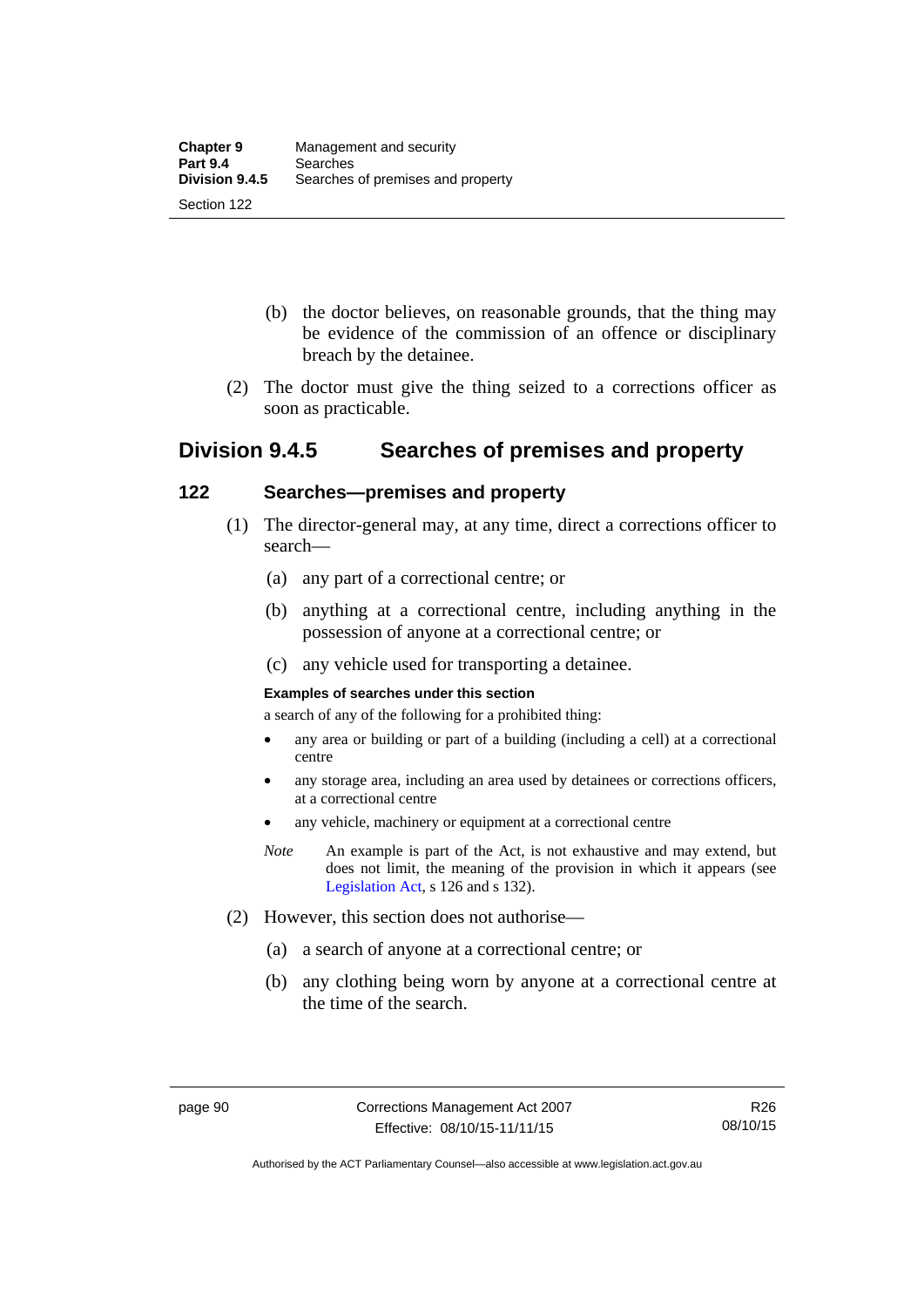(3) In this section:

*search* includes search—

- (a) with any device using electronic or other technology; and
- (b) by physical means; and
- (c) with the assistance of a corrections dog.

### **123 Searches of detainee cells—legally privileged material**

- (1) This section applies if a detainee has legally privileged material at a correctional centre.
- (2) A corrections officer may search the detainee's cell under section 122 in the absence of the detainee if—
	- (a) the detainee removes the legally privileged material from the cell; or
	- (b) the legally privileged material is stored in accordance with a corrections policy or operating procedure made for subsection (3).
- (3) Without limiting section 14 (Corrections policies and operating procedures), a corrections policy or operating procedure may include provision for the secure storage at a correctional centre of legally privileged material for detainees.

### **124 Searches of detainee cells—suspected legally privileged material**

- (1) If a corrections officer suspects, on reasonable grounds, that a detainee's cell contains legally privileged material, the officer may search the cell only if the detainee is present.
- (2) A search under subsection (1) may include an examination of any legally privileged material, and anything containing the material, found in the cell.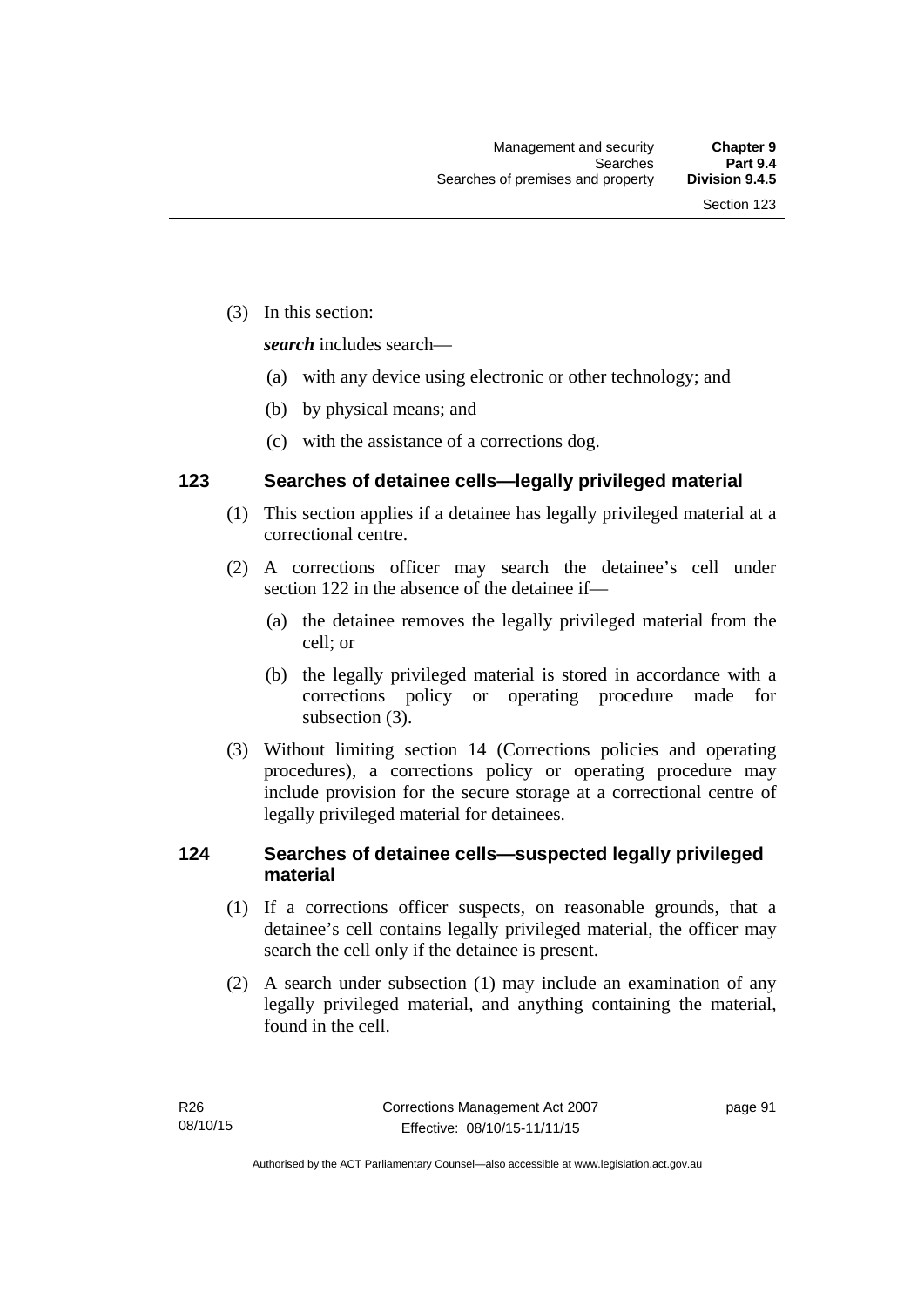- (3) However, the officer may not read any legally privileged material found in the cell unless the detainee is present and—
	- (a) the detainee consents to the officer reading the material; or
	- (b) the officer suspects, on reasonable grounds, that the material contains information that—
		- (i) may threaten security or good order at a correctional centre; or
		- (ii) relates to an offence or disciplinary breach.
- (4) The officer need not comply with subsection (1) or (3) if the officer believes, on reasonable grounds, that urgent circumstances exist and that complying with the subsection would create a risk of injury to the officer, the detainee or anyone else.
- (5) The director-general must ensure that a record of action under subsection (4) is made and entered in the register of detainees.

# **Division 9.4.6 Searches—miscellaneous**

### **125 Searches—use of corrections dogs**

- (1) The director-general may direct a corrections officer to use a corrections dog to assist the officer in conducting a search under this part.
- (2) Without limiting subsection (1), the director-general may give the direction if the director-general believes, on reasonable grounds, that the assistance of the dog would minimise the intrusiveness of the search of a detainee by the officer.
- (3) The corrections officer and corrections dog may enter, and remain at any place, to assist in the conduct of a search under this part.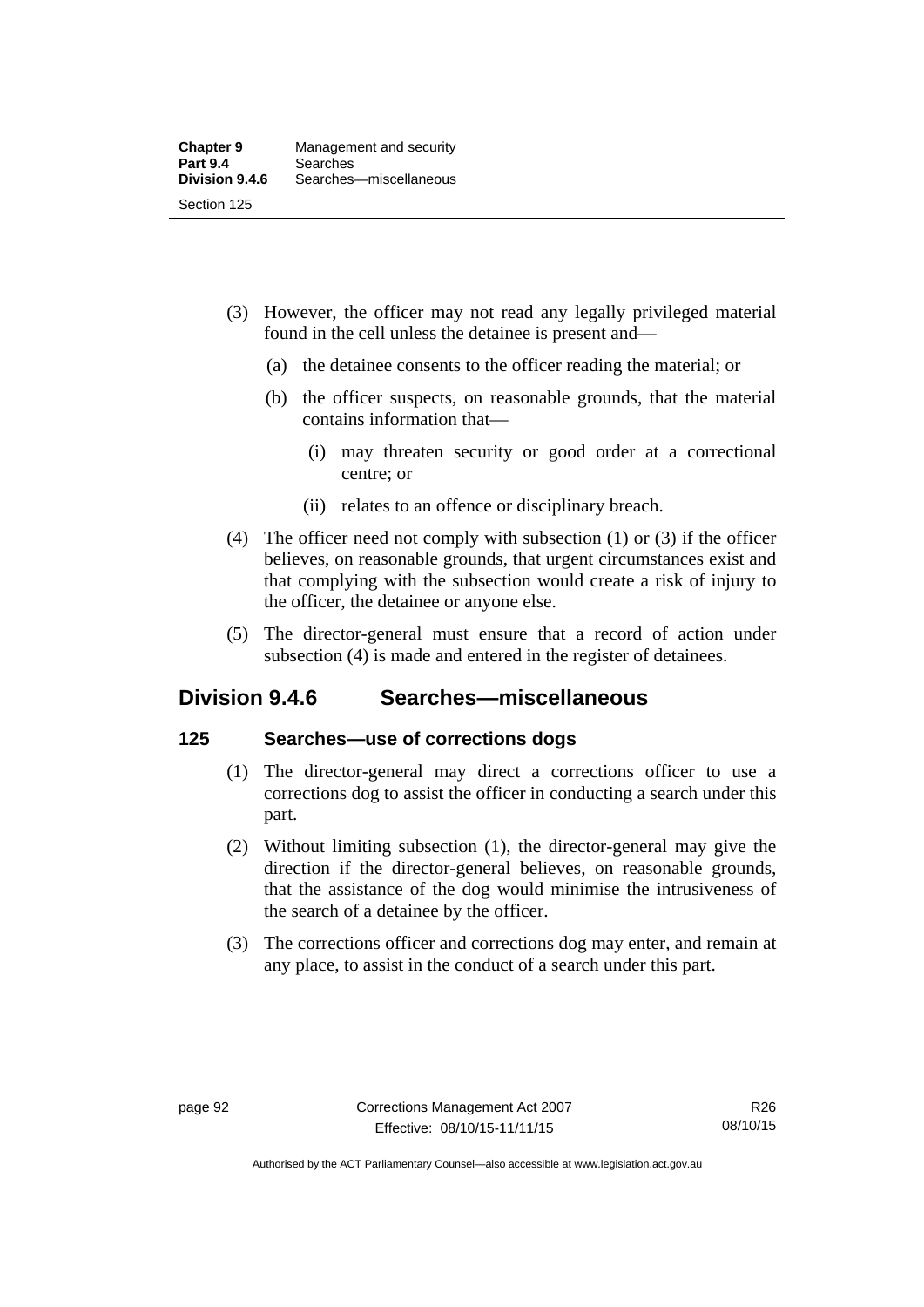### **126 Searches—use of force**

- (1) A corrections officer may use force—
	- (a) to carry out a search under this part; or
	- (b) to assist at a body search under section 118 (Body searches assistance from corrections officer); or
	- (c) to prevent the loss, destruction or contamination of anything seized, or that may be seized, during the search.
- (2) However, the corrections officer may use force only in accordance with part 9.7 (Use of force).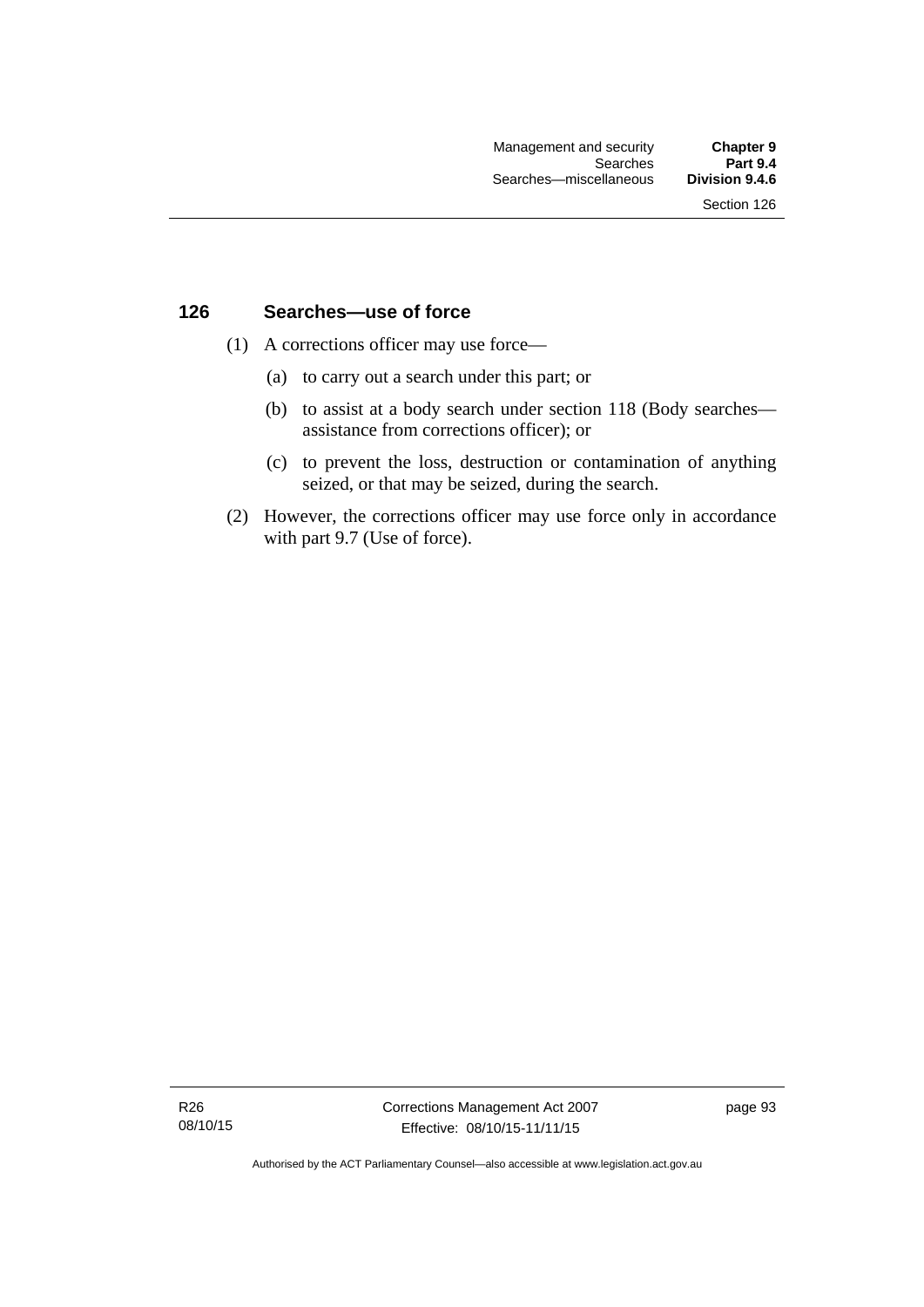**Chapter 9 Management and security**<br>**Part 9.5 Conserved Seizing property Seizing property** 

Section 127

# **Part 9.5 Seizing property**

### **127 Seizing mail etc**

- (1) The director-general may seize anything in a detainee's protected mail if the director-general believes, on reasonable grounds, that the thing—
	- (a) may physically harm the addressee or anyone else; or
	- (b) is a prohibited thing.
- (2) The director-general may seize other mail of a detainee, or anything in the mail, if the director-general suspects, on reasonable grounds, that the seizure is necessary to stop—
	- (a) any of the following entering or leaving a correctional centre:
		- (i) a prohibited thing;
		- (ii) anything that may pose a risk to security or good order at a correctional centre;
		- (iii) anything that appears is being used, or is intended, for the commission of an offence or disciplinary breach; or
	- (b) threatening or otherwise inappropriate correspondence leaving a correctional centre; or
	- (c) a detainee obtaining or buying goods without the director-general's approval.

#### **Example of inappropriate correspondence—par (b)**

mail addressed to a person by someone convicted of a sexual offence against the person

*Note* An example is part of the Act, is not exhaustive and may extend, but does not limit, the meaning of the provision in which it appears (see [Legislation Act,](http://www.legislation.act.gov.au/a/2001-14) s 126 and s 132).

Authorised by the ACT Parliamentary Counsel—also accessible at www.legislation.act.gov.au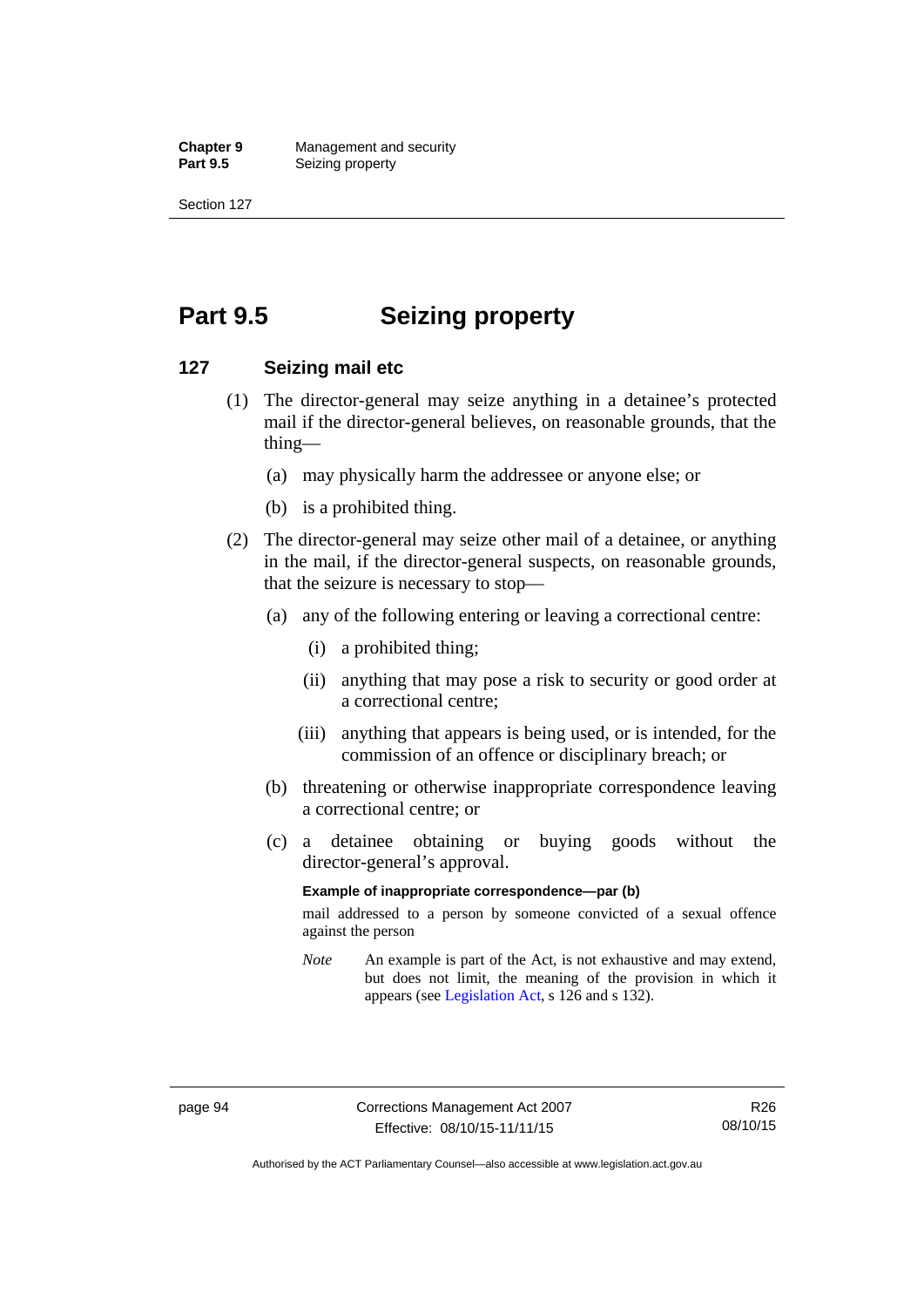(3) The director-general may seize a document only if the director-general believes, on reasonable grounds, that the document is not legally privileged.

## **128 Seizing property—general**

- (1) The director-general may seize—
	- (a) anything found at a correctional centre, whether or not in a person's custody or possession, that the director-general suspects, on reasonable grounds, jeopardises or is likely to jeopardise—
		- (i) security or good order at a correctional centre; or
		- (ii) the safety of anyone at a correctional centre; or
	- (b) anything found at a correctional centre, whether or not in a person's possession, that the director-general suspects, on reasonable grounds, is being used, or is intended, for the commission of an offence or a disciplinary breach; or
	- (c) a prohibited thing found on a detainee or in a detainee's custody or possession, unless the detainee has the written approval of the director-general to possess the thing.
- (2) To remove any doubt, this section extends to anything found in a search under part 9.4 (Searches).
- (3) The director-general may seize a document only if the director-general believes, on reasonable grounds, that the document is not legally privileged.

## **129 Receipt for seizure**

(1) The director-general must prepare a written receipt for a seizure under section 127 or section 128.

page 95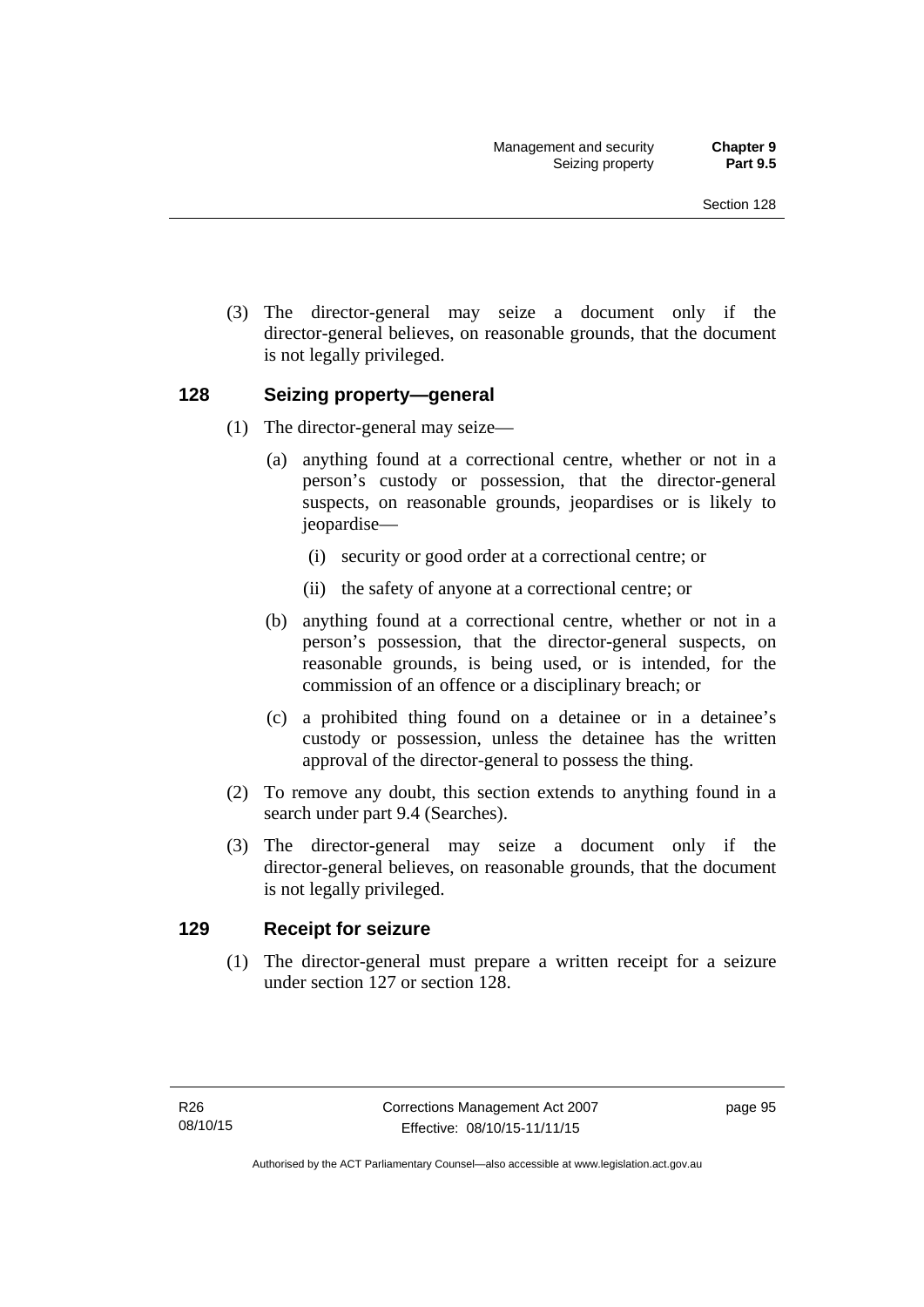#### **Chapter 9** Management and security<br>**Part 9.5** Seizing property **Seizing property**

Section 130

- (2) As soon as practicable after the seizure (but no later than 7 days after the day of the seizure), the director-general must give a copy of the receipt to—
	- (a) the owner of the thing seized; or
	- (b) if the owner cannot be identified after reasonable inquiries (given the thing's apparent value)—the person from whom the thing was seized.
- (3) The receipt must—
	- (a) identify the thing seized; and
	- (b) outline the grounds for the seizure; and
	- (c) include a statement about the effect of section 130; and
	- (d) include anything else prescribed by regulation.
- (4) In this section:

*owner*, of a thing, includes a person entitled to possession of the thing.

## **130 Forfeiture of things seized**

- (1) A thing seized under section 127 or section 128 is forfeited to the Territory if the director-general decides, on reasonable grounds—
	- (a) that—
		- (i) after making reasonable inquiries (given the thing's apparent value), the owner of the thing cannot be found; or
		- (ii) after making reasonable efforts (given the thing's apparent value), the thing cannot be returned to the owner; or

Authorised by the ACT Parliamentary Counsel—also accessible at www.legislation.act.gov.au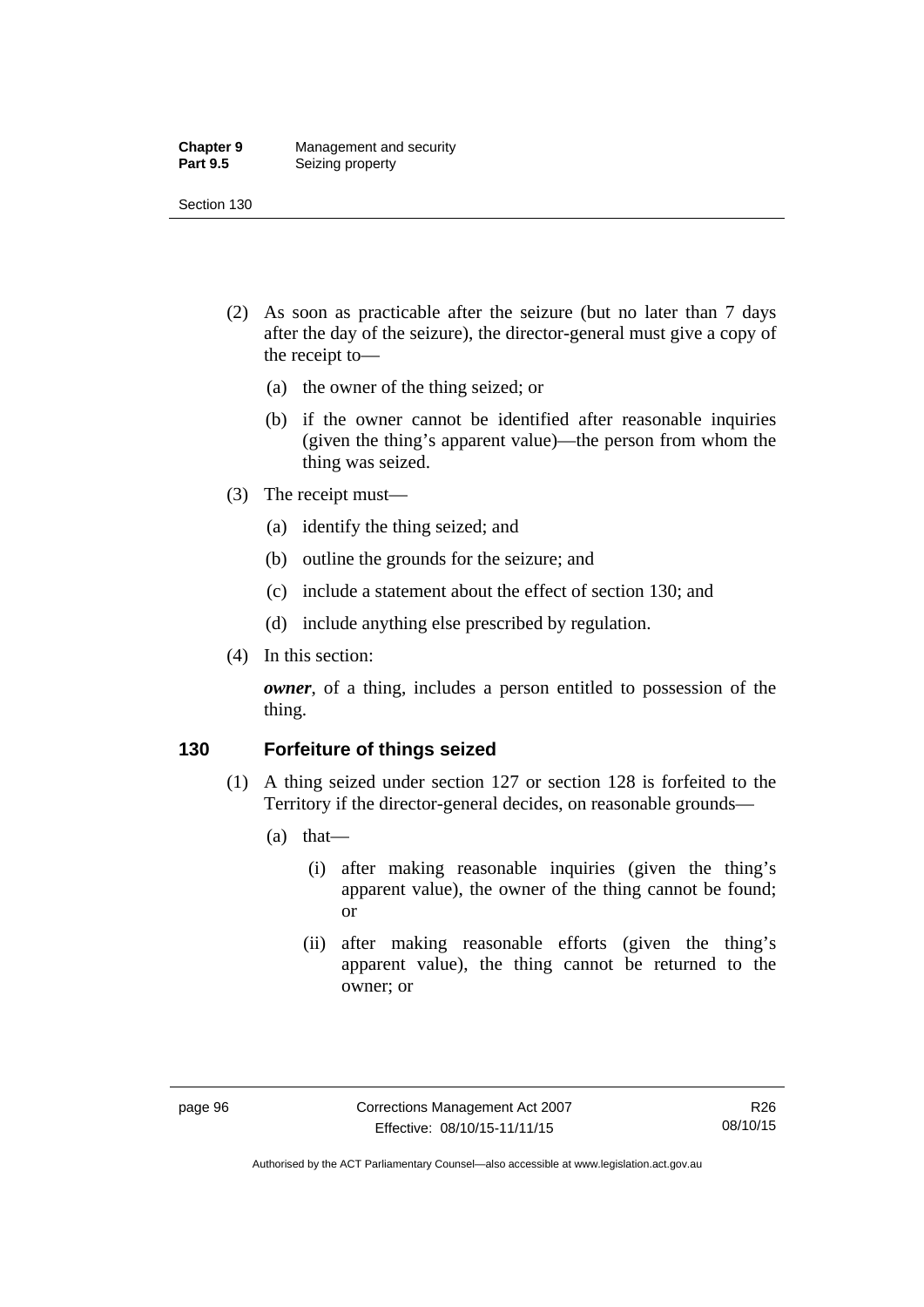- (b) that—
	- (i) possession of the thing by a detainee is an offence or disciplinary breach; or
	- (ii) it is necessary to keep the thing to stop it being used for the commission of an offence or disciplinary breach; or
	- (iii) the thing is inherently unsafe.
- (2) The director-general may deal with a thing forfeited to the Territory under this section, or dispose of it, as the director-general considers, on reasonable grounds, to be appropriate.
- (3) However, subsection (2) is subject to any order under the *[Crimes](http://www.legislation.act.gov.au/a/1900-40)  [Act 1900](http://www.legislation.act.gov.au/a/1900-40),* section 249 (Seizure of forfeited articles).

#### **Examples—s (2)**

- 1 giving a forfeited weapon to a police officer
- 2 keeping a forfeited electrical appliance and using it for the benefit of detainees generally
- 3 dumping a forfeited thing of little value
- *Note 1* An example is part of the Act, is not exhaustive and may extend, but does not limit, the meaning of the provision in which it appears (see [Legislation Act,](http://www.legislation.act.gov.au/a/2001-14) s 126 and s 132).
- *Note 2* The *[Crimes Act 1900](http://www.legislation.act.gov.au/a/1900-40)* also provides for articles forfeited under any law in force in the ACT to be seized by a member of the police force, taken before the Magistrates Court and for the court to order disposal of the article by the public trustee (see that Act, s 249 and s 250).
- *Note 3* The *[Uncollected Goods Act 1996](http://www.legislation.act.gov.au/a/1996-86)* provides generally for the disposal of uncollected goods, including goods abandoned on premises controlled by the Territory.

### **131 Return of things seized but not forfeited**

- (1) If a thing seized under section 127 or section 128 is not forfeited, the director-general must return it to its owner—
	- (a) no later than the end of 6 months after the day it was seized; or

page 97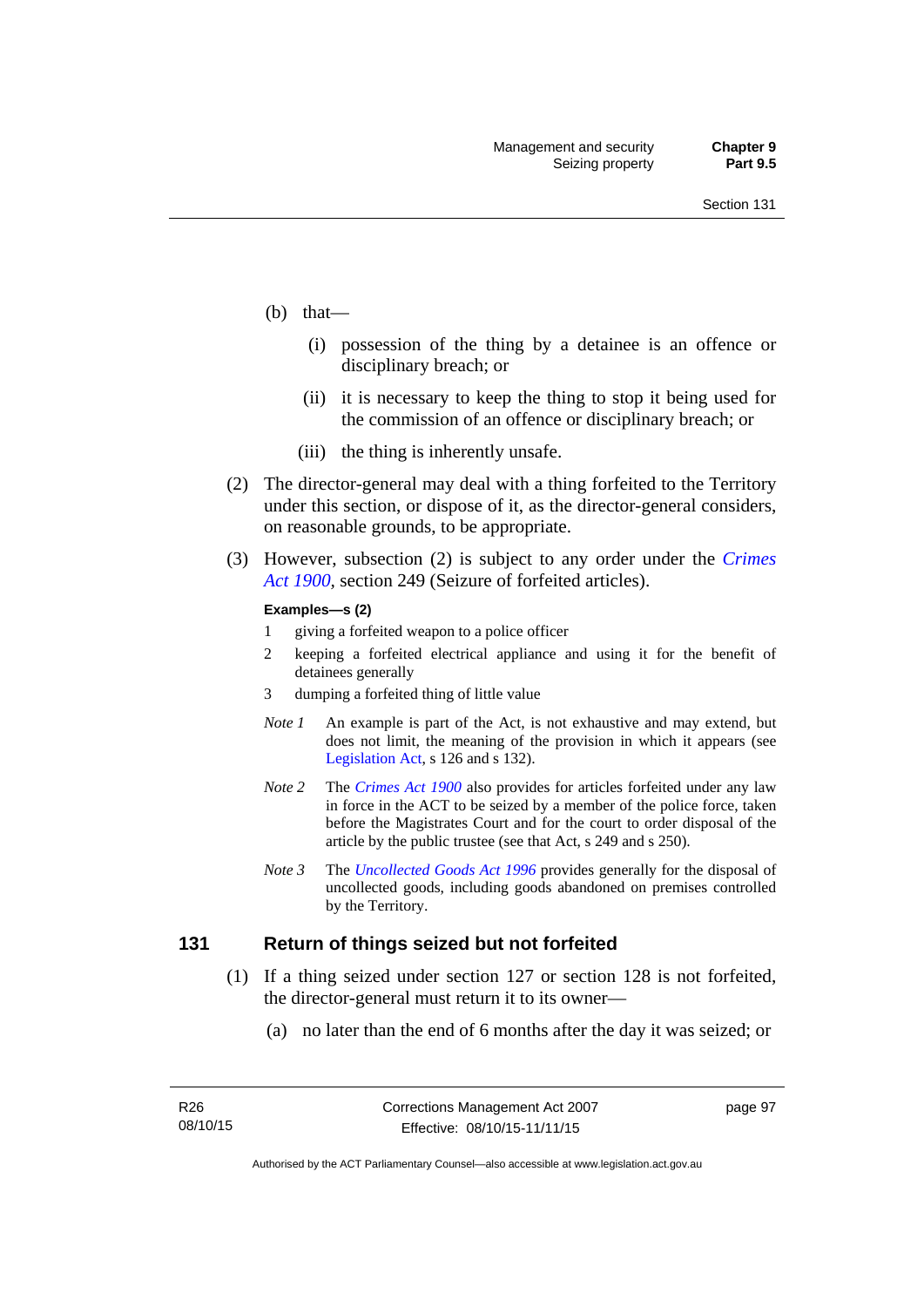| <b>Chapter 9</b> | Management and security |
|------------------|-------------------------|
| <b>Part 9.5</b>  | Seizing property        |

- (b) if a proceeding for an offence or disciplinary breach involving the thing is started within the 6-month period—at the end of the proceeding and any appeal from, or the review of, the proceeding.
- (2) However, if the thing was being retained as evidence of an offence or disciplinary breach and the director-general believes, on reasonable grounds, that its retention as evidence is no longer necessary, the director-general must return it immediately.
- (3) In this section:

*owner*—see section 129 (4).

page 98 Corrections Management Act 2007 Effective: 08/10/15-11/11/15

R26 08/10/15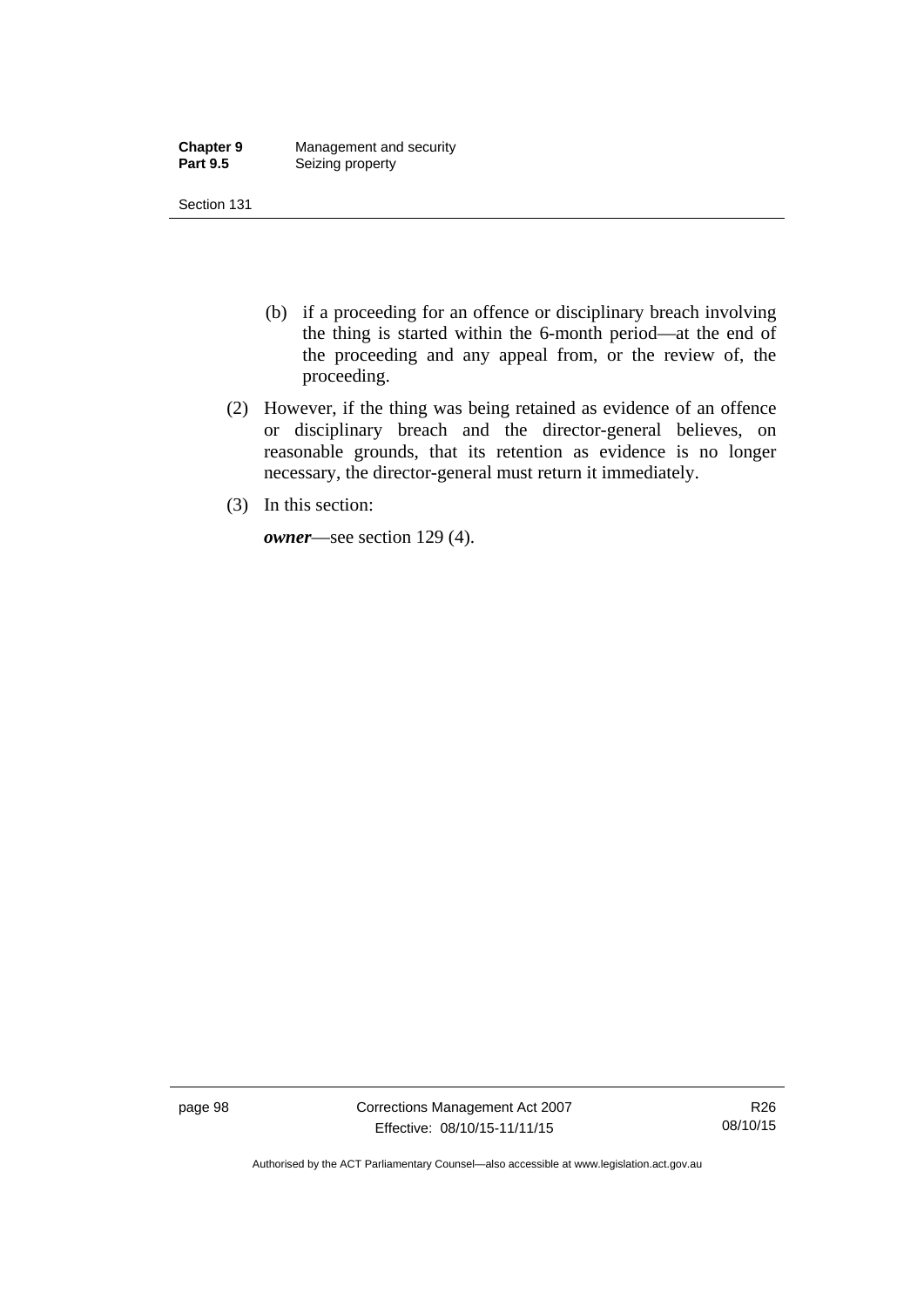# **Part 9.6 Alcohol and drug testing**

# **Division 9.6.1 General**

## **132 Definitions—***drug* **and** *test sample*

In this Act:

### *drug*—

- (a) means—
	- (i) a controlled drug under the [Criminal Code](http://www.legislation.act.gov.au/a/2002-51), section 600; or
	- (ii) a substance prescribed by regulation for this definition; but
- (b) does not include any of the following:
	- (i) a drug lawfully supplied, and taken as prescribed or directed, by a health practitioner;
	- (ii) a drug lawfully supplied and self-administered;
	- (iii) a drug exempted under section 133.

*test sample* means a sample of breath, saliva, urine, hair, blood, or anything else prescribed by regulation.

## **133 When test sample** *positive*

- (1) A person is taken to provide a *positive* test sample for alcohol or a drug if, when directed under this Act or the *[Crimes \(Sentence](http://www.legislation.act.gov.au/a/2005-59)  [Administration\) Act 2005](http://www.legislation.act.gov.au/a/2005-59)*, to provide a test sample—
	- (a) the person fails to provide a test sample in accordance with the direction; or
		- *Note Fail* includes refuse, see the [Legislation Act,](http://www.legislation.act.gov.au/a/2001-14) dict, pt 1.
	- (b) the person provides an invalid test sample; or

page 99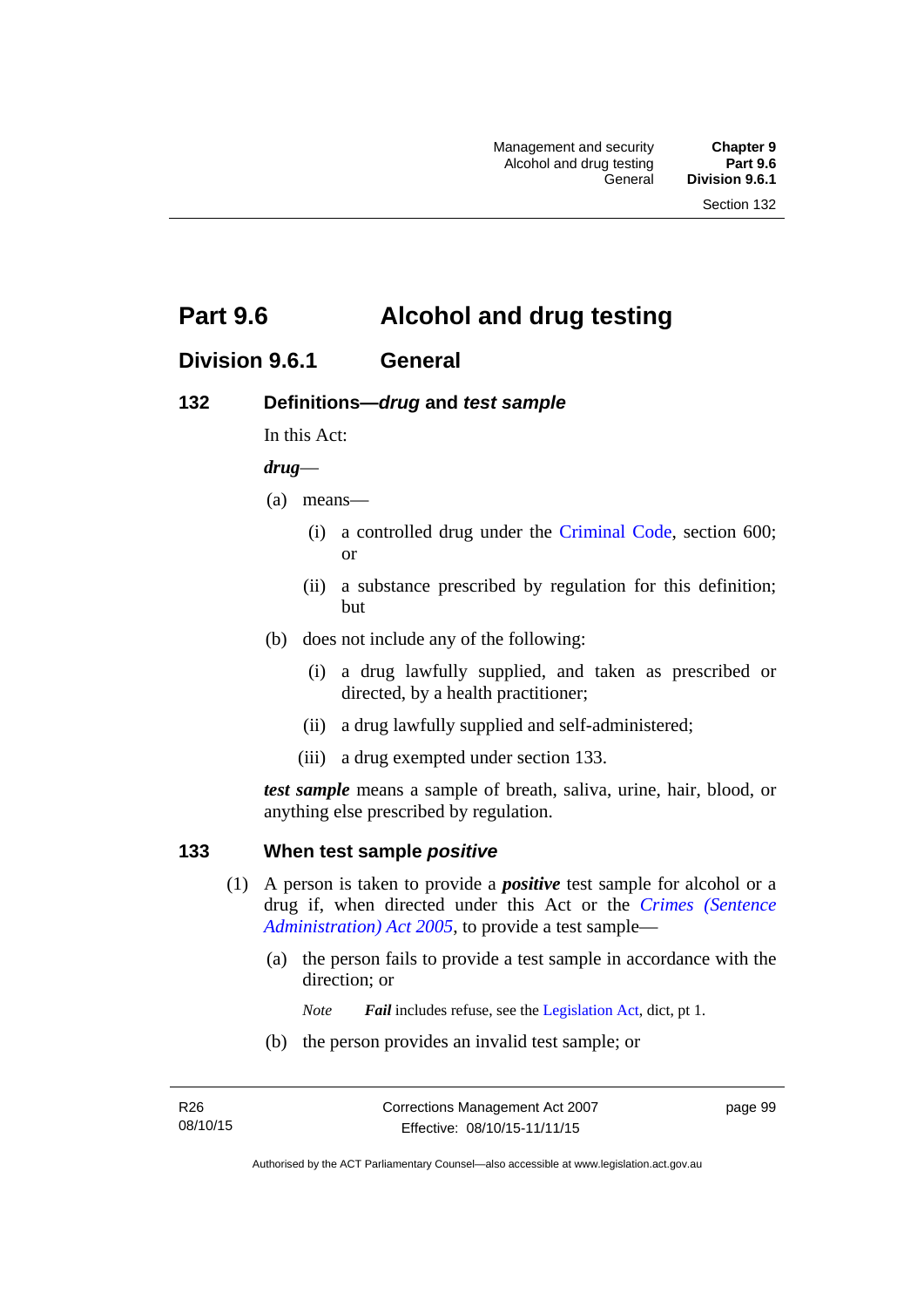- (c) for a full-time detainee—the detainee provides a test sample that shows the detainee has taken alcohol or a drug; or
- (d) for a detainee under periodic detention—the detainee provides a test sample that shows the detainee—
	- (i) has a blood alcohol concentration of the prescribed concentration or more; or
	- (ii) has taken a drug.
- (2) However, subsection (1) (a) does not apply if the person has a reasonable excuse for failing to provide the test sample within a reasonable time of the direction being given.

#### **Examples of reasonable excuse**

- 1 a medical condition that prevents the person from providing a test sample as directed
- 2 prescribed medication that may affect test results
- *Note* An example is part of the Act, is not exhaustive and may extend, but does not limit, the meaning of the provision in which it appears (see [Legislation Act,](http://www.legislation.act.gov.au/a/2001-14) s 126 and s 132).
- (3) The director-general may exempt a drug from the application of this part.
- (4) An exemption is a notifiable instrument.

*Note* A notifiable instrument must be notified under the [Legislation Act](http://www.legislation.act.gov.au/a/2001-14).

(5) In this section:

*invalid*—a test sample provided by a person is *invalid* if—

- (a) the person tampers, or attempts to tamper, with the test sample; or
- (b) the person otherwise changes, or attempts to change, the results of the test sample.

*prescribed concentration*, of alcohol, means—

(a) 0.02g of alcohol per 100mL of blood; or

Authorised by the ACT Parliamentary Counsel—also accessible at www.legislation.act.gov.au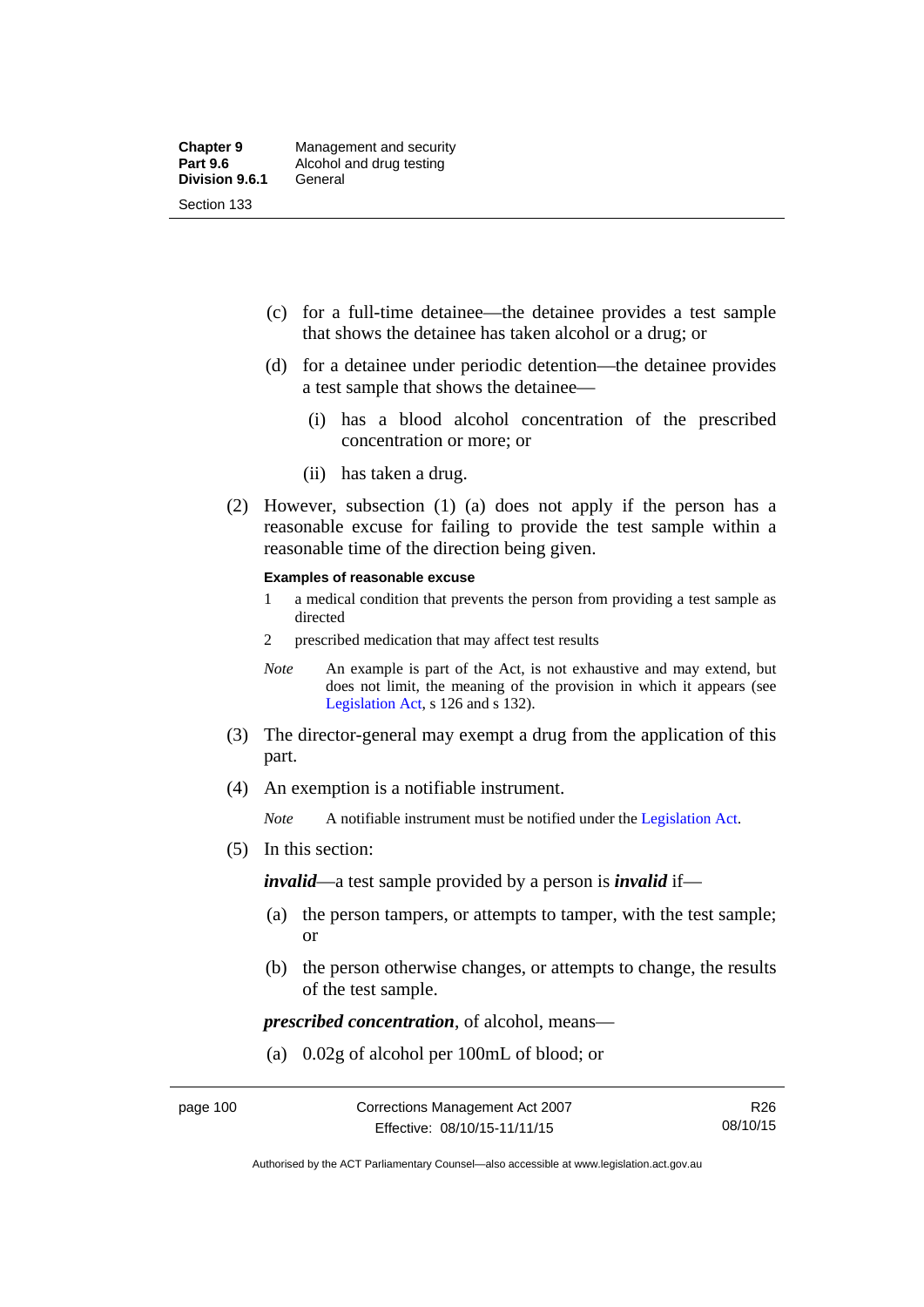(b) if a regulation prescribes another concentration—the prescribed concentration.

# **Division 9.6.2 Alcohol and drug testing—detainees**

## **134 Alcohol and drug testing of detainees**

- (1) The director-general may direct a detainee to provide a stated kind of test sample.
- (2) The director-general, or a doctor, or nurse, appointed under section 22 (Health practitioners—non-therapeutic functions), may give a detainee a direction about the way a detainee must provide the test sample.
- (3) However—
	- (a) a direction under this section must be consistent with any requirement prescribed by an operating procedure for this section; and
	- (b) only a doctor, or nurse, appointed under section 22 (Health practitioners—non-therapeutic functions) may take a blood sample.
- (4) A doctor or nurse who takes a test sample from a detainee must give the sample to a corrections officer.
- (5) The director-general must give the detainee notice of the results of any test conducted on the test sample as soon as practicable after the director-general receives them.

## **135 Effect of positive test sample from detainee**

- (1) This section applies if—
	- (a) a detainee is directed under this Act or the *[Crimes \(Sentence](http://www.legislation.act.gov.au/a/2005-59)  [Administration\) Act 2005](http://www.legislation.act.gov.au/a/2005-59)* to provide a test sample; and
	- (b) the test sample provided by the detainee is positive.

page 101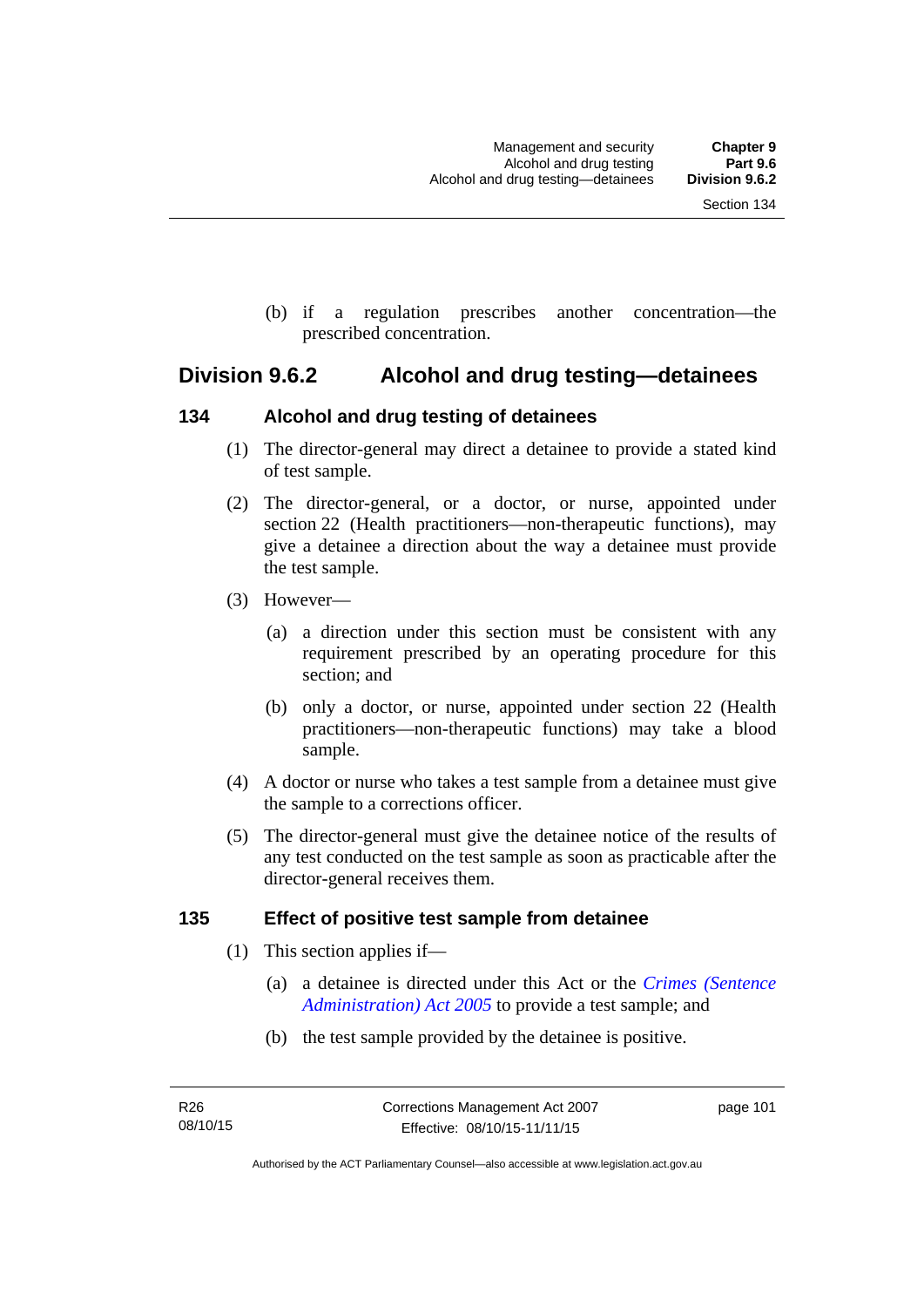(2) The director-general may have regard to the positive test sample in making any decision in relation to the management of the detainee under this Act.

#### **Examples of decisions**

- 1 decisions under section 78 (Case management plans—scope etc) or section 80 (Security classification—basis etc)
- 2 decisions under chapter 10 (Discipline)
- *Note 1* An example is part of the Act, is not exhaustive and may extend, but does not limit, the meaning of the provision in which it appears (see [Legislation Act,](http://www.legislation.act.gov.au/a/2001-14) s 126 and s 132).
- *Note* 2 The taking (in any way) of alcohol or a drug into the body is a disciplinary breach (see s 152 (Meaning of *disciplinary breach*)). The results of the analysis of a substance under this Act, signed by an analyst, is evidence of the facts stated in the certificate (see s 226 (Evidentiary certificates)).

# **Division 9.6.3 Alcohol and drug testing—corrections officers etc**

## **136 Alcohol and drug testing of corrections officers etc**

- (1) A regulation may make provision in relation to alcohol and drug testing of—
	- (a) corrections officers; and
	- (b) public servants and other people who work at or visit correctional centres, whether as employees, contractors, volunteers or otherwise.
- (2) In particular, a regulation may make provision in relation to any of the following:
	- (a) the circumstances for testing, including when and where tests may be conducted;
	- (b) the conduct of the tests.

Authorised by the ACT Parliamentary Counsel—also accessible at www.legislation.act.gov.au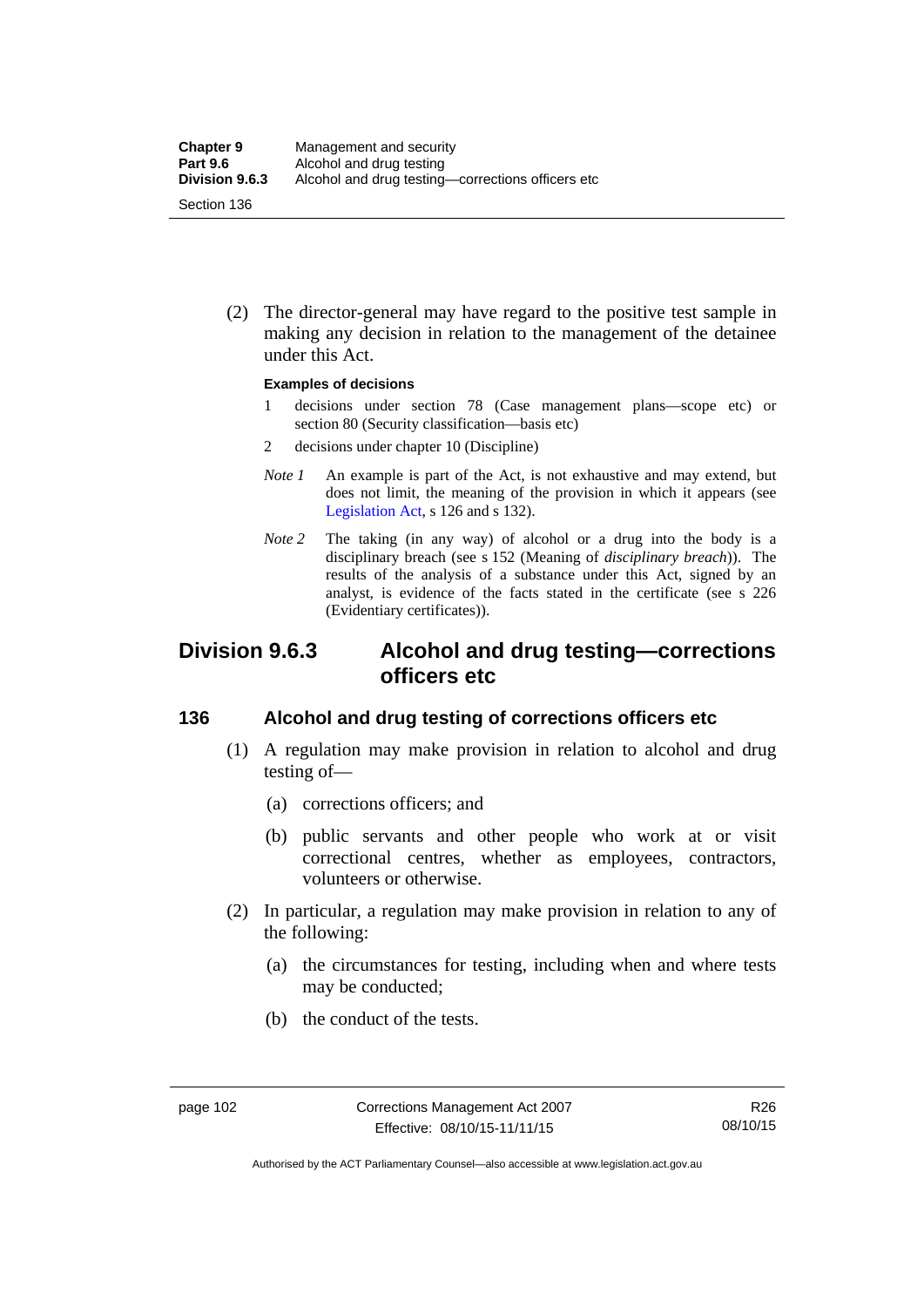# **Part 9.7 Use of force**

## **137 Managing use of force**

- (1) The director-general must ensure, as far as practicable, that the use of force in relation to the management of detainees is always—
	- (a) a last resort; and
	- (b) in accordance with this part.
- (2) Without limiting section 14 (Corrections policies and operating procedures), the director-general must make a corrections policy or operating procedure in relation to the use of force, including provision in relation to the following:
	- (a) the circumstances, and by whom, force may be used;
	- (b) the kinds of force that may be used.
	- *Note* The power to make a corrections policy or operating procedure includes power to make different provisions in relation to different matters or different classes of matters, and provisions that apply differently by reference to stated exceptions or factors (see [Legislation Act](http://www.legislation.act.gov.au/a/2001-14), s 48).

### **138 Authorised use of force**

- (1) A corrections officer may use force that is necessary and reasonable for this Act, including for any of the following:
	- (a) to compel compliance with a direction given in relation to a detainee by the director-general;
	- (b) to act under section 126 (Searches—use of force);
	- (c) to prevent or stop the commission of an offence or disciplinary breach;
	- (d) to prevent the escape of a detainee;
	- (e) to prevent unlawful damage, destruction or interference with property;

page 103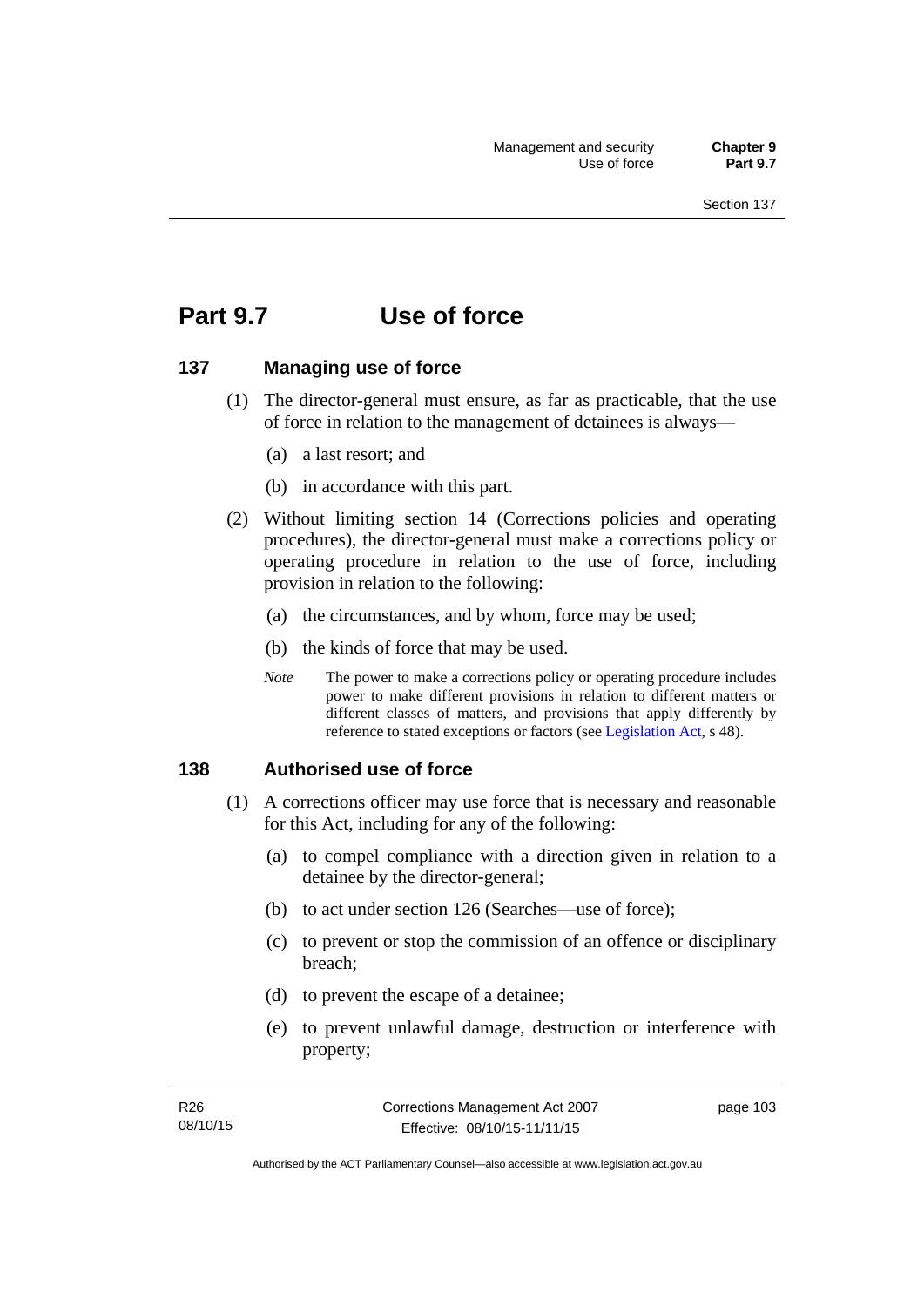- (f) to defend the officer or someone else;
- (g) to prevent a detainee from inflicting self-harm;
- (h) anything else prescribed by regulation.
- (2) However, a corrections officer may use force only if the officer believes, on reasonable grounds, that the purpose for which force may be used cannot be achieved in another way.

## **139 Application of force**

- (1) A corrections officer may use force under this part only if the officer—
	- (a) gives a clear warning of the intended use of force; and
	- (b) allows enough time for the warning to be observed; and
	- (c) uses no more force than is necessary and reasonable in the circumstances; and
	- (d) uses force, as far as practicable, in a way that reduces the risk of causing death or grievous bodily harm.
- (2) However, the corrections officer need not comply with subsection  $(1)$   $(a)$  or  $(b)$  if, in urgent circumstances, the officer believes, on reasonable grounds, that doing so would create a risk of injury to the officer, the detainee or anyone else.

#### **Example of urgent circumstances**

the detainee is assaulting someone or engaging in self-harm

*Note* An example is part of the Act, is not exhaustive and may extend, but does not limit, the meaning of the provision in which it appears (see [Legislation Act,](http://www.legislation.act.gov.au/a/2001-14) s 126 and s 132).

### **140 Use of restraints or weapons**

 (1) The use of force under this part includes the use of restraints and weapons.

page 104 Corrections Management Act 2007 Effective: 08/10/15-11/11/15

R26 08/10/15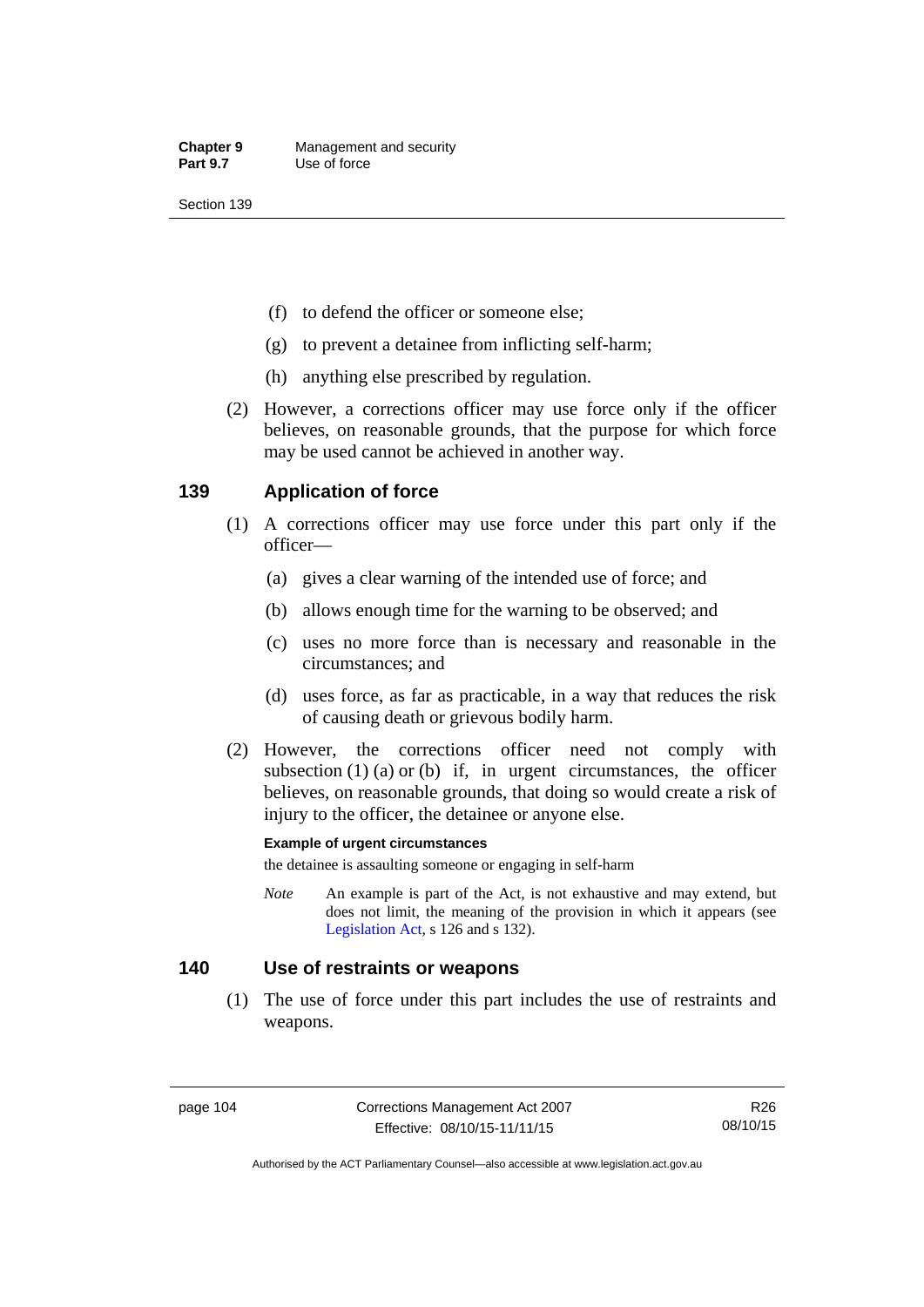- (2) The director-general must ensure, as far as practicable, that the use of force involving a restraint or weapon is proportionate to the circumstances, and in particular that—
	- (a) the circumstances are sufficiently serious to justify the use; and
	- (b) the kind of restraint or weapon is appropriate in the circumstances; and
	- (c) the restraint or weapon is used appropriately in the circumstances.
- (3) The director-general must also ensure that restraints and weapons are only used under this part—
	- (a) by corrections officers trained to use them; and
	- (b) in accordance with a corrections policy or operating procedure that applies to their use.
- (4) A health practitioner appointed under section 22 (Health practitioners—non-therapeutic functions) may administer a drug as a restraint, or direct the use of another form of restraint, if the health practitioner believes, on reasonable grounds, that is necessary and reasonable—
	- (a) to treat a detainee, particularly where the detainee's behaviour cannot be controlled otherwise; or
	- (b) to prevent a detainee inflicting self-harm, or harming someone else, particularly where other forms of restraint are unlikely to be effective; or
	- (c) to prevent the escape of a detainee, particularly while being transferred to or from a correctional centre or other place.
- (5) The director-general must ensure that firearms are not used under this part unless someone's life is under threat or a detainee or other person offers armed resistance to a corrections officer or police officer exercising a function under this Act or another Act.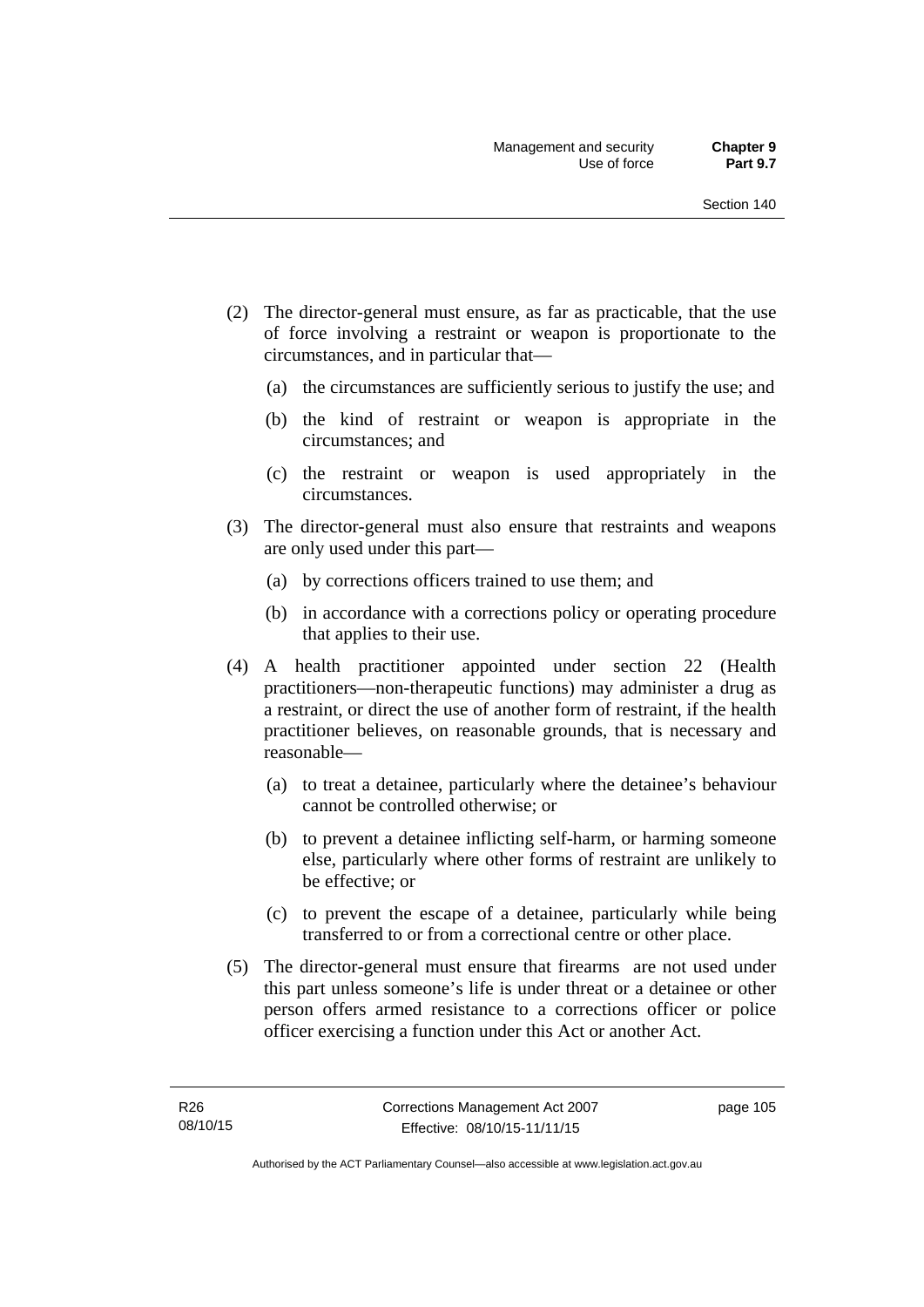| <b>Chapter 9</b> | Management and security |
|------------------|-------------------------|
| <b>Part 9.7</b>  | Use of force            |

- (6) In applying force under this part, a corrections officer may use a restraint or weapon, including any of the following:
	- (a) body contact;
	- (b) handcuffs, restraint jackets and other restraining devices;
	- (c) riot control equipment;
	- (d) a chemical agent;
	- (e) a gas gun;
	- (f) a firearm;
	- (g) anything else prescribed by regulation.

## **141 Medical examination after use of force**

The director-general must ensure that a doctor appointed under section 21 (Doctors—health service appointments) examines a detainee injured by the use of force under this part as soon as practicable and that appropriate health care is available to the detainee.

## **142 Reporting use of force**

- (1) The director-general must keep a record of any incident involving the use of force under this part that causes injury or death to anyone.
- (2) The record must—
	- (a) include details of the incident, including the circumstances, the decision to use force and the force used; and
	- (b) be available for inspection under chapter 7 (Inspection of correctional centres).
- (3) The director-general must give a copy of the record to an official visitor.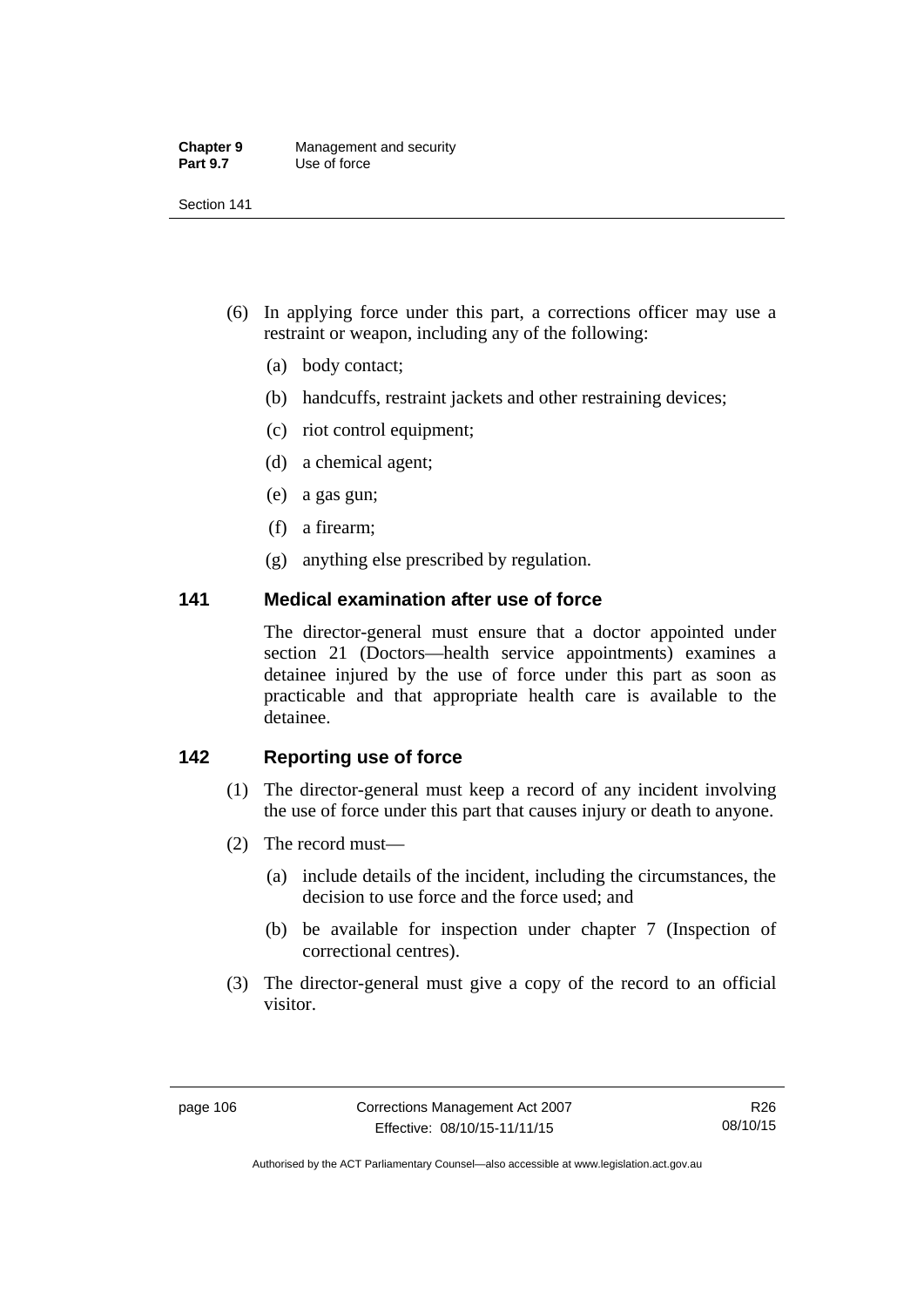# **Part 9.8 Access to correctional centres**

## **143 Visiting conditions**

 (1) The director-general may declare conditions that apply in relation to visits to a correctional centre.

#### **Examples of conditions declared**

- 1 the times and duration of visits
- 2 the number of visitors allowed
- 3 the conditions for conjugal, contact and non-contact visits
- 4 the circumstances in which visitors may be monitored
- 5 a prohibition on smoking in nonsmoking areas
- *Note* An example is part of the Act, is not exhaustive and may extend, but does not limit, the meaning of the provision in which it appears (see [Legislation Act,](http://www.legislation.act.gov.au/a/2001-14) s 126 and s 132).
- (2) A declaration is a disallowable instrument.
	- *Note I* The power to make an instrument includes power to make different provisions in relation to different matters or different classes of matters, and provisions that apply differently by reference to stated exceptions or factors (see [Legislation Act](http://www.legislation.act.gov.au/a/2001-14), s 48).
	- *Note 2* A disallowable instrument must be notified, and presented to the Legislative Assembly, under the [Legislation Act.](http://www.legislation.act.gov.au/a/2001-14)

### **144 Notice of visiting conditions**

- (1) The director-general must take reasonable steps to bring the visiting conditions to the attention of visitors at a correctional centre.
- (2) Without limiting subsection (1), the director-general must ensure that—
	- (a) a notice is prominently displayed at each entrance to the centre open to visitors to the effect that visiting conditions apply at the centre; and
	- (b) a copy of the visiting conditions is available for inspection on request by visitors at the centre.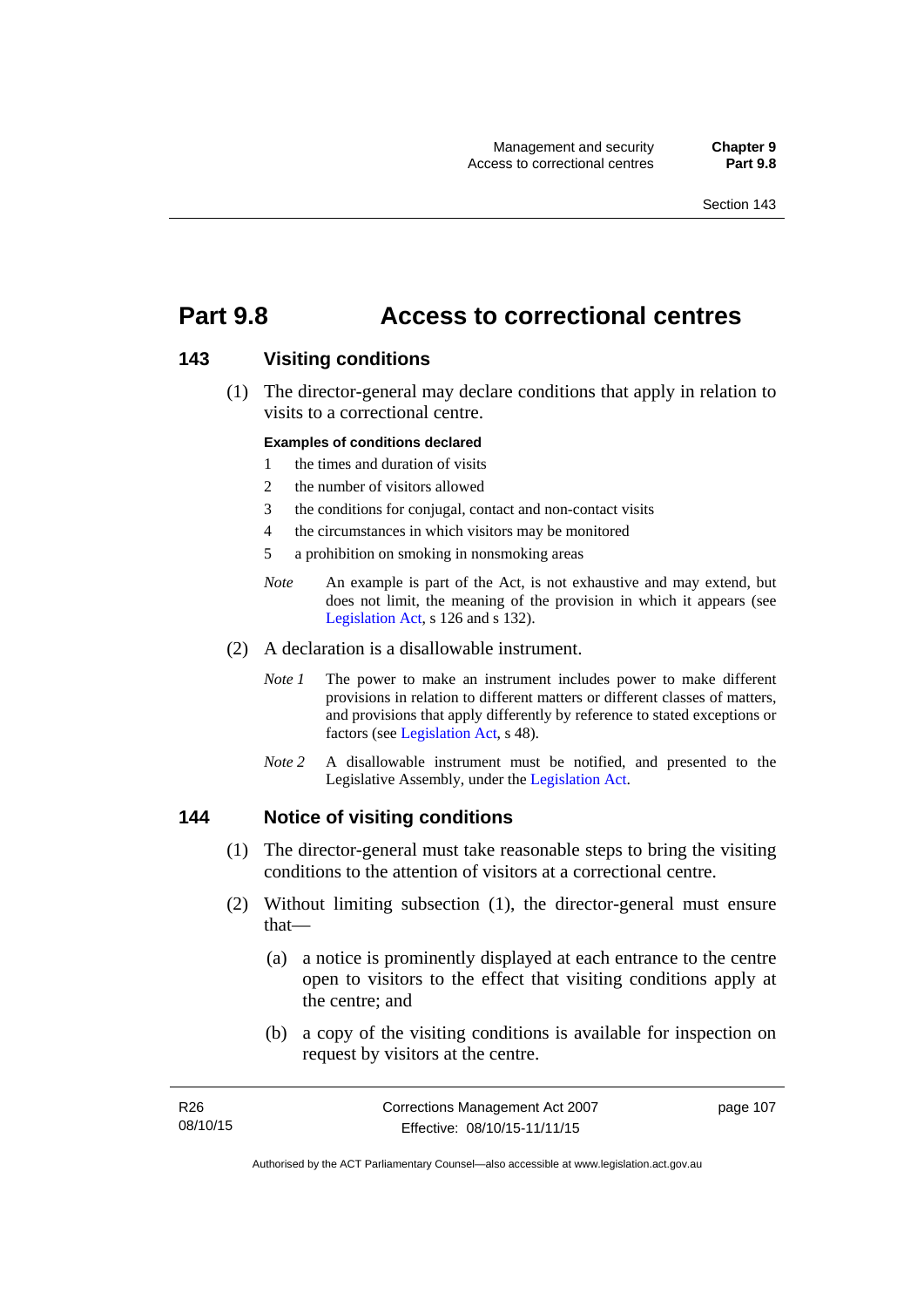## **145 Taking prohibited things etc into correctional centre**

- (1) A person commits an offence if the person—
	- (a) takes a prohibited thing into a correctional centre; or
	- (b) gives a prohibited thing to a detainee; or
	- (c) removes a prohibited thing from a correctional centre.

Maximum penalty: 100 penalty units, imprisonment for 1 year or both.

- (2) Subsection (1) does not apply to any action approved by the director-general.
- (3) In this section:

*give* includes send.

*prohibited thing* includes something the person intends a detainee to use for making a prohibited thing or use otherwise in relation to a prohibited thing.

## **146 Directions to visitors**

- (1) The director-general may, orally or in writing, give a direction to a visitor at a correctional centre to do, or not do, something if the director-general believes, on reasonable grounds, that the direction is necessary and reasonable—
	- (a) to ensure compliance with the visiting conditions; or
	- (b) for security or good order at a correctional centre.
- (2) A person commits an offence if the person fails to comply with a direction given to the person under this section.

Maximum penalty: 50 penalty units, imprisonment for 6 months or both.

(3) An offence against this section is a strict liability offence.

R26 08/10/15

Authorised by the ACT Parliamentary Counsel—also accessible at www.legislation.act.gov.au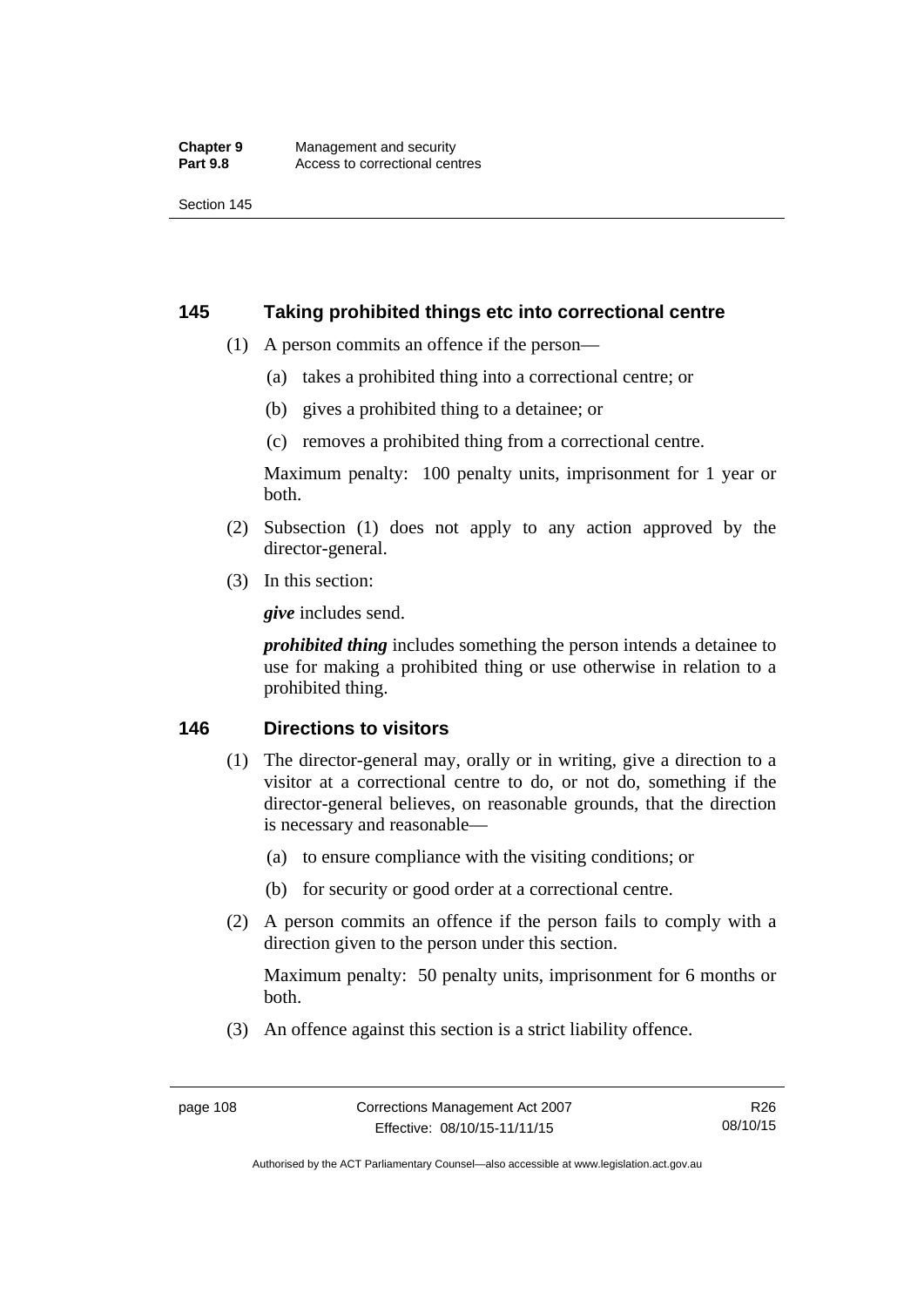(4) Subsection (2) does not apply if the person takes reasonable steps to comply with the direction.

### **147 Searches of visitors**

- (1) The director-general may direct a corrections officer to conduct a scanning search, frisk search or ordinary search of a visitor at a correctional centre if the director-general suspects, on reasonable grounds, that the visitor is carrying—
	- (a) a prohibited thing; or
	- (b) anything else that creates, or is likely to create, a risk to—
		- (i) the personal safety of anyone else; or
		- (ii) security or good order at a correctional centre.
- (2) Part 9.4 (Searches) and part 9.5 (Seizing property) apply as if a direction under this section, any scanning search, frisk search or ordinary search conducted under the direction, and anything found in the search, occurred under the relevant part in relation to a detainee at a correctional centre.
- (3) However, section 126 (Searches—use of force) does not apply in relation to a search of a visitor at a correctional centre.

### **148 Directions to leave correctional centre etc**

- (1) The director-general may direct a person at a correctional centre—
	- (a) not to enter the centre; or
	- (b) if the person is already in the centre—to leave the centre.
- (2) The director-general may give the direction only if—
	- (a) the director-general suspects, on reasonable grounds, that—
		- (i) the person is intoxicated; or
		- (ii) the person has possession of a prohibited thing; or

page 109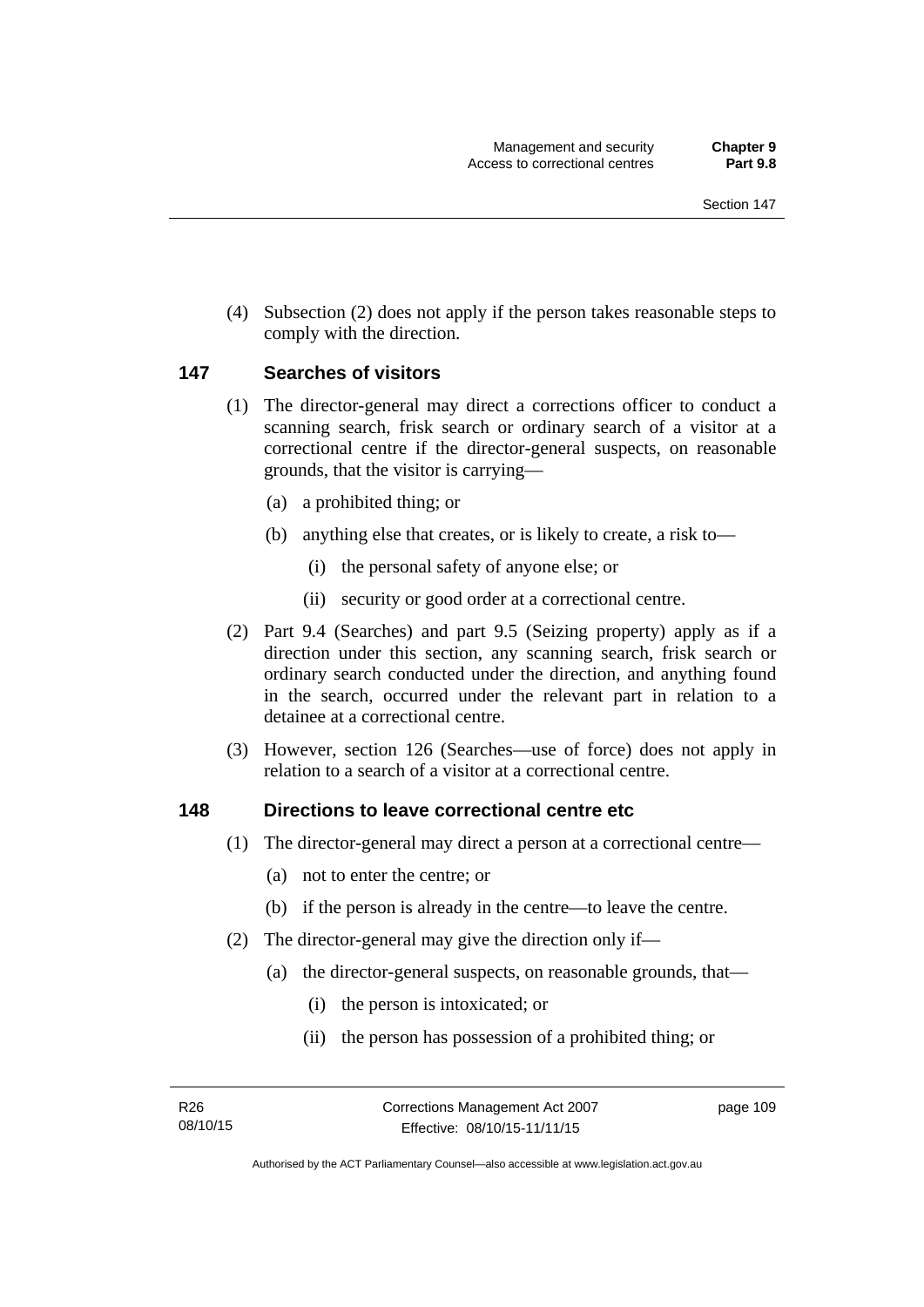- (iii) the direction is necessary and reasonable for security or good order at a correctional centre; or
- (b) the person contravenes a direction given to the person under section 146.
- (3) A person commits an offence if the person fails to comply with a direction given to the person under this section.

Maximum penalty: 50 penalty units, imprisonment for 6 months or both.

- (4) An offence against this section is a strict liability offence.
- (5) Subsection (3) does not apply if the person takes reasonable steps to comply with the direction.
- (6) In this section:

*intoxicated* means under the influence of alcohol, a drug or another substance, or a combination of alcohol, drugs or substances.

#### **Examples of substances**

- 1 glue
- 2 petrol
- 3 another solvent
- *Note* An example is part of the Act, is not exhaustive and may extend, but does not limit, the meaning of the provision in which it appears (see [Legislation Act,](http://www.legislation.act.gov.au/a/2001-14) s 126 and s 132).

*prohibited thing*—see section 145 (3).

### **149 Removing people from correctional centre**

- (1) The director-general may direct a corrections officer to enforce a direction under section 148 if the person given the direction contravenes the direction.
- (2) The corrections officer may use force that is necessary and reasonable to enforce the direction.

R26 08/10/15

Authorised by the ACT Parliamentary Counsel—also accessible at www.legislation.act.gov.au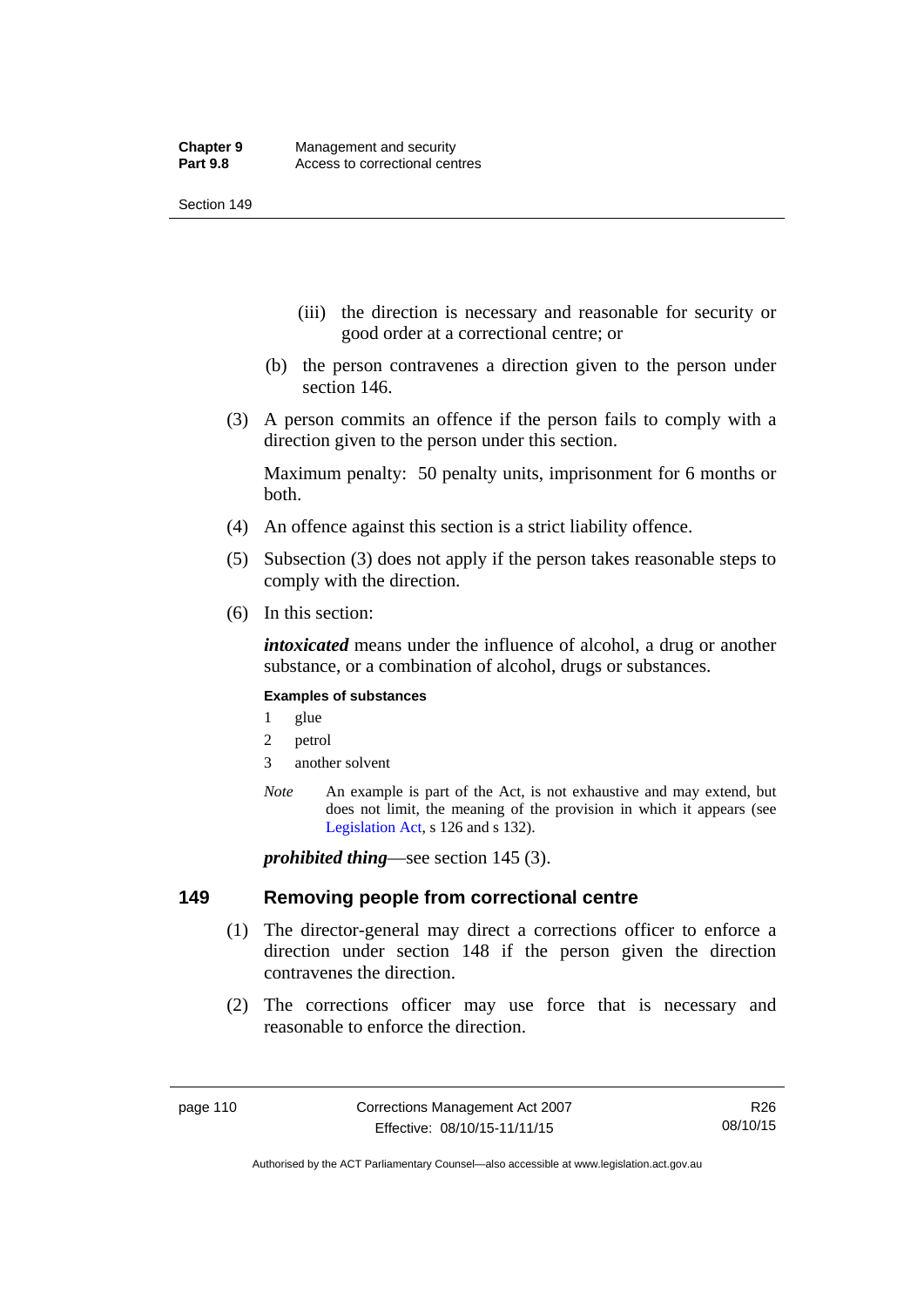# **Chapter 10 Discipline**

# **Part 10.1 General**

# **150 Application—ch 10**

This chapter applies in relation to a disciplinary breach committed, or allegedly committed, by a detainee.

# **151 Definitions—discipline**

In this Act:

*accused* means a detainee charged with a disciplinary breach.

*administrative penalty*—see section 184.

*charge* means a disciplinary charge.

*charge notice*—see section 159.

*disciplinary action*—see section 183.

*disciplinary breach*—see section 152.

*disciplinary charge* means a charge under section 159.

*hearing*, for an inquiry, means a hearing under part 11.3 (Disciplinary hearing procedures).

*initial report*—see section 156 (2) (e).

*inquiry* means an inquiry to which chapter 11 (Disciplinary inquiries) applies.

*investigative segregation* means segregation directed under any of the following:

- (a) section 156 (Report etc by corrections officer);
- (b) section 158 (Action by presiding officer);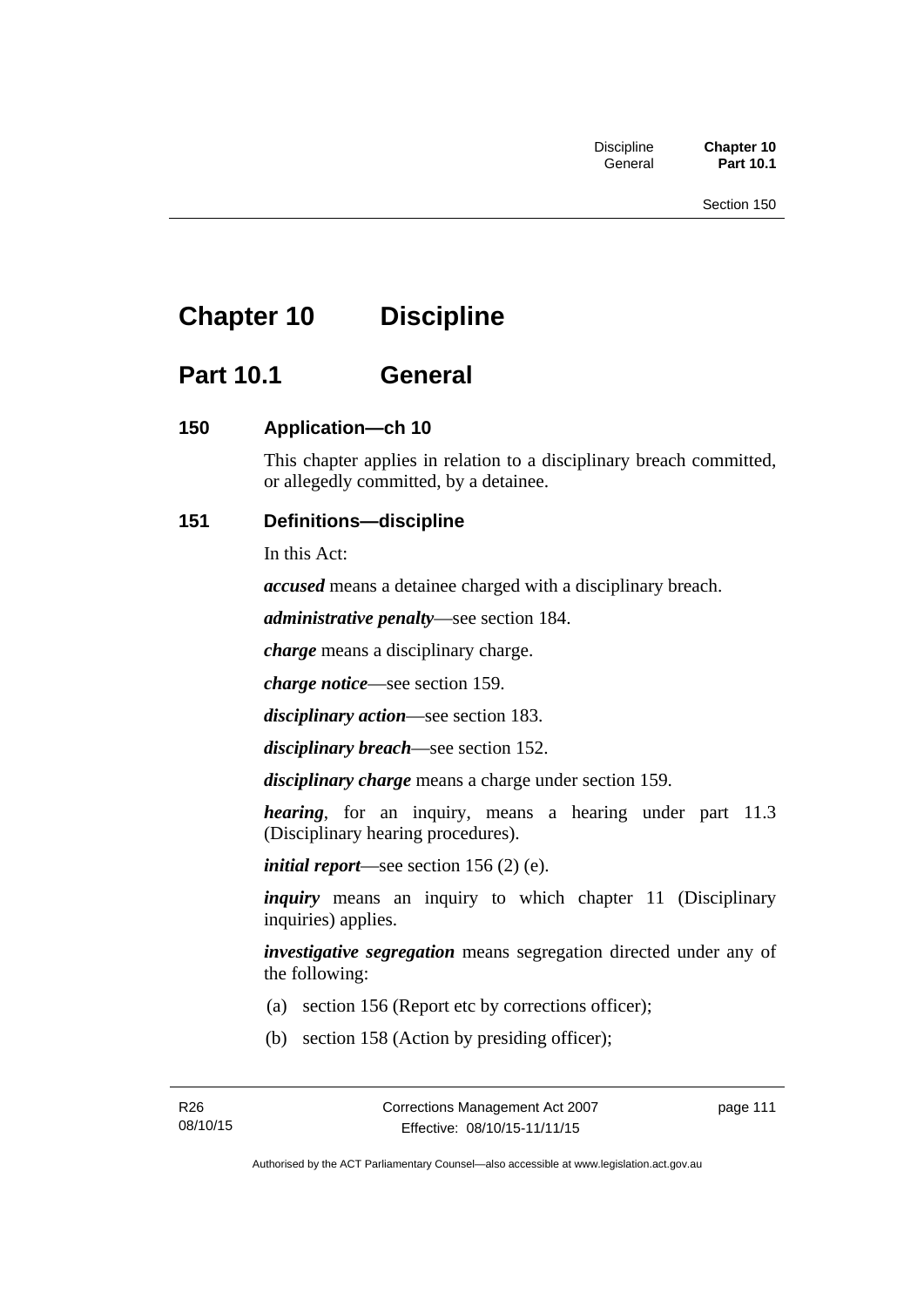| <b>Chapter 10</b> | <b>Discipline</b> |
|-------------------|-------------------|
| <b>Part 10.1</b>  | General           |

 (c) section 160 (Director-general directions—investigative segregation).

*investigator*—see section 153.

*investigator's report*—see section 157 (2) (b).

*presiding officer* means a corrections officer to whom the director-general has given functions of a presiding officer under this Act.

*privilege*, in relation to a detainee—see section 154.

*separate confinement*, of a detainee, means confinement of the detainee in a cell, away from other detainees.

## **152 Meaning of** *disciplinary breach*

For a detainee, each of the following is a *disciplinary breach*:

- (a) contravening a direction given to the detainee by the director-general or a corrections officer under this Act or the *[Crimes \(Sentence Administration\) Act 2005](http://www.legislation.act.gov.au/a/2005-59)*;
	- *Note* A reference to an Act includes a reference to the statutory instruments made or in force under the Act, including any regulation (see [Legislation Act,](http://www.legislation.act.gov.au/a/2001-14) s 104).
- (b) being in a prohibited area, without the director-general's approval;
- (c) smoking in a nonsmoking area at a correctional centre;
- (d) taking (in any way) alcohol or a drug into the detainee's body;
- (e) providing a positive test sample for alcohol or a drug when directed, under this Act or the *[Crimes \(Sentence](http://www.legislation.act.gov.au/a/2005-59)  [Administration\) Act 2005](http://www.legislation.act.gov.au/a/2005-59)*, to provide a test sample;
- (f) making, possessing, concealing, knowingly consuming or dealing with a prohibited thing, without the director-general's approval;

Authorised by the ACT Parliamentary Counsel—also accessible at www.legislation.act.gov.au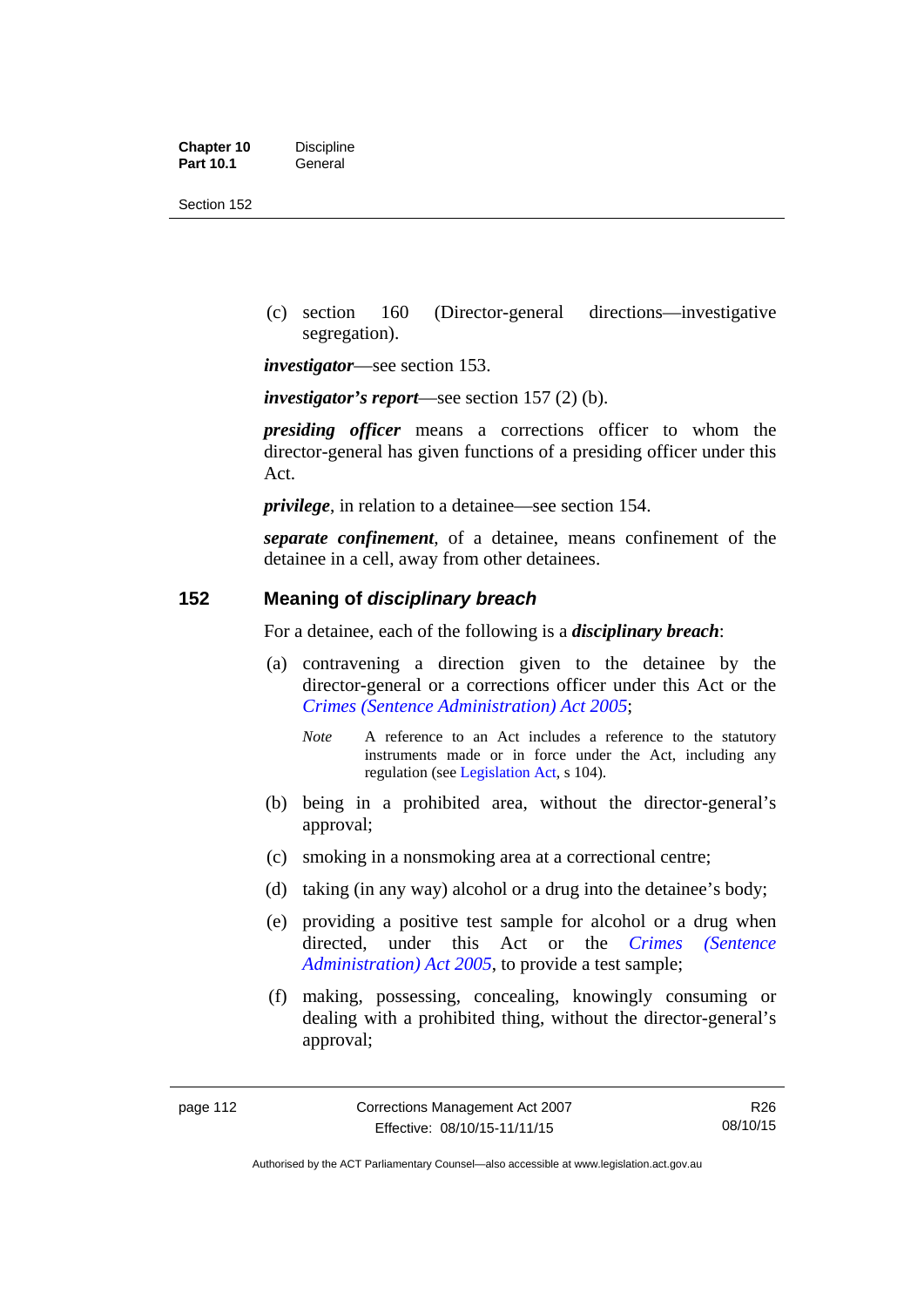- (g) gambling;
- (h) being disrespectful or abusive towards a corrections officer in a way that undermines the officer's authority;
- (i) being disrespectful or abusive towards someone in a way that is likely to provoke a person to be violent;
- (j) intentionally or recklessly engaging in conduct that endangers, or may endanger, the health or safety of the detainee or anyone else;
- (k) fighting;
- (l) assaulting someone else;
- (m) theft;
- (n) possessing stolen property;
- (o) possessing or dealing in things without the director-general's approval;
- (p) intentionally or recklessly damaging or destroying property belonging to someone else;
- (q) interfering with property belonging to someone else, without approval by the owner of the property;
- (r) interfering with anyone's personal monitoring device without the director-general's approval;
- (s) creating or participating in a disturbance, or other activity, likely to endanger security or good order at a correctional centre;
- (t) contravening a condition of any of the following:
	- (i) a direction under section 204 (Local leave directions);
	- (ii) a local leave permit;
	- (iii) an interstate leave permit;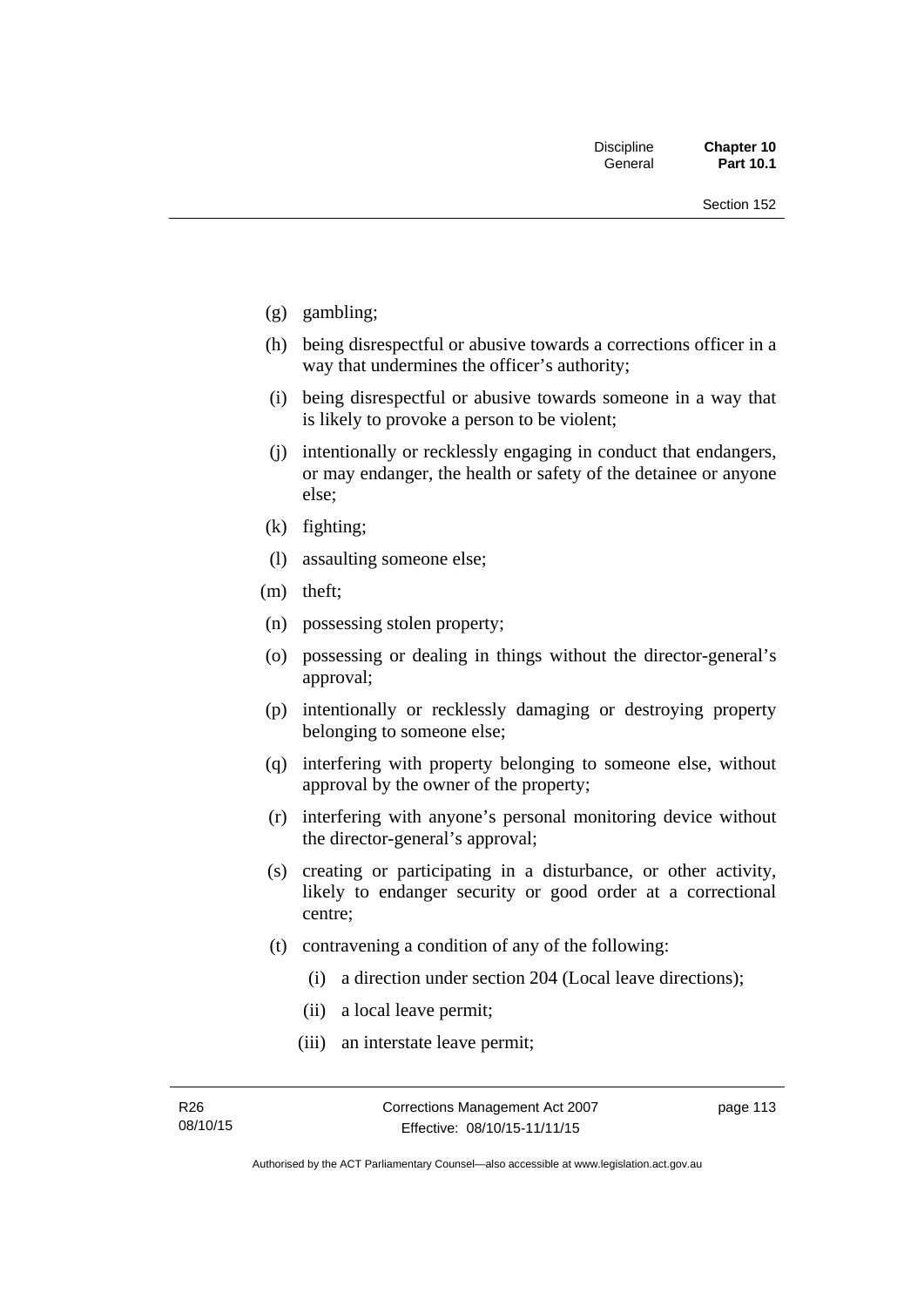| <b>Chapter 10</b> | <b>Discipline</b> |
|-------------------|-------------------|
| <b>Part 10.1</b>  | General           |

- (u) doing anything for the purpose of escaping, or assisting a detainee to escape, from detention;
- (v) offering, giving or taking a bribe;
- (w) attempting, or assisting anyone else attempting, to commit another disciplinary breach;
- $(x)$  threatening to do anything mentioned in paragraphs (j), (k), (l), (p) or (s);
- (y) anything else prescribed by regulation.

## **Examples of contravening director-general directions—par (a)**

failing to comply with a direction by the director-general to provide a test sample or submit to a search under this Act

*Note* An example is part of the Act, is not exhaustive and may extend, but does not limit, the meaning of the provision in which it appears (see [Legislation Act,](http://www.legislation.act.gov.au/a/2001-14) s 126 and s 132).

## **153 Meaning of** *investigator*

- (1) An *investigator* is—
	- (a) a corrections officer to whom the director-general has given functions of an investigator; or
	- (b) a person engaged under subsection (2).
- (2) The director-general may, on behalf of the Territory, engage a person (other than a corrections officer) to exercise the functions of an investigator.
- (3) The director-general may engage a person under subsection (2) only if satisfied the person has appropriate qualifications or experience to exercise the functions of an investigator.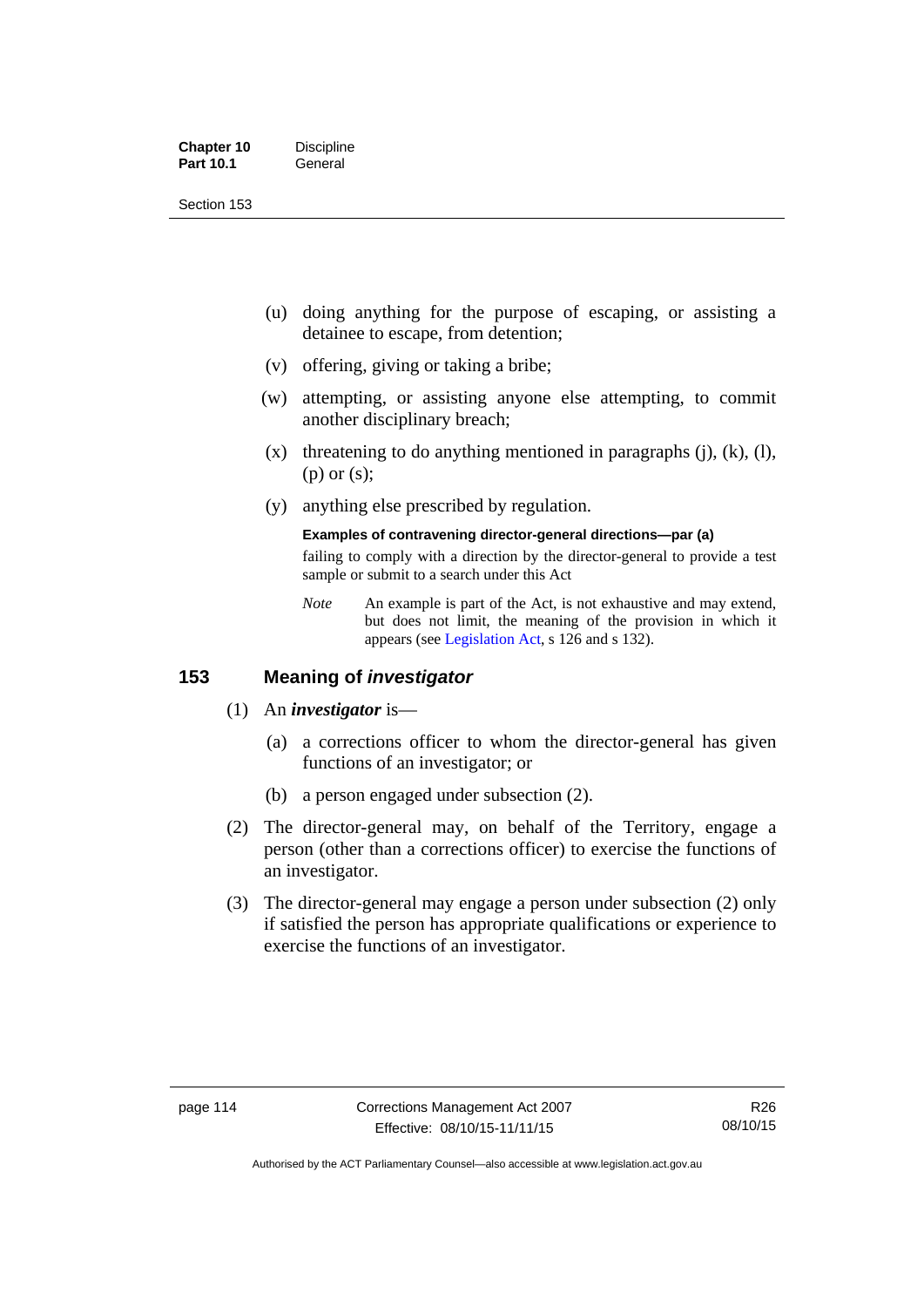## **154 Meaning of** *privilege*

A *privilege*, in relation to a detainee*—*

- (a) is any amenity, facility or opportunity the detainee may have the benefit of in detention; but
- (b) does not include anything that is, for this chapter, an entitlement for the detainee.

#### **Examples of privileges**

- 1 using common areas at a correctional centre for mixing with other detainees
- 2 participating in activities other than those forming part of a detainee's case management plan
- 3 using phones, email or the internet other than for entitled usage
- 4 buying non-essential goods from money held in trust for a detainee
- 5 using a radio, television, CD or DVD player or other electronic equipment for recreational purposes
- 6 pursuing hobbies and crafts
- 7 keeping personal property in a cell

#### **Examples of entitlements**

things expressed in chapter 6 (Living conditions at correctional centres) to be entitlements for detainees

*Note* An example is part of the Act, is not exhaustive and may extend, but does not limit, the meaning of the provision in which it appears (see [Legislation Act,](http://www.legislation.act.gov.au/a/2001-14) s 126 and s 132).

# **155 Overlapping disciplinary breaches and criminal offences**

- (1) This section applies if a detainee engages, or is alleged to have engaged, in conduct that is both—
	- (a) a disciplinary breach; and
	- (b) an offence (a *criminal offence*) against a territory law, including this Act.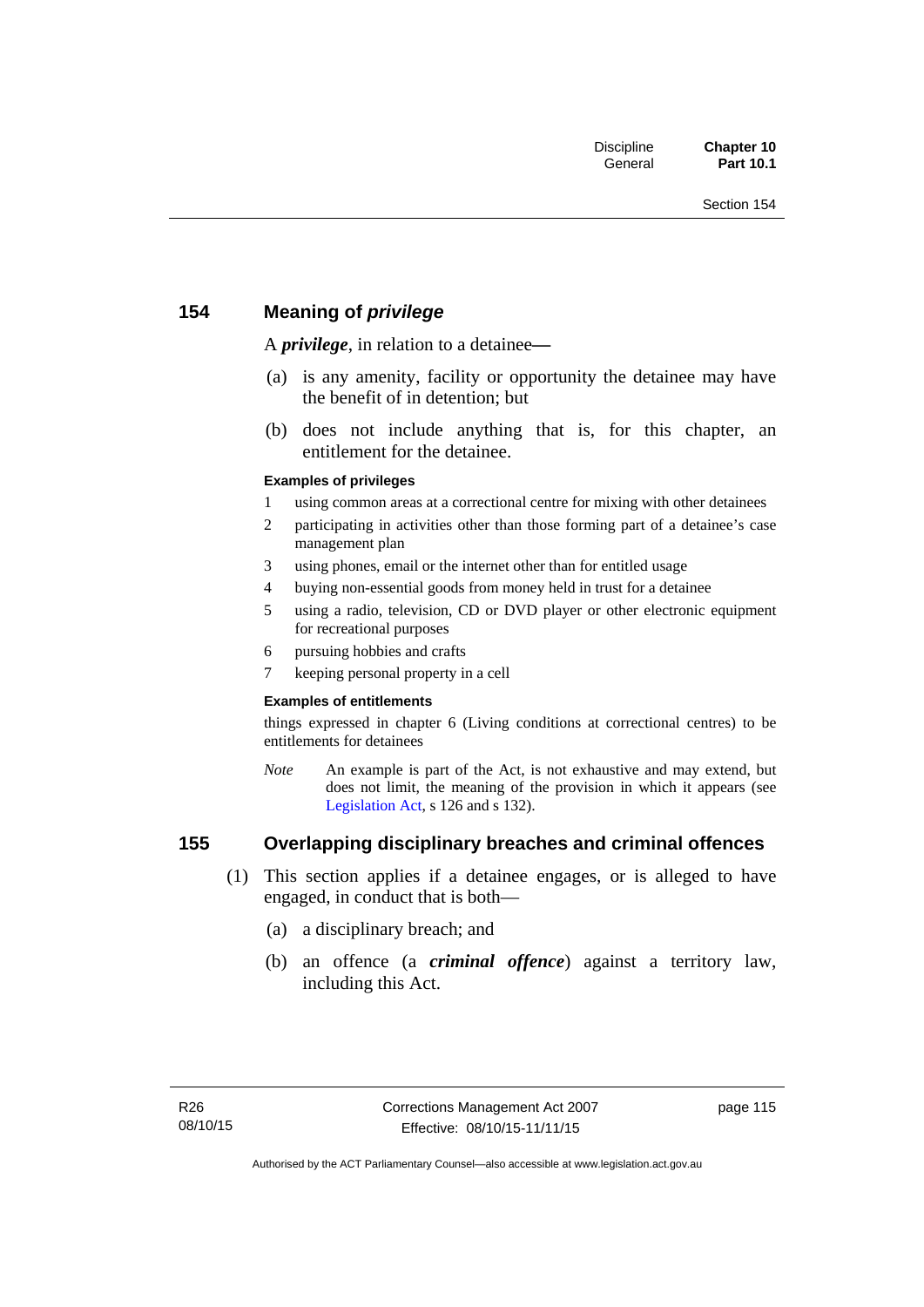| <b>Chapter 10</b> | <b>Discipline</b> |
|-------------------|-------------------|
| <b>Part 10.1</b>  | General           |

- (2) The detainee must not be prosecuted for the criminal offence if an administrative penalty has been imposed on the detainee because of the disciplinary breach.
- (3) A disciplinary charge for the disciplinary breach must not be started, or further dealt with, under this chapter if a prosecution for the criminal offence has been started in a court.
- (4) Disciplinary action for the disciplinary breach must not be taken against the detainee if the detainee has been convicted or found guilty of the criminal offence by a court.

*Note* For the kinds of disciplinary action that may be taken, see s 183.

page 116 Corrections Management Act 2007 Effective: 08/10/15-11/11/15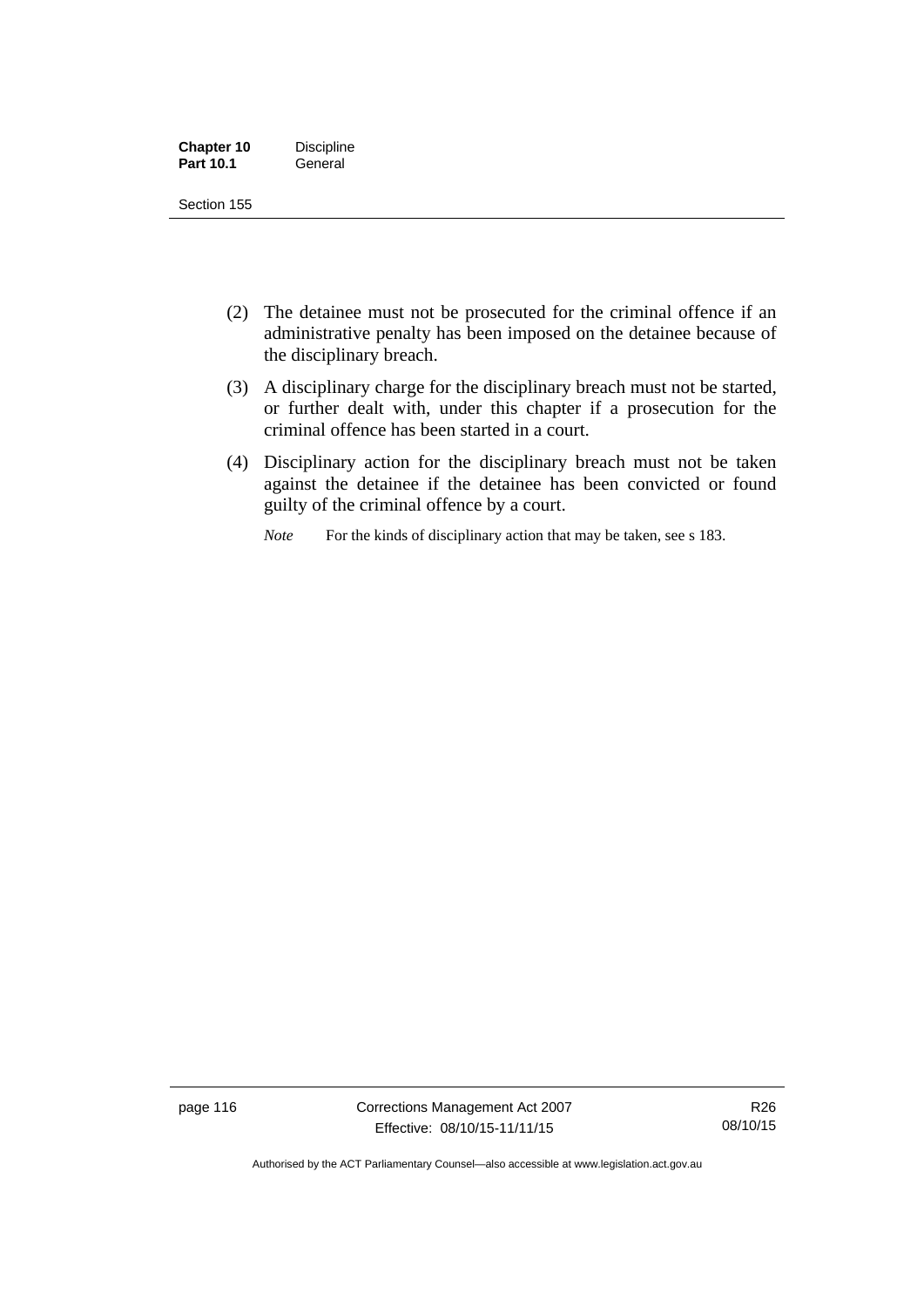# **Part 10.2 Disciplinary investigations**

# **Division 10.2.1 Investigation of disciplinary breaches**

## **156 Report etc by corrections officer**

- (1) This section applies if a corrections officer believes, on reasonable grounds, that a detainee has committed a disciplinary breach.
- (2) The corrections officer may do 1 or more of the following if the officer believes, on reasonable grounds, that it is appropriate in the circumstances:
	- (a) counsel the detainee;
	- (b) warn the detainee about committing a disciplinary breach;
	- (c) reprimand the detainee;
	- (d) subject to section 161 (Grounds for investigative segregation), direct that the detainee be segregated from other detainees for the purposes of this part;
	- (e) give a presiding officer a report (an *initial report*) about the alleged disciplinary breach.
- (3) A report under subsection (2) (e) must be given to the presiding officer as soon as possible, and must set out the following:
	- (a) details of the alleged disciplinary breach;
	- (b) the officer's reasons for believing the detainee has committed the disciplinary breach;
	- (c) if subsection  $(2)$  (d) applies—
		- (i) details of the segregation directed; and
		- (ii) the officer's reasons for the direction; and
		- (iii) a recommendation about the detainee's segregation;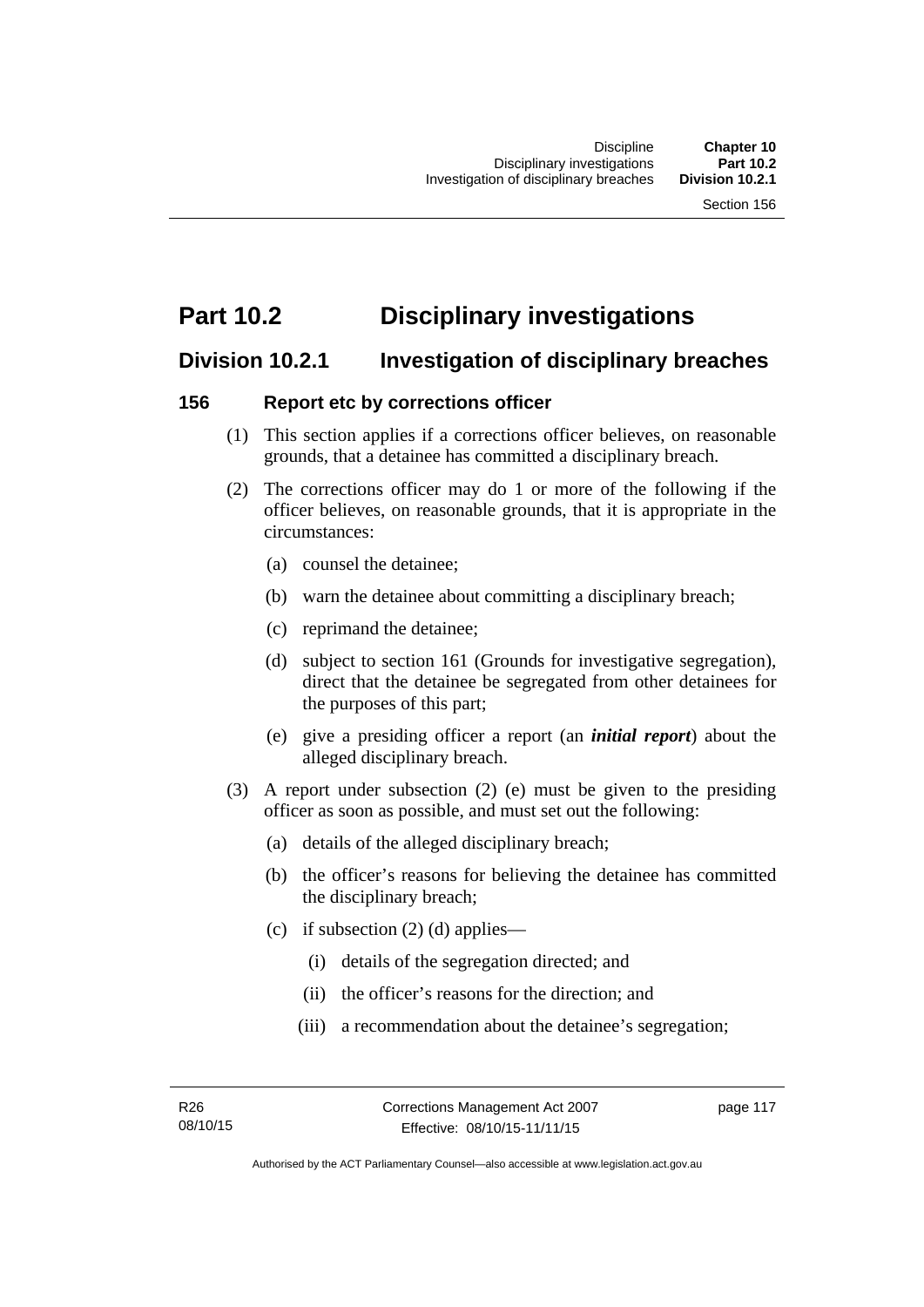(d) anything else prescribed by regulation.

## **157 Investigation by investigator**

- (1) After being given an initial report about an alleged disciplinary breach by a detainee, the presiding officer may, if the presiding officer believes on reasonable grounds it is appropriate, refer the report to an investigator.
- (2) The investigator must—
	- (a) consider the initial report and investigate the alleged disciplinary breach by the detainee; and
	- (b) give the presiding officer a report (an *investigator's report*) about the alleged disciplinary breach.
- (3) The report must include the following:
	- (a) a copy of the initial report;
	- (b) a recommendation for any action by the presiding officer under section 158 (2):
	- (c) the investigator's reasons for the recommendation;
	- (d) anything else prescribed by regulation.
- (4) The report may include any other information the investigator considers is relevant in relation to the alleged disciplinary breach.
- (5) The corrections officer who made the initial report about the alleged disciplinary breach by the detainee must not exercise any function of an investigator in relation to the breach.

## **158 Action by presiding officer**

- (1) This section applies if a presiding officer is given—
	- (a) an initial report about an alleged disciplinary breach by a detainee; or

Authorised by the ACT Parliamentary Counsel—also accessible at www.legislation.act.gov.au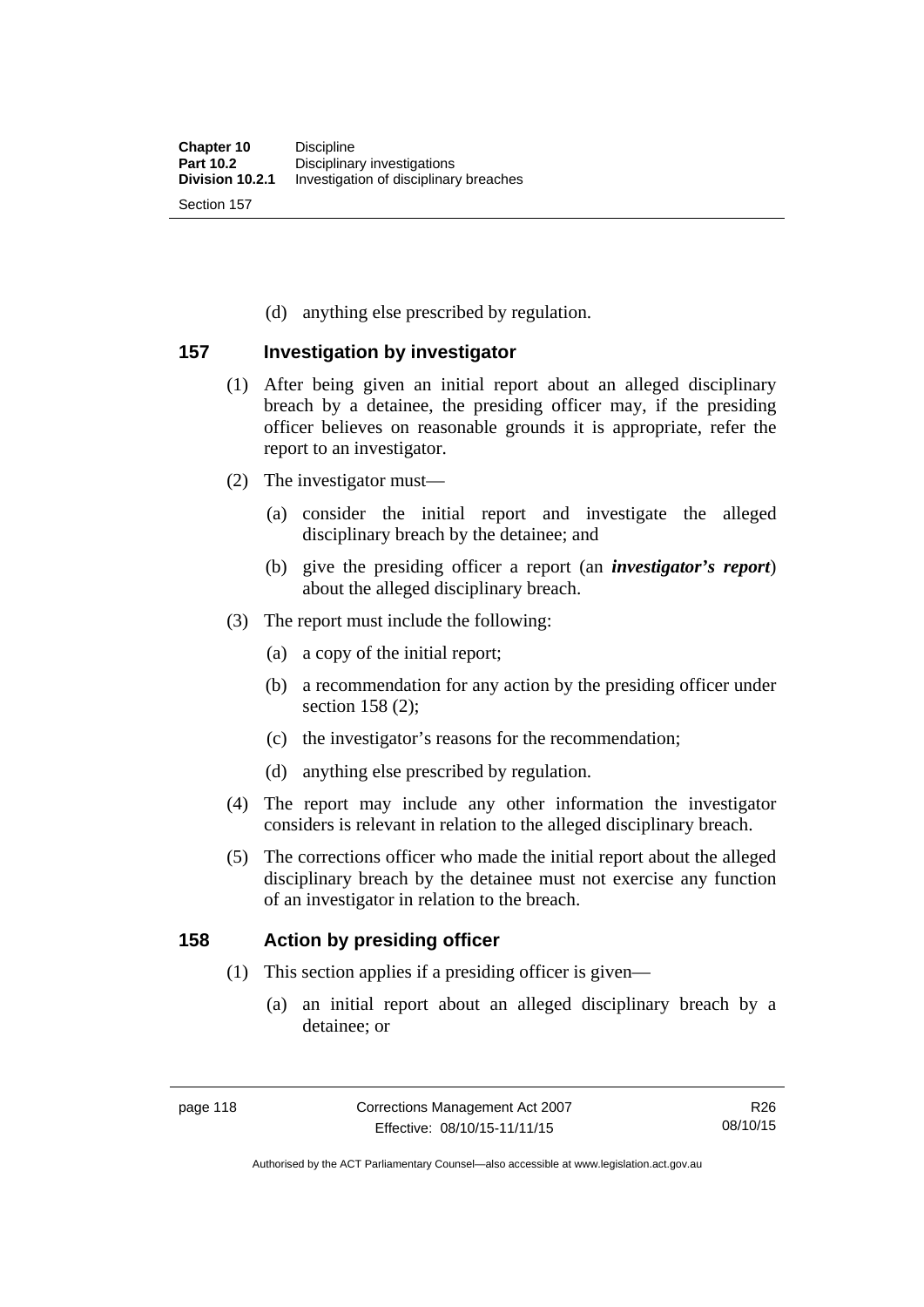- (b) an investigator's report about an alleged disciplinary breach by a detainee.
- (2) After considering the report and making any further investigation the presiding officer considers appropriate, the presiding officer may, if the presiding officer believes on reasonable grounds it is appropriate, do 1 or more of the following:
	- (a) take no further action in relation to the initial report;
	- (b) counsel the detainee;
	- (c) warn the detainee about committing a disciplinary breach;
	- (d) reprimand the detainee;
	- (e) refer the allegation to—
		- (i) the chief police officer; or
		- (ii) the director of public prosecutions;
	- (f) charge the detainee under section 159 (Disciplinary charge);
	- (g) subject to section 161 (Grounds for investigative segregation), direct that the detainee be segregated from other detainees for this part;
	- (h) anything else prescribed by regulation.
- (3) A referral under subsection (2) (e) must be in writing and be accompanied by a report by the presiding officer.
- (4) The corrections officer who made the initial report or investigator's report about the alleged disciplinary breach by the detainee must not exercise any function of a presiding officer under this division in relation to the breach.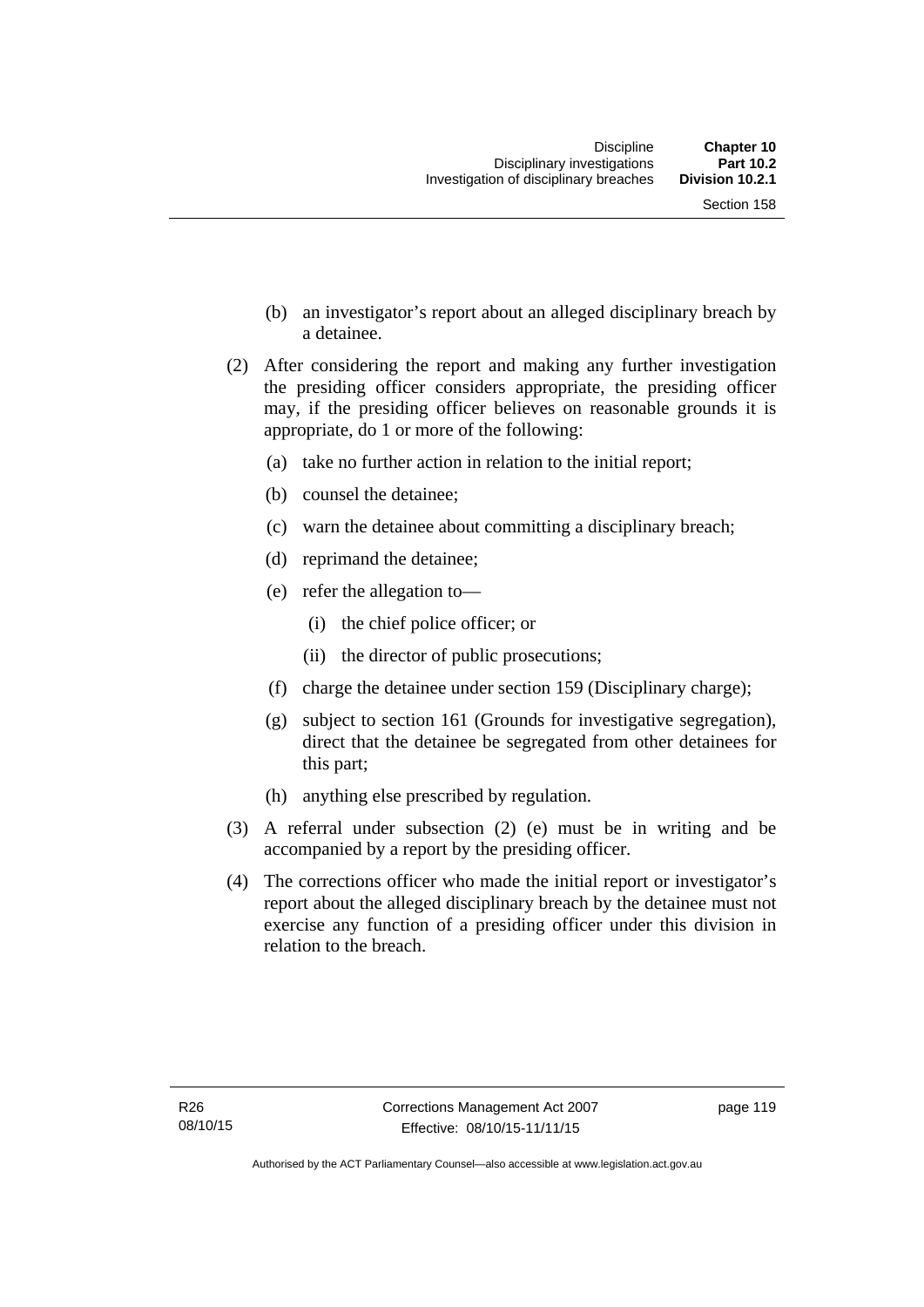## **159 Disciplinary charge**

To charge a detainee with a disciplinary breach, the presiding officer must give the detainee written notice of the charge (a *charge notice*), including details of the following:

- (a) the disciplinary breach charged;
- (b) a brief statement of the conduct to which the charge applies and when, or the period during which, it happened or is alleged to have happened;
- (c) the option of having the charge dealt with by consent under division 10.3.1 (Disciplinary action—with accused's consent);
- (d) the election available under section 167 (Disciplinary breach admitted by accused) to accept the disciplinary action proposed by the presiding officer;
- (e) the disciplinary action the presiding officer believes, on reasonable grounds, would be appropriate if the charge were dealt with under section 168 (Presiding officer's powers breach admitted by accused).
- *Note* If a form is approved under s 228 for a disciplinary charge, the form must be used.

# **Division 10.2.2 Investigative segregation**

## **160 Director-general directions—investigative segregation**

- (1) Subject to section 161, the director-general may direct that a detainee be segregated from other detainees for the purposes of this part.
- (2) To remove any doubt, this section is additional to, and does not limit, the power to direct that a detainee be segregated from other detainees under either of the following:
	- (a) section 156 (Report etc by corrections officer);

Authorised by the ACT Parliamentary Counsel—also accessible at www.legislation.act.gov.au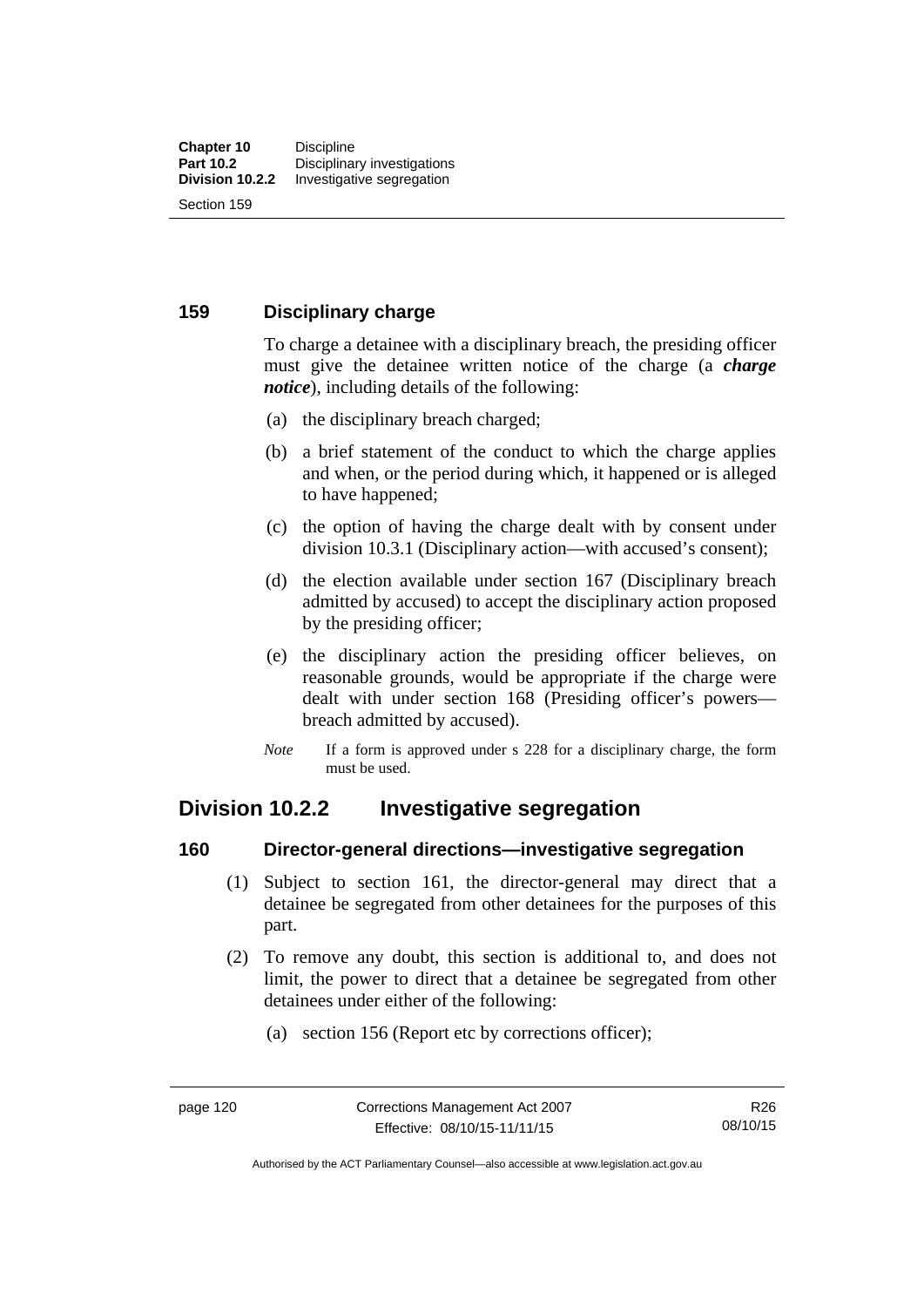(b) section 158 (Action by presiding officer).

## **161 Grounds for investigative segregation**

- (1) This section applies to a direction for investigative segregation.
- (2) The direction may be given only if the person giving the direction believes, on reasonable grounds, that segregation of the detainee is necessary or prudent for the purposes of this part.
- (3) Without limiting subsection (2), the direction may be given if the person giving the direction believes, on reasonable grounds, that the opportunity for the detainee to associate with anyone else creates, or is likely to create, a risk of—
	- (a) harm, or threatened harm, to the detainee or anyone else; or
	- (b) the perverting, or attempted perverting, of an investigation, under this part; or
	- (c) undermining security or good order at a correctional centre.

## **162 Notice of investigative segregation**

The person giving a direction for investigative segregation of a detainee must give the detainee prompt notice of the direction, why it was given, when it takes effect and the provisions for its duration and review under this part.

## **163 Duration of investigative segregation**

- (1) The director-general must revoke a direction for investigative segregation if the director-general believes, on reasonable grounds, that the direction is no longer necessary or prudent.
- (2) The director-general—
	- (a) may review a direction for investigative segregation of a detainee at any time on the director-general's own initiative or on request by the detainee; and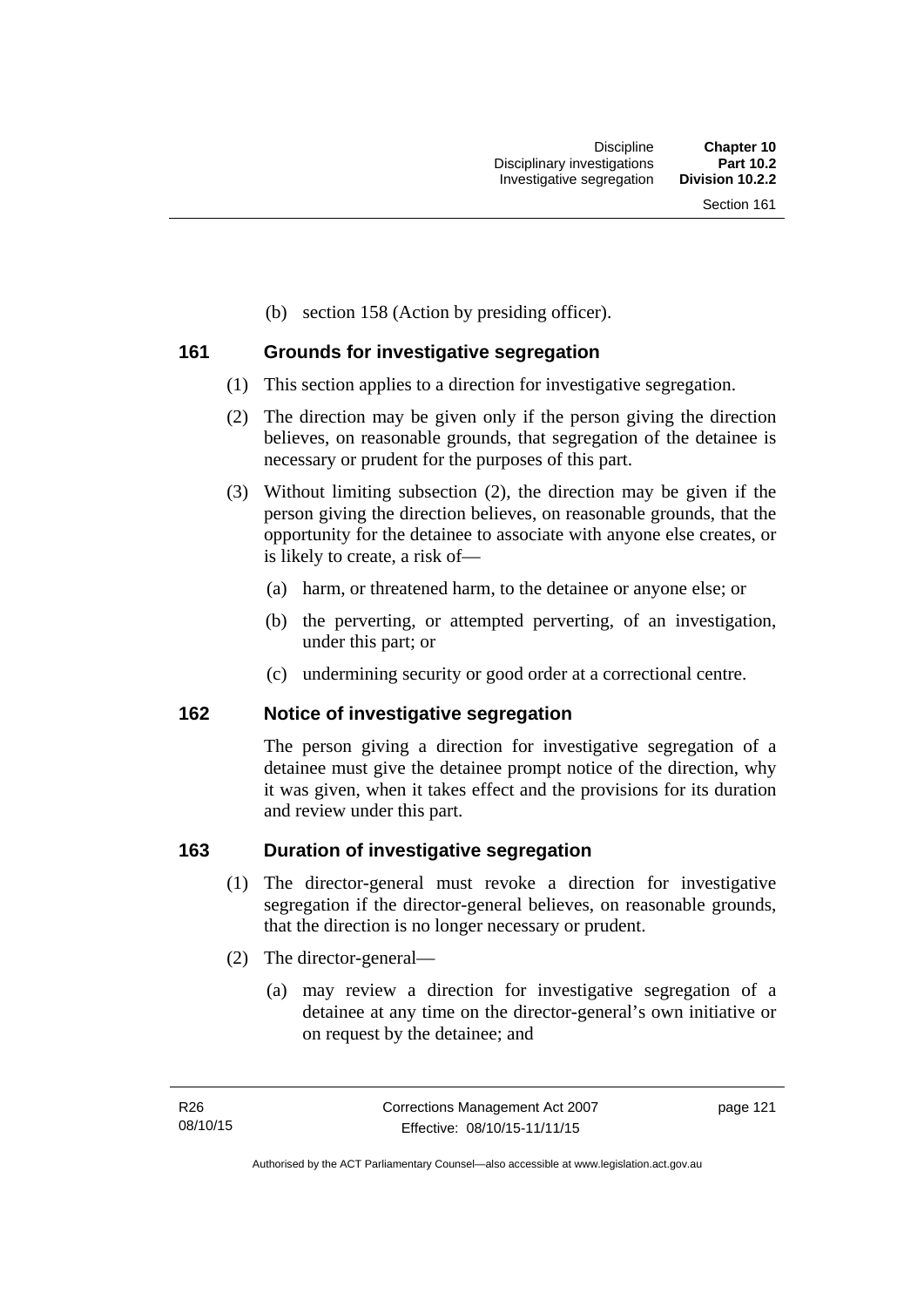- (b) if the detainee is to be transferred to another correctional centre for longer than 1 day—must review the direction before the transfer; and
- (c) must review the direction at least once every 7 days while it remains in force.
- (3) After reviewing a direction for investigative segregation, the director-general may—
	- (a) confirm the direction; or
	- (b) make a direction or further direction under section 160 (1); or
	- (c) revoke the direction under subsection (1).
- (4) To remove any doubt, the director-general may make more than 1 direction under section 160 (1) in relation to a detainee for the same investigation.
- (5) Subject to this section and section 94 (Segregated detainees removed to NSW), a direction, or further direction, for investigative segregation ends at the end of the earlier of the following days:
	- (a) the 7th day after the day the direction is given;
	- (b) the day a presiding officer makes a decision under section 158 (Action by presiding officer) in relation to the alleged disciplinary breach to which the direction applies (other than a decision to direct investigative segregation of the detainee).

## **164 Application for review of investigative segregation directions**

(1) A detainee may apply to an adjudicator for a review of a direction for investigative segregation of the detainee.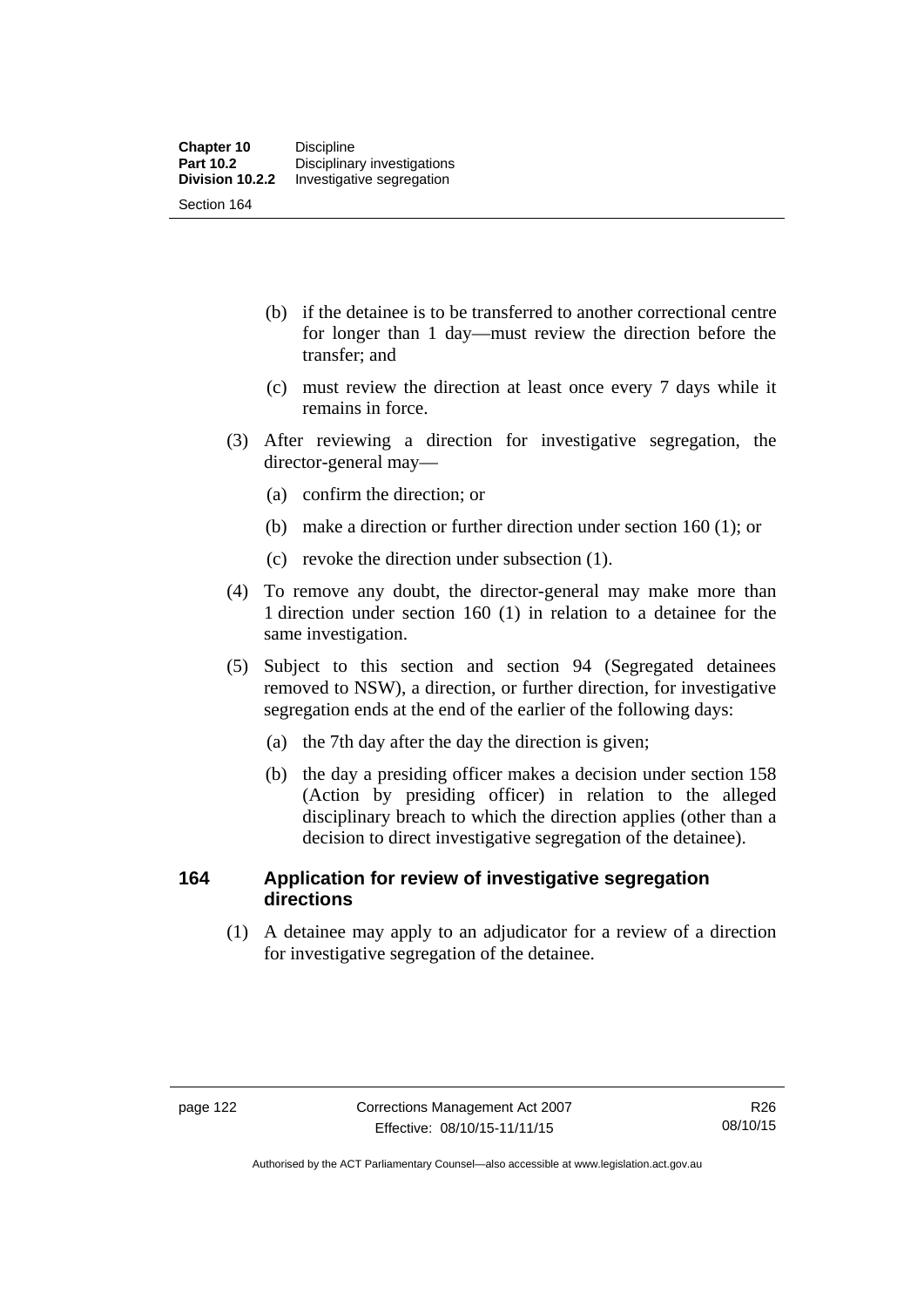- (2) The application must be made no later than 7 days after the day the person making the direction gives the detainee notice under section 162 of the direction.
	- *Note* If a form is approved under s 228 for an application under this section, the form must be used.
- (3) Subject to any decision by the adjudicator under section 165, the making of the application does not affect the segregation of the detainee under the direction.

## **165 Review of investigative segregation directions**

- (1) On application under section 164, an adjudicator may—
	- (a) conduct an inquiry to review the direction for investigative segregation of the detainee; or
	- (b) refuse to review the direction.
- (2) Chapter 11 (Disciplinary inquiries) applies to the inquiry, with any changes prescribed by regulation, as if it were an inquiry under that chapter.
- (3) After completing an inquiry under this section, the adjudicator may—
	- (a) confirm the direction under review; or
	- (b) amend the direction under review; or
	- (c) set aside the direction under review; or
	- (d) set aside the direction under review and make a substitute direction that the detainee be segregated from other detainees for the purposes of this part.
- (4) The adjudicator must give the detainee prompt written notice of the adjudicator's decision under this section.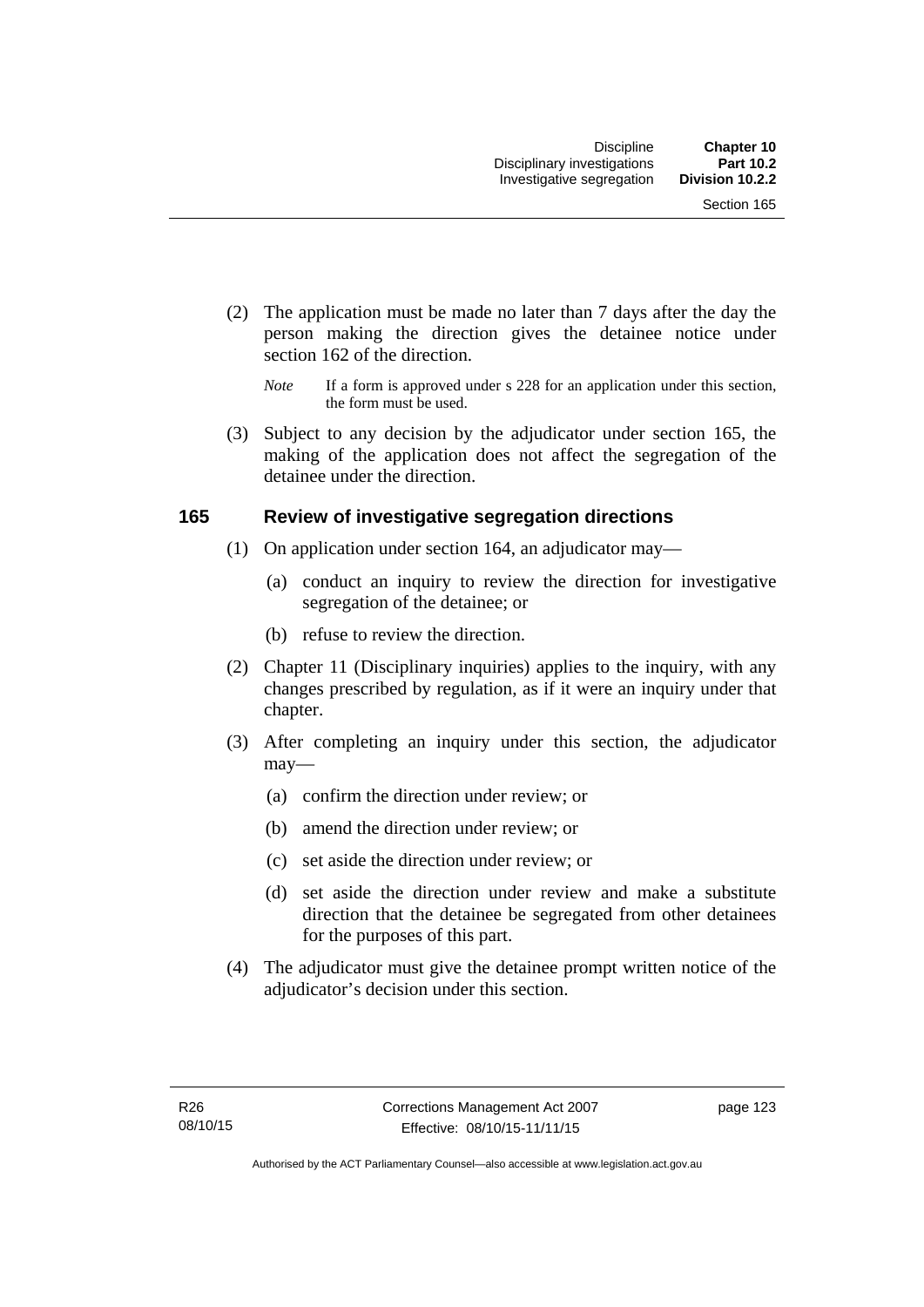- (5) If the adjudicator refuses to review the direction, the notice must include the reasons for the refusal.
	- *Note* Under the *[Administrative Decisions \(Judicial Review\) Act 1989](http://www.legislation.act.gov.au/a/alt_a1989-33co)*, a person aggrieved by an administrative decision made under an enactment may apply to the Supreme Court for a review of the decision. Subject to any order of the court, the making of the application does not affect the operation of the decision or prevent its implementation (see that Act, s 16).

page 124 Corrections Management Act 2007 Effective: 08/10/15-11/11/15

R26 08/10/15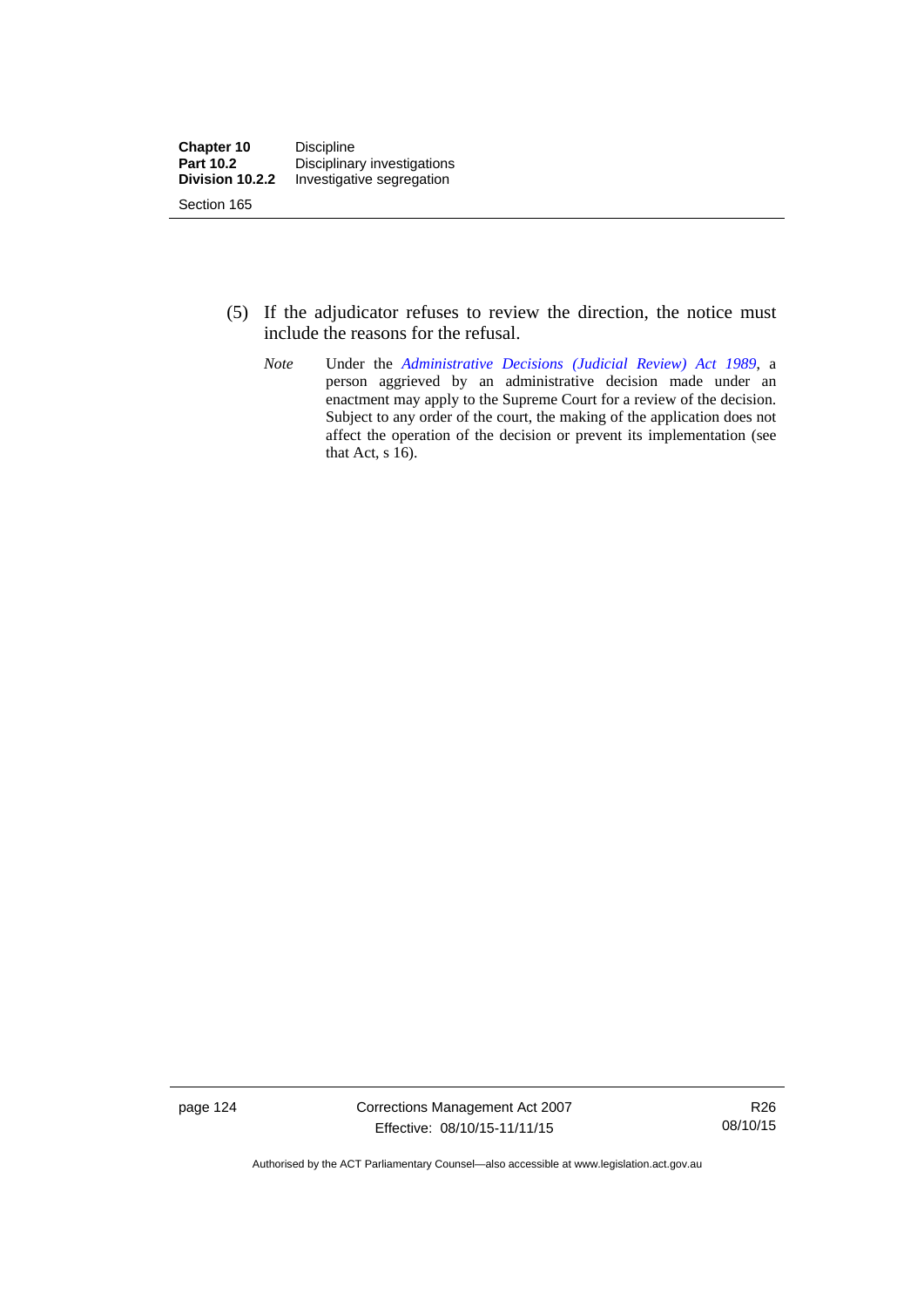# **Part 10.3 Disciplinary action and review**

# **Division 10.3.1 Disciplinary action—with accused's consent**

## **167 Disciplinary breach admitted by accused**

- (1) An accused may elect to have a disciplinary charge against the detainee dealt with under this division by giving a presiding officer a written notice in which the accused-
	- (a) admits the disciplinary breach charged; and
	- (b) accepts the proposed disciplinary action stated in the charge notice.

#### **Example of election**

a signed admission and acceptance on the charge notice

- *Note 1* An example is part of the Act, is not exhaustive and may extend, but does not limit, the meaning of the provision in which it appears (see [Legislation Act,](http://www.legislation.act.gov.au/a/2001-14) s 126 and s 132).
- *Note* 2 If a form is approved under s 228 for an election under this section, the form must be used.
- (2) The election must be given to the presiding officer—
	- (a) no later than the day after the day the presiding officer gives the accused the charge notice; or
	- (b) within any extended period allowed under subsection (3).
- (3) For subsection (2) (b), the presiding officer may extend the period within which the election must be made if the presiding officer believes, on reasonable grounds, that is appropriate.
	- *Note* An extension of the time for making an election may be given even though the relevant time has ended (see [Legislation Act](http://www.legislation.act.gov.au/a/2001-14), s 151C (Power to extend time)).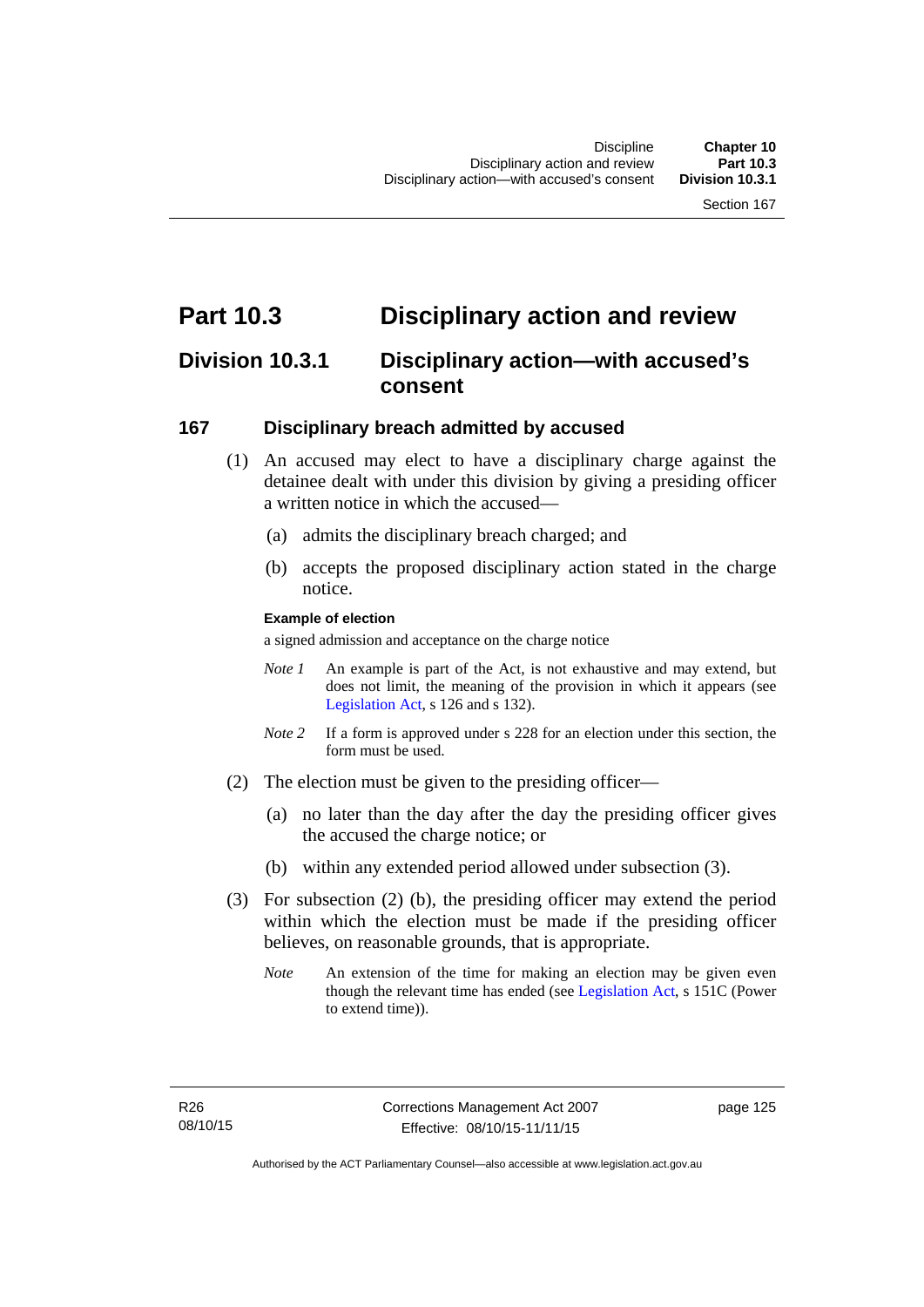(4) The presiding officer must give the accused written notice of a decision under subsection (3).

## **168 Presiding officer's powers—breach admitted by accused**

- (1) This section applies if the accused elects under section 167 to have a disciplinary charge dealt with under this division.
- (2) A presiding officer may, without further investigation or inquiry, counsel the accused and take disciplinary action against the accused in accordance with division 10.3.5 (Disciplinary action).
- (3) However, the only disciplinary action the presiding officer may take under this section is the disciplinary action stated as the appropriate action in the charge notice.
- (4) The presiding officer must give the accused written notice of a decision made under this section.

# **Division 10.3.2 Internal disciplinary inquiry**

## **170 Disciplinary inquiry into charge**

- (1) This section applies if an accused—
	- (a) is given a charge notice; and
	- (b) does not elect under section 167 to have the charge dealt with under division 10.3.1 (Disciplinary action—with accused's consent).
- (2) A presiding officer must conduct an inquiry into the disciplinary breach charged.
- (3) A corrections officer must not exercise any function of a presiding officer under this division in relation to the disciplinary charge if the officer—
	- (a) made a report under either of the following sections in relation to the alleged disciplinary breach to which the charge relates: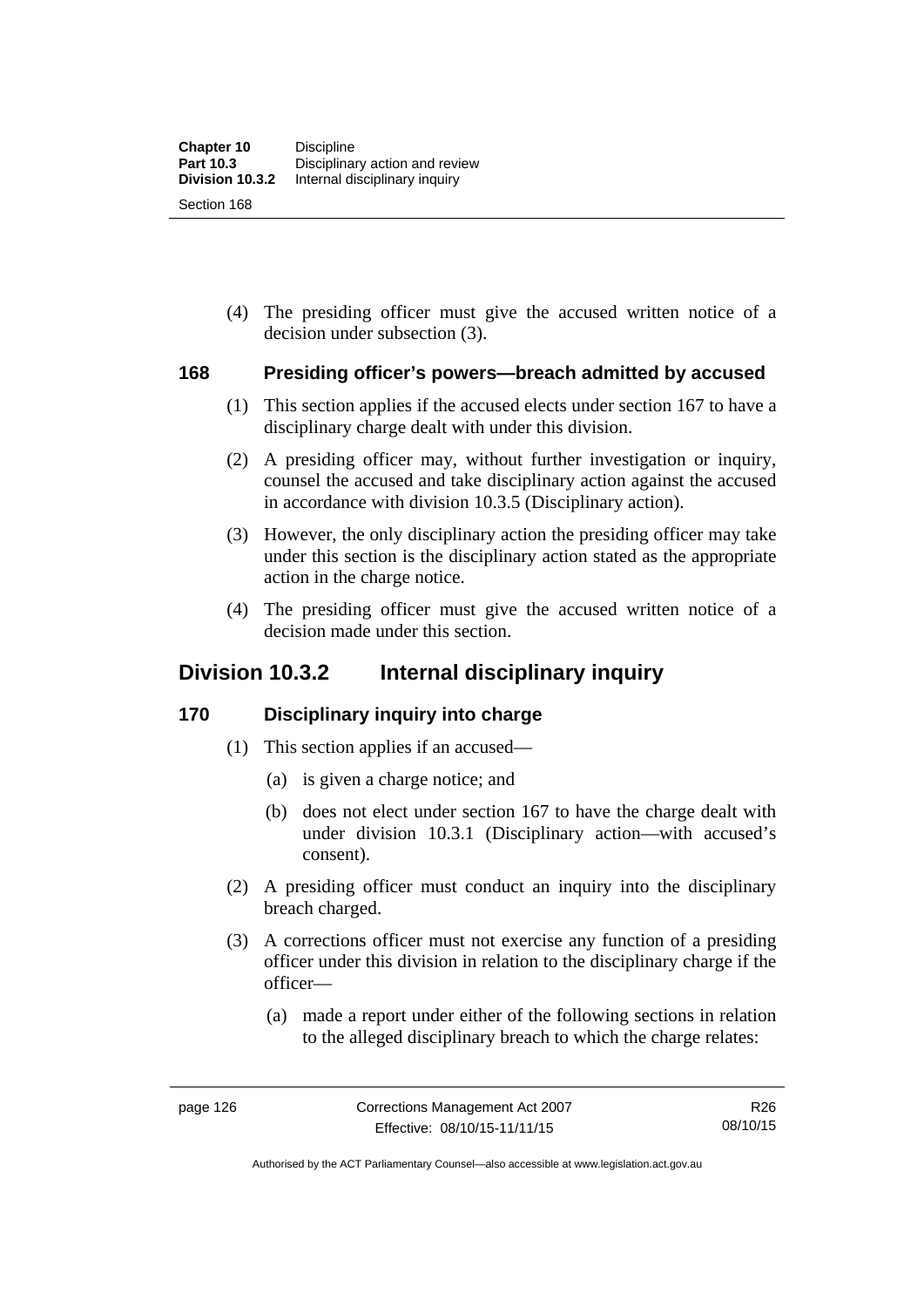- (i) section 156 (Report etc by corrections officer);
- (ii) section 157 (Investigation by investigator); or
- (b) made the charge under section 158 (Action by presiding officer).
- *Note* Ch 11 (Disciplinary inquiries) applies in relation to an inquiry under this division (see s 190).

## **171 Presiding officer's powers after internal inquiry**

- (1) This section applies if a presiding officer has completed an inquiry under section 170.
- (2) If the presiding officer is satisfied, on the balance of probabilities, that a disciplinary breach charged has been proven, the presiding officer may take disciplinary action against the accused in accordance with division 10.3.5 (Disciplinary action).
- (3) The presiding officer must dismiss the charge—
	- (a) if not satisfied, on the balance of probabilities, that the disciplinary breach charged has been proven; or
	- (b) if satisfied, on reasonable grounds, that it would otherwise be appropriate to do so.
- (4) If the presiding officer believes, on reasonable grounds, that it is necessary or desirable to do so, the presiding officer may refer the charge to—
	- (a) the chief police officer; or
	- (b) the director of public prosecutions.
- (5) The presiding officer must give the accused prompt written notice of the presiding officer's decision under this section, including—
	- (a) a statement of the reasons for the decision; and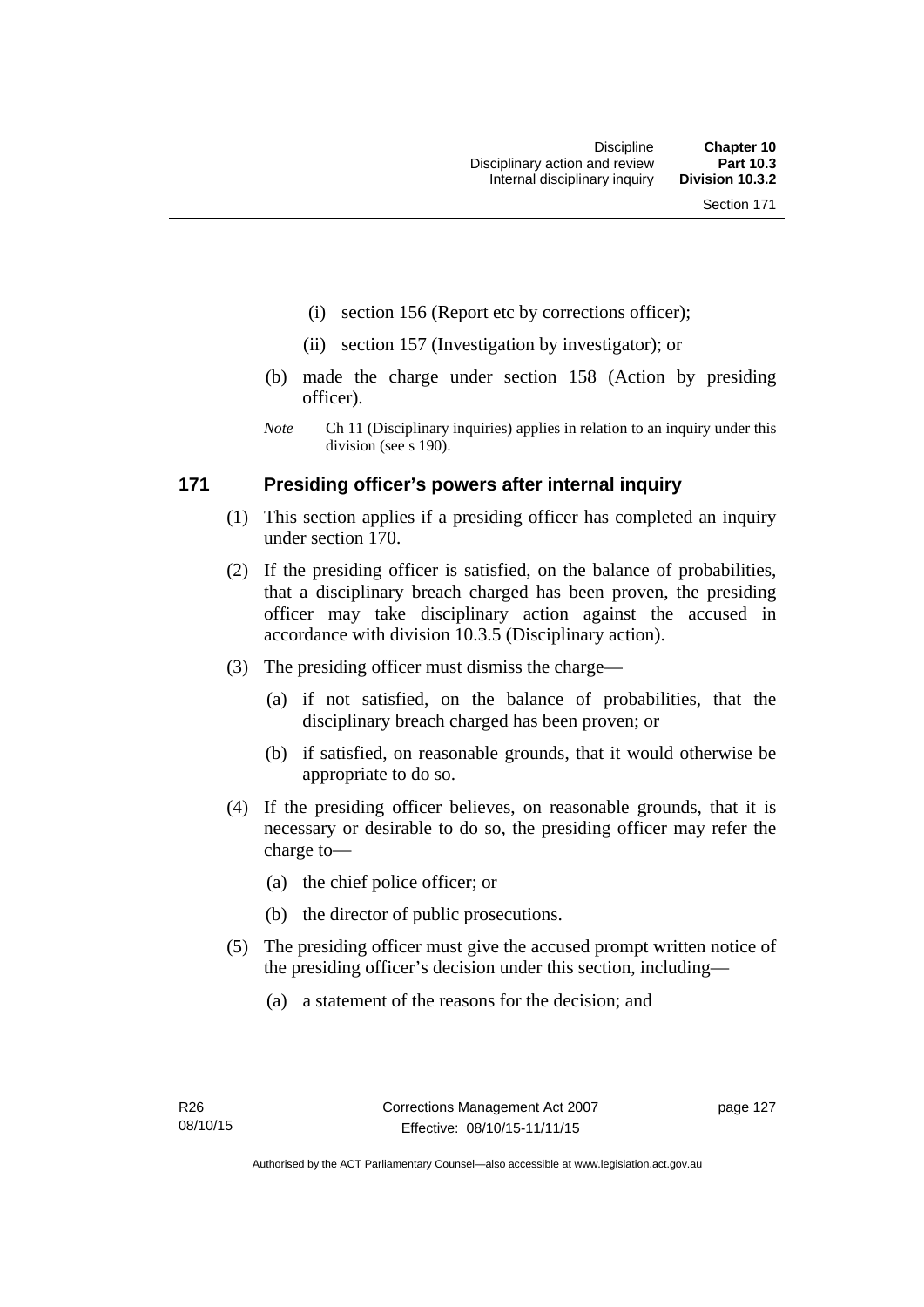(b) a statement about the effect of division 10.3.3.

- *Note 1* If a form is approved under s 228 for the notice, the form must be used.
- *Note 2* For the meaning of a statement of reasons, see the [Legislation Act,](http://www.legislation.act.gov.au/a/2001-14) s 179.
- (6) The presiding officer must give the director-general a copy of the notice under subsection (5).
- (7) A referral under subsection (4) must be in writing and be accompanied by a report by the presiding officer.

# **Division 10.3.3 Internal review of inquiry decision**

## **173 Application for review of inquiry decision**

 (1) An accused may apply to the director-general for a review of a decision by a presiding officer under section 171 in relation to the accused.

#### **Example of application for review**

a signed application on the presiding officer's notice under section 171

- *Note 1* An example is part of the Act, is not exhaustive and may extend, but does not limit, the meaning of the provision in which it appears (see [Legislation Act,](http://www.legislation.act.gov.au/a/2001-14) s 126 and s 132).
- *Note 2* If a form is approved under s 228 for an application under this section, the form must be used.
- (2) The application must be made no later than 7 days after the day the accused is given notice of the decision under section 171.
- (3) Subject to any decision by the director-general under section 176, the making of the application does not affect the taking of disciplinary action under the decision under review.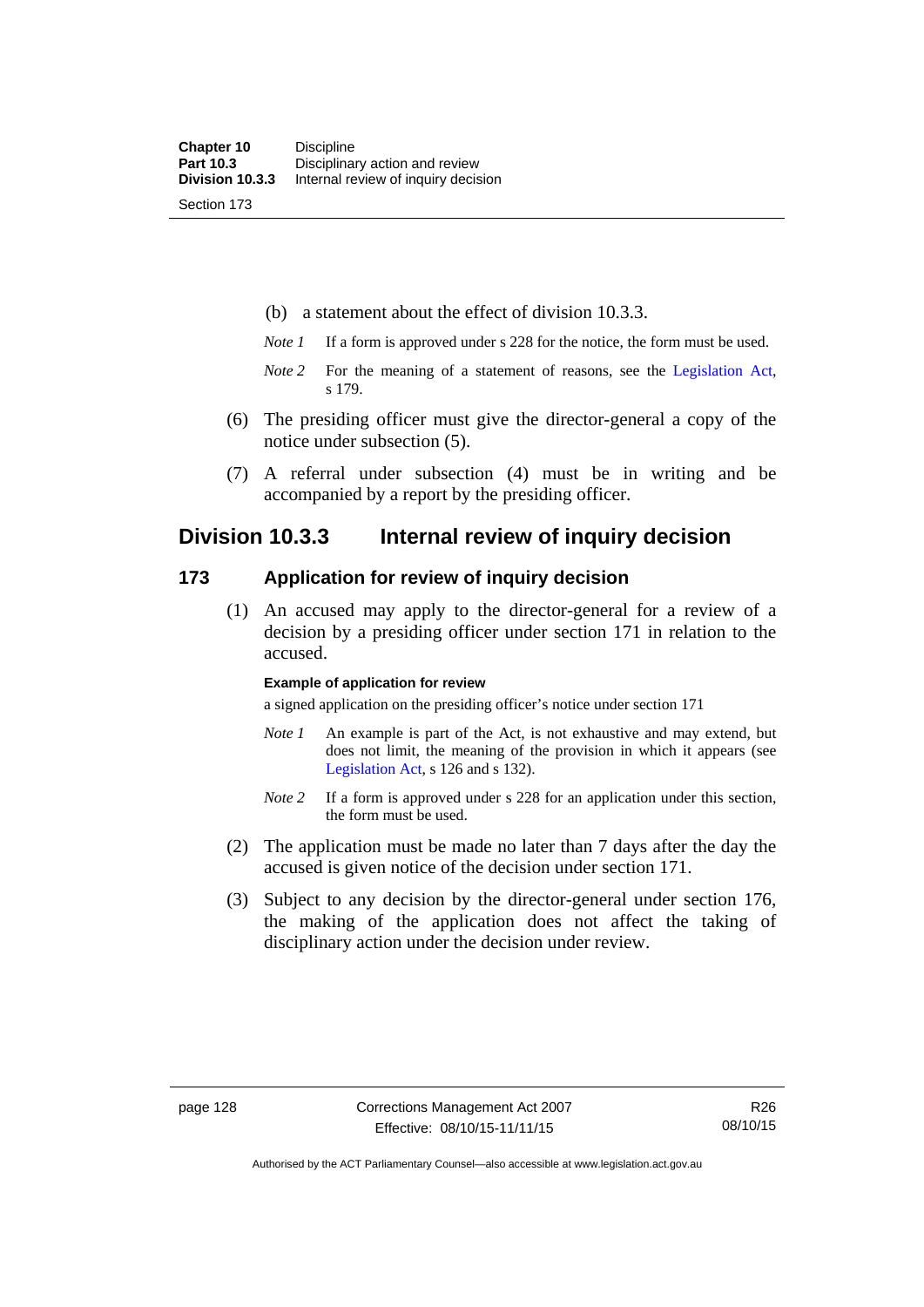## **175 Review of inquiry decision**

- (1) On application under section 173, the director-general must conduct a further inquiry to review the decision to which the application relates.
- (2) The director-general may, on the director-general's own initiative, conduct a further inquiry to review the decision to which the notice under section 171 (5) relates.
	- *Note* Ch 11 (Disciplinary inquiries) applies in relation to an inquiry under this division (see s 190).

## **176 Director-general's powers after further inquiry**

- (1) After completing a review under section 175, the director-general may—
	- (a) confirm the decision under review; or
	- (b) exercise any function of a presiding officer under section 171 in relation to the accused, either by—
		- (i) amending the decision under review; or
		- (ii) setting aside the decision under review and making a decision in substitution for the decision set aside.
- (2) The director-general must give the accused prompt written notice of the director-general's decision under this section, including—
	- (a) a statement of the reasons for the decision; and
	- (b) a statement about the effect of division 10.3.4.
	- *Note 1* If a form is approved under s 228 for the notice, the form must be used.
	- *Note* 2 For the meaning of a statement of reasons, see the [Legislation Act,](http://www.legislation.act.gov.au/a/2001-14) s 179.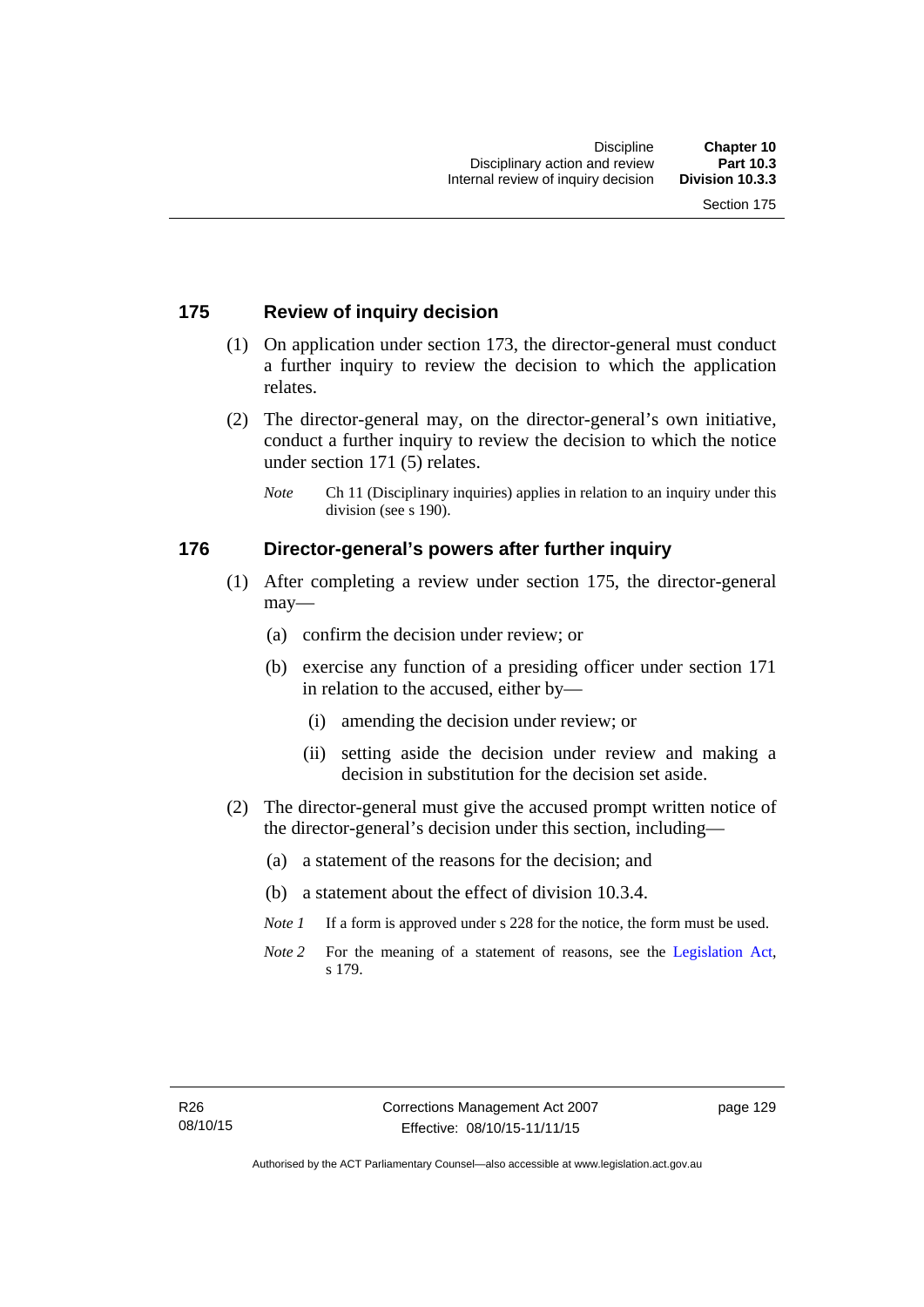**Division 10.3.4 External review of inquiry decisions** 

## **177 Appointment of adjudicator**

- (1) The Minister may appoint at least 1 adjudicator.
	- *Note* For the making of appointments (including acting appointments), see the [Legislation Act,](http://www.legislation.act.gov.au/a/2001-14) pt 19.3.
- (2) A person may be appointed as an adjudicator only if the person is judicially qualified and consents, in writing, to be appointed as an adjudicator.
	- *Note* The appointment of a magistrate to another position under a law of the Territory requires consultation between the Attorney-General and the Chief Magistrate (see the *[Magistrates Court Act 1930](http://www.legislation.act.gov.au/a/1930-21)*, s 7G (Magistrates not to do other work)).
- (3) The [Legislation Act,](http://www.legislation.act.gov.au/a/2001-14) division 19.3.3 (Appointments—Assembly consultation) does not apply to an appointment of an adjudicator under subsection (1).
- (4) For this section, each of the following are *judicially qualified*:
	- (a) a judge or retired judge;
	- (b) a magistrate or retired magistrate;
	- (c) a person who has been a legal practitioner for not less than 5 years.

## **178 Application for review by adjudicator**

 (1) An accused may apply to an adjudicator for a review of a decision under section 176 (Director-general's powers after further inquiry) in relation to the accused.

#### **Example of application for review**

a signed application on the review officer's notice under section 176

*Note* An example is part of the Act, is not exhaustive and may extend, but does not limit, the meaning of the provision in which it appears (see [Legislation Act,](http://www.legislation.act.gov.au/a/2001-14) s 126 and s 132).

page 130 Corrections Management Act 2007 Effective: 08/10/15-11/11/15

R26 08/10/15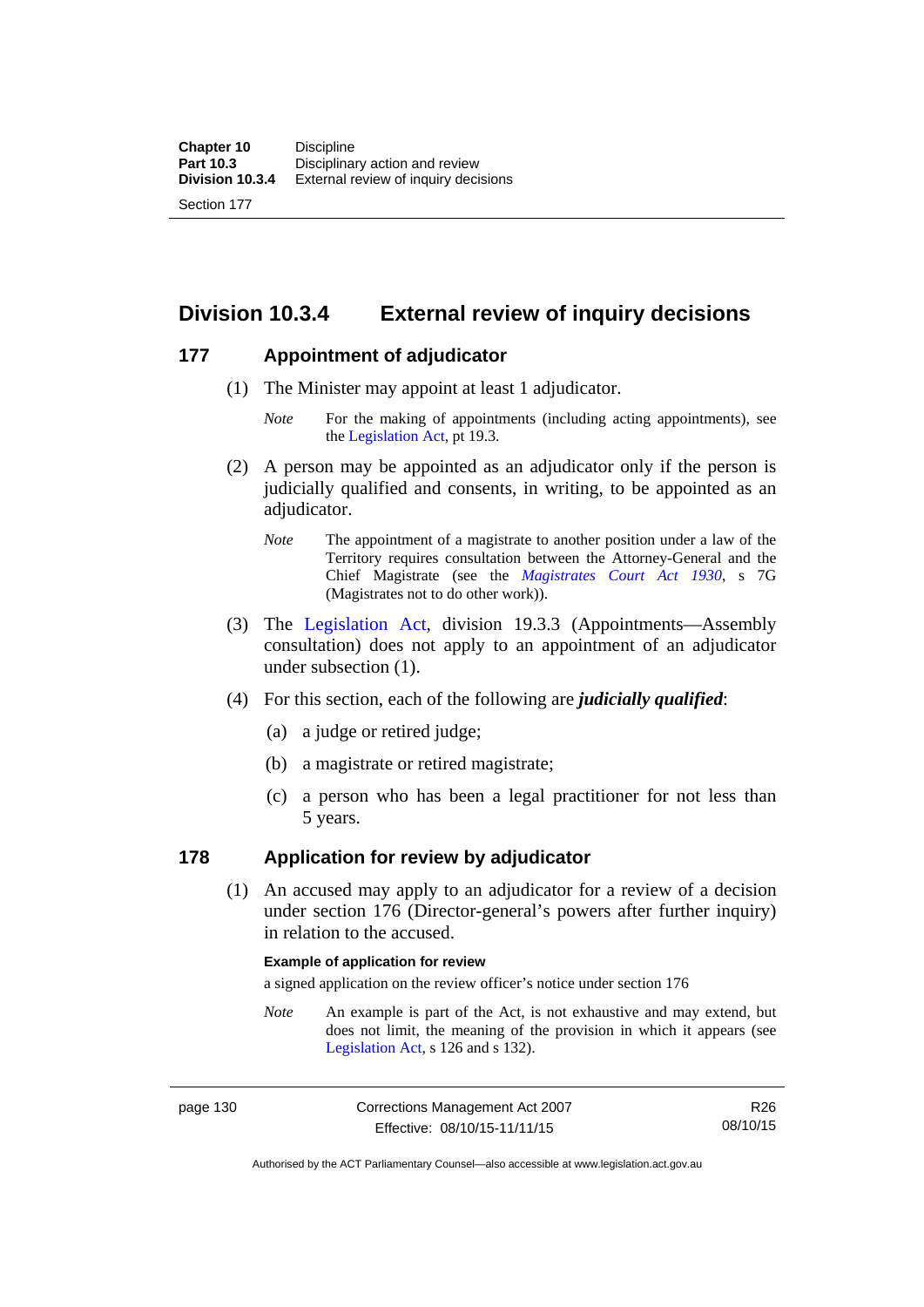- (2) The application must be made no later than 7 days after the day the accused is given notice of the director-general's decision under section 176.
- (3) Subject to any decision by the adjudicator under section 180, the making of the application does not affect the taking of disciplinary action under the decision under review.

# **179 Review by adjudicator**

- (1) On application under section 178, an adjudicator may—
	- (a) conduct an inquiry to review the director-general's decision; or
	- (b) refuse to review the director-general's decision.
	- *Note* Ch 11 (Disciplinary inquiries) applies in relation to an inquiry under this division (see s 190).
- (2) If the adjudicator refuses to review the director-general's decision, the adjudicator must give the accused prompt written notice of the refusal, including—
	- (a) a statement of the reasons for the refusal; and
	- (b) notice that a person aggrieved by the decision may apply for a review of the decision under the *[Administrative Decisions](http://www.legislation.act.gov.au/a/alt_a1989-33co)  [\(Judicial Review\) Act 1989](http://www.legislation.act.gov.au/a/alt_a1989-33co)*.
	- *Note 1* If a form is approved under s 228 for the notice, the form must be used.
	- *Note* 2 For the meaning of a statement of reasons, see the [Legislation Act,](http://www.legislation.act.gov.au/a/2001-14) s 179.
	- *Note 3* Under the *[Administrative Decisions \(Judicial Review\) Act 1989](http://www.legislation.act.gov.au/a/alt_a1989-33co)*, a person aggrieved by an administrative decision made under an enactment may apply to the Supreme Court for a review of the decision. Subject to any order of the Court, the making of the application does not affect the operation of the decision or prevent its implementation (see that Act, s 16).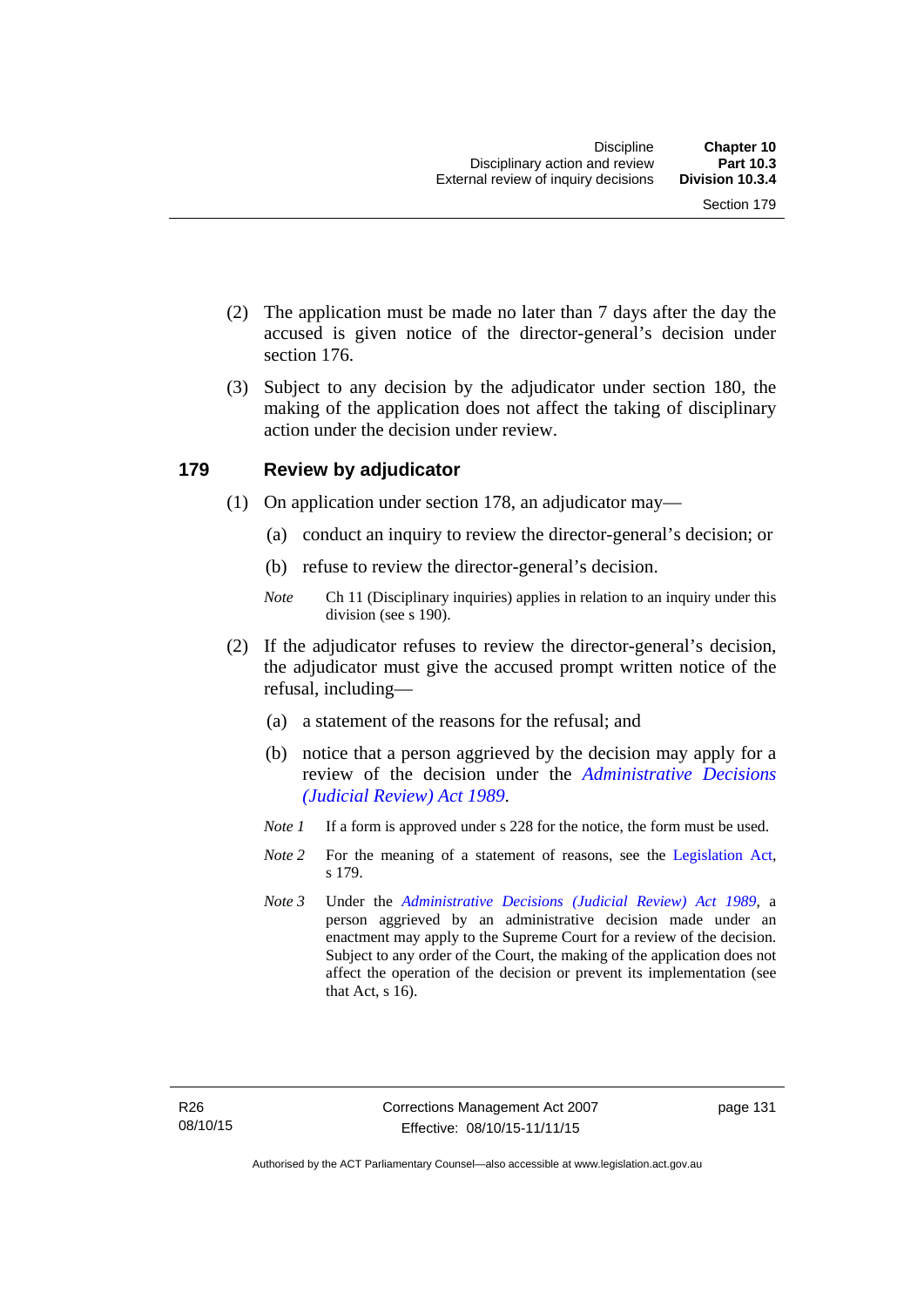# **180 Adjudicator's powers after review**

- (1) After completing a review under section 179, the adjudicator may—
	- (a) confirm the decision under review; or
	- (b) exercise any function of the director-general under section 176 in relation to the accused, either by—
		- (i) amending the decision under review; or
		- (ii) setting aside the decision under review and making a decision in substitution for the decision set aside.
- (2) The adjudicator must give the accused prompt written notice of the adjudicator's decision under this section, including—
	- (a) a statement of the reasons for the decision; and
	- (b) notice that a person aggrieved by the decision may apply for a review of the decision under the *[Administrative Decisions](http://www.legislation.act.gov.au/a/alt_a1989-33co)  [\(Judicial Review\) Act 1989](http://www.legislation.act.gov.au/a/alt_a1989-33co)*.
	- *Note 1* If a form is approved under s 228 for the notice, the form must be used.
	- *Note* 2 For the meaning of a statement of reasons, see the [Legislation Act,](http://www.legislation.act.gov.au/a/2001-14) s 179.
	- *Note 3* Under the *[Administrative Decisions \(Judicial Review\) Act 1989](http://www.legislation.act.gov.au/a/alt_a1989-33co)*, a person aggrieved by an administrative decision made under an enactment may apply to the Supreme Court for a review of the decision. Subject to any order of the Court, the making of the application does not affect the operation of the decision or prevent its implementation (see that Act, s 16).

# **Division 10.3.5 Disciplinary action**

### **181 Application—div 10.3.5**

This division applies to a detainee against whom disciplinary action may be taken under this chapter.

page 132 Corrections Management Act 2007 Effective: 08/10/15-11/11/15

R26 08/10/15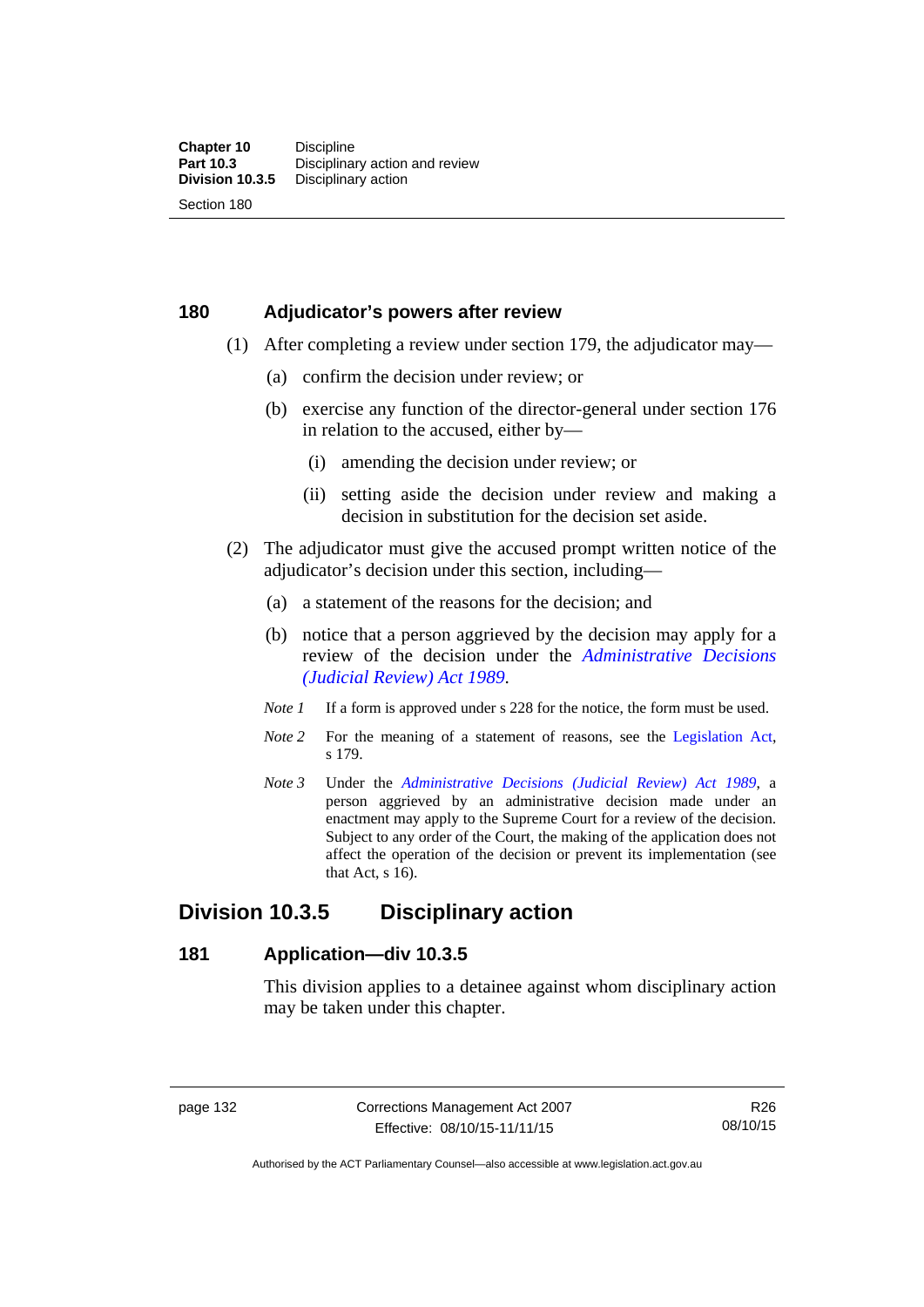# **182 Meaning of** *relevant presiding officer***—div 10.3.5**

In this division:

*relevant presiding officer* means any of the following:

- (a) a presiding officer under division 10.3.1 (Disciplinary action with accused's consent);
- (b) a presiding officer under division 10.3.2 (Internal disciplinary inquiry);
- (c) the director-general under division 10.3.3 (Internal review of inquiry decision):
- (d) an adjudicator under division 10.3.4 (External review of inquiry decisions).

# **183 Disciplinary action by relevant presiding officer**

- (1) As disciplinary action against a detainee, a relevant presiding officer may do 1 or more of the following (each of which is *disciplinary action*):
	- (a) warn the detainee about committing a disciplinary breach;
	- (b) reprimand the detainee;
	- (c) impose an administrative penalty, or a combination of administrative penalties, on the detainee;
	- (d) give the detainee a direction under section 185 (Reparation).
- (2) The relevant presiding officer must ensure that the disciplinary action against a detainee for a disciplinary breach is proportionate to the breach.
- (3) Without limiting section 14 (Corrections policies and operating procedures), the director-general must make a corrections policy and operating procedure providing for matters to be considered when deciding whether disciplinary action is proportionate to a disciplinary breach.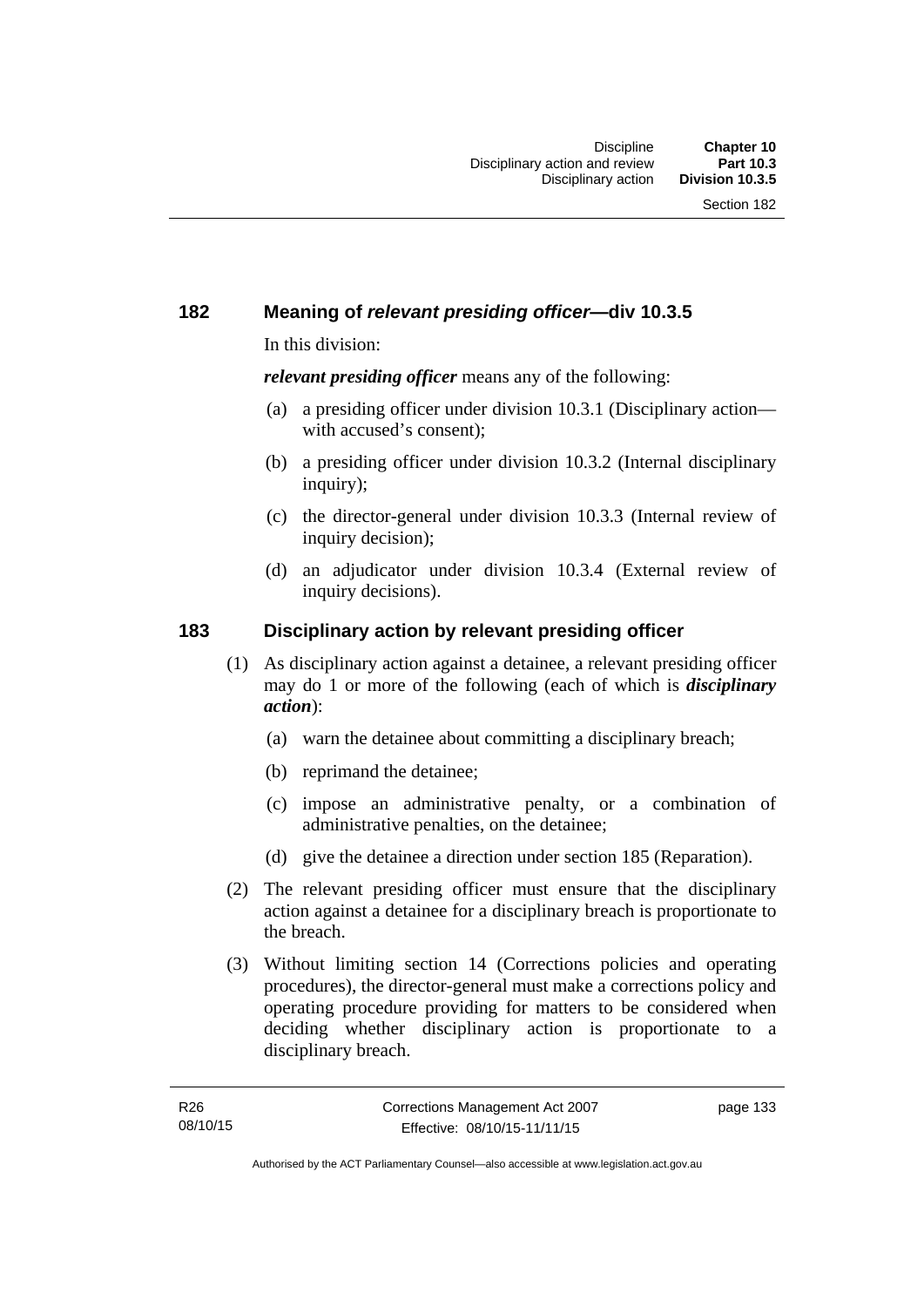# **184 Administrative penalties**

### Each of the following is an *administrative penalty*:

- (a) a financial penalty not exceeding \$500;
- (b) a withdrawal of privileges for not longer than 180 days;
- (c) a requirement to perform extra work;
- (d) separate confinement for 1 of the following:
	- (i) 3 days;
	- $(ii)$  7 days;
	- (iii) 28 days:
- (e) anything declared by regulation to be an administrative penalty.

### **185 Reparation**

- (1) This section applies if a relevant presiding officer finds that—
	- (a) a charge for a disciplinary breach by a detainee is proven; and
	- (b) a person (the *injured person*) suffered loss as a direct result of the breach.
- (2) The relevant presiding officer may direct the detainee to make reparation for the injured person's loss by payment of an amount or otherwise.
- (3) An amount directed to be paid must not exceed—
	- (a) \$100; or
	- (b) if a higher amount is prescribed by regulation—the prescribed amount.
- (4) An amount payable under a direction is payable out of any money held by the director-general for the detainee.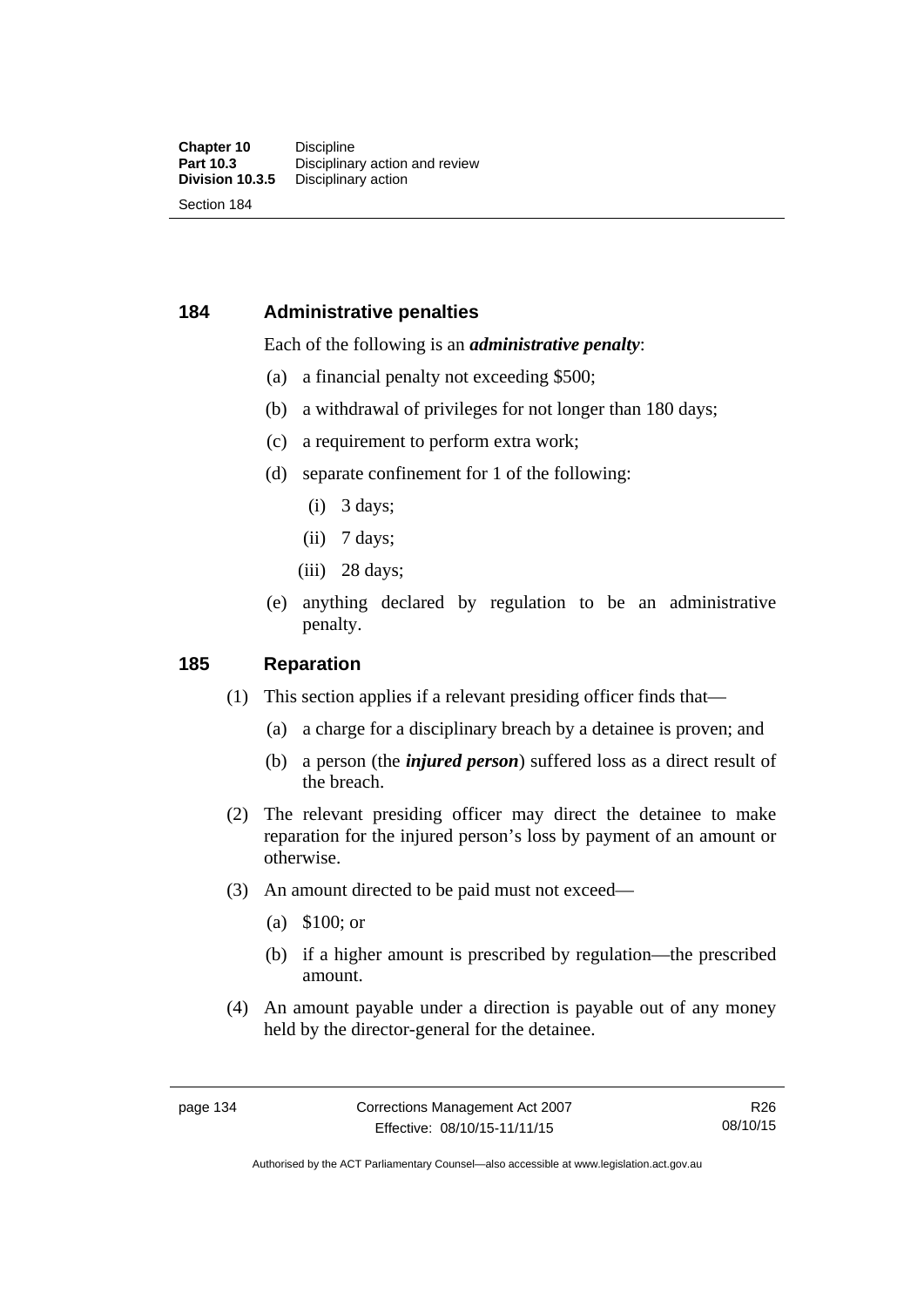(5) In this section:

*loss*—

- (a) see the [Criminal Code](http://www.legislation.act.gov.au/a/2002-51), section 300; and
- (b) includes out-of-pocket or other expense incurred.

# **186 Maximum administrative penalties**

- (1) This section applies if—
	- (a) a detainee is charged with 2 or more disciplinary breaches; and
	- (b) the charges arise out of the same conduct.
- (2) The total of the administrative penalties imposed for the breaches must not, for any particular kind of penalty, be more than the maximum penalty that may be imposed for any 1 of those breaches.

# **187 Separate confinement conditions**

- (1) This section applies if separate confinement is imposed on a detainee as an administrative penalty for a disciplinary breach.
- (2) The director-general must ensure that—
	- (a) a doctor appointed under section 21 (Doctors—health service appointments) examines the detainee as soon as practicable after the separate confinement starts and ends; and
	- (b) a corrections officer monitors the detainee's condition in separate confinement at least daily.

# **188 Privileges and entitlements—impact of discipline**

To remove any doubt—

 (a) anything expressed in chapter 6 (Living conditions at correctional centres) to be an entitlement for this chapter is not affected by anything that happens under this chapter, including—

page 135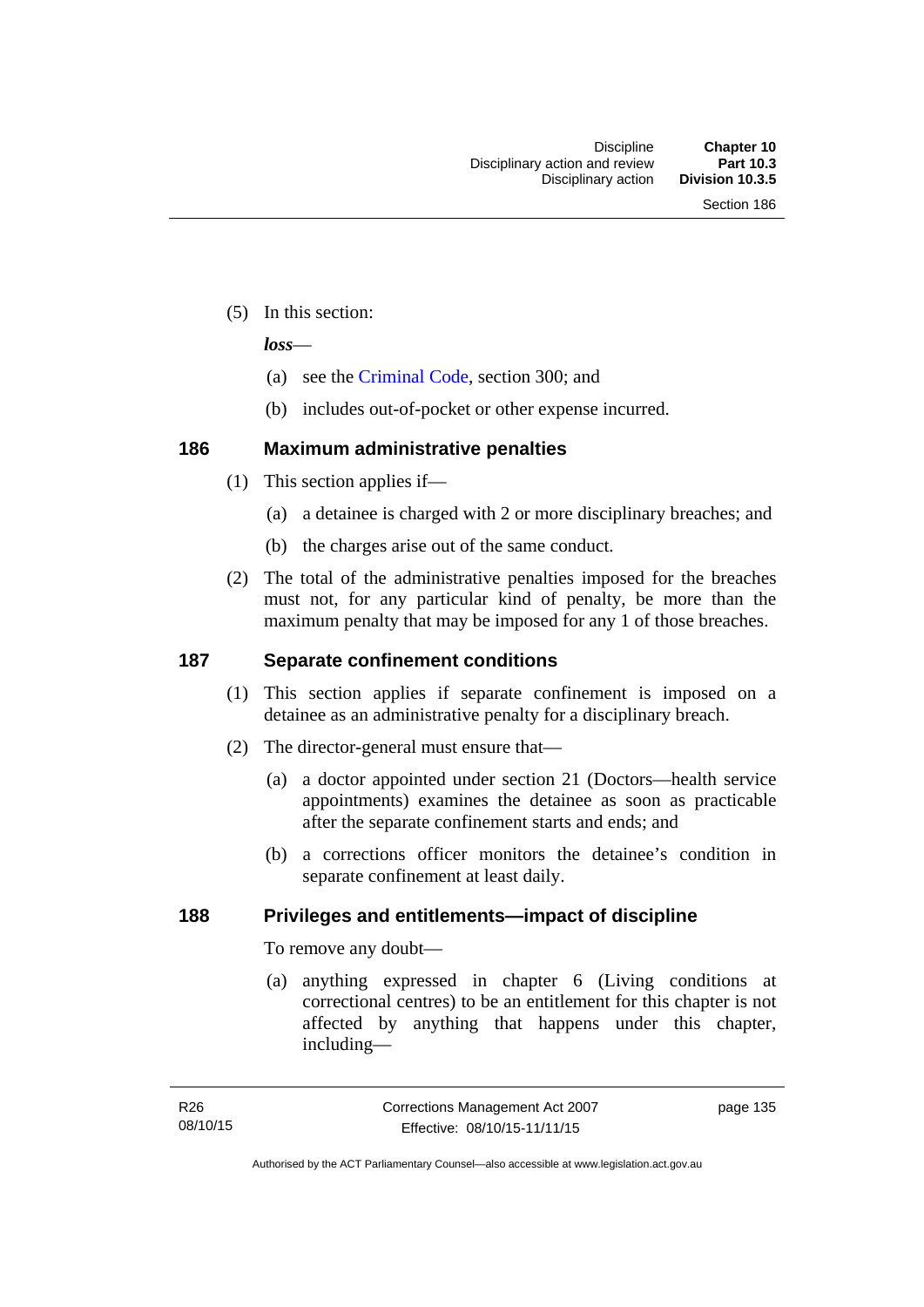- (i) investigative segregation; and
- (ii) disciplinary action; and
- (b) anything else mentioned in chapter 6 is, for this chapter, a privilege.

### **189 Record of disciplinary action**

- (1) The director-general must keep a record of any disciplinary action taken against a detainee.
- (2) The record must include details of the following:
	- (a) the detainee's name;
	- (b) the disciplinary breach;
	- (c) a brief statement of the conduct to which the disciplinary breach applies and when, or the period during which, it happened;
	- (d) the disciplinary action taken against the detainee;
	- (e) anything else prescribed by regulation.
- (3) The record must also include details of any finding by a relevant presiding officer that a disciplinary breach is proven against the detainee if the relevant presiding officer decides not to take disciplinary action against the detainee.
- (4) The record must be available for inspection under chapter 7 (Inspection of correctional centres).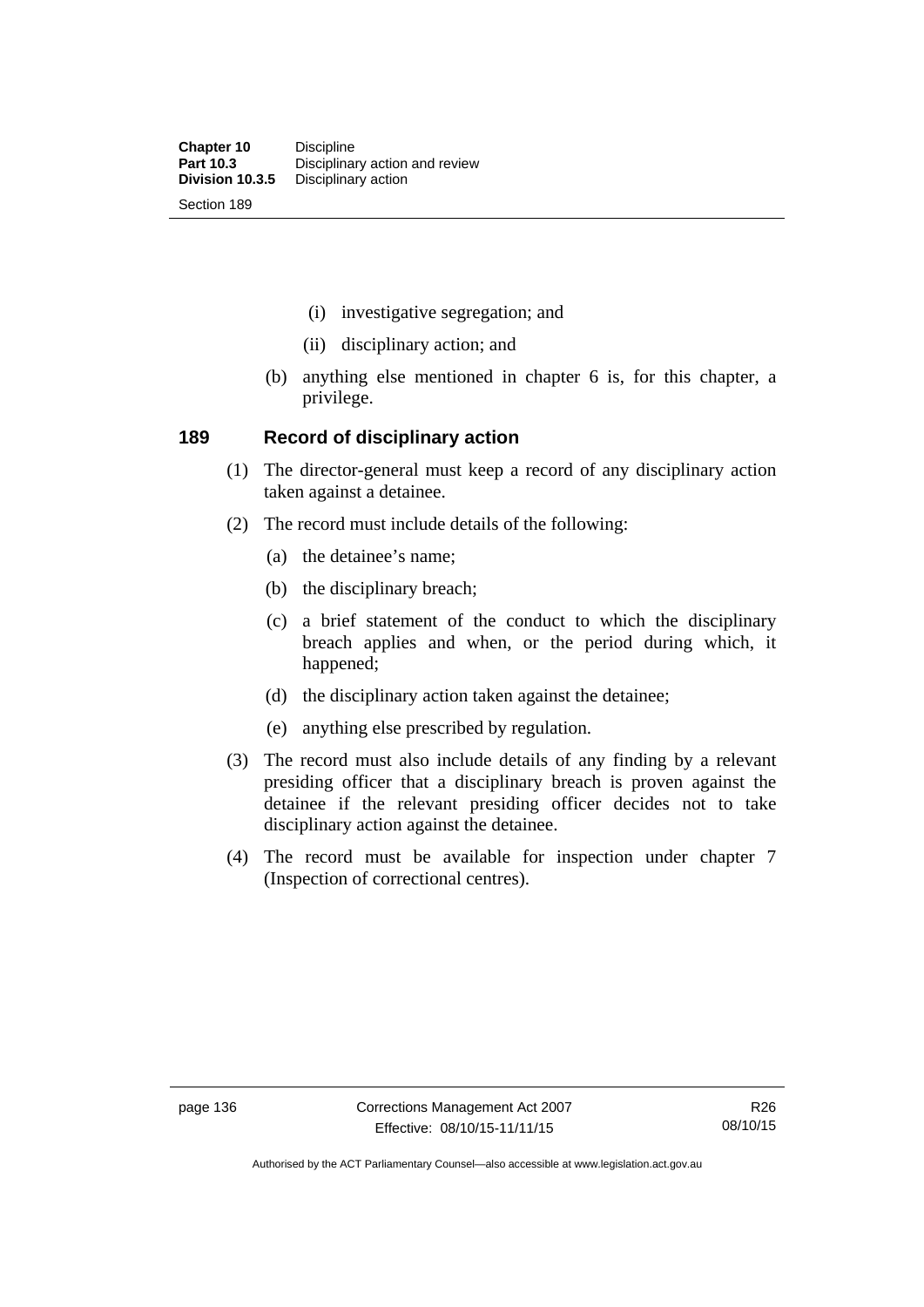# **Chapter 11 Disciplinary inquiries**

# **Part 11.1 Conduct of disciplinary inquiries—general**

# **190 Application—ch 11**

This chapter applies to an inquiry under any of the following:

- (a) division 10.3.2 (Internal disciplinary inquiry);
- (b) division 10.3.3 (Internal review of inquiry decision);
- (c) division 10.3.4 (External review of inquiry decisions).

# **191 Meaning of** *presiding officer—***ch 11**

In this chapter:

*presiding officer*, for an inquiry, means the relevant presiding officer under division 10.3.5 (Disciplinary action) for the inquiry.

Authorised by the ACT Parliamentary Counsel—also accessible at www.legislation.act.gov.au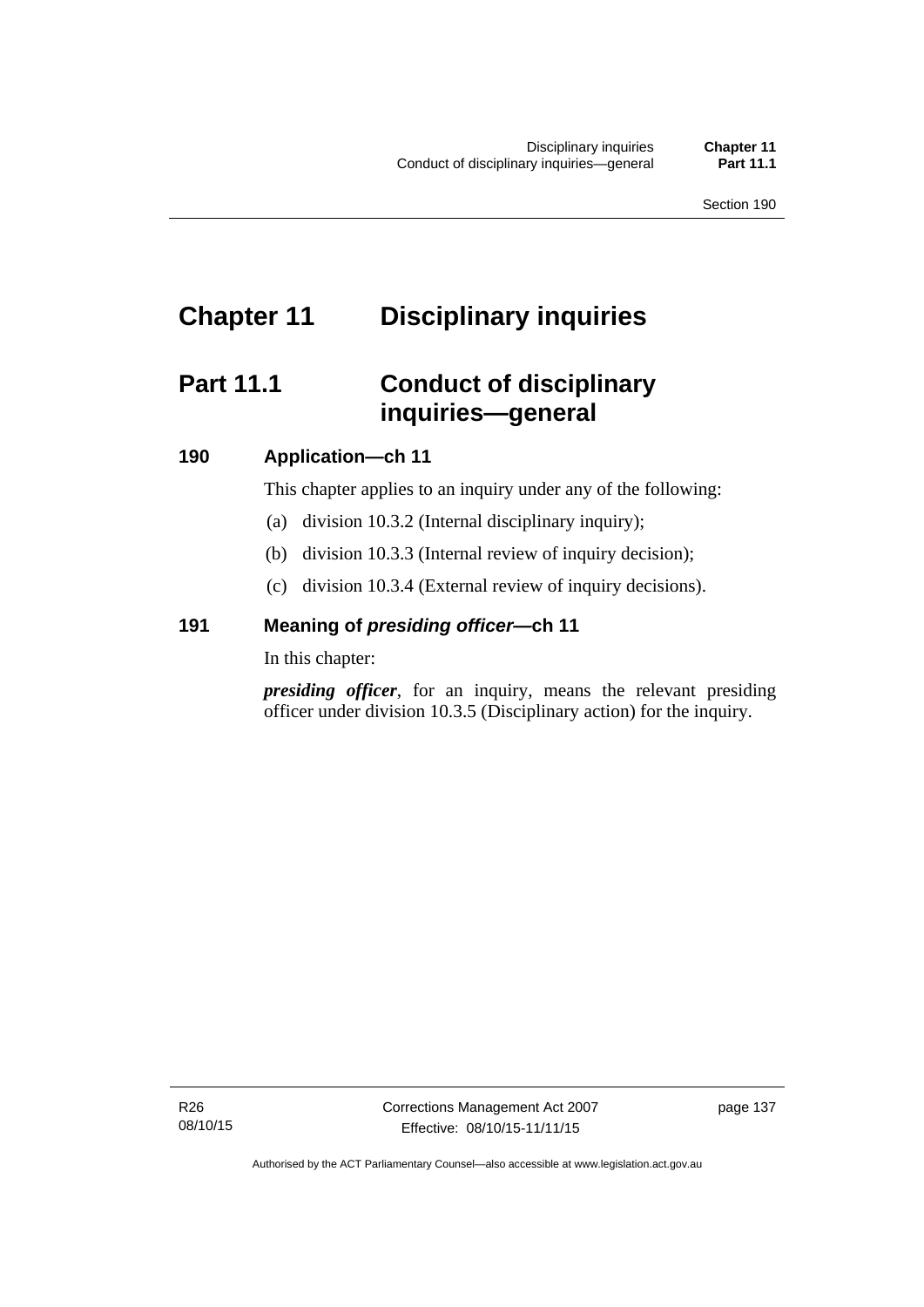Section 192

# **Part 11.2 Disciplinary inquiry procedures**

# **192 Nature of disciplinary inquiries**

- (1) To remove any doubt, an inquiry is an administrative process.
- (2) At an inquiry—
	- (a) the rules of natural justice apply; and
	- (b) the laws of evidence do not apply; and
	- (c) evidence must not be given on oath or by affidavit; and
	- (d) the question whether a detainee has committed a disciplinary breach must be decided on the balance of probabilities.

# **193 Application of Criminal Code, ch 7**

To remove any doubt, an inquiry is not a legal proceeding for the [Criminal Code](http://www.legislation.act.gov.au/a/2002-51), chapter 7 (Administration of justice offences).

*Note* That chapter includes offences (eg perjury, falsifying evidence, failing to attend and refusing to be sworn) applying in relation to an inquiry.

# **194 Notice of disciplinary inquiry etc**

- (1) The presiding officer for an inquiry in relation to an accused must give the accused written notice of the inquiry.
- (2) The notice must include the following:
	- (a) a statement about where and when the inquiry is to start;
	- (b) details of the disciplinary charge or disciplinary action to which the inquiry relates:
	- (c) the closing date for the accused to give the presiding officer submissions to the inquiry;
	- (d) a statement about the effect of section 192 (Nature of disciplinary inquiries);

R26 08/10/15

Authorised by the ACT Parliamentary Counsel—also accessible at www.legislation.act.gov.au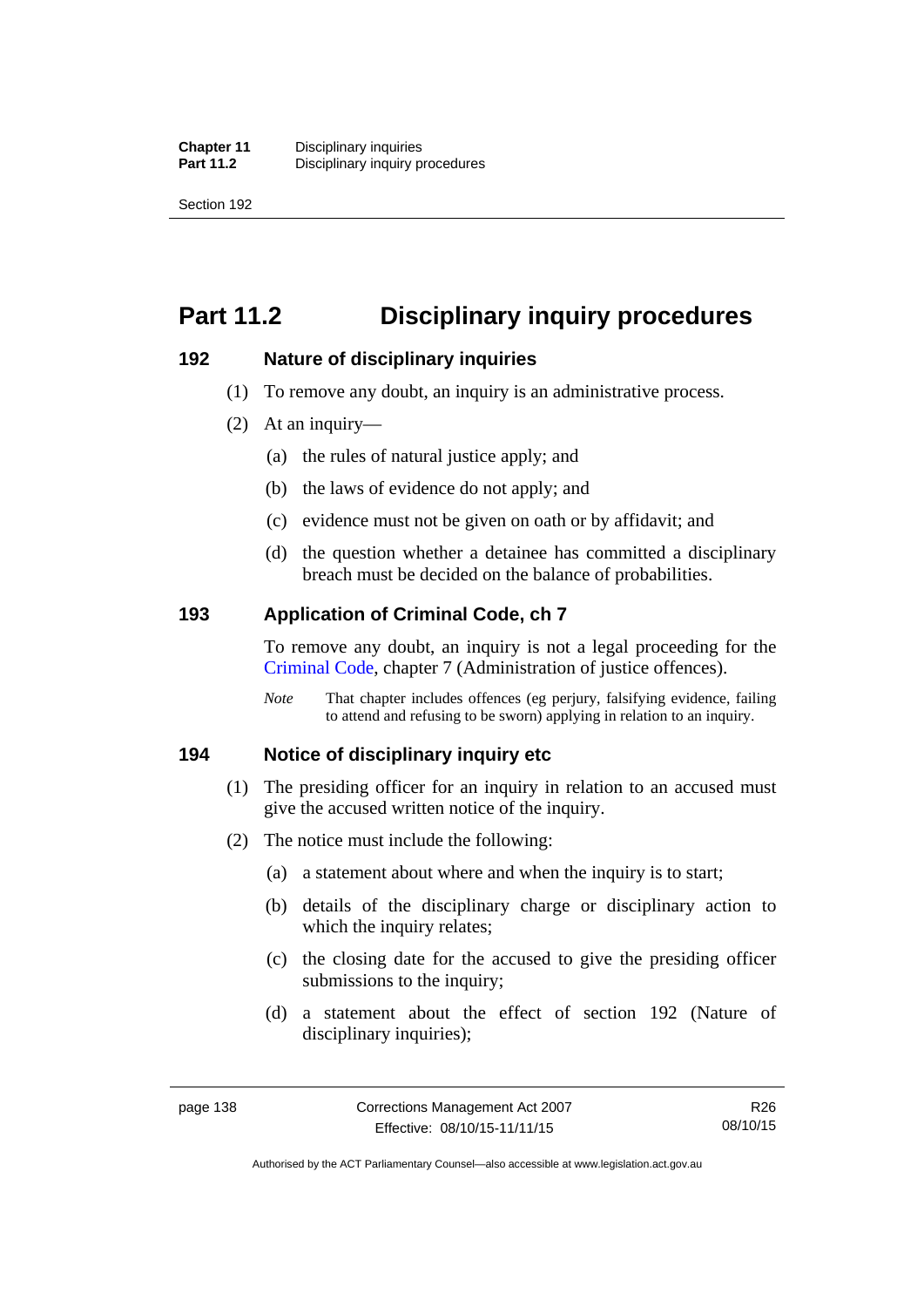- (e) a statement about the effect of subsections (3) and (4);
- (f) a statement to the effect that the presiding officer may hold a hearing for the inquiry in accordance with part 11.3 (Disciplinary hearing procedures).
- (3) The accused may make submissions to the presiding officer for the inquiry in any form acceptable to the presiding officer.

### **Example of acceptable form**

an audio recording or a document written for a detainee

- *Note* An example is part of the Act, is not exhaustive and may extend, but does not limit, the meaning of the provision in which it appears (see [Legislation Act,](http://www.legislation.act.gov.au/a/2001-14) s 126 and s 132).
- (4) The presiding officer must consider any submission given to the presiding officer by the accused before the closing date for submissions stated in the notice of the inquiry given to the accused.

# **195 Conduct of disciplinary inquiries**

- (1) An inquiry must be conducted with as little formality and technicality, and as quickly as the requirements of this Act and a proper consideration of the charge allow.
- (2) The presiding officer at an inquiry may hold a hearing for the inquiry.
- (3) A hearing for an inquiry must be held in accordance with part 11.3.
- (4) Proceedings at an inquiry are not open to the public, unless the presiding officer decides otherwise in a particular case.
- (5) A decision of the presiding officer at an inquiry is not invalid only because of any informality or lack of form.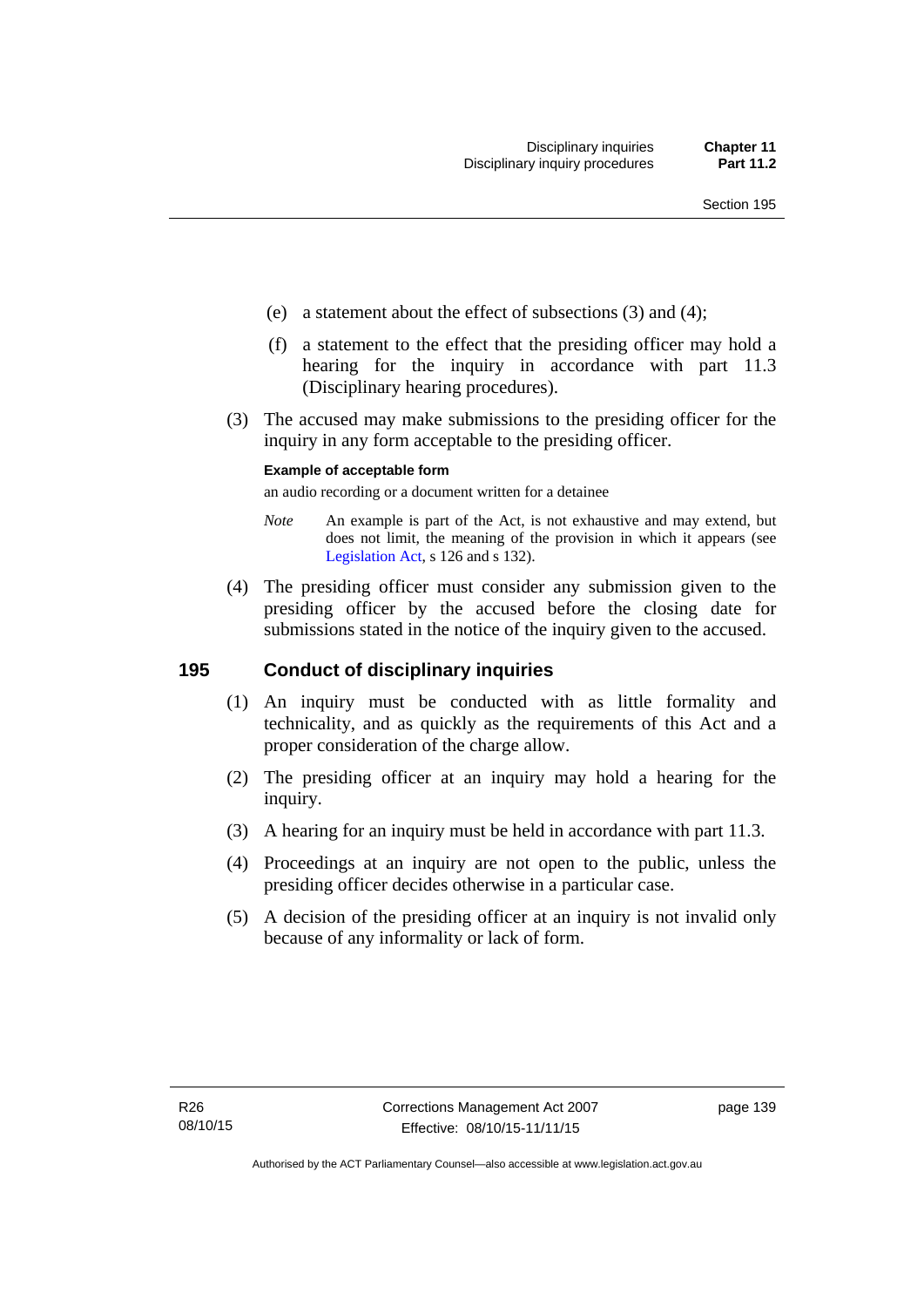Section 196

# **196 Presiding officer may require official reports**

- (1) For an inquiry, the presiding officer may, by written notice given to any of the following, require the person to give the presiding officer a written report about the accused:
	- (a) the director-general;
	- (b) if the accused has been detained at a NSW correctional centre—the commissioner of corrective services under the *[Crimes \(Administration of Sentences\) Act 1999](http://www.legislation.nsw.gov.au/maintop/view/inforce/act+93+1999+cd+0+N)* (NSW);
	- (c) the director of public prosecutions;
	- (d) a corrections officer;
	- (e) a public servant.
- (2) The person given the notice must comply with it.

# **197 Presiding officer may require information and documents**

- (1) For an inquiry, the presiding officer may, by written notice given to a person, require the person—
	- (a) to provide stated information to the presiding officer relevant to the inquiry; or
	- (b) to produce to the presiding officer a stated document or thing relevant to the inquiry.
- (2) This section does not require a person to give information, or produce a document or other thing, to the presiding officer if the Minister certifies in writing that giving the information, or producing the document or other thing—
	- (a) may endanger a detainee or anyone else; or
	- (b) is contrary to the public interest.
	- *Note* The [Legislation Act,](http://www.legislation.act.gov.au/a/2001-14) s 170 and s 171 deal with the application of the privilege against self-incrimination and client legal privilege.

Authorised by the ACT Parliamentary Counsel—also accessible at www.legislation.act.gov.au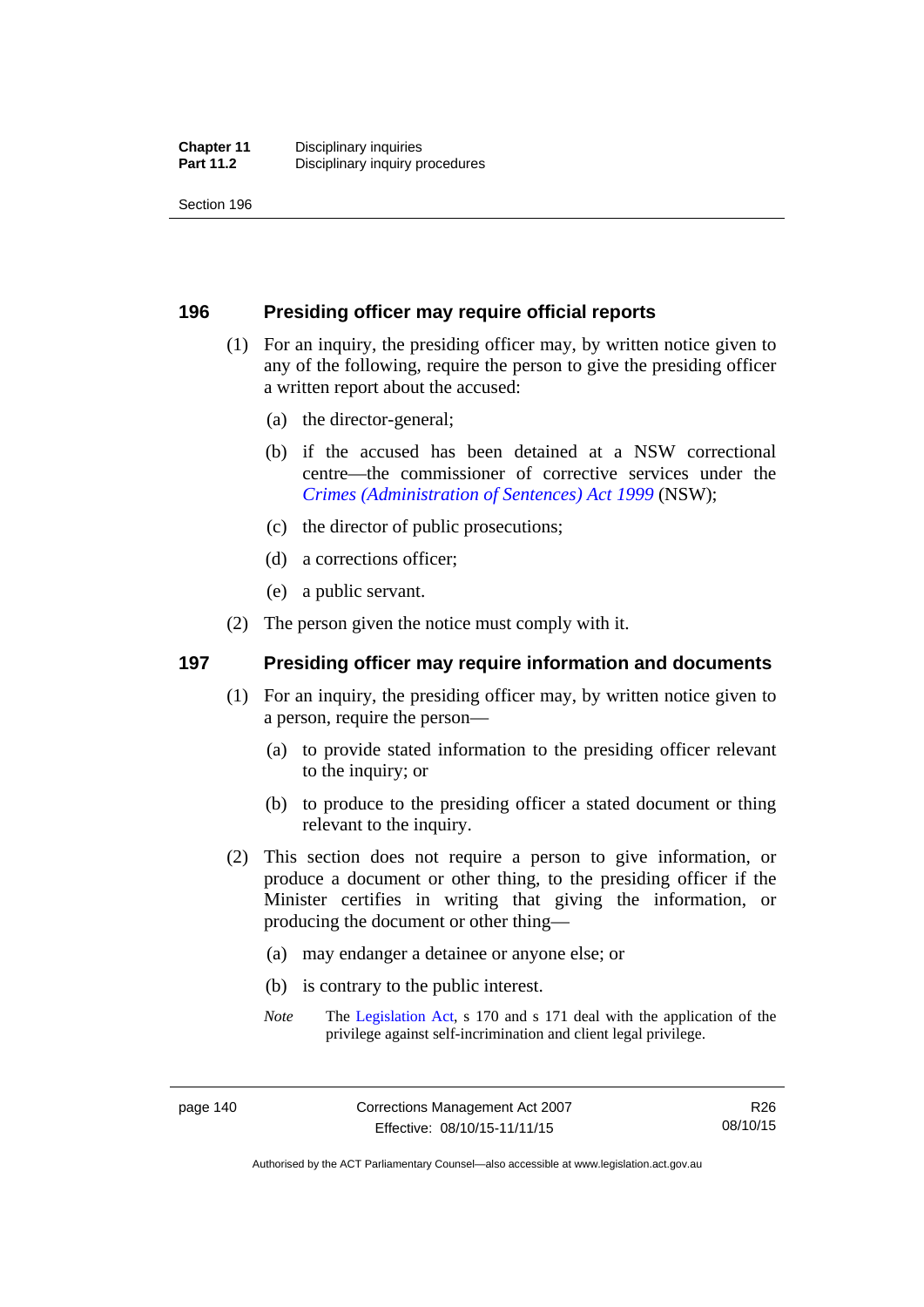# **198 Possession of inquiry documents etc**

The presiding officer may have possession of a document or other thing produced to the presiding officer for an inquiry for as long as the presiding officer considers necessary for the inquiry.

# **199 Record of inquiry**

The presiding officer for an inquiry must keep a written record of proceedings at the inquiry.

R26 08/10/15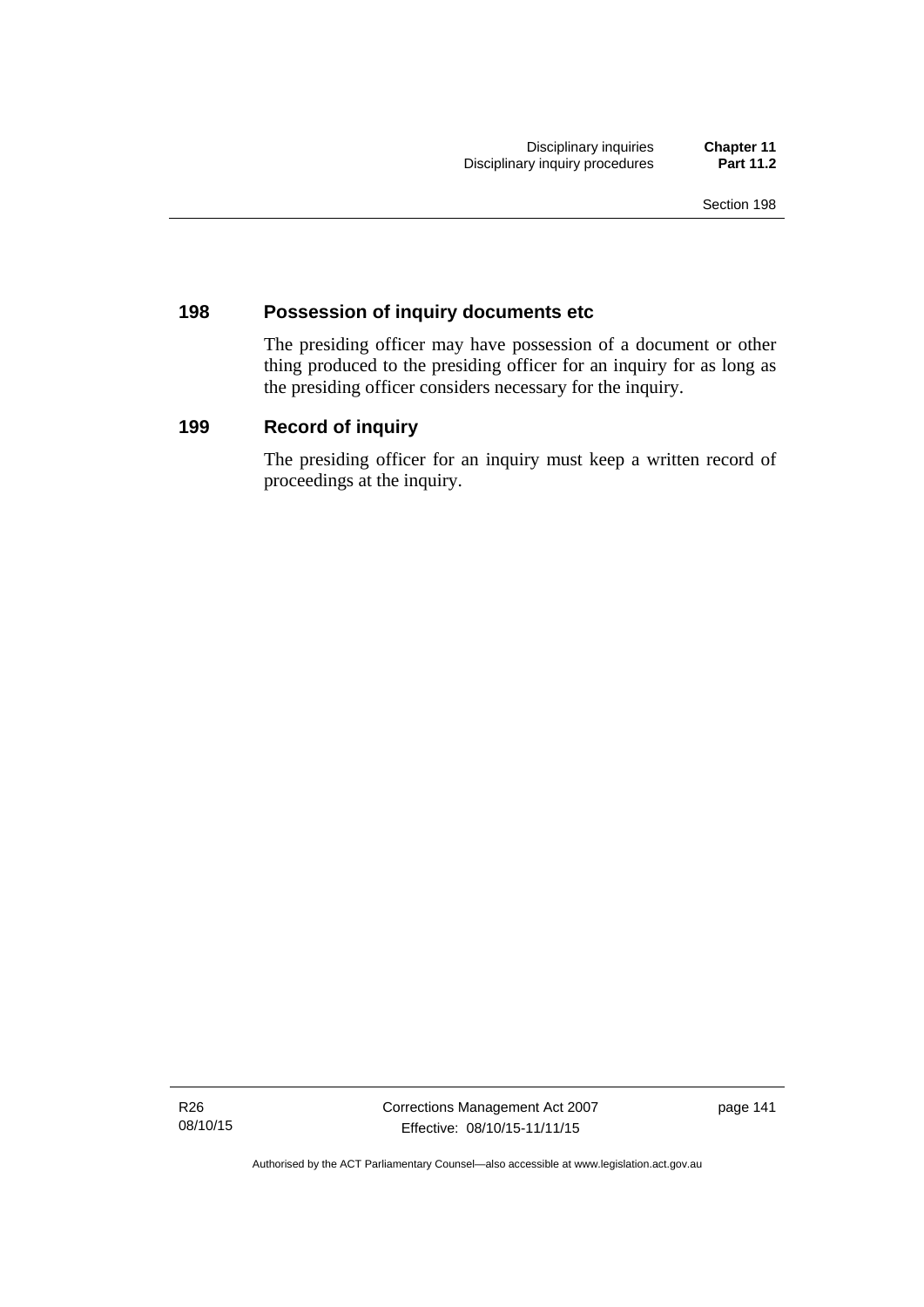Section 200

# **Part 11.3 Disciplinary hearing procedures**

# **200 Notice of disciplinary hearing**

- (1) The presiding officer for an inquiry must give written notice of a hearing for the inquiry to each of the following:
	- (a) the accused to whom the inquiry relates;
	- (b) the director-general.
- (2) The notice must include the following:
	- (a) a statement about where and when the hearing is to be held;
	- (b) a statement about the accused's entitlements under section 201 and section 202.
- (3) To remove any doubt, the hearing may be held at the correctional centre where the accused is detained.

# **201 Appearance at disciplinary hearing**

- (1) The accused is entitled to be present at a hearing for an inquiry in relation to the accused.
- (2) For the hearing, the presiding officer may, by written notice given to the accused or anyone else, require the person to appear before the presiding officer, at a stated time and place, to do either or both of the following:
	- (a) answer questions;
	- (b) produce a stated document or other thing relevant to the inquiry.
- (3) A person is taken to have complied with a notice under subsection (2) (b) if the person gives the document or thing to the presiding officer before the time stated in the notice for its production.

Authorised by the ACT Parliamentary Counsel—also accessible at www.legislation.act.gov.au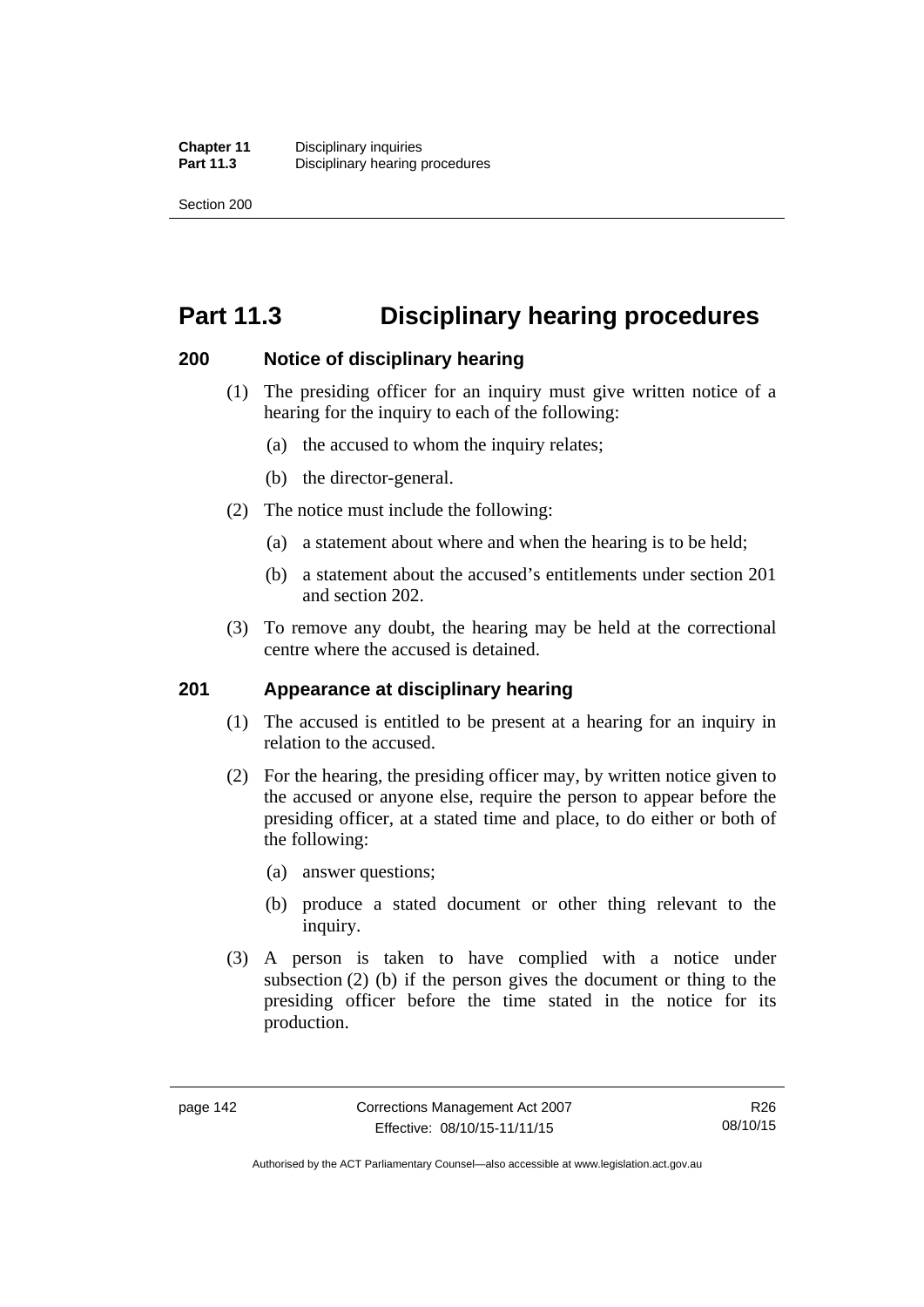- (4) The presiding officer at a hearing for an inquiry may require the accused, or a witness, appearing before the presiding officer to do 1 or more of the following:
	- (a) answer a question relevant to the inquiry;
	- (b) produce a document or other thing relevant to the inquiry.
- (5) The presiding officer at the hearing may disallow a question put to a person if the presiding member considers the question—
	- (a) is unfair, unduly prejudicial or vexatious; or
	- (b) involves an abuse of the inquiry process.
	- *Note* The [Legislation Act,](http://www.legislation.act.gov.au/a/2001-14) s 170 and s 171 deal with the application of the privilege against self-incrimination and client legal privilege.
- (6) The presiding officer may allow a corrections officer or anyone else to be present, and to be heard, at a disciplinary hearing.

### **202 Rights of accused at disciplinary hearing**

- (1) An accused who appears at a hearing for an inquiry in relation to the accused—
	- (a) is entitled to be heard, to examine and cross-examine witnesses, and to make submissions for the inquiry; and
	- (b) is not entitled to be represented by a lawyer or anyone else, without the presiding officer's consent.
- (2) In deciding whether to grant leave for legal representation, the presiding officer must have regard to the following:
	- (a) the seriousness of the disciplinary breach charged;
	- (b) the administrative penalty likely to be imposed for the disciplinary breach charged;
	- (c) the likely procedural complexities;
	- (d) the accused's capacity for selfrepresentation;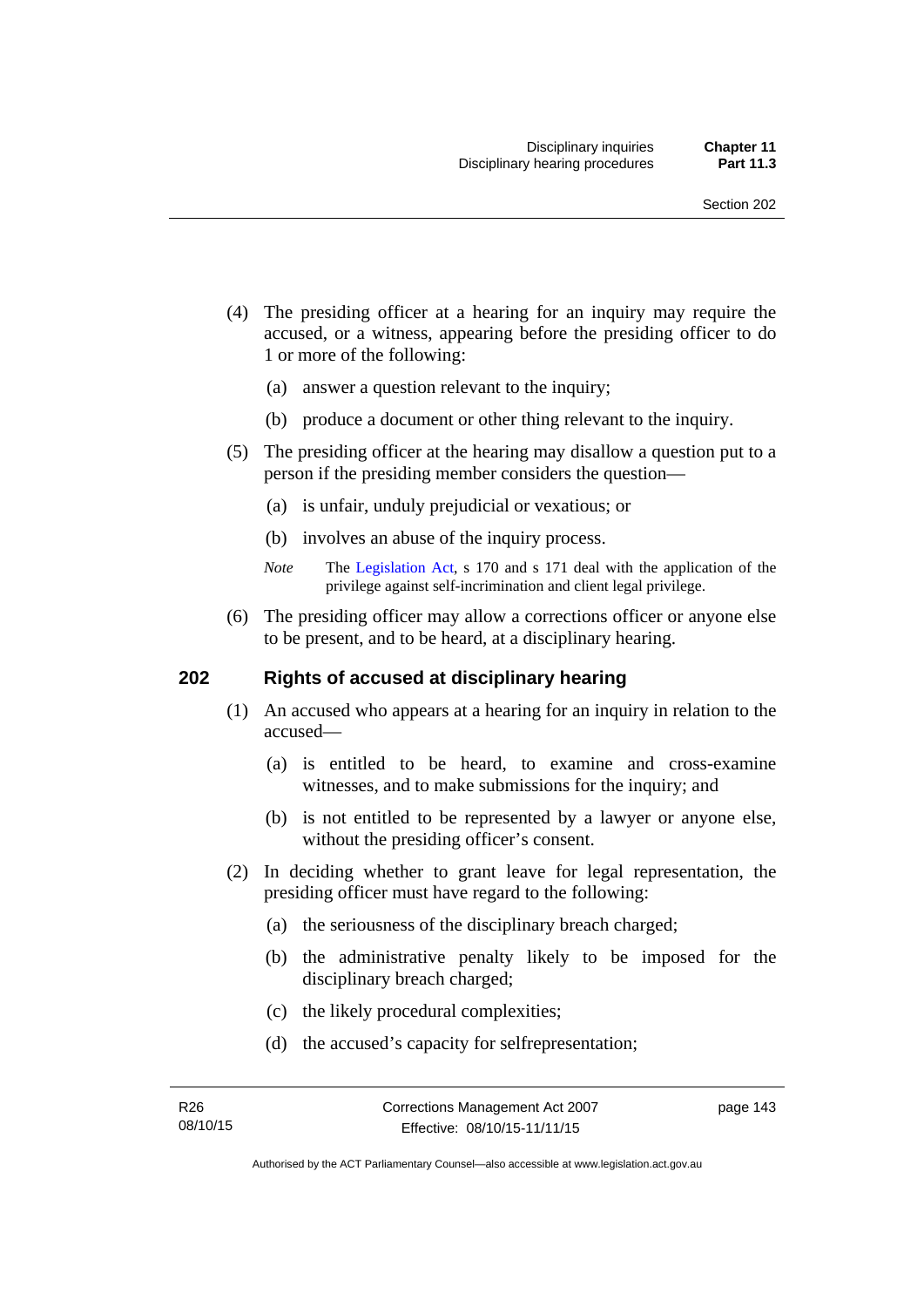Section 203

(e) the need for a fair and prompt resolution of the charge.

### **Example—par (c)**

the extent of cross-examination that might be required

- *Note* An example is part of the Act, is not exhaustive and may extend, but does not limit, the meaning of the provision in which it appears (see [Legislation Act,](http://www.legislation.act.gov.au/a/2001-14) s 126 and s 132).
- (3) However, the presiding officer may, by written order, exclude the accused from a hearing for the inquiry if the accused—
	- (a) unreasonably interrupts, interferes with or obstructs the hearing; or
	- (b) contravenes a reasonable direction by the presiding officer about the conduct of the hearing.
- (4) If the accused fails to attend a hearing for the inquiry, the presiding officer may conduct the hearing, and make a decision on the charge, in the accused's absence.

# **203 Appearance at disciplinary hearing—audiovisual or audio link**

- (1) This section applies if, in relation to a hearing for an inquiry, or part of the hearing, the presiding officer has given a direction under either of the following sections of the *[Evidence \(Miscellaneous](http://www.legislation.act.gov.au/a/1991-34)  [Provisions\) Act 1991](http://www.legislation.act.gov.au/a/1991-34)*:
	- (a) section 20 (1) (Territory courts may take evidence and submissions from participating States);
	- (b) section 32 (1) (Territory courts may take evidence and submissions from place other than participating State).
- (2) A person may appear and take part in the hearing in accordance with the direction, if the person—
	- (a) is required or entitled to appear personally, whether as the accused or as a witness; or

Authorised by the ACT Parliamentary Counsel—also accessible at www.legislation.act.gov.au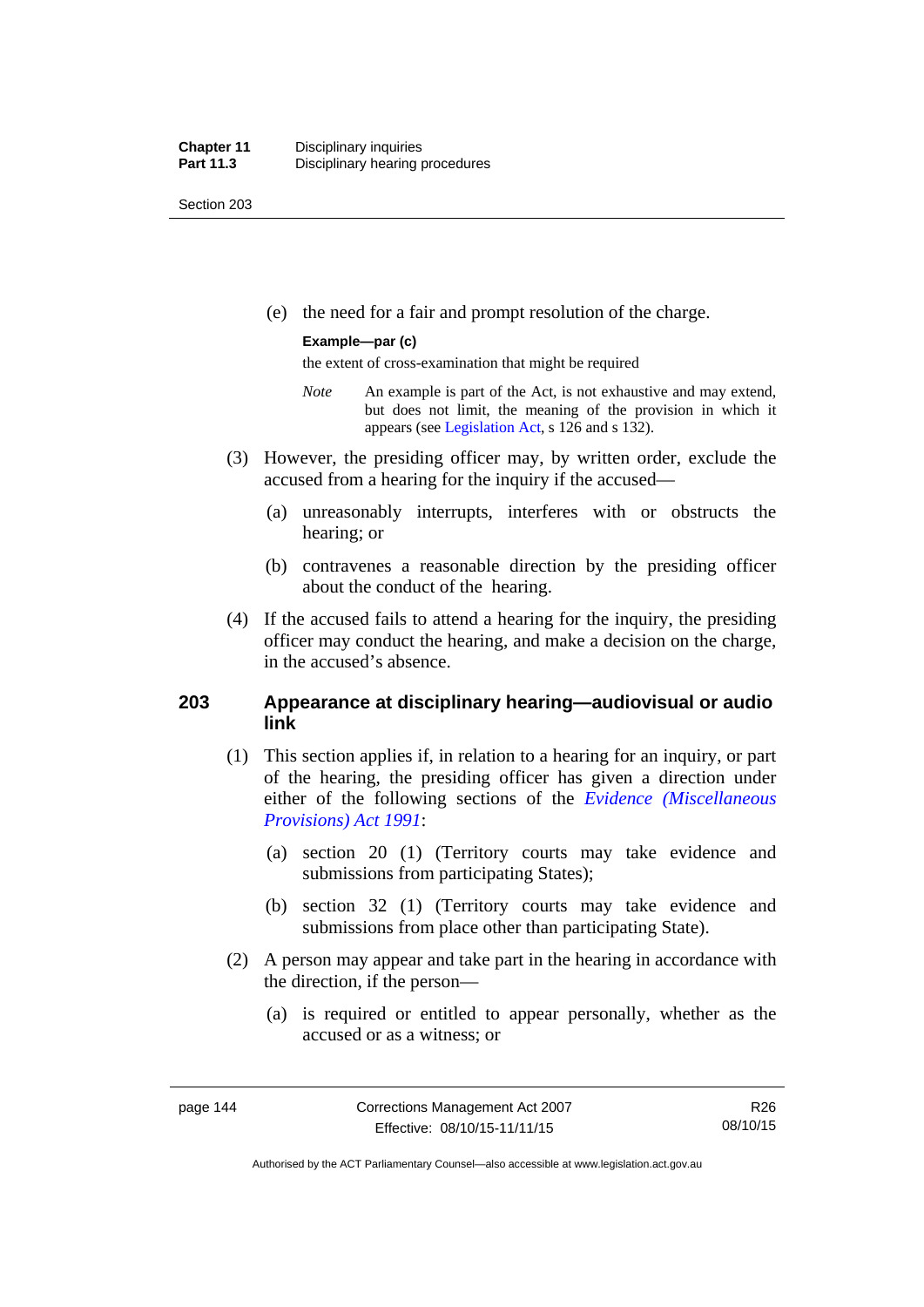- (b) is entitled to appear for someone else.
- (3) A person who appears at the hearing under this section is taken to be before the presiding officer.

R26 08/10/15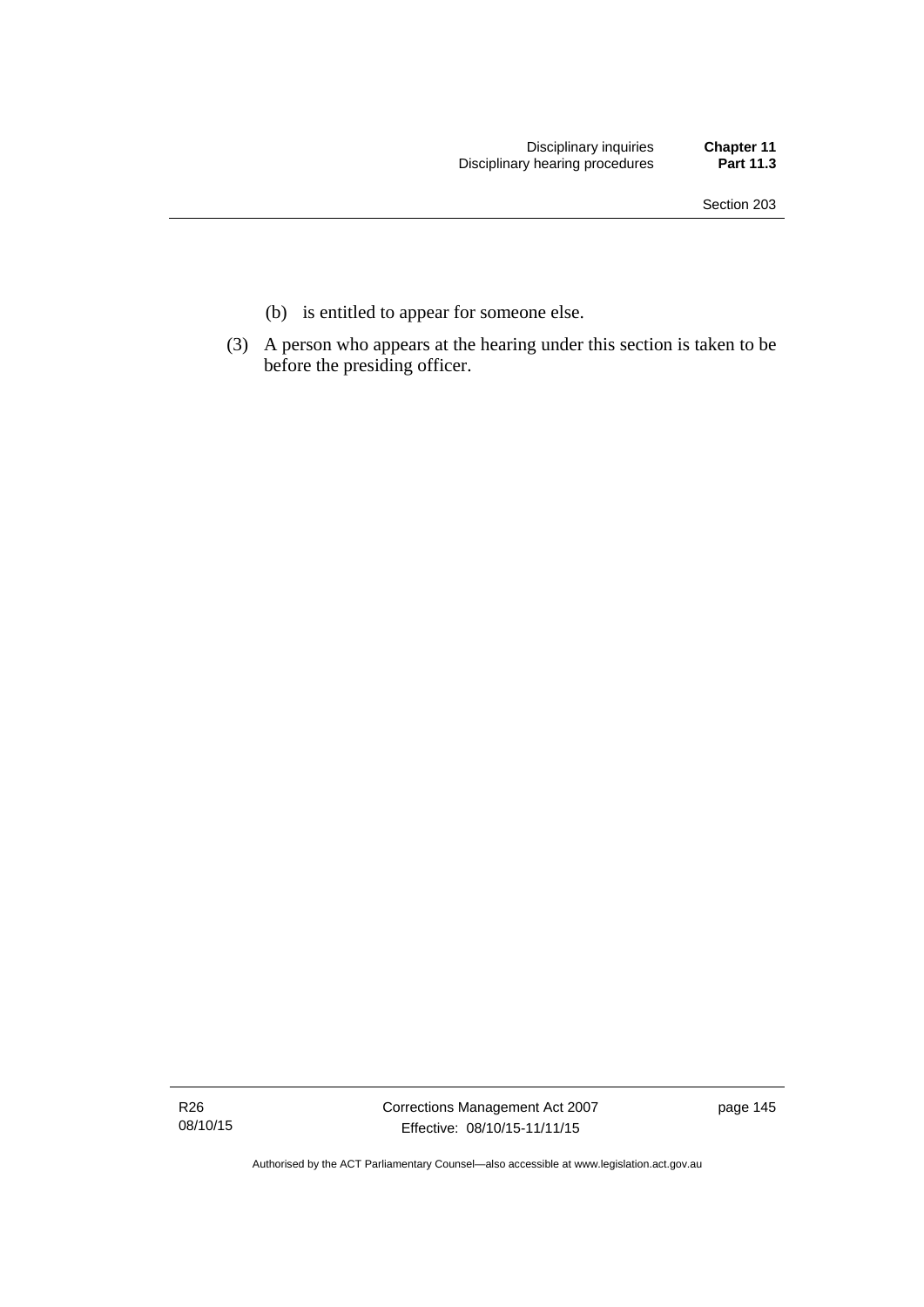**Chapter 12** Full-time detainees—leave **Part 12.1** Local leave

Section 204

# **Chapter 12 Full-time detainees—leave**

# **Part 12.1 Local leave**

### **204 Local leave directions**

 (1) The director-general may direct that a full-time detainee be taken from a correctional centre to any place in the ACT for any purpose the director-general considers appropriate.

#### **Example**

a direction that a detainee be taken to a place to assist police or a criminal justice entity in relation to the administration of justice

- *Note 1* An example is part of the Act, is not exhaustive and may extend, but does not limit, the meaning of the provision in which it appears (see [Legislation Act,](http://www.legislation.act.gov.au/a/2001-14) s 126 and s 132).
- *Note 2* Power given under an Act to make a statutory instrument (including a direction) includes power to amend or revoke the instrument (see [Legislation Act,](http://www.legislation.act.gov.au/a/2001-14) s 46 (1)).
- (2) The direction is subject to the following conditions:
	- (a) any condition prescribed by regulation;
	- (b) any other condition, consistent with the conditions (if any) prescribed by regulation, that—
		- (i) the director-general believes, on reasonable grounds, is necessary and reasonable; and
		- (ii) is stated in the permit.

#### **Example of condition stated in direction**

a condition that an escort officer escorts the detainee

Authorised by the ACT Parliamentary Counsel—also accessible at www.legislation.act.gov.au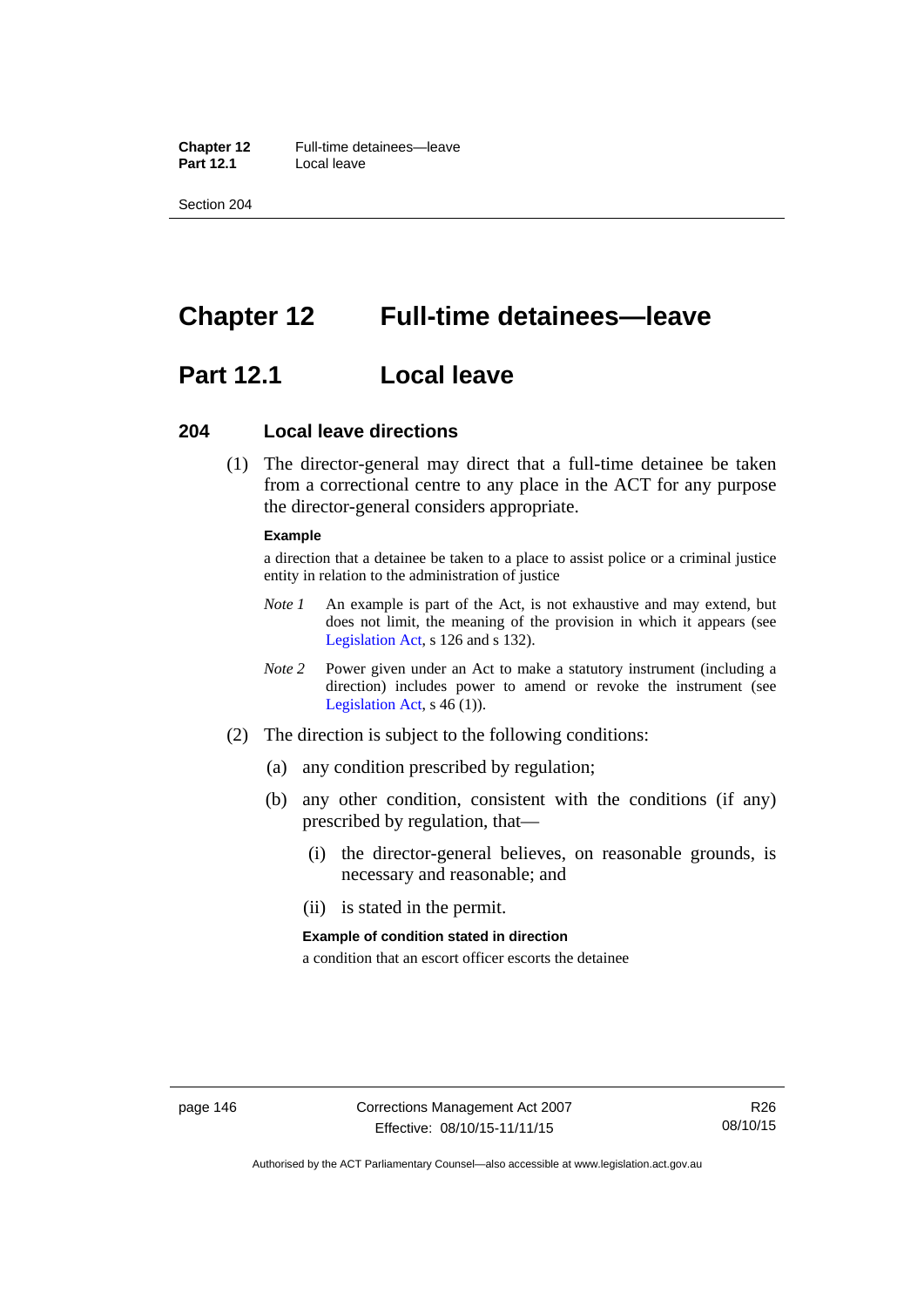# **205 Local leave permits**

 (1) The director-general may give a full-time detainee a written permit (a *local leave permit*) to be absent from a correctional centre for any purpose the director-general considers appropriate.

#### **Examples of purposes**

- 1 to attend a health or rehabilitation service
- 2 to take part in work or work-related activities
- 3 for compassionate reasons
- *Note 1* An example is part of the Act, is not exhaustive and may extend, but does not limit, the meaning of the provision in which it appears (see [Legislation Act,](http://www.legislation.act.gov.au/a/2001-14) s 126 and s 132).
- *Note* 2 If a form is approved under s 228 for this provision, the form must be used.
- *Note 3* Power given under an Act to make a statutory instrument (including a direction) includes power to amend or revoke the instrument (see [Legislation Act,](http://www.legislation.act.gov.au/a/2001-14)  $s$  46 (1)).
- (2) The permit must include the following:
	- (a) the purpose for which the leave is granted;
	- (b) the period, not longer than 7 days, for which leave is granted.
- (3) The permit is subject to the following conditions:
	- (a) any condition prescribed by regulation;
	- (b) any other condition, consistent with the conditions (if any) prescribed by regulation, that—
		- (i) the director-general believes, on reasonable grounds, is necessary and reasonable; and
		- (ii) is stated in the permit.

#### **Example of condition stated in permit**

a condition prohibiting association with a particular person or being near a particular place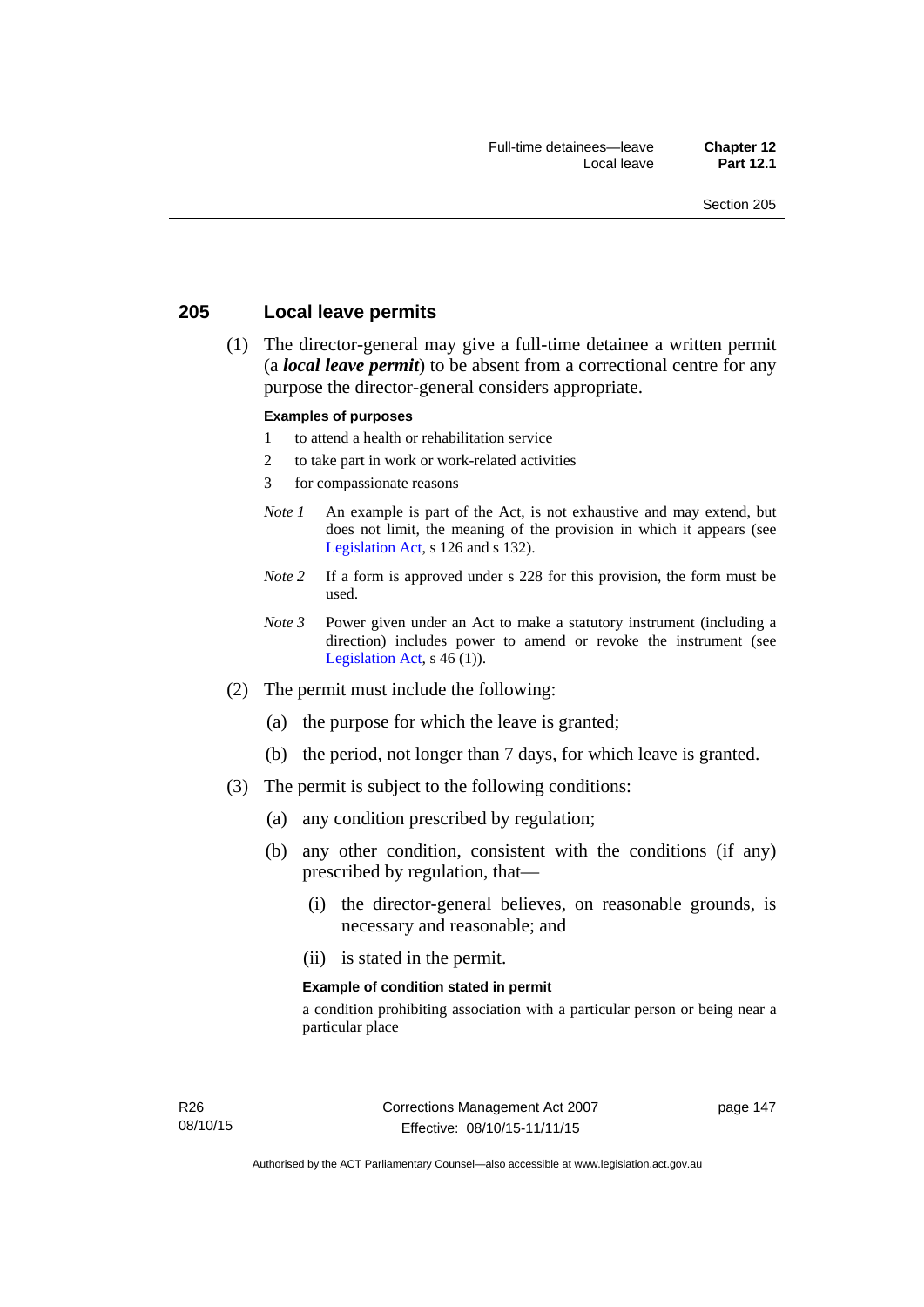**Chapter 12** Full-time detainees—leave<br>**Part 12.2** Interstate leave **Interstate leave**<br>General **Division 12.2.1** Section 206

# **Part 12.2 Interstate leave**

# **Division 12.2.1 General**

### **206 Definitions—pt 12.2**

In this part:

*corresponding director-general*, of a participating State, means the person responsible for the administration of correctional centres (however described) for full-time detention in the participating State.

*corresponding leave law* means a law of a State or another Territory declared to be a corresponding leave law under section 207.

*escape*, in relation to an interstate detainee, includes fail to return to lawful custody at the end of the period to which the detainee's interstate leave permit applies.

*interstate detainee* means a person to whom an interstate leave permit under a corresponding leave law applies.

*participating State* means a State or another Territory where a corresponding leave law is in force.

# **207 Declaration of corresponding leave laws**

- (1) The Minister may declare that a law of a State or another Territory is a corresponding leave law.
- (2) The Minister may make the declaration only if satisfied that the law substantially corresponds to this part.
- (3) A declaration under this section is a notifiable instrument.

*Note* A notifiable instrument must be notified under the [Legislation Act](http://www.legislation.act.gov.au/a/2001-14).

Authorised by the ACT Parliamentary Counsel—also accessible at www.legislation.act.gov.au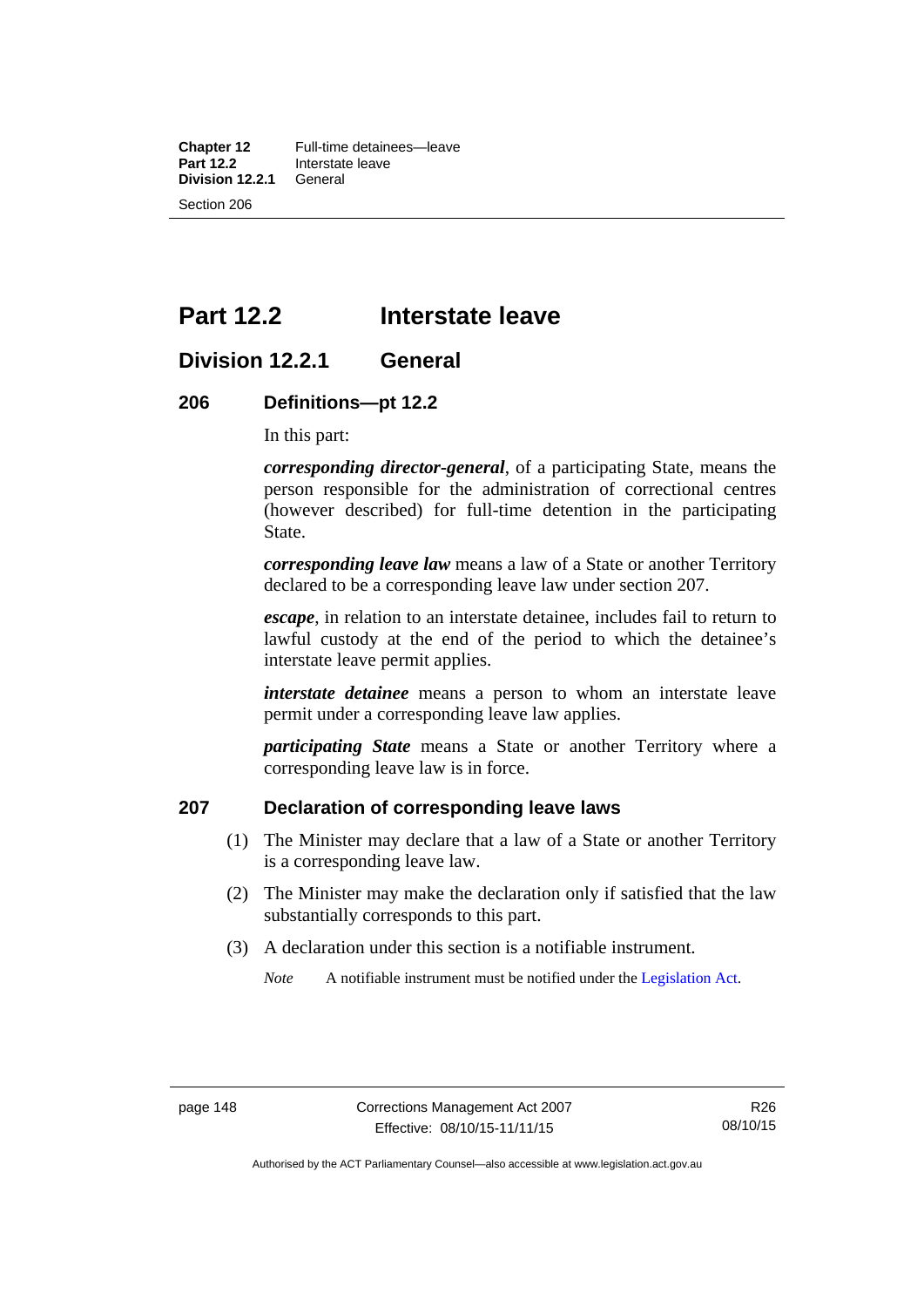# **Division 12.2.2 ACT permits for interstate leave**

# **208 Interstate leave permits**

- (1) The director-general may, by written notice (an *interstate leave permit*) given to a full-time detainee, give the detainee leave to travel to and from, and remain in, a participating State.
- (2) An interstate leave permit must include the following details:
	- (a) the State or Territory to which the permit applies;
	- (b) the purpose for which the leave is granted;
	- (c) the period, not longer than 7 days, for which leave is granted.
	- *Note 1* If a form is approved under s 228 for this provision, the form must be used.
	- *Note 2* Power given under an Act to make a statutory instrument (including an interstate leave permit) includes power to amend or revoke the instrument (see [Legislation Act,](http://www.legislation.act.gov.au/a/2001-14) s 46 (1)).
- (3) For subsection (2) (c), the director-general may, before the permit ends (a *current permit*), decide to extend the current permit for an additional period (an *extension period*) if—
	- (a) the date the extension period ends is within 7 days after the day the current permit ends; and
	- (b) the director-general is satisfied that—
		- (i) an extension of the current permit is for a purpose for which an interstate leave permit may be granted under this section; and
		- (ii) appropriate measures are in place to allow the detainee to remain at a particular place in the State to which the permit applies.
- (4) The director-general may make a decision under subsection (3) more than once.

page 149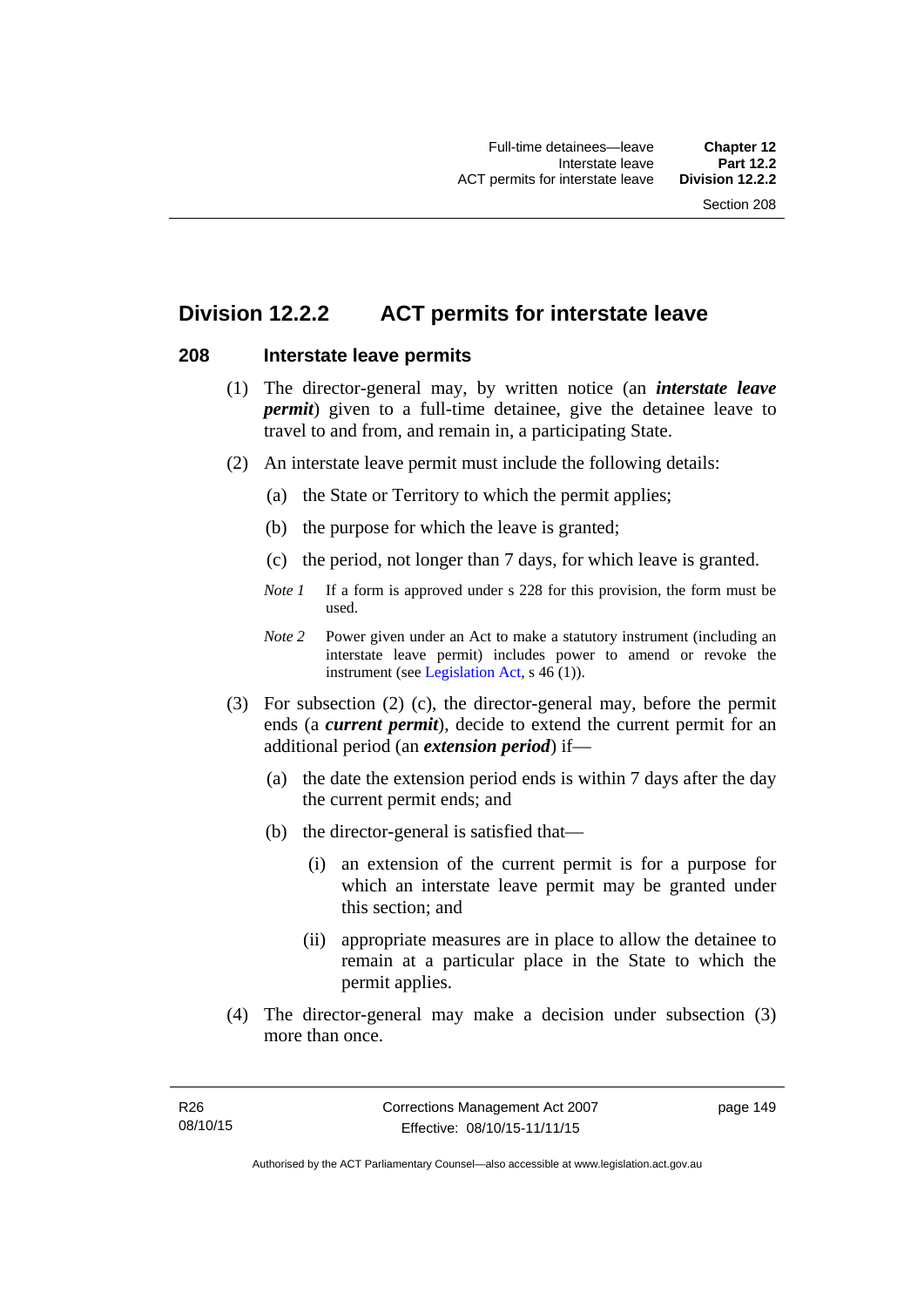- *Note* The director-general may also direct a full-time detainee to be removed to a NSW correctional centre under the *[Crimes \(Sentence](http://www.legislation.act.gov.au/a/2005-59)  [Administration\) Act 2005](http://www.legislation.act.gov.au/a/2005-59)*, s 26 (Full-time detention in ACT or NSW).
- (5) If the director-general delegates the function mentioned in subsection (3), a delegate who extends a permit that has previously been extended at least 3 times must tell the director-general about the delegate's decision.
	- *Note* For the making of delegations and the exercise of delegated functions, see the [Legislation Act,](http://www.legislation.act.gov.au/a/2001-14) pt 19.4.
- (6) An interstate leave permit may be issued—
	- (a) for a full-time detainee with a high security classification only if the leave is to enable the detainee to receive a health service or for a compassionate reason; or
	- (b) in any other case—for any purpose the director-general believes, on reasonable grounds, is appropriate.
- (7) An interstate leave permit is subject to the following conditions:
	- (a) any condition prescribed by regulation;
	- (b) any other condition, consistent with the conditions (if any) prescribed by regulation, that—
		- (i) the director-general believes, on reasonable grounds, is necessary and reasonable; and
		- (ii) is stated in the permit.

### **Examples of conditions stated in interstate leave permits**

- 1 a condition that an escort officer stated in the permit escort the detainee
- 2 a condition prohibiting association with a particular person or being near a particular place
- 3 a condition that an indigenous detainee travelling interstate to mark the birth or death of a relative be escorted by an indigenous elder or relative

Authorised by the ACT Parliamentary Counsel—also accessible at www.legislation.act.gov.au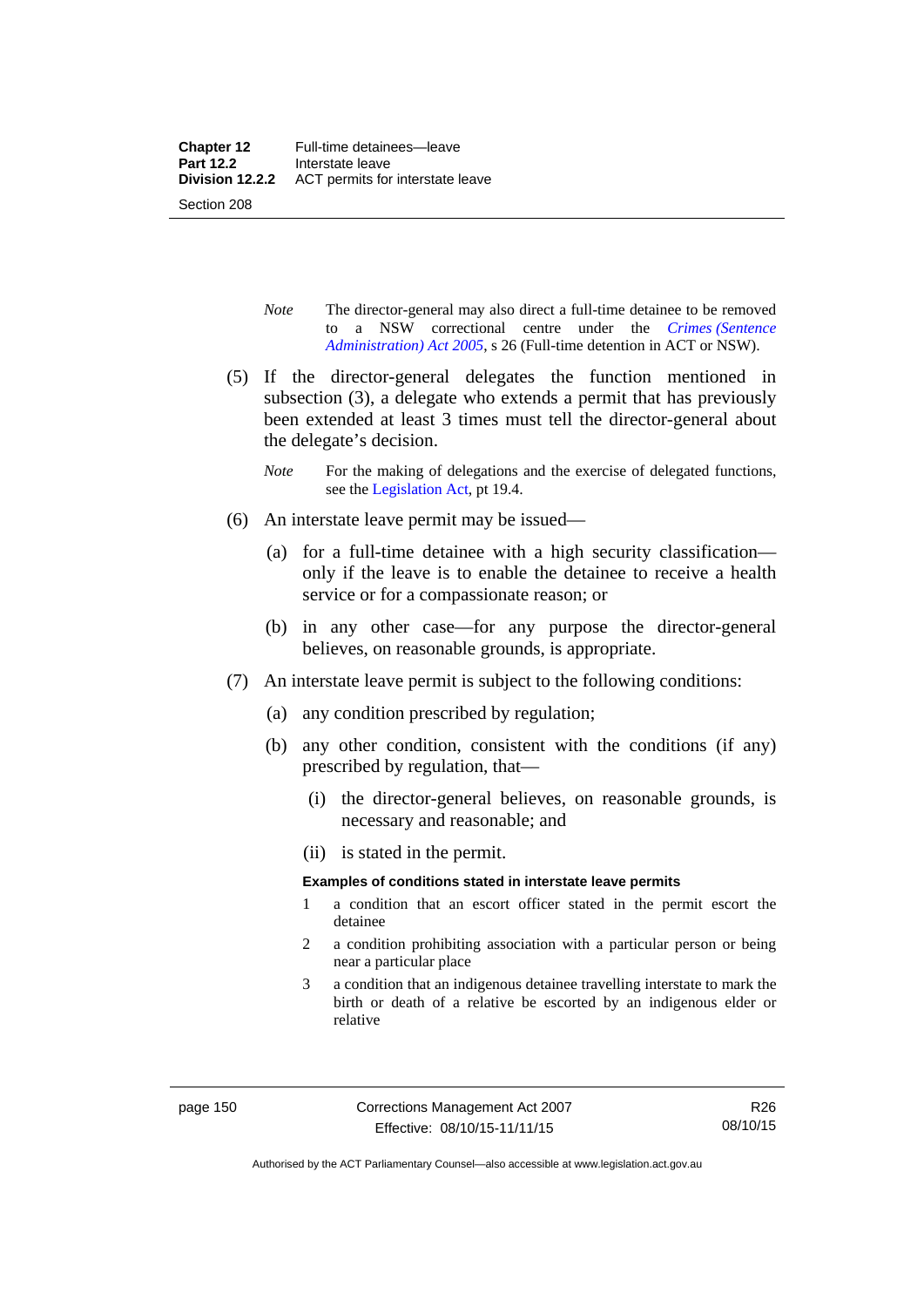*Note* An example is part of the Act, is not exhaustive and may extend, but does not limit, the meaning of the provision in which it appears (see [Legislation Act,](http://www.legislation.act.gov.au/a/2001-14) s 126 and s 132).

### **209 Effect of ACT permit for interstate leave**

- (1) An interstate leave permit for a full-time detainee authorises the detainee to be absent from a correctional centre in accordance with the permit—
	- (a) unescorted; or
	- (b) if the permit is subject to a condition that an escort officer must escort the detainee—while under escort by the escort officer.
- (2) If an interstate leave permit is subject to a condition that the full-time detainee be escorted by an escort officer, the permit authorises the escort officer to escort the detainee in accordance with the permit—
	- (a) to and within the participating State stated in the permit (whether or not through any other jurisdiction); and
	- (b) back to the correctional centre.

### **210 Notice to participating States**

The director-general must give written notice of an interstate leave permit given to a full-time detainee, and the period of the permit, to each of the following:

- (a) the corresponding director-general of the participating State to which the permit applies;
- (b) the chief of police (however described) of the participating State to which the permit applies;
- (c) the chief of police (however described) of any other State or Territory through which the detainee may travel under the permit.

page 151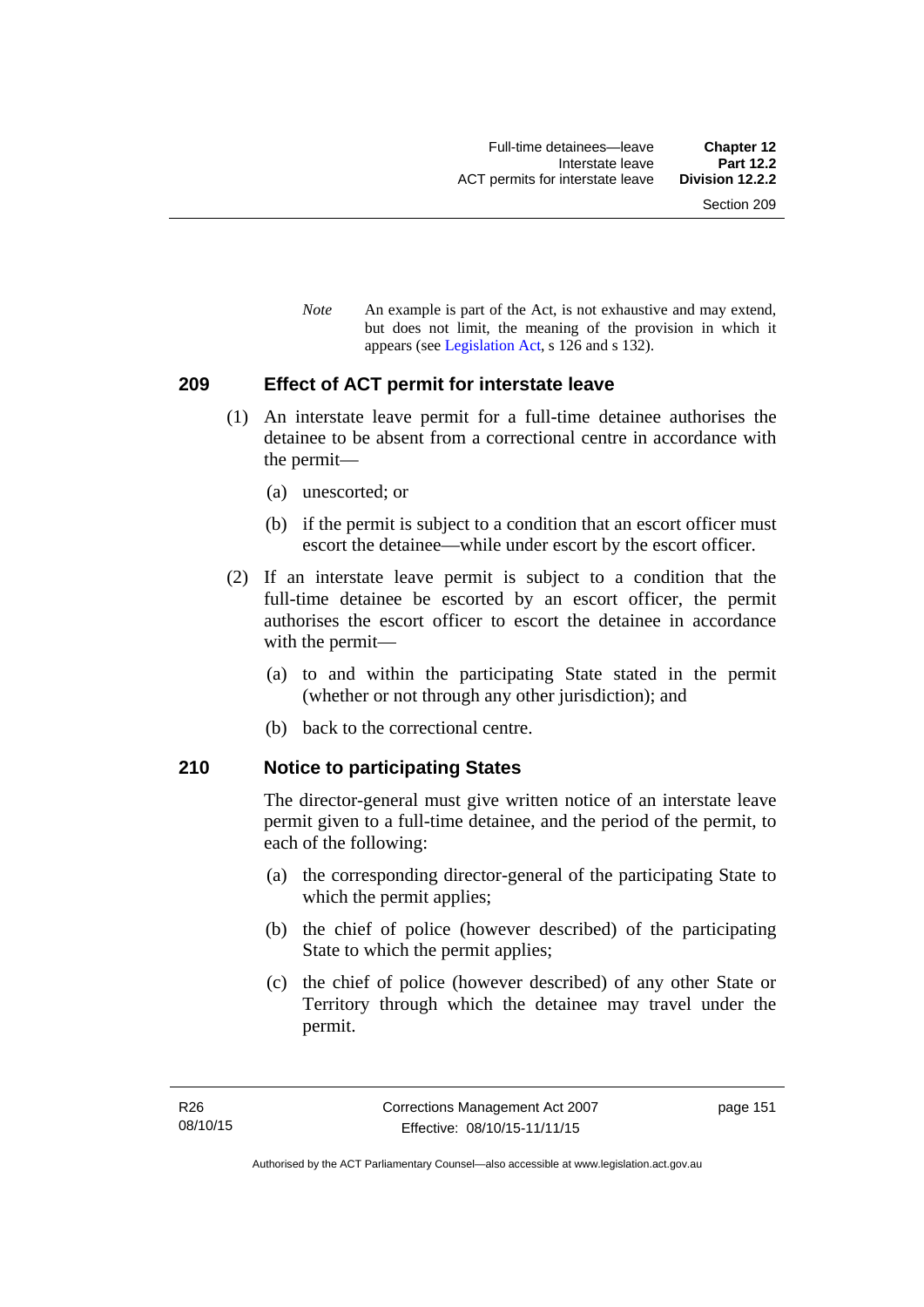# **211 Powers of escort officers**

- (1) An escort officer escorting a full-time detainee under an interstate leave permit may, to keep custody of the detainee under the permit or to arrest the detainee if the detainee has escaped—
	- (a) give the detainee any direction that the officer believes, on reasonable grounds, is necessary and reasonable; and
	- (b) use force in accordance with part 9.7 (Use of force).
- (2) An escort officer escorting a full-time detainee under an interstate leave permit may conduct a scanning search, frisk search or ordinary search of the detainee if the officer suspects, on reasonable grounds, the detainee may be carrying a prohibited thing.
- (3) Part 9.4 (Searches) and part 9.5 (Seizing property) apply, with any necessary changes and any changes prescribed by regulation, in relation to a search under this section.

# **212 Liability for damage etc**

- (1) The Territory is liable for any damage or loss sustained by anyone in a participating State that is caused by the conduct of a full-time detainee or an escort officer while in the participating State under an interstate leave permit.
- (2) This section does not affect any right the Territory may have against the detainee or escort officer for the damage or loss.

# **Division 12.2.3 Interstate leave under corresponding leave laws**

# **213 Effect in ACT of interstate leave permit under corresponding leave law**

 (1) This section applies to a person (an *interstate escort officer*) who is authorised under an interstate leave permit issued under a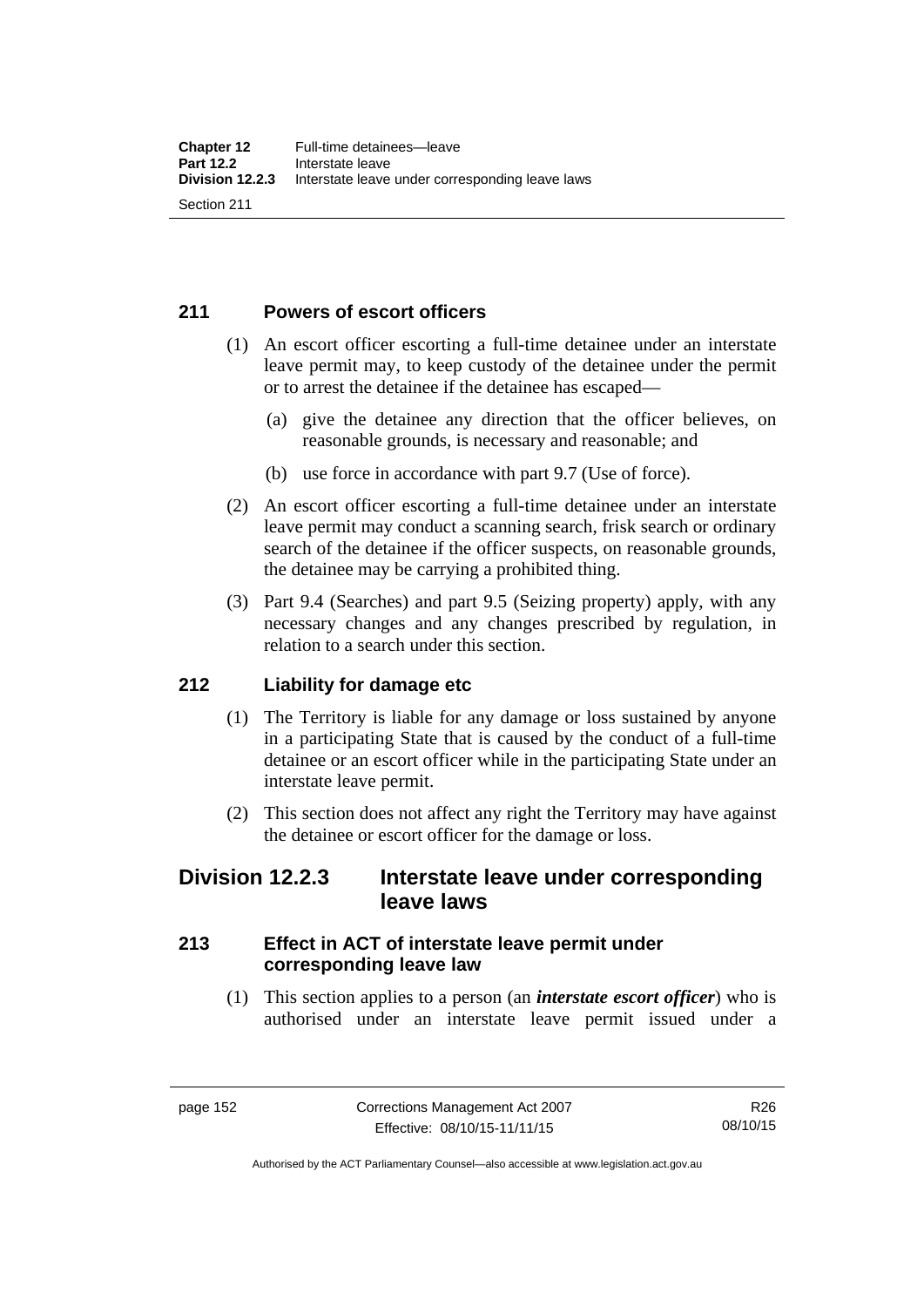corresponding leave law to escort an interstate detainee to or from, or in, the ACT.

 (2) The interstate escort officer is authorised, in the ACT, to escort the interstate detainee in accordance with the interstate leave permit.

# **214 Powers of interstate escort officers**

- (1) This section applies if an interstate escort officer uses force, a weapon, or a means of restraint, in the ACT for—
	- (a) keeping custody of an interstate detainee under an interstate leave permit; or
	- (b) arresting an interstate detainee who has escaped.
- (2) The use of force, weapon or means of restraint is lawful in the ACT if it would have been lawful in the participating State where the interstate permit was issued.

### **215 Escape of interstate detainee**

- (1) This section applies to an interstate detainee in the ACT under an interstate leave permit issued under a corresponding leave law.
- (2) If the interstate detainee escapes from lawful custody, the detainee may be arrested without warrant by—
	- (a) an interstate escort officer for the detainee; or
	- (b) a police officer.
- (3) A police officer who arrests the detainee may return the detainee to an interstate escort officer for the detainee.
	- *Note* A police officer may also arrest without a warrant a person who has escaped from lawful custody or who is unlawfully at large (see *[Crimes](http://www.legislation.act.gov.au/a/1900-40)  [Act 1900](http://www.legislation.act.gov.au/a/1900-40)*, s 212 and s 214).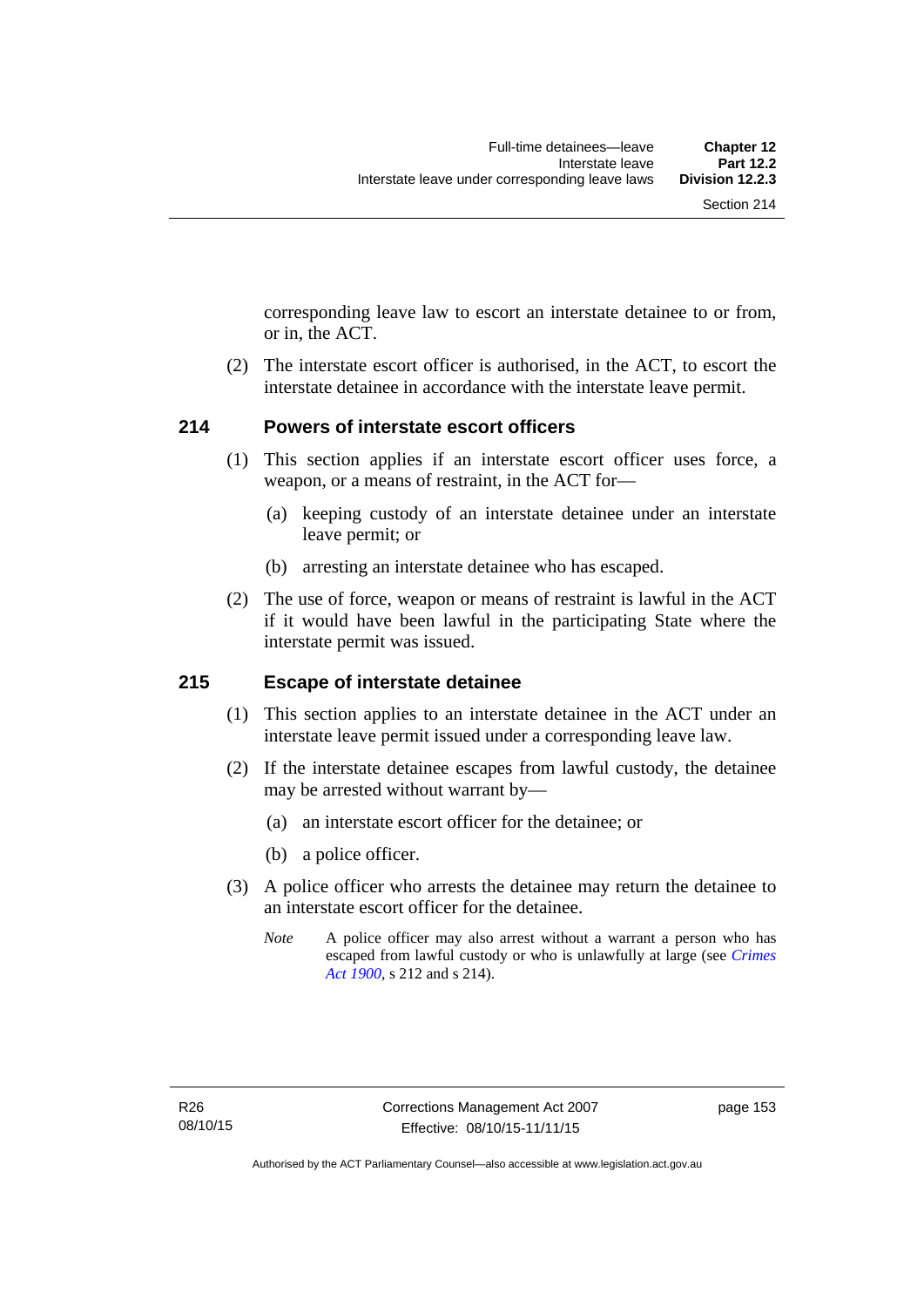# **216 Return of escaped interstate detainee**

- (1) This section applies if, in the ACT, an interstate detainee attempts to escape or is arrested after an escape.
- (2) The interstate detainee may be taken before a magistrate.
- (3) Despite the terms of the interstate detainee's interstate leave permit, the magistrate may by warrant (a *return warrant*)—
	- (a) order the return of the detainee to the participating State where the permit was issued; and
	- (b) order the interstate detainee to be delivered into the custody of a police officer or interstate escort officer for that purpose.
- (4) If a return warrant is issued for the interstate detainee, the detainee may be kept in detention until the earlier of the following events:
	- (a) the detainee is delivered into the custody of a police officer or interstate escort officer in accordance with the warrant;
	- (b) the end of 14 days after the day the warrant was issued.
- (5) The return warrant ends if the interstate detainee is not delivered into the custody of a police officer or interstate escort officer, in accordance with the warrant, before the end of 14 days after the day the warrant is issued.

Authorised by the ACT Parliamentary Counsel—also accessible at www.legislation.act.gov.au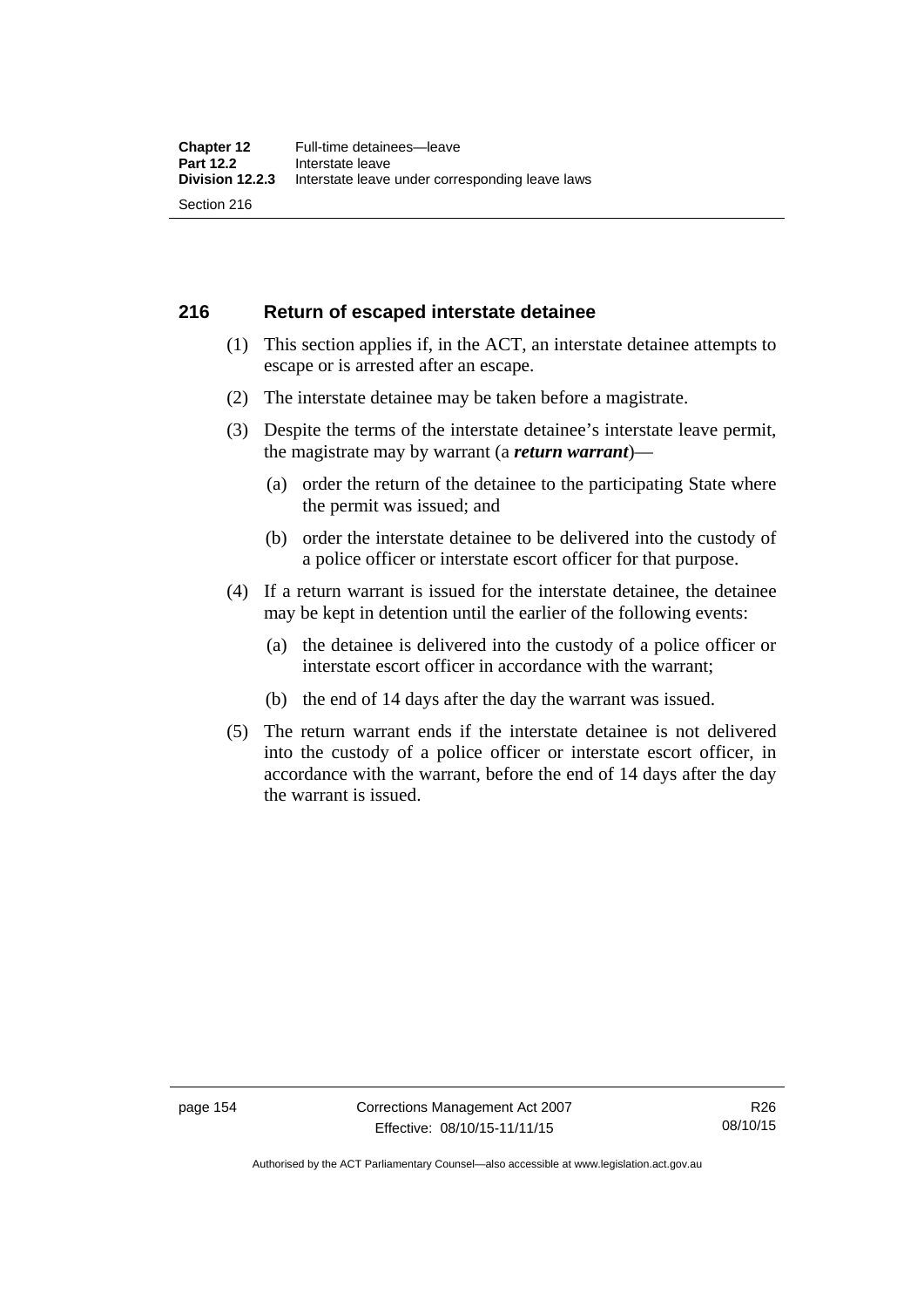# **Chapter 13 Miscellaneous**

# **217 Lawful temporary absence from correctional centre**

- (1) This section applies to a detainee who is absent from a correctional centre under any of the following:
	- (a) a direction by the director-general, including a direction under—
		- (i) section 54 (Transfers to health facilities);
		- (ii) section 204 (Local leave directions);
	- (b) a local leave permit;
	- (c) an interstate leave permit;
	- (d) any other authority (however described) prescribed by regulation.
- (2) To remove any doubt, the detainee is—
	- (a) taken to be in the director-general's custody; and
	- (b) if under escort by an escort officer—also taken to be in the escort officer's custody.

# **217A Power of court to bring detainee before it—civil proceeding**

- (1) For a civil proceeding, a court may order the director-general to bring a person lawfully detained in a correctional centre or other place before the court, if the person consents, and to return the person to the centre or other place in accordance with the order.
- (2) In this section:

*civil proceeding*—see the *[Evidence Act 2011](http://www.legislation.act.gov.au/a/2011-12)*, dictionary.

*court* includes the ACAT.

page 155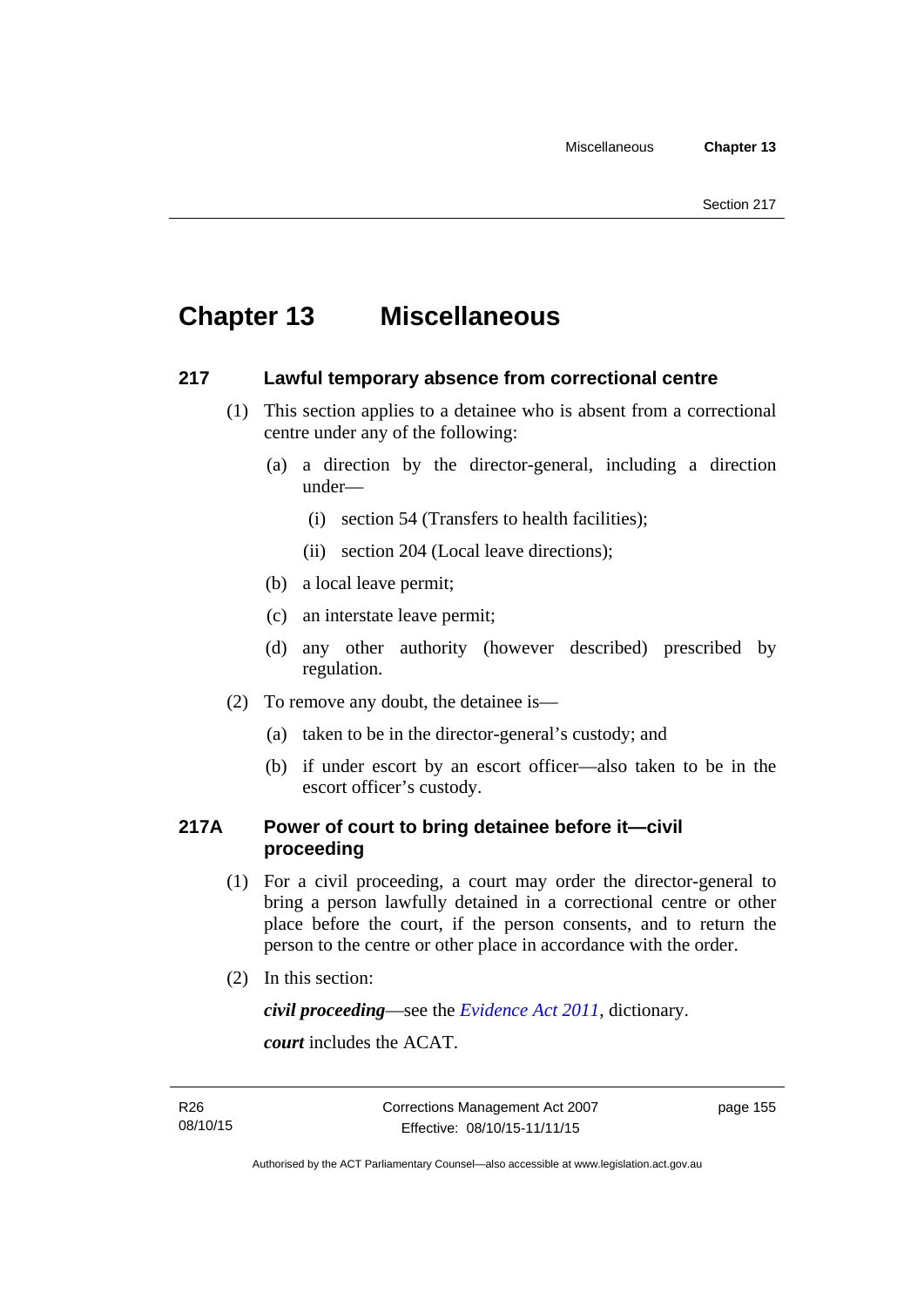#### **Chapter 13** Miscellaneous

# **218 Detainee's work—no employment contract etc**

- (1) To remove any doubt, any work by a detainee under this Act, whether at a correctional centre or elsewhere, is taken not to create a contract of employment or a contract for services.
- (2) In particular, a contract of employment is taken not to exist between the following in relation to work by a detainee:
	- (a) the detainee and the Territory;
	- (b) the detainee and a person involved in the work;
	- (c) the Territory and a person involved in the work.

# **219 Detainee's work—work health and safety**

- (1) The director-general must ensure, as far as practicable, that the conditions in relation to work by a detainee, whether at a correctional centre or elsewhere, comply with requirements under the *[Work Health and Safety Act 2011](http://www.legislation.act.gov.au/a/2011-35)* in relation to work by workers.
- (2) In particular, the director-general must ensure that arrangements in relation to a detainee's work take account, as far as practicable, of the need—
	- (a) to secure the health, safety and welfare of the detainee; and
	- (b) to protect people at or near the workplace from risks to health or safety arising out of the activities of the detainee.
- (3) A regulation may provide for the application of the *[Work Health](http://www.legislation.act.gov.au/a/2011-35)  [and Safety Act 2011](http://www.legislation.act.gov.au/a/2011-35)* in relation to work by a detainee, including for changes to that Act in its application in relation to the work.

### **220 Personal injury management—detainees etc**

- (1) This section applies if—
	- (a) a detainee suffers injury that arises out of, or in the course of, the detainee's detention; or

Authorised by the ACT Parliamentary Counsel—also accessible at www.legislation.act.gov.au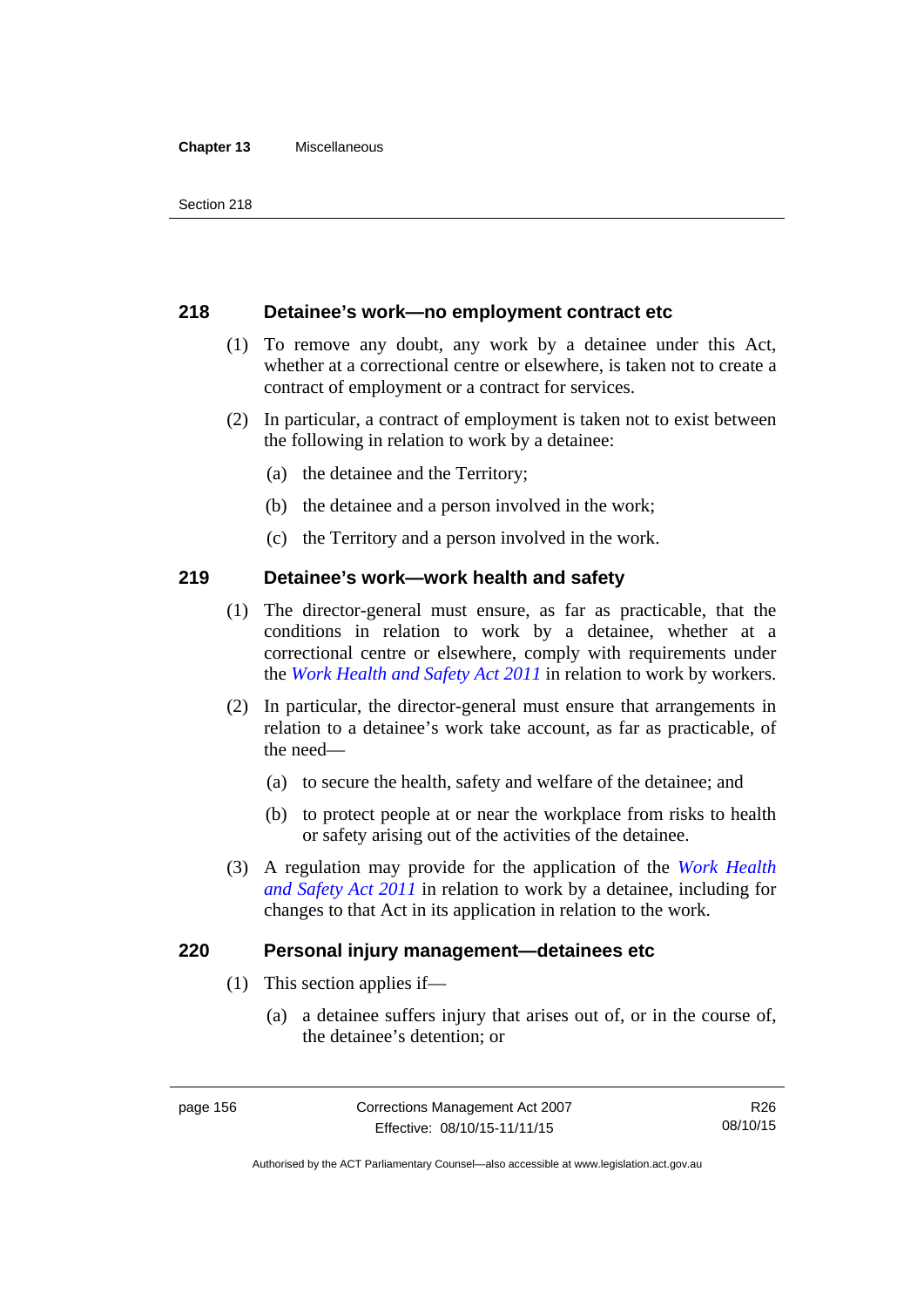- (b) an offender, who is directed to do community service work under the *[Crimes \(Sentence Administration\) Act 2005](http://www.legislation.act.gov.au/a/2005-59)*, section 91, suffers injury that arises out of, or in the course of, the work.
- (2) A regulation may make provision in relation to the injury, including provision in relation to the following:
	- (a) injury management;
	- (b) vocational rehabilitation;
	- (c) compensation for a permanent injury;
	- (d) death benefits.
- (3) In this section:

*injury* includes—

- (a) disease; and
- (b) aggravation, acceleration and recurrence of an injury or disease.

# **221 Random testing of detainees—statistical purposes**

- (1) The director-general may direct a number of randomly selected detainees at a correctional centre to provide test samples for detecting alcohol or drug abuse.
- (2) The director-general must ensure that—
	- (a) no record is made that identifies the donor of a test sample; and
	- (b) the results of any tests conducted on the test samples are used only for statistical purposes.
- (3) In this section:

*random selection* means selection by a computer programmed to select names randomly from the register of detainees.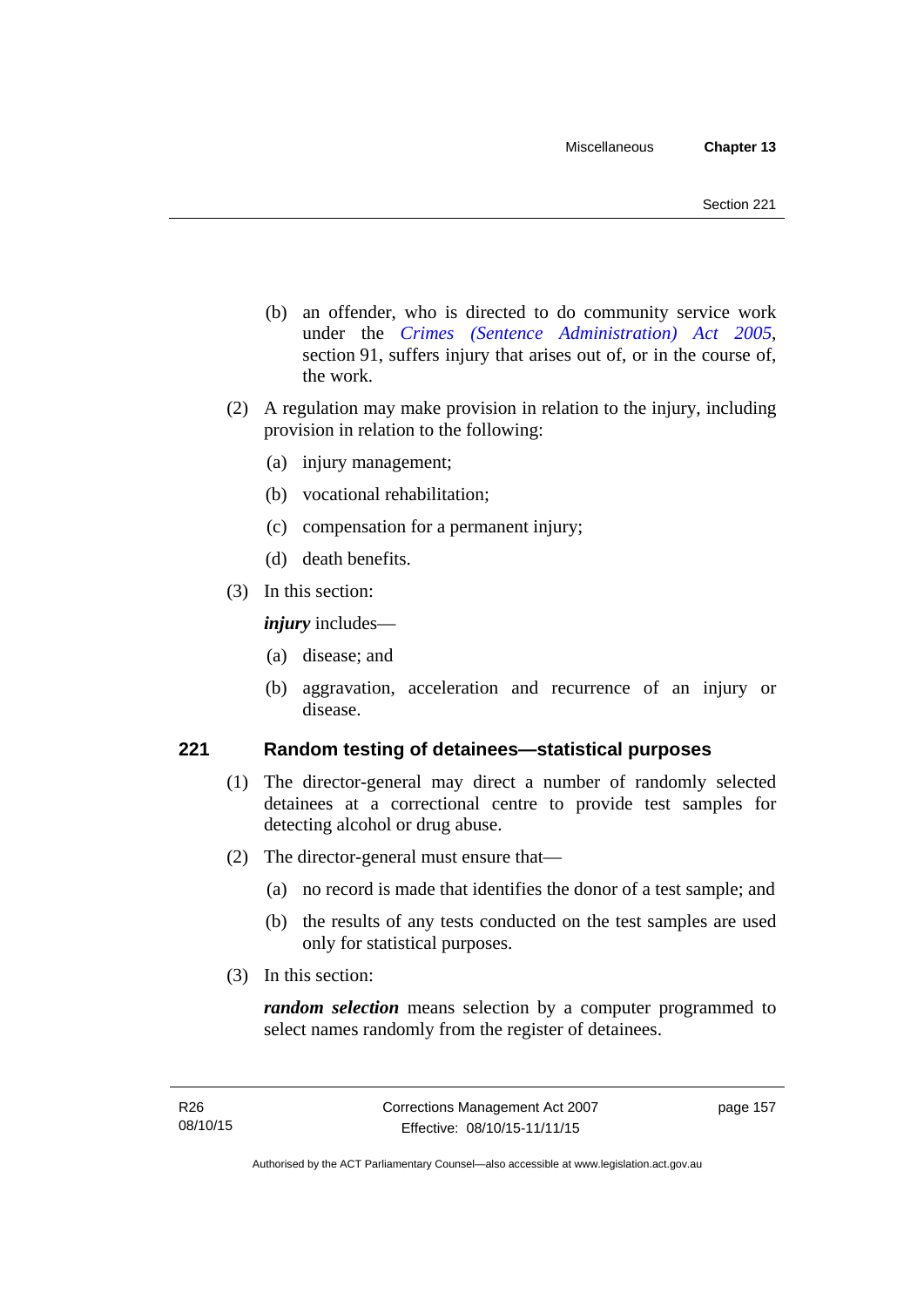#### **Chapter 13** Miscellaneous

# **222 Confidentiality**

(1) In this section:

*corresponding corrections law* means a law of a State or another Territory declared to be a corresponding corrections law under section 225.

*court* includes a tribunal.

*Note* A *tribunal* includes any entity authorised to hear, receive and examine evidence (see [Legislation Act,](http://www.legislation.act.gov.au/a/2001-14) dict, pt 1).

*divulge* includes communicate.

*person to whom this section applies* means a person who—

- (a) exercises, or has exercised, a function under this Act; or
- (b) is, or has been, otherwise involved in the administration of this Act.

*produce* includes allow access to.

*protected information* means information about a person that is disclosed to, or obtained by, a person to whom this section applies because of—

- (a) the exercise of a function under this Act by the person or someone else; or
- (b) the involvement of the person, or someone else, in the administration of this Act.
- (2) A person to whom this section applies commits an offence—
	- (a) if the person—
		- (i) makes a record of protected information about someone else; and
		- (ii) is reckless about whether the information is protected information about someone else; or

Authorised by the ACT Parliamentary Counsel—also accessible at www.legislation.act.gov.au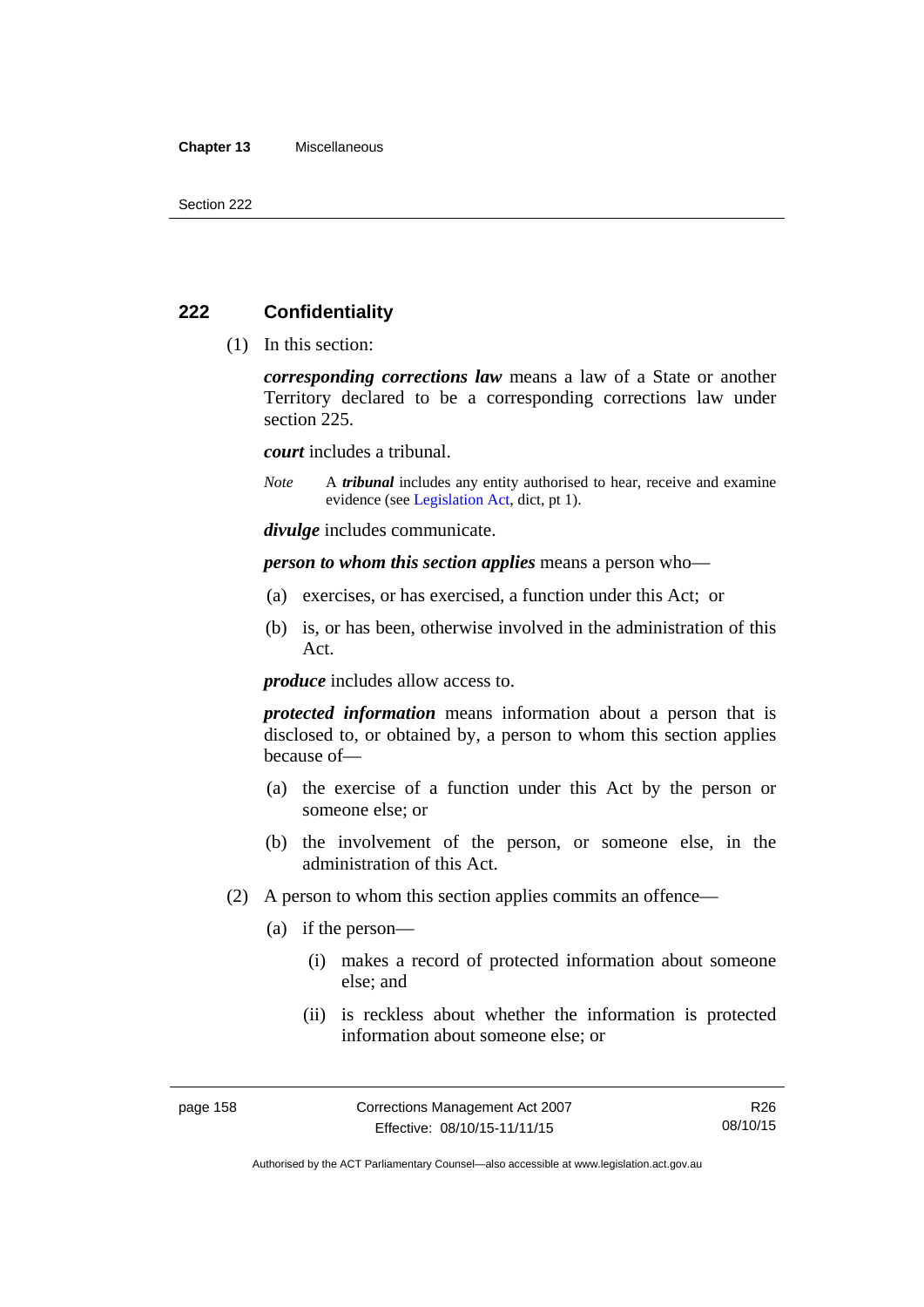- (b) if the person does something that divulges protected information about someone else and is reckless about whether—
	- (i) the information is protected information about someone else; and
	- (ii) doing the thing would result in the information being divulged to someone else.

Maximum penalty: 50 penalty units, imprisonment for 6 months or both.

- (3) Subsection (2) does not apply if the record is made, or the information is divulged, by the person as follows:
	- (a) under this Act or another territory law;
	- (b) in relation to the exercise of a function under this Act or another territory law;
	- (c) for the *[Crimes \(Sentencing\) Act 2005](http://www.legislation.act.gov.au/a/2005-58)*, section 136 (Information exchanges between criminal justice entities);
	- (d) to a person exercising a function under, or otherwise involved in the administration of, a corresponding corrections law;
	- (e) to a law enforcement agency;

*Note Law enforcement agency* is defined in the dictionary.

- (f) to an entity prescribed by regulation;
- (g) otherwise in relation to the administration of this Act or another territory law.
- (4) Subsection (2) does not apply to the divulging of protected information about someone—
	- (a) with the person's consent; or
	- (b) if authorised by the director-general under subsection (5); or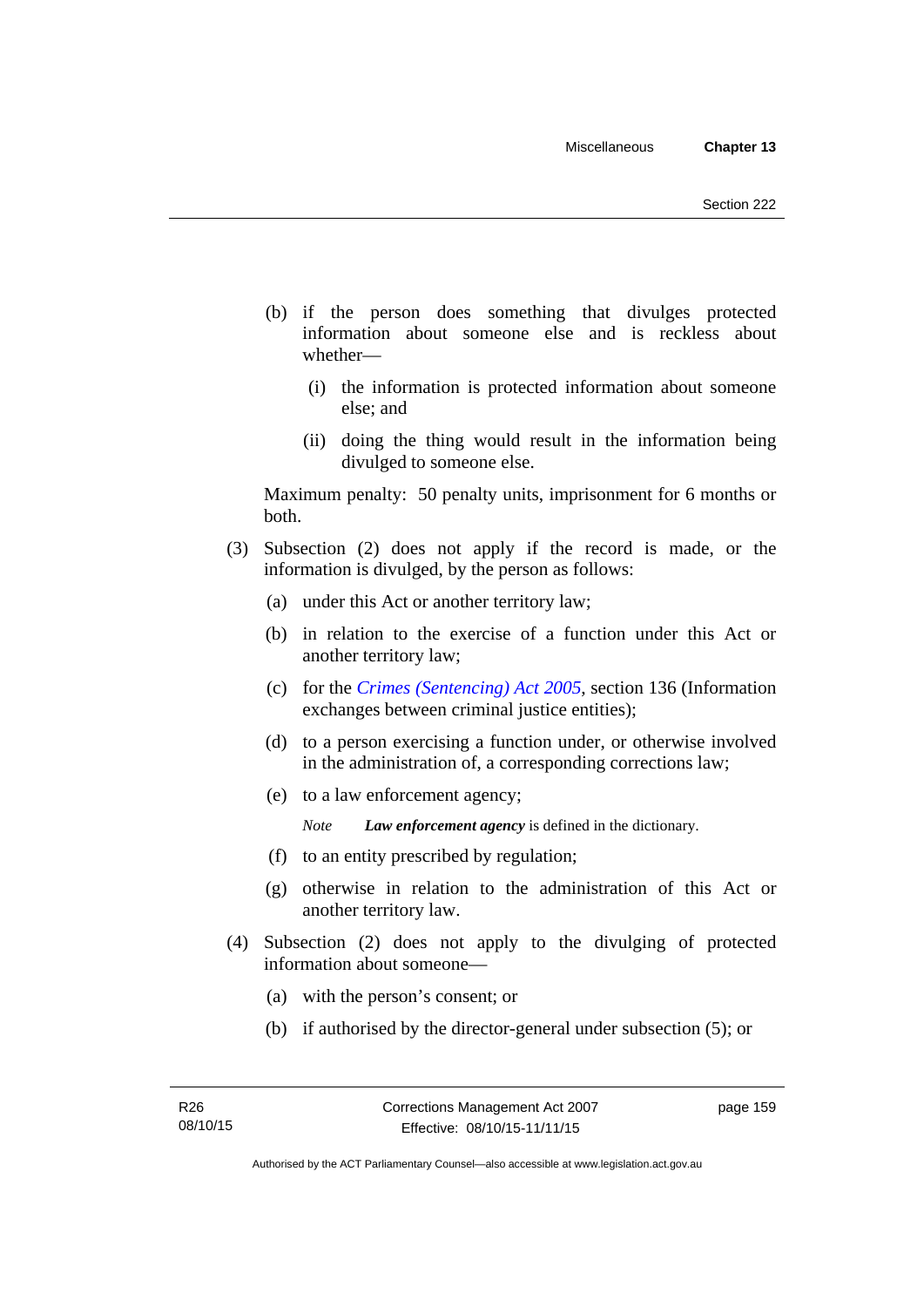- (c) if the information only tells someone of the place where a detainee is held in detention; or
- (d) if the information is disclosed under a regulation.
- (5) The director-general may, in writing, authorise the divulging of protected information about a person if the director-general believes, on reasonable grounds, that divulging the information is—
	- (a) necessary to protect someone whose life or safety is in danger; or
	- (b) otherwise in the public interest.

### **223 Protection from liability**

- (1) This section applies to a person who—
	- (a) exercises, or has exercised, a function under this Act; or
	- (b) is, or has been, otherwise involved in the administration of this Act.
- (2) The person does not incur civil liability for an act or omission done honestly and without recklessness for this Act.
	- *Note* A reference to an Act includes a reference to the statutory instruments made or in force under the Act, including regulations and the corrections rules (see [Legislation Act,](http://www.legislation.act.gov.au/a/2001-14) s 104).
- (3) Any civil liability that would, apart from this section, attach to the person attaches instead to the Territory.

Authorised by the ACT Parliamentary Counsel—also accessible at www.legislation.act.gov.au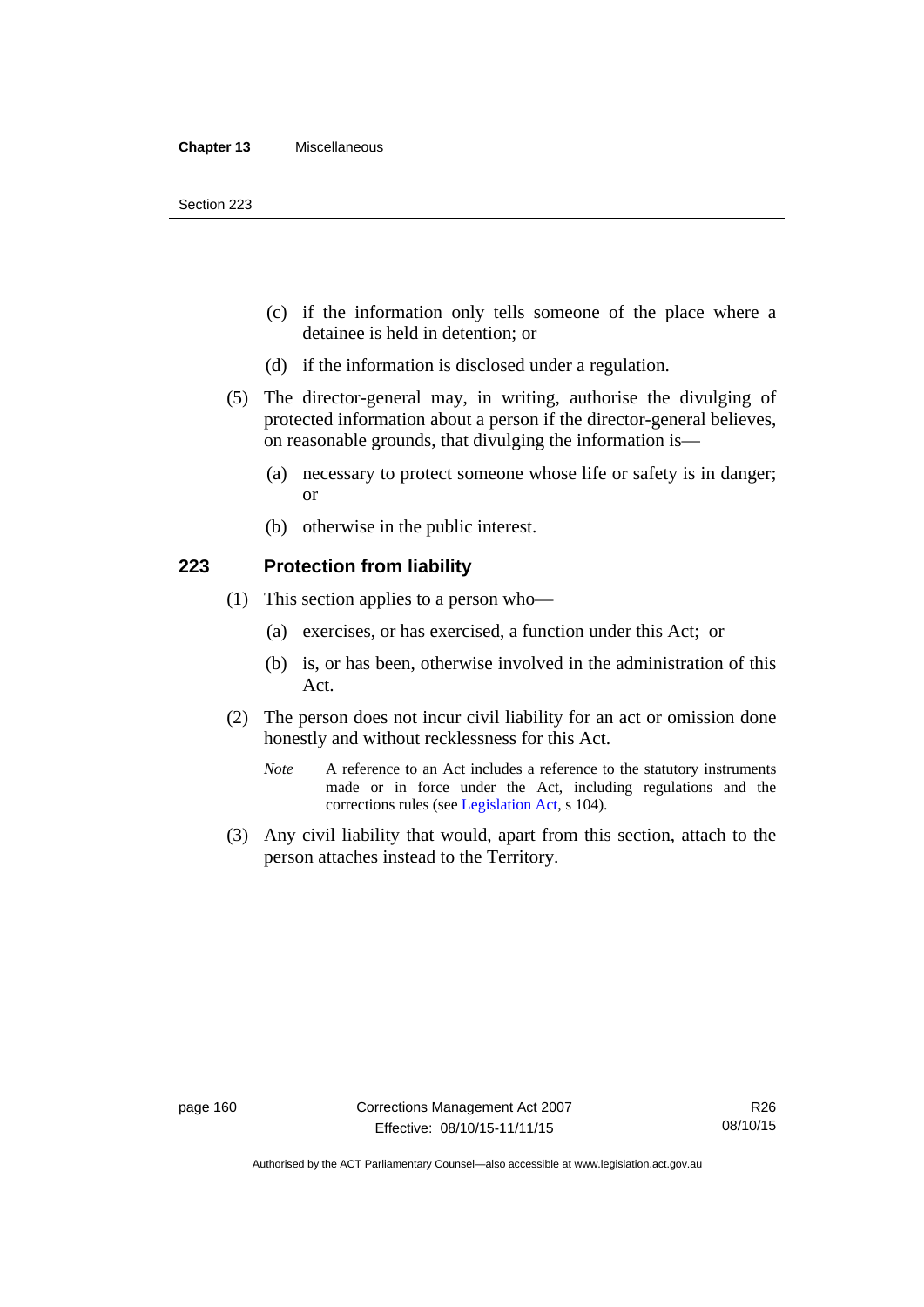# **224 Corrections dogs**

A regulation may make provision in relation to the use of corrections dogs.

### **Examples of provision made by regulation**

- 1 the training and approval of dogs for exercising functions under this Act
- 2 approvals for corrections officers to use corrections dogs
- *Note* An example is part of the Act, is not exhaustive and may extend, but does not limit, the meaning of the provision in which it appears (see [Legislation Act,](http://www.legislation.act.gov.au/a/2001-14) s 126 and s 132).

### **225 Declaration of corresponding corrections law**

- (1) The Minister may declare that a law of a State or another Territory is a corresponding corrections law.
- (2) The Minister may make the declaration only if satisfied that the law substantially corresponds to this Act or a part of this Act.
- (3) A declaration is a notifiable instrument.

*Note* A notifiable instrument must be notified under the [Legislation Act](http://www.legislation.act.gov.au/a/2001-14).

# **226 Evidentiary certificates**

- (1) A certificate that appears to be signed by or for the director-general, and states any matter relevant to anything done or not done under this Act in relation to a detainee, is evidence of the matter.
- (2) Without limiting subsection (1), a certificate under subsection (1) may state any of the following:
	- (a) that a stated person did, or did not, occupy a position under this Act;
	- (b) that a stated person was, or was not, a detainee;
	- (c) that a stated instrument under this Act was, or was not, in force;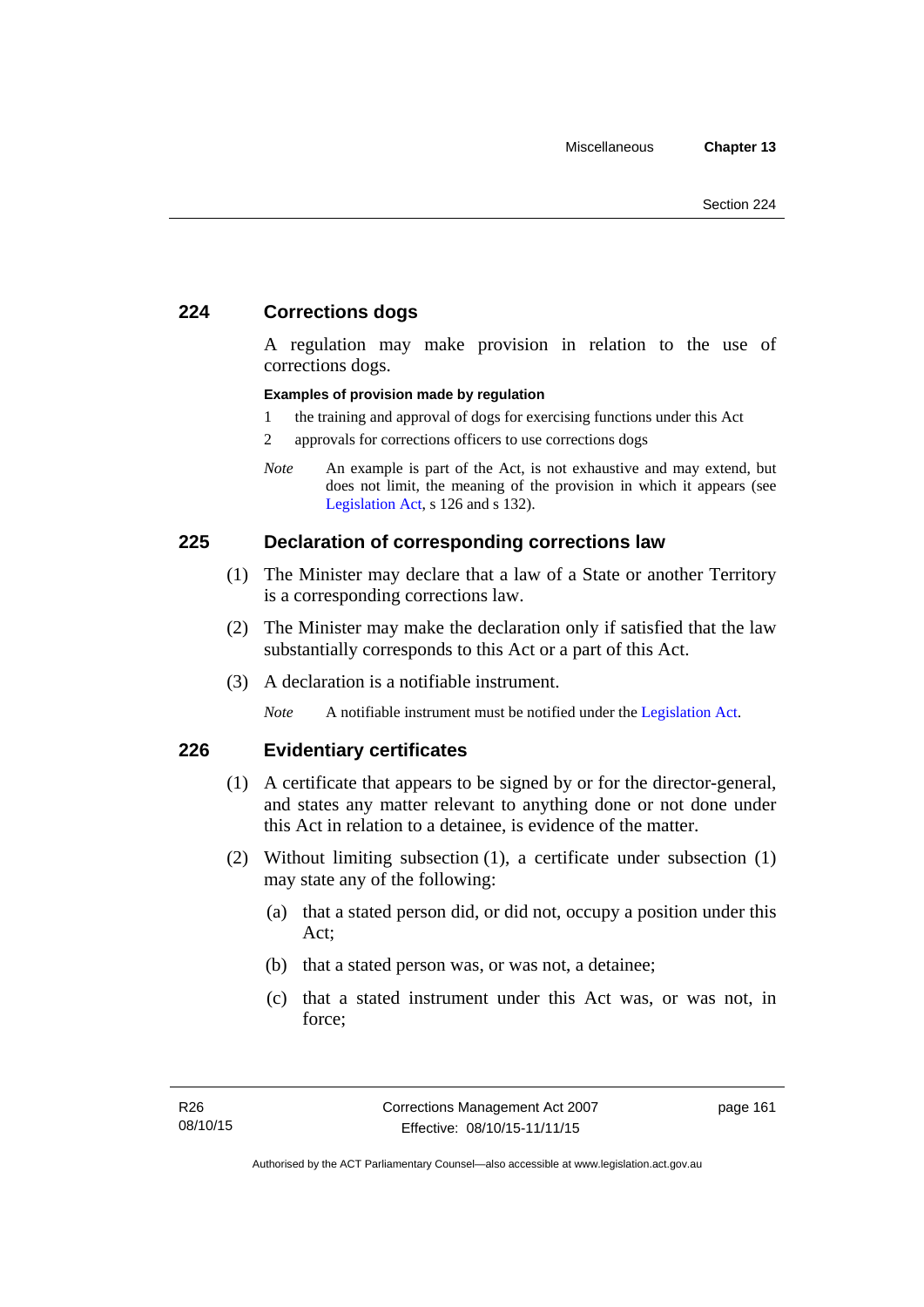- (d) that a stated disciplinary breach by a stated detainee was, or was not, admitted by the detainee or found proven at an inquiry for chapter 10 (Discipline);
- (e) that a stated instrument is a copy of an instrument made, given, issued or received under this Act.
- (3) A certificate that appears to be signed by or for the director-general, and states any matter prescribed by regulation for this section, is evidence of the stated matter.
- (4) A certificate mentioned in subsection (1) or (2) may state a matter by reference to a date or period.
- (5) A certificate of the results of the analysis of a substance under this Act, signed by an analyst appointed under subsection (8), is evidence of the facts stated in the certificate.
- (6) A court must accept a certificate or other document mentioned in this section as proof of the matters stated in it if there is no evidence to the contrary.
- (7) However, an instrument mentioned in subsection (2) (c), or certificate mentioned in subsection (5), must not be admitted in evidence by a court unless the court is satisfied that reasonable efforts have been made to serve a copy of the instrument or certificate on the person concerned.
- (8) The director-general may appoint analysts for this Act.
	- *Note 1* For the making of appointments (including acting appointments), see the [Legislation Act,](http://www.legislation.act.gov.au/a/2001-14) pt 19.3.
	- *Note 2* In particular, a person may be appointed for a particular provision of a law (see [Legislation Act,](http://www.legislation.act.gov.au/a/2001-14) s 7 (3)) and an appointment may be made by naming a person or nominating the occupant of a position (see s 207).
- (9) An appointment under subsection (8) is a notifiable instrument.

*Note* A notifiable instrument must be notified under the [Legislation Act](http://www.legislation.act.gov.au/a/2001-14).

Authorised by the ACT Parliamentary Counsel—also accessible at www.legislation.act.gov.au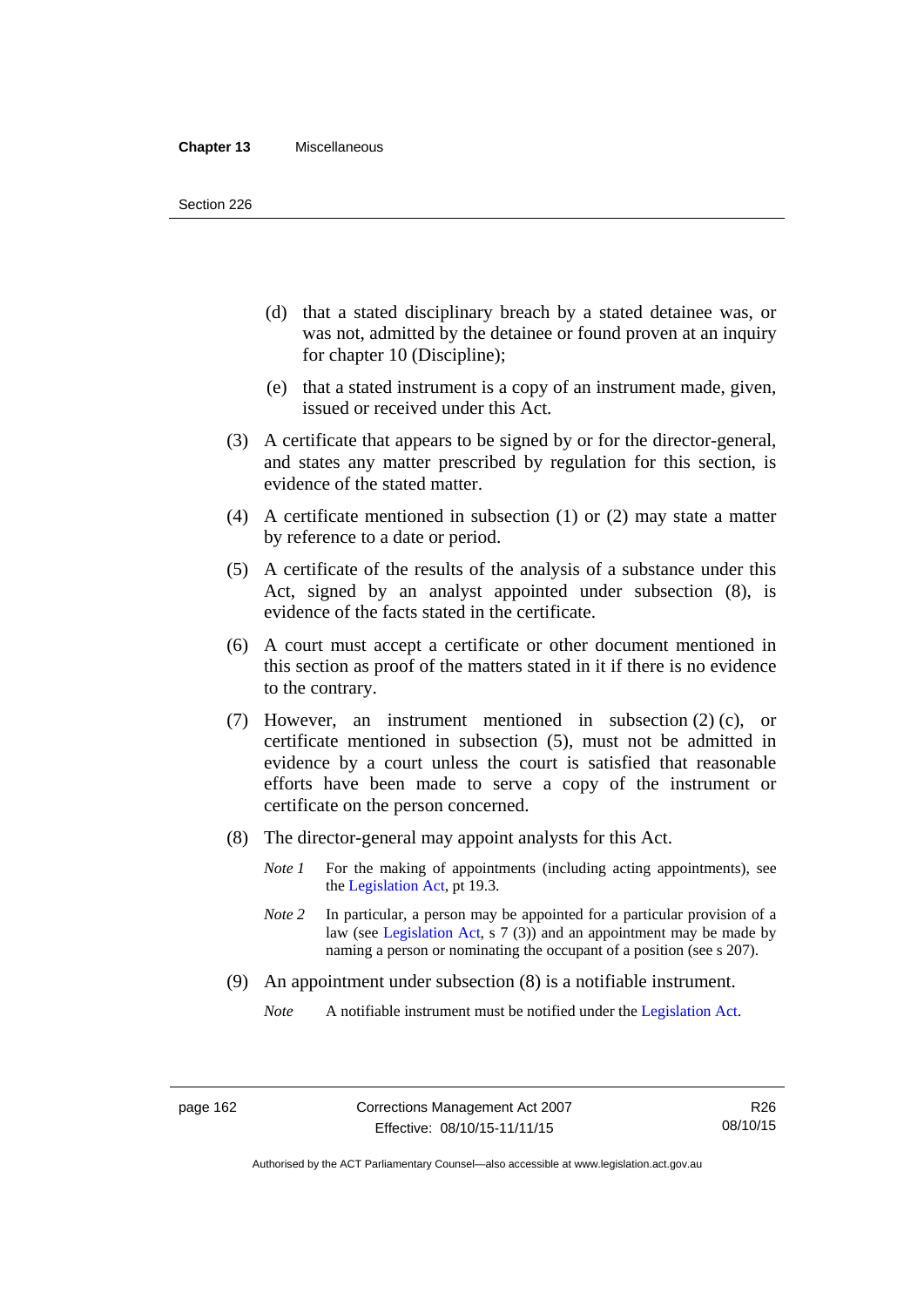# **227 Determination of fees**

- (1) The Minister may determine fees for this Act.
	- *Note* The [Legislation Act](http://www.legislation.act.gov.au/a/2001-14) contains provisions about the making of determinations and regulations relating to fees (see pt 6.3).
- (2) A determination is a disallowable instrument.
	- *Note* A disallowable instrument must be notified, and presented to the Legislative Assembly, under the [Legislation Act.](http://www.legislation.act.gov.au/a/2001-14)

# **228 Approved forms**

- (1) The Minister may approve forms for this Act (other than forms for use in or in relation to a court).
- (2) If the Minister approves a form for a particular purpose, the approved form must be used for that purpose.

*Note* For other provisions about forms, see the [Legislation Act,](http://www.legislation.act.gov.au/a/2001-14) s 255.

(3) An approved form is a notifiable instrument.

*Note* A notifiable instrument must be notified under the [Legislation Act](http://www.legislation.act.gov.au/a/2001-14).

### **229 Regulation-making power**

- (1) The Executive may make regulations for this Act.
- (2) In particular, a regulation may deal with any of the following:
	- (a) the administration of correctional centres;
	- (b) the detention of people in police and court cells;
	- (c) the escorting of detainees;
	- (d) living conditions at correctional centres, including the treatment of detainees;
	- (e) the inspection of correctional centres and investigation of complaints by detainees;
	- (f) the admission of detainees to correctional centres;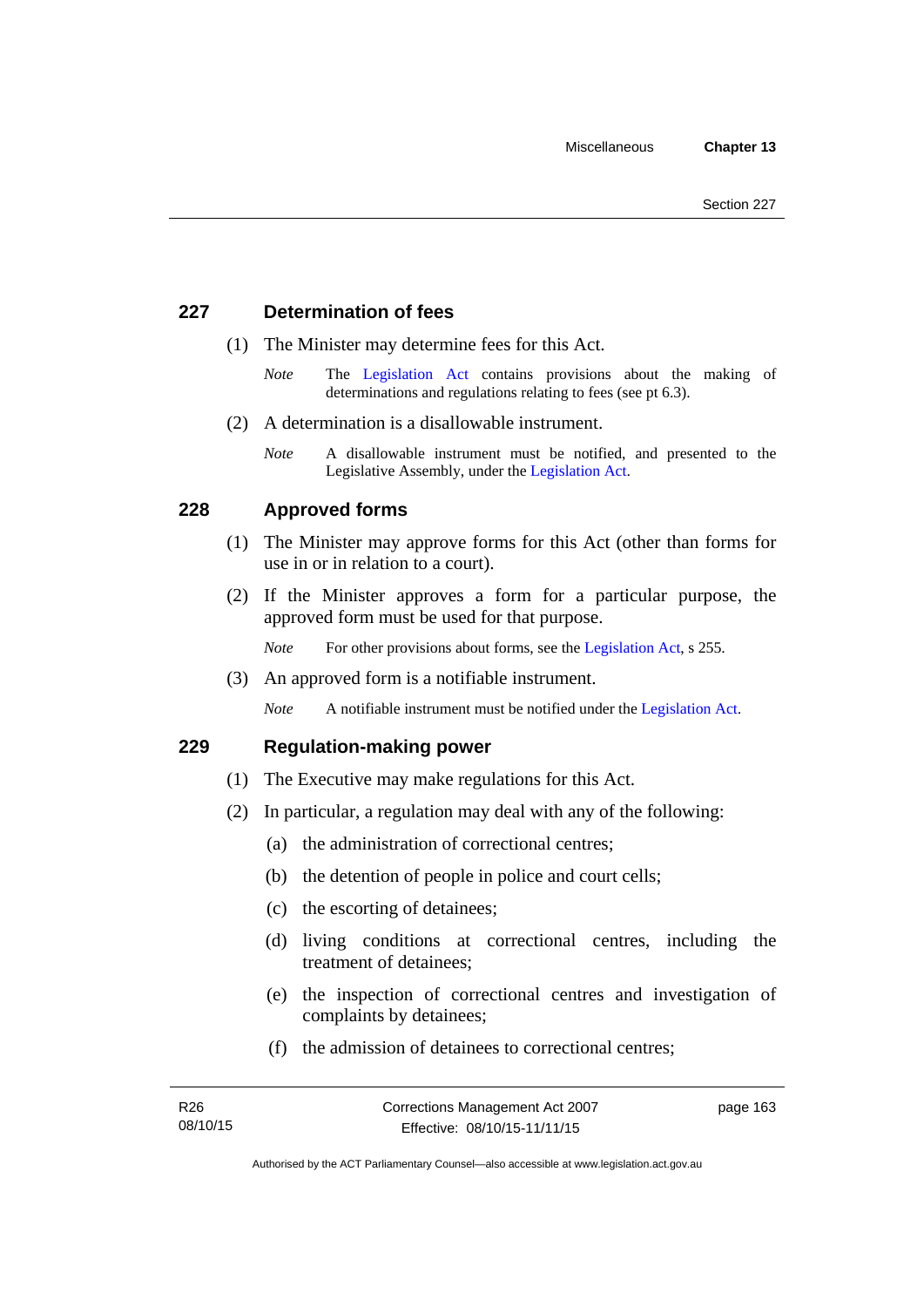- (g) the management and security of correctional centres, particularly in relation to any of the following:
	- (i) the assessment of risks and measures to contain risks;
	- (ii) the classification and management of detainees;
	- (iii) work or activities by detainees;
	- (iv) correctional centre routine;
	- (v) detainees' money or property;
	- (vi) communications by detainees with other people, whether by phone or mail or any other means;
	- (vii) the movement or segregation of detainees;
	- (viii) requirements for the wearing of uniforms by detainees;
	- (ix) searches of people or property and the seizure of property;
	- (x) alcohol or drug testing;
	- (xi) the use of force;
	- (xii) the analysis of things seized under this Act;
	- (xiii) access to correctional centres;
	- (xiv) good order and discipline;
	- (xv) release procedures;
- (h) leave for detainees to be absent from correctional centres.
- (3) For chapter 10 (Discipline), a detainee's entitlements in relation to chapter 6 (Living conditions at correctional centres) include anything expressed to be an entitlement in a regulation made for a provision of chapter 6.
- (4) A regulation is taken to be consistent with this Act to the extent that it is capable of operating concurrently with this Act.

R26 08/10/15

Authorised by the ACT Parliamentary Counsel—also accessible at www.legislation.act.gov.au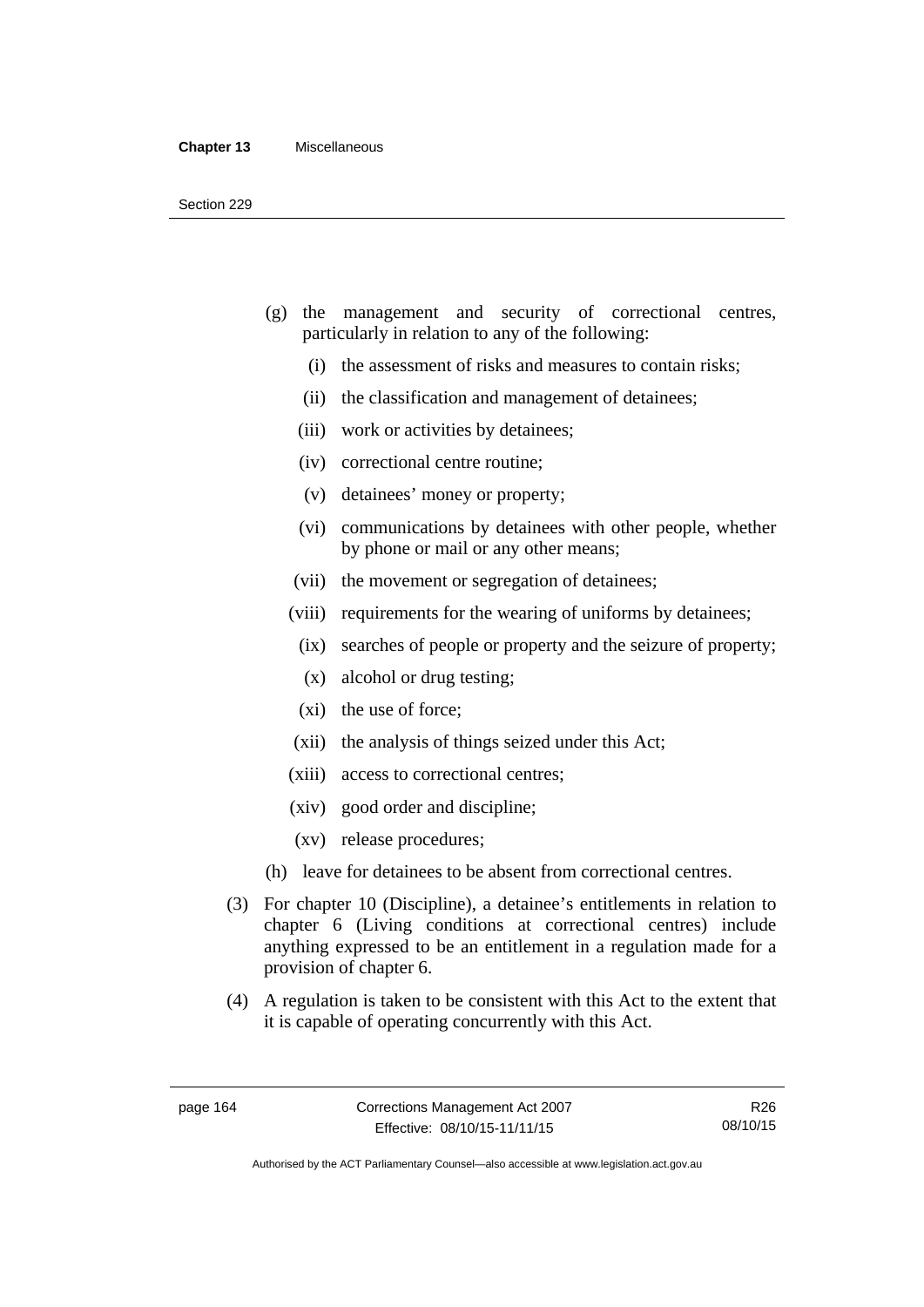- (5) A regulation may apply, adopt or incorporate a law of another jurisdiction or an instrument, or a provision of a law of another jurisdiction or instrument, as in force from time to time.
	- *Note 1* The text of an applied, adopted or incorporated law or instrument, whether applied as in force from time to time or at a particular time, is taken to be a notifiable instrument if the operation of the [Legislation](http://www.legislation.act.gov.au/a/2001-14)  [Act,](http://www.legislation.act.gov.au/a/2001-14) s 47 (5) or (6) is not disapplied (see s 47 (7)).
	- *Note 2* A notifiable instrument must be notified under the [Legislation Act](http://www.legislation.act.gov.au/a/2001-14).
- (6) A regulation may create offences and fix maximum penalties of not more than 20 penalty units for the offences.
	- *Note* Regulations must be notified, and presented to the Legislative Assembly, under the [Legislation Act](http://www.legislation.act.gov.au/a/2001-14).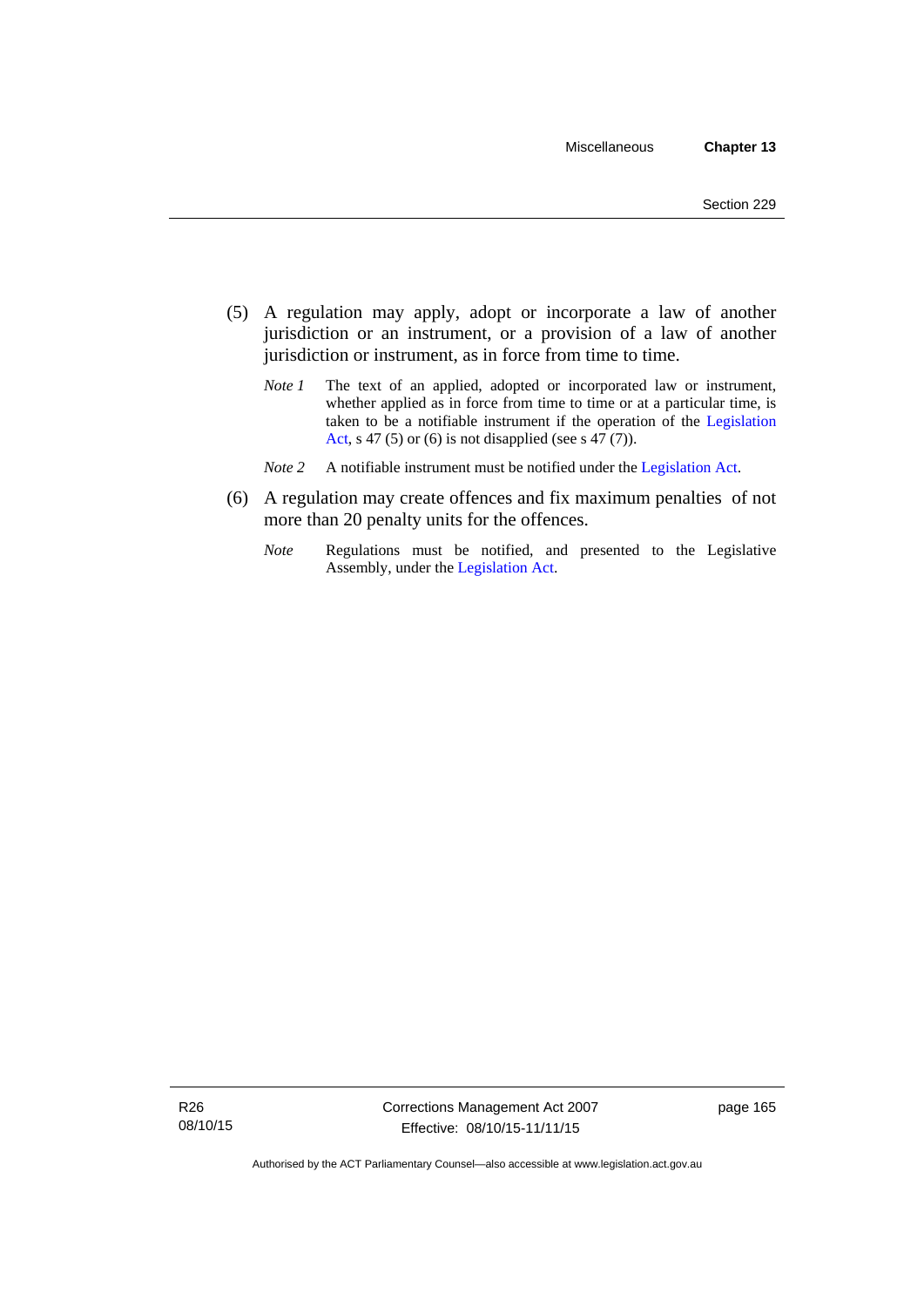**Dictionary** 

# **Dictionary**

(see s 3)

*Note 1* The [Legislation Act](http://www.legislation.act.gov.au/a/2001-14) contains definitions and other provisions relevant to this Act.

*Note 2* For example, the [Legislation Act,](http://www.legislation.act.gov.au/a/2001-14) dict, pt 1, defines the following terms:

- chief police officer
- civil partnership
- civil union
- director-general (see s 163)
- doctor
- domestic partner (see s 169 (1))
- found guilty
- Governor
- health practitioner
- human rights commissioner
- in relation to
- intersex person (see s 169B)
- judge
- Legislative Assembly
- magistrate
- NSW correctional centre
- nurse
- ombudsman
- police officer
- public advocate
- public servant
- sentence administration board
- transgender person (see s 169A (1) and (2))
- tribunal.

page 166 Corrections Management Act 2007 Effective: 08/10/15-11/11/15

R26 08/10/15

Authorised by the ACT Parliamentary Counsel—also accessible at www.legislation.act.gov.au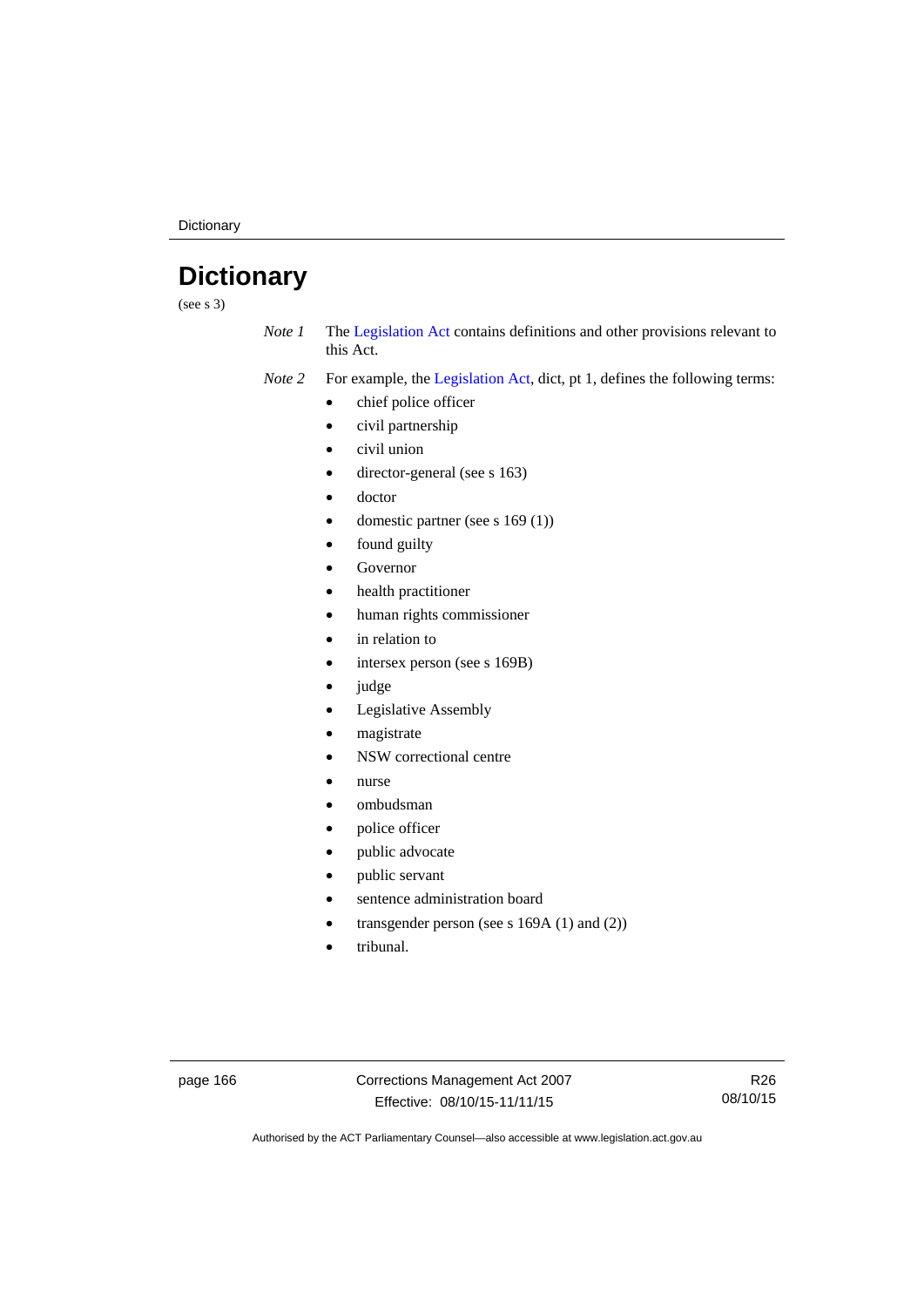*accredited person*, in relation to a detainee, means each of the following:

- (a) if the detainee is a sentenced offender—anyone involved in relation to the administration of the sentence;
- (b) a lawyer representing the detainee;
- (c) an official visitor;
- (d) the human rights commissioner;
- (e) the public advocate;
- (f) the ombudsman;
- (g) a person prescribed by regulation.
- *Note* Territory laws apply to a delegate of a person in the exercise of a delegation as if the delegate were the person who appointed the delegate (see [Legislation Act,](http://www.legislation.act.gov.au/a/2001-14) s 239 (2)).

*accused*—see section 151.

*activity*—see the *[Crimes \(Sentence Administration\) Act 2005](http://www.legislation.act.gov.au/a/2005-59)*, dictionary.

*adjudicator* means a person who is appointed as an adjudicator under section 177.

*administrative penalty*—see section 184.

*admission*, of a detainee to a correctional centre—see section 63.

*body search*, of a detainee—see section 107.

*case management plan*, for a detainee, means the detainee's case management plan maintained under section 78.

*charge*—see section 151.

*charge notice*—see section 159.

*conduct* means an act or omission.

R26 08/10/15 Corrections Management Act 2007 Effective: 08/10/15-11/11/15

page 167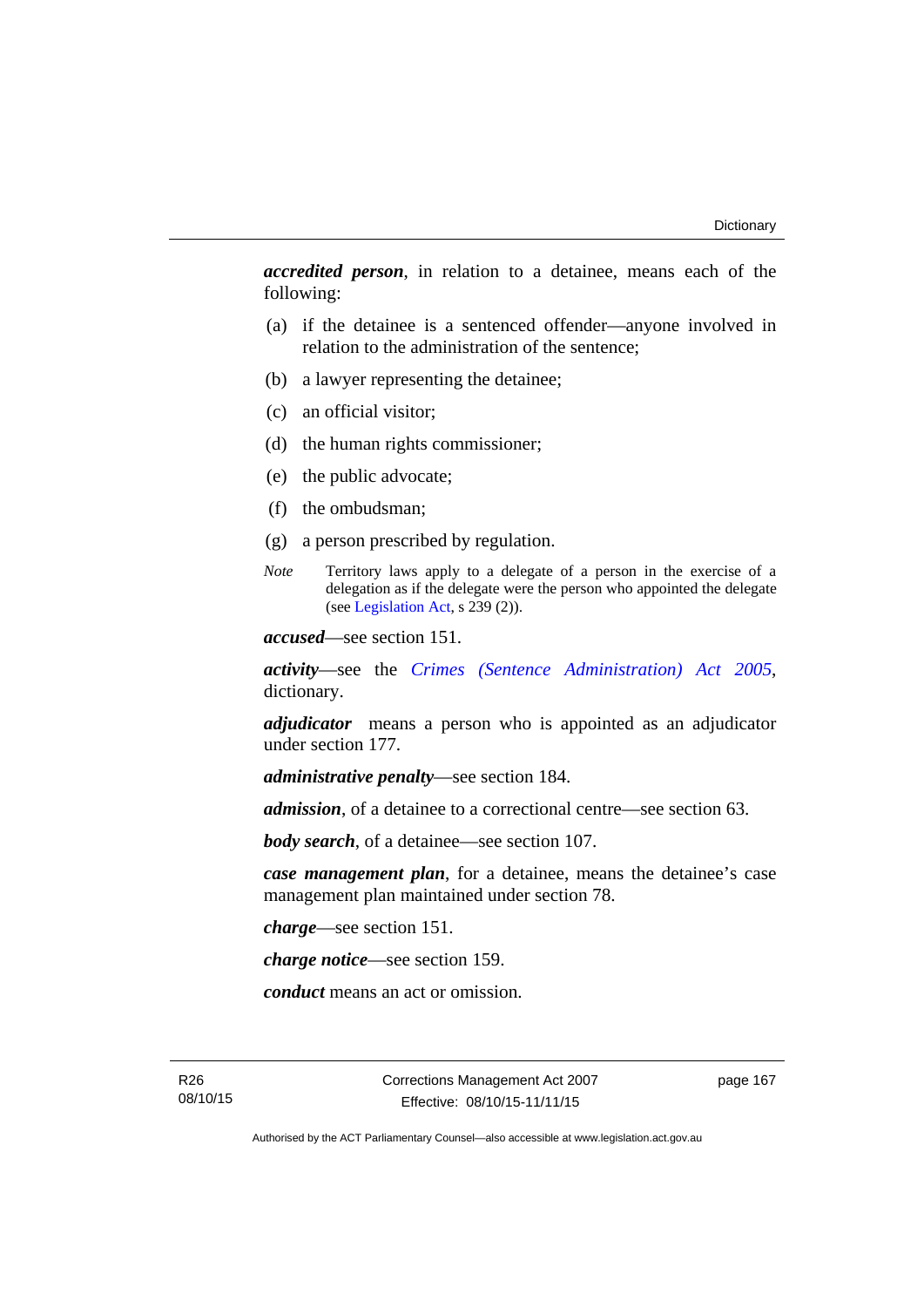*correctional centre* means a place declared to be a correctional centre under section 24.

*corrections dog* means a dog approved under the regulations to exercise functions as a corrections dog under this Act.

*corrections officer* means a person who is appointed as a corrections officer under section 19.

*corrections policy* means a corrections policy under section 14.

*corresponding director-general*, for part 12.2 (Interstate leave) see section 206.

*corresponding leave law*, for part 12.2 (Interstate leave)—see section 206.

*court cell*, for chapter 4 (Detention in police and court cells etc) see section 29.

*detainee*—see section 6.

*detention period*, for an offender's periodic detention—see the *[Crimes \(Sentence Administration\) Act 2005](http://www.legislation.act.gov.au/a/2005-59)*, section 41.

*director-general*, for chapter 4 (Detention in police and court cells etc)—see section 29.

*disciplinary action*—see section 183.

*disciplinary breach*—see section 152.

*disciplinary charge*—see section 151.

*drug*—see section 132.

*engage in conduct* means—

- (a) do an act; or
- (b) omit to do an act.

*entitled person*—see section 57.

*escape*, for part 12.2 (Interstate leave)—see section 206.

page 168 Corrections Management Act 2007 Effective: 08/10/15-11/11/15

R26 08/10/15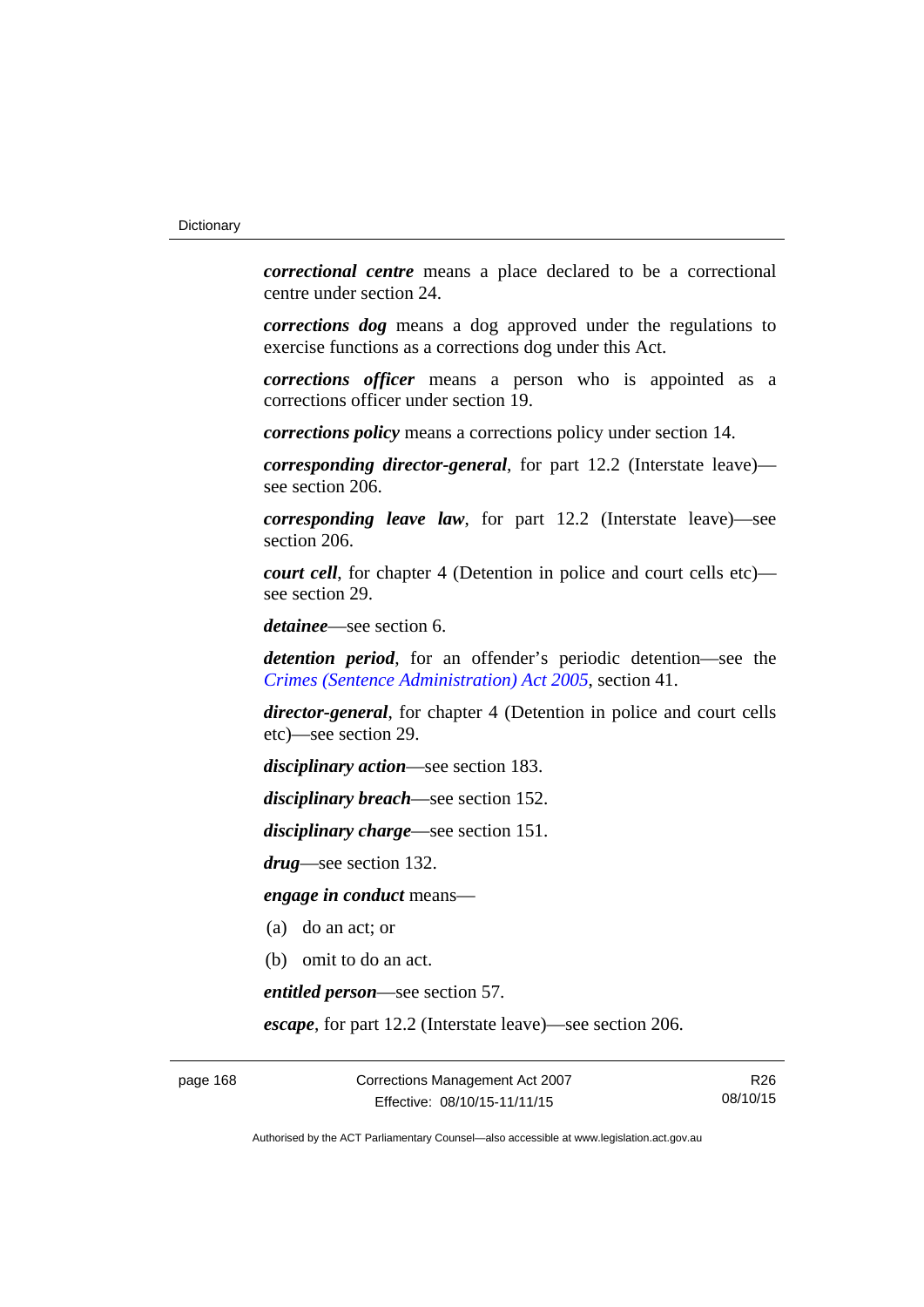*escort officer*, in relation to a person, means—

- (a) a police officer; or
- (b) a corrections officer whose functions including escorting the person.

*family member*, of a detainee, means any of the following:

- (a) the detainee's domestic partner;
- (b) a parent, step-parent or grandparent of the detainee;
- (c) a child, step-child or grandchild of the detainee;
- (d) a brother, sister, step-brother or step-sister of the detainee;
- (e) a guardian or carer of the detainee.

*frisk search*—see section 107.

*full-time detainee*—see the *[Crimes \(Sentence Administration\)](http://www.legislation.act.gov.au/a/2005-59)  [Act 2005](http://www.legislation.act.gov.au/a/2005-59)*, section 22 (1).

*health facility* means a hospital or other facility where health services are provided.

## *health service*—

- (a) means a service provided to someone (the *service user*) for any of the following purposes:
	- (i) assessing, recording, maintaining or improving the physical, mental or emotional health, comfort or wellbeing of the service user;
	- (ii) diagnosing or treating an illness, disability, disorder or condition of the service user; and
- (b) includes a service provided by a health practitioner in the practitioner's capacity as a health practitioner.

*hearing*, for an inquiry—see section 151.

*initial report*—see section 156 (2) (e).

R26 08/10/15 page 169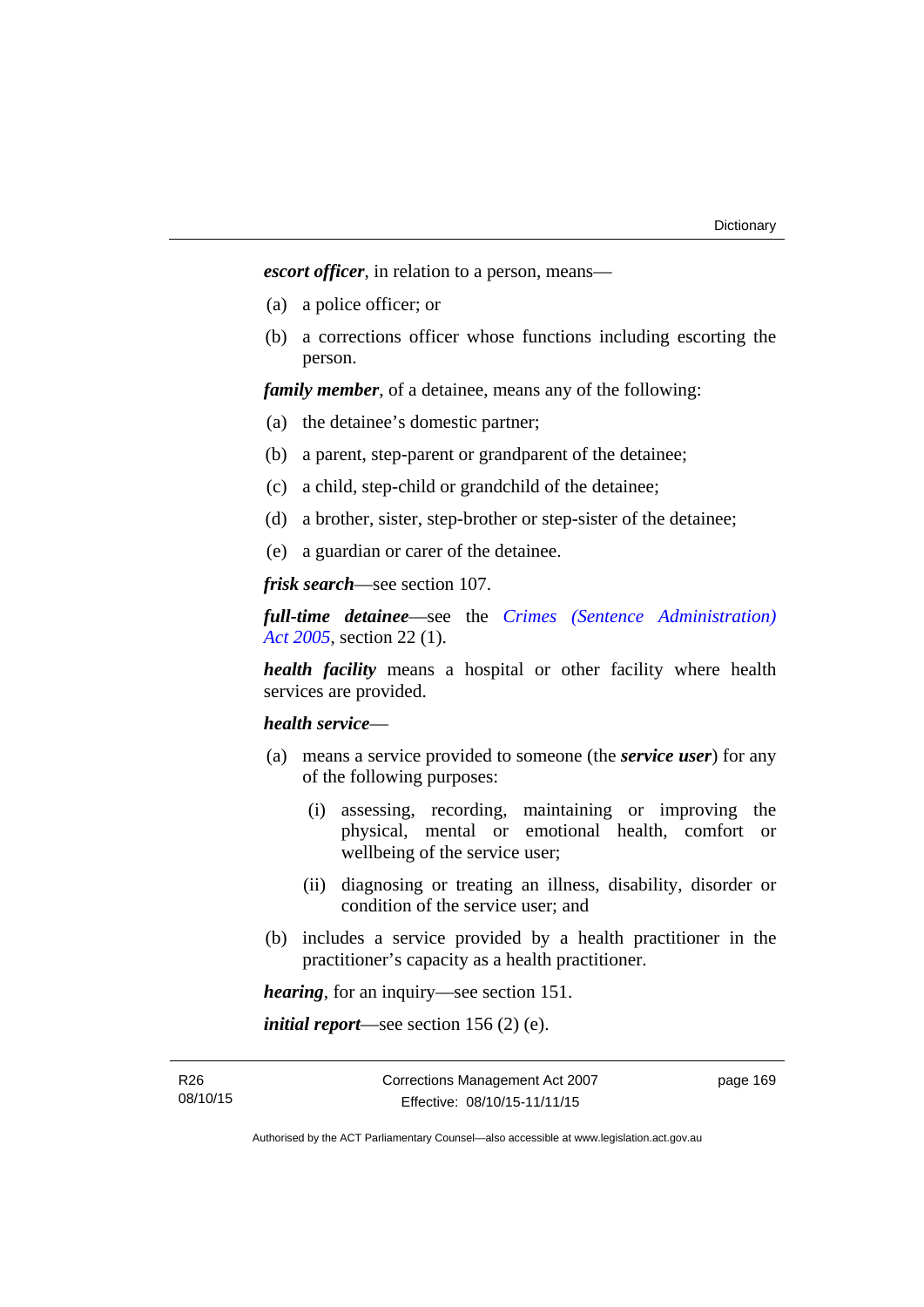*inquiry*—see section 151.

*interstate detainee*, for part 12.2 (Interstate leave)—see section 206.

*interstate escort officer*—see section 213.

*interstate leave permit*—see section 208.

*investigative segregation*—see section 151.

*investigator*—see section 153.

*investigator's report*—see section 157 (2) (b).

*law enforcement agency*—see the *[Spent Convictions Act 2000](http://www.legislation.act.gov.au/a/2000-48)*, dictionary.

*legally privileged—*a thing is *legally privileged* if client legal privilege attaches to the thing.

*local leave permit—*see section 205.

*mail* means postal mail.

*nonsmoking area*, at a correctional centre—see section 86.

*offender*—see the *[Crimes \(Sentence Administration\) Act 2005](http://www.legislation.act.gov.au/a/2005-59)*, dictionary.

*official visitor* means an official visitor for this Act appointed under the *[Official Visitor Act 2012](http://www.legislation.act.gov.au/a/2012-33)*, section 10.

*operating procedure* means an operating procedure under section 14.

*ordinary search*—see section 107.

*participating State*, for part 12.2 (Interstate leave)—see section 206.

*periodic detention*, for an offender—see the *[Crimes \(Sentence](http://www.legislation.act.gov.au/a/2005-59)  [Administration\) Act 2005](http://www.legislation.act.gov.au/a/2005-59)*, section 40.

*personal monitoring device*—see section 101.

*police cell*, for Chapter 4 (Detention in police and court cells etc) see section 29.

page 170 Corrections Management Act 2007 Effective: 08/10/15-11/11/15

R26 08/10/15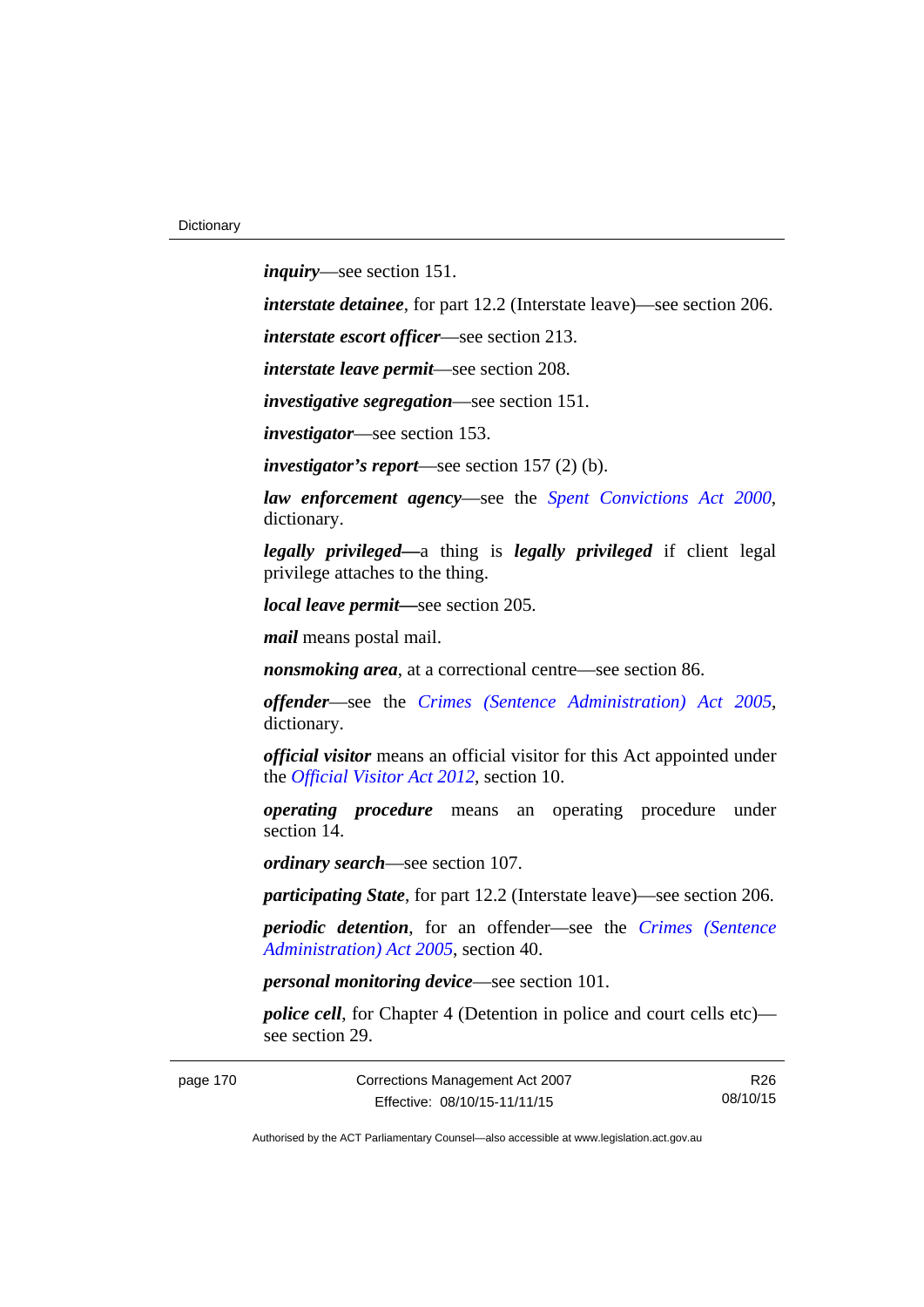*positive*, for a test sample for alcohol or a drug—see section 133.

*possession*, of a thing, includes the following:

- (a) receiving or obtaining possession of the thing;
- (b) having control over the disposition of the thing (whether or not having custody of the thing);
- (c) having joint possession of the thing.

# *presiding officer*—

- (a) for this Act generally—see section 151; and
- (b) for chapter 11 (Disciplinary inquiries)—see section 191.

*privilege*, in relation to a detainee—see section 154.

*prohibited area*, at a correctional centre—see section 85.

*prohibited thing* means a thing declared to be a prohibited thing under section 81.

*protected mail*—see section 104 (4).

*register of detainees* means the register kept under section 76.

*relevant presiding officer*, for division 10.3.5 (Disciplinary action)—see section 182.

*remandee*—see the *[Crimes \(Sentence Administration\) Act 2005](http://www.legislation.act.gov.au/a/2005-59)*, dictionary.

*scanning search*—see section 107.

*security classification*, for a detainee, means the detainee's security classification under section 80.

*segregation*, of a detainee—see section 88.

*seizeable item*, for division 9.4.3 (Strip searches)—see section 113.

*sentence—*see the *[Crimes \(Sentence Administration\) Act 2005](http://www.legislation.act.gov.au/a/2005-59)*, dictionary.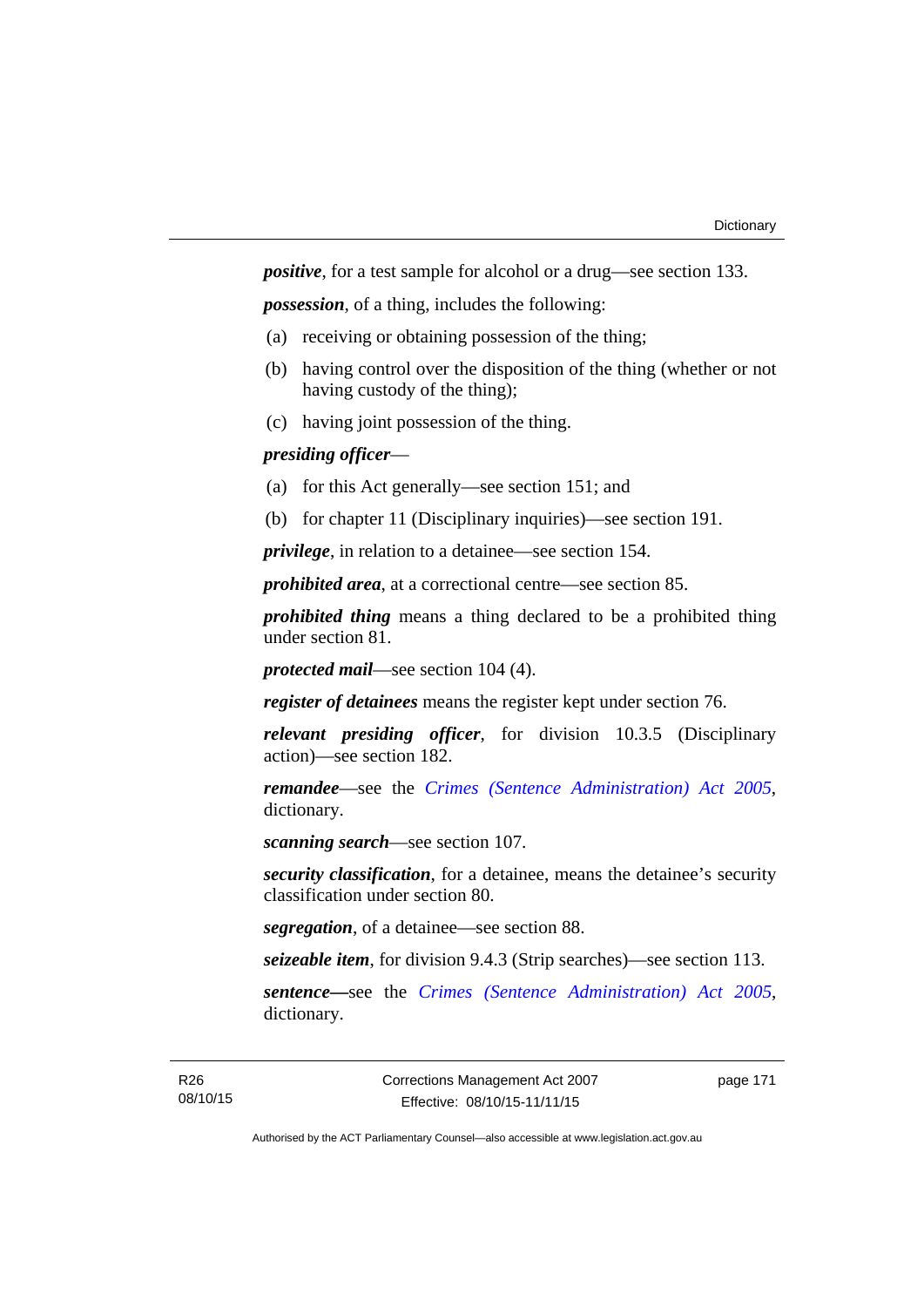*separate confinement*, of a detainee—see section 151.

*strip search*, of a detainee—see section 107.

*test sample*—see section 132.

*visitable place*—see section 57.

*visiting conditions*, at a correctional centre, means conditions declared under section 143 (Visiting conditions) in relation to the centre.

*visitor*, in relation to a correctional centre, includes a person wishing to enter the centre as a visitor.

*young detainee*, for chapter 4 (Detention in police and court cells etc)—see the *[Children and Young People Act 2008](http://www.legislation.act.gov.au/a/2008-19)*, section 95.

page 172 Corrections Management Act 2007 Effective: 08/10/15-11/11/15

R26 08/10/15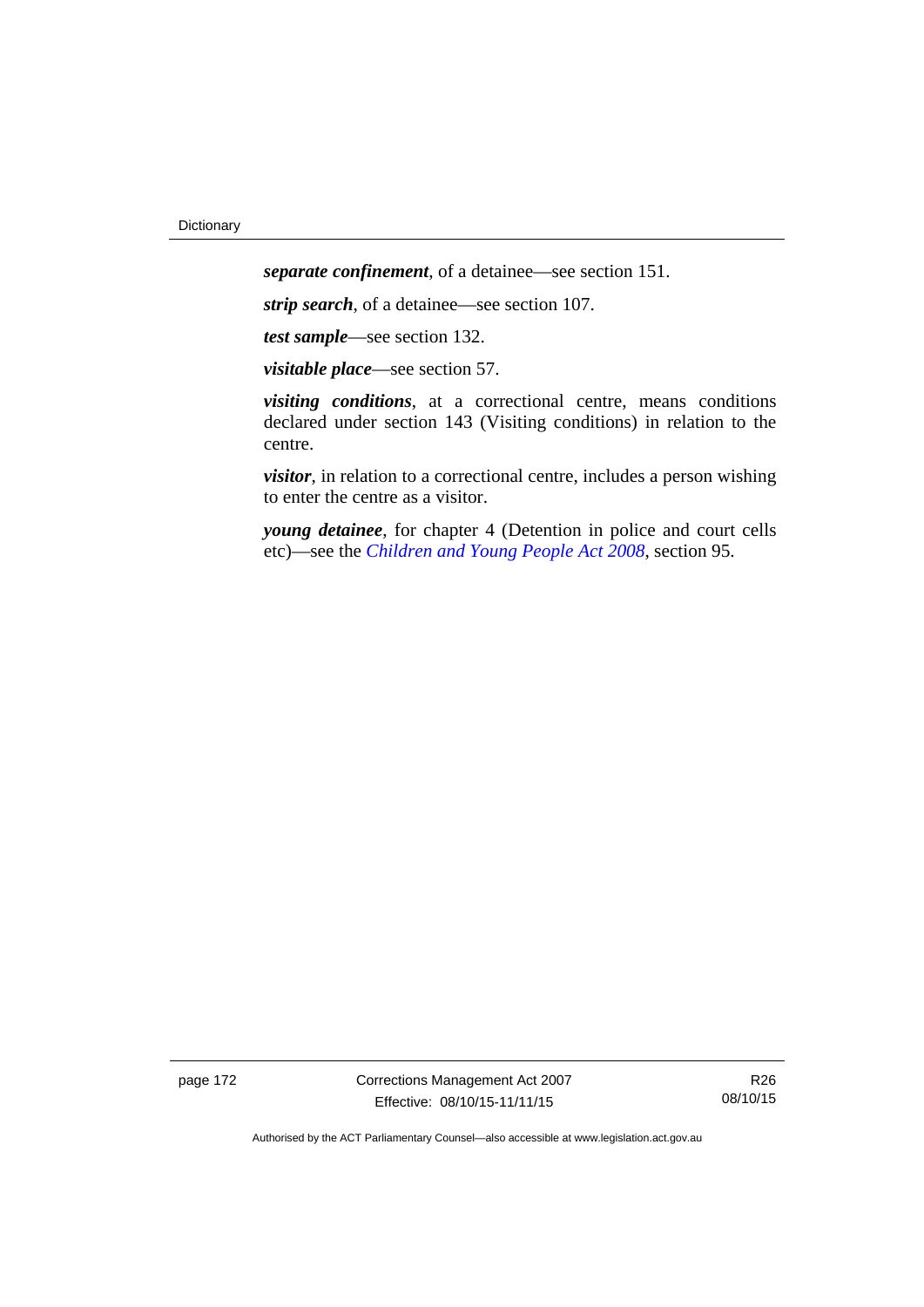# **Endnotes**

# **1 About the endnotes**

Amending and modifying laws are annotated in the legislation history and the amendment history. Current modifications are not included in the republished law but are set out in the endnotes.

Not all editorial amendments made under the *[Legislation Act 2001](http://www.legislation.act.gov.au/a/2001-14)*, part 11.3 are annotated in the amendment history. Full details of any amendments can be obtained from the Parliamentary Counsel's Office.

Uncommenced amending laws are not included in the republished law. The details of these laws are underlined in the legislation history. Uncommenced expiries are underlined in the legislation history and amendment history.

If all the provisions of the law have been renumbered, a table of renumbered provisions gives details of previous and current numbering.

The endnotes also include a table of earlier republications.

| $AF =$ Approved form                         | $o = order$                                 |
|----------------------------------------------|---------------------------------------------|
| $am = amended$                               | $om = omitted/repealed$                     |
| $amdt = amendment$                           | $ord = ordinance$                           |
| $AR = Assembly resolution$                   | $orig = original$                           |
| $ch = chapter$                               | par = paragraph/subparagraph                |
| $CN =$ Commencement notice                   | $pres = present$                            |
| $def = definition$                           | $prev = previous$                           |
| $DI = Disallowable instrument$               | $(\text{prev}) = \text{previously}$         |
| $dict = dictionary$                          | $pt = part$                                 |
| $disallowed = disallowed by the Legislative$ | $r = rule/subrule$                          |
| Assembly                                     | $reloc = relocated$                         |
| $div = division$                             | $renum = renumbered$                        |
| $exp = expires/expired$                      | $R[X]$ = Republication No                   |
| $Gaz = gazette$                              | $RI = reissue$                              |
| $hdg = heading$                              | $s = section/subsection$                    |
| $IA = Interpretation Act 1967$               | $sch = schedule$                            |
| ins = inserted/added                         | $sdiv = subdivision$                        |
| $LA =$ Legislation Act 2001                  | $SL = Subordinate$ law                      |
| $LR =$ legislation register                  | $sub =$ substituted                         |
| LRA = Legislation (Republication) Act 1996   | underlining $=$ whole or part not commenced |
| $mod = modified/modification$                | or to be expired                            |

## **2 Abbreviation key**

R26 08/10/15 Corrections Management Act 2007 Effective: 08/10/15-11/11/15

page 173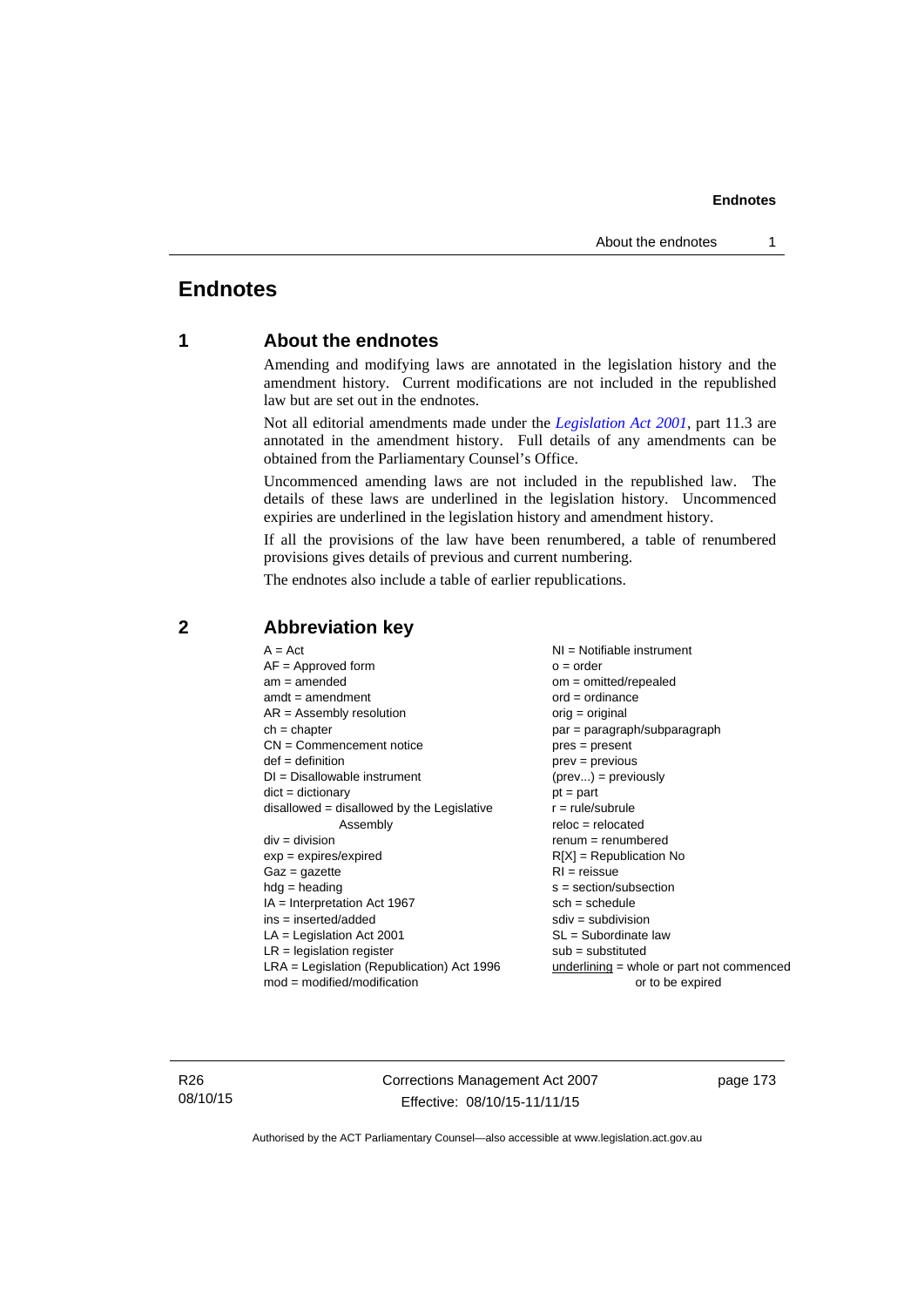3 Legislation history

# **3 Legislation history**

# **Corrections Management Act 2007 A2007-15**

notified LR 18 June 2007

s 1, s 2 commenced 18 June 2007 (LA s 75 (1)) s 230 commenced 1 August 2007 (LA s 75AA) sch 1 pt 1.2, pt 1.3 commenced 1 August 2007 (s 2 and [CN2007-6](http://www.legislation.act.gov.au/cn/2007-6/default.asp)) remainder commenced 18 December 2007 (s 2 and LA s 79)

as amended by

## **[Civil Partnerships Act 2008](http://www.legislation.act.gov.au/a/2008-14) A2008-14 sch 1 pt 1.6**

notified LR 15 May 2008

s 1, s 2 commenced 15 May 2008 (LA s 75 (1))

sch 1 pt 1.6 commenced 19 May 2008 (s 2 and [CN2008-8\)](http://www.legislation.act.gov.au/cn/2008-8/default.asp)

# **[Children and Young People Act 2008](http://www.legislation.act.gov.au/a/2008-19) A2008-19 sch 1 pt 1.1**

notified LR 17 July 2008 s 1, s 2 commenced 17 July 2008 (LA s 75 (1)) sch 1 pt 1.1 commenced 9 September 2008 (s 2 and [CN2008-13\)](http://www.legislation.act.gov.au/cn/2008-13/default.asp)

## **[Children and Young People \(Consequential Amendments\) Act 2008](http://www.legislation.act.gov.au/a/2008-20) A2008-20 sch 2 pt 2.4**

notified LR 17 July 2008 s 1, s 2 commenced 17 July 2008 (LA s 75 (1)) s 3 commenced 18 July 2008 (s 2 (1)) sch 2 pt 2.4 commenced 9 September 2008 (s 2 (3) and see Children [and Young People Act 2008](http://www.legislation.act.gov.au/a/2008-19) A2008-19, s 2 and [CN2008-13](http://www.legislation.act.gov.au/cn/2008-13/default.asp))

## **[Crimes Legislation Amendment Act 2008](http://www.legislation.act.gov.au/a/2008-44) A2008-44 sch 1 pt 1.2**

notified LR 9 September 2008 s 1, s 2 commenced 9 September 2008 (LA s 75 (1)) sch 1 pt 1.2 commenced 30 May 2009 (s 2 and [CN2009-4\)](http://www.legislation.act.gov.au/cn/2009-4/default.asp)

# **[Corrections Management Amendment Act 2008](http://www.legislation.act.gov.au/a/2008-49) A2008-49**

notified LR 15 September 2008 s 1, s 2 commenced 15 September (LA s 75 (1)) remainder commenced 16 September 2008 (s 2)

page 174 Corrections Management Act 2007 Effective: 08/10/15-11/11/15

R26 08/10/15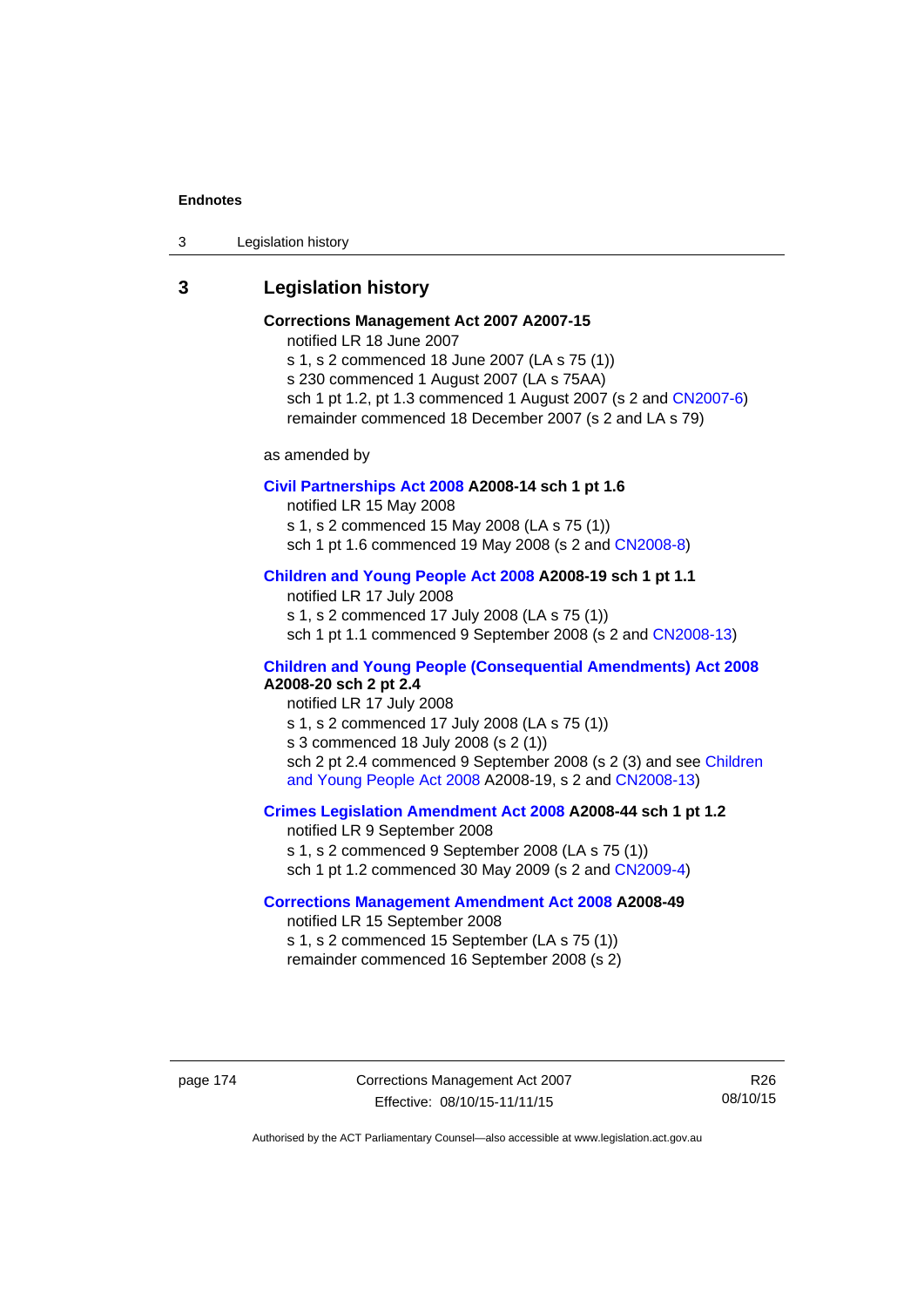# **[Work Safety Legislation Amendment Act 2009](http://www.legislation.act.gov.au/a/2009-28) A2009-28 sch 2 pt 2.2**

notified LR 9 September 2009

s 1, s 2 commenced 9 September 2009 (LA s 75 (1))

sch 2 pt 2.2 commenced 1 October 2009 (s 2 and see [Work Safety Act](http://www.legislation.act.gov.au/a/2008-51)  [2008](http://www.legislation.act.gov.au/a/2008-51) A2008-51, s 2 (1) (b) and [CN2009-11\)](http://www.legislation.act.gov.au/cn/2009-11/default.asp)

## **[Smoking \(Prohibition in Enclosed Public Places\) Amendment](http://www.legislation.act.gov.au/a/2009-51)  [Act 2009](http://www.legislation.act.gov.au/a/2009-51) A2009-51 sch 1 pt 1.1**

notified LR 18 December 2009

s 1, s 2 commenced 18 December 2009 (LA s 75 (1))

sch 1 pt 1.1 commenced 9 December 2010 (s 2 (1) (b) and [CN2010-4\)](http://www.legislation.act.gov.au/cn/2010-4/default.asp)

## **[Health Practitioner Regulation National Law \(ACT\) Act 2010](http://www.legislation.act.gov.au/a/2010-10) A2010-10 sch 2 pt 2.4**

notified LR 31 March 2010 s 1, s 2 commenced 31 March 2010 (LA s 75 (1)) sch 2 pt 2.4 commenced 1 July 2010 (s 2 (1) (a))

## **[Justice and Community Safety Legislation Amendment Act 2010](http://www.legislation.act.gov.au/a/2010-30)**

# **[\(No 2\)](http://www.legislation.act.gov.au/a/2010-30) A2010-30 sch 1 pt 1.5**

notified LR 31 August 2010 s 1, s 2 commenced 31 August 2010 (LA s 75 (1)) s 3 commenced 1 September 2010 (s 2 (1)) sch 1 pt 1.5 commenced 28 September 2010 (s 2 (2))

#### **[Justice and Community Safety Legislation Amendment Act 2010](http://www.legislation.act.gov.au/a/2010-40)  [\(No 3\)](http://www.legislation.act.gov.au/a/2010-40) A2010-40 sch 2 pt 2.4**

notified LR 5 October 2010

s 1, s 2 commenced 5 October 2010 (LA s 75 (1))

s 3 commenced 6 October 2010 (s 2 (1))

sch 2 pt 2.4 commenced 2 November 2010 (s 2 (2))

## **[Administrative \(One ACT Public Service Miscellaneous Amendments\)](http://www.legislation.act.gov.au/a/2011-22)  [Act 2011](http://www.legislation.act.gov.au/a/2011-22) A2011-22 sch 1 pt 1.37**

notified LR 30 June 2011

s 1, s 2 commenced 30 June 2011 (LA s 75 (1)) sch 1 pt 1.37 commenced 1 July 2011 (s 2 (1))

R26 08/10/15 Corrections Management Act 2007 Effective: 08/10/15-11/11/15

page 175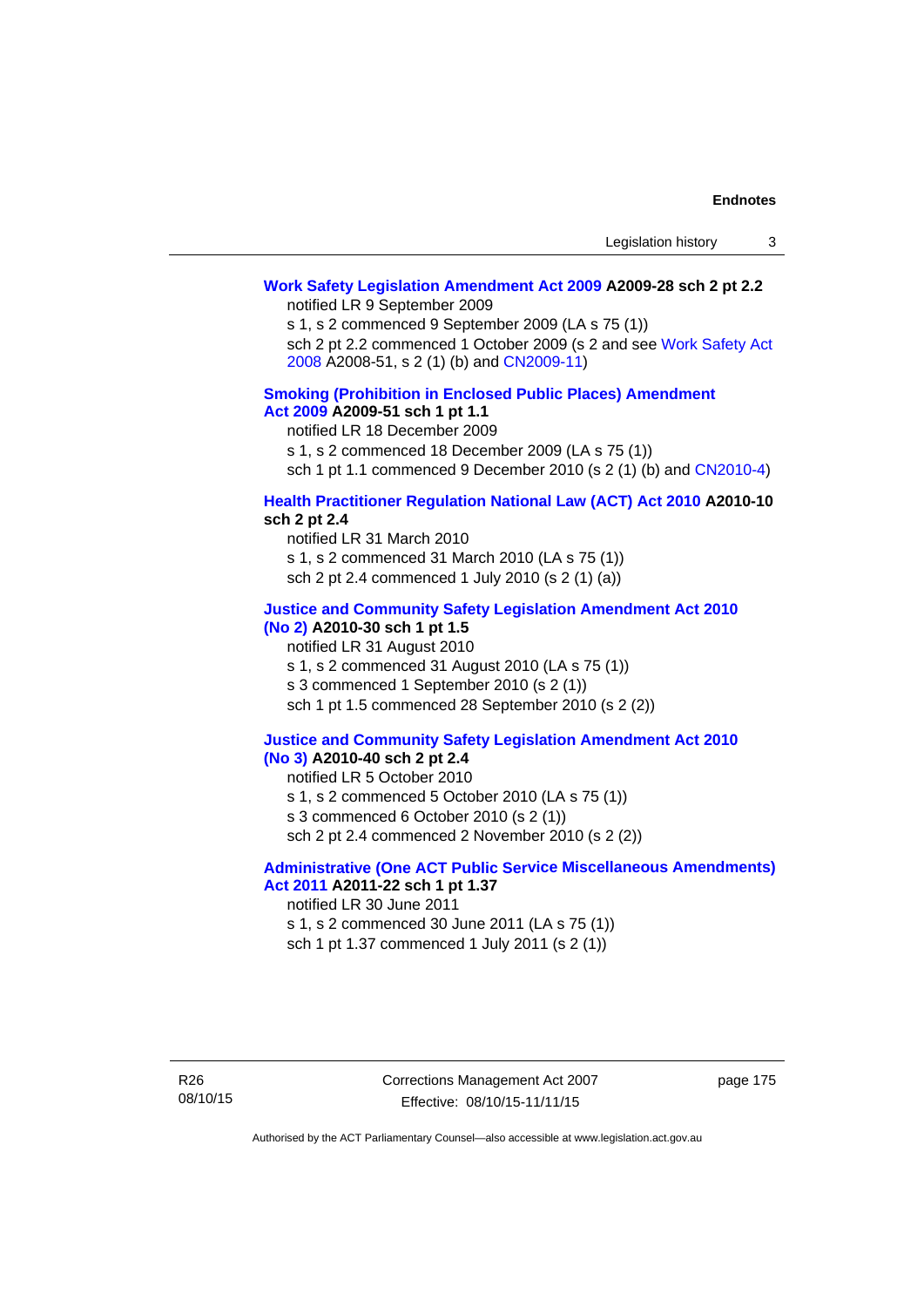| -3 | Legislation history |  |
|----|---------------------|--|
|----|---------------------|--|

## **[Statute Law Amendment Act 2011 \(No 3\)](http://www.legislation.act.gov.au/a/2011-52) A2011-52 sch 3 pt 3.13**

notified LR 28 November 2011

s 1, s 2 commenced 28 November 2011 (LA s 75 (1)) sch 3 pt 3.13 commenced 12 December 2011 (s 2)

## **[Work Health and Safety \(Consequential Amendments\) Act 2011](http://www.legislation.act.gov.au/a/2011-55) A2011-55 sch 1 pt 1.3**

notified LR 14 December 2011

s 1, s 2 commenced 14 December 2011 (LA s 75 (1))

sch 1 pt 1.3 commenced 1 January 2012 (s 2 and see Work Health [and Safety Act 2011](http://www.legislation.act.gov.au/a/2011-35) A2011-35, s 2 and [CN2011-12\)](http://www.legislation.act.gov.au/cn/2011-12/default.asp)

#### **[Corrections and Sentencing Legislation Amendment Act 2011](http://www.legislation.act.gov.au/a/2011-57) A2011-57 pt 2**

notified LR 14 December 2011 s 1, s 2 commenced 14 December 2011 (LA s 75 (1)) pt 2 commenced 15 December 2011 (s 2)

## **[Official Visitor Act 2012](http://www.legislation.act.gov.au/a/2012-33) A2012-33 sch 1 pt 1.2**

notified LR 15 June 2012 s 1, s 2 commenced 15 June 2012 (LA s 75 (1)) sch 1 pt 1.2 commenced 1 September 2013 (s 2 as amended by [A2013-22](http://www.legislation.act.gov.au/a/2013-22) s 4)

## **[Corrections and Sentencing Legislation Amendment Act 2012](http://www.legislation.act.gov.au/a/2012-34) A2012-34 pt 2**

notified LR 15 June 2012 s 1, s 2 commenced 15 June 2012 (LA s 75 (1)) pt 2 commenced 15 December 2012 (s 2 (2))

## **[Civil Unions Act 2012](http://www.legislation.act.gov.au/a/2012-40) A2012-40 sch 3 pt 3.7**

notified LR 4 September 2012 s 1, s 2 commenced 4 September 2012 (LA s 75 (1)) sch 3 pt 3.7 commenced 11 September 2012 (s 2)

## **[Statute Law Amendment Act 2013](http://www.legislation.act.gov.au/a/2013-19) A2013-19 sch 3 pt 3.7**

notified LR 24 May 2013 s 1, s 2 commenced 24 May 2013 (LA s 75 (1)) sch 3 pt 3.7 commenced 14 June 2013 (s 2)

page 176 Corrections Management Act 2007 Effective: 08/10/15-11/11/15

R26 08/10/15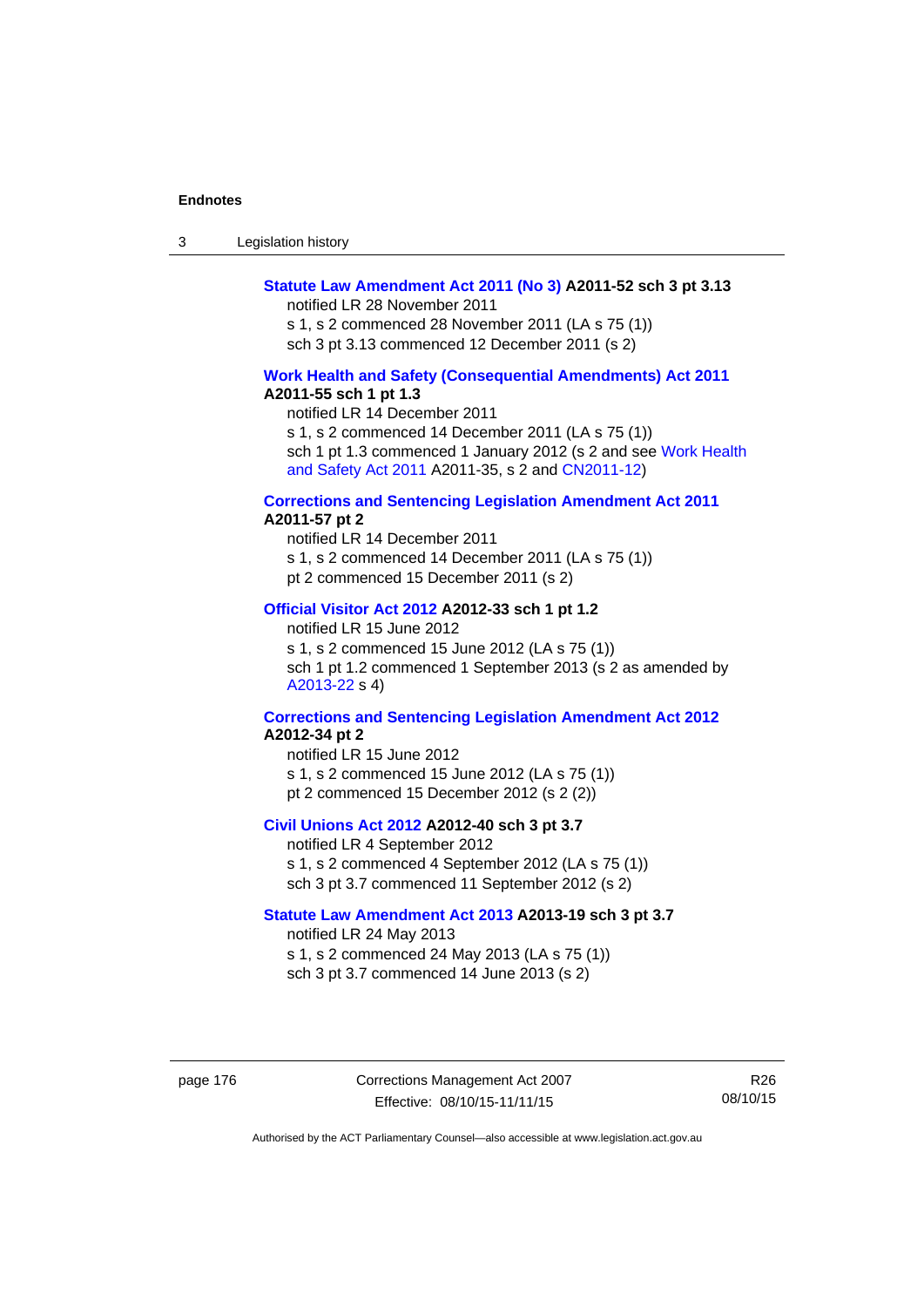|                                                                                                                                                                                                                                                                                 |                                                                                                                                                                                                                                                                                                                                    | Legislation history | 3 |
|---------------------------------------------------------------------------------------------------------------------------------------------------------------------------------------------------------------------------------------------------------------------------------|------------------------------------------------------------------------------------------------------------------------------------------------------------------------------------------------------------------------------------------------------------------------------------------------------------------------------------|---------------------|---|
|                                                                                                                                                                                                                                                                                 | Official Visitor Amendment Act 2013 A2013-22 sch 1 pt 1.2<br>notified LR 17 June 2013<br>s 1, s 2 commenced 17 June 2013 (LA s 75 (1))<br>sch 1 pt 1.2 commenced 1 September 2013 (s 2 and see Official<br>Visitor Act 2012 A2012-33 s 2 as amended by this Act)                                                                   |                     |   |
| <b>Note</b>                                                                                                                                                                                                                                                                     | Marriage Equality (Same Sex) Act 2013 A2013-39 sch 2 pt 2.6<br>notified LR 4 November 2013<br>s 1, s 2 commenced 4 November 2013 (LA s 75 (1))<br>sch 2 pt 2.6 commenced 7 November 2013 (s 2 and CN2013-11)<br>The High Court held this Act to be of no effect (see<br>Commonwealth v Australian Capital Territory [2013] HCA 55) |                     |   |
| A2014-6 pt 3                                                                                                                                                                                                                                                                    | <b>Corrections and Sentencing Legislation Amendment Act 2014</b><br>notified LR 27 March 2014<br>s 1, s 2 commenced 27 March 2014 (LA s 75 (1))<br>pt 3 commenced 28 March 2014 (s 2)                                                                                                                                              |                     |   |
|                                                                                                                                                                                                                                                                                 | Statute Law Amendment Act 2014 A2014-18 sch 1 pt 1.1, sch 3 pt 3.5<br>notified LR 20 May 2014<br>s 1, s 2 commenced 20 May 2014 (LA s 75 (1))<br>sch 1 pt 1.1, sch 3 pt 3.5 commenced 10 June 2014 (s 2 (1))                                                                                                                       |                     |   |
| Mental Health (Treatment and Care) Amendment Act 2014 A2014-51<br>sch 1 pt 1.2 (as am by A2015-38 amdt 2.54)<br>notified LR 12 November 2014<br>s 1, s 2 commenced 12 November 2014 (LA s 75 (1))<br>sch 1 pt 1.2 commences 1 March 2016 (s 2 (as am by A2015-38<br>amdt 2.54)) |                                                                                                                                                                                                                                                                                                                                    |                     |   |
|                                                                                                                                                                                                                                                                                 | <b>Corrections Management Amendment Act 2015 A2015-37</b><br>notified LR 1 October 2015<br>s 1, s 2 commenced 1 October 2015 (LA s 75 (1))<br>s 3 commenced 2 October 2015 (LA s 75AA)<br>s 6 commenced 2 October 2015 (s 2 (1))                                                                                                   |                     |   |

R26 08/10/15 page 177

remainder commences 12 November 2015 (s 2 (2))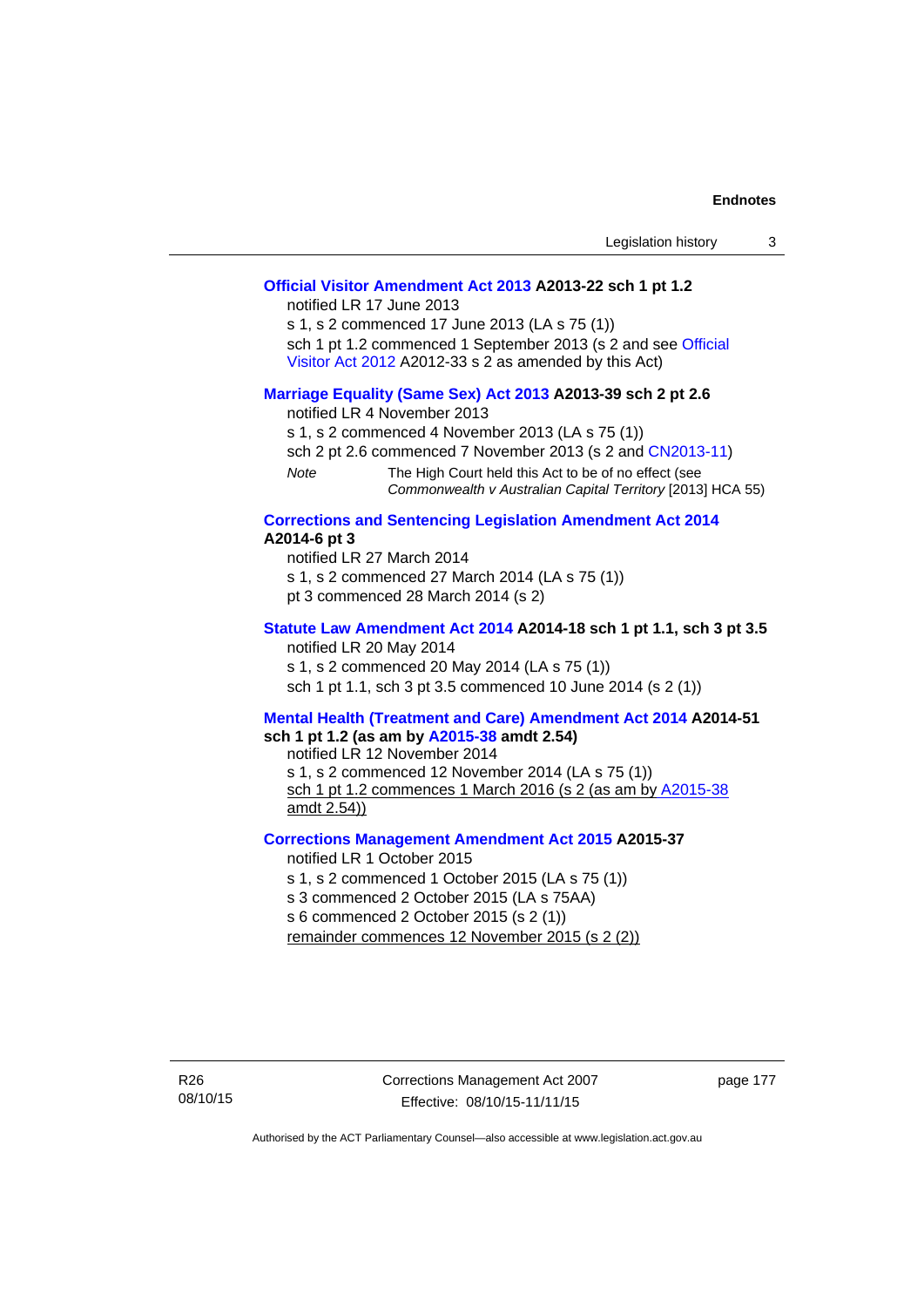3 Legislation history

# **[Mental Health Act 2015](http://www.legislation.act.gov.au/a/2015-38) A2015-38 sch 2 pt 2.2, sch 2 pt 2.4 div 2.4.4**

notified LR 7 October 2015

s 1, s 2 commenced 7 October 2015 (LA s 75 (1)) sch 2 pt 2.2 (amdt 2.54) commenced 8 October 2015 (s 2 (2)) sch 2 pt 2.4 div 2.4.4 commences 1 March 2016 (s 2 (1) and see Mental Health (Treatment and Care) Amendment Act 2014 [A2014-51,](http://www.legislation.act.gov.au/a/2014-51/default.asp) s 2 (as am by [A2015-38](http://www.legislation.act.gov.au/a/2015-38) amdt 2.54)) *Note* Sch 2 pt 2.2 (amdt 2.54) only amends the [Mental Health](http://www.legislation.act.gov.au/a/2014-51/default.asp)  [\(Treatment and Care\) Amendment Act 2014](http://www.legislation.act.gov.au/a/2014-51/default.asp) A2014-51

page 178 Corrections Management Act 2007 Effective: 08/10/15-11/11/15

R26 08/10/15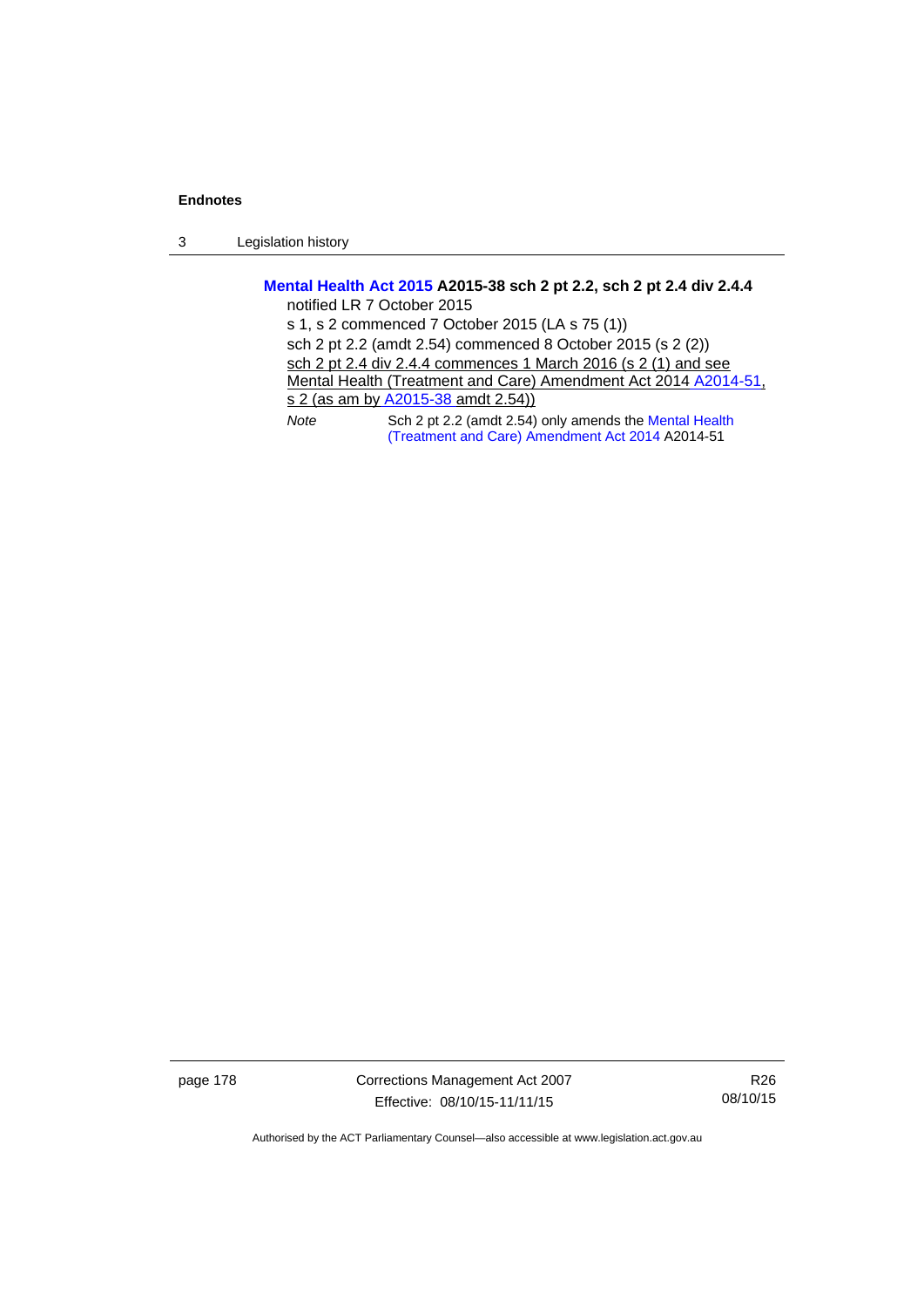# **4 Amendment history Commencement**  s 2 om LA s 89 (4) **Application of Act—***detainees* s 6 am [A2008-19](http://www.legislation.act.gov.au/a/2008-19) amdt 1.1 (1) note 2 exp 2 June 2011 (s 501 (2), (4) (LA s 88 declaration applies)) **Correctional centres—minimum living conditions**  s 12 am [A2011-22](http://www.legislation.act.gov.au/a/2011-22) amdt 1.113 **Ministerial directions to director-general**  s 13 hdg am [A2011-22](http://www.legislation.act.gov.au/a/2011-22) amdt 1.113 s 13 am [A2011-22](http://www.legislation.act.gov.au/a/2011-22) amdt 1.113 **Corrections policies and operating procedures**  s 14 am [A2011-22](http://www.legislation.act.gov.au/a/2011-22) amdt 1.113 **Exclusions from notified corrections policies and operating procedures**  s 15 am [A2011-22](http://www.legislation.act.gov.au/a/2011-22) amdt 1.113 **Director-general directions**  s 16 hdg am [A2011-22](http://www.legislation.act.gov.au/a/2011-22) amdt 1.113 s 16 am [A2011-22](http://www.legislation.act.gov.au/a/2011-22) amdt 1.113 **Director-general directions**  s 17 hdg am [A2011-22](http://www.legislation.act.gov.au/a/2011-22) amdt 1.113 s 17 am [A2011-22](http://www.legislation.act.gov.au/a/2011-22) amdt 1.113, amdt 1.114; [A2014-18](http://www.legislation.act.gov.au/a/2014-18) amdt 3.18 **Corrections officers—appointment**  s 19 am [A2011-22](http://www.legislation.act.gov.au/a/2011-22) amdt 1.113 **Corrections officers—functions**  s 20 am [A2011-22](http://www.legislation.act.gov.au/a/2011-22) amdt 1.113 **Doctors—health service appointments**  s 21 am [A2011-22](http://www.legislation.act.gov.au/a/2011-22) amdt 1.113 **Health practitioners—non-therapeutic functions**  s 22 hdg sub [A2010-10](http://www.legislation.act.gov.au/a/2010-10) amdt 2.15 s 22 am [A2010-10](http://www.legislation.act.gov.au/a/2010-10) amdt 2.15; [A2011-22](http://www.legislation.act.gov.au/a/2011-22) amdt 1.113 **Identity cards**  s 23 am [A2010-10](http://www.legislation.act.gov.au/a/2010-10) amdt 2.20; [A2011-22](http://www.legislation.act.gov.au/a/2011-22) amdt 1.113 **Declaration of emergency**  s 26 am [A2011-22](http://www.legislation.act.gov.au/a/2011-22) amdt 1.113 **Emergency powers**  s 27 am [A2011-22](http://www.legislation.act.gov.au/a/2011-22) amdt 1.113

R26 08/10/15 Corrections Management Act 2007 Effective: 08/10/15-11/11/15

page 179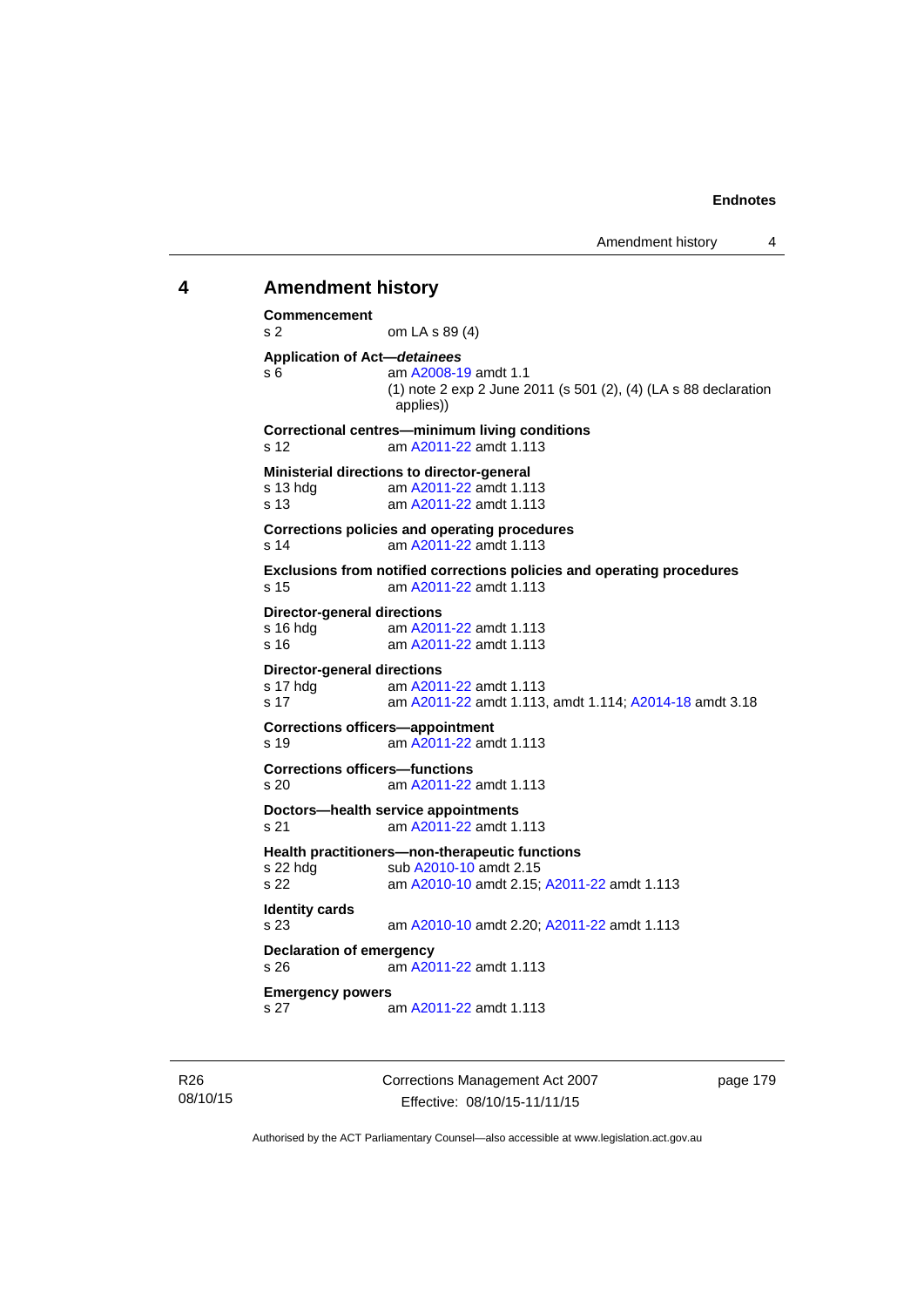4 Amendment history

```
Arrangements with police 
s 28 am A2011-22 amdt 1.113
Definitions—ch 4 
s 29 am A2008-19 amdt 1.3
                def chief executive ins A2008-19 amdt 1.2 
                    om A2011-22 amdt 1.109
                 def director-general ins A2011-22 amdt 1.110 
                 def young detainee ins A2008-19 amdt 1.2 
Detention in police cells 
s 30 am A2008-19 amdt 1.4, amdt 1.5; A2011-22 amdt 1.113
Detention in police cells—search powers etc 
s 31 am A2008-19 amdt 1.6, amdt 1.7 
Detention in police cells—additional provisions for young detainees 
s 31A ins A2008-19 amdt 1.8 
                am A2008-44 amdt 1.14
Detention in court cells 
s 33 am A2008-19 amdts 1.9-1.12; A2011-22 amdt 1.113, 
                amdt 1.114 
Detention in court cells—additional provisions for young detainees 
s 33A ins A2008-19 amdt 1.13 
                 am A2011-22 amdt 1.113
Detainees accommodated away from correctional centre 
s 34 am A2008-19 amdt 1.14; A2011-22 amdt 1.113 
Escort officer functions etc 
s 35 am A2011-22 amdt 1.113, amdt 1.114 
Executing warrants of imprisonment or remand etc 
s 38 am A2011-22 amdt 1.113
Food and drink 
s 40 am A2010-10 amdt 2.20; A2011-22 amdt 1.113 
Clothing 
s 41 A2011-22 amdt 1.113
Personal hygiene 
s 42  A2011-22 amdt 1.113
Sleeping areas 
s 43  A2011-22 amdt 1.113
Treatment of convicted and non-convicted detainees 
s 44 am A2011-22 amdt 1.113
Access to open air and exercise 
s 45 am A2011-22 amdt 1.113
```
page 180 Corrections Management Act 2007 Effective: 08/10/15-11/11/15

R26 08/10/15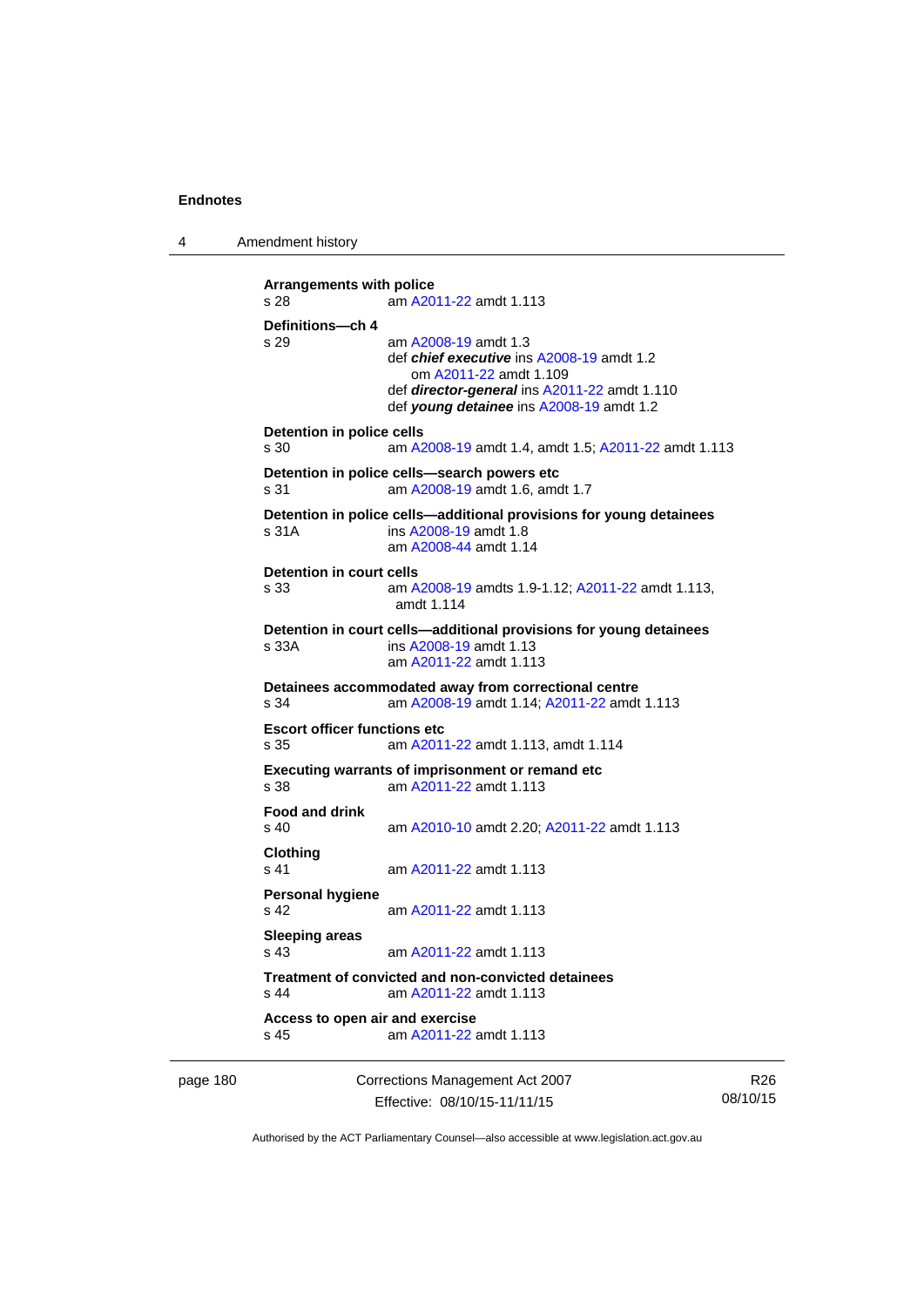Amendment history 4

```
Communication with family and others<br>s 46 am A2011-22 amdt 1.
                A2011-22 amdt 1.113
Telephone calls 
                 s 47 am A2011-22 amdt 1.113
Mail 
                 A2011-22 amdt 1.113
Visits by family members etc 
s 49 am A2011-22 amdt 1.113
Contact with accredited people 
s 50 am A2011-22 amdt 1.113
Visits—protected communications 
s 51 am A2011-22 amdt 1.113
News and educational services 
s 52 am A2011-22 amdt 1.113
Health care 
s 53 am A2010-10 amdt 2.20; A2011-22 amdt 1.113 
Transfers to health facilities 
s 54 am A2010-10 amdt 2.20; A2011-22 amdt 1.113 
Religious, spiritual and cultural needs 
s 55 am A2011-22 amdt 1.113
Official visitors—meaning of entitled person and visitable place 
s 57 sub A2012-33 amdt 1.16 
                  am A2013-22 amdt 1.6, amdt 1.7 
Frequency of visits by official visitors<br>s 58 sub A2012-33 amdt
                 A2012-33 amdt 1.16
                 om A2013-22 amdt 1.8
Complaints to official visitors 
s 59 am A2011-22 amdt 1.113
                 om A2012-33 amdt 1.16
Investigation etc by official visitors 
s 60 am A2011-22 amdt 1.113
                 om A2012-33 amdt 1.16
Official visitors—ending appointments 
 A2010-30 amdt 1.19
                 om A2012-33 amdt 1.16
Relationship with other inspection laws 
s 62 am A2011-22 amdt 1.113
```
R26 08/10/15 Corrections Management Act 2007 Effective: 08/10/15-11/11/15

page 181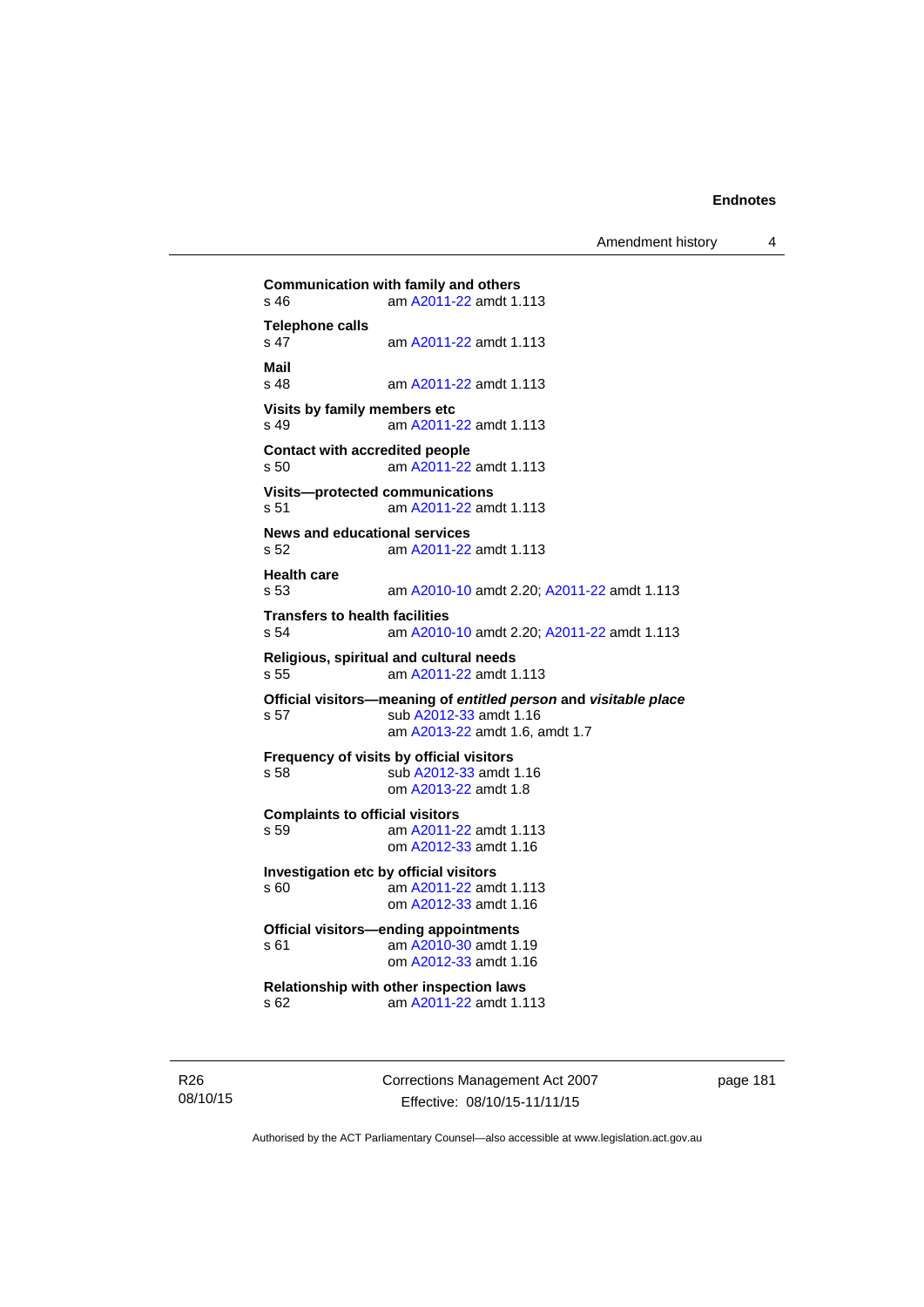4 Amendment history

```
Authority for detention 
s 64 am A2011-22 amdt 1.113
Identification of detainees 
s 65 am A2010-10 amdt 2.16; A2011-22 amdt 1.113; A2013-19
                amdt 3.41
Information about entitlements and obligations 
s 66 am A2011-22 amdt 1.113, amdt 1.114 
Initial assessment 
s 67 am A2011-22 amdt 1.113
Alcohol and drug tests on admission 
s 69 am A2011-22 amdt 1.113
Strip search on admission 
s 70 am A2011-22 amdt 1.113
Property of detainees 
s 71 am A2011-22 amdt 1.113
Security classification 
s 72 am A2011-22 amdt 1.113
Case management plan 
s 73 am A2011-22 amdt 1.113
Entries in register of detainees 
s 74 am A2011-22 amdt 1.113
Compliance with director-general's directions 
s 75 hdg am A2011-22 amdt 1.114
s 75 am A2011-22 amdt 1.113, amdt 1.114 
Register of detainees 
s 76 am A2011-22 amdt 1.113
Health reports 
s 77 am A2008-20 amdt 2.14; A2011-22 amdt 1.113, amdt 1.114 
Case management plans—scope etc 
s 78 am A2011-22 amdt 1.113
Transgender and intersex detainees—sexual identity 
s 79 am A2010-10 amdt 2.20; A2011-22 amdt 1.113 
Security classification—basis etc 
s 80 am A2011-22 amdt 1.113
Prohibited things 
s 81 am A2011-22 amdt 1.113
Possession of prohibited things 
s 82 am A2011-22 amdt 1.113
```
page 182 Corrections Management Act 2007 Effective: 08/10/15-11/11/15

R26 08/10/15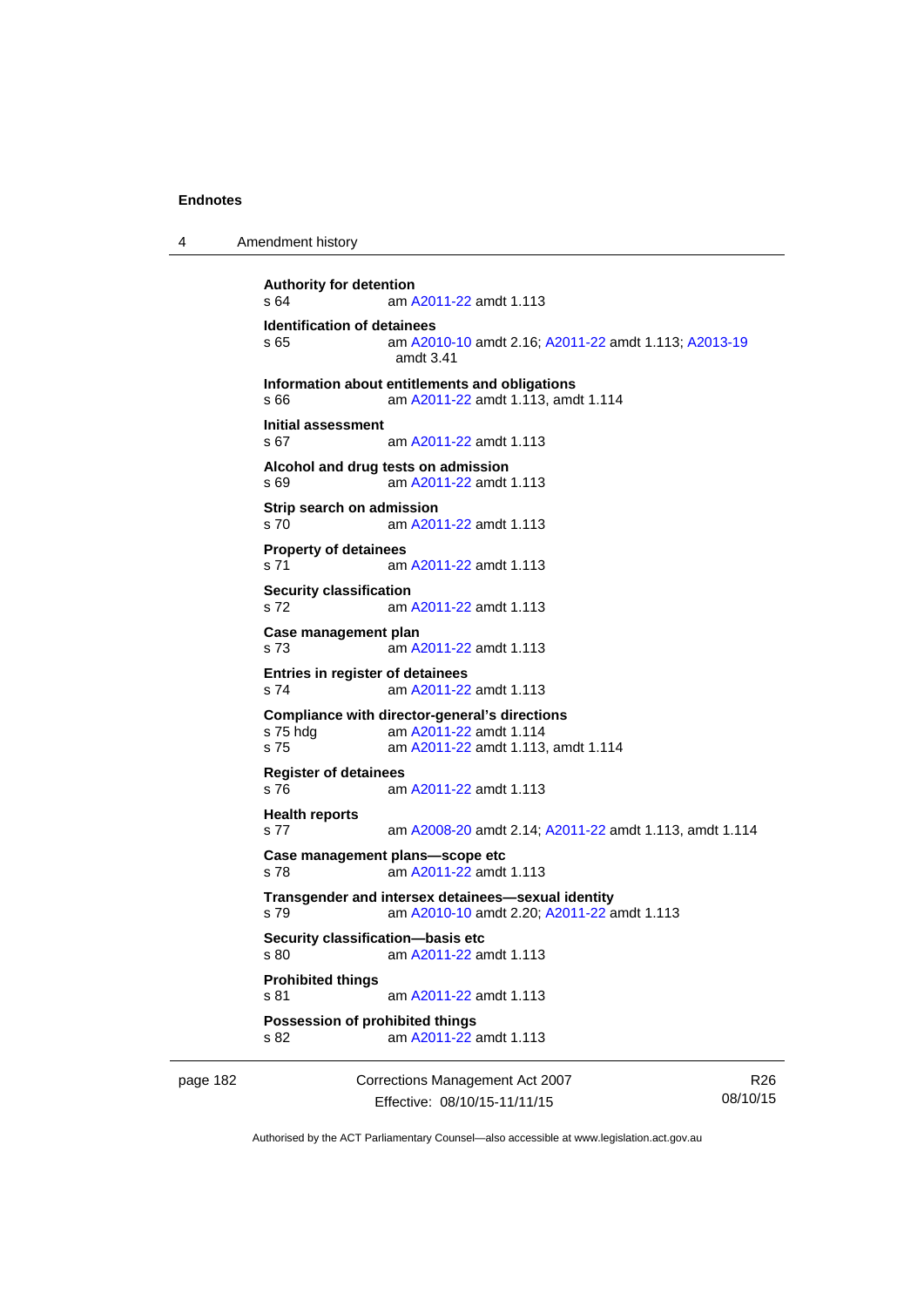**Trust accounts for detainees**<br>s 84 am A2011-am [A2011-22](http://www.legislation.act.gov.au/a/2011-22) amdt 1.113 **Prohibited areas**  s 85 am [A2011-22](http://www.legislation.act.gov.au/a/2011-22) amdt 1.113 **Nonsmoking areas**  s 86 am [A2009-51](http://www.legislation.act.gov.au/a/2009-51) amdt 1.1; [A2011-22](http://www.legislation.act.gov.au/a/2011-22) amdt 1.113 **Management and security—corrections policies and operating procedures**  s 87 am [A2008-14](http://www.legislation.act.gov.au/a/2008-14) amdt 1.17; [A2011-22](http://www.legislation.act.gov.au/a/2011-22) amdt 1.113; [A2012-40](http://www.legislation.act.gov.au/a/2012-40) amdt 3.25; [A2013-39](http://www.legislation.act.gov.au/a/2013-39) amdt 2.11 [\(A2013-39](http://www.legislation.act.gov.au/a/2013-39) never effective (see *Commonwealth v Australian Capital Territory* [2013] HCA 55)) **Segregation—safety and security**  s 90 am [A2011-22](http://www.legislation.act.gov.au/a/2011-22) amdt 1.113, amdt 1.114; [A2011-57](http://www.legislation.act.gov.au/a/2011-57) s 4 **Segregation—protective custody**  s 91 am [A2011-22](http://www.legislation.act.gov.au/a/2011-22) amdt 1.113, amdt 1.114; [A2011-57](http://www.legislation.act.gov.au/a/2011-57) s 5 **Segregation—health**  s 92 am [A2011-22](http://www.legislation.act.gov.au/a/2011-22) amdt 1.113, amdt 1.114; [A2011-57](http://www.legislation.act.gov.au/a/2011-57) s 6 **Application for review of segregation directions**  s 96 am [A2011-22](http://www.legislation.act.gov.au/a/2011-22) amdt 1.113, amdt 1.114 **Review of segregation directions**  s 97 am [A2011-22](http://www.legislation.act.gov.au/a/2011-22) amdt 1.113, amdt 1.114 **Other separation of detainees**  s 98 am [A2011-22](http://www.legislation.act.gov.au/a/2011-22) amdt 1.113 **Monitoring—general considerations**  s 99 am [A2011-22](http://www.legislation.act.gov.au/a/2011-22) amdt 1.113 **Monitoring at correctional centres**  s 100 am [A2011-22](http://www.legislation.act.gov.au/a/2011-22) amdt 1.113 **Personal monitoring devices**  s 101 am [A2011-22](http://www.legislation.act.gov.au/a/2011-22) amdt 1.113 **Interfering with personal monitoring devices**  s 102 am [A2011-22](http://www.legislation.act.gov.au/a/2011-22) amdt 1.113 **Monitoring telephone calls etc**  s 103 am [A2011-22](http://www.legislation.act.gov.au/a/2011-22) amdt 1.113 **Monitoring ordinary mail**  s 104 am [A2011-22](http://www.legislation.act.gov.au/a/2011-22) amdt 1.113 **Monitoring protected mail**<br>s 105 am A20 am [A2011-22](http://www.legislation.act.gov.au/a/2011-22) amdt 1.113

R26 08/10/15 Corrections Management Act 2007 Effective: 08/10/15-11/11/15

page 183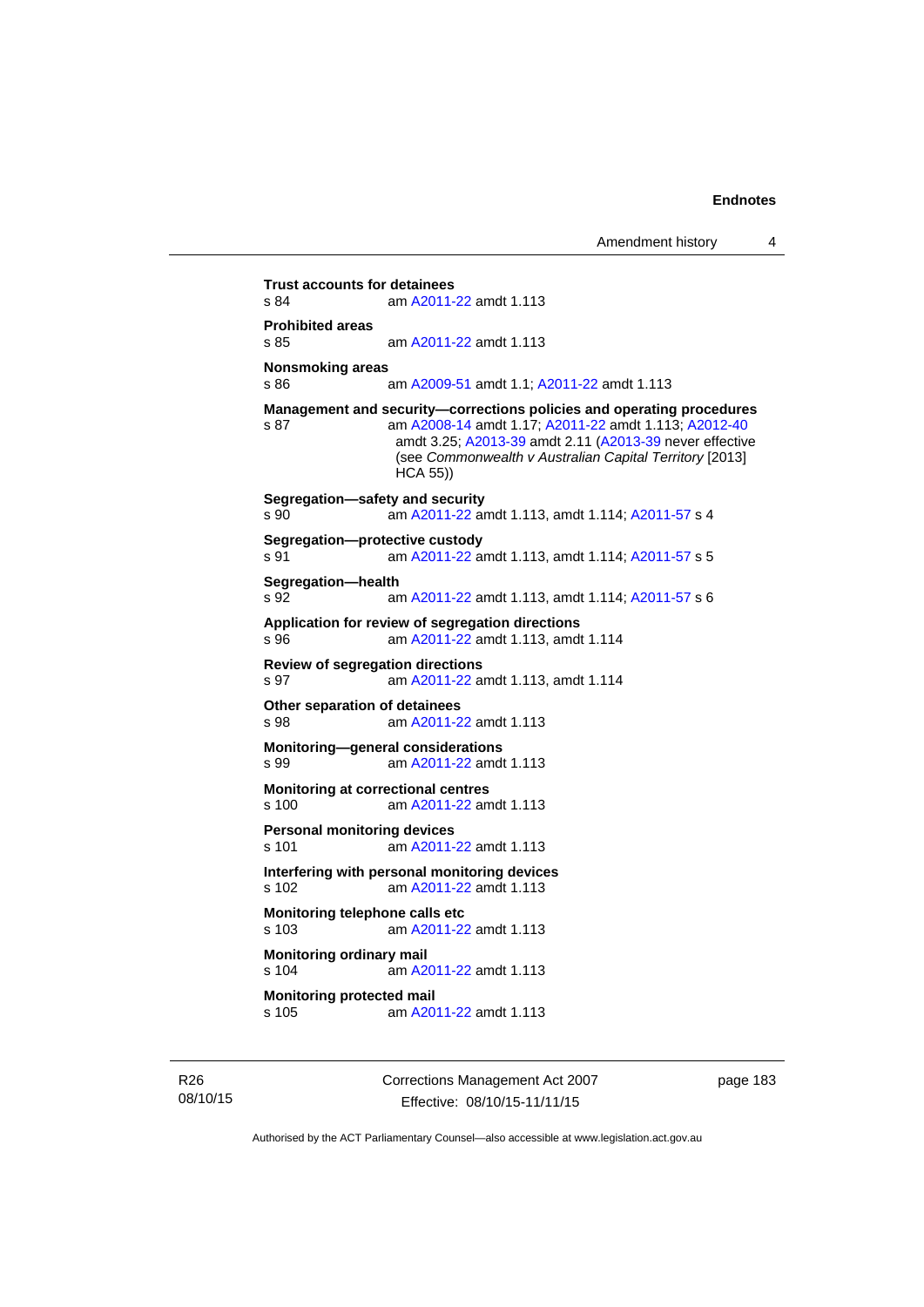4 Amendment history

```
Mail searches—consequences 
s 106 am A2011-22 amdt 1.113
Register of strip and body searches 
s 110 am A2011-22 amdt 1.113
Scanning, frisk and ordinary searches—directions 
s 111 am A2011-22 amdt 1.113
Meaning of seizeable item—div 9.4.3 
s 113 sub A2008-49 s 4 
Strip searches—when may be conducted 
s 113A  A2008-49 s 4
                am A2011-22 amdt 1.113
Strip searches—on suspicion 
s 113B ins A2008-49 s 4
                am A2011-22 amdt 1.113
Strip searches—where prudent 
s 113C ins A2008-49 s 4
                am A2011-22 amdt 1.113
Strip searches—general rules 
s 115 am A2011-22 amdt 1.113
Body searches—directions 
s 116 am A2010-10 amdt 2.20; A2011-22 amdt 1.113 
Body searches—presence of nurse and corrections officers 
s 117 am A2010-10 amdt 2.20; A2011-22 amdt 1.113 
Body searches—assistance from corrections officer 
s 118 am A2011-22 amdt 1.113
Body searches—rules about detainee's clothing 
s 119 am A2011-22 amdt 1.113
Searches—premises and property 
s 122 am A2011-22 amdt 1.113
Searches of detainee cells—suspected legally privileged material 
s 124 am A2011-22 amdt 1.113
Searches—use of corrections dogs 
s 125 am A2011-22 amdt 1.113
Seizing mail etc 
s 127 am A2011-22 amdt 1.113, amdt 1.114 
Seizing property—general 
s 128  A2011-22 amdt 1.113
```
page 184 Corrections Management Act 2007 Effective: 08/10/15-11/11/15

R26 08/10/15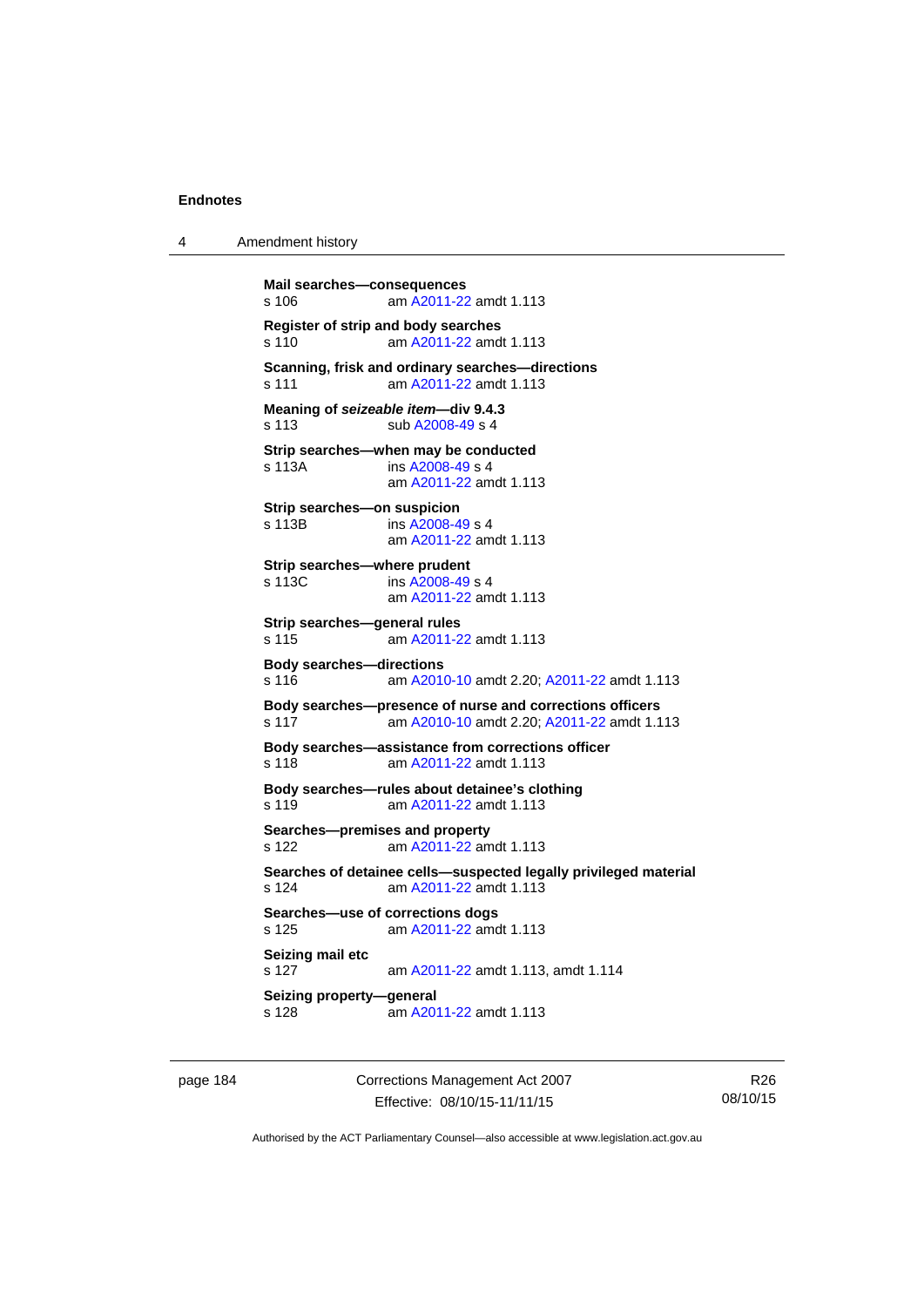```
Receipt for seizure 
               A2011-22 amdt 1.113
Forfeiture of things seized 
s 130 am A2011-22 amdt 1.113
Return of things seized but not forfeited 
s 131 am A2011-22 amdt 1.113
Definitions—drug and test sample
s 132 am A2010-10 amdt 2.20
When test sample positive
s 133 am A2011-22 amdt 1.113
Alcohol and drug testing of detainees 
s 134 am A2010-10 amdt 2.20; A2011-22 amdt 1.113 
Effect of positive test sample from detainee 
s 135 am A2011-22 amdt 1.113
Managing use of force 
s 137 am A2011-22 amdt 1.113
Authorised use of force 
s 138 am A2011-22 amdt 1.113
Use of restraints or weapons 
s 140 am A2010-10 amdt 2.17; A2011-22 amdt 1.113 
Medical examination after use of force 
s 141 am A2011-22 amdt 1.113
Reporting use of force 
s 142 am A2011-22 amdt 1.113
Visiting conditions 
s 143 am A2011-22 amdt 1.113
Notice of visiting conditions 
s 144 am A2011-22 amdt 1.113
Taking prohibited things etc into correctional centre 
 A2011-22 amdt 1.113
Directions to visitors 
s 146 am A2011-22 amdt 1.113
Searches of visitors 
s 147 am A2011-22 amdt 1.113
Directions to leave correctional centre etc 
s 148 am A2011-22 amdt 1.113
```
R26 08/10/15 Corrections Management Act 2007 Effective: 08/10/15-11/11/15

page 185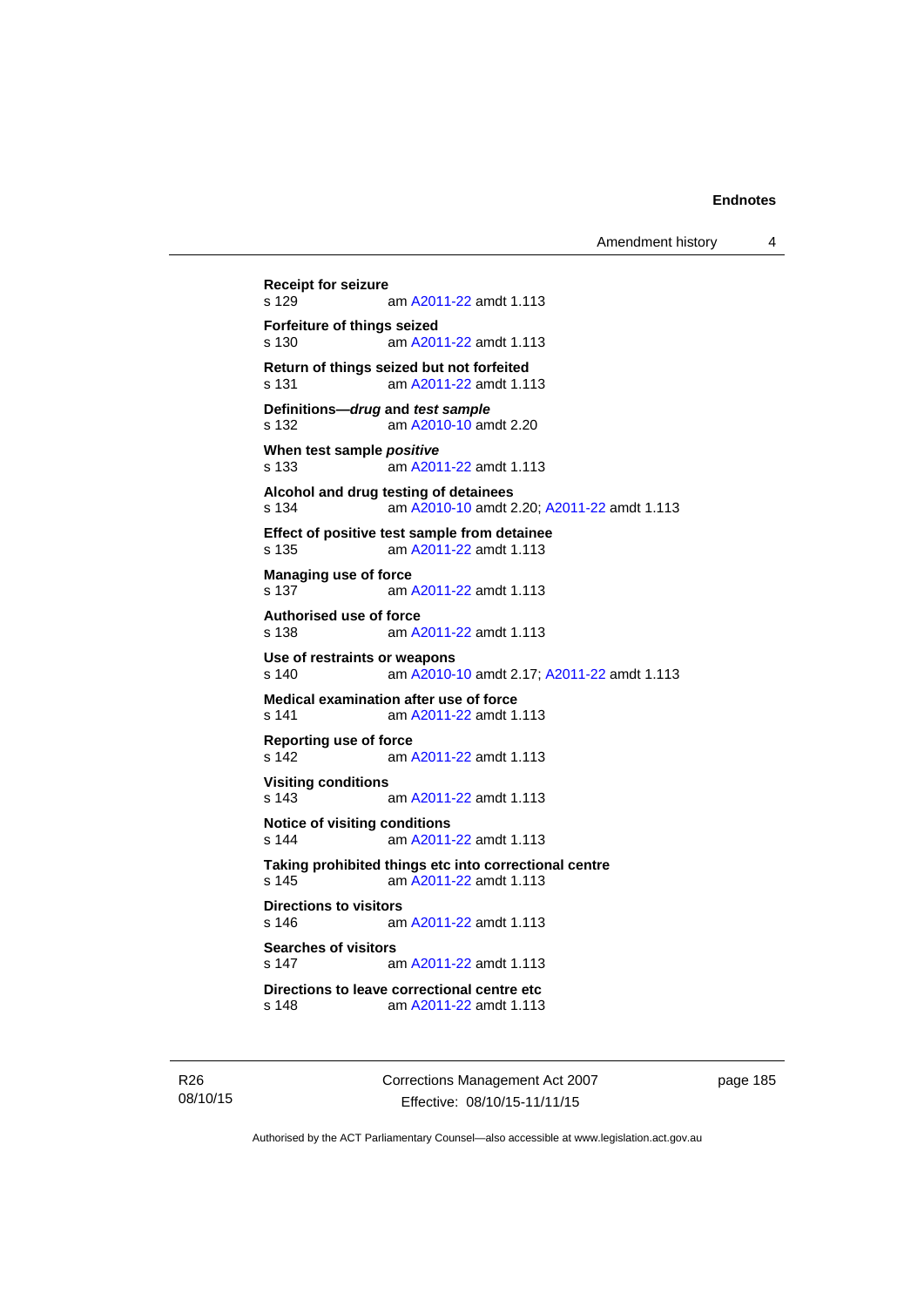4 Amendment history

```
Removing people from correctional centre 
s 149 am A2011-22 amdt 1.113
Definitions—discipline<br>s 151 def a
                 s 151 def administrator am A2011-22 amdt 1.113 
                     om A2012-34 s 4 
                  def initial report ins A2012-34 s 5 
                  def investigative segregation am A2011-22 amdt 1.113 
                     sub A2012-34 s 6 
                  def investigator's report sub A2012-34 s 6 
                  def presiding officer ins A2012-34 s 7 
Meaning of disciplinary breach
s 152 am A2011-22 amdt 1.113, amdt 1.114 
Meaning of investigator
s 153 am A2011-22 amdt 1.113
Report etc by corrections officer 
s 156 am A2012-34 s 8, s 9 
Investigation by investigator 
A2012-34 s 10
Action by presiding officer 
A2012-34 s 10
Disciplinary charge 
s 159 am A2012-34 s 11 
Director-general directions—investigative segregation 
s 160 hdg am A2011-22 amdt 1.113
s 160 am A2011-22 amdt 1.113; A2012-34 s 12, s 13
Duration of investigative segregation 
s 163 am A2011-22 amdt 1.113, amdt 1.114; A2011-57 s 7; 
                  A2012-34 s 14 
Meaning of presiding officer—div 10.3.1 
s 166 am A2011-22 amdt 1.113
                  om A2012-34 s 15 
Disciplinary breach admitted by accused 
 A2012-34 s 16, s 17
Meaning of presiding officer—div 10.3.2 <br>s 169 am A2011-22 amdt 1.1
                  A2011-22 amdt 1.113
                  om A2012-34 s 18 
Disciplinary inquiry into charge 
s 170 am A2012-34 s 19
```
page 186 Corrections Management Act 2007 Effective: 08/10/15-11/11/15

R26 08/10/15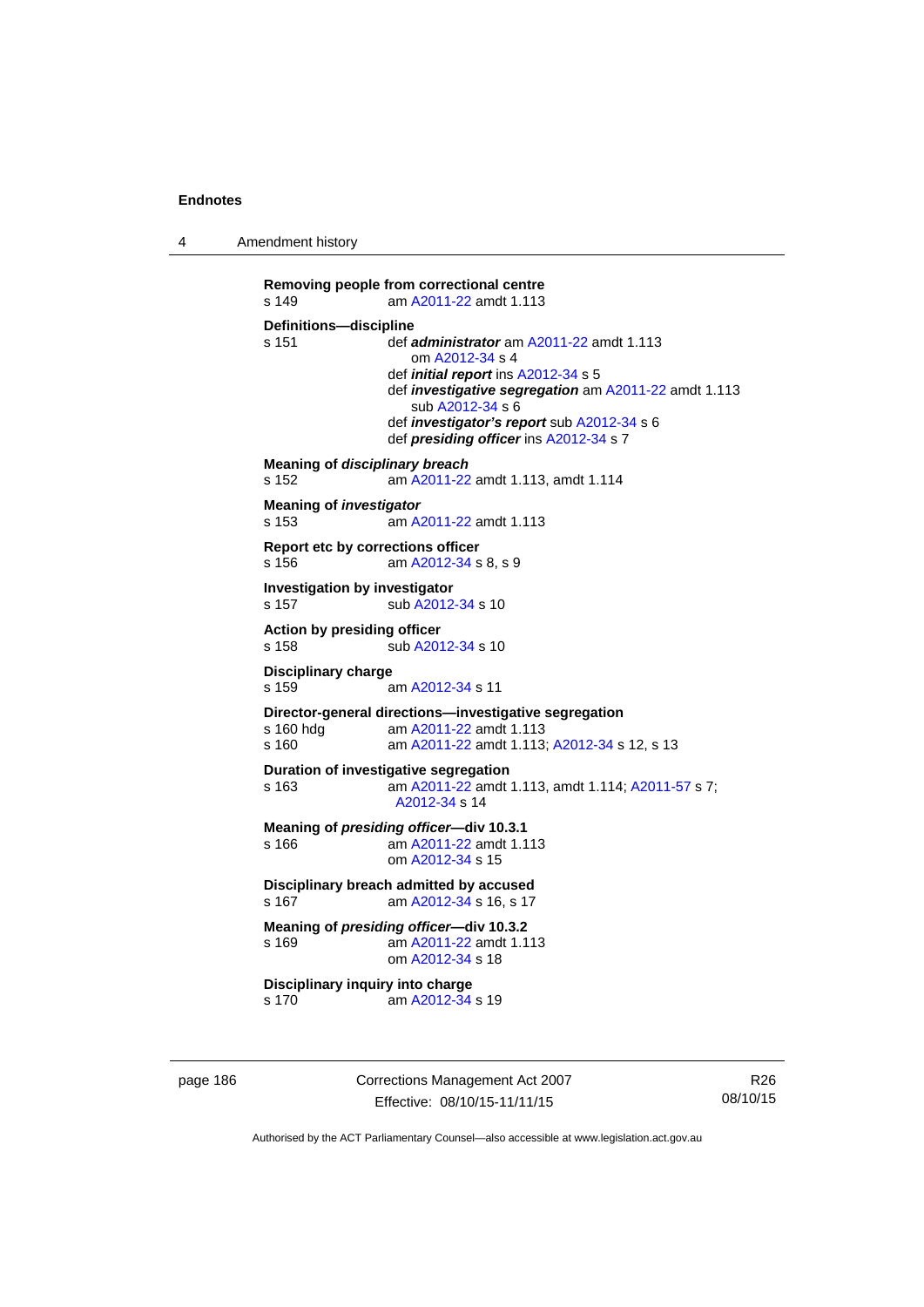```
Presiding officer's powers after internal inquiry 
s 171 am A2012-34 s 20; ss renum R18 LA
Meaning of review officer—div 10.3.3 <br>s 172 am A2011-22 amdt
                A2011-22 amdt 1.113
                 om A2012-34 s 21 
Application for review of inquiry decision 
s 173 am A2011-22 amdt 1.113; A2012-34 s 22 
Director-general to assign review officer<br>s 174 hdg am A2011-22 amdt 1.11
                 A2011-22 amdt 1.113
s 174 am A2011-22 amdt 1.113
                 om A2012-34 s 23 
Review of inquiry decision 
A2012-34 s 23
Director-general's powers after further inquiry 
s 176 hdg<br>s 176  A2012-34 s 25
                 A2012-34 s 25, s 26
Appointment of adjudicator 
s 177 am A2014-18 amdt 1.1, amdt 1.2 
Application for review by adjudicator 
s 178 am A2012-34 s 26 
Review by adjudicator 
s 179 am A2012-34 s 26 
Adjudicator's powers after review 
s 180 am A2012-34 s 27 
Meaning of relevant presiding officer—div 10.3.5 
s 182 am A2012-34 s 28 
Disciplinary action by relevant presiding officer 
s 183 am A2011-22 amdt 1.113
Reparation 
s 185 am A2011-22 amdt 1.113
Separate confinement conditions 
s 187 am A2011-22 amdt 1.113
Record of disciplinary action 
s 189 am A2011-22 amdt 1.113
Presiding officer may require official reports 
s 196 am A2011-22 amdt 1.113
Notice of disciplinary hearing 
s 200 am A2011-22 amdt 1.113
```
R26 08/10/15 Corrections Management Act 2007 Effective: 08/10/15-11/11/15

page 187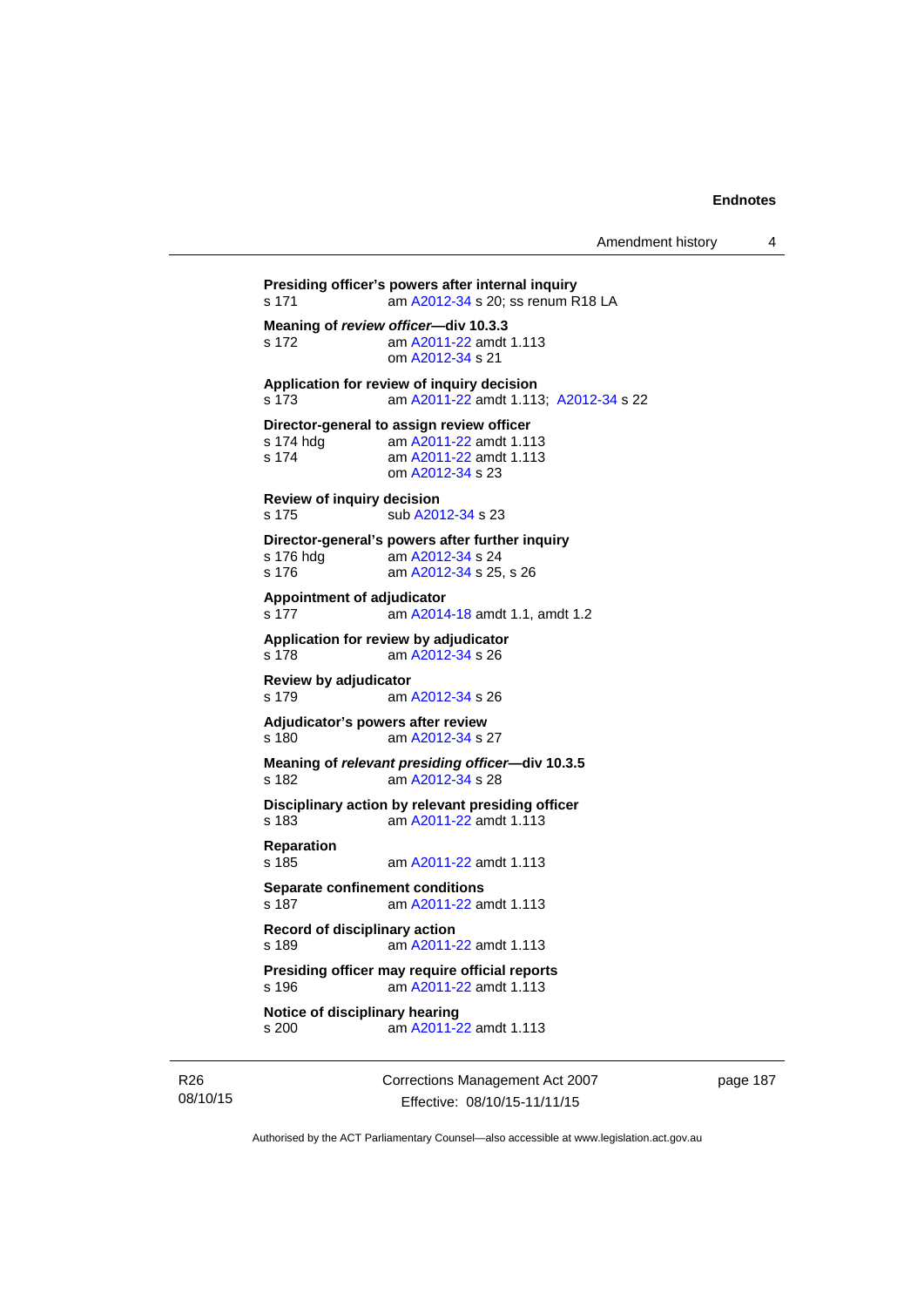4 Amendment history

| s.203                                          | am A2010-40 amdt 2.4                                                                                                                                            |
|------------------------------------------------|-----------------------------------------------------------------------------------------------------------------------------------------------------------------|
| <b>Local leave directions</b><br>s 204         | am A2011-22 amdt 1.113                                                                                                                                          |
| <b>Local leave permits</b>                     |                                                                                                                                                                 |
| s 205                                          | am A2011-22 amdt 1.113                                                                                                                                          |
| Definitions-pt 12.2<br>s 206                   | def corresponding chief executive om A2011-22 amdt 1.113<br>def corresponding director-general ins A2011-22<br>amdt 1.113                                       |
| Interstate leave permits<br>s 208              | am A2011-22 amdt 1.113; A2015-37 s 6; ss renum R25 LA                                                                                                           |
| <b>Notice to participating States</b><br>s 210 | am A2011-22 amdt 1.113                                                                                                                                          |
| s 217                                          | Lawful temporary absence from correctional centre<br>am A2011-22 amdt 1.113, amdt 1.114                                                                         |
| s 217A                                         | Power of court to bring detainee before it-civil proceeding<br>ins A2014-6 s 9                                                                                  |
| s 219 hdg<br>s 219                             | Detainee's work-work health and safety<br>sub A2009-28 amdt 2.3; A2011-55 amdt 1.4<br>am A2009-28 amdt 2.4, amdt 2.5; A2011-22 amdt 1.113;<br>A2011-55 amdt 1.5 |
| s 221                                          | Random testing of detainees—statistical purposes<br>am A2011-22 amdt 1.113                                                                                      |
| Confidentiality<br>s 222                       | am A2011-22 amdt 1.113                                                                                                                                          |
| <b>Evidentiary certificates</b><br>s 226       | am A2011-22 amdt 1.113                                                                                                                                          |
| Legislation amended-sch 1<br>s 230             | om LA s 89 (3)                                                                                                                                                  |
| <b>Transitional</b><br>ch 50 hdg               | om A2011-52 amdt 3.57                                                                                                                                           |
| s 500                                          | Meaning of commencement day—ch 50<br>om A2011-52 amdt 3.57                                                                                                      |
| s 501                                          | Application of Act to transitional detainees<br>exp 2 June 2011 (s 501 (4) (LA s 88 declaration applies))                                                       |
|                                                | Application of Act to transitional interstate leave permits                                                                                                     |

page 188 Corrections Management Act 2007 Effective: 08/10/15-11/11/15

R26 08/10/15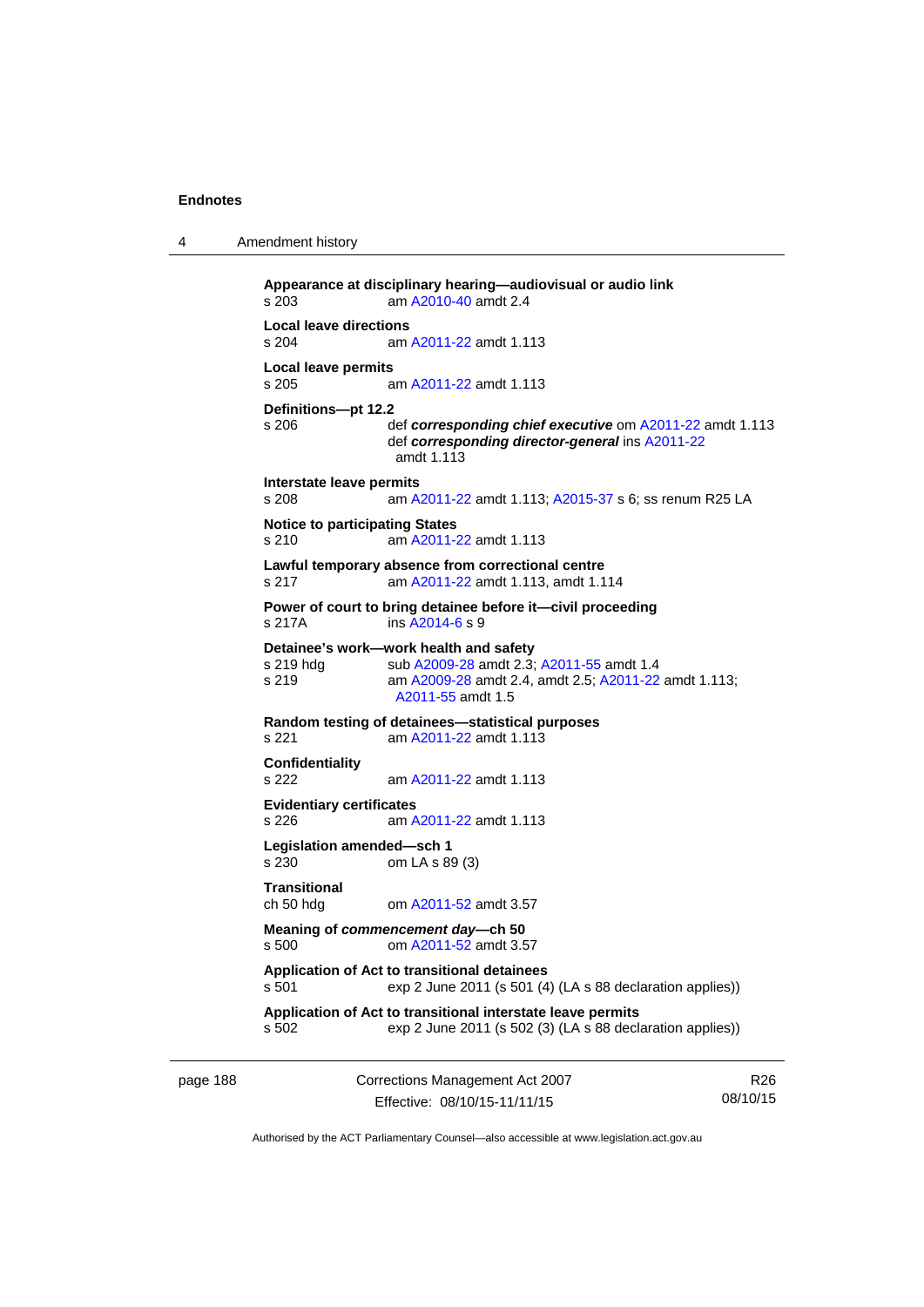| s 503                                    | exp 18 December 2009 (s 503 (6) (LA s 88 declaration<br>applies))                                                                                                                                                                                                                                                                                                                                                                                                                                                                                                                                                                                                                       |
|------------------------------------------|-----------------------------------------------------------------------------------------------------------------------------------------------------------------------------------------------------------------------------------------------------------------------------------------------------------------------------------------------------------------------------------------------------------------------------------------------------------------------------------------------------------------------------------------------------------------------------------------------------------------------------------------------------------------------------------------|
| Act, s 94                                | Transitional arrangements with NSW-Rehabilitation of Offenders (Interim)                                                                                                                                                                                                                                                                                                                                                                                                                                                                                                                                                                                                                |
| s 504                                    | exp 18 December 2009 (s 504 (4) (LA s 88 declaration<br>applies))                                                                                                                                                                                                                                                                                                                                                                                                                                                                                                                                                                                                                       |
| s 505                                    | <b>Construction of outdated references</b><br>om A2011-52 amdt 3.57                                                                                                                                                                                                                                                                                                                                                                                                                                                                                                                                                                                                                     |
| s 506                                    | Crimes (Sentence Administration) Act 2005, ch 17 (Transitional-interim<br>custody arrangements)-definition of Corrections Management Act 2007<br>exp 18 December 2009 (s 506 (4) (LA s 88 declaration<br>applies))                                                                                                                                                                                                                                                                                                                                                                                                                                                                      |
| <b>Transitional regulations</b><br>s 507 | exp 18 December 2009 (s 507 (4) (LA s 88 declaration<br>applies))                                                                                                                                                                                                                                                                                                                                                                                                                                                                                                                                                                                                                       |
| ch 51 hdg                                | Transitional-Corrections and Sentencing Legislation Amendment Act 2012<br>ins A2012-34 s 29<br>exp 15 December 2013 (s 509)                                                                                                                                                                                                                                                                                                                                                                                                                                                                                                                                                             |
|                                          | Alleged disciplinary breaches not finally dealt with before commencement                                                                                                                                                                                                                                                                                                                                                                                                                                                                                                                                                                                                                |
| day<br>s 508                             | ins A2012-34 s 29<br>exp 15 December 2013 (s 509)                                                                                                                                                                                                                                                                                                                                                                                                                                                                                                                                                                                                                                       |
| Expiry-ch 51<br>s 509                    | ins A2012-34 s 29<br>exp 15 December 2013 (s 509)                                                                                                                                                                                                                                                                                                                                                                                                                                                                                                                                                                                                                                       |
| <b>Consequential amendments</b><br>sch 1 | om LA s 89 (3)                                                                                                                                                                                                                                                                                                                                                                                                                                                                                                                                                                                                                                                                          |
| <b>Dictionary</b>                        |                                                                                                                                                                                                                                                                                                                                                                                                                                                                                                                                                                                                                                                                                         |
| dict                                     | am A2008-14 amdt 1.18; A2010-10 amdt 2.18; A2010-30<br>amdt 1.20; A2011-22 amdt 1.111, amdt 1.112; A2012-40<br>amdt 3.26; A2013-19 amdt 3.42; A2012-33 amdt 1.17;<br>A2013-22 amdt 1.9; A2013-39 amdt 2.12, amdt 2.13<br>(A2013-39 never effective (see Commonwealth v Australian<br>Capital Territory [2013] HCA 55)); A2014-18 amdt 3.19<br>def <i>administrator</i> om A2012-34 s 30<br>def administrative penalty sub A2013-19 amdt 3.43<br>def <i>charge notice</i> sub A2013-19 amdt 3.44<br>def corresponding chief executive om A2011-22 amdt 1.113<br>def corresponding corrections law om A2013-19 amdt 3.45<br>def corresponding director-general ins A2011-22<br>amdt 1.113 |

R26 08/10/15 Corrections Management Act 2007 Effective: 08/10/15-11/11/15

page 189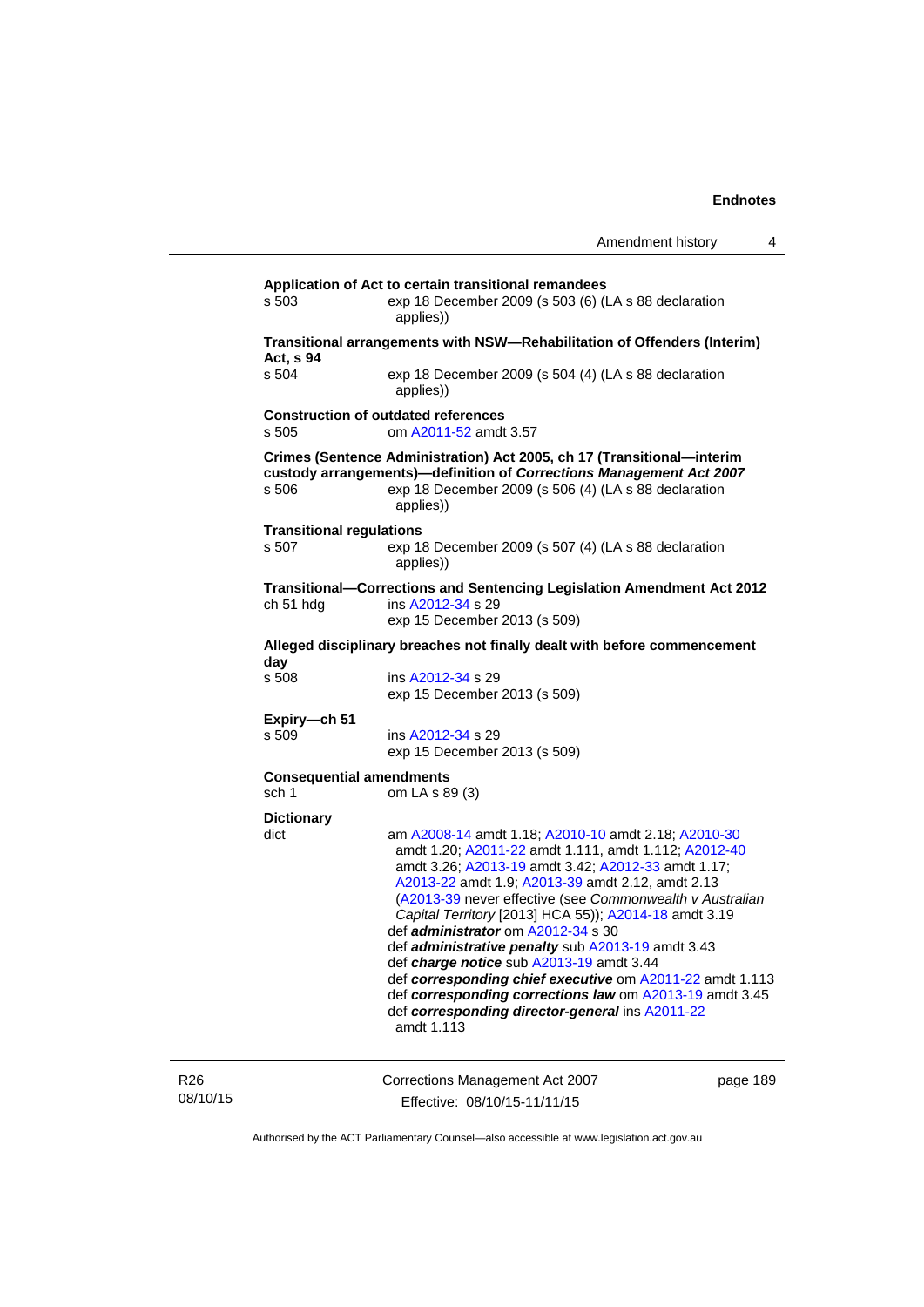4 Amendment history

 def *disciplinary action* sub [A2013-19](http://www.legislation.act.gov.au/a/2013-19) amdt 3.46 def *disciplinary breach* sub [A2013-19](http://www.legislation.act.gov.au/a/2013-19) amdt 3.46 def *director-general* ins [A2011-52](http://www.legislation.act.gov.au/a/2011-52) amdt 3.58 def *entitled person* ins [A2012-33](http://www.legislation.act.gov.au/a/2012-33) amdt 1.18 def *health professional* om [A2010-10](http://www.legislation.act.gov.au/a/2010-10) amdt 2.19 def *health service* sub [A2010-10](http://www.legislation.act.gov.au/a/2010-10) amdt 2.19 def *initial report* ins [A2012-34](http://www.legislation.act.gov.au/a/2012-34) s 31 def *investigator* sub [A2013-19](http://www.legislation.act.gov.au/a/2013-19) amdt 3.47 def *investigator's report* sub [A2012-34](http://www.legislation.act.gov.au/a/2012-34) s 32 def *official visitor* om [A2012-33](http://www.legislation.act.gov.au/a/2012-33) amdt 1.19 ins [A2013-22](http://www.legislation.act.gov.au/a/2013-22) amdt 1.10 def *presiding officer* sub [A2012-34](http://www.legislation.act.gov.au/a/2012-34) s 33 def *privilege* sub [A2013-19](http://www.legislation.act.gov.au/a/2013-19) amdt 3.48 def *review officer* om [A2012-34](http://www.legislation.act.gov.au/a/2012-34) s 34 def *seizable item* ins [A2008-49](http://www.legislation.act.gov.au/a/2008-49) s 5 def *visitable place* ins [A2012-33](http://www.legislation.act.gov.au/a/2012-33) amdt 1.20 def *young detainee* ins [A2011-52](http://www.legislation.act.gov.au/a/2011-52) amdt 3.58

page 190 Corrections Management Act 2007 Effective: 08/10/15-11/11/15

R26 08/10/15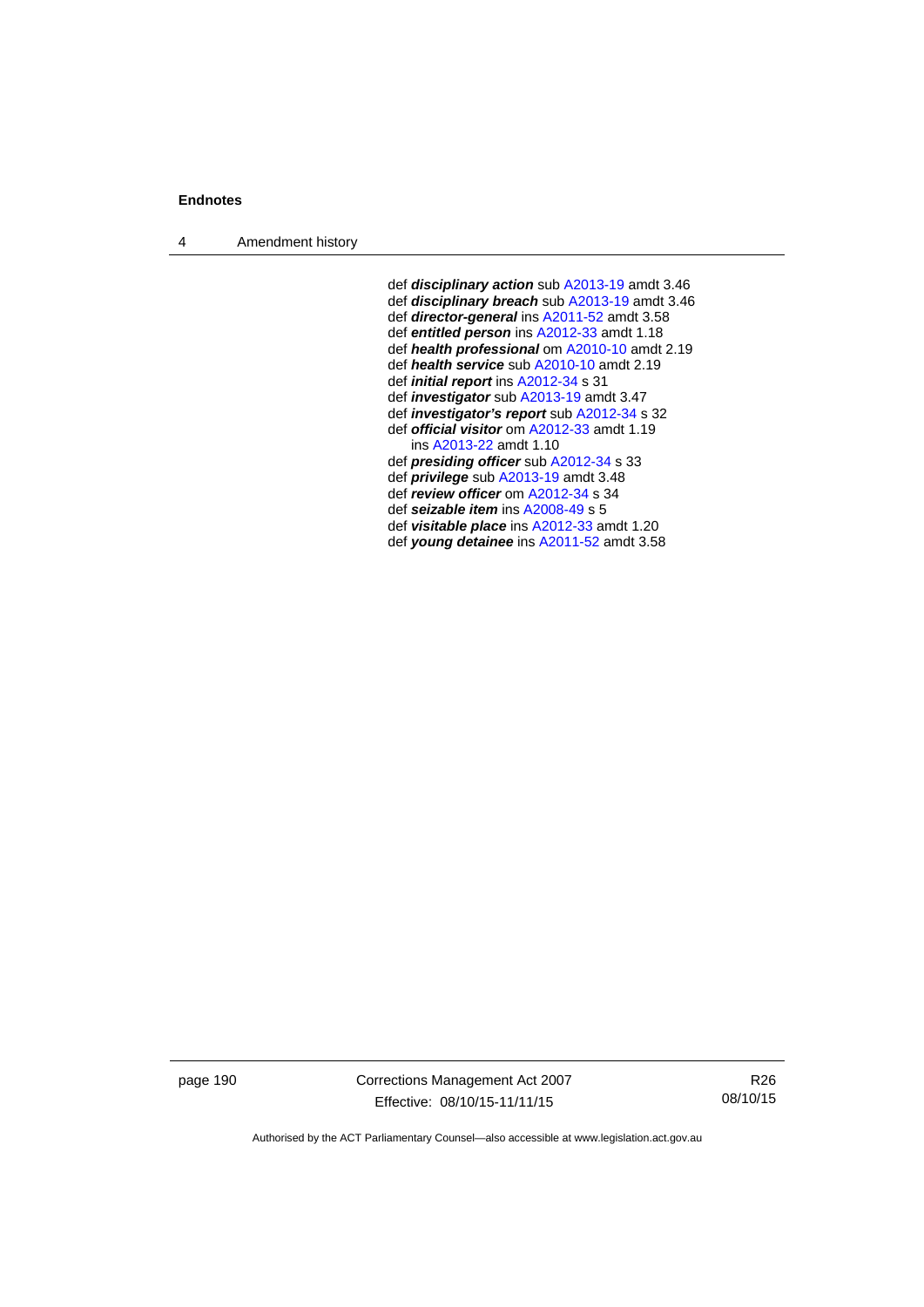# **5 Earlier republications**

Some earlier republications were not numbered. The number in column 1 refers to the publication order.

Since 12 September 2001 every authorised republication has been published in electronic pdf format on the ACT legislation register. A selection of authorised republications have also been published in printed format. These republications are marked with an asterisk (\*) in column 1. Electronic and printed versions of an authorised republication are identical.

| <b>Republication</b><br>No and date | <b>Effective</b>             | Last<br>amendment<br>made by | <b>Republication for</b>                  |
|-------------------------------------|------------------------------|------------------------------|-------------------------------------------|
| R1<br>18 Dec 2007                   | 18 Dec 2007-<br>18 May 2008  | not amended                  | new Act                                   |
| R <sub>2</sub>                      | 19 May 2008-                 | A2008-14                     | amendments by                             |
| 19 May 2008                         | 8 Sept 2008                  |                              | A2008-14                                  |
| R <sub>3</sub><br>9 Sept 2008       | 9 Sept 2008-<br>15 Sept 2008 | A2008-44                     | amendments by<br>A2008-19 and<br>A2008-20 |
| R4                                  | 16 Sept 2008-                | A2008-49                     | amendments by                             |
| 16 Sept 2008                        | 29 May 2009                  |                              | A2008-49                                  |
| R <sub>5</sub>                      | 30 May 2009-                 | A2008-49                     | amendments by                             |
| 30 May 2009                         | 30 Sept 2009                 |                              | A2008-44                                  |
| R <sub>6</sub>                      | 1 Oct 2009-                  | A2009-28                     | amendments by                             |
| 1 Oct 2009                          | 18 Dec 2009                  |                              | A2009-28                                  |
| R7<br>19 Dec 2009                   | 19 Dec 2009-<br>30 June 2010 | A2009-51                     | commenced expiry                          |
| R <sub>8</sub>                      | 1 July 2010-                 | A2010-10                     | amendments by                             |
| 1 July 2010                         | 27 Sept 2010                 |                              | A2010-10                                  |
| R9                                  | 28 Sept 2010-                | A2010-30                     | amendments by                             |
| 28 Sept 2010                        | 1 Nov 2010                   |                              | A2010-30                                  |
| R <sub>10</sub>                     | 2 Nov 2010-                  | A2010-40                     | amendments by                             |
| 2 Nov 2010                          | 8 Dec 2010                   |                              | A2010-40                                  |
| R <sub>11</sub>                     | 9 Dec 2010-                  | A2010-40                     | amendments by                             |
| 9 Dec 2010                          | 2 June 2011                  |                              | A2009-51                                  |

R26 08/10/15 Corrections Management Act 2007 Effective: 08/10/15-11/11/15

page 191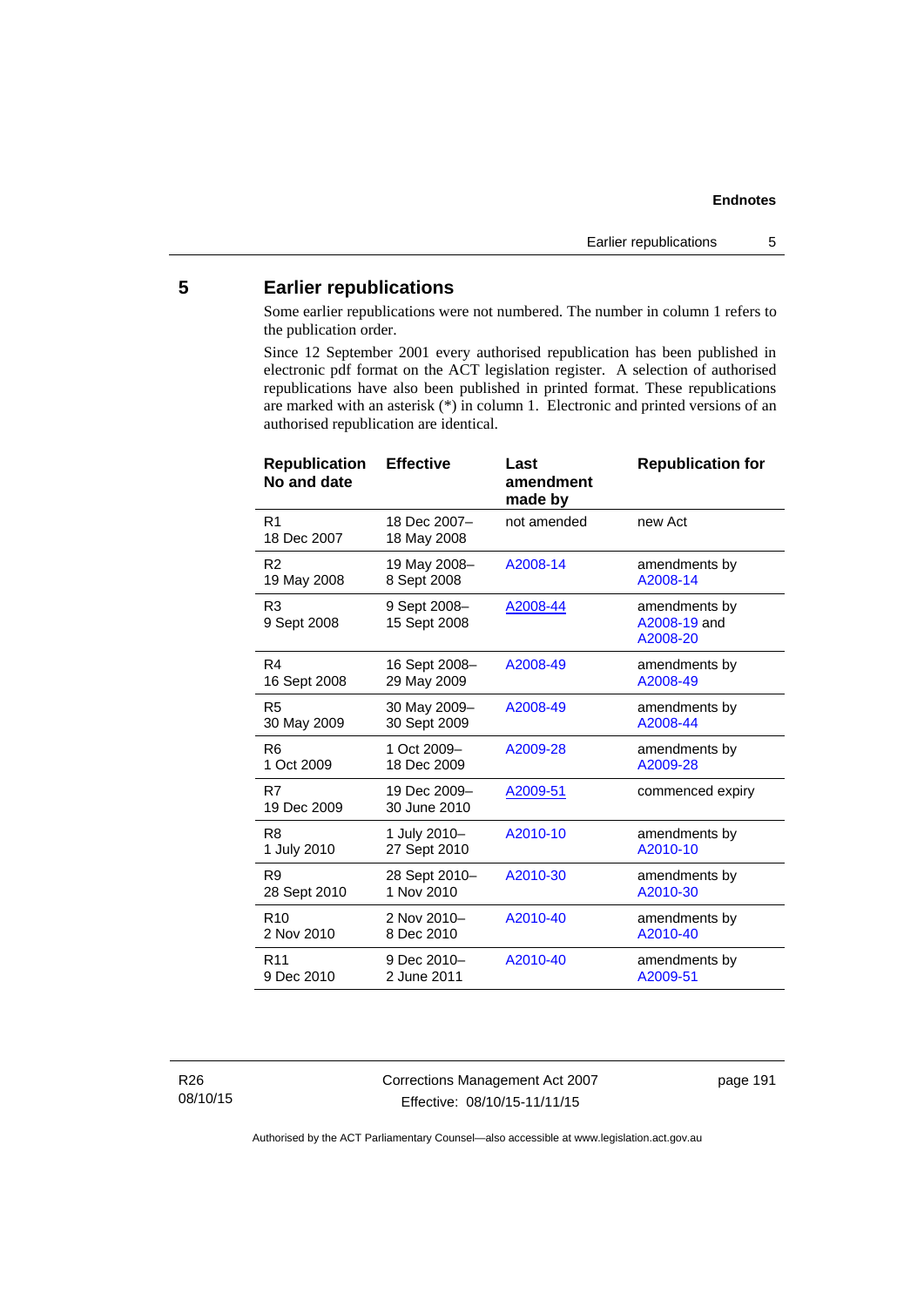| <b>Republication</b><br>No and date | <b>Effective</b>             | Last<br>amendment<br>made by  | <b>Republication for</b>                                                                                                 |
|-------------------------------------|------------------------------|-------------------------------|--------------------------------------------------------------------------------------------------------------------------|
| R <sub>12</sub><br>3 June 2011      | 3 June 2011-<br>30 June 2011 | A2010-40                      | expiry of transitional<br>provisions (s 501,<br>s 502)                                                                   |
| R <sub>13</sub>                     | 1 July 2011-                 | A2011-22                      | amendments by                                                                                                            |
| 1 July 2011                         | 11 Dec 2011                  |                               | A2011-22                                                                                                                 |
| R <sub>14</sub>                     | 12 Dec 2011-                 | A2011-52                      | amendments by                                                                                                            |
| 12 Dec 2011                         | 14 Dec 2011                  |                               | A2011-52                                                                                                                 |
| R <sub>15</sub>                     | 15 Dec 2011-                 | A2011-57                      | amendments by                                                                                                            |
| 15 Dec 2011                         | 31 Dec 2011                  |                               | A2011-57                                                                                                                 |
| R <sub>16</sub>                     | 1 Jan 2012-                  | A2011-57                      | amendments by                                                                                                            |
| 1 Jan 2012                          | 10 Sept 2012                 |                               | A2011-55                                                                                                                 |
| R <sub>17</sub>                     | 11 Sept 2012-                | A2012-40                      | amendments by                                                                                                            |
| 11 Sept 2012                        | 14 Dec 2012                  |                               | A2012-40                                                                                                                 |
| R <sub>18</sub>                     | 15 Dec 2012-                 | A2012-40                      | amendments by                                                                                                            |
| 15 Dec 2012                         | 13 June 2013                 |                               | A2012-34                                                                                                                 |
| R <sub>19</sub>                     | 14 June 2013-                | A2013-19                      | amendments by                                                                                                            |
| 14 June 2013                        | 31 Aug 2013                  |                               | A2013-19                                                                                                                 |
| R <sub>20</sub><br>1 Sept 2013      | 1 Sept 2013-<br>6 Nov 2013   | A2013-22                      | amendments by<br>A2012-33 and<br>A2013-22                                                                                |
| R <sub>21</sub>                     | never effective              | A2013-39 (never               | amendments by                                                                                                            |
| 7 Nov 2013                          |                              | effective)                    | A2013-39                                                                                                                 |
| R21 (RI)<br>24 Feb 2014             | 7 Nov 2013-<br>15 Dec 2013   | A2013-39 (never<br>effective) | reissue because of<br>High Court decision in<br>relation to A2013-39                                                     |
| R <sub>22</sub><br>16 Dec 2013      | never effective              | A2013-39 (never<br>effective) | removed from LR<br>because of High<br>Court decision in<br>relation to A2013-39                                          |
| R22 (RI)<br>24 Feb 2014             | 16 Dec 2013-<br>27 Mar 2014  | A2013-39 (never<br>effective) | expiry of transitional<br>provisions (ch 51) and<br>reissue because of<br>High Court decision in<br>relation to A2013-39 |

# 5 Earlier republications

page 192 Corrections Management Act 2007 Effective: 08/10/15-11/11/15

R26 08/10/15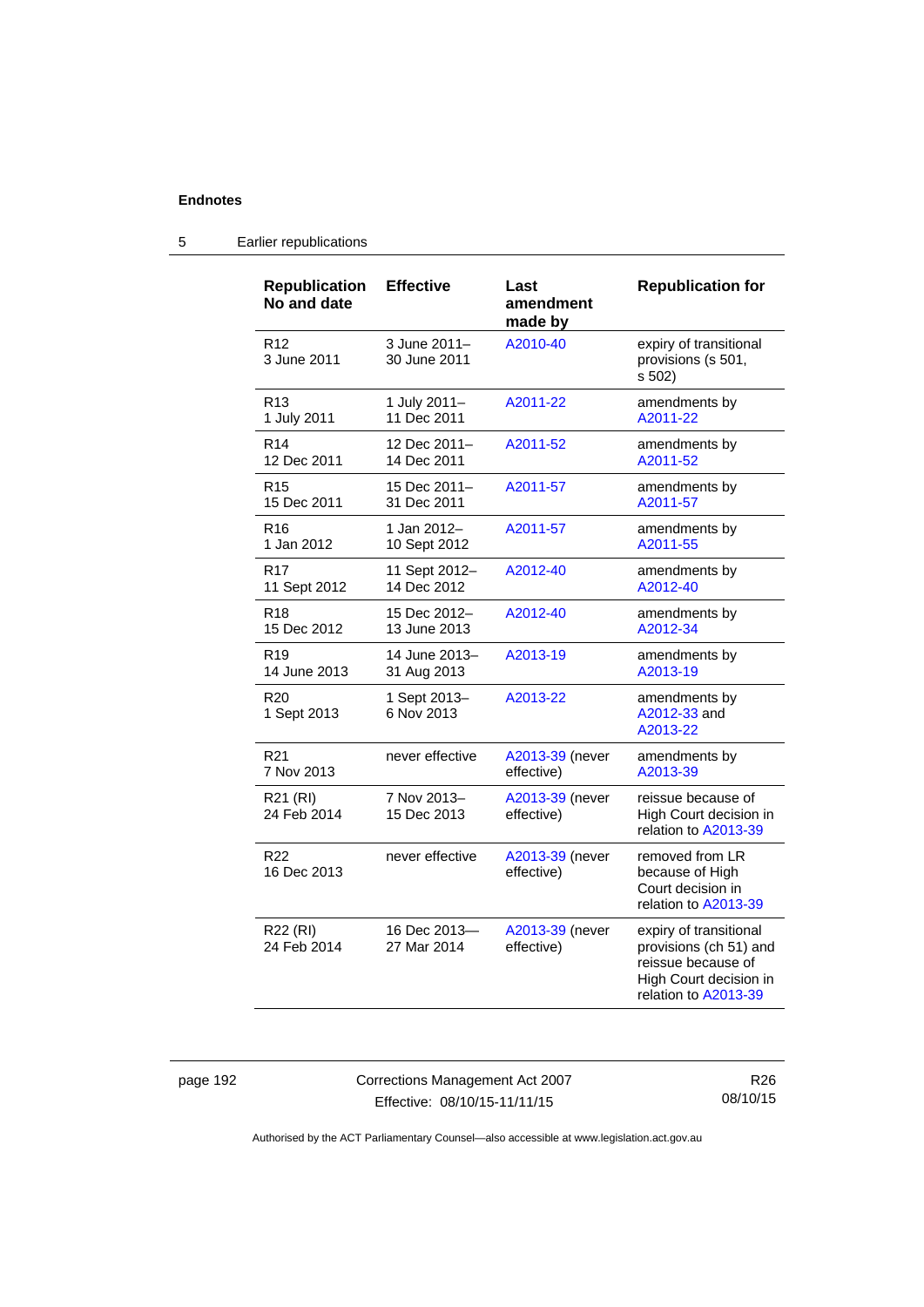Earlier republications 5

| <b>Republication</b><br>No and date | <b>Effective</b> | Last<br>amendment<br>made by | <b>Republication for</b> |
|-------------------------------------|------------------|------------------------------|--------------------------|
| R <sub>23</sub>                     | 28 Mar 2014-     | A2014-6                      | amendments by            |
| 28 Mar 2014                         | 9 June 2014      |                              | A2014-6                  |
| R <sub>24</sub>                     | 10 June $2014-$  | A2014-18                     | amendments by            |
| 10 June 2014                        | 1 Oct 2015       |                              | A2014-18                 |
| R <sub>25</sub>                     | 2 Oct 2015-      | A2015-37                     | amendments by            |
| 2 Oct 2015                          | 7 Oct 2015       |                              | A2015-37                 |

R26 08/10/15 Corrections Management Act 2007 Effective: 08/10/15-11/11/15

page 193